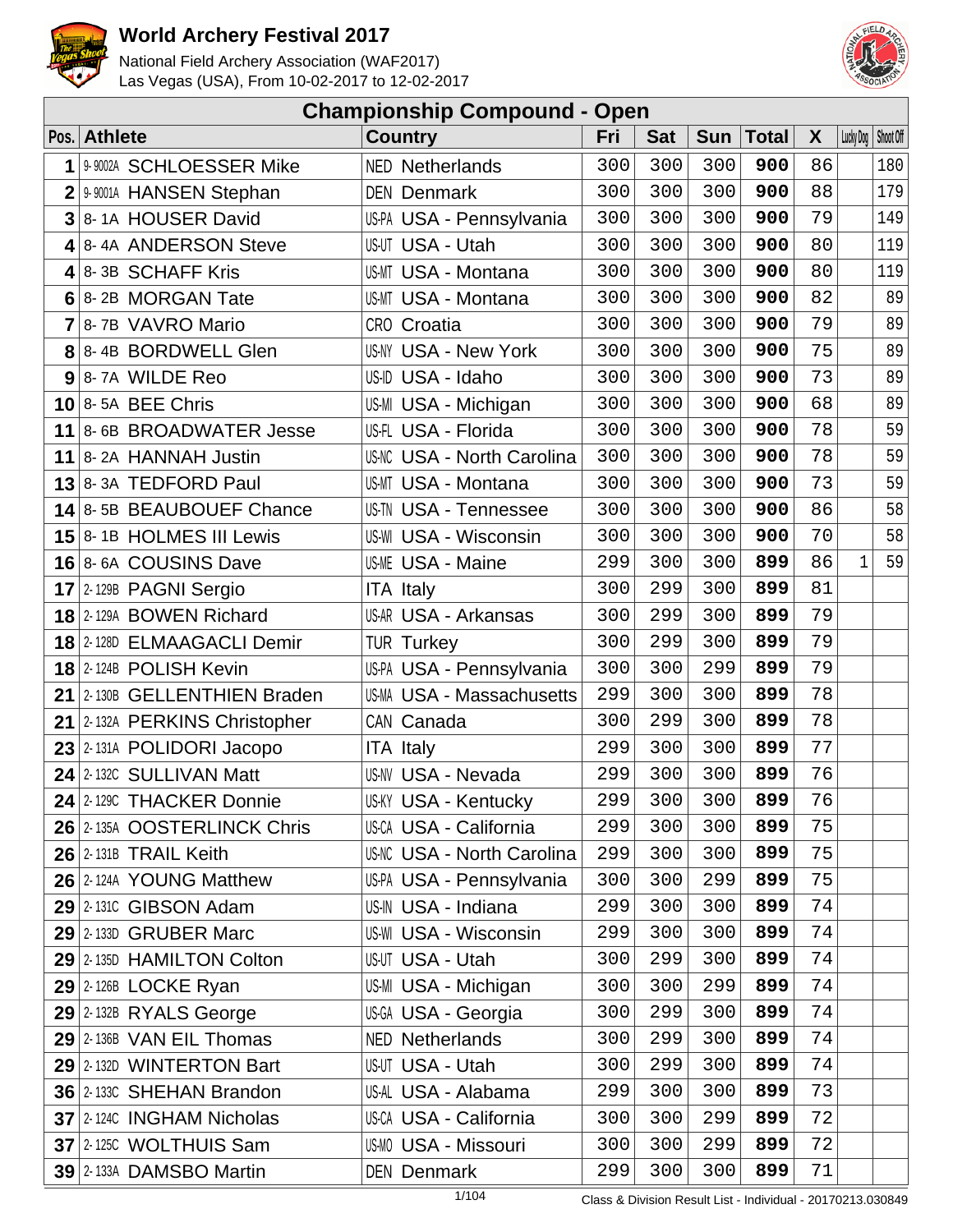



| <b>Championship Compound - Open</b> |                                 |                                |     |            |            |              |    | Continue              |
|-------------------------------------|---------------------------------|--------------------------------|-----|------------|------------|--------------|----|-----------------------|
|                                     | Pos. Athlete                    | <b>Country</b>                 | Fri | <b>Sat</b> | <b>Sun</b> | <b>Total</b> | X  | Lucky Dog   Shoot Off |
|                                     | 39 2-126A DELOCHE Pierre-Julien | FRA France                     | 300 | 300        | 299        | 899          | 71 |                       |
|                                     | 39 2-1350 ELZINGA Peter         | <b>NED Netherlands</b>         | 299 | 300        | 300        | 899          | 71 |                       |
|                                     | 42 2-134D FLAKE Wade            | US-AZ USA - Arizona            | 300 | 299        | 300        | 899          | 69 |                       |
|                                     | 43 2-127A BOUNCE Dustin         | US-OH USA - Ohio               | 300 | 300        | 299        | 899          | 68 |                       |
|                                     | 44 2-1380 LARSEN Norman         | <b>US-MT USA - Montana</b>     | 299 | 300        | 300        | 899          | 61 |                       |
|                                     | 44 2-139A LEIJON Peter          | <b>SWE Sweden</b>              | 299 | 300        | 300        | 899          | 61 |                       |
|                                     | 44 2-1390 WORKMAN Spencer       | US-IN USA - Indiana            | 299 | 300        | 300        | 899          | 61 |                       |
|                                     | 47 2-128A MCCARTHY Daniel       | <b>US-WI USA - Wisconsin</b>   | 300 | 299        | 299        | 898          | 83 |                       |
|                                     | 47 2-1280 MORGAN Levi           | US-PA USA - Pennsylvania       | 299 | 300        | 299        | 898          | 83 |                       |
|                                     | 49 2-128B DOUGLAS Kyle          | US-UT USA - Utah               | 300 | 299        | 299        | 898          | 79 |                       |
|                                     | 49 2-130C MCSPADDEN Quinn       | <b>US-UT USA - Utah</b>        | 299 | 300        | 299        | 898          | 79 |                       |
|                                     | 51 3-121D HACKER Chris          | US-AR USA - Arkansas           | 299 | 299        | 300        | 898          | 77 |                       |
|                                     | 51 2-130D PHELPS Jacob          | US-VA USA - Virginia           | 300 | 299        | 299        | 898          | 77 |                       |
|                                     | 53 3-123A TEDFORD Aaron         | <b>US-MT USA - Montana</b>     | 298 | 300        | 300        | 898          | 76 |                       |
|                                     | $54$ 3-124C AAMAAS Njaal        | <b>NOR Norway</b>              | 299 | 299        | 300        | 898          | 75 |                       |
|                                     | $54$ 3-122B MORGAN Rob          | <b>US-MT USA - Montana</b>     | 300 | 298        | 300        | 898          | 75 |                       |
|                                     | 54 3-122D SCHNUR Christopher    | US-MI USA - Michigan           | 298 | 300        | 300        | 898          | 75 |                       |
|                                     | 54 3-125D TERHUNE Jeremy        | US-WY USA - Wyoming            | 298 | 300        | 300        | 898          | 75 |                       |
|                                     | 58 2-130A BUDEN Domagoj         | CRO Croatia                    | 299 | 300        | 299        | 898          | 74 |                       |
|                                     | 58 2-131D MUNOZ Daniel          | COL Colombia                   | 299 | 300        | 299        | 898          | 74 |                       |
|                                     | $60$ 3-126A WIFLER Alex         | US-IL USA - Illinois           | 299 | 299        | 300        | 898          | 73 |                       |
|                                     | 61 2-125D THOMPSON Nshan        | <b>US-MO USA - Missouri</b>    | 300 | 300        | 298        | 898          | 72 |                       |
|                                     | 62 2-136A DEATON Bridger        | US-IA USA - Iowa               | 300 | 299        | 299        | 898          | 71 |                       |
|                                     | 62 2-1340 WILLS Shane           | US-MD USA - Maryland           | 300 | 299        | 299        | 898          | 71 |                       |
|                                     | $64$ 3-1250 GROGAN Troy         | <b>US-NM USA - New Mexico</b>  | 299 | 299        | 300        | 898          | 70 |                       |
|                                     | 65 2-135B SETHER Dillon         | US-00 USA - Colorado           | 299 | 300        | 299        | 898          | 69 |                       |
|                                     | 66 3-1300 CHECKEROSKI Timothy   | US-MI USA - Michigan           | 300 | 298        | 300        | 898          | 68 |                       |
|                                     | 66 3-125A DARUM Andreas         | <b>DEN Denmark</b>             | 299 | 299        | 300        | 898          | 68 |                       |
|                                     | 66 3-125B EVANS Danny           | US-IL USA - Illinois           | 299 | 299        | 300        | 898          | 68 |                       |
|                                     | 66 2-137A OROSZ Viktor          | HUN Hungary                    | 300 | 299        | 299        | 898          | 68 |                       |
|                                     | 66 $2$ -125B WILDE Logan        | US-UT USA - Utah               | 300 | 300        | 298        | 898          | 68 |                       |
|                                     | 71 2-1360 BENNETT II Jason      | US-PA USA - Pennsylvania       | 299 | 300        | 299        | 898          | 67 |                       |
|                                     | 71 2-1360 WILKEY Kevin          | US-UT USA - Utah               | 300 | 299        | 299        | 898          | 67 |                       |
|                                     | 73 2-1370 MCCONNELL Jeremiah    | US-00 USA - Colorado           | 299 | 300        | 299        | 898          | 66 |                       |
|                                     | 74 3-130B BEACH Kevin           | <b>US-KY USA - Kentucky</b>    | 298 | 300        | 300        | 898          | 65 |                       |
|                                     | 74 3-128B CARTER Justin         | US-UT USA - Utah               | 299 | 299        | 300        | 898          | 65 |                       |
|                                     | 74 2-139B SMITH Houston         | <b>US-MS USA - Mississippi</b> | 299 | 300        | 299        | 898          | 65 |                       |
|                                     | 77 2-138B BROOKS Nathan         | <b>US-AR USA - Arkansas</b>    | 300 | 299        | 299        | 898          | 63 |                       |
|                                     | $77$ 2-137B GOZA Joseph         | US-AL USA - Alabama            | 299 | 300        | 299        | 898          | 63 |                       |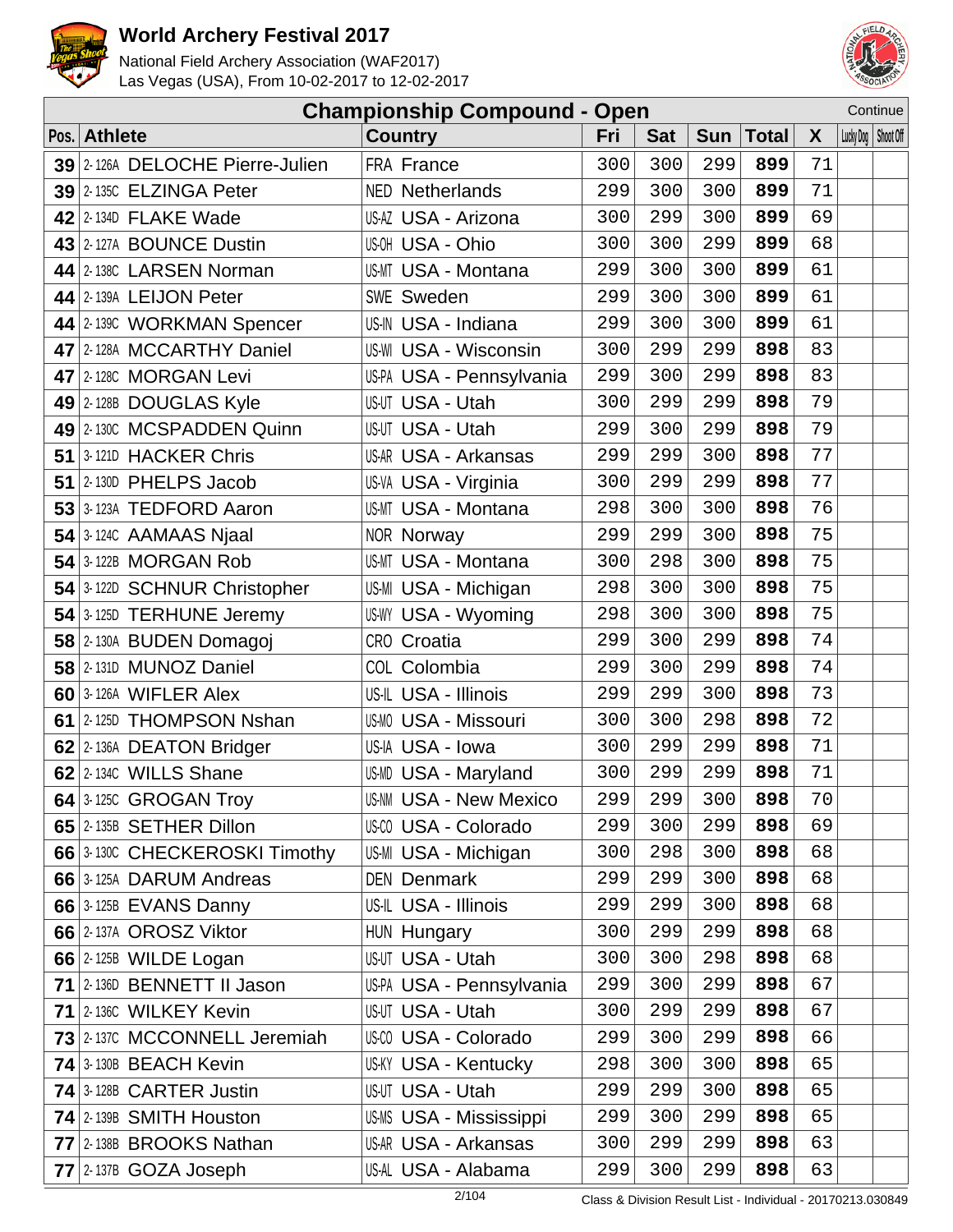



|                                  | <b>Championship Compound - Open</b> |     |            |     |             |              |                       | Continue |
|----------------------------------|-------------------------------------|-----|------------|-----|-------------|--------------|-----------------------|----------|
| Pos. Athlete                     | <b>Country</b>                      | Fri | <b>Sat</b> |     | Sun   Total | $\mathsf{X}$ | Lucky Dog   Shoot Off |          |
| $79$ 2-137D LOPEZ Sara           | COL Colombia                        | 300 | 299        | 299 | 898         | 62           |                       |          |
| 80 3-131A JACKSON Richard        | US-PA USA - Pennsylvania            | 300 | 298        | 300 | 898         | 58           |                       |          |
| <b>81 2-1270 POOLE Greg</b>      | US-AZ USA - Arizona                 | 300 | 300        | 298 | 898         | 56           |                       |          |
| 82 3-122A HANLEY Kolby           | US-VT USA - Vermont                 | 299 | 299        | 299 | 897         | 77           |                       |          |
| 83 3-121A HONG Sung Ho           | <b>KOR Korea</b>                    | 299 | 299        | 299 | 897         | 76           |                       |          |
| 83 2-129D ZAMANINEJAD Reza       | US-CA USA - California              | 300 | 299        | 298 | 897         | 76           |                       |          |
| $85$ 3-121B BASS Henry           | US-OR USA - Oregon                  | 299 | 299        | 299 | 897         | 74           |                       |          |
| 86 3-123B BLAZQUEZ Alberto       | ESP Spain                           | 299 | 299        | 299 | 897         | 72           |                       |          |
| 86 3-132A SCHLEUSNER Grant       | <b>US-WI USA - Wisconsin</b>        | 298 | 299        | 300 | 897         | 72           |                       |          |
| <b>88 3-1210 BUTTS James</b>     | US-LA USA - Louisiana               | 299 | 299        | 299 | 897         | 71           |                       |          |
| 88 3-124A CUMMINS Rocky          | US-MI USA - Michigan                | 298 | 300        | 299 | 897         | 71           |                       |          |
| 88 2-133B HEITZ Michael          | US-IL USA - Illinois                | 299 | 300        | 298 | 897         | 71           |                       |          |
| 88 3-134B HERNANDEZ Roberto      | <b>ESA El Salvador</b>              | 297 | 300        | 300 | 897         | 71           |                       |          |
| 88 3-124B ROOF Charles           | US-NV USA - Nevada                  | 300 | 298        | 299 | 897         | 71           |                       |          |
| 93 3-123D MOROCCO Randall        | US-OH USA - Ohio                    | 298 | 300        | 299 | 897         | 70           |                       |          |
| $93$ 3-1340 PETTIT Jacob         | US-00 USA - Colorado                | 297 | 300        | 300 | 897         | 70           |                       |          |
| 93 3-126C SCHMIDT Kelly          | <b>US-KY USA - Kentucky</b>         | 298 | 300        | 299 | 897         | 70           |                       |          |
| 93 3-1330 STARNES Scott          | US-IN USA - Indiana                 | 298 | 299        | 300 | 897         | 70           |                       |          |
| 93 3-126B WHITE Chris            | <b>GBR</b> Great Britain            | 298 | 300        | 299 | 897         | 70           |                       |          |
| 98 3-133A GRESHOCK Jedd          | US-VA USA - Virginia                | 299 | 298        | 300 | 897         | 69           |                       |          |
| 98 3-127C JUUTILAINEN Mikko      | FIN Finland                         | 298 | 300        | 299 | 897         | 69           |                       |          |
| 98 3-129B MANFULL Steven         | US-KS USA - Kansas                  | 300 | 298        | 299 | 897         | 69           |                       |          |
| 101 3-135A BORGSTROM Hampus      | <b>SWE Sweden</b>                   | 298 | 299        | 300 | 897         | 68           |                       |          |
| <b>101 3-134A GOLD Brian</b>     | <b>US-UT USA - Utah</b>             | 298 | 299        | 300 | 897         | 68           |                       |          |
| <b>101 3-128A PRICE Louis</b>    | US-NY USA - New York                | 300 | 298        | 299 | 897         | 68           |                       |          |
| 101 3-134D VINCENT Shawnn        | US-WA USA - Washington              | 298 | 299        | 300 | 897         | 68           |                       |          |
| 105 3-136D RIDENOUR Marc         | <b>US-UT USA - Utah</b>             | 297 | 300        | 300 | 897         | 67           |                       |          |
| 106 3-127B EASTWOOD Earnie       | <b>US-KY USA - Kentucky</b>         | 300 | 298        | 299 | 897         | 66           |                       |          |
| 106 3-129C NENCIONI Michele      | <b>ITA Italy</b>                    | 298 | 300        | 299 | 897         | 66           |                       |          |
| 106 3-130A SORRELLS Caleb        | US-AZ USA - Arizona                 | 299 | 299        | 299 | 897         | 66           |                       |          |
| 106 2-134B WHITE Rodney          | US-IA USA - Iowa                    | 299 | 300        | 298 | 897         | 66           |                       |          |
| 106 3-126D ZMUGINSKY Skip        | US-OH USA - Ohio                    | 299 | 299        | 299 | 897         | 66           |                       |          |
| 111 $\frac{3}{138B}$ TROYER Chad | US-CO USA - Colorado                | 299 | 298        | 300 | 897         | 65           |                       |          |
| 112 3-137B TENBROOK Tyler        | US-00 USA - Colorado                | 298 | 299        | 300 | 897         | 61           |                       |          |
| 113 3-128D GILLINGHAM Tim        | <b>US-UT USA - Utah</b>             | 299 | 299        | 299 | 897         | 60           |                       |          |
| 113 2-127B HILLESHEIM Jake       | <b>US-MN USA - Minnesota</b>        | 300 | 300        | 297 | 897         | 60           |                       |          |
| 115 2-138A NATTERSTAD Collin     | US-WA USA - Washington              | 299 | 300        | 298 | 897         | 56           |                       |          |
| 116 3-132D DELOBELLE Fabien      | FRA France                          | 298 | 299        | 299 | 896         | 72           |                       |          |
| 117 3-131D DOUSSOT Christophe    | FRA France                          | 299 | 298        | 299 | 896         | 71           |                       |          |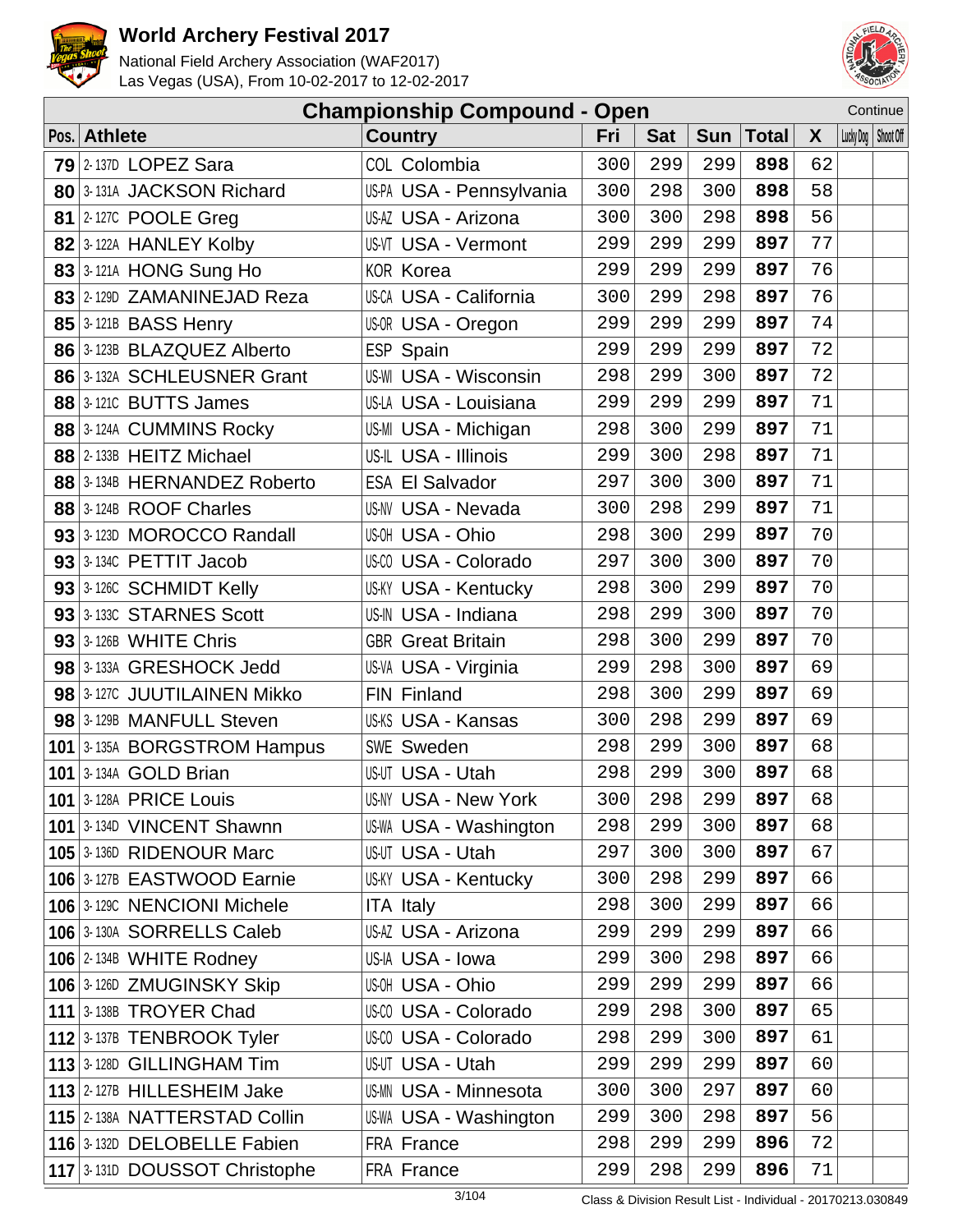



|              | <b>Championship Compound - Open</b> |  |                                   |     |            |     |             |              |                       | Continue |
|--------------|-------------------------------------|--|-----------------------------------|-----|------------|-----|-------------|--------------|-----------------------|----------|
| Pos. Athlete |                                     |  | <b>Country</b>                    | Fri | <b>Sat</b> |     | Sun   Total | $\mathsf{X}$ | Lucky Dog   Shoot Off |          |
|              | $118$ 3-135B CLEM Tanner            |  | US-CO USA - Colorado              | 298 | 299        | 299 | 896         | 70           |                       |          |
|              | 118 3-122C JAVANSHIR Arman          |  | <b>TUR Turkey</b>                 | 299 | 299        | 298 | 896         | 70           |                       |          |
|              | 120 3-124D AUSTILL Nathan           |  | <b>US-KY USA - Kentucky</b>       | 300 | 298        | 298 | 896         | 68           |                       |          |
|              | 120 3-132B SOWELL Kenny             |  | US-CO USA - Colorado              | 299 | 298        | 299 | 896         | 68           |                       |          |
|              | 122 3-137C CALLAWAY Andy            |  | <b>US-NC USA - North Carolina</b> | 298 | 299        | 299 | 896         | 67           |                       |          |
|              | $122$ 3-135C GESELL Travis          |  | US-MD USA - Maryland              | 299 | 298        | 299 | 896         | 67           |                       |          |
|              | $122$ 3-1390 JASA Dan               |  | <b>US-MO USA - Missouri</b>       | 296 | 300        | 300 | 896         | 67           |                       |          |
|              | <b>125 3-141D ENGLISH Ben</b>       |  | US-OR USA - Oregon                | 299 | 297        | 300 | 896         | 66           |                       |          |
|              | 125 3-136A LUNDIN Morgan            |  | SWE Sweden                        | 299 | 298        | 299 | 896         | 66           |                       |          |
|              | 125 3-136B MUNKRES Emerson          |  | US-CA USA - California            | 298 | 299        | 299 | 896         | 66           |                       |          |
|              | 128 3-140B DOS SANTOS Roberval      |  | <b>BRA Brazil</b>                 | 296 | 300        | 300 | 896         | 63           |                       |          |
|              | <b>128 3-129A HOPKINS Jeff</b>      |  | US-IA USA - Iowa                  | 298 | 300        | 298 | 896         | 63           |                       |          |
|              | 128 3-141A OLEXIENKO Justin         |  | <b>AUS Australia</b>              | 298 | 298        | 300 | 896         | 63           |                       |          |
|              | 128 3-129D REYES Brandon            |  | US-VA USA - Virginia              | 299 | 299        | 298 | 896         | 63           |                       |          |
|              | $132$ 3-131B MOSS Travis            |  | <b>US-OK USA - Oklahoma</b>       | 299 | 299        | 298 | 896         | 60           |                       |          |
|              | 133 3-142D ABERNETHY Garrett        |  | US-UT USA - Utah                  | 298 | 298        | 300 | 896         | 59           |                       |          |
|              | 134 3-130D CARDONA Camilo Andres    |  | COL Colombia                      | 299 | 299        | 298 | 896         | 57           |                       |          |
|              | 135 3-135D KLEEBERGER Trent         |  | <b>US-MN USA - Minnesota</b>      | 298 | 299        | 298 | 895         | 70           |                       |          |
|              | <b>135 1-121A RIGGS Shane</b>       |  | <b>US-NM USA - New Mexico</b>     | 296 | 299        | 300 | 895         | 70           |                       |          |
|              | 137 3-139B HORTMAN Drew             |  | US-UT USA - Utah                  | 297 | 299        | 299 | 895         | 69           |                       |          |
|              | 137 3-1360 PAGNONI Federico         |  | <b>ITA Italy</b>                  | 297 | 300        | 298 | 895         | 69           |                       |          |
|              | $137$ 3-141B WHITE Samuel           |  | US-CO USA - Colorado              | 297 | 299        | 299 | 895         | 69           |                       |          |
|              | <b>140 3-131C ASBACH Jens</b>       |  | <b>GER</b> Germany                | 298 | 299        | 298 | 895         | 68           |                       |          |
|              | 140 3-133B HULTMAN Elijah           |  | US-ID USA - Idaho                 | 299 | 298        | 298 | 895         | 68           |                       |          |
|              | 142 1-122B ANDERSON Michael         |  | US-IA USA - Iowa                  | 298 | 297        | 300 | 895         | 66           |                       |          |
|              | <b>142 3-137A MARSH Steve</b>       |  | US-CO USA - Colorado              | 300 | 297        | 298 | 895         | 66           |                       |          |
|              | <b>144 3-142A EVANS Michael</b>     |  | <b>US-KY USA - Kentucky</b>       | 299 | 297        | 299 | 895         | 65           |                       |          |
|              | <b>144 3-128C GIBBS Lee</b>         |  | <b>US-WI USA - Wisconsin</b>      | 300 | 298        | 297 | 895         | 65           |                       |          |
|              | 144 3-137D WILSON Chase             |  | <b>US-MO USA - Missouri</b>       | 298 | 299        | 298 | 895         | 65           |                       |          |
|              | <b>147 3-132C COMBS Ryan</b>        |  | US-IN USA - Indiana               | 299 | 298        | 298 | 895         | 64           |                       |          |
|              | $148$ 3-144B PIZARRO Jean           |  | <b>PUR Puerto Rico</b>            | 298 | 298        | 299 | 895         | 60           |                       |          |
|              | 149 3-143D ABREU Luccas             |  | <b>BRA Brazil</b>                 | 297 | 299        | 299 | 895         | 59           |                       |          |
|              | 149 3-127A CARLISE Adam             |  | US-NH USA - New Hampshire         | 299 | 299        | 297 | 895         | 59           |                       |          |
|              | <b>151 3-1380 BROADNAX Curtis</b>   |  | US-GA USA - Georgia               | 298 | 299        | 298 | 895         | 57           |                       |          |
|              | 152 1-125A STRYCHALSKI Ted          |  | US-PA USA - Pennsylvania          | 299 | 295        | 300 | 894         | 77           |                       |          |
|              | 153 1-121D CARDOSO Mario            |  | <b>MEX Mexico</b>                 | 297 | 298        | 299 | 894         | 66           |                       |          |
|              | 153 3-139D CHRISTENBERRY Darrin     |  | US-IN USA - Indiana               | 297 | 299        | 298 | 894         | 66           |                       |          |
|              | 153 2-134A MCCLANAHAN Wade          |  | US-SD USA - South Dakota          | 300 | 299        | 295 | 894         | 66           |                       |          |
|              | 156 3-142B MATTHEWS Daniel          |  | US-LA USA - Louisiana             | 296 | 300        | 298 | 894         | 65           |                       |          |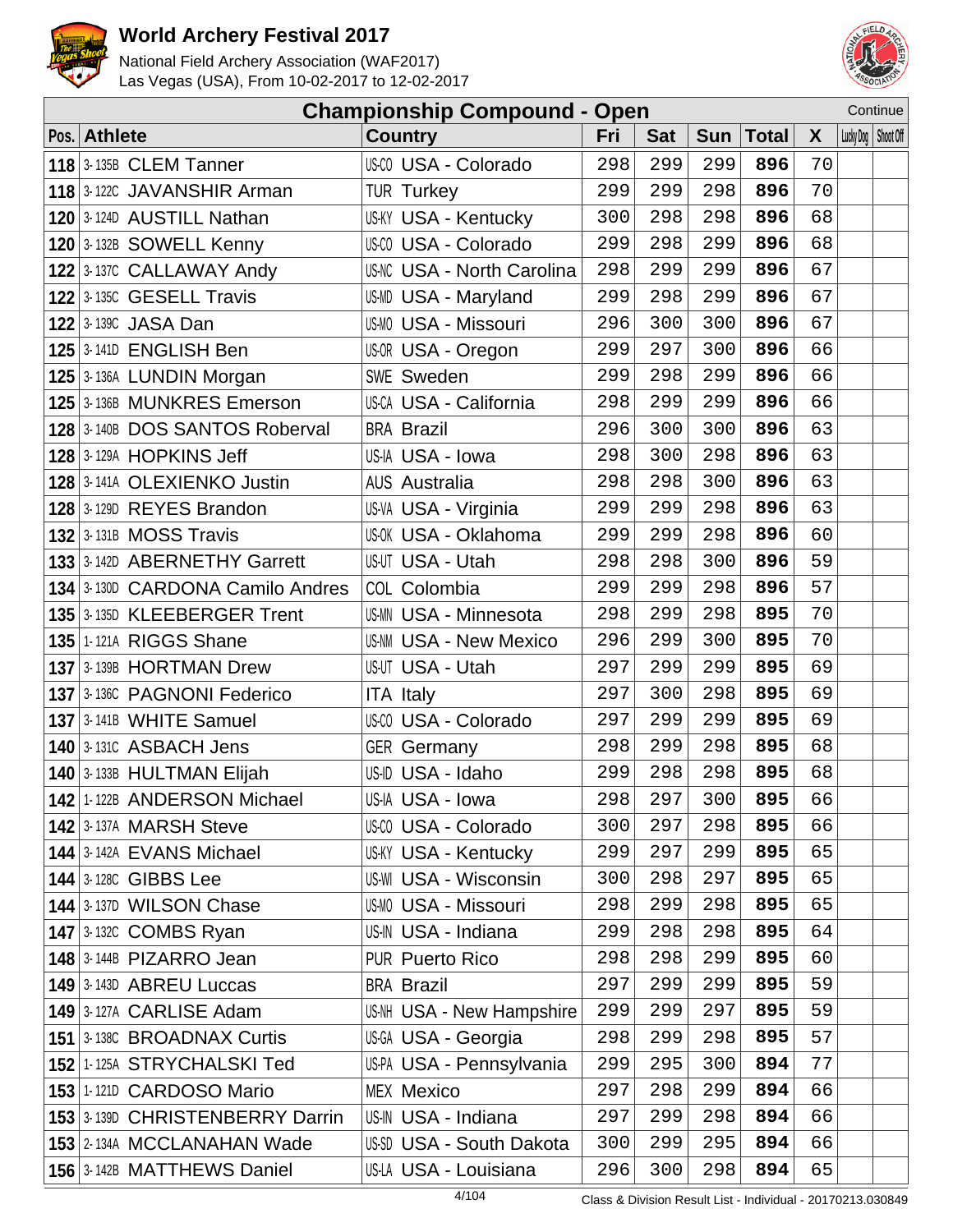



|                                  | <b>Championship Compound - Open</b> |     |            |            |       |              |                       | Continue |
|----------------------------------|-------------------------------------|-----|------------|------------|-------|--------------|-----------------------|----------|
| Pos. Athlete                     | <b>Country</b>                      | Fri | <b>Sat</b> | <b>Sun</b> | Total | $\mathsf{X}$ | Lucky Dog   Shoot Off |          |
| 156 1-122A MORAN Tristan         | CAN Canada                          | 298 | 297        | 299        | 894   | 65           |                       |          |
| 156 1-1210 WORTHAM Tyler         | US-AK USA - Alaska                  | 298 | 297        | 299        | 894   | 65           |                       |          |
| 159 3-140C HOUSEHOLDER Robert    | US-AL USA - Alabama                 | 298 | 298        | 298        | 894   | 64           |                       |          |
| 160 3-133D WILLIAMSON Brandon    | US-CA USA - California              | 299 | 298        | 297        | 894   | 63           |                       |          |
| 161 3-140D JOHNSON Adam          | <b>US-MN USA - Minnesota</b>        | 299 | 297        | 298        | 894   | 62           |                       |          |
| <b>161 1-122C STEPP David</b>    | US-AZ USA - Arizona                 | 298 | 297        | 299        | 894   | 62           |                       |          |
| <b>161 1-123C WILKIN Joe</b>     | <b>US-MA USA - Massachusetts</b>    | 297 | 298        | 299        | 894   | 62           |                       |          |
| 164 3-143B WILSON Andrew         | US-AK USA - Alaska                  | 300 | 296        | 298        | 894   | 61           |                       |          |
| 164 3-142C YAMAMOTO Yuta         | JPN Japan                           | 297 | 299        | 298        | 894   | 61           |                       |          |
| 166 3-138A COPIN Frédéric        | FRA France                          | 299 | 298        | 297        | 894   | 60           |                       |          |
| 167 3-1410 BONDON Morgan         | FRA France                          | 297 | 299        | 298        | 894   | 58           |                       |          |
| 168 1-125C SCHERER Gregory       | US-MI USA - Michigan                | 297 | 297        | 299        | 893   | 68           |                       |          |
| <b>169 3-123C FULLER Justin</b>  | US-MI USA - Michigan                | 299 | 299        | 295        | 893   | 66           |                       |          |
| 170 3-140A BRISTOW Aaron         | <b>US-NM USA - New Mexico</b>       | 298 | 298        | 297        | 893   | 62           |                       |          |
| 170 1-122D MITCHELL Jordan       | <b>GBR</b> Great Britain            | 296 | 299        | 298        | 893   | 62           |                       |          |
| 172 1-128B COVERT Tyler          | US-UT USA - Utah                    | 296 | 297        | 300        | 893   | 60           |                       |          |
| <b>172 3-127D MOORE Nick</b>     | <b>US-WI USA - Wisconsin</b>        | 299 | 299        | 295        | 893   | 60           |                       |          |
| 174 1-123A CLEM Anthony          | US-CO USA - Colorado                | 296 | 299        | 298        | 893   | 59           |                       |          |
| 174 3-143A DELIVEYNE Frederic    | <b>BEL Belgium</b>                  | 298 | 298        | 297        | 893   | 59           |                       |          |
| <b>176 1-124B BURRI Kevin</b>    | <b>SUI Switzerland</b>              | 297 | 298        | 298        | 893   | 57           |                       |          |
| 176 3-143C ZAUGG Lauden          | US-NV USA - Nevada                  | 297 | 299        | 297        | 893   | 57           |                       |          |
| 178 3-144D ESCARCEGA Chris       | US-AZ USA - Arizona                 | 299 | 297        | 297        | 893   | 54           |                       |          |
| 178 3-144A HIGLEY Brandon        | US-ID USA - Idaho                   | 299 | 297        | 297        | 893   | 54           |                       |          |
| 180 3-138D HADDOCK Ryan          | <b>US-SC USA - South Carolina</b>   | 298 | 299        | 296        | 893   | 53           |                       |          |
| <b>180 1-126D YEE Spencer</b>    | US-AZ USA - Arizona                 | 296 | 298        | 299        | 893   | 53           |                       |          |
| 182 1-125B HEISKELL Barry        | US-TX USA - Texas                   | 297 | 297        | 298        | 892   | 70           |                       |          |
| 183 1-127C CARMINIO Antonio      | <b>ITA Italy</b>                    | 297 | 296        | 299        | 892   | 66           |                       |          |
| 184 1-127D ELLENSOHN Christopher | US-CO USA - Colorado                | 295 | 298        | 299        | 892   | 61           |                       |          |
| <b>185 1-126B POPPY Lance</b>    | US-WI USA - Wisconsin               | 297 | 297        | 298        | 892   | 59           |                       |          |
| 186 1-125D ERICSSON Mats Inge    | SWE Sweden                          | 297 | 297        | 298        | 892   | 57           |                       |          |
| 186 1-128A SMANDYCH Cory         | CAN Canada                          | 297 | 296        | 299        | 892   | 57           |                       |          |
| 188 1-128C BENNETT Brandon       | US-IL USA - Illinois                | 296 | 297        | 299        | 892   | 54           |                       |          |
| 189 1-130A SCOTT Jonathan        | US-NY USA - New York                | 296 | 296        | 299        | 891   | 63           |                       |          |
| <b>190 1-126A MEIER Justin</b>   | <b>US-MN USA - Minnesota</b>        | 296 | 298        | 297        | 891   | 58           |                       |          |
| 191 1-124A DE GRANDIS Jocelyn    | FRA France                          | 298 | 297        | 296        | 891   | 54           |                       |          |
| 192 1-127B WILLIAMSON Trey       | US-GA USA - Georgia                 | 299 | 295        | 297        | 891   | 50           |                       |          |
| <b>193 1-129B JONES Scott</b>    | US-ID USA - Idaho                   | 297 | 296        | 298        | 891   | 46           |                       |          |
| <b>194 1-121B NATHE Eric</b>     | <b>US-MN USA - Minnesota</b>        | 297 | 298        | 295        | 890   | 64           |                       |          |
| <b>195 1-132D GREEN III Roy</b>  | US-WI USA - Wisconsin               | 297 | 294        | 299        | 890   | 59           |                       |          |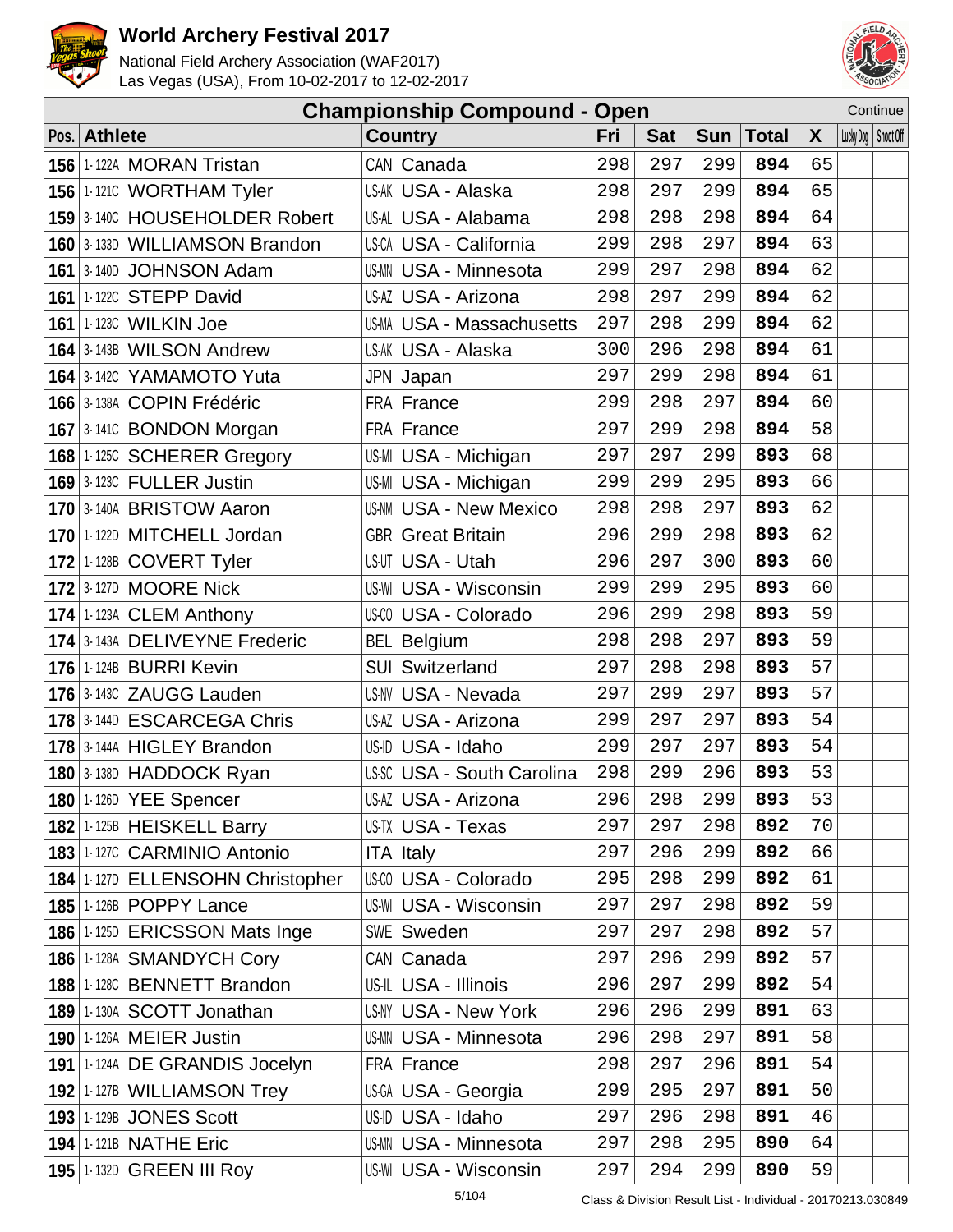



|              |                               | <b>Championship Compound - Open</b> |     |            |     |             |              |                       | Continue |
|--------------|-------------------------------|-------------------------------------|-----|------------|-----|-------------|--------------|-----------------------|----------|
| Pos. Athlete |                               | <b>Country</b>                      | Fri | <b>Sat</b> |     | Sun   Total | $\mathsf{X}$ | Lucky Dog   Shoot Off |          |
|              | 196 1-130C CLARK Jonathan     | US-GA USA - Georgia                 | 294 | 298        | 298 | 890         | 56           |                       |          |
|              | 197 1-128D CARTER Forrest     | US-ID USA - Idaho                   | 296 | 297        | 297 | 890         | 52           |                       |          |
|              | 197 1-129A LIE Eivind         | <b>NOR Norway</b>                   | 295 | 298        | 297 | 890         | 52           |                       |          |
|              | <b>197 1-130D NIBBE Brett</b> | US-WI USA - Wisconsin               | 296 | 296        | 298 | 890         | 52           |                       |          |
|              | <b>197 1-132A STAS Hareld</b> | <b>NED Netherlands</b>              | 294 | 298        | 298 | 890         | 52           |                       |          |
|              | 201 1-127A NELLESSEN Isaac    | US-WI USA - Wisconsin               | 297 | 297        | 296 | 890         | 49           |                       |          |
|              | <b>201 1-131C WHITE Cade</b>  | US-AL USA - Alabama                 | 296 | 296        | 298 | 890         | 49           |                       |          |
|              | 203 1-134C DOLDERMAN Sander   | <b>NED Netherlands</b>              | 289 | 300        | 300 | 889         | 73           |                       |          |
|              | 204 1-123D BEARD Jeremy       | US-GA USA - Georgia                 | 297 | 298        | 294 | 889         | 56           |                       |          |
|              | 205 1-131D BAILEY Timothy     | <b>US-NM USA - New Mexico</b>       | 296 | 296        | 297 | 889         | 50           |                       |          |
|              | 205 1-134A KURTZHALS Zak      | US-UT USA - Utah                    | 295 | 296        | 298 | 889         | 50           |                       |          |
|              | 207 1-124D PARDUE Jared       | US-PA USA - Pennsylvania            | 297 | 298        | 294 | 889         | 48           |                       |          |
|              | 208 1-135B STUTZMAN Matt      | US-IA USA - Iowa                    | 288 | 300        | 300 | 888         | 71           |                       |          |
|              | 209 1-126C STONE Mike         | US-AL USA - Alabama                 | 298 | 296        | 294 | 888         | 53           |                       |          |
|              | 210 1-123B COOPER Sebastian   | <b>US-MO USA - Missouri</b>         | 298 | 297        | 293 | 888         | 52           |                       |          |
|              | 211 1-1240 CLARK Cody         | US-GA USA - Georgia                 | 296 | 299        | 293 | 888         | 50           |                       |          |
|              | 212 1-133D ZUREK Jonathan     | US-NY USA - New York                | 296 | 295        | 297 | 888         | 43           |                       |          |
|              | 213 1-131B GROSS Luke         | US-PA USA - Pennsylvania            | 296 | 296        | 295 | 887         | 51           |                       |          |
|              | $213$ 1-131A SMITH Ricky      | <b>US-NY USA - New York</b>         | 295 | 297        | 295 | 887         | 51           |                       |          |
|              | 215 3-144C THORNTON Lance     | <b>US-MO USA - Missouri</b>         | 298 | 298        | 291 | 887         | 50           |                       |          |
|              | 216 1-129C PAAVOLA Aki        | FIN Finland                         | 294 | 299        | 294 | 887         | 46           |                       |          |
|              | 217 1-136B BAIRD Kort         | US-UT USA - Utah                    | 292 | 296        | 299 | 887         | 45           |                       |          |
|              | 218 1-134D NONOSHITA Susumu   | JPN Japan                           | 291 | 298        | 297 | 886         | 58           |                       |          |
|              | $219$ 1-130B DOXEY Justin     | US-NV USA - Nevada                  | 295 | 297        | 294 | 886         | 54           |                       |          |
|              | 220 1-135C NASH Tim           | <b>GBR</b> Great Britain            | 295 | 293        | 298 | 886         | 49           |                       |          |
|              | 221 1-133B AMERINE Connor     | US-AZ USA - Arizona                 | 299 | 292        | 295 | 886         | 47           |                       |          |
|              | 222 1-138B LAMBRIGHT Todd     | US-PA USA - Pennsylvania            | 297 | 289        | 299 | 885         | 69           |                       |          |
|              | 223 1-136D MUNSON William     | US-IL USA - Illinois                | 290 | 297        | 298 | 885         | 63           |                       |          |
|              | 224 3-139A WORKMAN Elliott    | US-OH USA - Ohio                    | 299 | 298        | 288 | 885         | 53           |                       |          |
|              | $225$ 1-1330 BANTLE Frank     | <b>GER Germany</b>                  | 293 | 298        | 294 | 885         | 43           |                       |          |
|              | 225 1-135A OUGHTON Ewan       | US-CA USA - California              | 293 | 296        | 296 | 885         | 43           |                       |          |
|              | 227 1-137A HOFER Patrizio     | <b>SUI Switzerland</b>              | 289 | 298        | 297 | 884         | 57           |                       |          |
|              | 228 1-1390 BURCA Alex         | <b>US-NV USA - Nevada</b>           | 292 | 292        | 300 | 884         | 51           |                       |          |
|              | 229 1-138C VAN DALEN Jasper   | <b>NED Netherlands</b>              | 291 | 295        | 298 | 884         | 45           |                       |          |
|              | 230 1-129D CARTIA Joe         | US-PA USA - Pennsylvania            | 295 | 298        | 290 | 883         | 46           |                       |          |
|              | 231 1-136A MCINTOSH Drew      | US-MT USA - Montana                 | 293 | 295        | 294 | 882         | 49           |                       |          |
|              | 232 1-137D WINTERS Nathan     | <b>US-TN USA - Tennessee</b>        | 292 | 295        | 295 | 882         | 48           |                       |          |
|              | 233 1-133A NICHOLSON Zach     | US-AZ USA - Arizona                 | 294 | 297        | 291 | 882         | 44           |                       |          |
|              | 234 1-137C COOLEY Chuck       | US-NY USA - New York                | 293 | 294        | 294 | 881         | 43           |                       |          |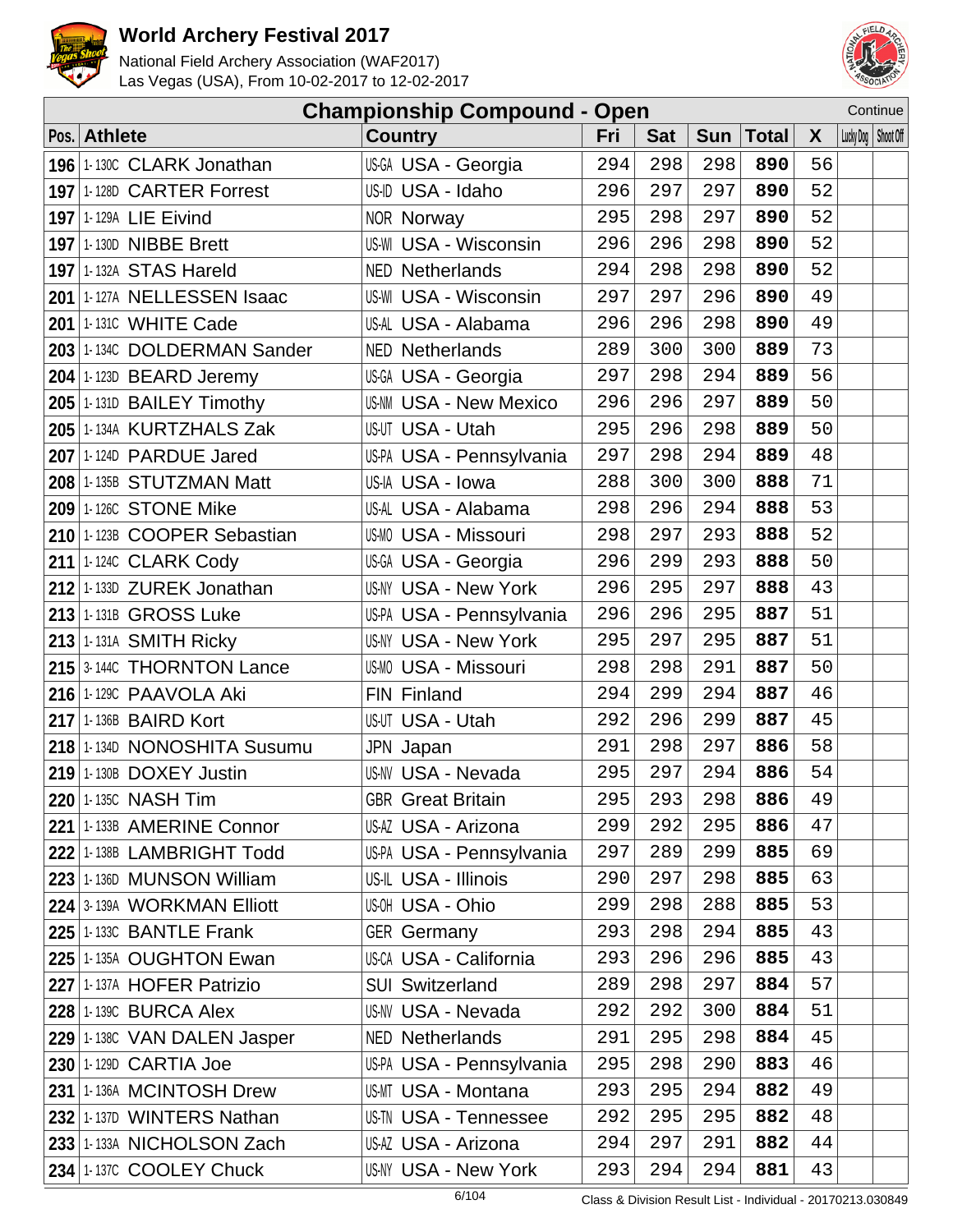



|     |                                                       | <b>Championship Compound - Open</b> |     |             |                |              |    | Continue              |
|-----|-------------------------------------------------------|-------------------------------------|-----|-------------|----------------|--------------|----|-----------------------|
|     | Pos. Athlete                                          | <b>Country</b>                      | Fri | <b>Sat</b>  | <b>Sun</b>     | <b>Total</b> | X  | Lucky Dog   Shoot Off |
|     | 235 1-138D YEREMENKO Wesley                           | US-CA USA - California              | 291 | 295         | 295            | 881          | 41 |                       |
|     | 236 1-141B SANDOVAL JR Rodolfo                        | US-CA USA - California              | 287 | 295         | 299            | 881          | 38 |                       |
|     | 237 1-136C LAVRENTIEV Oleg                            | <b>BLR Belarus</b>                  | 292 | 296         | 292            | 880          | 35 |                       |
|     | 238 1-138A MERCER Lance                               | US-TX USA - Texas                   | 297 | 290         | 292            | 879          | 43 |                       |
|     | 239 1-140C LABORANTI BERNASCONI Augusto ARG Argentina |                                     | 291 | 293         | 295            | 879          | 39 |                       |
|     | 240 1-140A MACIAS Paul                                | US-NV USA - Nevada                  | 294 | 290         | 295            | 879          | 38 |                       |
| 241 | 1-142B GRINAGER Wade                                  | US-MN USA - Minnesota               | 300 | 279         | 299            | 878          | 75 |                       |
|     | 242 1-137B QUIQUERE Antoine                           | <b>FRA France</b>                   | 296 | 291         | 291            | 878          | 50 |                       |
| 243 | 1-140D TOMLINSON Steve                                | US-OR USA - Oregon                  | 291 | 292         | 295            | 878          | 42 |                       |
|     | 244 1-140B SCHLANGEN Jake                             | <b>US-MN USA - Minnesota</b>        | 294 | 290         | 294            | 878          | 36 |                       |
|     | 245 1-139A POLLEI Tom                                 | US-AZ USA - Arizona                 | 289 | 295         | 293            | 877          | 49 |                       |
| 246 | 1-142A MCELROY Ben                                    | US-IL USA - Illinois                | 287 | 294         | 296            | 877          | 35 |                       |
|     | 247 1-132B PIECKENSTAINER Ricardo ARG Argentina       |                                     | 296 | 296         | 284            | 876          | 42 |                       |
| 248 | 1-139B BRETSCH Ross                                   | US-IA USA - Iowa                    | 295 | 289         | 291            | 875          | 45 |                       |
|     | $249$ 1-142D BODNAR Happy                             | US-MT USA - Montana                 | 284 | 293         | 298            | 875          | 39 |                       |
|     | 250 1-139D DORAMUS Smoky                              | US-ID USA - Idaho                   | 292 | 292         | 290            | 874          | 41 |                       |
|     | 251 1-142C DEGARIMORE Michael                         | US-WA USA - Washington              | 283 | 294         | 295            | 872          | 40 |                       |
| 252 | 1-1410 DOGAN Cetin                                    | <b>GER Germany</b>                  | 295 | 287         | 290            | 872          | 35 |                       |
| 253 | 1-143D SMITH IV Wade                                  | US-WA USA - Washington              | 294 | 279         | 293            | 866          | 47 |                       |
|     | 254 1-143B WRIGHT Stephen                             | <b>US-NM USA - New Mexico</b>       | 289 | 287         | 287            | 863          | 30 |                       |
|     | 255 1-1410 DE VOGELAERE Jochem                        | <b>BEL Belgium</b>                  | 288 | 293         | 279            | 860          | 40 |                       |
|     | 256 1-143C RITTER Jacob                               | US-AK USA - Alaska                  | 289 | 287         | 284            | 860          | 27 |                       |
|     | 257 1-1440 SANNERUD Stian                             | NOR Norway                          | 296 | 266         | 296            | 858          | 46 |                       |
| 258 | 1-144A SALAZAR Leonardo                               | CRC Costa Rica                      | 285 | 286         | 287            | 858          | 23 |                       |
|     | 259 1-144B DE VOGELAERE Jonas                         | <b>BEL Belgium</b>                  | 280 | 288         | 286            | 854          | 19 |                       |
|     | 260 1-144D JENKINS Jeff                               | US-CA USA - California              | 285 | 271         | 292            | 848          | 29 |                       |
|     | 261 1-145B SCHOUTEERE Eddy                            | <b>BEL Belgium</b>                  | 263 | 282         | 264            | 809          | 14 |                       |
|     | 262 1-1450 DE VOGELAERE Joachim                       | <b>BEL Belgium</b>                  | 261 | 256         | 275            | 792          | 10 |                       |
|     | 263 1-146A VAN POTTELBERG Giovanni                    | <b>BEL Belgium</b>                  | 232 | 249         | 259            | 740          | 13 |                       |
|     | 264 1-132C RUBBEN Guillaume                           | FRA France                          | 298 | 293         | 0              | 591          | 37 |                       |
|     | 265 1-134B SHAGJSUREN Davaakhuu                       | MGL Mongolia                        | 295 | 295         | 0              | 590          | 25 |                       |
|     | <b>266 1-141A MALM Anders</b>                         | <b>SWE Sweden</b>                   | 294 | 288         | 0              | 582          | 39 |                       |
|     | 267 1-143A GERARD Nathan                              | <b>BEL Belgium</b>                  | 288 | 288         | 0              | 576          | 21 |                       |
|     | 268 1-145A ALBISHRI Darwish                           | <b>UAE UAE</b>                      | 282 | 274         | $\overline{0}$ | 556          | 10 |                       |
|     | 269 1-146C DEMEY Dominiek                             | <b>BEL Belgium</b>                  | 248 | $\mathsf 0$ | 262            | 510          | 8  |                       |
|     | 270 1-146B LARRIVÉE Jonathan                          | CAN Canada                          | 286 | $\mathsf 0$ | 0              | 286          | 7  |                       |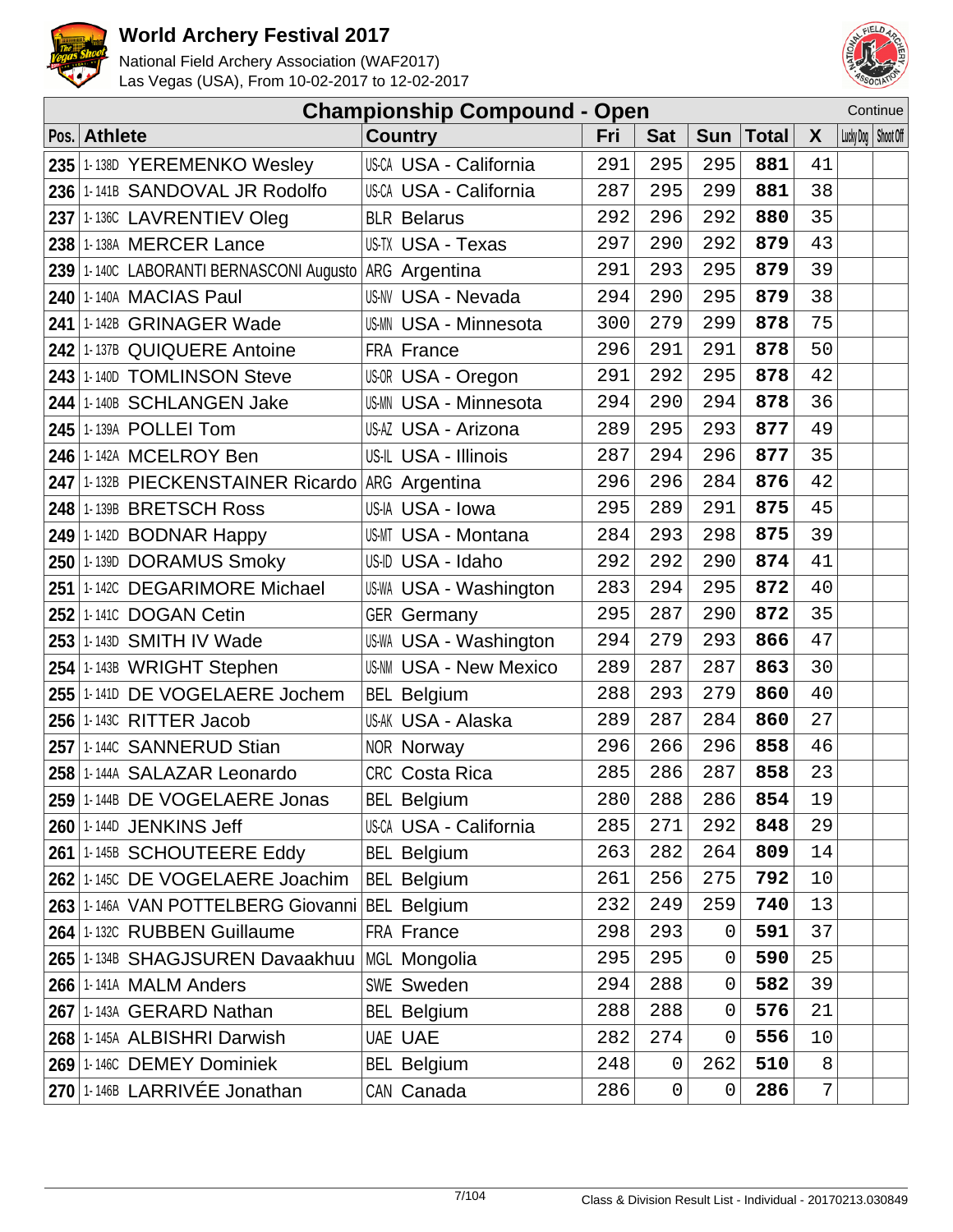



| <b>Championship Compound - Female</b> |                                                |                                   |     |            |     |       |              |                       |    |  |  |
|---------------------------------------|------------------------------------------------|-----------------------------------|-----|------------|-----|-------|--------------|-----------------------|----|--|--|
|                                       | Pos. Athlete                                   | <b>Country</b>                    | Fri | <b>Sat</b> | Sun | Total | $\mathsf{X}$ | Lucky Dog   Shoot Off |    |  |  |
|                                       | $1$  2-140A JENSEN Tanja                       | <b>DEN Denmark</b>                | 300 | 300        | 300 | 900   | 76           |                       |    |  |  |
|                                       | 2 7-7004B CARPENTER Sharon                     | US-SC USA - South Carolina        | 300 | 298        | 300 | 898   | 61           |                       | 30 |  |  |
|                                       | 3 7-7005A LARSON Holly                         | <b>US-MN USA - Minnesota</b>      | 300 | 299        | 299 | 898   | 61           |                       | 29 |  |  |
|                                       | $4$ 2-140D COX Cassidy                         | <b>US-NM USA - New Mexico</b>     | 298 | 300        | 299 | 897   | 70           |                       |    |  |  |
|                                       | 5 2-141A LANCE Sarah                           | US-WI USA - Wisconsin             | 300 | 298        | 299 | 897   | 68           |                       |    |  |  |
|                                       | 6 2-140C SONNICHSEN Sarah                      | <b>DEN Denmark</b>                | 299 | 300        | 298 | 897   | 62           |                       |    |  |  |
|                                       | 7 2-1410 WENTZEL Danelle                       | <b>RSA South Africa</b>           | 300 | 298        | 299 | 897   | 61           |                       |    |  |  |
|                                       | 8 2-142D COLIN Christie                        | US-PA USA - Pennsylvania          | 298 | 299        | 299 | 896   | 59           |                       |    |  |  |
|                                       | $9$ 2-143B SO Chae Won                         | <b>KOR Korea</b>                  | 299 | 298        | 299 | 896   | 47           |                       |    |  |  |
|                                       | 10 2-141B THEODORE Breanna                     | <b>US-MN USA - Minnesota</b>      | 300 | 298        | 297 | 895   | 69           |                       |    |  |  |
|                                       | 11 2-1430 OCHOA-ANDERSON Linda USUT USA - Utah |                                   | 297 | 299        | 299 | 895   | 67           |                       |    |  |  |
|                                       | $12$ 2-144B GORE Paige                         | US-CA USA - California            | 296 | 300        | 299 | 895   | 62           |                       |    |  |  |
|                                       | 13 2-143D MARCOS GARCIA Andrea                 | ESP Spain                         | 297 | 299        | 298 | 894   | 69           |                       |    |  |  |
|                                       | 14 2-142A BATSCH Dusti                         | US-IL USA - Illinois              | 299 | 298        | 297 | 894   | 65           |                       |    |  |  |
|                                       | 15 2-142B CALLOWAY Connie                      | <b>US-TN USA - Tennessee</b>      | 298 | 299        | 297 | 894   | 64           |                       |    |  |  |
|                                       | 16 2-1440 RUTKOWSKI Madison                    | US-PA USA - Pennsylvania          | 298 | 298        | 298 | 894   | 63           |                       |    |  |  |
|                                       | 17 2-1420 ELLISON Toja                         | US-AZ USA - Arizona               | 298 | 299        | 297 | 894   | 62           |                       |    |  |  |
|                                       | 18 2-144D JONES Erika                          | US-OK USA - Oklahoma              | 298 | 297        | 299 | 894   | 61           |                       |    |  |  |
|                                       | 19 2-146C BRENZEL Samantha                     | US-NY USA - New York              | 297 | 298        | 299 | 894   | 49           |                       |    |  |  |
|                                       | 20 3-145A REYNOLDS Danielle                    | US-AZ USA - Arizona               | 298 | 296        | 299 | 893   | 61           |                       |    |  |  |
|                                       | 21 2-145B HARRELSON Christine                  | <b>US-NC USA - North Carolina</b> | 296 | 299        | 298 | 893   | 57           |                       |    |  |  |
|                                       | 22 2-1450 VINOGRADOVA Mariia                   | <b>RUS Russia</b>                 | 297 | 298        | 298 | 893   | 56           |                       |    |  |  |
|                                       | 23 3-146B TONIOLI Marcella                     | <b>ITA Italy</b>                  | 297 | 296        | 300 | 893   | 54           |                       |    |  |  |
|                                       | 24 2-143A WILLIAMS Brogan                      | US-0K USA - Oklahoma              | 298 | 299        | 296 | 893   | 46           |                       |    |  |  |
|                                       | $25$ 2.144A VAN NATTA Jamie                    | US-OH USA - Ohio                  | 297 | 299        | 296 | 892   | 60           |                       |    |  |  |
|                                       | 26 3-146A SONG Yun Soo                         | <b>KOR Korea</b>                  | 299 | 294        | 299 | 892   | 51           |                       |    |  |  |
|                                       | 27 2-146A DE LAAT Sanne                        | <b>NED Netherlands</b>            | 297 | 298        | 297 | 892   | 50           |                       |    |  |  |
|                                       | 28 2-145A COCHRAN Carli                        | <b>US-SC USA - South Carolina</b> | 297 | 298        | 296 | 891   | 59           |                       |    |  |  |
|                                       | 29 3-147D MCGLADDERY Erin                      | CAN Canada                        | 293 | 299        | 298 | 890   | 51           |                       |    |  |  |
|                                       | 30 3-146D FRANCIS Seneca                       | US-UT USA - Utah                  | 298 | 295        | 297 | 890   | 47           |                       |    |  |  |
|                                       | <b>31</b> $ 3 - 145D$ BEE Emily                | US-MI USA - Michigan              | 298 | 296        | 296 | 890   | 39           |                       |    |  |  |
|                                       | 32 3-148B VAN CASPEL Inge                      | <b>NED Netherlands</b>            | 296 | 295        | 298 | 889   | 55           |                       |    |  |  |
|                                       | 33 3-148D MILLER Brooke                        | <b>US-MO USA - Missouri</b>       | 295 | 296        | 298 | 889   | 52           |                       |    |  |  |
|                                       | 34 3-145C VERMEULEN Jody                       | <b>NED Netherlands</b>            | 296 | 298        | 295 | 889   | 40           |                       |    |  |  |
|                                       | 35 3-149D STARNES Dee                          | US-IN USA - Indiana               | 295 | 295        | 298 | 888   | 57           |                       |    |  |  |
|                                       | <b>36 3-145B PAVLIK Kali</b>                   | <b>US-NE USA - Nebraska</b>       | 296 | 298        | 294 | 888   | 54           |                       |    |  |  |
|                                       | 37 2-146B PRIEELS Sarah                        | <b>GBR</b> Great Britain          | 297 | 298        | 293 | 888   | 50           |                       |    |  |  |
|                                       | 38 3-147C MCCARTHY Emily                       | <b>US-WI USA - Wisconsin</b>      | 296 | 296        | 296 | 888   | 47           |                       |    |  |  |
|                                       | <b>39 3-147B KELLER Lexi</b>                   | US-WI USA - Wisconsin             | 295 | 297        | 296 | 888   | 46           |                       |    |  |  |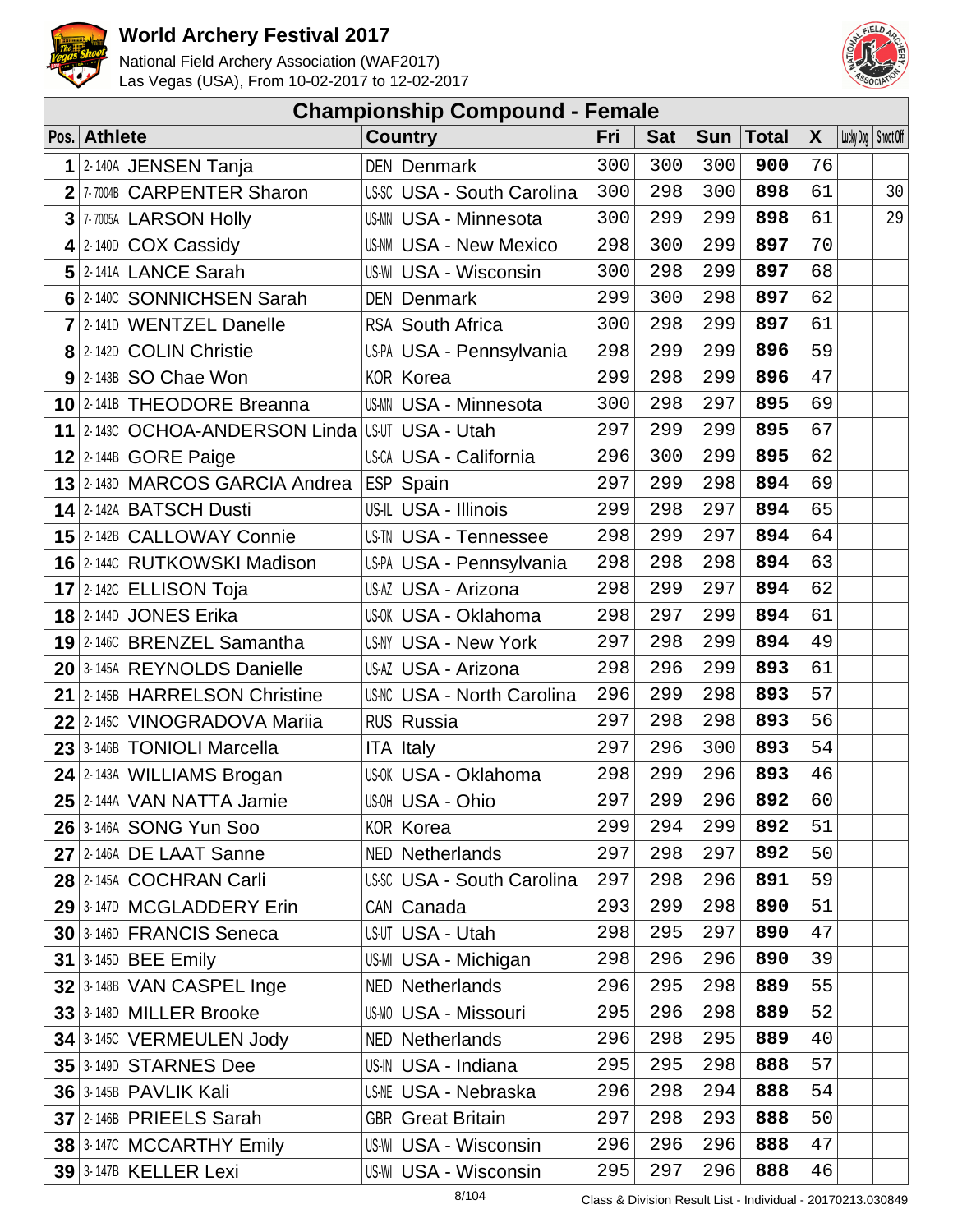



|                               | <b>Championship Compound - Female</b> |     |            |     |             |              | Continue              |  |
|-------------------------------|---------------------------------------|-----|------------|-----|-------------|--------------|-----------------------|--|
| Pos. Athlete                  | <b>Country</b>                        | Fri | <b>Sat</b> |     | Sun   Total | $\mathsf{X}$ | Lucky Dog   Shoot Off |  |
| 40 3-150D HART Madison        | CAN Canada                            | 293 | 297        | 298 | 888         | 44           |                       |  |
| 41 3-150B LANTEE Anne         | FIN Finland                           | 293 | 297        | 297 | 887         | 54           |                       |  |
| 42 3-148A MAUDE Fiona         | CAN Canada                            | 295 | 296        | 296 | 887         | 53           |                       |  |
| 43 3 1490 AVDEEVA Natalia     | <b>RUS Russia</b>                     | 293 | 297        | 297 | 887         | 50           |                       |  |
| 44 3-149A LOGINOVA Albina     | <b>RUS Russia</b>                     | 295 | 296        | 296 | 887         | 47           |                       |  |
| 44 3-151D VAN DER LOOY Sandra | <b>NED Netherlands</b>                | 294 | 295        | 298 | 887         | 47           |                       |  |
| 46 3-150A BORDWELL Katelyn    | US-NY USA - New York                  | 295 | 295        | 296 | 886         | 52           |                       |  |
| 47 3-1510 BUDEN Ivana         | CRO Croatia                           | 292 | 297        | 297 | 886         | 50           |                       |  |
| 48 3-150C SALINAS Stephanie   | US-CA USA - California                | 296 | 294        | 296 | 886         | 47           |                       |  |
| 49 3-152A LAURSEN Louise      | <b>DEN Denmark</b>                    | 293 | 296        | 297 | 886         | 45           |                       |  |
| 50 3-1480 POZNIAKOVA Tetiana  | <b>UKR Ukraine</b>                    | 296 | 295        | 293 | 884         | 43           |                       |  |
| 51 3-149B BROWN Hannah        | <b>GBR</b> Great Britain              | 296 | 295        | 293 | 884         | 37           |                       |  |
| 52 3-153A TRACEY Valerie      | US-OH USA - Ohio                      | 295 | 293        | 295 | 883         | 42           |                       |  |
| 53 3-152C FLOOD Cassie        | US-IL USA - Illinois                  | 293 | 296        | 294 | 883         | 39           |                       |  |
| 54 3-153B COUWENBERG Martine  | <b>NED Netherlands</b>                | 294 | 294        | 295 | 883         | 37           |                       |  |
| 55 3-1540 MORGAN Shauna       | <b>US-MT USA - Montana</b>            | 290 | 296        | 296 | 882         | 43           |                       |  |
| 56 3-153D HUNTZINGER Tina     | US-MI USA - Michigan                  | 293 | 294        | 295 | 882         | 41           |                       |  |
| 57 3-152D GROSZKO Dawn        | CAN Canada                            | 293 | 296        | 293 | 882         | 39           |                       |  |
| 58 3-152B DIAB Bernadette     | US-NJ USA - New Jersey                | 292 | 297        | 293 | 882         | 35           |                       |  |
| 59 3-151B GORE Heather        | US-CA USA - California                | 293 | 297        | 292 | 882         | 26           |                       |  |
| 60 3-154B WARD Kelly          | <b>US-NC USA - North Carolina</b>     | 293 | 293        | 295 | 881         | 51           |                       |  |
| 61 3-147A DIAKOVA Viktoriia   | <b>UKR Ukraine</b>                    | 297 | 295        | 289 | 881         | 42           |                       |  |
| 62 3-154D MCCLEAN Fiona       | CAN Canada                            | 295 | 291        | 294 | 880         | 46           |                       |  |
| 63 3-154A ENSLEY Ashley       | <b>US-NC USA - North Carolina</b>     | 296 | 291        | 293 | 880         | 33           |                       |  |
| 64 $\mid$ 1-148B CLARK Daisy  | <b>GBR</b> Great Britain              | 291 | 293        | 295 | 879         | 38           |                       |  |
| 65 3-153C DORAMUS Jennifer    | US-ID USA - Idaho                     | 293 | 294        | 292 | 879         | 37           |                       |  |
| 66 3-151A CROOK Dahlia        | US-KS USA - Kansas                    | 294 | 296        | 289 | 879         | 30           |                       |  |
| 67 1-147D OLEKSEJENKO Jelena  | <b>SUI Switzerland</b>                | 294 | 290        | 294 | 878         | 39           |                       |  |
| 68 1-147B SPENCER Kari        | US-UT USA - Utah                      | 291 | 294        | 292 | 877         | 35           |                       |  |
| 69 1-150C FEENEY Alexandra    | <b>AUS Australia</b>                  | 289 | 292        | 296 | 877         | 33           |                       |  |
| $70$ 1-152B GEIST Kaylee      | <b>US-CO USA - Colorado</b>           | 292 | 287        | 298 | 877         | 31           |                       |  |
| 71 1-147C JONES Naomi         | <b>NED Netherlands</b>                | 291 | 293        | 292 | 876         | 39           |                       |  |
| 72 1-147A CLASON Stephanie    | <b>GBR</b> Great Britain              | 292 | 293        | 290 | 875         | 42           |                       |  |
| 73 1-148A PHETTEPLACE Stacey  | US-TX USA - Texas                     | 291 | 293        | 291 | 875         | 40           |                       |  |
| 74 1-149D JURENKA Jahna       | <b>US-MT USA - Montana</b>            | 286 | 295        | 293 | 874         | 40           |                       |  |
| 75 1-150B HOCKMAN Pamela      | US-PA USA - Pennsylvania              | 293 | 288        | 293 | 874         | 36           |                       |  |
| 76 1-148C MCGHEE Mikey        | US-MI USA - Michigan                  | 286 | 297        | 291 | 874         | 32           |                       |  |
| 77 1-149B KILE Sierrah        | US-ID USA - Idaho                     | 290 | 292        | 292 | 874         | 30           |                       |  |
| 78 1-1510 OSHIRO Tricia       | CAN Canada                            | 289 | 290        | 294 | 873         | 36           |                       |  |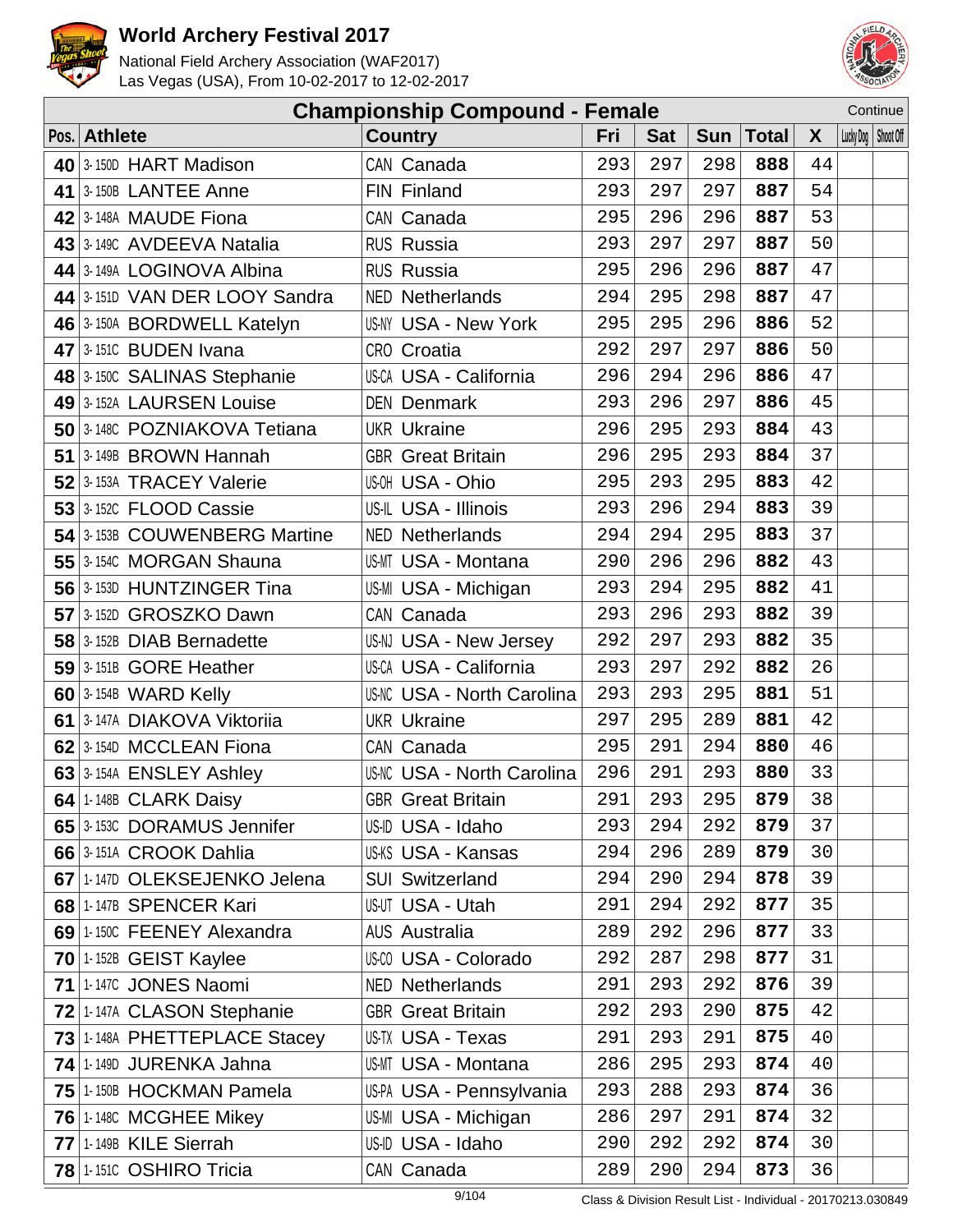



|      |                                        | <b>Championship Compound - Female</b> |     |            |            |              |    |                       | Continue |
|------|----------------------------------------|---------------------------------------|-----|------------|------------|--------------|----|-----------------------|----------|
| Pos. | <b>Athlete</b>                         | <b>Country</b>                        | Fri | <b>Sat</b> | <b>Sun</b> | <b>Total</b> | X  | Lucky Dog   Shoot Off |          |
| 79   | 1-148D LEBOEUF Melanie                 | <b>US-TX USA - Texas</b>              | 296 | 286        | 290        | 872          | 36 |                       |          |
|      | 80 1-152A TENJIN Satoko                | JPN Japan                             | 291 | 288        | 293        | 872          | 29 |                       |          |
| 81   | 1-150D MARTINEZ CALVO Raquel ESP Spain |                                       | 291 | 290        | 290        | 871          | 30 |                       |          |
| 82   | 1-152D ENGLISH Mindi                   | US-WA USA - Washington                | 290 | 288        | 293        | 871          | 27 |                       |          |
|      | 83 1-152C SHERMAN Sara                 | US-PA USA - Pennsylvania              | 287 | 291        | 292        | 870          | 30 |                       |          |
|      | 84 1-153B ZUMBACH Lindsay              | US-MI USA - Michigan                  | 288 | 287        | 295        | 870          | 28 |                       |          |
|      | 85 1-151A CLIETT Jessica               | US-GA USA - Georgia                   | 290 | 290        | 290        | 870          | 24 |                       |          |
|      | 86 3-146C ANEAR Erika                  | <b>DEN Denmark</b>                    | 296 | 297        | 276        | 869          | 52 |                       |          |
|      | 87 1-150A BANG Margaret                | <b>DEN Denmark</b>                    | 289 | 292        | 288        | 869          | 35 |                       |          |
|      | 88 2-146D MORGAN Samantha              | US-PA USA - Pennsylvania              | 290 | 289        | 289        | 868          | 30 |                       |          |
|      | 89 1-149A RIGGI Anna                   | <b>US-NV USA - Nevada</b>             | 292 | 290        | 285        | 867          | 35 |                       |          |
|      | 90 1-151D SWENSON Jalyssa              | <b>US-MT USA - Montana</b>            | 285 | 294        | 287        | 866          | 31 |                       |          |
|      | $91$ 1-1530 RIGNEY Kim                 | US-IL USA - Illinois                  | 291 | 284        | 291        | 866          | 27 |                       |          |
|      | 92 1-154A TAYLOR Samantha              | US-CO USA - Colorado                  | 286 | 286        | 293        | 865          | 30 |                       |          |
|      | 93 1-149C SCHNUR Ashley                | US-MI USA - Michigan                  | 291 | 291        | 282        | 864          | 30 |                       |          |
|      | 94 1-153D CHRISTENSEN Sherri           | US-UT USA - Utah                      | 286 | 287        | 289        | 862          | 42 |                       |          |
|      | 95 1-1540 CHRISTENSEN Lindsay          | US-ID USA - Idaho                     | 285 | 285        | 291        | 861          | 34 |                       |          |
|      | 96 1-155C HENDRIX Blakelee             | US-AL USA - Alabama                   | 289 | 278        | 290        | 857          | 26 |                       |          |
|      | 97 1-155A LEROY Laurie                 | US-TX USA - Texas                     | 289 | 281        | 286        | 856          | 23 |                       |          |
|      | 98 1-154B CHUPIN Julie                 | FRA France                            | 289 | 283        | 282        | 854          | 27 |                       |          |
|      | 99 1-155B PARSAMEHR Mahtab             | US-GA USA - Georgia                   | 288 | 281        | 279        | 848          | 24 |                       |          |
|      | 100 1-155D SANJ Bolorsaikhan           | MGL Mongolia                          | 280 | 280        | 277        | 837          | 21 |                       |          |
|      | 101 1-153A SCHLEUSNER Serena           | <b>US-WI USA - Wisconsin</b>          | 290 | 288        | 245        | 823          | 22 |                       |          |
|      | 102 1-156A CALDWELL Heather            | US-AZ USA - Arizona                   | 261 | 261        | 272        | 794          | 11 |                       |          |
|      | 103 1-156B ZHANG Lin                   | CHN PR China                          | 255 | 260        | 0          | 515          | 5  |                       |          |
|      | 104 1-156C GREENWOOD Hope              | <b>GBR</b> Great Britain              | 291 | 204        | $\Omega$   | 495          | 20 |                       |          |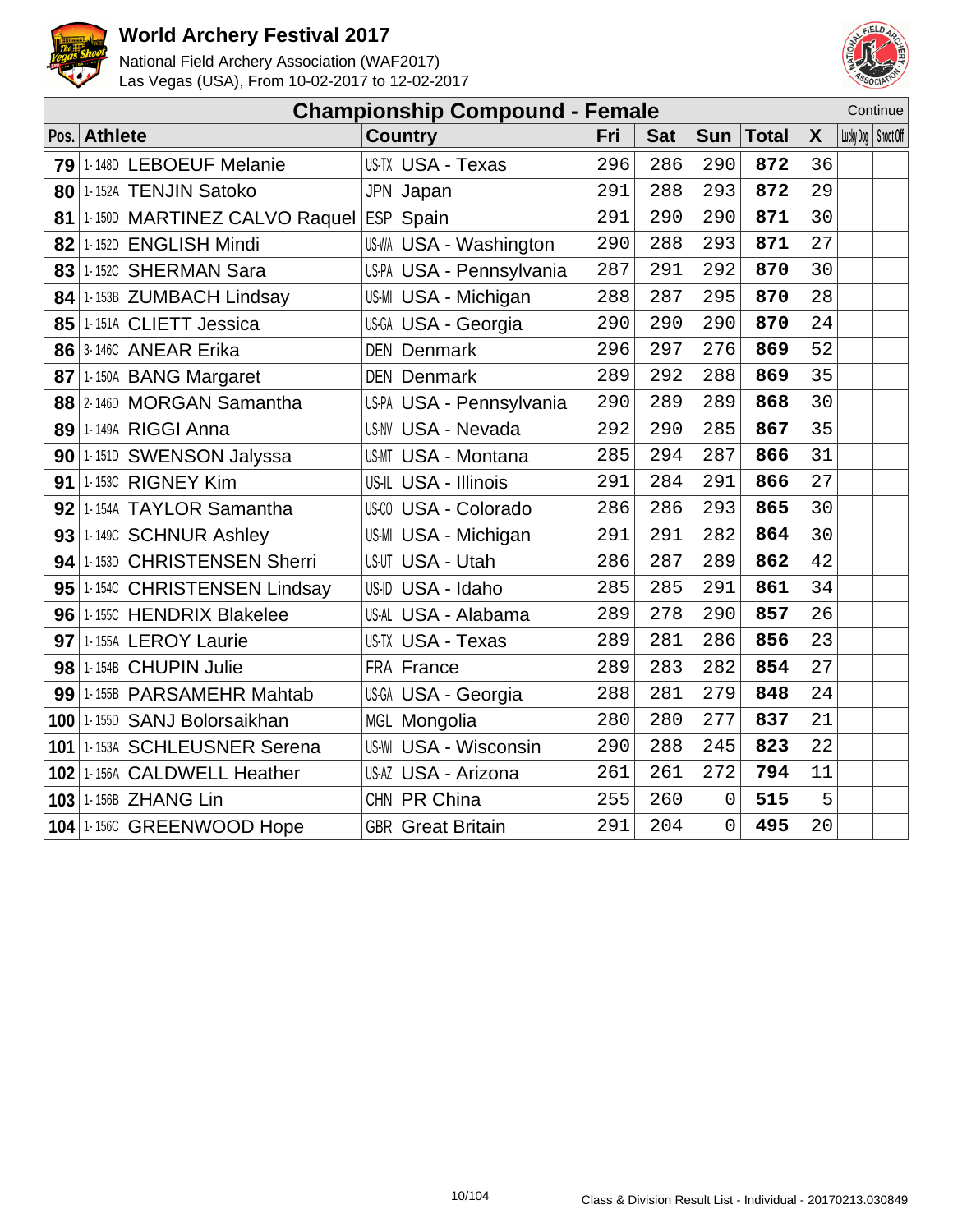



| <b>Championship Compound - Young Adult</b> |                                  |                                   |     |            |            |              |    |  |                       |  |
|--------------------------------------------|----------------------------------|-----------------------------------|-----|------------|------------|--------------|----|--|-----------------------|--|
|                                            | Pos. Athlete                     | <b>Country</b>                    | Fri | <b>Sat</b> | <b>Sun</b> | <b>Total</b> | X  |  | Lucky Dog   Shoot Off |  |
| $\mathbf 1$                                | 2-168B SAPP Carson               | US-GA USA - Georgia               | 300 | 300        | 300        | 900          | 71 |  |                       |  |
| 2 <sup>1</sup>                             | 6-1B FERRARO Anthony             | US-PA USA - Pennsylvania          | 300 | 299        | 300        | 899          | 74 |  | 60                    |  |
| $3\overline{3}$                            | 6-1A JOHNSON Dane                | US-IN USA - Indiana               | 300 | 300        | 299        | 899          | 74 |  | 59                    |  |
|                                            | 4 6-2A HUGHES Eli                | <b>US-NC USA - North Carolina</b> | 299 | 300        | 300        | 899          | 71 |  | 58                    |  |
|                                            | 5 2-169B CLAYTON Jesse           | US-OR USA - Oregon                | 299 | 300        | 299        | 898          | 74 |  |                       |  |
|                                            | 6 2-168C TAYLOR Austin           | CAN Canada                        | 299 | 300        | 299        | 898          | 73 |  |                       |  |
|                                            | 7 2-170B RASMUSSEN Sune          | <b>DEN Denmark</b>                | 299 | 299        | 300        | 898          | 70 |  |                       |  |
|                                            | 8 2-169D SLUSARZ Jacob           | <b>US-NY USA - New York</b>       | 299 | 299        | 299        | 897          | 79 |  |                       |  |
|                                            | 9 2-169C FRENCH Cooper           | US-AZ USA - Arizona               | 300 | 299        | 298        | 897          | 67 |  |                       |  |
|                                            | 9 2-171A HULBURT JR. Michael     | US-IN USA - Indiana               | 297 | 300        | 300        | 897          | 67 |  |                       |  |
|                                            | 11 2-170A COLLINS Steven         | <b>US-MO USA - Missouri</b>       | 299 | 299        | 299        | 897          | 65 |  |                       |  |
|                                            | 12 2-170D LEONARD Remy           | <b>AUS Australia</b>              | 298 | 299        | 299        | 896          | 66 |  |                       |  |
|                                            | 13 2-171B WOODWORTH Tyler        | US-PA USA - Pennsylvania          | 299 | 298        | 297        | 894          | 62 |  |                       |  |
|                                            | 14 2-172B CALLISON Parker        | US-OR USA - Oregon                | 298 | 298        | 298        | 894          | 61 |  |                       |  |
|                                            | 15 $ 2-172C$ BOIES Tyler         | US-WA USA - Washington            | 297 | 299        | 298        | 894          | 58 |  |                       |  |
|                                            | <b>16 2-1710 BERES Cole</b>      | CAN Canada                        | 297 | 299        | 298        | 894          | 57 |  |                       |  |
|                                            | 17 2-172A LAVAN Alexander        | US-IA USA - Iowa                  | 298 | 298        | 298        | 894          | 56 |  |                       |  |
|                                            | <b>18 2-170C CANTU Francisco</b> | US-ID USA - Idaho                 | 300 | 298        | 296        | 894          | 45 |  |                       |  |
|                                            | 19 2-173D ASHLEY Jordan          | <b>US-NY USA - New York</b>       | 297 | 297        | 299        | 893          | 61 |  |                       |  |
|                                            | $20$ 2-173B ALLEN Clayton        | US-ID USA - Idaho                 | 299 | 296        | 298        | 893          | 57 |  |                       |  |
|                                            | 21 2-173A CLARK Evan             | US-GA USA - Georgia               | 297 | 298        | 298        | 893          | 56 |  |                       |  |
|                                            | $22$ 2-172D FETERL Cole          | US-SD USA - South Dakota          | 299 | 297        | 297        | 893          | 55 |  |                       |  |
|                                            | 23 2-1710 BARTOS Hannah          | US-SD USA - South Dakota          | 297 | 300        | 295        | 892          | 53 |  |                       |  |
|                                            | 24 2-175A BUNKER Logan           | US-WA USA - Washington            | 298 | 294        | 299        | 891          | 52 |  |                       |  |
|                                            | $25$ 2-175B GONZALES J P         | US-TX USA - Texas                 | 294 | 298        | 298        | 890          | 51 |  |                       |  |
|                                            | 25 2-1730 HENRICKSEN Braden      | US-WA USA - Washington            | 297 | 298        | 295        | 890          | 51 |  |                       |  |
|                                            | 27 2-1740 REID Owen              | US-NY USA - New York              | 296 | 297        | 296        | 889          | 59 |  |                       |  |
|                                            | 28 2-174A BURKETT Jesse          | US-PA USA - Pennsylvania          | 296 | 298        | 295        | 889          | 51 |  |                       |  |
|                                            | 28 2-1750 LESATZ Vance           | US-AZ USA - Arizona               | 294 | 298        | 297        | 889          | 51 |  |                       |  |
|                                            | 30 2-176B KLUS JR. John          | <b>US-WI USA - Wisconsin</b>      | 291 | 299        | 298        | 888          | 60 |  |                       |  |
|                                            | 31 2-1750 CHILDERS Dylan         | US-AL USA - Alabama               | 295 | 296        | 297        | 888          | 47 |  |                       |  |
|                                            | 32 2-177C HARRIS Zachary         | US-GA USA - Georgia               | 288 | 300        | 298        | 886          | 64 |  |                       |  |
|                                            | 33 2-1740 FRANKLIN Conor         | <b>US-MN USA - Minnesota</b>      | 297 | 296        | 293        | 886          | 49 |  |                       |  |
|                                            | 34 2-176C SCHOUWENBURG Spencer   | CAN Canada                        | 296 | 294        | 295        | 885          | 55 |  |                       |  |
|                                            | <b>35 2-177D TOONE Jake</b>      | US-UT USA - Utah                  | 294 | 294        | 296        | 884          | 47 |  |                       |  |
|                                            | 36 2-176A HOWES Braeden          | <b>US-ND USA - North Dakota</b>   | 296 | 295        | 293        | 884          | 43 |  |                       |  |
|                                            | 37 2-1760 TAYLOR Drake           | US-CA USA - California            | 295 | 295        | 292        | 882          | 47 |  |                       |  |
|                                            | <b>38 2-178A BAKER Evan</b>      | <b>US-MO USA - Missouri</b>       | 291 | 296        | 295        | 882          | 46 |  |                       |  |
|                                            | 39 2-177A CHRISTENSEN Kaden      | US-UT USA - Utah                  | 294 | 296        | 292        | 882          | 44 |  |                       |  |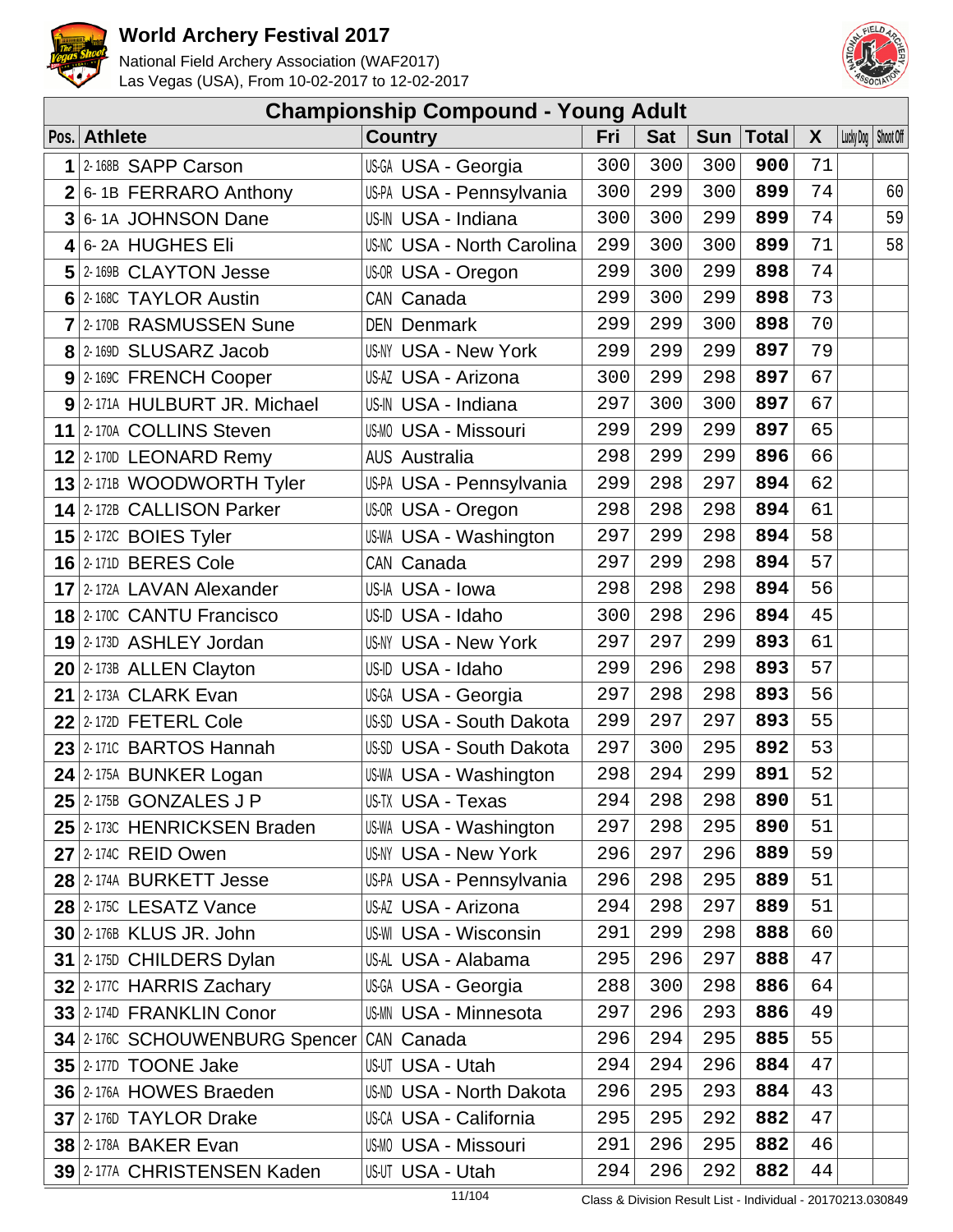



|    |                                               | <b>Championship Compound - Young Adult</b> |     |            |            |              |    |                       | Continue |
|----|-----------------------------------------------|--------------------------------------------|-----|------------|------------|--------------|----|-----------------------|----------|
|    | Pos. Athlete                                  | <b>Country</b>                             | Fri | <b>Sat</b> | <b>Sun</b> | <b>Total</b> | X  | Lucky Dog   Shoot Off |          |
|    | 40 $ 2$ -174B DANKO Dylan                     | US-PA USA - Pennsylvania                   | 296 | 297        | 288        | 881          | 48 |                       |          |
|    | 41 2-177B FILGAS Zak                          | CAN Canada                                 | 292 | 297        | 292        | 881          | 37 |                       |          |
|    | 42 2-1780 MELLADO FLORES Fatima MEX Mexico    |                                            | 290 | 295        | 295        | 880          | 44 |                       |          |
|    | 42 2-178D SEIDELL Bryce                       | US-MI USA - Michigan                       | 293 | 292        | 295        | 880          | 44 |                       |          |
|    | 44 2-178B WILCOX Claudia                      | US-AZ USA - Arizona                        | 294 | 292        | 294        | 880          | 35 |                       |          |
|    | 45 2-179B ELLIS Izaiah                        | US-WA USA - Washington                     | 293 | 291        | 293        | 877          | 43 |                       |          |
|    | 46 2-181A ELIZONDO DEL BOSQUE Jose MEX Mexico |                                            | 277 | 300        | 297        | 874          | 59 |                       |          |
|    | 47 2-1790 MILLER Elek                         | <b>US-NV USA - Nevada</b>                  | 290 | 293        | 291        | 874          | 44 |                       |          |
|    | 48 2-1790 WADE Thomas $(TJ)$                  | <b>US-KS USA - Kansas</b>                  | 289 | 293        | 290        | 872          | 40 |                       |          |
|    | 49 2-180C GERALD Ethan                        | <b>US-LA USA - Louisiana</b>               | 287 | 292        | 293        | 872          | 32 |                       |          |
|    | 50 2-180A HOUDE Gabriel                       | CAN Canada                                 | 291 | 291        | 289        | 871          | 39 |                       |          |
| 51 | 2-179A BROWN Ethan                            | US-ID USA - Idaho                          | 293 | 292        | 286        | 871          | 34 |                       |          |
|    | 52 2-180B MORENO Karen                        | <b>MEX Mexico</b>                          | 289 | 292        | 288        | 869          | 32 |                       |          |
|    | 53 2-180D CLANTON Lane                        | US-FL USA - Florida                        | 283 | 296        | 289        | 868          | 33 |                       |          |
|    | $54$ 2-181B JACOBS Jeremy                     | US-CA USA - California                     | 286 | 289        | 292        | 867          | 28 |                       |          |
|    | <b>55 2-1810 ADKINS Ryan</b>                  | CAN Canada                                 | 283 | 282        | 285        | 850          | 33 |                       |          |
|    | 56 2-181D TOPHAM Tyler                        | <b>US-UT USA - Utah</b>                    | 280 | 281        | 287        | 848          | 28 |                       |          |
|    | 57 2-183A SEBRING-MORRIS Meghan               | US-AL USA - Alabama                        | 268 | 276        | 290        | 834          | 18 |                       |          |
|    | 58 2-182A ROOK Conner                         | US-OH USA - Ohio                           | 268 | 284        | 281        | 833          | 18 |                       |          |
|    | 59 2-182C RAINVILLE Enrick                    | CAN Canada                                 | 265 | 281        | 279        | 825          | 18 |                       |          |
|    | 60 2-182B VERHEYDEN James P                   | US-OR USA - Oregon                         | 267 | 284        | 273        | 824          | 16 |                       |          |
|    | 61 2-183B KAISER Kayla                        | US-ID USA - Idaho                          | 263 | 272        | 283        | 818          | 14 |                       |          |
|    | 62 2-1830 INDIAN Julianna                     | CAN Canada                                 | 243 | 231        | 239        | 713          | 8  |                       |          |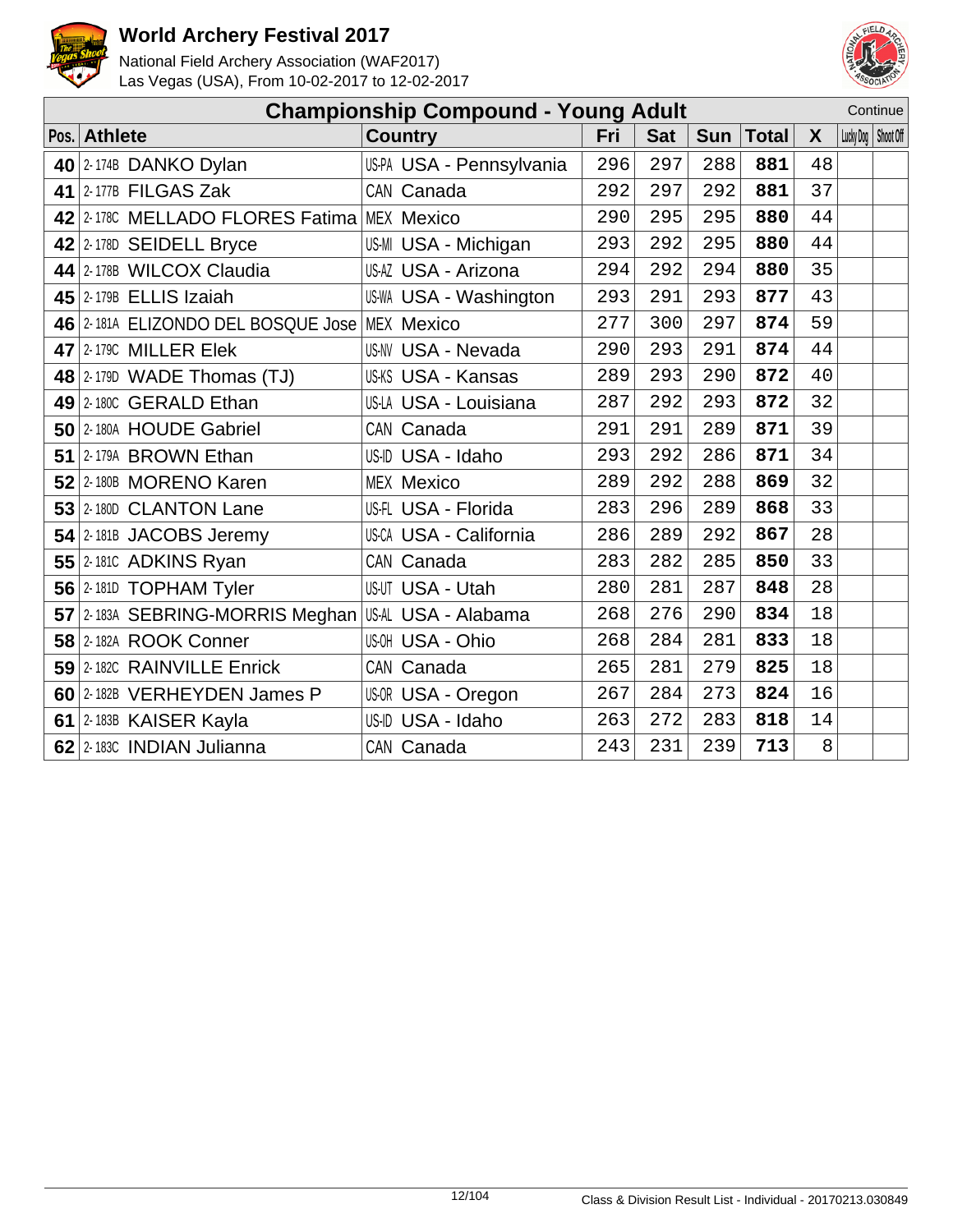



|   | <b>Championship Compound - Senior</b> |                              |     |            |     |       |              |                       |     |  |  |  |
|---|---------------------------------------|------------------------------|-----|------------|-----|-------|--------------|-----------------------|-----|--|--|--|
|   | Pos. Athlete                          | <b>Country</b>               | Fri | <b>Sat</b> | Sun | Total | $\mathsf{X}$ | Lucky Dog   Shoot Off |     |  |  |  |
| 1 | 7-7001B PENROD Paul                   | US-MO USA - Missouri         | 299 | 300        | 298 | 897   | 67           |                       | 30  |  |  |  |
|   | 2 7-7002A CHRISTENSEN Benton          | US-ID USA - Idaho            | 299 | 300        | 298 | 897   | 64           |                       | 29  |  |  |  |
|   | 3 6-3B BERRY Chris                    | <b>US-MO USA - Missouri</b>  | 298 | 299        | 299 | 896   | 66           |                       | 116 |  |  |  |
|   | $4 6-2B$ PRICE Duane                  | <b>US-WI USA - Wisconsin</b> | 299 | 298        | 299 | 896   | 71           |                       | 115 |  |  |  |
|   | 5 6-4B WHITE Jackie                   | <b>US-MO USA - Missouri</b>  | 299 | 297        | 300 | 896   | 68           |                       | 58  |  |  |  |
|   | $6$ 6-4A TAZZA Tony                   | US-PA USA - Pennsylvania     | 298 | 299        | 299 | 896   | 66           |                       | 58  |  |  |  |
|   | $7 6-3A$ WARD Don                     | <b>US-WI USA - Wisconsin</b> | 297 | 299        | 300 | 896   | 59           |                       | 58  |  |  |  |
|   | 8 2-147C BORDWELL Jeff                | US-NY USA - New York         | 299 | 299        | 297 | 895   | 66           |                       |     |  |  |  |
|   | 8 2-1500 CLARSON Brian                | US-WI USA - Wisconsin        | 297 | 299        | 299 | 895   | 66           |                       |     |  |  |  |
|   | $10$ 2-147D BURKE Richy               | US-TX USA - Texas            | 300 | 298        | 297 | 895   | 65           |                       |     |  |  |  |
|   | 10 2-149A WOODY Kendall               | US-VA USA - Virginia         | 298 | 299        | 298 | 895   | 65           |                       |     |  |  |  |
|   | 12 2-149C HARBAUGH Tony               | US-ID USA - Idaho            | 298 | 299        | 298 | 895   | 61           |                       |     |  |  |  |
|   | $13$ 2-148D NELSON Todd               | <b>US-MN USA - Minnesota</b> | 298 | 299        | 298 | 895   | 60           |                       |     |  |  |  |
|   | $14$ 2-149D HICKS Billy               | US-TX USA - Texas            | 297 | 299        | 298 | 894   | 68           |                       |     |  |  |  |
|   | $15$ 2-152D LEITER Mike               | US-MD USA - Maryland         | 295 | 300        | 299 | 894   | 56           |                       |     |  |  |  |
|   | $16$ 2-152B WILLETT Rodger            | US-VA USA - Virginia         | 298 | 297        | 298 | 893   | 61           |                       |     |  |  |  |
|   | $17$ 2-152C HOOD Tom                  | <b>US-MO USA - Missouri</b>  | 296 | 299        | 298 | 893   | 59           |                       |     |  |  |  |
|   | <b>18 2-154C WEBB Brian</b>           | US-CA USA - California       | 296 | 298        | 299 | 893   | 58           |                       |     |  |  |  |
|   | 19 2-151B WOLFRAM Robert              | US-IL USA - Illinois         | 298 | 298        | 297 | 893   | 56           |                       |     |  |  |  |
|   | $20$ 2-153A KAPP Joe                  | US-IN USA - Indiana          | 296 | 299        | 298 | 893   | 54           |                       |     |  |  |  |
|   | $20$ 2-1510 SETZER Matt               | US-NJ USA - New Jersey       | 297 | 299        | 297 | 893   | 54           |                       |     |  |  |  |
|   | $22$ 2-151A BRABEC Randy              | US-CO USA - Colorado         | 300 | 296        | 297 | 893   | 53           |                       |     |  |  |  |
|   | $23$ 2-153B TENBROOK Ray              | US-CO USA - Colorado         | 297 | 298        | 298 | 893   | 49           |                       |     |  |  |  |
|   | 24 2-1530 PARENTEAU Benny             | CAN Canada                   | 298 | 296        | 298 | 892   | 62           |                       |     |  |  |  |
|   | $25$ 2-153D BARNDT Ron                | US-MT USA - Montana          | 296 | 298        | 298 | 892   | 60           |                       |     |  |  |  |
|   | 25 3-155A BARNSDALE Dave              | US-MI USA - Michigan         | 296 | 297        | 299 | 892   | 60           |                       |     |  |  |  |
|   | 27 2-155A DERUS Michael               | US-NY USA - New York         | 297 | 297        | 298 | 892   | 58           |                       |     |  |  |  |
|   | 28 2-152A RUDDOCK Allan               | US-OR USA - Oregon           | 298 | 297        | 297 | 892   | 57           |                       |     |  |  |  |
|   | 29 2-154B TUCKER Randy                | US-CA USA - California       | 298 | 296        | 298 | 892   | 55           |                       |     |  |  |  |
|   | 30 2-151D CONNER Allen                | US-AL USA - Alabama          | 296 | 299        | 296 | 891   | 57           |                       |     |  |  |  |
|   | 31 2-149B HAINES Ramie                | US-WY USA - Wyoming          | 299 | 298        | 294 | 891   | 55           |                       |     |  |  |  |
|   | $32$ 3-156B PRICE Michael             | <b>US-NY USA - New York</b>  | 296 | 297        | 298 | 891   | 54           |                       |     |  |  |  |
|   | <b>33 3-1550 MENZER Rod</b>           | <b>US-WI USA - Wisconsin</b> | 297 | 296        | 298 | 891   | 53           |                       |     |  |  |  |
|   | 34 3-156A JABLONSKI Mike              | US-MI USA - Michigan         | 297 | 296        | 298 | 891   | 47           |                       |     |  |  |  |
|   | <b>35 2-150A JAMPEN Rudy</b>          | CAN Canada                   | 299 | 297        | 294 | 890   | 65           |                       |     |  |  |  |
|   | 36 2-154A BUTTERFIELD Larry           | US-AZ USA - Arizona          | 294 | 300        | 296 | 890   | 59           |                       |     |  |  |  |
|   | $37$ 3-155D BANG Jan                  | <b>DEN Denmark</b>           | 296 | 297        | 297 | 890   | 57           |                       |     |  |  |  |
|   | 37 3-168C MONTELEONE Douglas          | US-NY USA - New York         | 294 | 296        | 300 | 890   | 57           |                       |     |  |  |  |
|   | $39$ 2-155C COBLENTZ Tom              | US-MD USA - Maryland         | 297 | 297        | 296 | 890   | 54           |                       |     |  |  |  |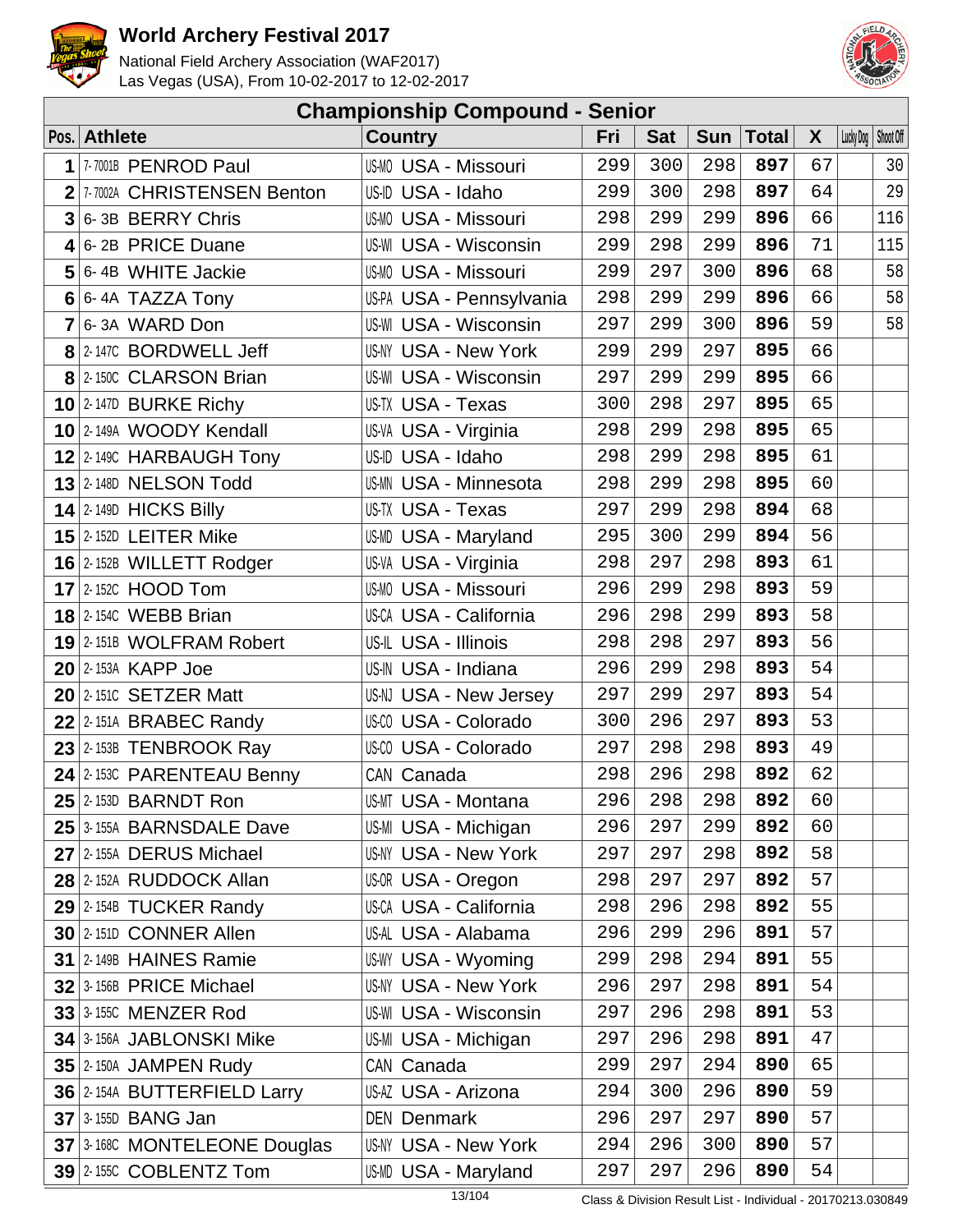



| Continue<br><b>Championship Compound - Senior</b> |                                        |                                  |     |            |     |              |        |  |                       |
|---------------------------------------------------|----------------------------------------|----------------------------------|-----|------------|-----|--------------|--------|--|-----------------------|
| Pos.                                              | <b>Athlete</b>                         | <b>Country</b>                   | Fri | <b>Sat</b> | Sun | <b>Total</b> | X      |  | Lucky Dog   Shoot Off |
|                                                   | 39 3-155B HUTCHISON Steve              | US-TN USA - Tennessee            | 296 | 297        | 297 | 890          | 54     |  |                       |
|                                                   | 41 3-156D BROOKS Joe                   | <b>US-KY USA - Kentucky</b>      | 295 | 298        | 297 | 890          | 46     |  |                       |
|                                                   | 42 2-155B WILSON Scott                 | US-CO USA - Colorado             | 296 | 298        | 295 | 889          | 53     |  |                       |
|                                                   | 43 3-158A COLLINS Darren               | US-KS USA - Kansas               | 295 | 296        | 298 | 889          | 49     |  |                       |
|                                                   | 44 3-159A PUNZALAN Bernie              | US-AK USA - Alaska               | 297 | 294        | 298 | 889          | 47     |  |                       |
|                                                   | 45 3-158B SMITH Richard                | US-CO USA - Colorado             | 298 | 293        | 297 | 888          | 53     |  |                       |
|                                                   | 46 3-168A NICHOLS Wade                 | US-AZ USA - Arizona              | 297 | 293        | 298 | 888          | 52     |  |                       |
|                                                   | 47 3-168B CHANTHAKHOUN Kam             | US-OR USA - Oregon               | 294 | 296        | 298 | 888          | 48     |  |                       |
|                                                   | 48 3-157B POWELL Brandon               | US-CO USA - Colorado             | 296 | 296        | 295 | 887          | 55     |  |                       |
|                                                   | 49 $ 3$ -157C YOUNG Ray                | US-IN USA - Indiana              | 294 | 298        | 295 | 887          | 51     |  |                       |
|                                                   | 50 3-158C CARLSON Sid                  | US-ID USA - Idaho                | 297 | 294        | 296 | 887          | 50     |  |                       |
|                                                   | 51 3-157A BIESZK Dan                   | <b>US-MN USA - Minnesota</b>     | 295 | 297        | 294 | 886          | 54     |  |                       |
|                                                   | 52 $\frac{3.173A}{BEE}$ Christopher A. | US-MI USA - Michigan             | 293 | 294        | 299 | 886          | 51     |  |                       |
|                                                   | $52$ 3-159B POLING Mark                | US-CA USA - California           | 296 | 295        | 295 | 886          | 51     |  |                       |
|                                                   | 54 3-172D CROWE Thomas                 | US-OR USA - Oregon               | 296 | 291        | 299 | 886          | 47     |  |                       |
|                                                   | <b>55</b> 3-156C HUMAN Jeff            | US-NY USA - New York             | 298 | 295        | 293 | 886          | 39     |  |                       |
|                                                   | 56 3-171D ERLEI Quinten                | US-CA USA - California           | 294 | 294        | 297 | 885          | 48     |  |                       |
|                                                   | 56 3-172A SALVONI Gianmarco            | <b>ITA Italy</b>                 | 294 | 294        | 297 | 885          | 48     |  |                       |
|                                                   | 58 3-169A WENTZEL Dougo                | US-CO USA - Colorado             | 294 | 296        | 295 | 885          | 45     |  |                       |
|                                                   | $59$ 3-1690 SPRAY Randy                | US-AZ USA - Arizona              | 295 | 295        | 295 | 885          | 42     |  |                       |
|                                                   | 60 3-170B BUTTON Jeff                  | US-WI USA - Wisconsin            | 294 | 295        | 296 | 885          | 40     |  |                       |
|                                                   | 61 3-171B CHAMBERS Marty               | US-TX USA - Texas                | 296 | 292        | 296 | 884          | 53     |  |                       |
|                                                   | <b>62</b> 3-174B HANKINS AI            | US-MS USA - Mississippi          | 291 | 295        | 298 | 884          | 49     |  |                       |
|                                                   | 63 3-168D JOHANSSON Hakan              | SWE Sweden                       | 295 | 295        | 294 | 884          | $4\,4$ |  |                       |
|                                                   | $63$ 3-172B WILDE Dee                  | US-ID USA - Idaho                | 295 | 293        | 296 | 884          | 44     |  |                       |
|                                                   | 65 3-1590 BRAYFORD Kevin               | CAN Canada                       | 296 | 295        | 293 | 884          | 41     |  |                       |
|                                                   | 66 3-170C HENSON Ken                   | US-CO USA - Colorado             | 294 | 295        | 295 | 884          | 40     |  |                       |
|                                                   | 67 3-171A FORBES Jim                   | <b>US-MO USA - Missouri</b>      | 295 | 294        | 295 | 884          | 39     |  |                       |
|                                                   | 68 3-170A HORN Ed                      | US-IA USA - Iowa                 | 293 | 296        | 294 | 883          | 46     |  |                       |
|                                                   | 69 3-173B EMERSON George               | US-CA USA - California           | 296 | 291        | 296 | 883          | 45     |  |                       |
|                                                   | 70 3-169D STOVER Steven                | US-IL USA - Illinois             | 295 | 294        | 294 | 883          | 42     |  |                       |
|                                                   | 71 3-169B SANTOS Stephen               | <b>US-MA USA - Massachusetts</b> | 299 | 291        | 293 | 883          | 41     |  |                       |
|                                                   | <b>72 3-170D HOUDE Guy</b>             | CAN Canada                       | 296 | 293        | 294 | 883          | 36     |  |                       |
|                                                   | 73 3-174A TSENG Eddie                  | US-00 USA - Colorado             | 291 | 295        | 296 | 882          | 55     |  |                       |
|                                                   | 74 3-1710 OCHOA Ruben                  | <b>MEX Mexico</b>                | 293 | 295        | 294 | 882          | 48     |  |                       |
|                                                   | <b>75 3-175B RAINES John</b>           | US-OR USA - Oregon               | 291 | 293        | 298 | 882          | 46     |  |                       |
|                                                   | 76 3-173D FIRESTONE Ron                | US-AR USA - Arkansas             | 294 | 292        | 295 | 881          | 52     |  |                       |
|                                                   | 77 3-173C HAKL Julene                  | <b>US-MN USA - Minnesota</b>     | 294 | 293        | 294 | 881          | 41     |  |                       |
|                                                   | <b>78</b> 3-172C TANEBE Hiroshi        | JPN Japan                        | 294 | 294        | 293 | 881          | 38     |  |                       |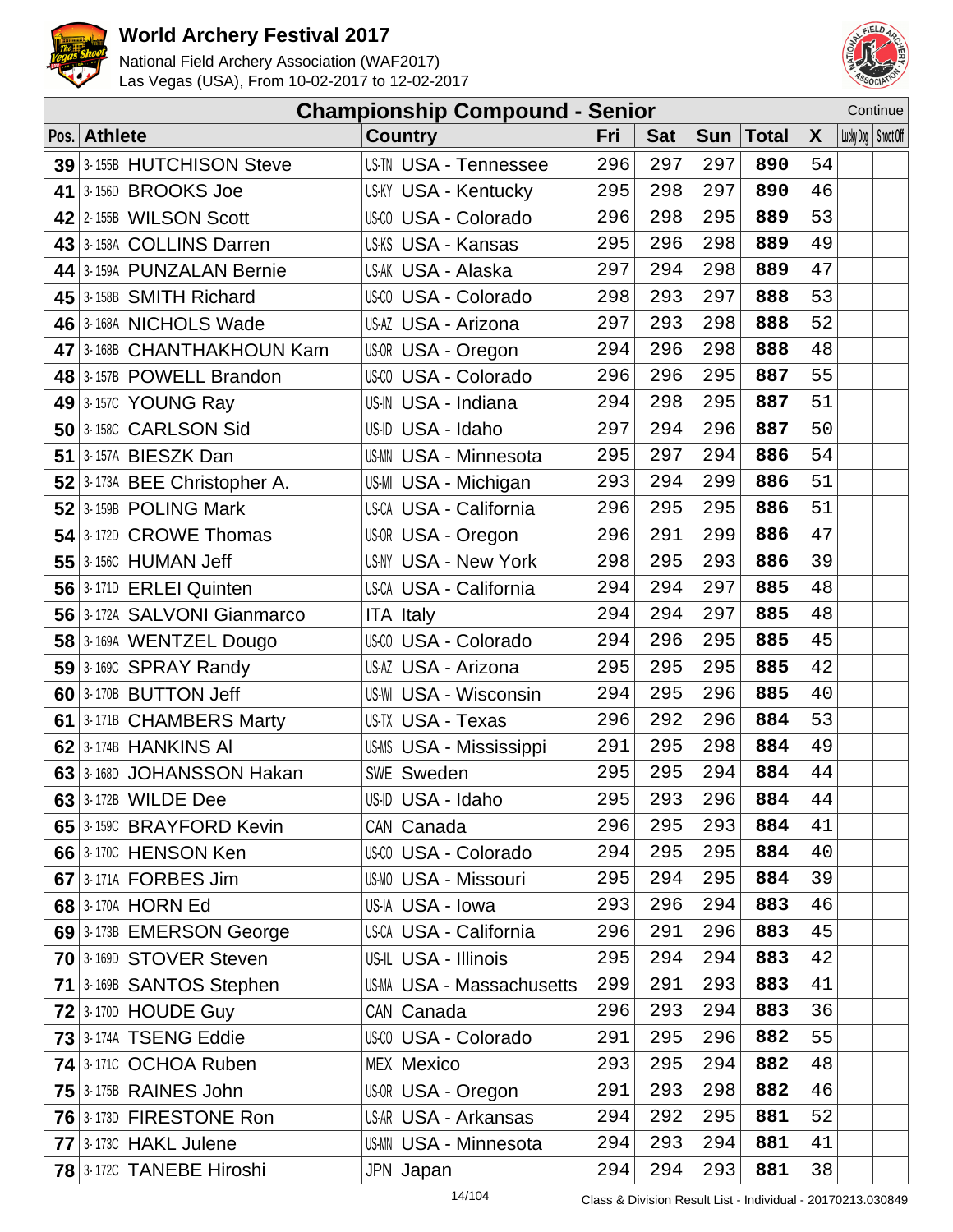



|                                | <b>Championship Compound - Senior</b> |     |            |            |              |    | Continue              |
|--------------------------------|---------------------------------------|-----|------------|------------|--------------|----|-----------------------|
| Pos. Athlete                   | <b>Country</b>                        | Fri | <b>Sat</b> | <b>Sun</b> | <b>Total</b> | X  | Lucky Dog   Shoot Off |
| 79 3-174D SWANSON Keith        | US-OR USA - Oregon                    | 291 | 294        | 294        | 879          | 45 |                       |
| 80 3-176D HARPER Rick          | US-VA USA - Virginia                  | 294 | 289        | 296        | 879          | 43 |                       |
| 81 3-175A HAYDEN Julius (Jay)  | US-UT USA - Utah                      | 297 | 288        | 294        | 879          | 40 |                       |
| 82 3-174C BEAVIN Jerry         | US-TX USA - Texas                     | 293 | 293        | 293        | 879          | 38 |                       |
| 83 3-177C BABCOCK Ron          | US-OR USA - Oregon                    | 286 | 297        | 296        | 879          | 33 |                       |
| 84 3-178B KOVACS Gerald        | US-CA USA - California                | 290 | 292        | 296        | 878          | 37 |                       |
| 85 3-178C MCKENTY Sean         | CAN Canada                            | 288 | 293        | 296        | 877          | 39 |                       |
| 86 3-178D HAKL Bill            | <b>US-MN USA - Minnesota</b>          | 291 | 290        | 295        | 876          | 35 |                       |
| 87 3-177A HOTZ Ruedi           | <b>SUI Switzerland</b>                | 290 | 293        | 292        | 875          | 38 |                       |
| 88 3-177D CHAPPLOW Dale        | CAN Canada                            | 292 | 291        | 292        | 875          | 36 |                       |
| 89 3-176B PEARCE Kevin         | US-CA USA - California                | 298 | 285        | 291        | 874          | 45 |                       |
| 90 3-178A KOVACS Ken           | US-CA USA - California                | 289 | 293        | 292        | 874          | 38 |                       |
| 91 3-175C RALLISON Rick        | US-UT USA - Utah                      | 291 | 293        | 289        | 873          | 41 |                       |
| $92$ 3-175D HEINZ Jeff         | US-WA USA - Washington                | 291 | 293        | 289        | 873          | 40 |                       |
| 93 3-179A LEDBETTER Gary       | US-CA USA - California                | 287 | 292        | 294        | 873          | 28 |                       |
| 94 3-180C FEVELLA Jason        | US-HI USA - Hawaii                    | 286 | 291        | 295        | 872          | 30 |                       |
| 95 3-180D THORNTON Dean        | CAN Canada                            | 288 | 288        | 295        | 871          | 27 |                       |
| 96 3-180A KOCSAN Michael       | US-MD USA - Maryland                  | 289 | 288        | 293        | 870          | 38 |                       |
| $97$ 3-1760 ROTH Axel          | <b>GER Germany</b>                    | 292 | 291        | 286        | 869          | 41 |                       |
| 98 3-180B RIGNEY Gary          | US-IL USA - Illinois                  | 290 | 287        | 292        | 869          | 37 |                       |
| 99 3-179B MEYERS Marvin        | US-CO USA - Colorado                  | 289 | 289        | 291        | 869          | 35 |                       |
| 100 3-179C FOULKROD Bob        | US-PA USA - Pennsylvania              | 286 | 292        | 291        | 869          | 33 |                       |
| <b>101 3-1810 MAICH David</b>  | CAN Canada                            | 287 | 286        | 294        | 867          | 30 |                       |
| <b>102 3-179D WARD Keith</b>   | US-UT USA - Utah                      | 288 | 290        | 289        | 867          | 27 |                       |
| 103 3-181B CALLAWAY Richard    | <b>US-WI USA - Wisconsin</b>          | 292 | 283        | 291        | 866          | 25 |                       |
| 104 3-181A DENNING Kenneth     | <b>US-MT USA - Montana</b>            | 295 | 280        | 287        | 862          | 44 |                       |
| 105 1-157B PARTLOW JR David    | US-HI USA - Hawaii                    | 281 | 290        | 290        | 861          | 19 |                       |
| 106 3-181D BLANKINSHIP Charles | <b>US-TN USA - Tennessee</b>          | 284 | 288        | 287        | 859          | 33 |                       |
| 107 3-177B PORTER Steven       | US-ID USA - Idaho                     | 292 | 291        | 276        | 859          | 31 |                       |
| <b>108 1-157A MILLER David</b> | US-AZ USA - Arizona                   | 285 | 286        | 287        | 858          | 13 |                       |
| 109 1-157D DEMICHELE Dominic   | US-MI USA - Michigan                  | 285 | 284        | 286        | 855          | 29 |                       |
| 110 1-158A TOYOFUKU Hiroshi    | JPN Japan                             | 279 | 287        | 288        | 854          | 29 |                       |
| 111 1-157C EBERHARD Franz      | <b>SUI Switzerland</b>                | 284 | 286        | 283        | 853          | 23 |                       |
| 112 1-158B STOCKTON Robert     | <b>US-CO USA - Colorado</b>           | 288 | 276        | 284        | 848          | 26 |                       |
| 113 1-158C SEWALL JR Arthur    | <b>US-NV USA - Nevada</b>             | 284 | 275        | 287        | 846          | 24 |                       |
| 114 1-159A HESS Vernon         | US-KS USA - Kansas                    | 281 | 273        | 283        | 837          | 24 |                       |
| <b>115 1-159B MERTZ Steven</b> | US-AK USA - Alaska                    | 277 | 274        | 282        | 833          | 26 |                       |
| 116 1-160A PERREAULT Ron       | CAN Canada                            | 258 | 281        | 286        | 825          | 29 |                       |
| 117 1-160B VOELLINGER Gerard   | US-VA USA - Virginia                  | 264 | 266        | 280        | 810          | 15 |                       |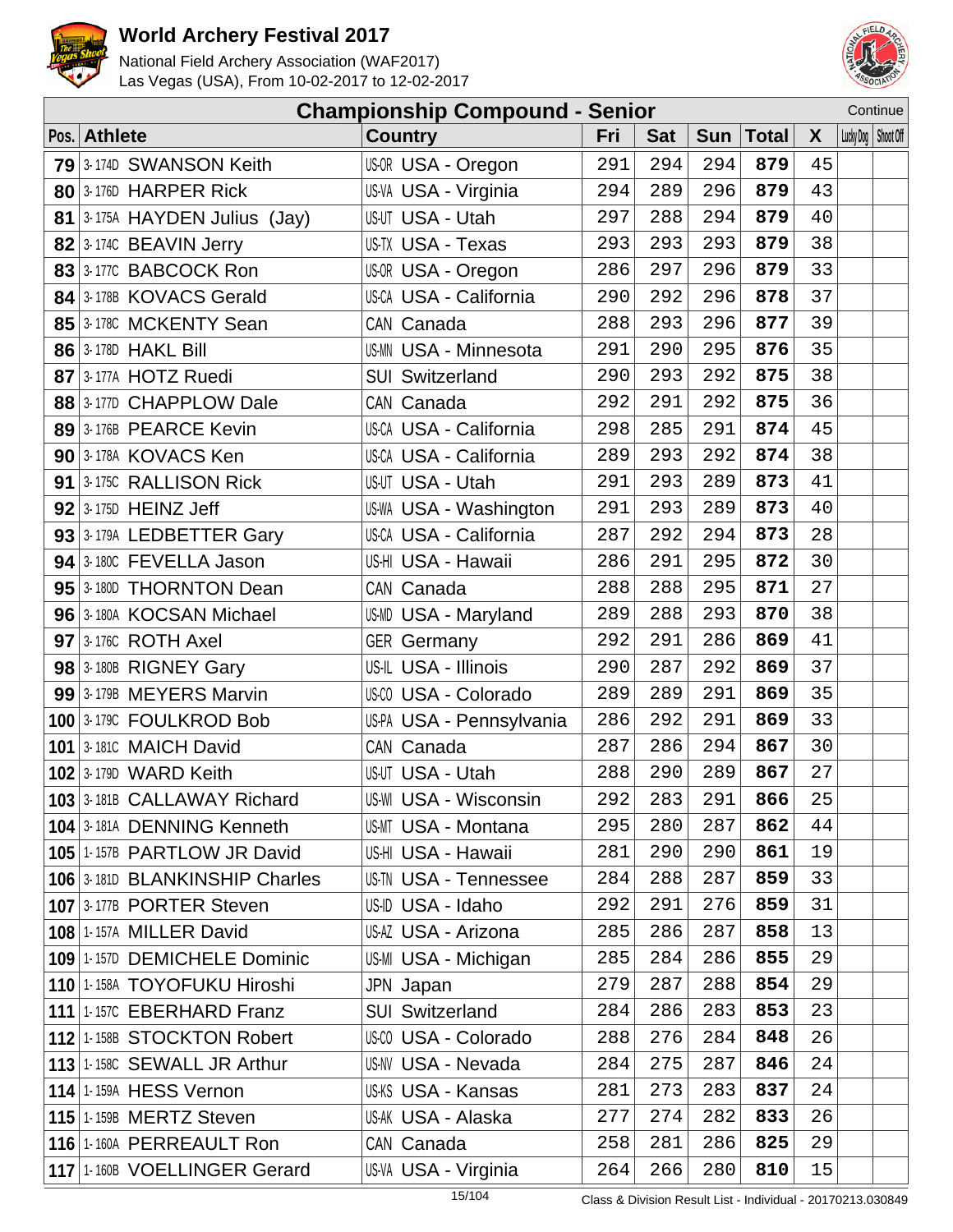



| <b>Championship Compound - Senior</b> |                        |     |            |     |             |              |  | Continue              |
|---------------------------------------|------------------------|-----|------------|-----|-------------|--------------|--|-----------------------|
| Pos. Athlete                          | <b>Country</b>         | Fri | <b>Sat</b> |     | Sun   Total | $\mathbf{X}$ |  | Lucky Dog   Shoot Off |
| 118 1-159C OSAWA Tadashi              | JPN Japan              | 282 | 2691       | 239 | 790         | 13           |  |                       |
| 119 3-176A DORIGATTI Patrick          | USWY USA - Wyoming     | 292 | 2921       |     | 584         | 2.4          |  |                       |
| <b>120 1-160C BURNETT Tim</b>         | US-CA USA - California | 279 |            |     | 279         | Б.           |  |                       |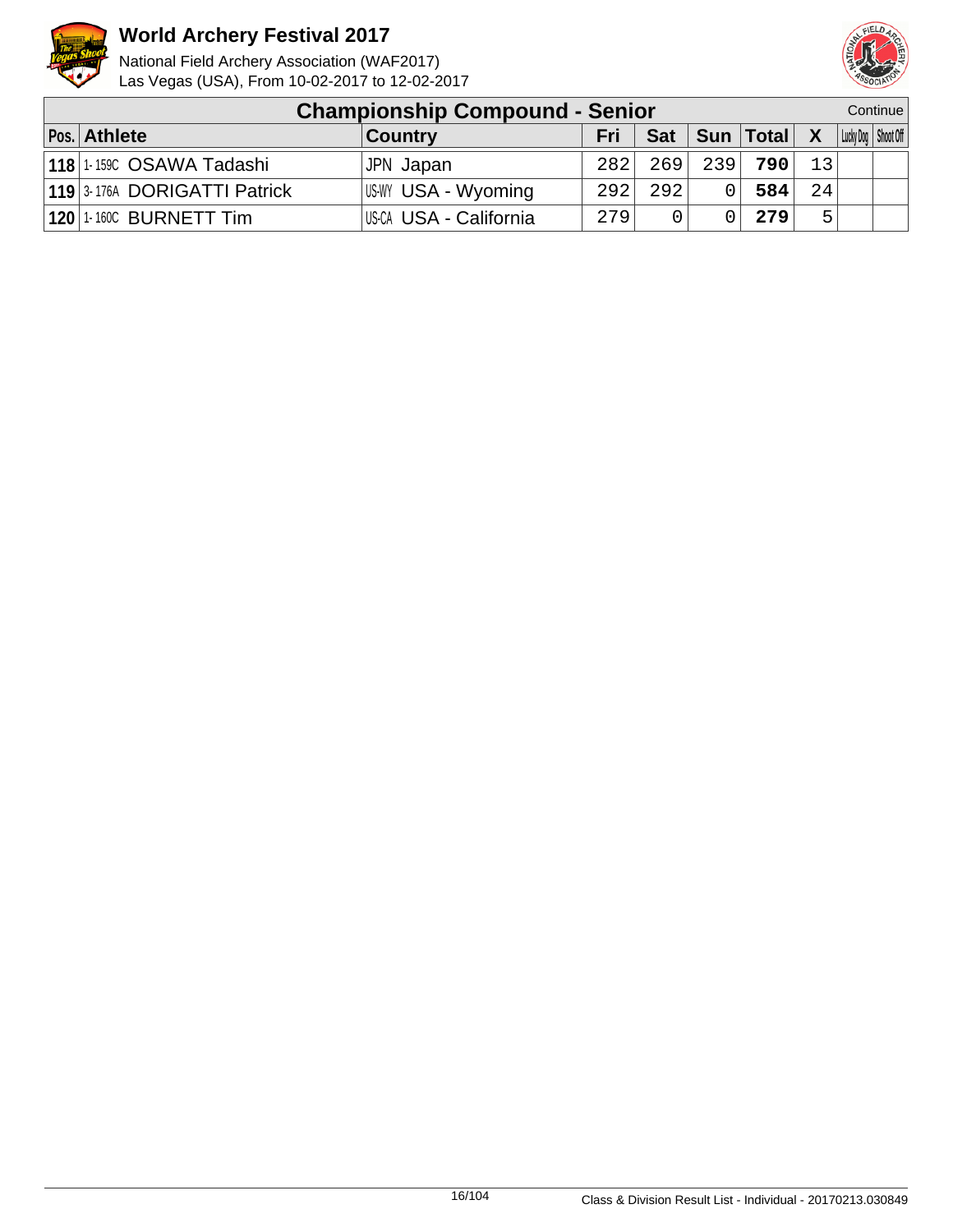



| <b>Championship Recurve - Male</b>         |  |                           |     |            |     |       |              |                       |  |  |  |
|--------------------------------------------|--|---------------------------|-----|------------|-----|-------|--------------|-----------------------|--|--|--|
| Pos. Athlete                               |  | <b>Country</b>            | Fri | <b>Sat</b> | Sun | Total | $\mathsf{X}$ | Lucky Dog   Shoot Off |  |  |  |
| $1$ 2-156B ELLISON Brady                   |  | US-AZ USA - Arizona       | 295 | 299        | 299 | 893   | 65           |                       |  |  |  |
| $2$ 2-1560 DUENAS Crispin                  |  | CAN Canada                | 297 | 297        | 298 | 892   | 43           |                       |  |  |  |
| $3$ 2-157A OH Jin Hyek                     |  | <b>KOR Korea</b>          | 296 | 295        | 299 | 890   | 40           |                       |  |  |  |
| $4$ 2-156A DAS Atanu                       |  | IND India                 | 296 | 299        | 294 | 889   | 31           |                       |  |  |  |
| $5$ 2-156D KU Bonchan                      |  | <b>KOR Korea</b>          | 296 | 298        | 293 | 887   | 42           |                       |  |  |  |
| $6$ 2-157B KIM Joo Wan                     |  | <b>KOR Korea</b>          | 297 | 293        | 294 | 884   | 33           |                       |  |  |  |
| $7$ 2-157D GYE Dong Hyun                   |  | <b>KOR Korea</b>          | 294 | 294        | 295 | 883   | 34           |                       |  |  |  |
| 8 2-158A MANDIA Massimiliano               |  | <b>ITA Italy</b>          | 295 | 293        | 294 | 882   | 37           |                       |  |  |  |
| 9 2-158B VALLADONT Jean-Charles FRA France |  |                           | 296 | 291        | 295 | 882   | 35           |                       |  |  |  |
| <b>10 2-158C IM Ji Wan</b>                 |  | <b>KOR Korea</b>          | 293 | 294        | 294 | 881   | 32           |                       |  |  |  |
| 11 2-158D ANTOINE Thomas                   |  | FRA France                | 292 | 293        | 293 | 878   | 35           |                       |  |  |  |
| <b>12 2-159A VERMA Atul</b>                |  | IND India                 | 294 | 291        | 291 | 876   | 29           |                       |  |  |  |
| 13 2-1590 FISSORE Matteo                   |  | <b>ITA Italy</b>          | 291 | 291        | 293 | 875   | 33           |                       |  |  |  |
| 14 2-159B BOARDMAN Ernesto                 |  | <b>MEX Mexico</b>         | 291 | 292        | 292 | 875   | 25           |                       |  |  |  |
| 15 3-160A WUNDERLE Vic                     |  | US-TX USA - Texas         | 290 | 290        | 293 | 873   | 36           |                       |  |  |  |
| <b>16</b> 3-160B FAUCHERON Thomas          |  | FRA France                | 293 | 286        | 293 | 872   | 36           |                       |  |  |  |
| 17 2-157C GARRETT Zach                     |  | US-CA USA - California    | 294 | 295        | 281 | 870   | 39           |                       |  |  |  |
| <b>18 3-161A KLIMITCHEK Collin</b>         |  | US-TX USA - Texas         | 288 | 290        | 292 | 870   | 31           |                       |  |  |  |
| 19 2-159D BENNETT Eric                     |  | US-AZ USA - Arizona       | 290 | 291        | 288 | 869   | 33           |                       |  |  |  |
| 20 3-161D KAMINSKI Jake                    |  | US-FL USA - Florida       | 286 | 291        | 291 | 868   | 37           |                       |  |  |  |
| 21 3-162B HUSTON Patrick                   |  | <b>GBR</b> Great Britain  | 283 | 292        | 293 | 868   | 35           |                       |  |  |  |
| 22 3-160D ALVARADO Angel                   |  | <b>MEX Mexico</b>         | 288 | 290        | 290 | 868   | 30           |                       |  |  |  |
| 23 3-1610 GIROUILLE Romain                 |  | FRA France                | 289 | 288        | 288 | 865   | 34           |                       |  |  |  |
| 24 3-162A ALVAREZ MURILLO Luis             |  | US-CA USA - California    | 292 | 285        | 285 | 862   | 29           |                       |  |  |  |
| 25 <sup>3</sup> 163A MCGLYN Joseph         |  | US-NY USA - New York      | 287 | 286        | 289 | 862   | 23           |                       |  |  |  |
| 26 3-161B MULOT Florent                    |  | FRA France                | 286 | 292        | 282 | 860   | 29           |                       |  |  |  |
| 27 3-160C STANWOOD Thomas                  |  | US-MA USA - Massachusetts | 288 | 290        | 282 | 860   | 26           |                       |  |  |  |
| <b>28 3-163C VAN DER VEN Rick</b>          |  | <b>NED Netherlands</b>    | 284 | 288        | 286 | 858   | 26           |                       |  |  |  |
| 29 3-163B DIEGO Caballero                  |  | <b>MEX Mexico</b>         | 285 | 288        | 285 | 858   | 15           |                       |  |  |  |
| 29 3-182D YAMAGUCHI Nathan                 |  | US-AZ USA - Arizona       | 281 | 286        | 291 | 858   | 15           |                       |  |  |  |
| 31 3-162C SERRANO Juan Rene                |  | <b>MEX Mexico</b>         | 287 | 287        | 282 | 856   | 21           |                       |  |  |  |
| 32 3-162D BIDAULT Jerome                   |  | FRA France                | 285 | 288        | 282 | 855   | 26           |                       |  |  |  |
| <b>33 3-182C HALL Tom</b>                  |  | <b>GBR</b> Great Britain  | 283 | 284        | 288 | 855   | 23           |                       |  |  |  |
| 34 3-183B GONZALEZ TOBIAS Ivan             |  | <b>MEX Mexico</b>         | 282 | 284        | 288 | 854   | 19           |                       |  |  |  |
| <b>34 3-1830 POTTS Alec</b>                |  | <b>AUS Australia</b>      | 283 | 283        | 288 | 854   | 19           |                       |  |  |  |
| 36 3-183D SANNA Michael                    |  | FRA France                | 279 | 285        | 289 | 853   | 23           |                       |  |  |  |
| 37 3-183A AUBERT Thomas                    |  | <b>SUI Switzerland</b>    | 282 | 284        | 287 | 853   | 21           |                       |  |  |  |
| 38 3-163D DANIEL Lucas                     |  | FRA France                | 288 | 284        | 280 | 852   | 23           |                       |  |  |  |
| 39 3-185A BANNO Taichi                     |  | JPN Japan                 | 277 | 285        | 290 | 852   | 20           |                       |  |  |  |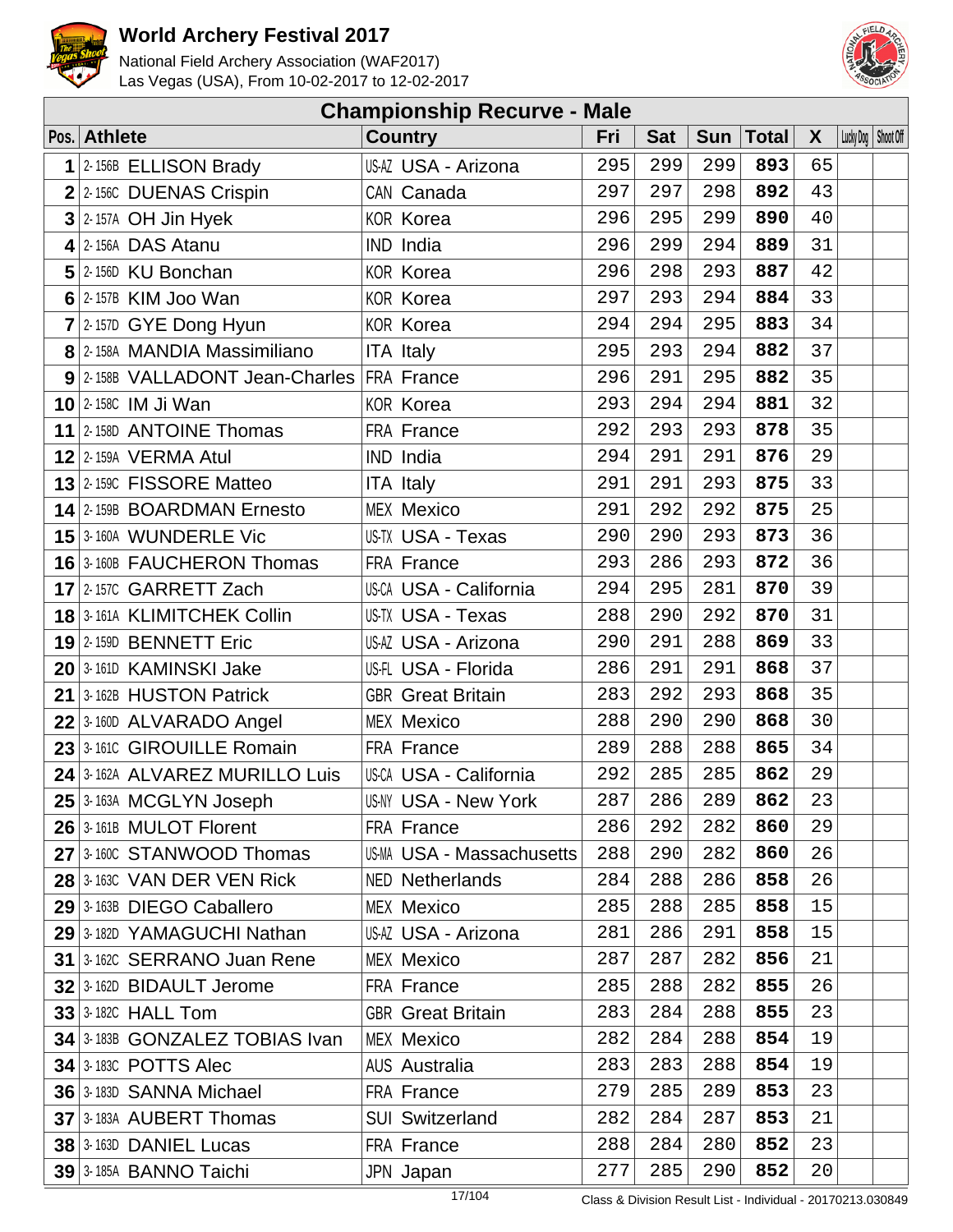



|    | Continue<br><b>Championship Recurve - Male</b>     |                                   |     |            |     |              |                |  |                       |
|----|----------------------------------------------------|-----------------------------------|-----|------------|-----|--------------|----------------|--|-----------------------|
|    | Pos. Athlete                                       | <b>Country</b>                    | Fri | <b>Sat</b> | Sun | <b>Total</b> | X              |  | Lucky Dog   Shoot Off |
|    | 40 3-182A REQUA Matthew                            | US-TX USA - Texas                 | 280 | 290        | 281 | 851          | 16             |  |                       |
|    | 41   3-184B CHUI Chun Man                          | <b>HKG HKG</b>                    | 281 | 283        | 285 | 849          | 19             |  |                       |
|    | 42 3-182B FIGUEROA Mario                           | <b>MEX Mexico</b>                 | 286 | 282        | 280 | 848          | 23             |  |                       |
|    | 43 3-184D MCLAUGHLIN Daniel                        | US-OH USA - Ohio                  | 285 | 277        | 283 | 845          | 18             |  |                       |
|    | 44 3-186A ANDERSON Jeff                            | <b>US-WA USA - Washington</b>     | 281 | 279        | 284 | 844          | 22             |  |                       |
|    | 45 3-185C WEBSTER Chris                            | US-UT USA - Utah                  | 282 | 280        | 282 | 844          | 16             |  |                       |
|    | 46 3-185D BATAA Purevsuren                         | MGL Mongolia                      | 287 | 274        | 281 | 842          | 22             |  |                       |
|    | 47 3-1840 MAXWELL Brian                            | CAN Canada                        | 284 | 278        | 277 | 839          | 22             |  |                       |
|    | <b>48 3-186D KING Alex</b>                         | <b>AUS Australia</b>              | 273 | 281        | 285 | 839          | 20             |  |                       |
|    | 49 3-185B MCLAUGHLIN Sean                          | US-OH USA - Ohio                  | 278 | 284        | 277 | 839          | 18             |  |                       |
|    | 50 3-186C BAASANKHUU Adiyasuren                    | MGL Mongolia                      | 280 | 277        | 279 | 836          | 22             |  |                       |
|    | <b>51 3-186B WEI Victor</b>                        | <b>AUS Australia</b>              | 283 | 275        | 276 | 834          | 16             |  |                       |
|    | 52 3-187A MAYER Paredes                            | <b>MEX Mexico</b>                 | 277 | 274        | 283 | 834          | 14             |  |                       |
|    | 53 3-184A BONILLA Juan Fernando                    | COL Colombia                      | 275 | 289        | 264 | 828          | 21             |  |                       |
|    | 54 3-188A BESTER Dawid                             | <b>AUS Australia</b>              | 277 | 270        | 275 | 822          | 16             |  |                       |
|    | $55$ 3-187D WIRTH Brian                            | <b>GER Germany</b>                | 271 | 276        | 274 | 821          | 18             |  |                       |
|    | 56 3-188B FREIRE DOS SANTOS Rafael SUI Switzerland |                                   | 274 | 271        | 276 | 821          | 11             |  |                       |
|    | 57 3-187C PELLEGRINATO Jean-Christophe FRA France  |                                   | 273 | 275        | 271 | 819          | 11             |  |                       |
|    | <b>58 3-187B WONG Ka Lok</b>                       | <b>HKG HKG</b>                    | 274 | 275        | 268 | 817          | 9              |  |                       |
|    | 59 3-1880 DELOISON Daniel                          | FRA France                        | 276 | 266        | 265 | 807          | 14             |  |                       |
|    | 60 1-161A HOON Sean                                | <b>US-WA USA - Washington</b>     | 266 | 261        | 274 | 801          | 8              |  |                       |
|    | 61 1-161D CUSICK Jeremiah                          | <b>US-MN USA - Minnesota</b>      | 263 | 258        | 269 | 790          | 9              |  |                       |
|    | 62 1-161C SALVETTI Franco                          | <b>ITA Italy</b>                  | 263 | 261        | 256 | 780          | 5              |  |                       |
| 63 | 1-161B HILL William                                | <b>US-NV USA - Nevada</b>         | 261 | 263        | 252 | 776          | 11             |  |                       |
|    | 64   1-162B MINGARD Emilien                        | <b>SUI Switzerland</b>            | 248 | 255        | 269 | 772          | 12             |  |                       |
|    | 65 1-162A ODA Ichiro                               | JPN Japan                         | 272 | 246        | 252 | 770          | 5              |  |                       |
|    | 66 1-162D SARVIS Steven                            | <b>US-MT USA - Montana</b>        | 229 | 244        | 255 | 728          | 8              |  |                       |
|    | 67 1-163A COOK Heath                               | <b>US-NC USA - North Carolina</b> | 235 | 228        | 249 | 712          | 2              |  |                       |
|    | 68 1-163C HIOTAKIS Jeffrey                         | <b>US-CT USA - Connecticut</b>    | 225 | 223        | 238 | 686          | 3              |  |                       |
|    | 69 3-188D ZHANG He                                 | CHN PR China                      | 264 | 272        | 0   | 536          | 5              |  |                       |
|    | 70 1-162C HOWELL Benjamin                          | <b>AUS Australia</b>              | 252 | 248        | 0   | 500          | 4              |  |                       |
|    | 71 1-163B WANG Hongsheng                           | CHN PR China                      | 213 | 246        | 0   | 459          | $\overline{a}$ |  |                       |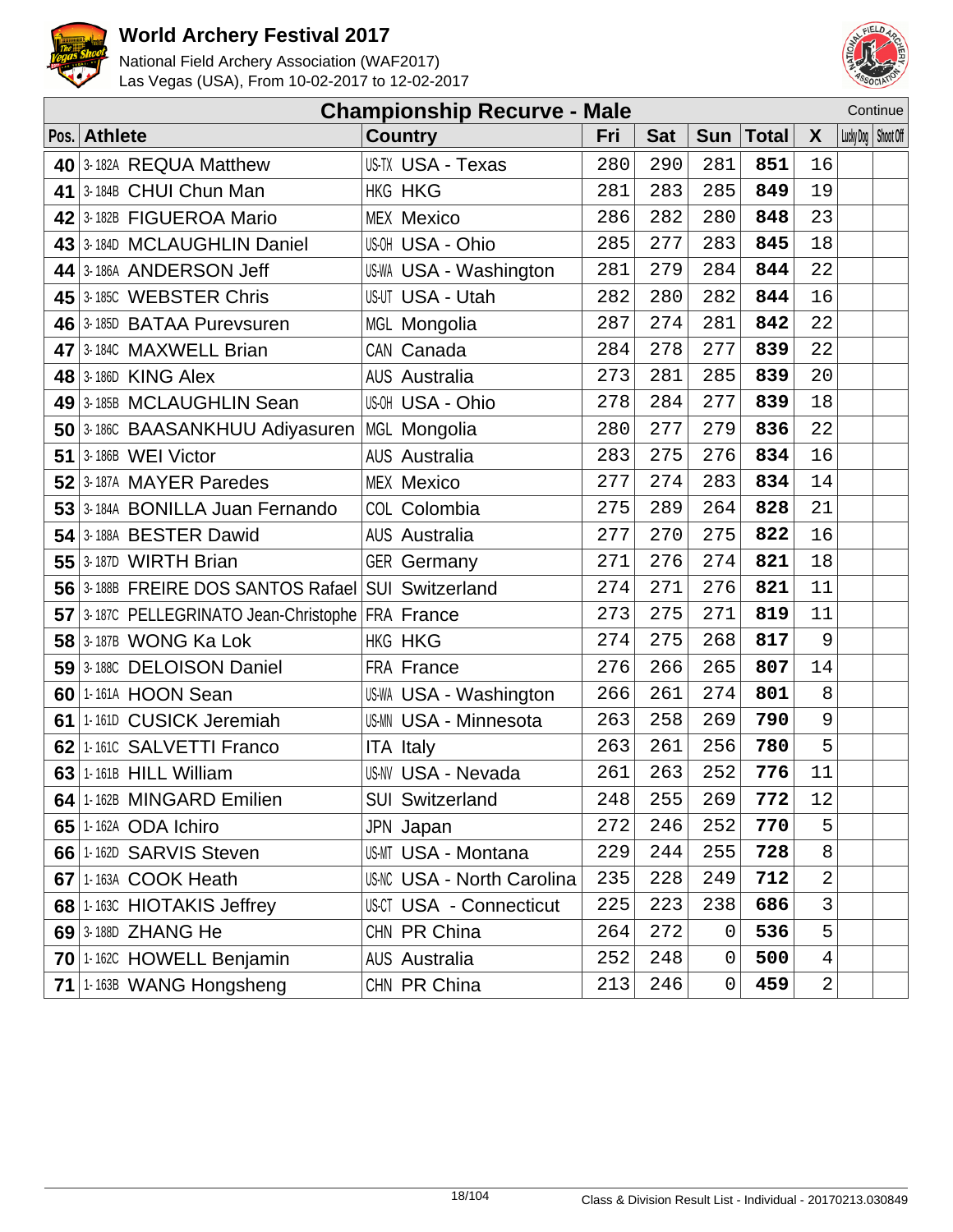



|   | <b>Championship Recurve - Female</b>                      |  |                             |     |            |     |       |                |                       |    |  |  |
|---|-----------------------------------------------------------|--|-----------------------------|-----|------------|-----|-------|----------------|-----------------------|----|--|--|
|   | Pos. Athlete                                              |  | <b>Country</b>              | Fri | <b>Sat</b> | Sun | Total | $\mathsf{X}$   | Lucky Dog   Shoot Off |    |  |  |
| 1 | 2-160A PARK Sehui                                         |  | <b>KOR Korea</b>            | 294 | 294        | 296 | 884   | 42             |                       |    |  |  |
|   | 2 7 7008A SONG Jiyung                                     |  | <b>KOR Korea</b>            | 291 | 297        | 294 | 882   | 31             |                       | 30 |  |  |
|   | 3 7-7007B ROMAN Aida                                      |  | <b>MEX Mexico</b>           | 295 | 291        | 296 | 882   | 41             |                       | 28 |  |  |
|   | 4 2-161B JEON Hunyoung                                    |  | <b>KOR Korea</b>            | 293 | 291        | 295 | 879   | 39             |                       |    |  |  |
|   | $5$ 2-161A SIM Yeji                                       |  | <b>KOR Korea</b>            | 291 | 295        | 293 | 879   | 36             |                       |    |  |  |
|   | $6$ 2-160C JIN Yun                                        |  | <b>KOR Korea</b>            | 295 | 292        | 291 | 878   | 33             |                       |    |  |  |
|   | $7$ 2-162A UNRUH Lisa                                     |  | <b>GER</b> Germany          | 293 | 290        | 295 | 878   | 26             |                       |    |  |  |
|   | 8 2-161D CHANG Hye Jin                                    |  | <b>KOR Korea</b>            | 293 | 291        | 293 | 877   | 24             |                       |    |  |  |
|   | 9 2-161C JUNG Dasomi                                      |  | <b>KOR Korea</b>            | 292 | 292        | 292 | 876   | 27             |                       |    |  |  |
|   | 10 2-163A MANDIA Claudia                                  |  | <b>ITA Italy</b>            | 291 | 289        | 291 | 871   | 30             |                       |    |  |  |
|   | 11 $ 2 - 162B$ KIM Hyejin                                 |  | <b>KOR Korea</b>            | 288 | 293        | 290 | 871   | 25             |                       |    |  |  |
|   | 12 2-163C LORIG Khatuna                                   |  | US-CO USA - Colorado        | 288 | 290        | 292 | 870   | 31             |                       |    |  |  |
|   | 13 <sup>3</sup> 164A VAZQUEZ Ana Paula                    |  | <b>MEX Mexico</b>           | 288 | 288        | 291 | 867   | 37             |                       |    |  |  |
|   | 14 3-164B PITMAN Bryony                                   |  | <b>GBR</b> Great Britain    | 286 | 290        | 290 | 866   | 29             |                       |    |  |  |
|   | 15 2-162C KIM Minjung                                     |  | <b>KOR Korea</b>            | 290 | 290        | 286 | 866   | 28             |                       |    |  |  |
|   | $16$ 2-163B JU Hyebhin                                    |  | <b>KOR Korea</b>            | 289 | 290        | 285 | 864   | 30             |                       |    |  |  |
|   | 17 2-162D BAYARDO Gabriela                                |  | <b>MEX Mexico</b>           | 291 | 289        | 284 | 864   | 26             |                       |    |  |  |
|   | 18 3-164C VALENCIA Alejandra                              |  | <b>MEX Mexico</b>           | 289 | 283        | 289 | 861   | 21             |                       |    |  |  |
|   | <b>19</b> 3-164D KIM Eun Jung                             |  | <b>KOR Korea</b>            | 281 | 288        | 289 | 858   | 20             |                       |    |  |  |
|   | <b>20 3-165A YUN Mi Jin</b>                               |  | <b>KOR Korea</b>            | 278 | 290        | 288 | 856   | 21             |                       |    |  |  |
|   | 21 3-165B BROWN Mackenzie                                 |  | US-CA USA - California      | 280 | 282        | 288 | 850   | 17             |                       |    |  |  |
|   | 22 3-166B SEPULVEDA Maira Alejandra COL Colombia          |  |                             | 275 | 281        | 285 | 841   | 11             |                       |    |  |  |
|   | $23$ 3-165D RENDON Ana Maria                              |  | COL Colombia                | 276 | 284        | 276 | 836   | 24             |                       |    |  |  |
|   | 24 3-167B PARNAT Reena                                    |  | <b>EST Estonia</b>          | 267 | 281        | 287 | 835   | 18             |                       |    |  |  |
|   | $25$ 3-165C LIM Heeseon                                   |  | <b>KOR Korea</b>            | 281 | 280        | 274 | 835   | 16             |                       |    |  |  |
|   | <b>26 3-166D KOJO Aoi</b>                                 |  | JPN Japan                   | 278 | 274        | 282 | 834   | 16             |                       |    |  |  |
|   | 27 3-166A DE GRANDIS Melina                               |  | FRA France                  | 286 | 274        | 271 | 831   | 15             |                       |    |  |  |
|   | <b>28 3-167A DEGN Randi</b>                               |  | <b>DEN Denmark</b>          | 273 | 276        | 281 | 830   | 13             |                       |    |  |  |
|   | 29 3-166C DEINEKO Iliana                                  |  | <b>SUI Switzerland</b>      | 283 | 271        | 275 | 829   | 13             |                       |    |  |  |
|   | 30 3-167C SARAGUSA Siobhan                                |  | US-TX USA - Texas           | 282 | 265        | 274 | 821   | 12             |                       |    |  |  |
|   | 31 3-167D BADAM Nomin-Erdene                              |  | MGL Mongolia                | 267 | 276        | 274 | 817   | 18             |                       |    |  |  |
|   | 32 1-164A BENNETT SHELTON Laura USPA USA - Pennsylvania   |  |                             | 273 | 269        | 271 | 813   | 11             |                       |    |  |  |
|   | 33 1-164B GILL Darcy                                      |  | <b>US-MO USA - Missouri</b> | 263 | 277        | 265 | 805   | 14             |                       |    |  |  |
|   | 34 1-164D LIONETTI Pia                                    |  | <b>ITA Italy</b>            | 255 | 266        | 271 | 792   | 11             |                       |    |  |  |
|   | <b>35 1-165A HONG Audrey</b>                              |  | US-CA USA - California      | 261 | 259        | 266 | 786   | 6              |                       |    |  |  |
|   | 36 1-165B STEVENSON Kathleen Roberts US-0K USA - Oklahoma |  |                             | 254 | 265        | 263 | 782   | 12             |                       |    |  |  |
|   | 37 1-1650 PELLEGRINATO Catherine FRA France               |  |                             | 251 | 254        | 252 | 757   | $\overline{4}$ |                       |    |  |  |
|   | 38 1-165C USHERENKO Olga                                  |  | US-NJ USA - New Jersey      | 252 | 260        | 242 | 754   | 6              |                       |    |  |  |
|   | 39 1-166A FEIN Marie                                      |  | US-NJ USA - New Jersey      | 248 | 255        | 247 | 750   | 8              |                       |    |  |  |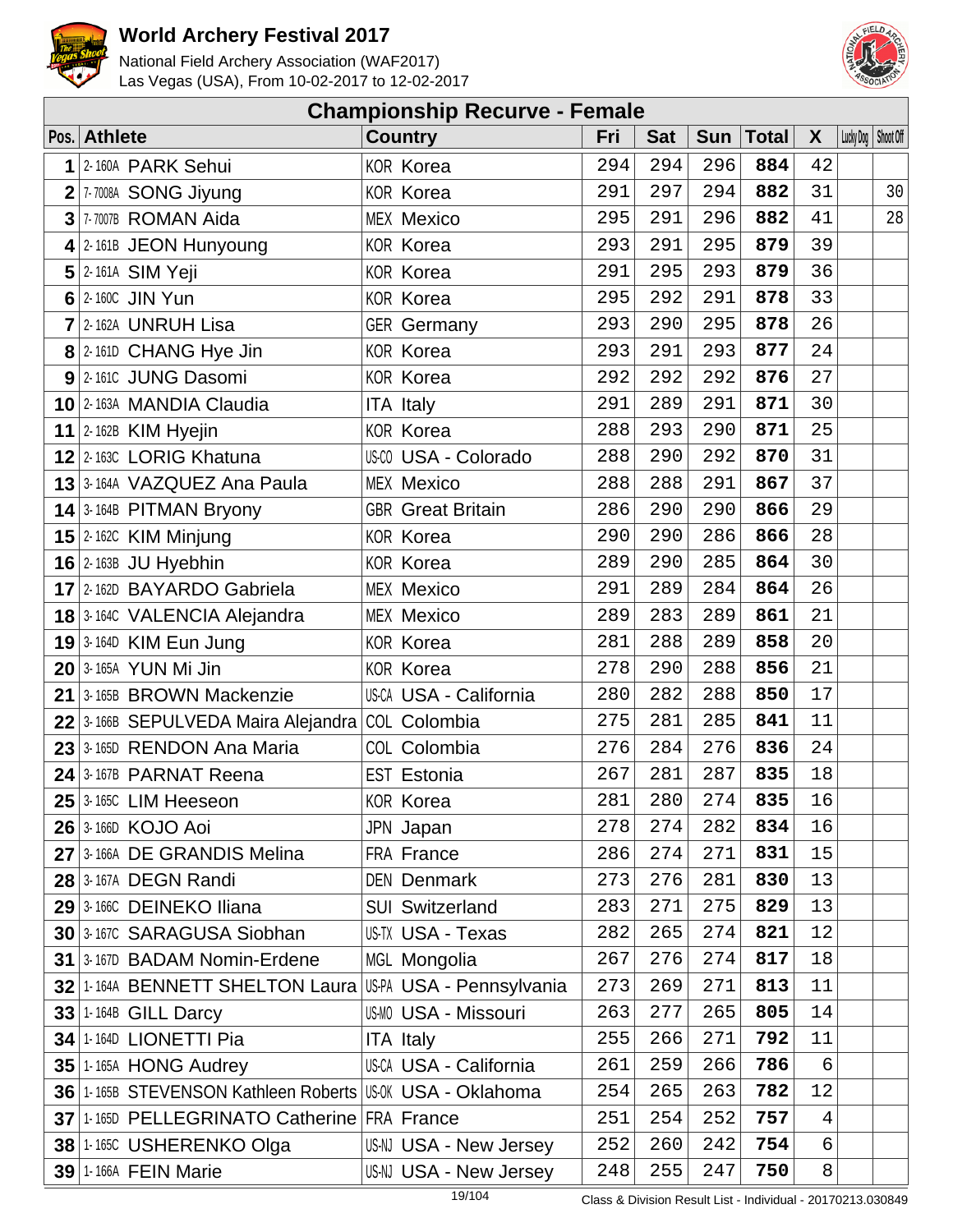



| <b>Championship Recurve - Female</b> |                          |     |      |     |                   |   |  |                       |
|--------------------------------------|--------------------------|-----|------|-----|-------------------|---|--|-----------------------|
| Pos. Athlete                         | <b>Country</b>           | Fri |      |     | Sat   Sun   Total | X |  | Lucky Dog   Shoot Off |
| 40 1-166B FORD-FAHERTY Eileen        | US-GA USA - Georgia      | 211 | 246  | 252 | 709               |   |  |                       |
| 41 1-1640 DIELEN Nathalie            | <b>SUI Switzerland</b>   | 254 | 2.71 |     | 525               | 9 |  |                       |
| 42 1-166C CLOPTON Taryn              | US-PA USA - Pennsylvania | 194 | 188  |     | 382               |   |  |                       |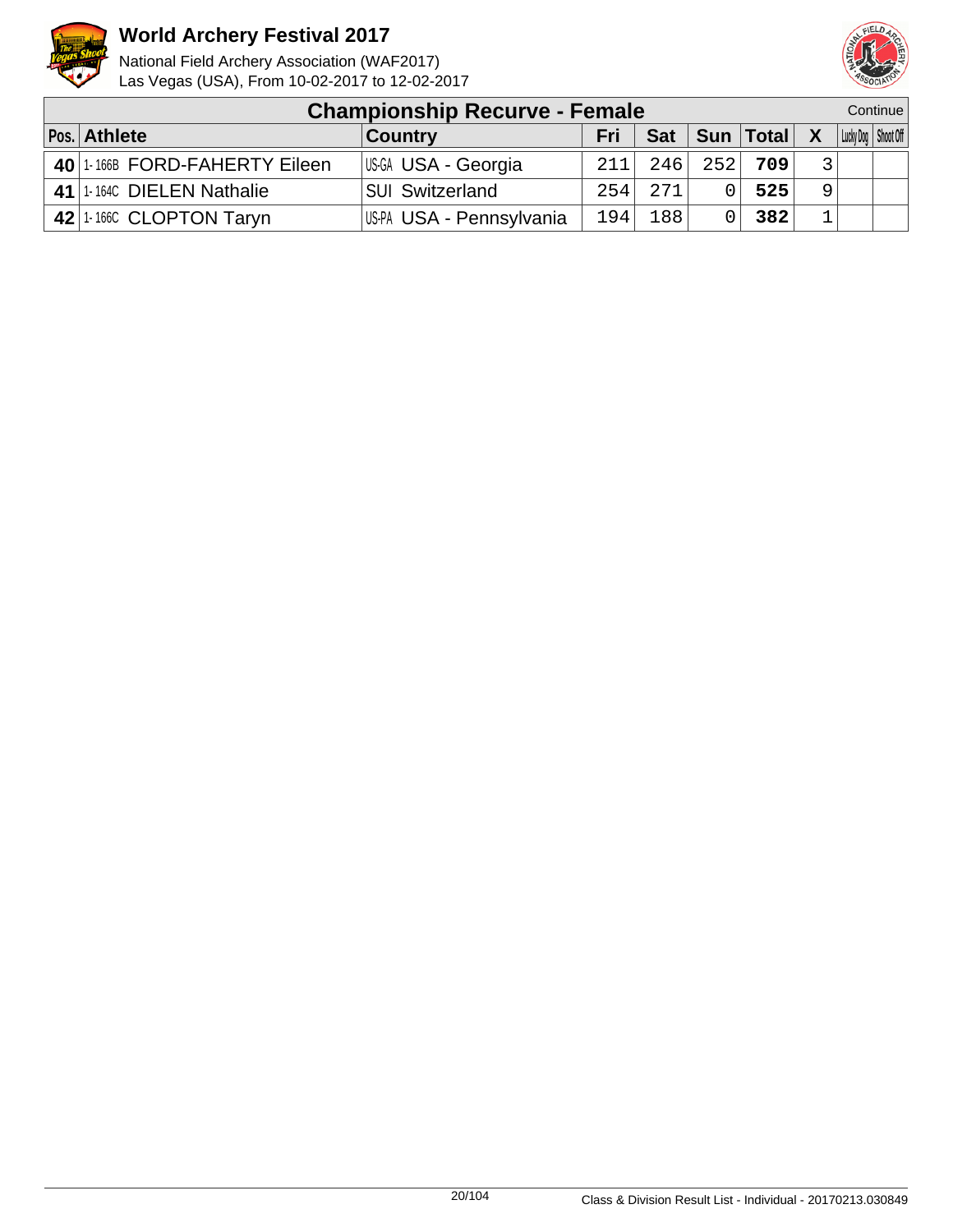



| <b>Championship Recurve - Young Adult</b> |                                             |                                |     |            |            |              |                |                       |  |  |  |
|-------------------------------------------|---------------------------------------------|--------------------------------|-----|------------|------------|--------------|----------------|-----------------------|--|--|--|
|                                           | Pos. Athlete                                | <b>Country</b>                 | Fri | <b>Sat</b> | <b>Sun</b> | <b>Total</b> | X              | Lucky Dog   Shoot Off |  |  |  |
| 1                                         | 2-184A WILLIAMS Jack                        | US-CA USA - California         | 293 | 288        | 286        | 867          | 29             |                       |  |  |  |
|                                           | 2 2-1840 WILTHAGEN Jonah                    | <b>NED Netherlands</b>         | 289 | 284        | 293        | 866          | 31             |                       |  |  |  |
|                                           | $3$ 2-184D HEIDT Adam                       | US-GA USA - Georgia            | 281 | 288        | 289        | 858          | 17             |                       |  |  |  |
|                                           | $4$ 2-184B RUZBASAN Tyler                   | <b>US-CT USA - Connecticut</b> | 284 | 290        | 279        | 853          | 23             |                       |  |  |  |
|                                           | $5$ 2-185A GILLIAM Alex                     | US-GA USA - Georgia            | 284 | 280        | 286        | 850          | 16             |                       |  |  |  |
|                                           | $6$ 2-185C KIM Min Soo                      | US-CA USA - California         | 277 | 281        | 291        | 849          | 25             |                       |  |  |  |
|                                           | 6 2-185B OBLANDER Devin                     | US-OK USA - Oklahoma           | 282 | 280        | 287        | 849          | 25             |                       |  |  |  |
|                                           | $8$ 2-185D KIM Joony                        | US-ID USA - Idaho              | 277 | 277        | 280        | 834          | 15             |                       |  |  |  |
|                                           | $9$ 2-1860 KIM Geun                         | US-CA USA - California         | 282 | 267        | 283        | 832          | 15             |                       |  |  |  |
|                                           | 10 2-186B GUZMAN MARTINEZ Israel MEX Mexico |                                | 275 | 276        | 280        | 831          | 12             |                       |  |  |  |
|                                           | 11 2-186A SONG Jorrin                       | US-CA USA - California         | 276 | 277        | 275        | 828          | 15             |                       |  |  |  |
|                                           | $12$ 2-186D VALERA Adam                     | US-IL USA - Illinois           | 265 | 280        | 272        | 817          | 14             |                       |  |  |  |
|                                           | <b>13 2-187A WANG Shaun</b>                 | <b>AUS Australia</b>           | 256 | 275        | 272        | 803          | 11             |                       |  |  |  |
|                                           | $14$ 2-187B SILOS Riley                     | US-CA USA - California         | 276 | 251        | 262        | 789          | 11             |                       |  |  |  |
|                                           | 15 2-187C CANFIELD Michael                  | US-FL USA - Florida            | 266 | 260        | 259        | 785          | 8              |                       |  |  |  |
|                                           | 16 $2$ -187D ROE Dylan                      | US-MI USA - Michigan           | 269 | 249        | 264        | 782          | 11             |                       |  |  |  |
|                                           | 17 2-188A TOWELL Brendan                    | US-CA USA - California         | 262 | 249        | 259        | 770          | 10             |                       |  |  |  |
|                                           | <b>18</b> 2-188C WAPNIARSKI Zoey            | US-AZ USA - Arizona            | 242 | 240        | 251        | 733          | 8              |                       |  |  |  |
|                                           | 19 2-188D KLEIN Maxwell                     | US-CA USA - California         | 233 | 247        | 240        | 720          | 5              |                       |  |  |  |
|                                           | 20 2-188B COCHRAN Ben                       | <b>US-CO USA - Colorado</b>    | 261 | 238        | 216        | 715          | 3              |                       |  |  |  |
|                                           | 21 2-189A WILLIAMS Scott                    | US-FL USA - Florida            | 245 | 225        | 229        | 699          | $\overline{4}$ |                       |  |  |  |
|                                           | 22 2-189B GOODRICH Lauren                   | US-NY USA - New York           | 207 | 252        | 237        | 696          | $\overline{4}$ |                       |  |  |  |
|                                           | 23 2-1890 FATONE Briahna                    | US-FL USA - Florida            | 226 | 222        | 229        | 677          | $\overline{3}$ |                       |  |  |  |
|                                           | 24 2-189D BULLIS Brian                      | US-AZ USA - Arizona            | 262 | 181        | 232        | 675          | 13             |                       |  |  |  |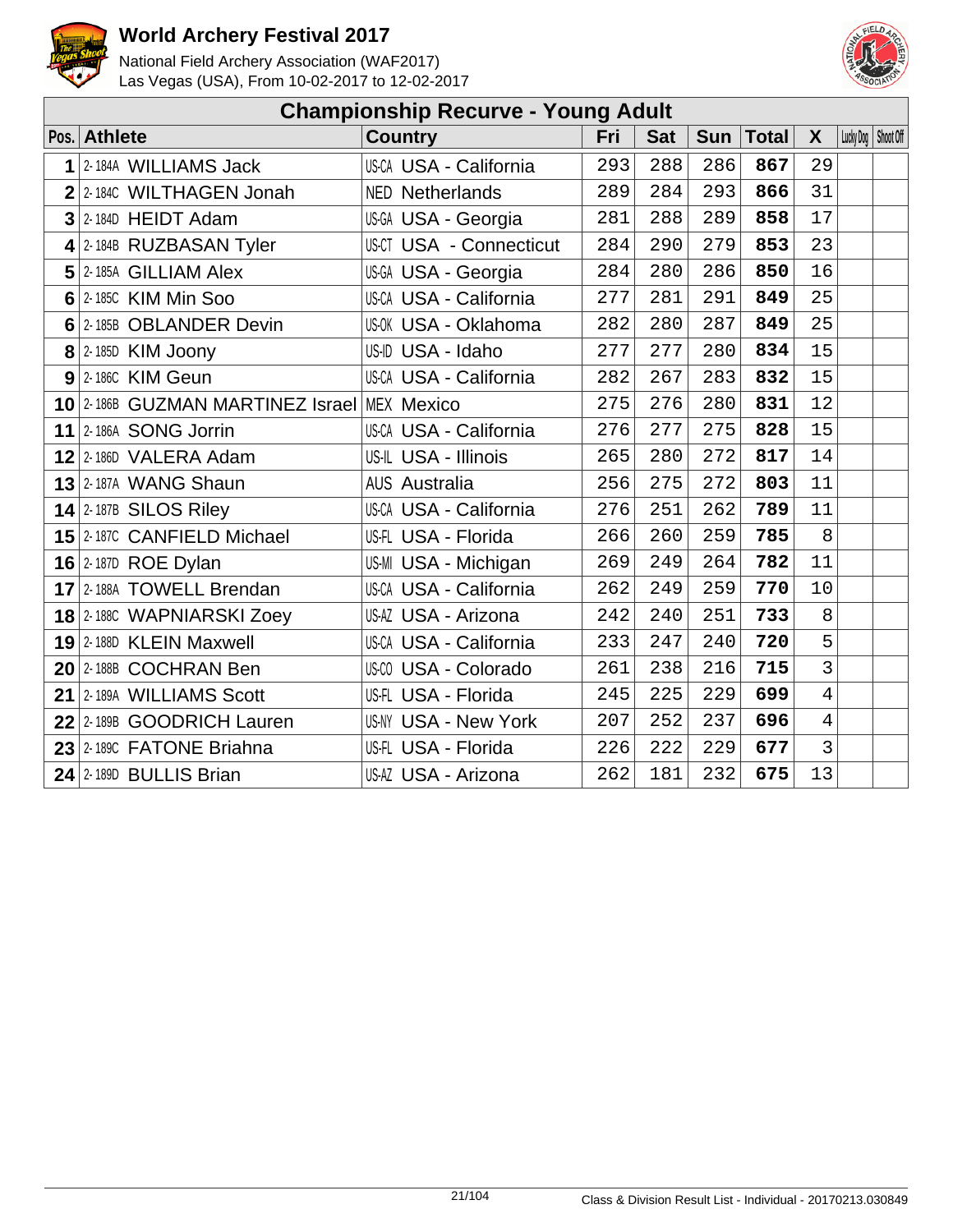



|   | <b>Championship Barebow - Open</b> |                               |     |            |            |              |                |                       |  |  |  |  |
|---|------------------------------------|-------------------------------|-----|------------|------------|--------------|----------------|-----------------------|--|--|--|--|
|   | Pos. Athlete                       | <b>Country</b>                | Fri | <b>Sat</b> | <b>Sun</b> | <b>Total</b> | X              | Lucky Dog   Shoot Off |  |  |  |  |
| 1 | 2-164A DEMMER III John             | US-PA USA - Pennsylvania      | 280 | 278        | 279        | 837          | 19             |                       |  |  |  |  |
|   | 2 2-164B MACHART David             | US-IA USA - Iowa              | 280 | 277        | 277        | 834          | 20             |                       |  |  |  |  |
|   | 3 2-165B ECKENBURG Rich            | US-CA USA - California        | 275 | 273        | 276        | 824          | 18             |                       |  |  |  |  |
|   | $4$   2-165A KIBEL Teddy           | US-CO USA - Colorado          | 273 | 276        | 272        | 821          | 16             |                       |  |  |  |  |
|   | 5 2-164D MCNEESE Joel              | US-MT USA - Montana           | 274 | 276        | 270        | 820          | 14             |                       |  |  |  |  |
|   | $6$   2-164C LUTZ James            | US-WI USA - Wisconsin         | 277 | 280        | 261        | 818          | 18             |                       |  |  |  |  |
|   | $7$  2-166D ROGERS Ben             | US-CO USA - Colorado          | 272 | 266        | 279        | 817          | 10             |                       |  |  |  |  |
|   | 8 2-165C MCCAIN Gary               | US-CA USA - California        | 269 | 276        | 270        | 815          | 15             |                       |  |  |  |  |
|   | $9$ 2-165D AXEFLOD Mats            | SWE Sweden                    | 269 | 273        | 271        | 813          | 14             |                       |  |  |  |  |
|   | 10 2-166C BATEMAN Earle            | US-TX USA - Texas             | 267 | 272        | 274        | 813          | 13             |                       |  |  |  |  |
|   | 11 2-167D STARK Richard            | US-VA USA - Virginia          | 270 | 261        | 274        | 805          | 9              |                       |  |  |  |  |
|   | $12$ 2-167B BROOKS Spanky          | US-KS USA - Kansas            | 263 | 271        | 270        | 804          | 17             |                       |  |  |  |  |
|   | $13$ 2-167A DALEY Tom              | US-CA USA - California        | 269 | 268        | 266        | 803          | 10             |                       |  |  |  |  |
|   | <b>14 2-166A BORGES Bob</b>        | <b>US-NM USA - New Mexico</b> | 270 | 270        | 261        | 801          | 8              |                       |  |  |  |  |
|   | 15 2-166B JENKINS Steve            | US-TX USA - Texas             | 268 | 271        | 261        | 800          | 11             |                       |  |  |  |  |
|   | 16 2-167C WORTHINGTON Bobby        | US-TN USA - Tennessee         | 258 | 274        | 267        | 799          | 15             |                       |  |  |  |  |
|   | <b>17</b> 2-1900 OLSON Kyle        | <b>US-MN USA - Minnesota</b>  | 265 | 262        | 269        | 796          | 9              |                       |  |  |  |  |
|   | 18 2-190A DILLINGER John           | US-UT USA - Utah              | 261 | 267        | 266        | 794          | 14             |                       |  |  |  |  |
|   | 19 2-192A SCIACCA Jan              | US-CA USA - California        | 258 | 264        | 271        | 793          | 11             |                       |  |  |  |  |
|   | 20 2-191B MCCUBBINS Kristopher     | <b>US-WA USA - Washington</b> | 256 | 268        | 268        | 792          | 7              |                       |  |  |  |  |
|   | 21 2-1930 GIANNINI Alessandro      | <b>ITA Italy</b>              | 255 | 260        | 272        | 787          | 8              |                       |  |  |  |  |
|   | 22 2-1910 SARNS Reynold            | US-TX USA - Texas             | 259 | 264        | 263        | 786          | 16             |                       |  |  |  |  |
|   | 23 2-190D GIRARD Fawn              | US-OH USA - Ohio              | 264 | 263        | 259        | 786          | 8              |                       |  |  |  |  |
|   | 24 2-191A HAVRANEK Stephen         | <b>GBR</b> Great Britain      | 264 | 261        | 259        | 784          | 13             |                       |  |  |  |  |
|   | $25$ 2-190B NIXON Archie           | <b>US-NM USA - New Mexico</b> | 260 | 268        | 255        | 783          | 8              |                       |  |  |  |  |
|   | 26 2-193B CLINE Denny              | US-VA USA - Virginia          | 257 | 259        | 266        | 782          | 14             |                       |  |  |  |  |
|   | 27 2-1910 SMOCK Calvin             | US-PA USA - Pennsylvania      | 271 | 252        | 258        | 781          | $\overline{4}$ |                       |  |  |  |  |
|   | 28 2-192D SCIACCA Chuck            | US-CA USA - California        | 259 | 260        | 261        | 780          | 9              |                       |  |  |  |  |
|   | 29 2-192C CAMACHO David            | US-CA USA - California        | 258 | 262        | 259        | 779          | 10             |                       |  |  |  |  |
|   | 30 2-193A EAGLETON Alan            | US-CA USA - California        | 259 | 258        | 260        | 777          | 12             |                       |  |  |  |  |
|   | 31 2-192B MARTINELLI Michael M     | US-CA USA - California        | 255 | 267        | 252        | 774          | 6              |                       |  |  |  |  |
|   | 32 2-193D PIERCE Michael           | US-CA USA - California        | 261 | 252        | 258        | 771          | 8              |                       |  |  |  |  |
|   | 33 2-194A MARTINELLI Jennifer      | US-CA USA - California        | 247 | 264        | 255        | 766          | 8              |                       |  |  |  |  |
|   | 34 2-194B YOUNG Danny              | <b>US-NV USA - Nevada</b>     | 242 | 267        | 249        | 758          | 7              |                       |  |  |  |  |
|   | 35 2-1950 CHANEY Joshua            | US-CA USA - California        | 240 | 259        | 258        | 757          | 7              |                       |  |  |  |  |
|   | 36 2-195B WILKENS Madison          | US-CA USA - California        | 249 | 254        | 250        | 753          | $\overline{4}$ |                       |  |  |  |  |
|   | <b>37 2-195A ORTIZ Jose</b>        | US-TX USA - Texas             | 250 | 253        | 247        | 750          | $\overline{4}$ |                       |  |  |  |  |
|   | <b>38 2-196B BURKS Max</b>         | US-CA USA - California        | 239 | 249        | 260        | 748          | 8              |                       |  |  |  |  |
|   | <b>39 2-1940 BOSCH Gary</b>        | CAN Canada                    | 255 | 251        | 238        | 744          | 5              |                       |  |  |  |  |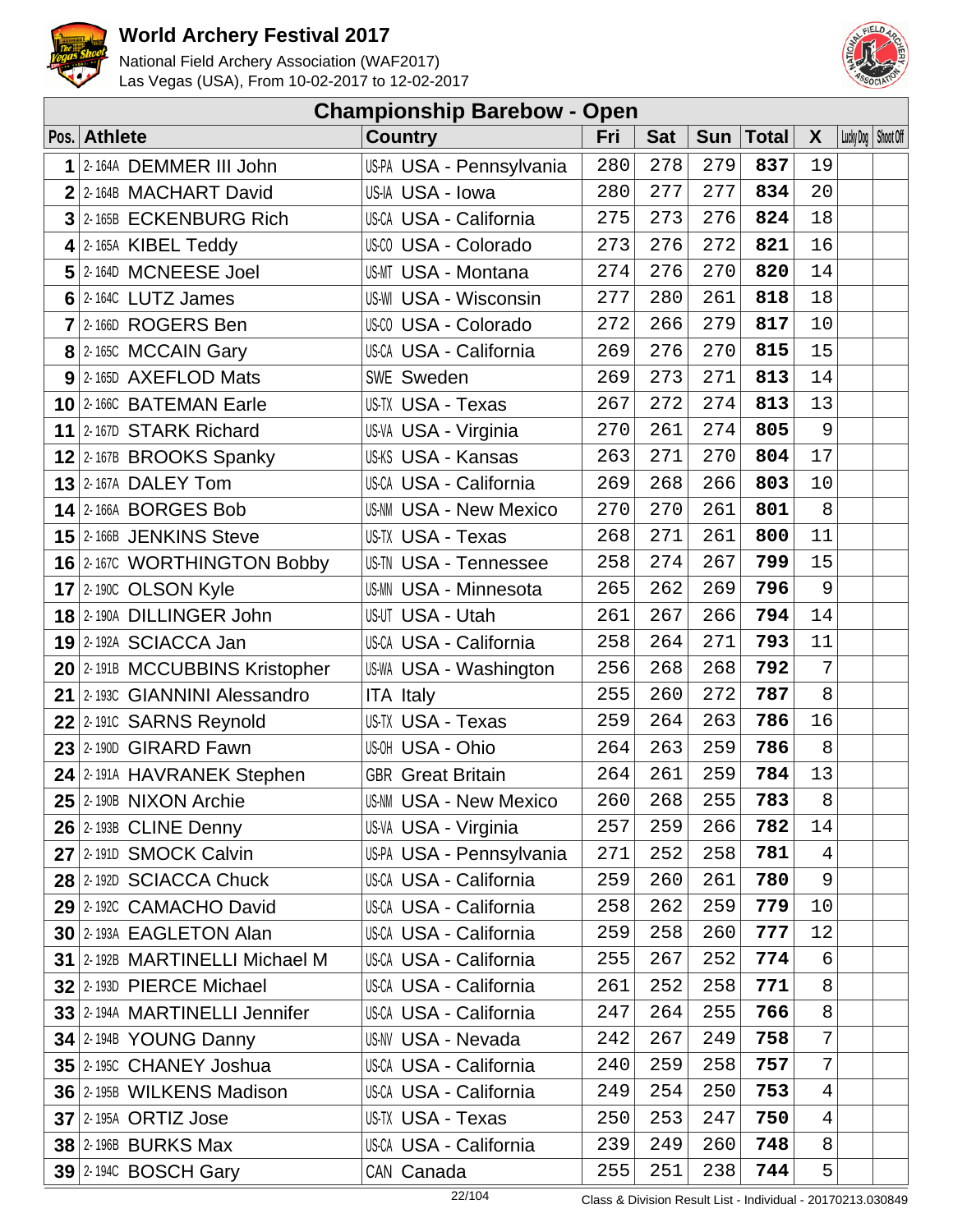



| Continue<br><b>Championship Barebow - Open</b> |  |                                   |     |                |            |              |                |  |                       |
|------------------------------------------------|--|-----------------------------------|-----|----------------|------------|--------------|----------------|--|-----------------------|
| Pos. Athlete                                   |  | <b>Country</b>                    | Fri | <b>Sat</b>     | <b>Sun</b> | <b>Total</b> | X              |  | Lucky Dog   Shoot Off |
| 40 2-197A WHITMAN Bill                         |  | US-PA USA - Pennsylvania          | 242 | 240            | 261        | 743          | 15             |  |                       |
| 41 2-196A HONEYCUTT Tim                        |  | US-CA USA - California            | 254 | 239            | 248        | 741          | 8              |  |                       |
| 42 2-1940 WILLIAMS Stephen                     |  | US-CA USA - California            | 236 | 268            | 232        | 736          | 8              |  |                       |
| 43 2-196D HOEFT Johnnie                        |  | US-AZ USA - Arizona               | 248 | 238            | 250        | 736          | 5              |  |                       |
| 44 2-198B WILKENS Jeremy                       |  | US-CA USA - California            | 240 | 235            | 260        | 735          | 4              |  |                       |
| 45 2-1950 ADJUTANT Thomas                      |  | US-00 USA - Colorado              | 252 | 243            | 238        | 733          | 6              |  |                       |
| 46 2-1960 COLLINS Lee                          |  | <b>US-DE USA - Delaware</b>       | 246 | 242            | 239        | 727          | 7              |  |                       |
| 47 2-198A JOKINEN Robert                       |  | US-OR USA - Oregon                | 244 | 236            | 245        | 725          | $\mathbf 1$    |  |                       |
| 48 2-199B ZENGER Dave                          |  | US-WA USA - Washington            | 237 | 224            | 262        | 723          | 10             |  |                       |
| 49 2-197D DELZELL Ruth                         |  | US-CO USA - Colorado              | 248 | 232            | 238        | 718          | 5              |  |                       |
| 50 2-199A MALECH Robert                        |  | <b>US-CA USA - California</b>     | 226 | 239            | 250        | 715          | 4              |  |                       |
| 51 2-197C SARNS Justin                         |  | US-TX USA - Texas                 | 240 | 241            | 225        | 706          | 3              |  |                       |
| 52 2-198D CHRISTEL Evangeline                  |  | US-CO USA - Colorado              | 238 | 231            | 229        | 698          | 5              |  |                       |
| 53 2-200A SANFORD Joe                          |  | <b>US-MO USA - Missouri</b>       | 221 | 235            | 238        | 694          | 8              |  |                       |
| 54 2-198C HUGHES Allen                         |  | <b>US-NC USA - North Carolina</b> | 232 | 239            | 221        | 692          | $\overline{2}$ |  |                       |
| 55 $2$ -197B MERCER, JR. John                  |  | US-TX USA - Texas                 | 250 | 232            | 206        | 688          | $\mathbf 1$    |  |                       |
| 56 2-200B DE VERA Alex                         |  | US-IL USA - Illinois              | 213 | 239            | 231        | 683          | 5              |  |                       |
| 57 2-199D RAFF Russell                         |  | US-TX USA - Texas                 | 221 | 236            | 217        | 674          | 3              |  |                       |
| <b>58</b> 2-200D AVIS Tommy                    |  | US-TX USA - Texas                 | 222 | 219            | 232        | 673          | 5              |  |                       |
| 58 2-2000 RAMIREZ ANDRADE Ignacio MEX Mexico   |  |                                   | 220 | 222            | 231        | 673          | 5              |  |                       |
| 60 2-1990 KIM Poul                             |  | <b>US-TX USA - Texas</b>          | 235 | 222            | 214        | 671          | 6              |  |                       |
| 61 2-2020 RAYNER-COOLEY Amy                    |  | US-NV USA - Nevada                | 214 | 215            | 237        | 666          | $\overline{2}$ |  |                       |
| 62 2-2010 COOMBE Elizabeth                     |  | US-OH USA - Ohio                  | 222 | 211            | 232        | 665          | 3              |  |                       |
| 63 2-2010 CARRASCO Leonardo                    |  | US-CO USA - Colorado              | 214 | 220            | 224        | 658          | $\mathbf 1$    |  |                       |
| $64$ 2-201B COODY Chad                         |  | US-WY USA - Wyoming               | 217 | 218            | 215        | 650          | 5              |  |                       |
| 65 2-202B KERN Jed                             |  | US-CA USA - California            | 197 | 232            | 217        | 646          | 3              |  |                       |
| 66 2-201A DIAZ Cesar                           |  | US-CA USA - California            | 220 | 216            | 197        | 633          | 5              |  |                       |
| 67 2-203A GRIM Aleksander                      |  | US-CA USA - California            | 203 | 204            | 224        | 631          | 1              |  |                       |
| 68 2-202D MARKS Debra Rose                     |  | US-CA USA - California            | 218 | 205            | 202        | 625          | $\overline{4}$ |  |                       |
| 69 2-202A BATALONA Daniel                      |  | US-AK USA - Alaska                | 223 | 207            | 189        | 619          | 2              |  |                       |
| 70 2-203B BECKER Brenna                        |  | US-SD USA - South Dakota          | 194 | 200            | 188        | 582          | 1              |  |                       |
| 71 2-203D BERNOSKIE Brandi                     |  | US-VA USA - Virginia              | 157 | 198            | 222        | 577          | $\overline{2}$ |  |                       |
| 72 2:2030 ROBERSON Colton                      |  | US-WY USA - Wyoming               | 193 | 181            | 189        | 563          | 0              |  |                       |
| <b>73 2-204A TRAN Ron</b>                      |  | US-CA USA - California            | 189 | 151            | 175        | 515          | 1              |  |                       |
| 74 2-204B PETERSON Dennis                      |  | <b>US-MN USA - Minnesota</b>      | 128 | 166            | 163        | 457          | 2              |  |                       |
| 75 2-205A SHEPHERD John                        |  | US-CA USA - California            | 109 | 134            | 138        | 381          | 1              |  |                       |
| <b>76 2-205B HORD Peter</b>                    |  | <b>US-NV USA - Nevada</b>         | 110 | 120            | 126        | 356          | 0              |  |                       |
| 77 2-2040 SEIDEMANN Matthew                    |  | <b>US-NV USA - Nevada</b>         | 110 | 138            | 91         | 339          | 0              |  |                       |
| <b>78 2-2050 COUCH Sara</b>                    |  | US-FL USA - Florida               | 30  | $\overline{0}$ | 166        | 196          | $\overline{4}$ |  |                       |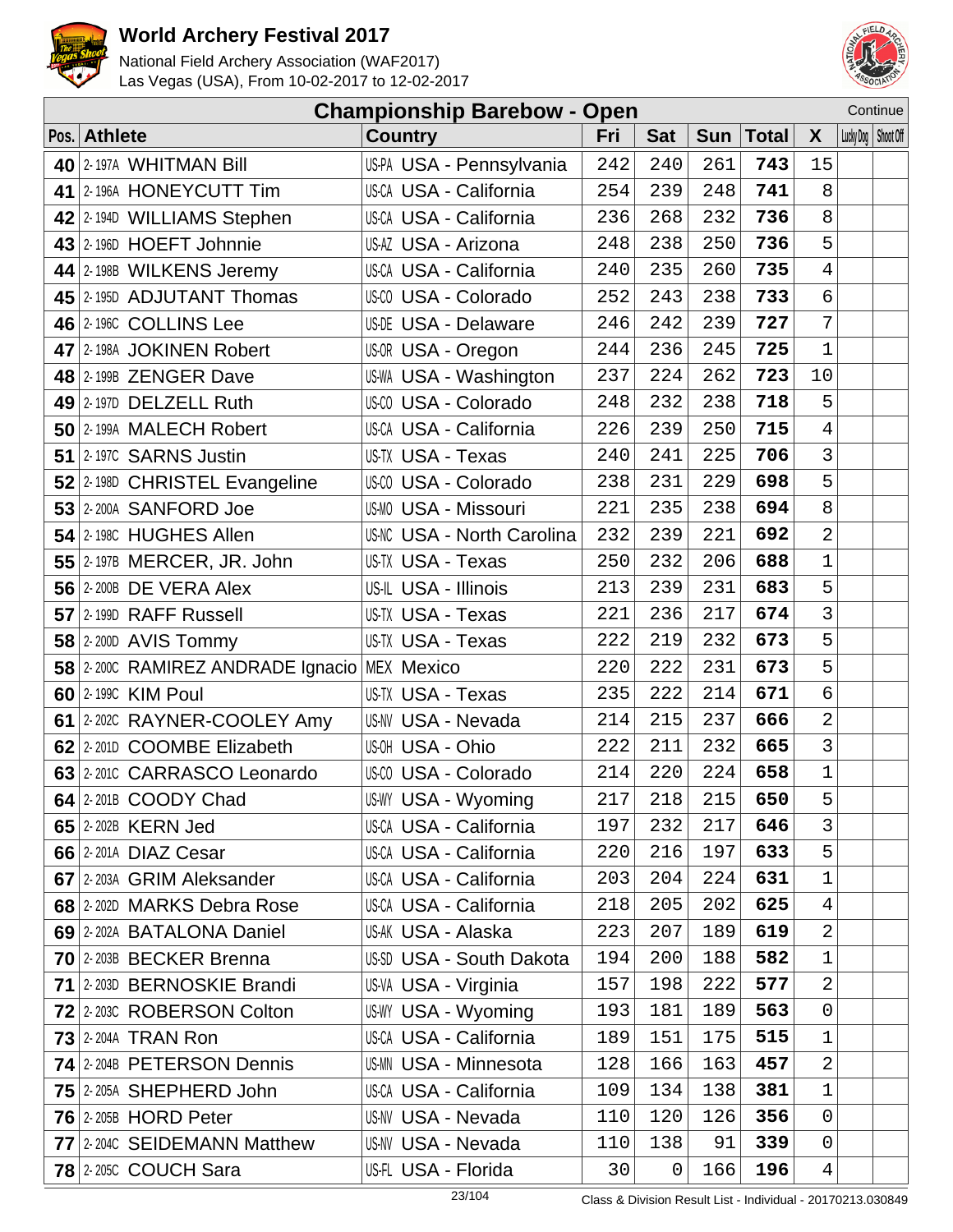



|                | <b>Compound - Young Adult Male</b>         |                               |     |            |              |        |  |  |  |  |  |  |
|----------------|--------------------------------------------|-------------------------------|-----|------------|--------------|--------|--|--|--|--|--|--|
|                | Pos. Athlete                               | <b>Country</b>                | Fri | <b>Sat</b> | <b>Total</b> | X      |  |  |  |  |  |  |
| 1              | 5-5 HERITAGE Tyler                         | US-NJ USA - New Jersey        | 299 | 300        | 599          | 44     |  |  |  |  |  |  |
| $\overline{2}$ | 5-5 BASS Ramsey                            | US-TX USA - Texas             | 298 | 299        | 597          | 41     |  |  |  |  |  |  |
| 3              | 5-5 GRAY Wyatt                             | <b>US-CA USA - California</b> | 297 | 299        | 596          | 38     |  |  |  |  |  |  |
| 4              | 5-5 CORRIDORI Jeremy                       | US-AZ USA - Arizona           | 297 | 299        | 596          | 35     |  |  |  |  |  |  |
| 5              | 5-5 SEARS Connor                           | US-TX USA - Texas             | 300 | 295        | 595          | 43     |  |  |  |  |  |  |
| 6              | 5-5 LEWIS Tate                             | US-AZ USA - Arizona           | 298 | 296        | 594          | 44     |  |  |  |  |  |  |
| 7              | 5-5 HARRINGTON Wyatt                       | <b>US-NY USA - New York</b>   | 296 | 298        | 594          | 40     |  |  |  |  |  |  |
| 8              | 5-5 FALK Evan                              | US-MI USA - Michigan          | 297 | 296        | 593          | 29     |  |  |  |  |  |  |
| 9              | 5-5 JOHNSON Thomas                         | US-CA USA - California        | 297 | 296        | 593          | 28     |  |  |  |  |  |  |
| 10             | 5-5 SAMPSEL Logan                          | US-AZ USA - Arizona           | 295 | 295        | 590          | 36     |  |  |  |  |  |  |
| 11             | 5-5 CLELAND Johnmichael                    | US-AZ USA - Arizona           | 294 | 296        | 590          | 31     |  |  |  |  |  |  |
| 12             | 5-5 WESTPHAL Brayden                       | <b>US-NM USA - New Mexico</b> | 293 | 297        | 590          | 26     |  |  |  |  |  |  |
| 13             | 5-5 CARLTON Daniel                         | US-MO USA - Missouri          | 297 | 292        | 589          | 32     |  |  |  |  |  |  |
| 14             | 5-5 RENAUD Christopher                     | US-IL USA - Illinois          | 293 | 296        | 589          | 29     |  |  |  |  |  |  |
| 15             | 5-5 SEELEY-ION Carter                      | <b>US-NY USA - New York</b>   | 296 | 293        | 589          | 24     |  |  |  |  |  |  |
| 16             | 5-5 SALAZAR John                           | US-CA USA - California        | 294 | 294        | 588          | 26     |  |  |  |  |  |  |
| 17             | 5-5 ALLEN Scott                            | <b>US-WA USA - Washington</b> | 291 | 296        | 587          | 31     |  |  |  |  |  |  |
| 18             | 5-5 HEIDARZADEHDEHKORDI Danial IRI IR Iran |                               | 295 | 292        | 587          | 30     |  |  |  |  |  |  |
| 19             | 5-5 FERRY Jacob                            | <b>US-CA USA - California</b> | 296 | 291        | 587          | 29     |  |  |  |  |  |  |
| 20             | 5-5 LURCH Christian                        | US-PA USA - Pennsylvania      | 292 | 295        | 587          | 17     |  |  |  |  |  |  |
| 21             | 5-5 ROSSIGNOL Jack                         | <b>US-NY USA - New York</b>   | 293 | 293        | 586          | 29     |  |  |  |  |  |  |
| 22             | 5-5 FISCHER Sam                            | <b>US-NM USA - New Mexico</b> | 295 | 291        | 586          | 23     |  |  |  |  |  |  |
| 23             | 5-5 FALK Glen                              | US-MI USA - Michigan          | 293 | 292        | 585          | $18\,$ |  |  |  |  |  |  |
| 24             | 5-5 BRADSHAW Hunter                        | US-WY USA - Wyoming           | 293 | 291        | 584          | 31     |  |  |  |  |  |  |
| 25             | 5-5 MARSHALL Eli                           | US-MD USA - Maryland          | 292 | 292        | 584          | 26     |  |  |  |  |  |  |
| 26             | 5-5 SORNOZA Zachary                        | US-AZ USA - Arizona           | 288 | 296        | 584          | 20     |  |  |  |  |  |  |
| 27             | 5-5 NOLTE Jacob                            | US-AZ USA - Arizona           | 290 | 294        | 584          | 17     |  |  |  |  |  |  |
| 28             | 5-5 PACHECO Miguel                         | <b>US-NY USA - New York</b>   | 294 | 289        | 583          | 24     |  |  |  |  |  |  |
| 29             | 5-5 WAGNER Thompson                        | US-AZ USA - Arizona           | 290 | 292        | 582          | 28     |  |  |  |  |  |  |
| 30             | 5-5 ALEXANDER Victor                       | <b>MEX Mexico</b>             | 288 | 293        | 581          | 18     |  |  |  |  |  |  |
| 31             | 5-5 BERKSHIRE Matthew                      | US-IL USA - Illinois          | 291 | 289        | 580          | 25     |  |  |  |  |  |  |
| 32             | 5-5 CONYERS Jaden                          | <b>US-CA USA - California</b> | 289 | 290        | 579          | 20     |  |  |  |  |  |  |
| 33             | 5-5 LUCAS B                                | US-GA USA - Georgia           | 282 | 295        | 577          | 24     |  |  |  |  |  |  |
| 34             | 5-5 NORTH Luke                             | US-AZ USA - Arizona           | 288 | 289        | 577          | 23     |  |  |  |  |  |  |
| 35             | 5-5 SAPP Hunter                            | US-PA USA - Pennsylvania      | 292 | 285        | 577          | 22     |  |  |  |  |  |  |
| 36             | 5-5 BARROSO BESSERER Carlos Santiago       | <b>MEX Mexico</b>             | 288 | 288        | 576          | 18     |  |  |  |  |  |  |
| 37             | 5-5 PITTS Weldon                           | <b>US-NV USA - Nevada</b>     | 294 | 281        | 575          | 22     |  |  |  |  |  |  |
| 38             | 5-5 KIRKWOOD Hunter                        | <b>US-NV USA - Nevada</b>     | 286 | 288        | 574          | 14     |  |  |  |  |  |  |
| 39             | 5-5 GRINDLAND Dakota                       | US-WA USA - Washington        | 291 | 281        | 572          | 21     |  |  |  |  |  |  |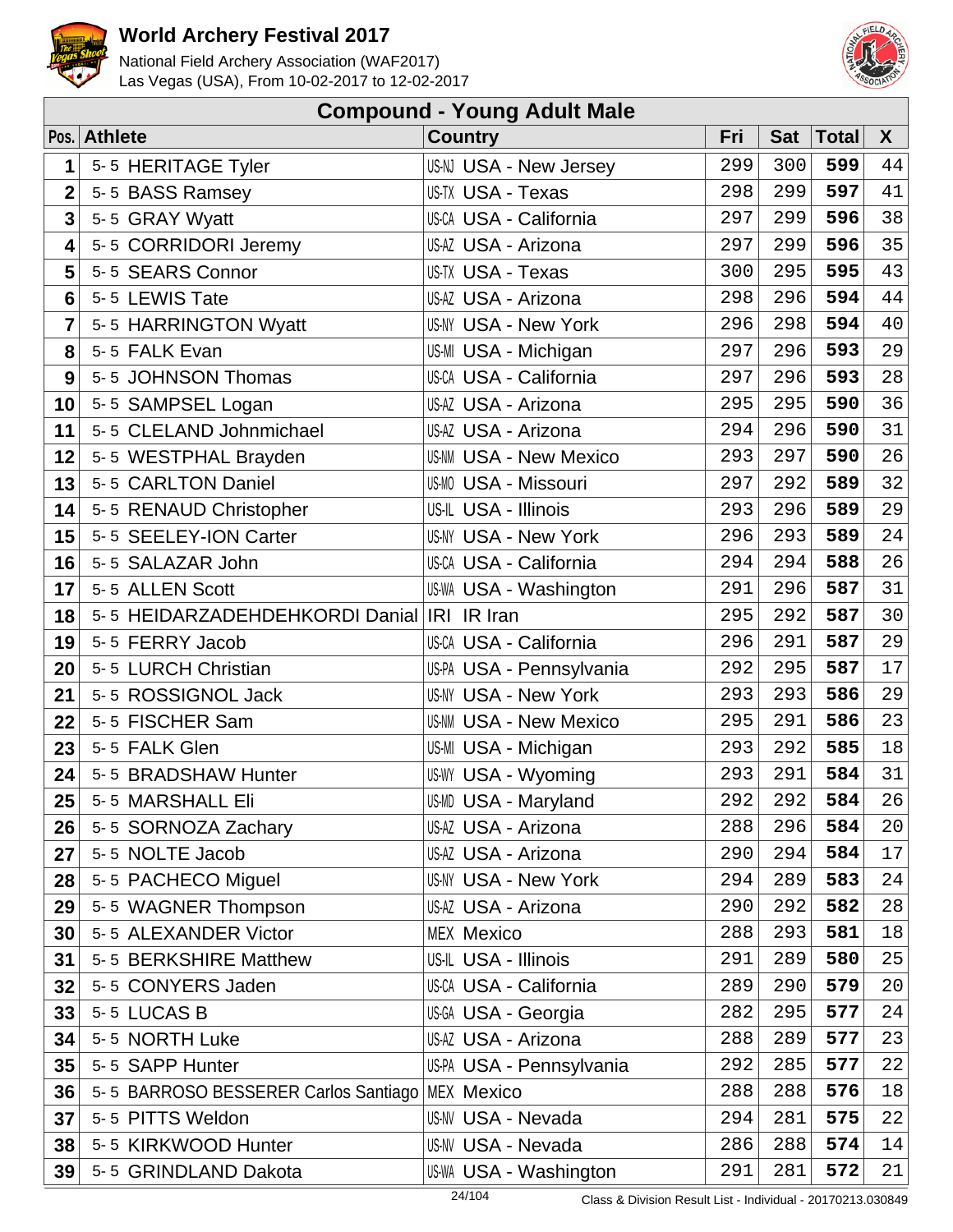



|    | <b>Compound - Young Adult Male</b><br>Continue |                                  |     |     |             |                |  |  |  |
|----|------------------------------------------------|----------------------------------|-----|-----|-------------|----------------|--|--|--|
|    | Pos. Athlete                                   | <b>Country</b>                   | Fri |     | Sat   Total | $\mathsf{X}^-$ |  |  |  |
| 40 | 5-5 HAMMOND Coleson                            | <b>US-MA USA - Massachusetts</b> | 288 | 284 | 572         | 13             |  |  |  |
| 41 | 5-5 BRITT William                              | US-NY USA - New York             | 279 | 291 | 570         | 25             |  |  |  |
| 42 | 5-5 BLACK Bridger                              | US-CO USA - Colorado             | 286 | 284 | 570         | 19             |  |  |  |
| 43 | 5-5 NIEBLA Pablo                               | US-CA USA - California           | 282 | 288 | 570         | 15             |  |  |  |
| 44 | 5-5 SMITH Tyler                                | US-CA USA - California           | 284 | 286 | 570         | 11             |  |  |  |
| 45 | 5-5 OLSON Braedyn                              | <b>US-MT USA - Montana</b>       | 281 | 288 | 569         | 15             |  |  |  |
| 46 | 5-5 BROOKS Dominic A`                          | US-CA USA - California           | 285 | 284 | 569         | 13             |  |  |  |
| 46 | 5-5 CARTER Scott                               | US-ID USA - Idaho                | 281 | 288 | 569         | 13             |  |  |  |
| 46 | 5-5 MARTINEZ Diego Raul                        | <b>MEX Mexico</b>                | 282 | 287 | 569         | 13             |  |  |  |
| 49 | 5-5 WEINSTEIN Matthew                          | US-GA USA - Georgia              | 279 | 289 | 568         | 22             |  |  |  |
| 50 | 5-5 LOGSDON Matt                               | US-CA USA - California           | 283 | 285 | 568         | 14             |  |  |  |
| 51 | 5-5 MORSTAD Chris                              | US-ND USA - North Dakota         | 277 | 290 | 567         | 20             |  |  |  |
| 52 | 5-5 MARSHALL Austin                            | US-CO USA - Colorado             | 280 | 287 | 567         | 17             |  |  |  |
| 53 | 5-5 WEINMAN Tyler                              | <b>US-NY USA - New York</b>      | 284 | 283 | 567         | 14             |  |  |  |
| 54 | 5-5 INGRAM Jake                                | US-OR USA - Oregon               | 282 | 284 | 566         | 16             |  |  |  |
| 55 | 5-5 BREEN Noah                                 | US-NV USA - Nevada               | 278 | 288 | 566         | 14             |  |  |  |
| 56 | 5-5 WALLIN Joshua                              | US-AZ USA - Arizona              | 285 | 281 | 566         | $10$           |  |  |  |
| 57 | 5-5 SPONSLER Cody                              | <b>US-NV USA - Nevada</b>        | 279 | 286 | 565         | 15             |  |  |  |
| 58 | 5-5 MOGENSEN Hunter                            | US-UT USA - Utah                 | 276 | 286 | 562         | 18             |  |  |  |
| 59 | 5-5 NELSON Jack                                | US-ID USA - Idaho                | 277 | 284 | 561         | 13             |  |  |  |
| 60 | 5-5 ECKERT Nicholas                            | US-IL USA - Illinois             | 276 | 285 | 561         | 11             |  |  |  |
| 61 | 5-5 STRADER Shawn                              | US-AZ USA - Arizona              | 269 | 290 | 559         | 19             |  |  |  |
| 62 | 5-5 LABILLE Parker                             | <b>US-MO USA - Missouri</b>      | 281 | 278 | 559         | $\mathsf{S}$   |  |  |  |
| 63 | 5-5 VAN DEN HURK Marco                         | <b>NED Netherlands</b>           | 281 | 277 | 558         | 16             |  |  |  |
| 64 | 5-5 KING Colton                                | US-CO USA - Colorado             | 271 | 287 | 558         | 12             |  |  |  |
| 65 | 5-5 BARTZ Jared                                | <b>US-CA USA - California</b>    | 287 | 270 | 557         | 17             |  |  |  |
| 66 | 5-5 ADAMIK Michael                             | <b>US-MA USA - Massachusetts</b> | 284 | 273 | 557         | 9              |  |  |  |
| 67 | 5-5 TERSEY Kolin                               | US-AZ USA - Arizona              | 277 | 279 | 556         | 11             |  |  |  |
| 68 | 5-5 HORTON Dakota                              | US-OK USA - Oklahoma             | 284 | 270 | 554         | 18             |  |  |  |
| 69 | 5-5 CANEVARI Joshua                            | US-FL USA - Florida              | 278 | 275 | 553         | 11             |  |  |  |
| 70 | 5-5 HOBBS Will                                 | US-WA USA - Washington           | 276 | 275 | 551         | $\sqrt{2}$     |  |  |  |
| 71 | 5-5 BEATTY Lucas                               | CAN Canada                       | 270 | 280 | 550         | $11\,$         |  |  |  |
| 72 | 5-5 BUSSEY Wesley "Tad"                        | US-GA USA - Georgia              | 274 | 275 | 549         | 8              |  |  |  |
| 73 | 5-5 VAN DORST Tim                              | <b>NED Netherlands</b>           | 273 | 275 | 548         | $\mathsf{3}$   |  |  |  |
| 74 | 5-5 LONG Kolten                                | <b>US-MO USA - Missouri</b>      | 284 | 261 | 545         | 17             |  |  |  |
| 75 | 5-5 PIETRZAK-SCHROEDER Thomas                  | US-SD USA - South Dakota         | 273 | 272 | 545         | 9              |  |  |  |
| 76 | 5-5 LOPEZ Samuel                               | US-AZ USA - Arizona              | 263 | 282 | 545         | 8              |  |  |  |
| 77 | 5-5 MEDINA Michael                             | <b>US-NV USA - Nevada</b>        | 268 | 276 | 544         | 7 <sup>1</sup> |  |  |  |
| 78 | 5-5 HANES Jace                                 | US-HI USA - Hawaii               | 268 | 273 | 541         | 12             |  |  |  |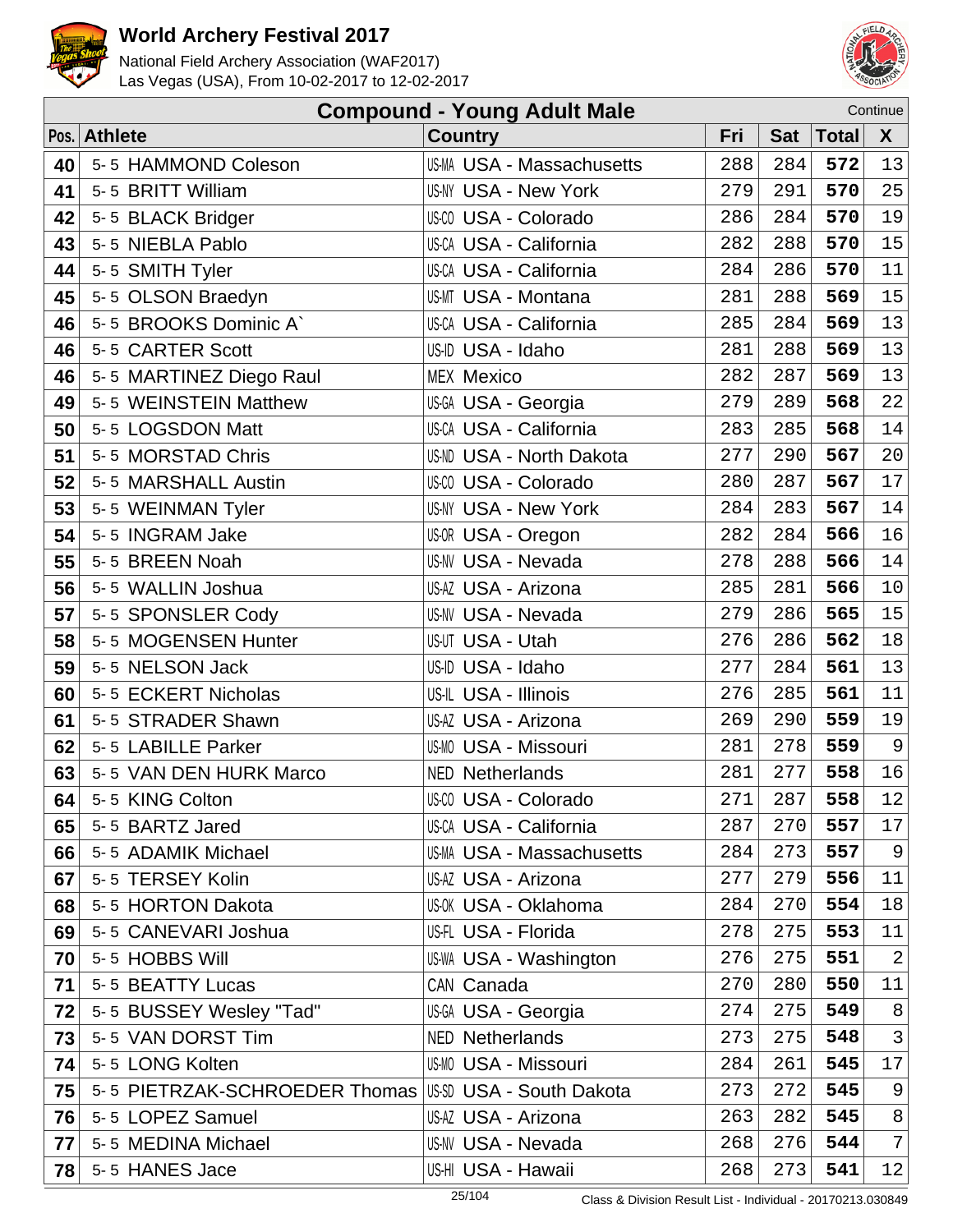



|    | <b>Compound - Young Adult Male</b><br>Continue |                               |     |            |              |                |  |  |  |
|----|------------------------------------------------|-------------------------------|-----|------------|--------------|----------------|--|--|--|
|    | Pos. Athlete                                   | <b>Country</b>                | Fri | <b>Sat</b> | <b>Total</b> | X              |  |  |  |
| 79 | 5-5 MOLARO Benjamin                            | <b>US-CA USA - California</b> | 267 | 273        | 540          | 13             |  |  |  |
| 80 | 5-5 WALKER Alexander                           | US-AZ USA - Arizona           | 276 | 264        | 540          | $\overline{7}$ |  |  |  |
| 81 | 5-5 MONEY Nicholas                             | US-AZ USA - Arizona           | 274 | 265        | 539          | 9              |  |  |  |
| 82 | 5-5 CLINAGE JR Daniel                          | US-WA USA - Washington        | 263 | 273        | 536          | 5              |  |  |  |
| 83 | 5-5 YOUNG Hunter                               | US-WA USA - Washington        | 266 | 269        | 535          | 6              |  |  |  |
| 84 | 5-5 BACHMAN Ryan                               | US-AZ USA - Arizona           | 265 | 269        | 534          | $\overline{4}$ |  |  |  |
| 85 | 5-5 SEIDEMANN Joshua                           | <b>US-NV USA - Nevada</b>     | 265 | 267        | 532          | $\overline{4}$ |  |  |  |
| 86 | 5-5 THORNHILL Chase                            | US-CA USA - California        | 266 | 266        | 532          | $\mathfrak{Z}$ |  |  |  |
| 87 | 5-5 NAGANO Tyler                               | US-CA USA - California        | 274 | 256        | 530          | 9              |  |  |  |
| 88 | 5-5 REYES Connor                               | US-CA USA - California        | 283 | 243        | 526          | 12             |  |  |  |
| 89 | 5-5 BRITTON Adam                               | <b>US-NM USA - New Mexico</b> | 266 | 259        | 525          | $\mathsf 9$    |  |  |  |
| 90 | 5-5 SMOLLETT Andrew                            | CAN Canada                    | 247 | 271        | 518          | 6              |  |  |  |
| 91 | 5-5 HUNTINGTON Cody                            | US-ID USA - Idaho             | 258 | 258        | 516          | 5              |  |  |  |
| 92 | 5-5 KERNS Kyle                                 | US-AZ USA - Arizona           | 258 | 247        | 505          | $\epsilon$     |  |  |  |
| 93 | 5-5 MASTALKA Travis                            | <b>US-NV USA - Nevada</b>     | 259 | 212        | 471          | $\overline{2}$ |  |  |  |
| 94 | 5-5 REYNOLDS Dylan                             | US-KS USA - Kansas            | 235 | 211        | 446          | 3              |  |  |  |
| 95 | 5-5 ORNER Justin                               | <b>US-NV USA - Nevada</b>     | 225 | 195        | 420          | $\overline{2}$ |  |  |  |
| 96 | 5-5 CHEN Baxton                                | US-CA USA - California        | 186 | 217        | 403          | $\mathbf 1$    |  |  |  |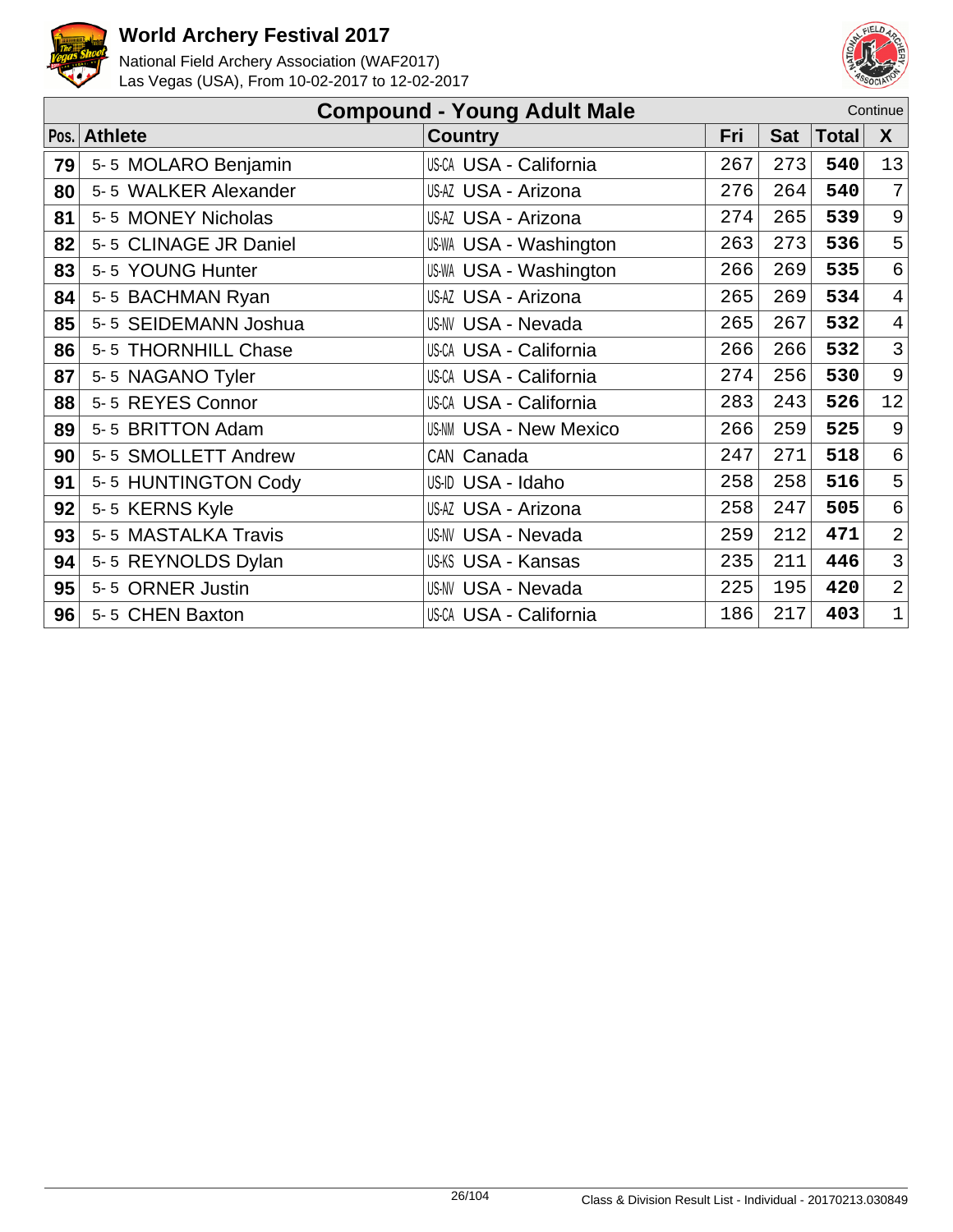



| <b>Compound - Young Adult Female</b> |                                    |                                  |     |            |       |    |  |  |  |
|--------------------------------------|------------------------------------|----------------------------------|-----|------------|-------|----|--|--|--|
|                                      | Pos. Athlete                       | <b>Country</b>                   | Fri | <b>Sat</b> | Total | X  |  |  |  |
| 1                                    | 5-5 RUIZ Alexis                    | US-AZ USA - Arizona              | 299 | 297        | 596   | 45 |  |  |  |
| $\overline{2}$                       | 5-5 CAIOPOULOS Athena              | <b>US-CA USA - California</b>    | 297 | 298        | 595   | 38 |  |  |  |
| 3                                    | 5-5 VANDERWIER Savannah            | US-TX USA - Texas                | 297 | 298        | 595   | 36 |  |  |  |
| 4                                    | 5-5 WEATHERSPOON Lindsay           | US-UT USA - Utah                 | 298 | 296        | 594   | 28 |  |  |  |
| 5                                    | 5-5 ATEN Valerie                   | US-MI USA - Michigan             | 294 | 297        | 591   | 35 |  |  |  |
| 6                                    | 5-5 SKELTON Hala                   | US-FL USA - Florida              | 295 | 296        | 591   | 31 |  |  |  |
| 7                                    | 5-5 ASHURST Lia                    | <b>US-CO USA - Colorado</b>      | 298 | 293        | 591   | 27 |  |  |  |
| 8                                    | 5-5 YOUNG Mia                      | <b>US-WA USA - Washington</b>    | 294 | 296        | 590   | 35 |  |  |  |
| 9                                    | 5-5 WOODIE Danielle                | US-MD USA - Maryland             | 298 | 292        | 590   | 27 |  |  |  |
| 10                                   | 5-5 SCARBROUGH Anna                | US-GA USA - Georgia              | 295 | 295        | 590   | 24 |  |  |  |
| 11                                   | 5-5 MCCRACKEN Caroline             | US-VA USA - Virginia             | 293 | 296        | 589   | 33 |  |  |  |
| 12                                   | 5-5 MARTIN Lexie                   | US-GA USA - Georgia              | 295 | 294        | 589   | 31 |  |  |  |
| 13                                   | 5-5 KEISER Gabrielle               | US-SD USA - South Dakota         | 297 | 291        | 588   | 27 |  |  |  |
| 14                                   | 5-5 JOHNSON Kailey                 | <b>US-NE USA - Nebraska</b>      | 295 | 292        | 587   | 22 |  |  |  |
| 15                                   | 5-5 BYBORDY Geesa                  | IRI IR Iran                      | 292 | 294        | 586   | 32 |  |  |  |
| 16                                   | 5-5 MOOSE Hannah                   | US-PA USA - Pennsylvania         | 292 | 293        | 585   | 27 |  |  |  |
| 17                                   | 5-5 GUNDERSON Anna                 | <b>US-WI USA - Wisconsin</b>     | 292 | 292        | 584   | 27 |  |  |  |
| 17                                   | 5-5 NEWLAND Amanda                 | US-PA USA - Pennsylvania         | 291 | 293        | 584   | 27 |  |  |  |
| 19                                   | 5-5 VALDEZ Ana Paula               | <b>MEX Mexico</b>                | 290 | 294        | 584   | 26 |  |  |  |
| 20                                   | 5-5 GRIMM Maddy                    | US-OH USA - Ohio                 | 290 | 293        | 583   | 27 |  |  |  |
| 21                                   | 5-5 OAKS Emily                     | <b>US-WA USA - Washington</b>    | 293 | 290        | 583   | 19 |  |  |  |
| 22                                   | 5-5 CUNNINGHAM Katherine           | US-GA USA - Georgia              | 296 | 286        | 582   | 23 |  |  |  |
| 23                                   | 5-5 SCHLIEF Madison                | US-AZ USA - Arizona              | 294 | 288        | 582   | 19 |  |  |  |
| 24                                   | 5-5 YOST Jenna                     | <b>US-CA USA - California</b>    | 291 | 290        | 581   | 26 |  |  |  |
| 25                                   | 5-5 NOTEBAERT Brianna              | <b>US-NY USA - New York</b>      | 292 | 289        | 581   | 25 |  |  |  |
| 26                                   | 5-5 HANSEN Hunter                  | <b>US-CA USA - California</b>    | 290 | 290        | 580   | 18 |  |  |  |
| 27                                   | 5-5 CASTRO CASTAÑEDA Emely Joselin | <b>US-CA USA - California</b>    | 287 | 292        | 579   | 21 |  |  |  |
| 28                                   | 5-5 HEKKER Kaden                   | <b>US-WA USA - Washington</b>    | 288 | 290        | 578   | 25 |  |  |  |
| 29                                   | 5-5 PROCTER Allaina                | CAN Canada                       | 290 | 288        | 578   | 22 |  |  |  |
| 30                                   | 5-5 CIPOLLO Amanda                 | US-PA USA - Pennsylvania         | 289 | 289        | 578   | 18 |  |  |  |
| 31                                   | 5-5 HANSEMANN Isabel               | <b>US-MT USA - Montana</b>       | 283 | 294        | 577   | 28 |  |  |  |
| 32                                   | 5-5 CHYLINSKI Emma                 | CAN Canada                       | 287 | 290        | 577   | 20 |  |  |  |
| 33                                   | 5-5 HERRLEIN Danielle              | US-SD USA - South Dakota         | 289 | 288        | 577   | 17 |  |  |  |
| 34                                   | 5-5 WHITTLE Anna                   | US-GA USA - Georgia              | 284 | 292        | 576   | 21 |  |  |  |
| 35                                   | 5-5 THOMAS Kinzie                  | <b>US-ND USA - North Dakota</b>  | 285 | 290        | 575   | 25 |  |  |  |
| 36                                   | 5-5 DAVIS Kelly                    | <b>US-MA USA - Massachusetts</b> | 284 | 291        | 575   | 22 |  |  |  |
| 37                                   | 5-5 GROSS Alyssa                   | <b>US-CA USA - California</b>    | 286 | 289        | 575   | 19 |  |  |  |
| 38                                   | 5-5 KELLER Elisa                   | US-AZ USA - Arizona              | 286 | 289        | 575   | 18 |  |  |  |
| 39                                   | 5-5 MIKA Morgan                    | US-MI USA - Michigan             | 281 | 293        | 574   | 16 |  |  |  |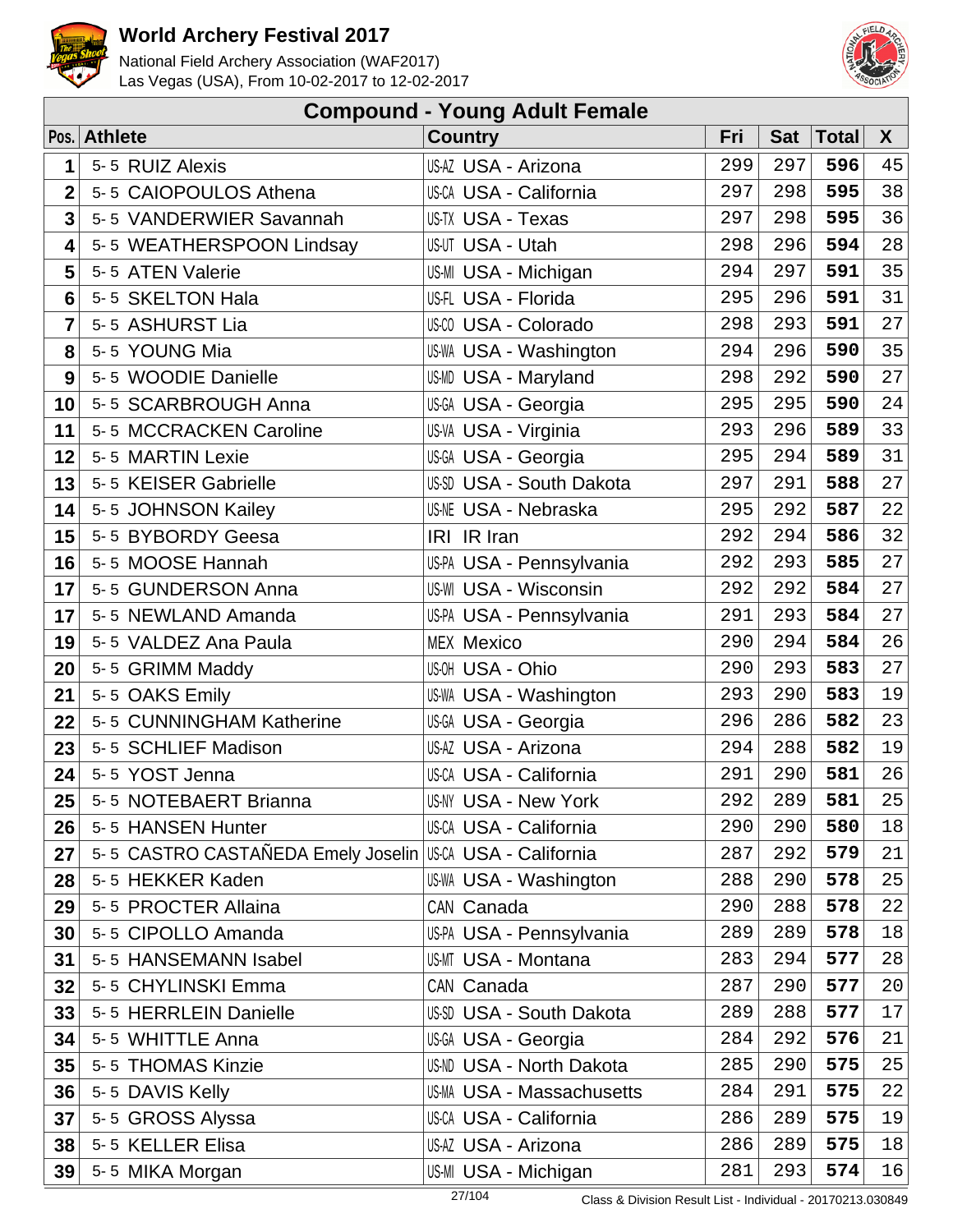



| <b>Compound - Young Adult Female</b><br>Continue |                                |                                  |     |            |              |                |  |  |
|--------------------------------------------------|--------------------------------|----------------------------------|-----|------------|--------------|----------------|--|--|
|                                                  | Pos. Athlete                   | <b>Country</b>                   | Fri | <b>Sat</b> | <b>Total</b> | $\mathsf{X}$   |  |  |
| 40                                               | 5-5 SMITH Mary Beth            | US-GA USA - Georgia              | 284 | 290        | 574          | 13             |  |  |
| 41                                               | 5-5 MATHISON Hannah            | US-OR USA - Oregon               | 286 | 285        | 571          | 16             |  |  |
| 42                                               | 5-5 BROWN Jace                 | US-TN USA - Tennessee            | 283 | 285        | 568          | 21             |  |  |
| 43                                               | 5-5 STALNAKER Lily             | <b>US-WV USA - West Virginia</b> | 281 | 287        | 568          | 12             |  |  |
| 44                                               | 5-5 MARTIN Amber               | US-MI USA - Michigan             | 289 | 278        | 567          | 19             |  |  |
| 45                                               | 5-5 HARNISH Korrie             | US-IL USA - Illinois             | 282 | 284        | 566          | 15             |  |  |
| 46                                               | 5-5 REYNOLDS Adeline           | <b>US-CO USA - Colorado</b>      | 288 | 277        | 565          | 15             |  |  |
| 47                                               | 5-5 POOL Kierstyn              | <b>US-CA USA - California</b>    | 281 | 284        | 565          | 14             |  |  |
| 48                                               | 5-5 DOERING Kim                | US-ID USA - Idaho                | 280 | 284        | 564          | 13             |  |  |
| 49                                               | 5-5 EBERHARD Elaila            | <b>SUI Switzerland</b>           | 280 | 283        | 563          | 12             |  |  |
| 50                                               | 5-5 STOCKMAN Alison            | US-MD USA - Maryland             | 288 | 274        | 562          | 16             |  |  |
| 51                                               | 5-5 ENGSTROM Carley            | US-MI USA - Michigan             | 281 | 281        | 562          | $\,8\,$        |  |  |
| 52                                               | 5-5 SIRACUSANO Danielle        | US-IL USA - Illinois             | 282 | 279        | 561          | 14             |  |  |
| 53                                               | 5-5 ANDERSON Tayler            | US-LA USA - Louisiana            | 281 | 279        | 560          | 19             |  |  |
| 54                                               | 5-5 BUENROSTRO Sarah           | <b>MEX Mexico</b>                | 279 | 281        | 560          | 13             |  |  |
| 55                                               | 5-5 WACKER Miranda             | US-AZ USA - Arizona              | 279 | 278        | 557          | 14             |  |  |
| 56                                               | 5-5 CHU Caylie                 | US-MD USA - Maryland             | 277 | 280        | 557          | 11             |  |  |
| 57                                               | 5-5 LORD Nicole                | US-AZ USA - Arizona              | 278 | 278        | 556          | 14             |  |  |
| 58                                               | 5-5 HINMAN Julia               | US-CO USA - Colorado             | 276 | 279        | 555          | 13             |  |  |
| 59                                               | 5-5 MCLEAN Autumn              | US-AZ USA - Arizona              | 287 | 267        | 554          | 12             |  |  |
| 60                                               | 5-5 HOCKSTRA-JOHNSON Gabrielle | <b>US-NM USA - New Mexico</b>    | 283 | 270        | 553          | $10$           |  |  |
| 61                                               | 5-5 WRIGHT Sydney              | <b>US-NM USA - New Mexico</b>    | 275 | 276        | 551          | $\epsilon$     |  |  |
| 62                                               | 5-5 HICKS Kimberly             | US-AZ USA - Arizona              | 269 | 281        | 550          | $10$           |  |  |
| 63                                               | 5-5 KRISTOFER Ashley           | US-IL USA - Illinois             | 269 | 280        | 549          | $15\,$         |  |  |
| 64                                               | 5-5 HEIDT Natali               | US-AZ USA - Arizona              | 274 | 275        | 549          | 9              |  |  |
| 65                                               | 5-5 TUBBS Jaci                 | <b>US-NE USA - Nebraska</b>      | 275 | 274        | 549          | 8              |  |  |
| 66                                               | 5-5 VICTOR Katelin             | US-NV USA - Nevada               | 275 | 273        | 548          | $\,8\,$        |  |  |
| 67                                               | 5-5 TEETS Bethany              | US-ND USA - North Dakota         | 282 | 264        | 546          | 11             |  |  |
| 68                                               | 5-5 MANTZ Abigail              | US-NY USA - New York             | 271 | 275        | 546          | 9              |  |  |
| 69                                               | 5-5 WILLIAMSON Talia           | US-CA USA - California           | 278 | 265        | 543          | 11             |  |  |
| 70                                               | 5-5 GORDON Hailey              | US-WA USA - Washington           | 272 | 268        | 540          | 9              |  |  |
| 70                                               | 5-5 KAMMERER Emmily            | US-IA USA - Iowa                 | 272 | 268        | 540          | 9              |  |  |
| 72                                               | 5-5 PARENTI Sophie             | US-MI USA - Michigan             | 274 | 265        | 539          | 12             |  |  |
| 73                                               | 5-5 GERHART Sandra             | US-NY USA - New York             | 262 | 276        | 538          | 10             |  |  |
| 74                                               | 5-5 BUONACCORSI Elizabeth      | US-AZ USA - Arizona              | 272 | 263        | 535          | 8              |  |  |
| 75                                               | 5-5 IVERSON Raven              | <b>US-NM USA - New Mexico</b>    | 275 | 260        | 535          | 7 <sup>1</sup> |  |  |
| 76                                               | 5-5 SHELBY Cassidy             | US-LA USA - Louisiana            | 279 | 251        | 530          | 8 <sup>1</sup> |  |  |
| 77                                               | 5-5 SCULLY Emily               | US-IL USA - Illinois             | 266 | 241        | 507          | $4\vert$       |  |  |
| 78                                               | 5-5 WALKER Noel                | US-AZ USA - Arizona              | 252 | 248        | 500          | $4\vert$       |  |  |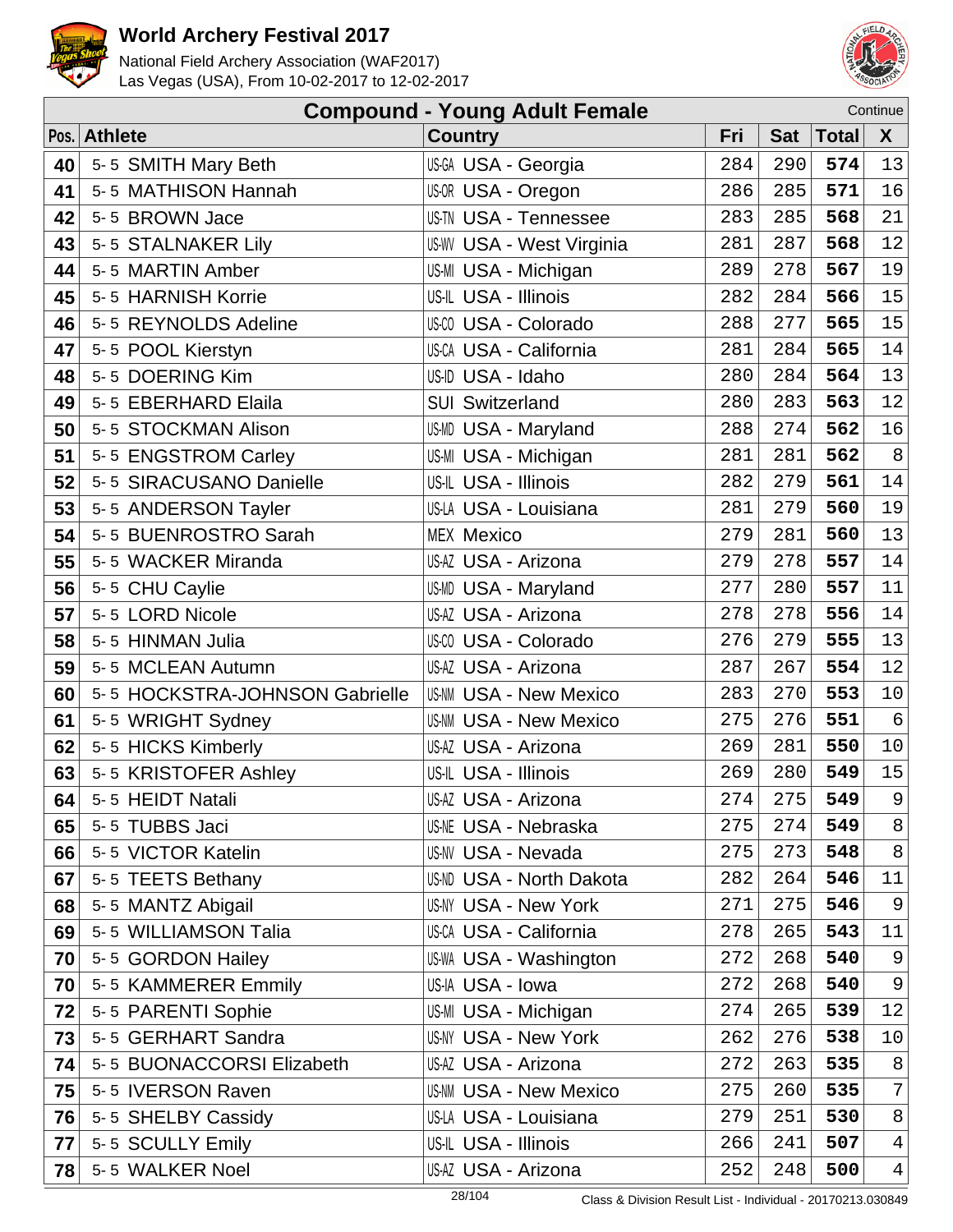



|    | <b>Compound - Young Adult Female</b> |                        |     |     |                 | Continue       |
|----|--------------------------------------|------------------------|-----|-----|-----------------|----------------|
|    | Pos. Athlete                         | <b>Country</b>         | Fri |     | Sat   Total   X |                |
|    | 79 5-5 FUKUHARA Paige                | US-CA USA - California | 218 | 240 | 458             | 2              |
|    | 80 5-5 TRENTHAM Zoe                  | US-CA USA - California | 218 | 222 | 440             | 2              |
| 81 | 5-5 HEINRICH Ariana                  | US-AZ USA - Arizona    | 115 | 153 | 268             | $\Omega$       |
| 82 | 5-5 WOLF Daisy                       | US-WA USA - Washington | 42  | 73  | 115             | $\overline{0}$ |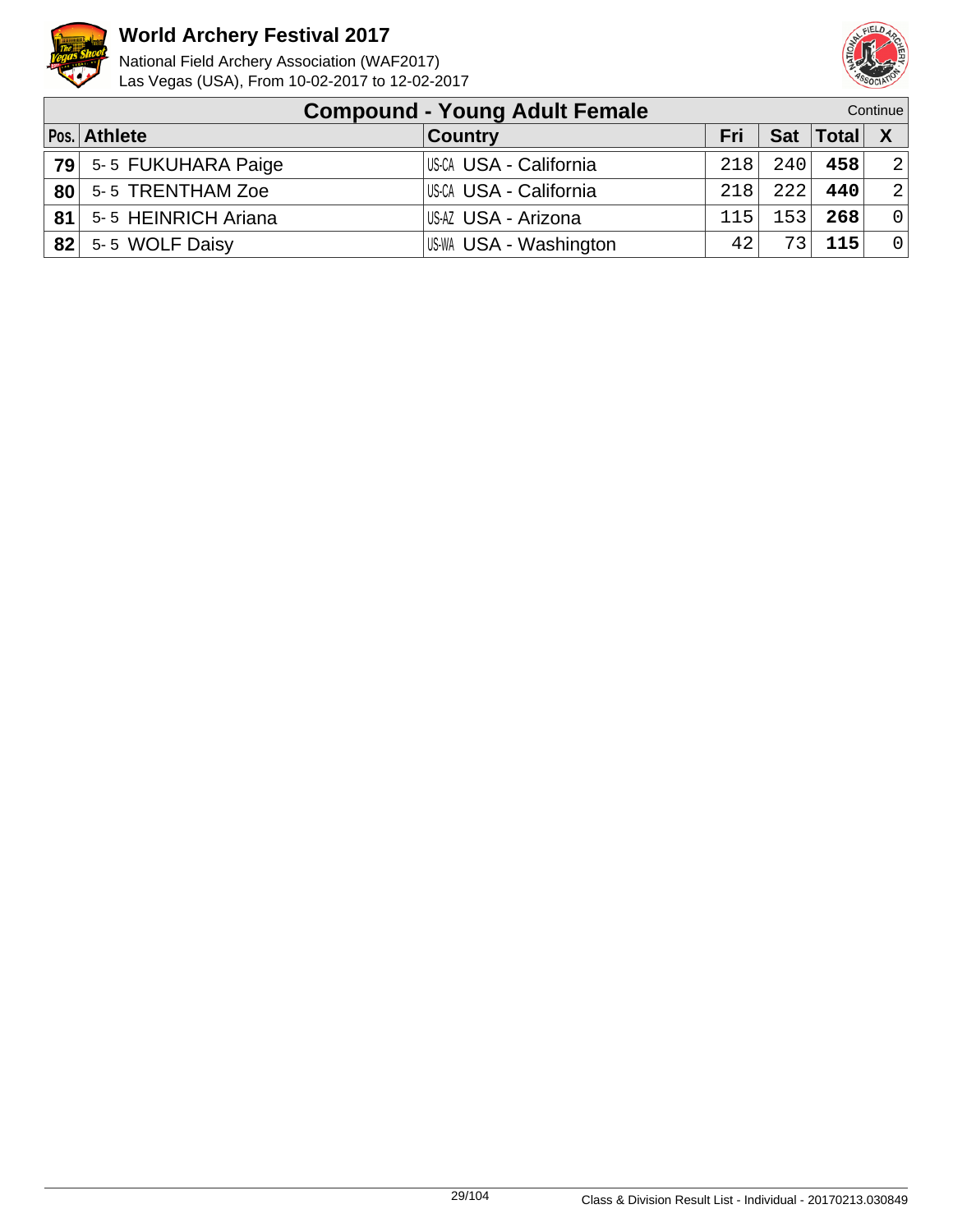



| <b>Compound - Youth Male</b> |                             |                               |     |            |              |              |  |  |  |
|------------------------------|-----------------------------|-------------------------------|-----|------------|--------------|--------------|--|--|--|
|                              | Pos. Athlete                | <b>Country</b>                | Fri | <b>Sat</b> | <b>Total</b> | $\mathsf{X}$ |  |  |  |
| 1                            | 5-5 RUFFING Blaze           | <b>US-WI USA - Wisconsin</b>  | 300 | 299        | 599          | 40           |  |  |  |
| $\overline{2}$               | 5-5 ALLEN Austin            | US-GA USA - Georgia           | 299 | 298        | 597          | 37           |  |  |  |
| $\overline{\mathbf{3}}$      | 5-5 EISENMANN Ethan         | US-MI USA - Michigan          | 299 | 297        | 596          | 28           |  |  |  |
| 4                            | 5-5 CROOKS Kolby            | <b>US-OK USA - Oklahoma</b>   | 297 | 298        | 595          | 43           |  |  |  |
| 5                            | 5-5 HALL Austin             | US-FL USA - Florida           | 298 | 297        | 595          | 31           |  |  |  |
| 6                            | 5-5 ALBERTSON K. Holt       | US-PA USA - Pennsylvania      | 296 | 299        | 595          | 27           |  |  |  |
| 7                            | 5-5 GOULD Miles             | <b>US-CA USA - California</b> | 299 | 295        | 594          | 38           |  |  |  |
| 8                            | 5-5 CUMMINS JR Rocky        | US-MI USA - Michigan          | 299 | 295        | 594          | 31           |  |  |  |
| 9                            | 5-5 PECK Garrett            | <b>US-MO USA - Missouri</b>   | 297 | 295        | 592          | 46           |  |  |  |
| 10                           | 5-5 MCDONALD Trey           | US-OH USA - Ohio              | 296 | 296        | 592          | 29           |  |  |  |
| 11                           | 5-5 RUSSELL Matthew         | US-GA USA - Georgia           | 296 | 295        | 591          | 32           |  |  |  |
| 12                           | 5-5 ZEUG Cole               | US-MN USA - Minnesota         | 294 | 296        | 590          | 37           |  |  |  |
| 13                           | 5-5 KLASSEN Brady           | CAN Canada                    | 295 | 295        | 590          | 35           |  |  |  |
| 14                           | 5-5 MILNE Harrison          | US-IN USA - Indiana           | 296 | 294        | 590          | 31           |  |  |  |
| 15                           | 5-5 KNEE Caleb              | US-MI USA - Michigan          | 294 | 295        | 589          | 29           |  |  |  |
| 16                           | 5-5 LEVARIO Travis          | US-AZ USA - Arizona           | 297 | 292        | 589          | 25           |  |  |  |
| 17                           | 5-5 PARENT Easton           | US-MI USA - Michigan          | 292 | 297        | 589          | 21           |  |  |  |
| 18                           | 5-5 GARCIA FLORES Sebastian | <b>MEX Mexico</b>             | 296 | 292        | 588          | 33           |  |  |  |
| 19                           | 5-5 COMBERBACH Robert       | CAN Canada                    | 293 | 295        | 588          | 29           |  |  |  |
| 20                           | 5-5 WILKEN Nathan           | <b>US-CO USA - Colorado</b>   | 295 | 292        | 587          | 23           |  |  |  |
| 21                           | 5-5 YOUNGER Nick            | <b>US-MO USA - Missouri</b>   | 293 | 294        | 587          | 20           |  |  |  |
| 22                           | 5-5 BASSETT Easton          | US-UT USA - Utah              | 295 | 291        | 586          | 31           |  |  |  |
| 23                           | 5-5 FRANZ Parker            | US-0K USA - Oklahoma          | 291 | 294        | 585          | 35           |  |  |  |
| 24                           | 5-5 SCOTT Nathan            | US-TX USA - Texas             | 298 | 287        | 585          | 30           |  |  |  |
| 25                           | 5-5 HANSEN Carter           | US-UT USA - Utah              | 293 | 292        | 585          | 21           |  |  |  |
| 26                           | 5-5 MALDONADO Maximiliano   | <b>MEX Mexico</b>             | 294 | 290        | 584          | 27           |  |  |  |
| 27                           | 5-5 DONNELLY Logan          | <b>US-WA USA - Washington</b> | 289 | 294        | 583          | 20           |  |  |  |
| 28                           | 5-5 COLLINS Warren          | CAN Canada                    | 288 | 294        | 582          | 26           |  |  |  |
| 29                           | 5-5 SULLIVAN Sawyer         | <b>US-MN USA - Minnesota</b>  | 288 | 294        | 582          | 25           |  |  |  |
| 30                           | 5-5 CAWLEY Sawyer           | <b>US-NV USA - Nevada</b>     | 292 | 290        | 582          | 20           |  |  |  |
| 31                           | 5-5 GONZALES Jacob          | US-TX USA - Texas             | 288 | 291        | 579          | 24           |  |  |  |
| 32                           | 5-5 HAZELBUSH Dalan         | US-UT USA - Utah              | 288 | 291        | 579          | 23           |  |  |  |
| 33                           | 5-5 KOSTRZEWSKI Blaine      | <b>US-MN USA - Minnesota</b>  | 292 | 286        | 578          | 21           |  |  |  |
| 33                           | 5-5 NEVILLE Camden          | US-VA USA - Virginia          | 284 | 294        | 578          | 21           |  |  |  |
| 35                           | 5-5 CHADA Jaden             | US-IL USA - Illinois          | 286 | 292        | 578          | 19           |  |  |  |
| 36                           | 5-5 CASTEN Michael          | US-IN USA - Indiana           | 290 | 287        | 577          | 28           |  |  |  |
| 37                           | 5-5 HEPPERLE Keaton         | US-IA USA - Iowa              | 290 | 287        | 577          | 20           |  |  |  |
| 38                           | 5-5 PAKZAD Armin            | IRI IR Iran                   | 292 | 284        | 576          | 16           |  |  |  |
| 39                           | 5-5 RIGGS Ethan             | <b>US-NM USA - New Mexico</b> | 285 | 290        | 575          | 19           |  |  |  |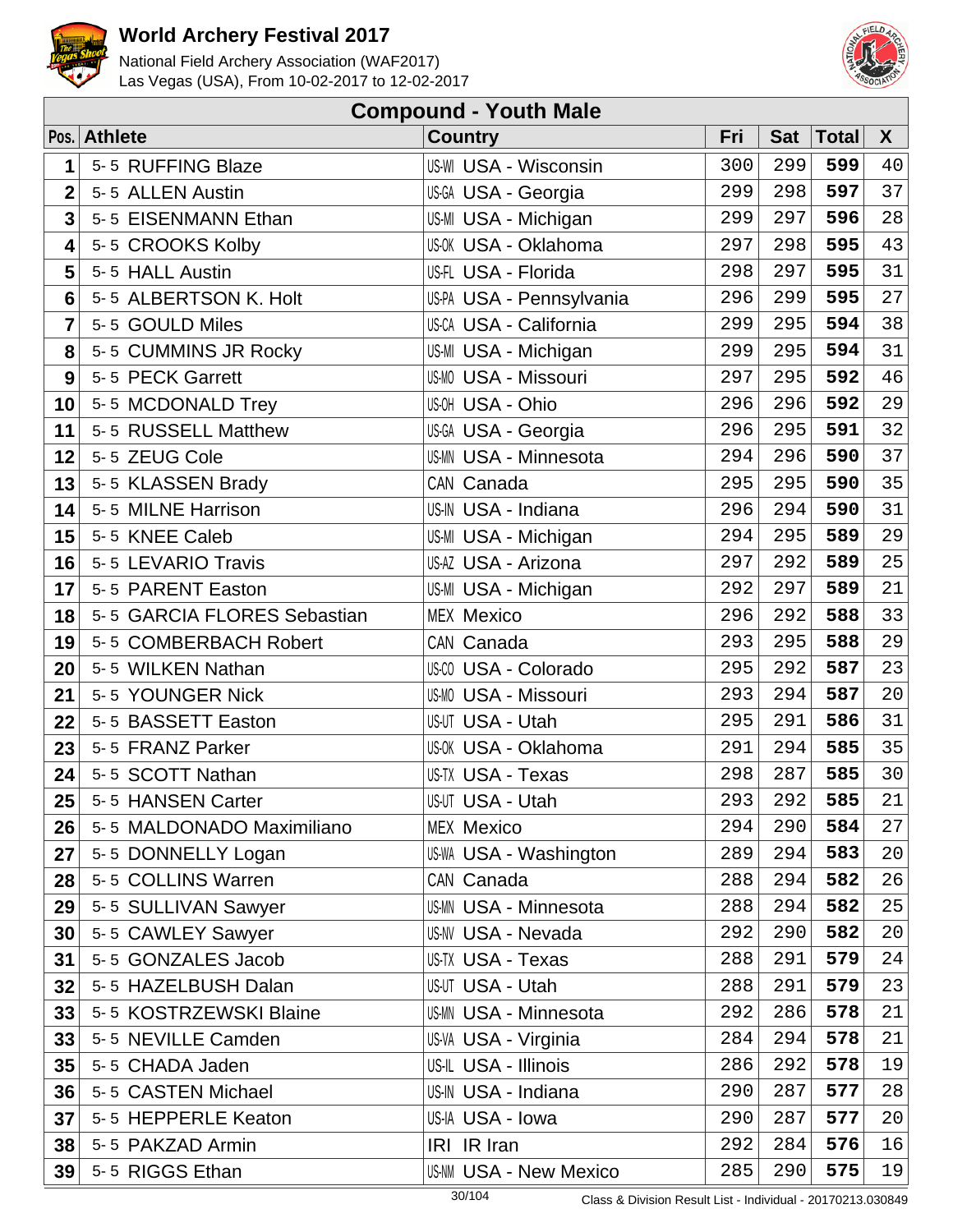



|    | <b>Compound - Youth Male</b><br>Continue |                               |     |            |       |                |  |  |  |
|----|------------------------------------------|-------------------------------|-----|------------|-------|----------------|--|--|--|
|    | Pos. Athlete                             | <b>Country</b>                | Fri | <b>Sat</b> | Total | $\mathsf{X}$   |  |  |  |
| 40 | 5-5 CAMPBELL Jason                       | <b>US-CA USA - California</b> | 290 | 284        | 574   | 19             |  |  |  |
| 41 | 5-5 HARRIS Austin                        | US-TX USA - Texas             | 283 | 290        | 573   | 19             |  |  |  |
| 42 | 5-5 SIMMONS Jack                         | <b>US-OK USA - Oklahoma</b>   | 281 | 292        | 573   | 15             |  |  |  |
| 43 | 5-5 TAYLER Thompson                      | <b>US-NM USA - New Mexico</b> | 287 | 285        | 572   | 14             |  |  |  |
| 44 | 5-5 AMUNDSEN Kiel                        | US-AZ USA - Arizona           | 281 | 291        | 572   | 12             |  |  |  |
| 45 | 5-5 MACE Curtis                          | <b>US-NY USA - New York</b>   | 288 | 283        | 571   | 17             |  |  |  |
| 46 | 5-5 ADKINS Preston                       | US-AZ USA - Arizona           | 282 | 288        | 570   | 19             |  |  |  |
| 47 | 5-5 TOLLE Tyler                          | US-ID USA - Idaho             | 278 | 291        | 569   | 23             |  |  |  |
| 48 | 5-5 MORGAN Kristopher                    | US-UT USA - Utah              | 284 | 285        | 569   | 19             |  |  |  |
| 49 | 5-5 ALMARAZ Joseph                       | US-TX USA - Texas             | 280 | 289        | 569   | 17             |  |  |  |
| 50 | 5-5 BUDDE Jarrett                        | US-MI USA - Michigan          | 285 | 284        | 569   | 13             |  |  |  |
| 51 | 5-5 GUTIERREZ Rogelio                    | <b>MEX Mexico</b>             | 286 | 281        | 567   | 18             |  |  |  |
| 52 | 5-5 DAVIES Cooper                        | <b>US-NV USA - Nevada</b>     | 285 | 282        | 567   | 13             |  |  |  |
| 53 | 5-5 SIRAVO Leonardo                      | US-CO USA - Colorado          | 286 | 280        | 566   | 20             |  |  |  |
| 54 | 5-5 TIMP Wyatt                           | US-IA USA - Iowa              | 288 | 278        | 566   | 13             |  |  |  |
| 55 | 5-5 BOOTH Ryan                           | US-TX USA - Texas             | 279 | 286        | 565   | 16             |  |  |  |
| 56 | 5-5 ANDERSON Coleton                     | US-LA USA - Louisiana         | 280 | 285        | 565   | 13             |  |  |  |
| 57 | 5-5 THUROW Ty                            | CAN Canada                    | 278 | 286        | 564   | 11             |  |  |  |
| 58 | 5-5 LOVERN Cooper                        | US-00 USA - Colorado          | 280 | 283        | 563   | 17             |  |  |  |
| 59 | 5-5 JAMERINO Jack                        | US-MI USA - Michigan          | 283 | 280        | 563   | 14             |  |  |  |
| 60 | 5-5 HENDRICKSON Stone                    | US-AZ USA - Arizona           | 284 | 278        | 562   | 13             |  |  |  |
| 61 | 5-5 COLLVER Colter                       | <b>US-WY USA - Wyoming</b>    | 288 | 273        | 561   | 19             |  |  |  |
| 62 | 5-5 WILSON Bradley                       | US-UT USA - Utah              | 280 | 280        | 560   | 13             |  |  |  |
| 63 | 5-5 CARLTON Michael                      | US-MO USA - Missouri          | 276 | 283        | 559   | 16             |  |  |  |
| 64 | 5-5 GREEN Michael                        | US-MT USA - Montana           | 279 | 280        | 559   | 14             |  |  |  |
| 65 | 5-5 LACINA Adam                          | US-IA USA - Iowa              | 280 | 278        | 558   | 18             |  |  |  |
| 66 | 5-5 MARTINEZ Derrick                     | <b>US-NM USA - New Mexico</b> | 285 | 272        | 557   | $\,8\,$        |  |  |  |
| 67 | 5-5 MOZILO Christopher                   | US-AZ USA - Arizona           | 283 | 271        | 554   | 9              |  |  |  |
| 68 | 5-5 MEYER Gus                            | US-WY USA - Wyoming           | 272 | 278        | 550   | 14             |  |  |  |
| 69 | 5-5 NELSON Samuel                        | US-ID USA - Idaho             | 272 | 278        | 550   | 12             |  |  |  |
| 70 | 5-5 IBBOTSON lan                         | US-MI USA - Michigan          | 281 | 269        | 550   | 10             |  |  |  |
| 71 | 5-5 ALVAREZ Elijah                       | <b>US-NM USA - New Mexico</b> | 273 | 277        | 550   | $\overline{9}$ |  |  |  |
| 72 | 5-5 MARTINEZ Raul Alejandro              | <b>MEX Mexico</b>             | 274 | 275        | 549   | 11             |  |  |  |
| 73 | 5-5 PHILLIPS Aidan                       | US-TX USA - Texas             | 275 | 273        | 548   | 9              |  |  |  |
| 74 | 5-5 WRINKLE Logan                        | US-TX USA - Texas             | 276 | 272        | 548   | 7              |  |  |  |
| 75 | 5-5 RIDGEWAY Landon                      | US-CO USA - Colorado          | 271 | 274        | 545   | 12             |  |  |  |
| 76 | 5-5 EILER Payne                          | US-WA USA - Washington        | 278 | 265        | 543   | 10             |  |  |  |
| 77 | 5-5 HINDMAN Jacob                        | US-AZ USA - Arizona           | 278 | 265        | 543   | 6              |  |  |  |
| 78 | 5-5 PONSNESS Brody                       | US-MT USA - Montana           | 267 | 274        | 541   | 5              |  |  |  |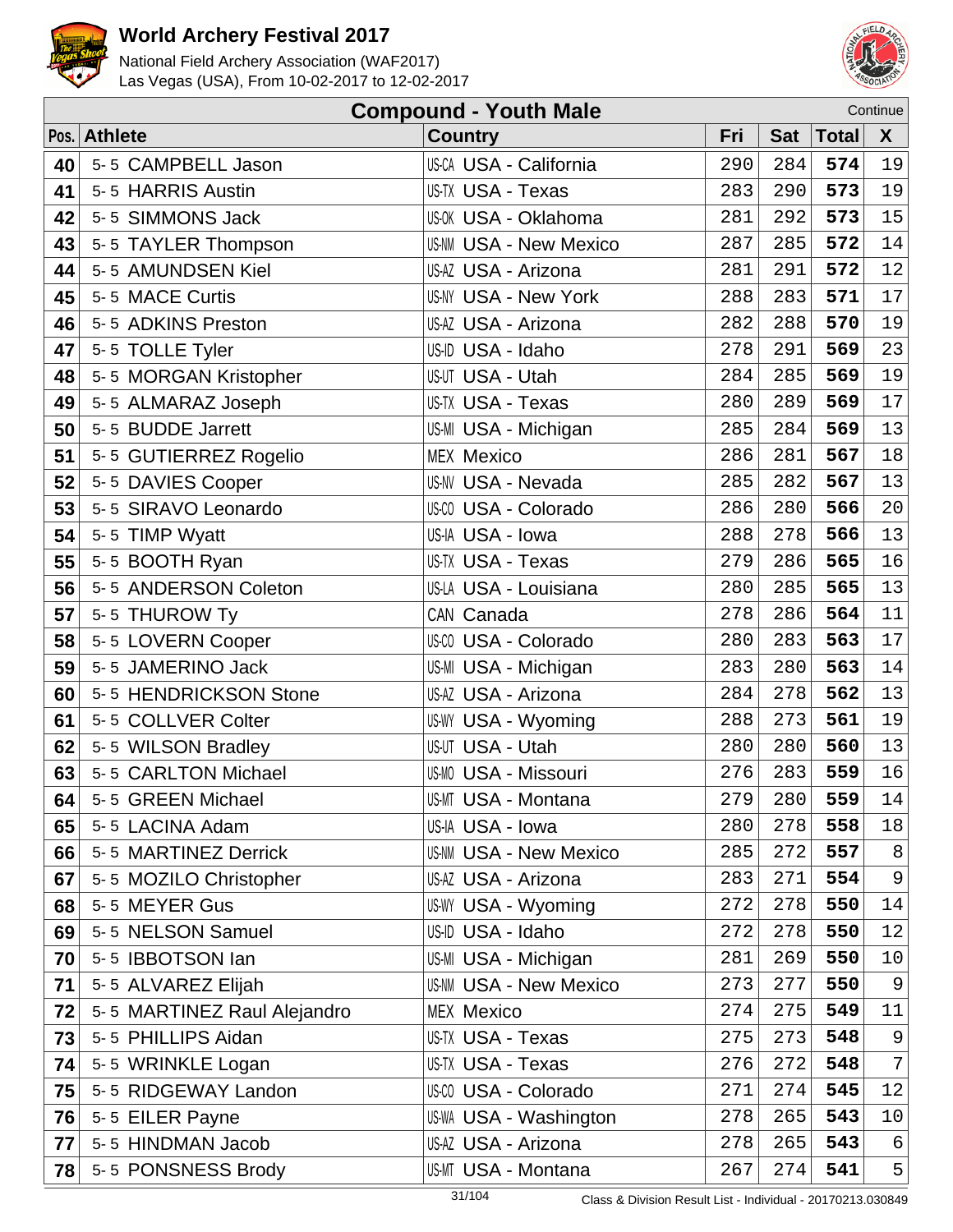



|     | <b>Compound - Youth Male</b><br>Continue |                                |     |            |              |                 |  |  |  |
|-----|------------------------------------------|--------------------------------|-----|------------|--------------|-----------------|--|--|--|
|     | Pos. Athlete                             | <b>Country</b>                 | Fri | <b>Sat</b> | <b>Total</b> | X               |  |  |  |
| 79  | 5-5 BLACKWELL Connor                     | <b>US-CA USA - California</b>  | 266 | 273        | 539          | 10              |  |  |  |
| 79  | 5-5 PULS Timothy                         | <b>US-WA USA - Washington</b>  | 266 | 273        | 539          | 10              |  |  |  |
| 81  | 5-5 MERRELLS-DEVEREUX Zach               | CAN Canada                     | 271 | 268        | 539          | $\sqrt{6}$      |  |  |  |
| 82  | 5-5 SPIDEL Cai                           | <b>US-WA USA - Washington</b>  | 265 | 273        | 538          | $\overline{7}$  |  |  |  |
| 83  | 5-5 PERRY Douglas                        | <b>US-NM USA - New Mexico</b>  | 278 | 259        | 537          | 8               |  |  |  |
| 84  | 5-5 ZHENG Elton                          | <b>US-CT USA - Connecticut</b> | 271 | 266        | 537          | 5               |  |  |  |
| 85  | 5-5 GRONADOS Sebastian                   | <b>MEX Mexico</b>              | 271 | 263        | 534          | 5               |  |  |  |
| 86  | 5-5 ARRIOLA Maximiliano                  | <b>MEX Mexico</b>              | 269 | 263        | 532          | 5               |  |  |  |
| 87  | 5-5 VIGIL Joey                           | <b>US-NM USA - New Mexico</b>  | 267 | 259        | 526          | $\epsilon$      |  |  |  |
| 88  | 5-5 CAVAZOS Hugo                         | US-TX USA - Texas              | 257 | 268        | 525          | 5               |  |  |  |
| 89  | 5-5 BORBOLLA Diego                       | <b>MEX Mexico</b>              | 262 | 262        | 524          | $\mathsf{3}$    |  |  |  |
| 90  | 5-5 HARRINGTON Mason                     | <b>US-NY USA - New York</b>    | 262 | 261        | 523          | $\overline{7}$  |  |  |  |
| 90  | 5-5 LIU Joshua                           | <b>US-TX USA - Texas</b>       | 265 | 258        | 523          | $\overline{7}$  |  |  |  |
| 92  | 5-5 HANINA Ethan                         | <b>US-CA USA - California</b>  | 260 | 260        | 520          | $6\overline{6}$ |  |  |  |
| 93  | 5-5 HANSEMANN Aidan                      | US-MT USA - Montana            | 243 | 276        | 519          | 9               |  |  |  |
| 94  | 5-5 NEILSON Zachary                      | US-AZ USA - Arizona            | 261 | 258        | 519          | $\epsilon$      |  |  |  |
| 95  | 5-5 COOLEY lan                           | US-NV USA - Nevada             | 263 | 255        | 518          | 12              |  |  |  |
| 96  | 5-5 DIENER Helge                         | <b>GER Germany</b>             | 258 | 257        | 515          | 5               |  |  |  |
| 97  | 5-5 SMOLLETT Luke                        | CAN Canada                     | 265 | 249        | 514          | $\mathfrak{Z}$  |  |  |  |
| 98  | 5-5 HALLADAY Rennen                      | US-UT USA - Utah               | 254 | 259        | 513          | $\overline{7}$  |  |  |  |
| 99  | 5-5 JOHNSON Daniel "Jack"                | <b>US-CO USA - Colorado</b>    | 256 | 253        | 509          | $\overline{7}$  |  |  |  |
| 100 | 5-5 TOY Garrison                         | <b>US-NV USA - Nevada</b>      | 253 | 256        | 509          | $\overline{4}$  |  |  |  |
| 101 | 5-5 MAWHORTER Colby                      | <b>US-CO USA - Colorado</b>    | 255 | 250        | 505          | $\overline{7}$  |  |  |  |
| 102 | 5-5 TOONE Jackson                        | US-UT USA - Utah               | 253 | 252        | 505          | $\mathbf{3}$    |  |  |  |
| 103 | 5-5 PETERS Chet                          | US-TX USA - Texas              | 256 | 247        | 503          | 8               |  |  |  |
| 104 | 5-5 CLARK Gus                            | US-AZ USA - Arizona            | 260 | 243        | 503          | $\mathfrak{Z}$  |  |  |  |
| 105 | 5-5 KILE Zachariah                       | US-ID USA - Idaho              | 240 | 262        | 502          | $\overline{4}$  |  |  |  |
| 106 | 5-5 FURIOSI Cody                         | US-FL USA - Florida            | 252 | 245        | 497          | 9               |  |  |  |
| 107 | 5-5 KRISTOFER Timothy                    | US-IL USA - Illinois           | 256 | 235        | 491          | $\overline{2}$  |  |  |  |
| 108 | 5-5 SHIPMAN Spencer                      | <b>US-NV USA - Nevada</b>      | 242 | 245        | 487          | 6               |  |  |  |
| 109 | 5-5 WILKEN Joshua                        | <b>US-CO USA - Colorado</b>    | 237 | 247        | 484          | $\mathsf{3}$    |  |  |  |
| 110 | 5-5 CHERNIAK Ryan                        | CAN Canada                     | 279 | 198        | 477          | 8               |  |  |  |
| 111 | 5-5 CANION Bryon                         | <b>US-NM USA - New Mexico</b>  | 238 | 238        | 476          | 5               |  |  |  |
| 112 | 5-5 BORING Ryan                          | US-NV USA - Nevada             | 222 | 248        | 470          | $\overline{4}$  |  |  |  |
| 113 | 5-5 CROFT Ben                            | <b>US-MT USA - Montana</b>     | 214 | 220        | 434          | $\overline{4}$  |  |  |  |
| 114 | 5-5 BUCHANAN William                     | <b>US-UT USA - Utah</b>        | 202 | 232        | 434          | 3               |  |  |  |
| 115 | 5-5 STROJEK Trevor                       | US-CA USA - California         | 153 | 171        | 324          | $\mathfrak{Z}$  |  |  |  |
| 116 | 5-5 RZENDZIAN Erek                       | <b>US-NV USA - Nevada</b>      | 160 | 138        | 298          | $\mathsf{O}$    |  |  |  |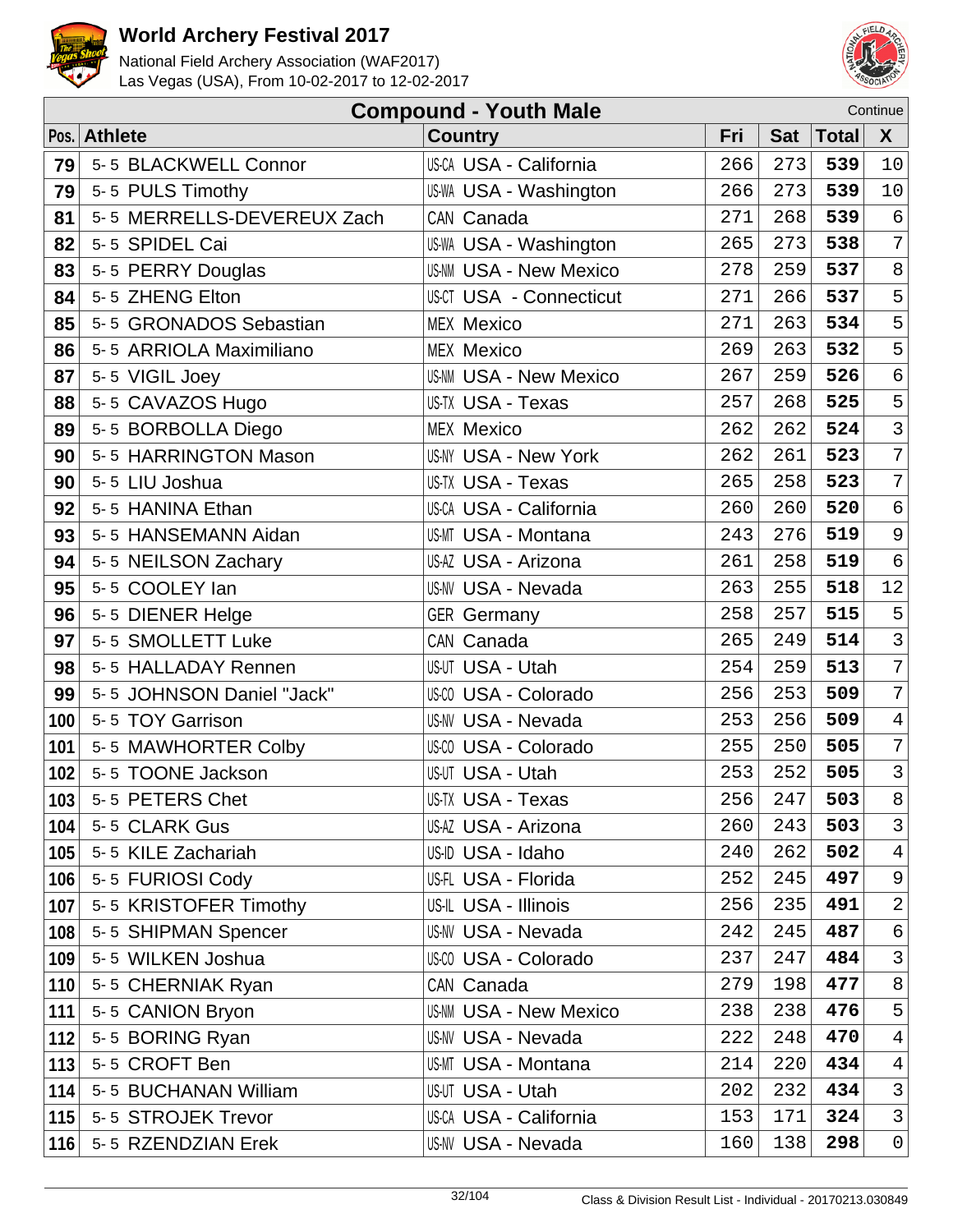



| <b>Compound - Youth Female</b> |                             |                                   |     |            |              |        |  |  |
|--------------------------------|-----------------------------|-----------------------------------|-----|------------|--------------|--------|--|--|
|                                | Pos. Athlete                | <b>Country</b>                    | Fri | <b>Sat</b> | <b>Total</b> | X      |  |  |
| 1                              | 5-5 NACHTRIEB Addison       | US-WA USA - Washington            | 297 | 300        | 597          | 34     |  |  |
| $\overline{2}$                 | 5-5 KLATT Jessarae          | US-SD USA - South Dakota          | 295 | 298        | 593          | 33     |  |  |
| $\overline{\mathbf{3}}$        | 5-5 MILLER Faith            | <b>US-CA USA - California</b>     | 295 | 297        | 592          | 33     |  |  |
| 4                              | 5-5 SEBERT Aliyah           | <b>US-WI USA - Wisconsin</b>      | 294 | 298        | 592          | 31     |  |  |
| 5                              | 5-5 HARDING Marissa         | <b>US-NY USA - New York</b>       | 294 | 295        | 589          | 30     |  |  |
| 6                              | 5-5 FALK Anne               | US-MI USA - Michigan              | 294 | 295        | 589          | 26     |  |  |
| 7                              | 5-5 DETAMORE Gracie         | US-VA USA - Virginia              | 297 | 291        | 588          | 31     |  |  |
| 8                              | 5-5 LUNGER Bethany          | US-PA USA - Pennsylvania          | 291 | 296        | 587          | 26     |  |  |
| 9                              | 5-5 HITE Mary Hunter        | <b>US-NC USA - North Carolina</b> | 294 | 293        | 587          | 25     |  |  |
| 10                             | 5-5 LENTE Daisy             | <b>US-NM USA - New Mexico</b>     | 291 | 296        | 587          | 20     |  |  |
| 11                             | 5-5 CHAMBERS Gracelyn       | <b>US-NC USA - North Carolina</b> | 289 | 297        | 586          | 27     |  |  |
| 12                             | 5-5 REDDY Maya              | US-OR USA - Oregon                | 293 | 292        | 585          | 23     |  |  |
| 12                             | 5-5 RUTKOWSKI Breanna       | US-OH USA - Ohio                  | 294 | 291        | 585          | 23     |  |  |
| 14                             | 5-5 WORGUM Emma             | <b>US-WA USA - Washington</b>     | 287 | 297        | 584          | 27     |  |  |
| 15                             | 5-5 D'AREZZO Gianna         | <b>US-CA USA - California</b>     | 292 | 292        | 584          | 19     |  |  |
| 16                             | 5-5 ARSENAULT Kristen       | CAN Canada                        | 293 | 290        | 583          | 26     |  |  |
| 17                             | 5-5 QUINTERO Dafne          | <b>MEX Mexico</b>                 | 292 | 289        | 581          | 29     |  |  |
| 18                             | 5-5 JOHNSON Hailey          | US-SD USA - South Dakota          | 291 | 290        | 581          | 25     |  |  |
| 19                             | 5-5 SULLENBERGER Sydney     | US-FL USA - Florida               | 294 | 287        | 581          | 21     |  |  |
| 20                             | 5-5 TESCH Sadie             | <b>US-SD USA - South Dakota</b>   | 286 | 294        | 580          | 26     |  |  |
| 21                             | 5-5 GEISSBUHLER Isabelle    | <b>US-WA USA - Washington</b>     | 292 | 288        | 580          | 19     |  |  |
| 22                             | 5-5 LIZIK Julia             | US-MD USA - Maryland              | 288 | 291        | 579          | 23     |  |  |
| 23                             | 5-5 HARPER Alina            | <b>US-CO USA - Colorado</b>       | 288 | 289        | 577          | 20     |  |  |
| 24                             | 5-5 SMITH Aleksandria       | US-AZ USA - Arizona               | 288 | 288        | 576          | 18     |  |  |
| 25                             | 5-5 BRANCH Amanda           | US-AZ USA - Arizona               | 292 | 283        | 575          | 21     |  |  |
| 26                             | 5-5 STUCKER Halie           | <b>US-WI USA - Wisconsin</b>      | 291 | 283        | 574          | 17     |  |  |
| 27                             | 5-5 KEMP Annalyn            | US-UT USA - Utah                  | 283 | 291        | 574          | 14     |  |  |
| 28                             | 5-5 FISHER Ella             | US-TX USA - Texas                 | 286 | 287        | 573          | 12     |  |  |
| 29                             | 5-5 HONEYCUTT Bayli         | US-TX USA - Texas                 | 287 | 285        | 572          | 20     |  |  |
| 30                             | 5-5 WEATHERSPOON Makenzie   | US-UT USA - Utah                  | 287 | 285        | 572          | $18\,$ |  |  |
| 31                             | 5-5 KINROSS Kenzie          | US-UT USA - Utah                  | 285 | 287        | 572          | 16     |  |  |
| 32                             | 5-5 DIXSON Alli             | <b>US-OR USA - Oregon</b>         | 282 | 290        | 572          | 14     |  |  |
| 33                             | 5-5 WHITTLE Abby            | US-GA USA - Georgia               | 286 | 285        | 571          | 20     |  |  |
| 34                             | 5-5 ESTRADA SNOWDEN Chantal | <b>US-CA USA - California</b>     | 288 | 283        | 571          | 17     |  |  |
| 35                             | 5-5 FEYES Emma              | US-KS USA - Kansas                | 284 | 287        | 571          | 16     |  |  |
| 36                             | 5-5 HETLETVED Kinley        | <b>US-ND USA - North Dakota</b>   | 280 | 291        | 571          | 13     |  |  |
| 37                             | 5-5 JANIEC Dana             | US-IL USA - Illinois              | 285 | 285        | 570          | 14     |  |  |
| 38                             | 5-5 MARTINEAU Monique       | <b>MEX Mexico</b>                 | 278 | 291        | 569          | 19     |  |  |
| 39                             | 5-5 JIANG Leia              | US-TX USA - Texas                 | 284 | 285        | 569          | 16     |  |  |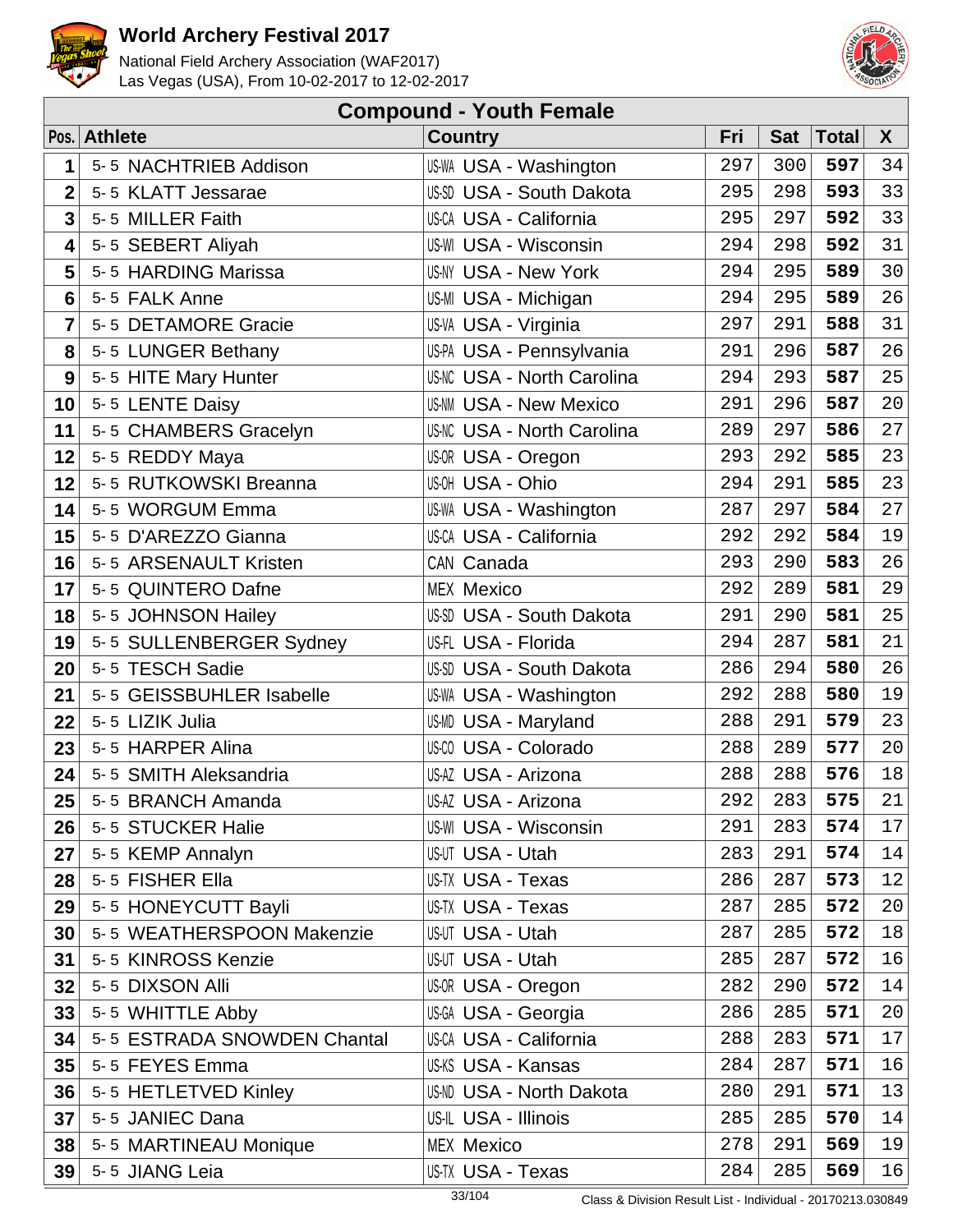



|    | Continue<br><b>Compound - Youth Female</b> |                               |     |            |              |                |  |  |  |
|----|--------------------------------------------|-------------------------------|-----|------------|--------------|----------------|--|--|--|
|    | Pos. Athlete                               | <b>Country</b>                | Fri | <b>Sat</b> | <b>Total</b> | X              |  |  |  |
| 40 | 5-5 SEILER Ana                             | US-NV USA - Nevada            | 284 | 285        | 569          | 14             |  |  |  |
| 41 | 5-5 COLOSIMO Ciara                         | US-MI USA - Michigan          | 285 | 282        | 567          | 20             |  |  |  |
| 42 | 5-5 CHRISTENSEN Makenna                    | US-UT USA - Utah              | 289 | 278        | 567          | 16             |  |  |  |
| 43 | 5-5 DAVIS Erin                             | US-TX USA - Texas             | 285 | 282        | 567          | 15             |  |  |  |
| 44 | 5-5 THERRIEN Kaci                          | US-GA USA - Georgia           | 283 | 282        | 565          | 15             |  |  |  |
| 45 | 5-5 ADAMS Cassidy                          | US-CO USA - Colorado          | 284 | 281        | 565          | 12             |  |  |  |
| 45 | 5-5 WALTER Ena                             | US-PA USA - Pennsylvania      | 285 | 280        | 565          | 12             |  |  |  |
| 47 | 5-5 COOK Kira                              | US-AK USA - Alaska            | 282 | 282        | 564          | $10$           |  |  |  |
| 48 | 5-5 MCCONAHY Lauren                        | US-PA USA - Pennsylvania      | 278 | 286        | 564          | $\, 8$         |  |  |  |
| 49 | 5-5 HERNANDEZ Aubree                       | US-CA USA - California        | 280 | 283        | 563          | $18\,$         |  |  |  |
| 50 | 5-5 LEE Anna                               | US-OK USA - Oklahoma          | 276 | 287        | 563          | 16             |  |  |  |
| 51 | 5-5 CLENDENIN Grace Ann                    | US-GA USA - Georgia           | 282 | 281        | 563          | 15             |  |  |  |
| 52 | 5-5 ADAMS Klaire                           | US-IA USA - Iowa              | 279 | 284        | 563          | 13             |  |  |  |
| 53 | 5-5 ROARK Sara                             | <b>US-TX USA - Texas</b>      | 273 | 290        | 563          | 11             |  |  |  |
| 54 | 5-5 MOYER Ella                             | <b>US-WA USA - Washington</b> | 284 | 278        | 562          | 15             |  |  |  |
| 55 | 5-5 HANSEMANN Eloise                       | US-MT USA - Montana           | 280 | 281        | 561          | $10$           |  |  |  |
| 56 | 5-5 TRIPLETT Gianna                        | US-CA USA - California        | 279 | 280        | 559          | $11\,$         |  |  |  |
| 57 | 5-5 BAUM Amber                             | US-CO USA - Colorado          | 278 | 280        | 558          | $\mathsf 9$    |  |  |  |
| 58 | 5-5 IBAY Makena                            | <b>US-CA USA - California</b> | 280 | 276        | 556          | 9              |  |  |  |
| 59 | 5-5 GEISSBUHLER Kaylee                     | <b>US-WA USA - Washington</b> | 276 | 276        | 552          | $\mathsf 9$    |  |  |  |
| 59 | 5-5 ROBINSON Kameron                       | US-UT USA - Utah              | 274 | 278        | 552          | 9              |  |  |  |
| 61 | 5-5 BARNES Sara                            | US-CO USA - Colorado          | 285 | 265        | 550          | 14             |  |  |  |
| 62 | 5-5 GIBSON Kaylei                          | US-LA USA - Louisiana         | 272 | 278        | 550          | $\overline{7}$ |  |  |  |
| 63 | 5-5 TEACHENOR Lillian                      | US-NV USA - Nevada            | 270 | 272        | 542          | $10$           |  |  |  |
| 64 | 5-5 COLLIER Katherine                      | <b>US-NJ USA - New Jersey</b> | 273 | 269        | 542          | 7 <sup>1</sup> |  |  |  |
| 64 | 5-5 KAKUNO Sierra                          | CAN Canada                    | 271 | 271        | 542          | 7 <sup>1</sup> |  |  |  |
| 66 | 5-5 HAMLIN Ashtyn                          | US-CO USA - Colorado          | 273 | 264        | 537          | 13             |  |  |  |
| 67 | 5-5 EILER Alena                            | US-WA USA - Washington        | 272 | 265        | 537          | 7              |  |  |  |
| 68 | 5-5 HUMES Ryane                            | US-NV USA - Nevada            | 263 | 274        | 537          | 6              |  |  |  |
| 69 | 5-5 THOMPSON Madison                       | US-UT USA - Utah              | 262 | 273        | 535          | 5              |  |  |  |
| 70 | 5-5 BEAUVAIS Avery                         | US-OR USA - Oregon            | 265 | 267        | 532          | 10             |  |  |  |
| 71 | 5-5 THORLAKSEN Stacyn                      | <b>US-UT USA - Utah</b>       | 260 | 268        | 528          | 9              |  |  |  |
| 72 | 5-5 CARLI Lucia                            | US-WA USA - Washington        | 263 | 264        | 527          | $\sqrt{ }$     |  |  |  |
| 72 | 5-5 SMITH Annabella                        | US-AZ USA - Arizona           | 269 | 258        | 527          | 7              |  |  |  |
| 74 | 5-5 PERDOMO GALLARDO Valentina             | <b>MEX Mexico</b>             | 271 | 251        | 522          | 2              |  |  |  |
| 75 | 5-5 WOOLDRIDGE Emalee                      | US-UT USA - Utah              | 250 | 269        | 519          | 5              |  |  |  |
| 76 | 5-5 WITHERS Rachel                         | <b>US-MN USA - Minnesota</b>  | 264 | 254        | 518          | 9              |  |  |  |
| 77 | 5-5 HAGER McKenzie                         | <b>US-CO USA - Colorado</b>   | 256 | 262        | 518          | 8              |  |  |  |
| 78 | 5-5 PRIEST Haley                           | CAN Canada                    | 239 | 274        | 513          | 4              |  |  |  |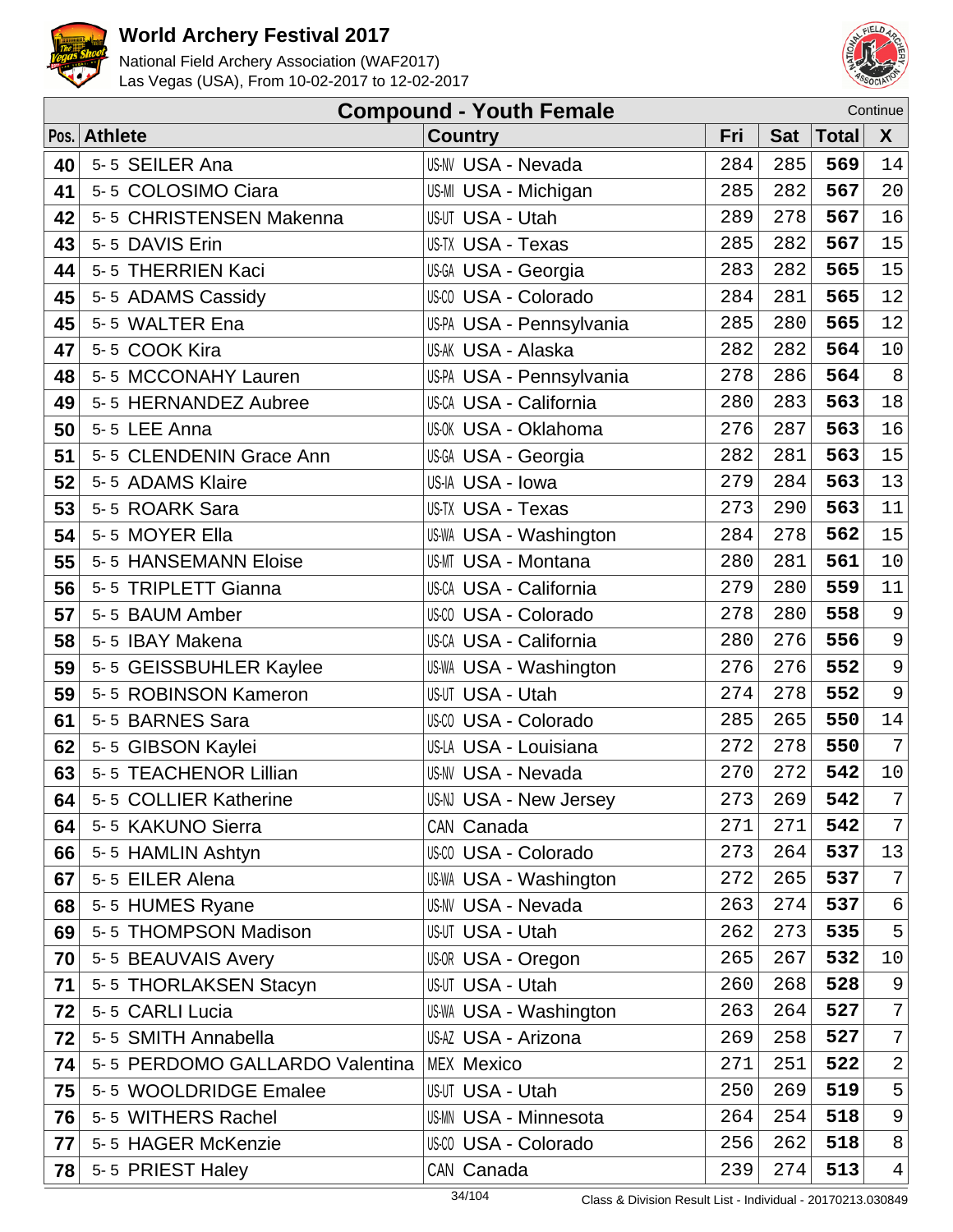



|    | <b>Compound - Youth Female</b><br>Continue |                               |     |            |              |                |  |  |  |
|----|--------------------------------------------|-------------------------------|-----|------------|--------------|----------------|--|--|--|
|    | Pos. Athlete                               | <b>Country</b>                | Fri | <b>Sat</b> | <b>Total</b> | X              |  |  |  |
| 79 | 5-5 CHILDERS Delaynie                      | US-AL USA - Alabama           | 250 | 254        | 504          | 5              |  |  |  |
| 79 | 5-5 JIANG Melody                           | US-TX USA - Texas             | 260 | 244        | 504          | 5              |  |  |  |
| 81 | 5-5 CROWLEY Savanna                        | US-IL USA - Illinois          | 260 | 242        | 502          | $\overline{3}$ |  |  |  |
| 82 | 5-5 NEWMAN Brynn                           | US-AZ USA - Arizona           | 236 | 255        | 491          | $\overline{4}$ |  |  |  |
| 83 | 5-5 COTTEN Kearstyn                        | US-AK USA - Alaska            | 241 | 249        | 490          | $\mathfrak{Z}$ |  |  |  |
| 84 | 5-5 ENRIQUEZ Ariana                        | <b>US-WA USA - Washington</b> | 267 | 222        | 489          | 8              |  |  |  |
| 85 | 5-5 HAMNER Elizabeth                       | <b>US-CA USA - California</b> | 236 | 236        | 472          | 5              |  |  |  |
| 86 | 5-5 LANGLEY Courtney                       | US-IL USA - Illinois          | 235 | 234        | 469          | $\overline{2}$ |  |  |  |
| 87 | 5-5 FLORES Lauren                          | <b>US-NV USA - Nevada</b>     | 244 | 219        | 463          | $\mathbf 1$    |  |  |  |
| 88 | 5-5 CREVOLIN Rylee                         | <b>US-CA USA - California</b> | 221 | 238        | 459          | $\overline{7}$ |  |  |  |
| 89 | 5-5 HARRIS Haley                           | US-AZ USA - Arizona           | 215 | 243        | 458          | 4              |  |  |  |
| 90 | 5-5 ORNER Sarah                            | <b>US-NV USA - Nevada</b>     | 230 | 222        | 452          | $\mathfrak{Z}$ |  |  |  |
| 91 | 5-5 PEARL Eva                              | US-AZ USA - Arizona           | 206 | 238        | 444          | $\mathbf 1$    |  |  |  |
| 92 | 5-5 GARCIA-JIMENEZ Mariana                 | <b>MEX Mexico</b>             | 209 | 233        | 442          | $\overline{2}$ |  |  |  |
| 93 | 5-5 HOOVER Elesse                          | <b>US-NM USA - New Mexico</b> | 206 | 233        | 439          | $\mathbf{3}$   |  |  |  |
| 94 | 5-5 MERRITT Alison                         | US-CO USA - Colorado          | 141 | 215        | 356          | $\mathsf{O}$   |  |  |  |
| 95 | 5-5 MATTESON Alexis                        | US-TX USA - Texas             | 143 | 114        | 257          | $\mathsf{O}$   |  |  |  |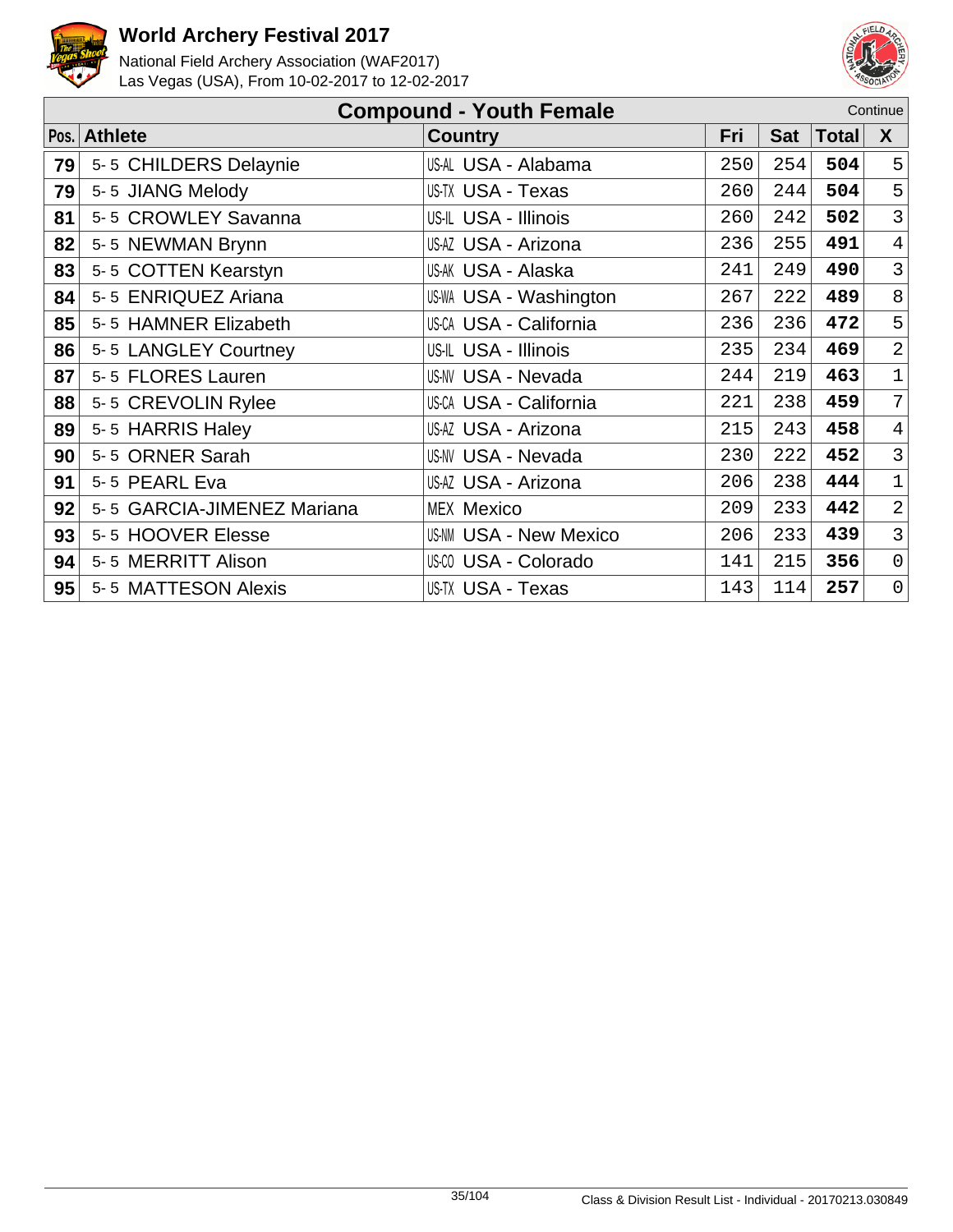



| <b>Compound - Cub Male</b> |                      |                                   |     |            |       |                |  |  |
|----------------------------|----------------------|-----------------------------------|-----|------------|-------|----------------|--|--|
|                            | Pos. Athlete         | <b>Country</b>                    | Fri | <b>Sat</b> | Total | $\mathsf{X}$   |  |  |
| 1                          | 5-5 ZIMMERMAN Nathan | US-IL USA - Illinois              | 296 | 298        | 594   | 33             |  |  |
| $\overline{2}$             | 5-5 LASH Colton      | US-PA USA - Pennsylvania          | 291 | 295        | 586   | 22             |  |  |
| $\overline{\mathbf{3}}$    | 5-5 CAIN Culli       | <b>US-NC USA - North Carolina</b> | 289 | 293        | 582   | 19             |  |  |
| 4                          | 5-5 HAERS Riley      | <b>US-NY USA - New York</b>       | 286 | 281        | 567   | 19             |  |  |
| 5                          | 5-5 ANDREASEN Jayden | US-ID USA - Idaho                 | 282 | 285        | 567   | 18             |  |  |
| $6\phantom{1}6$            | 5-5 THOMAS Tyler     | <b>US-ND USA - North Dakota</b>   | 280 | 282        | 562   | 13             |  |  |
| 7                          | 5-5 QUIOCHO Caleb    | <b>US-CA USA - California</b>     | 276 | 279        | 555   | $\,8\,$        |  |  |
| 8                          | 5-5 MORGAN Lucas     | <b>US-NV USA - Nevada</b>         | 269 | 274        | 543   | $\,8\,$        |  |  |
| 9                          | 5-5 NIELSEN Patrick  | US-AZ USA - Arizona               | 272 | 269        | 541   | $\epsilon$     |  |  |
| 10                         | 5-5 STANFIELD Tyler  | US-AZ USA - Arizona               | 265 | 271        | 536   | $\,8\,$        |  |  |
| 11                         | 5-5 ALEXANDER Carson | <b>US-NM USA - New Mexico</b>     | 264 | 262        | 526   | 5              |  |  |
| 12                         | 5-5 KLATT Easton     | US-SD USA - South Dakota          | 256 | 264        | 520   | $\overline{5}$ |  |  |
| 13                         | 5-5 BUCHANAN Myles   | US-UT USA - Utah                  | 261 | 255        | 516   | 5              |  |  |
| 14                         | 5-5 STAMANIS Robert  | <b>US-NV USA - Nevada</b>         | 256 | 260        | 516   | $\overline{4}$ |  |  |
| 15                         | 5-5 LASH Carter      | US-PA USA - Pennsylvania          | 258 | 253        | 511   | $\epsilon$     |  |  |
| 16                         | 5-5 STAMANIS Costa   | <b>US-NV USA - Nevada</b>         | 247 | 258        | 505   | $\overline{a}$ |  |  |
| 17                         | 5-5 RIDGEWAY Wyatt   | US-CO USA - Colorado              | 256 | 247        | 503   | 5              |  |  |
| 18                         | 5-5 DOUGLAS Gage     | <b>US-CO USA - Colorado</b>       | 241 | 249        | 490   | $\mathbf 1$    |  |  |
| 19                         | 5-5 MOULTON Adam     | US-SD USA - South Dakota          | 239 | 249        | 488   | $\mathbf 1$    |  |  |
| 20                         | 5-5 MORRIS Caleb     | US-SD USA - South Dakota          | 254 | 226        | 480   | $\mathsf S$    |  |  |
| 21                         | 5-5 KRUMKOP Etai     | <b>US-NV USA - Nevada</b>         | 233 | 235        | 468   | $\mathbf 1$    |  |  |
| 22                         | 5-5 VERHEYDEN Eric   | US-OR USA - Oregon                | 233 | 229        | 462   | 5              |  |  |
| 23                         | 5-5 FISHER Aidan     | US-TX USA - Texas                 | 208 | 228        | 436   | $\overline{2}$ |  |  |
| 24                         | 5-5 PECK Carter      | <b>US-MO USA - Missouri</b>       | 223 | 207        | 430   | $\mathbf 1$    |  |  |
| 25                         | 5-5 HOAGLUND Erik    | US-NV USA - Nevada                | 168 | 251        | 419   | 3              |  |  |
| 26                         | 5-5 STANFIELD Hunter | US-AZ USA - Arizona               | 216 | 202        | 418   | 0              |  |  |
| 27                         | 5-5 YANEZ Eric       | US-AZ USA - Arizona               | 200 | 207        | 407   | $\mathsf{3}$   |  |  |
| 28                         | 5-5 LICKFELDT Cole   | US-AZ USA - Arizona               | 212 | 192        | 404   | $\mathbf 1$    |  |  |
| 29                         | 5-5 KINNEY Miles     | US-CA USA - California            | 174 | 209        | 383   | $\mathbf 1$    |  |  |
| 30                         | 5-5 LONG Wiley       | US-OR USA - Oregon                | 164 | 214        | 378   | $\overline{2}$ |  |  |
| 31                         | 5-5 LOVERN Leo       | <b>US-CO USA - Colorado</b>       | 163 | 165        | 328   | $\mathbf 1$    |  |  |
| 32                         | 5-5 ANDUS Jace       | <b>US-NV USA - Nevada</b>         | 138 | 163        | 301   | $\mathsf{O}$   |  |  |
| 33                         | 5-5 FLOYD Isaiah     | US-CA USA - California            | 134 | 153        | 287   | $\overline{c}$ |  |  |
| 34                         | 5-5 HAGER Masyn      | US-CO USA - Colorado              | 116 | 163        | 279   | $\mathbf{1}$   |  |  |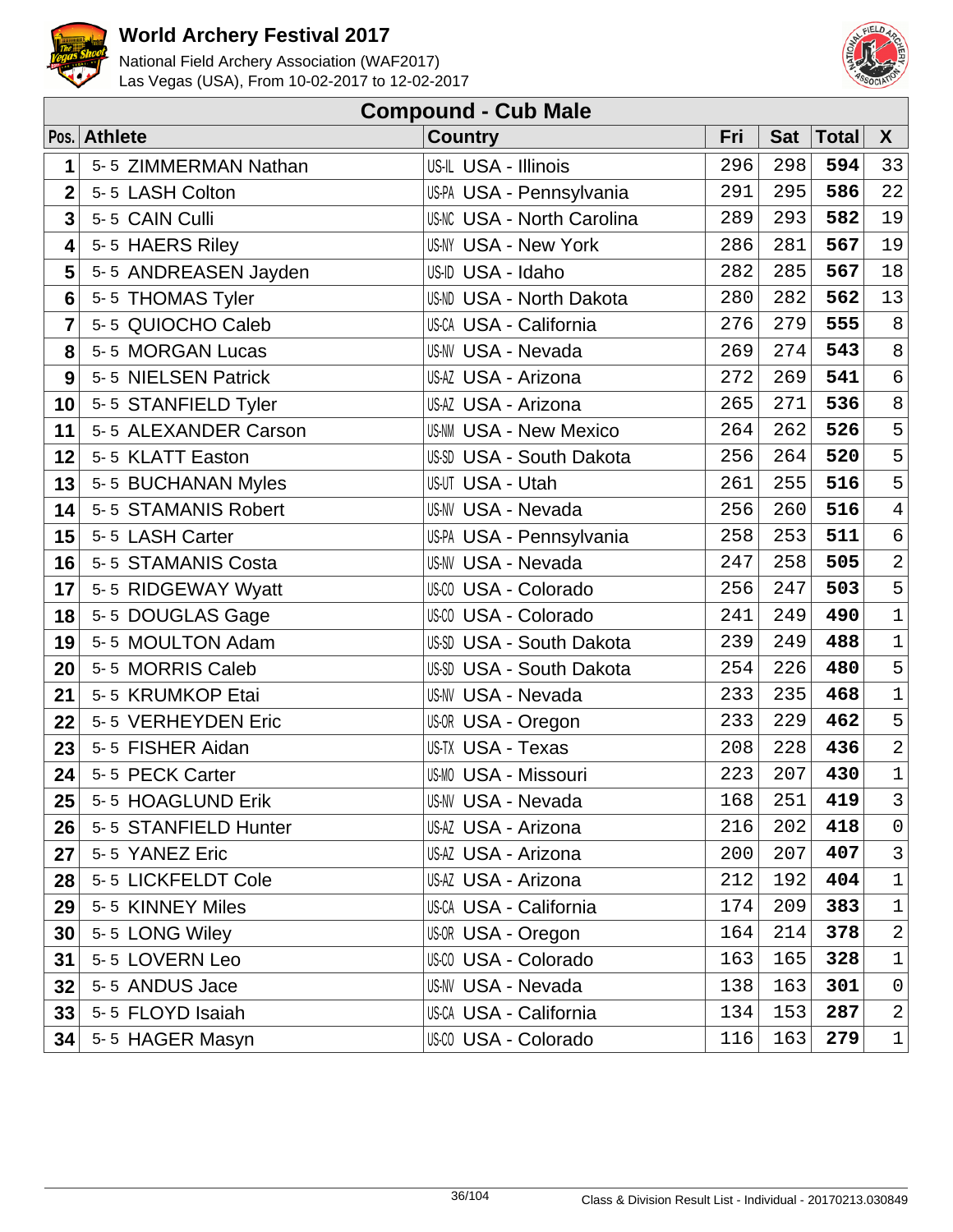



|                         | <b>Compound - Cub Female</b> |                                   |     |            |              |                 |  |  |  |  |  |
|-------------------------|------------------------------|-----------------------------------|-----|------------|--------------|-----------------|--|--|--|--|--|
|                         | Pos. Athlete                 | <b>Country</b>                    | Fri | <b>Sat</b> | <b>Total</b> | $\mathsf{X}$    |  |  |  |  |  |
| 1                       | 5-5 ROARK Brittany           | US-TX USA - Texas                 | 293 | 291        | 584          | 30              |  |  |  |  |  |
| $\overline{2}$          | 5-5 RIVES Morgan             | <b>US-MS USA - Mississippi</b>    | 289 | 288        | 577          | 19              |  |  |  |  |  |
| $\overline{\mathbf{3}}$ | 5-5 COOPER Kailee            | <b>US-CA USA - California</b>     | 292 | 285        | 577          | 17              |  |  |  |  |  |
| 4                       | 5-5 MOORE Briana             | US-GA USA - Georgia               | 283 | 277        | 560          | $7\overline{ }$ |  |  |  |  |  |
| 5                       | 5-5 TABB Madison             | US-ID USA - Idaho                 | 284 | 274        | 558          | 11              |  |  |  |  |  |
| $6\phantom{1}6$         | 5-5 MILLER Maya              | US-AZ USA - Arizona               | 276 | 281        | 557          | $\overline{9}$  |  |  |  |  |  |
| 8                       | 5-5 NEVILLE Chelsea          | US-VA USA - Virginia              | 267 | 276        | 543          | $\,8\,$         |  |  |  |  |  |
| 9                       | 5-5 BUTLER Makenzie          | <b>US-NM USA - New Mexico</b>     | 268 | 272        | 540          | 12              |  |  |  |  |  |
| 10                      | 5-5 WINTERTON Abby           | US-UT USA - Utah                  | 266 | 268        | 534          | $\,8\,$         |  |  |  |  |  |
| 11                      | 5-5 ARREOLA Liko             | US-HI USA - Hawaii                | 261 | 270        | 531          | 11              |  |  |  |  |  |
| 12                      | 5-5 FELIX Kaylee             | US-AZ USA - Arizona               | 258 | 268        | 526          | 5               |  |  |  |  |  |
| 13                      | 5-5 BRODIE Kaylee            | US-IL USA - Illinois              | 257 | 268        | 525          | $\,8\,$         |  |  |  |  |  |
| 14                      | 5-5 CHAMBERS Rubie           | <b>US-NC USA - North Carolina</b> | 253 | 267        | 520          | $\epsilon$      |  |  |  |  |  |
| 15                      | 5-5 VELASQUEZ Lexi           | US-UT USA - Utah                  | 257 | 256        | 513          | 5               |  |  |  |  |  |
| 16                      | 5-5 WEST Haley               | <b>US-NV USA - Nevada</b>         | 260 | 252        | 512          | $\mathsf 9$     |  |  |  |  |  |
| 17                      | 5-5 REMUND Jetta             | US-ID USA - Idaho                 | 257 | 254        | 511          | $\epsilon$      |  |  |  |  |  |
| 18                      | 5-5 STATON Abigale           | US-TX USA - Texas                 | 248 | 260        | 508          | $\overline{4}$  |  |  |  |  |  |
| 19                      | 5-5 LEE Kyra                 | <b>US-CA USA - California</b>     | 256 | 251        | 507          | $\overline{4}$  |  |  |  |  |  |
| 20                      | 5-5 GUTIERREZ Sofia          | <b>MEX Mexico</b>                 | 249 | 256        | 505          | 5               |  |  |  |  |  |
| 21                      | 5-5 KAIN Leighanna           | US-LA USA - Louisiana             | 256 | 248        | 504          | $\overline{7}$  |  |  |  |  |  |
| 22                      | 5-5 KINROSS Kloie            | US-UT USA - Utah                  | 253 | 249        | 502          | 5               |  |  |  |  |  |
| 23                      | 5-5 THUROW Joelle            | CAN Canada                        | 260 | 242        | 502          | $\mathbf 1$     |  |  |  |  |  |
| 24                      | 5-5 GHIDORZI Carmen          | <b>US-WI USA - Wisconsin</b>      | 253 | 242        | 495          | $\mathbf{3}$    |  |  |  |  |  |
| 25                      | 5-5 BAILEY Jade              | US-UT USA - Utah                  | 276 | 214        | 490          | $\overline{4}$  |  |  |  |  |  |
| 26                      | 5-5 SMITH Shaylee            | US-AZ USA - Arizona               | 235 | 254        | 489          | 5               |  |  |  |  |  |
| 27                      | 5-5 HETLETVED Hatley         | <b>US-ND USA - North Dakota</b>   | 237 | 245        | 482          | 6               |  |  |  |  |  |
| 28                      | 5-5 FORD Caitlyn             | <b>US-NV USA - Nevada</b>         | 235 | 247        | 482          | $\mathbf{1}$    |  |  |  |  |  |
| 29                      | 5-5 HAAS Sabrina             | <b>US-WA USA - Washington</b>     | 221 | 252        | 473          | 2               |  |  |  |  |  |
| 30                      | 5-5 SHUMWAY Kailee           | <b>US-CO USA - Colorado</b>       | 236 | 233        | 469          | 5               |  |  |  |  |  |
| 31                      | 5-5 SHELLEY Sarah            | US-FL USA - Florida               | 220 | 237        | 457          | $\mathbf 1$     |  |  |  |  |  |
| 32                      | 5-5 GURNEY Kaylee            | <b>US-UT USA - Utah</b>           | 243 | 211        | 454          | 7               |  |  |  |  |  |
| 33                      | 5-5 PULS Sarah               | <b>US-WA USA - Washington</b>     | 221 | 225        | 446          | $\mathfrak{Z}$  |  |  |  |  |  |
| 34                      | 5-5 KNOX Haley               | US-TX USA - Texas                 | 221 | 218        | 439          | $\mathbf 1$     |  |  |  |  |  |
| 35                      | 5-5 KNUTSON Valarie          | <b>US-MN USA - Minnesota</b>      | 225 | 212        | 437          | 5               |  |  |  |  |  |
| 36                      | 5-5 TOPHAM Taylie            | US-UT USA - Utah                  | 205 | 206        | 411          | $\overline{a}$  |  |  |  |  |  |
| 37                      | 5-5 CARLSON Ella             | US-AZ USA - Arizona               | 182 | 206        | 388          | $\mathsf{O}$    |  |  |  |  |  |
| 38                      | 5-5 BUTLER Payten            | <b>US-NM USA - New Mexico</b>     | 187 | 192        | 379          | $\mathbf{1}$    |  |  |  |  |  |
| 39                      | 5-5 TRPKOVSKI Mya            | US-HI USA - Hawaii                | 212 | 166        | 378          | $\mathsf{O}$    |  |  |  |  |  |
| 40                      | 5-5 GRONADOS Valeria         | <b>MEX Mexico</b>                 | 133 | 180        | 313          | $\overline{a}$  |  |  |  |  |  |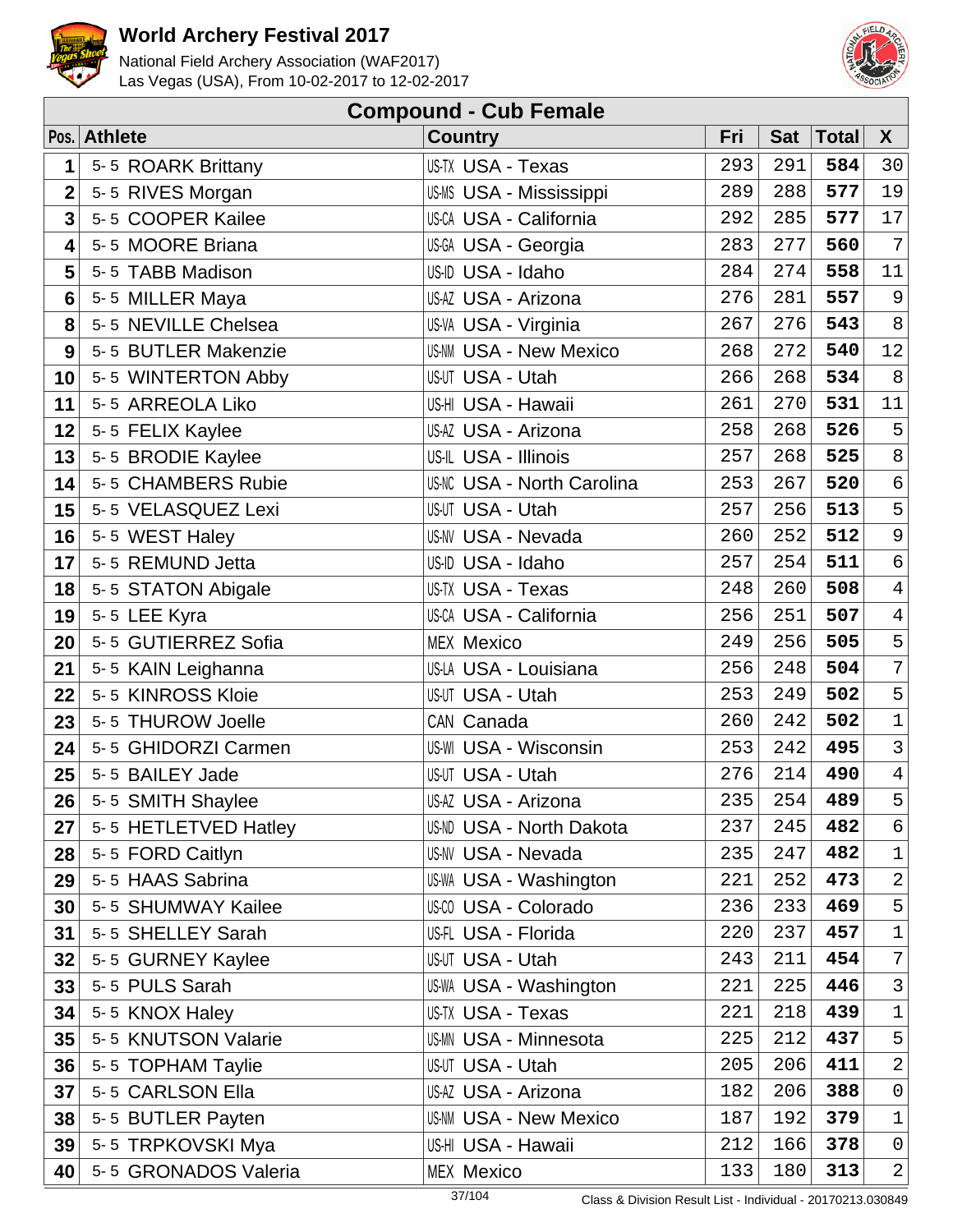



|    | <b>Compound - Cub Female</b><br>Continue |                        |            |     |                 |                |  |
|----|------------------------------------------|------------------------|------------|-----|-----------------|----------------|--|
|    | Pos. Athlete                             | <b>Country</b>         | <b>Fri</b> |     | Sat   Total   X |                |  |
| 41 | 5-5 KREIDLER Kaitlin                     | US-AZ USA - Arizona    | 141        | 164 | 305             | $\overline{1}$ |  |
| 42 | 5-5 FRANZONE Hailey                      | USAZ USA - Arizona     | 130        | 157 | 287             | $\Omega$       |  |
| 43 | 5-5 KUBLAY Ilayda                        | US-CA USA - California | 116        | 109 | 225             | $\overline{0}$ |  |
|    | 44 5-5 HASSLER Olivia                    | US-WA USA - Washington | 118        | 93  | 211             | $\mathbf{1}$   |  |
|    | 45 5-59 BEDARD Elizabeth                 | US-NV USA - Nevada     | 58         | 76  | 134             | $\overline{0}$ |  |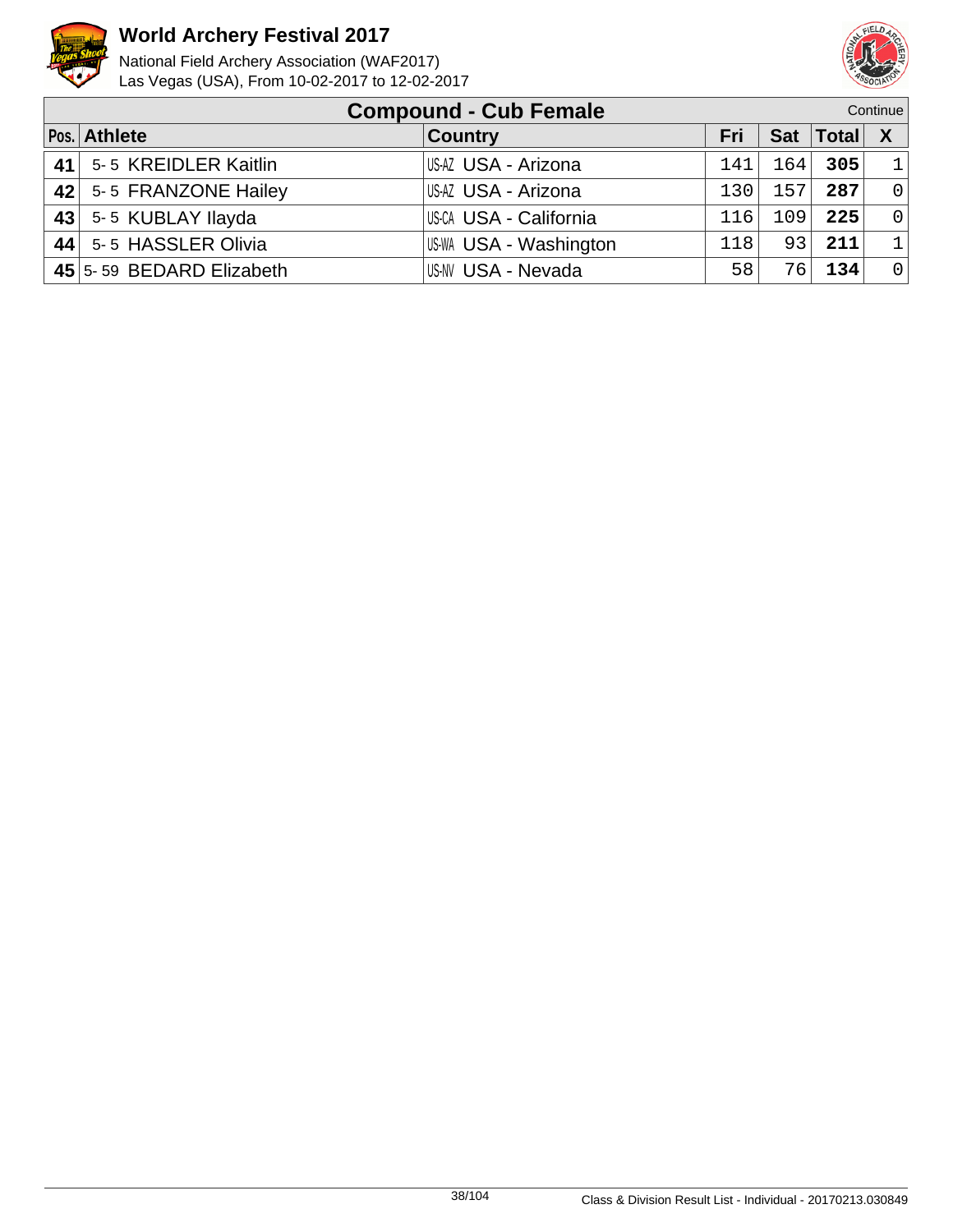



| <b>Compound - Flights - Flight 1</b> |                             |                                   |     |            |          |             |              |  |  |  |  |
|--------------------------------------|-----------------------------|-----------------------------------|-----|------------|----------|-------------|--------------|--|--|--|--|
|                                      | Pos. Athlete                | <b>Country</b>                    | Fri | <b>Sat</b> |          | Sun   Total | $\mathsf{X}$ |  |  |  |  |
| 1                                    | 2-78A ELZA Sean             | <b>US-WA USA - Washington</b>     | 299 | 300        | 300      | 899         | 73           |  |  |  |  |
| $\mathbf 1$                          | 2-78C MILLER Paul           | <b>US-MD USA - Maryland</b>       | 299 | 300        | 300      | 899         | 73           |  |  |  |  |
|                                      | $1$  2-77A SITES Coty       | <b>US-WV USA - West Virginia</b>  | 300 | 300        | 299      | 899         | 73           |  |  |  |  |
|                                      | 4 2-77B MOORMAN Austin      | US-IA USA - Iowa                  | 300 | 300        | 299      | 899         | 71           |  |  |  |  |
|                                      | $4$ 2-79A REED Ryan         | <b>US-KY USA - Kentucky</b>       | 299 | 300        | 300      | 899         | 71           |  |  |  |  |
|                                      | 6 2-78D GLEITZ Jake         | <b>US-MN USA - Minnesota</b>      | 299 | 300        | 300      | 899         | 69           |  |  |  |  |
|                                      | 7 2-77C PAULINO Justin      | US-MS USA - Mississippi           | 300 | 300        | 299      | 899         | 62           |  |  |  |  |
|                                      | 8 2-80A SPOOLSTRA Taylor    | <b>US-CA USA - California</b>     | 299 | 300        | 300      | 899         | 60           |  |  |  |  |
|                                      | $9$ 2-78B STREET Jason      | US-MI USA - Michigan              | 299 | 300        | 299      | 898         | 75           |  |  |  |  |
|                                      | 10 2-81A QUALLS Brent       | <b>US-SC USA - South Carolina</b> | 299 | 299        | 300      | 898         | 71           |  |  |  |  |
|                                      | 11 2-79B HOLDER Thomas      | US-PA USA - Pennsylvania          | 299 | 300        | 299      | 898         | 61           |  |  |  |  |
|                                      | 11 2-79D THOMPSON Travis    | US-IL USA - Illinois              | 299 | 300        | 299      | 898         | 61           |  |  |  |  |
|                                      | 13 2-81D THOMPSON Peter     | US-ID USA - Idaho                 | 299 | 299        | 300      | 898         | 58           |  |  |  |  |
|                                      | 14 2-83B GREGORY Daniel     | US-UT USA - Utah                  | 297 | 300        | 300      | 897         | 70           |  |  |  |  |
|                                      | 15 2-82D COOPER Sylvester   | US-LA USA - Louisiana             | 298 | 299        | 300      | 897         | 69           |  |  |  |  |
|                                      | 16 2-83A DÄLDBORG Christian | SWE Sweden                        | 298 | 299        | 300      | 897         | 66           |  |  |  |  |
|                                      | $17$ 2-81C TEETS Ben        | US-ND USA - North Dakota          | 299 | 299        | 299      | 897         | 63           |  |  |  |  |
|                                      | 18 2-84A RAMIREZ Angel      | <b>MEX Mexico</b>                 | 299 | 298        | 300      | 897         | 62           |  |  |  |  |
|                                      | <b>18 2-85D VOLARD Luc</b>  | CAN Canada                        | 298 | 299        | 300      | 897         | 62           |  |  |  |  |
|                                      | $20$ 2-80D LIND Taylor      | US-ID USA - Idaho                 | 299 | 299        | 298      | 896         | 71           |  |  |  |  |
|                                      | 21 2-79C VANHILLO Jason     | US-MA USA - Massachusetts         | 299 | 300        | 297      | 896         | 62           |  |  |  |  |
|                                      | 22 2-85A STRALEY Frank      | US-PA USA - Pennsylvania          | 298 | 299        | 299      | 896         | 60           |  |  |  |  |
|                                      | 23 2-80B HOSTUTLER Brian    | US-SD USA - South Dakota          | 299 | 300        | 297      | 896         | 57           |  |  |  |  |
|                                      | $24$ 2-82C GREEN Keith      | <b>US-KS USA - Kansas</b>         | 300 | 298        | 298      | 896         | 44           |  |  |  |  |
|                                      | $25$ 2-77D APPLEBY Kody     | <b>US-KY USA - Kentucky</b>       | 300 | 299        | 296      | 895         | 68           |  |  |  |  |
|                                      | $26$ 2-84C BODLE Brad       | <b>US-MT USA - Montana</b>        | 299 | 298        | 298      | 895         | 64           |  |  |  |  |
|                                      | $27$ 2-85B COGAR Mike       | US-WV USA - West Virginia         | 298 | 299        | 298      | 895         | 61           |  |  |  |  |
|                                      | 27 2-81B GATTO Steven       | US-NJ USA - New Jersey            | 298 | 300        | 297      | 895         | 61           |  |  |  |  |
|                                      | 29 2-82B SHARP Andrew       | US-VA USA - Virginia              | 299 | 299        | 297      | 895         | 60           |  |  |  |  |
|                                      | 30 2-82A DREYER Thomas      | US-WA USA - Washington            | 298 | 300        | 297      | 895         | 56           |  |  |  |  |
|                                      | $31$ 2-80C BRAY Matt        | <b>US-WI USA - Wisconsin</b>      | 299 | 299        | 296      | 894         | 66           |  |  |  |  |
|                                      | 32 2-84D HUNTZINGER David   | US-MI USA - Michigan              | 297 | 300        | 296      | 893         | 55           |  |  |  |  |
|                                      | 32 2-84B KARSTETTER Chad    | US-PA USA - Pennsylvania          | 299 | 298        | 296      | 893         | 55           |  |  |  |  |
|                                      | 34 2-83C RAGLIN Randy       | US-CA USA - California            | 299 | 298        | 295      | 892         | 62           |  |  |  |  |
|                                      | 35 2-85C HOOKSTEAD Payton   | US-WI USA - Wisconsin             | 298 | 299        | 295      | 892         | 58           |  |  |  |  |
|                                      | 36 2-83D KIANZAD Majid      | IRI IR Iran                       | 300 | 297        | $\Omega$ | 597         | 43           |  |  |  |  |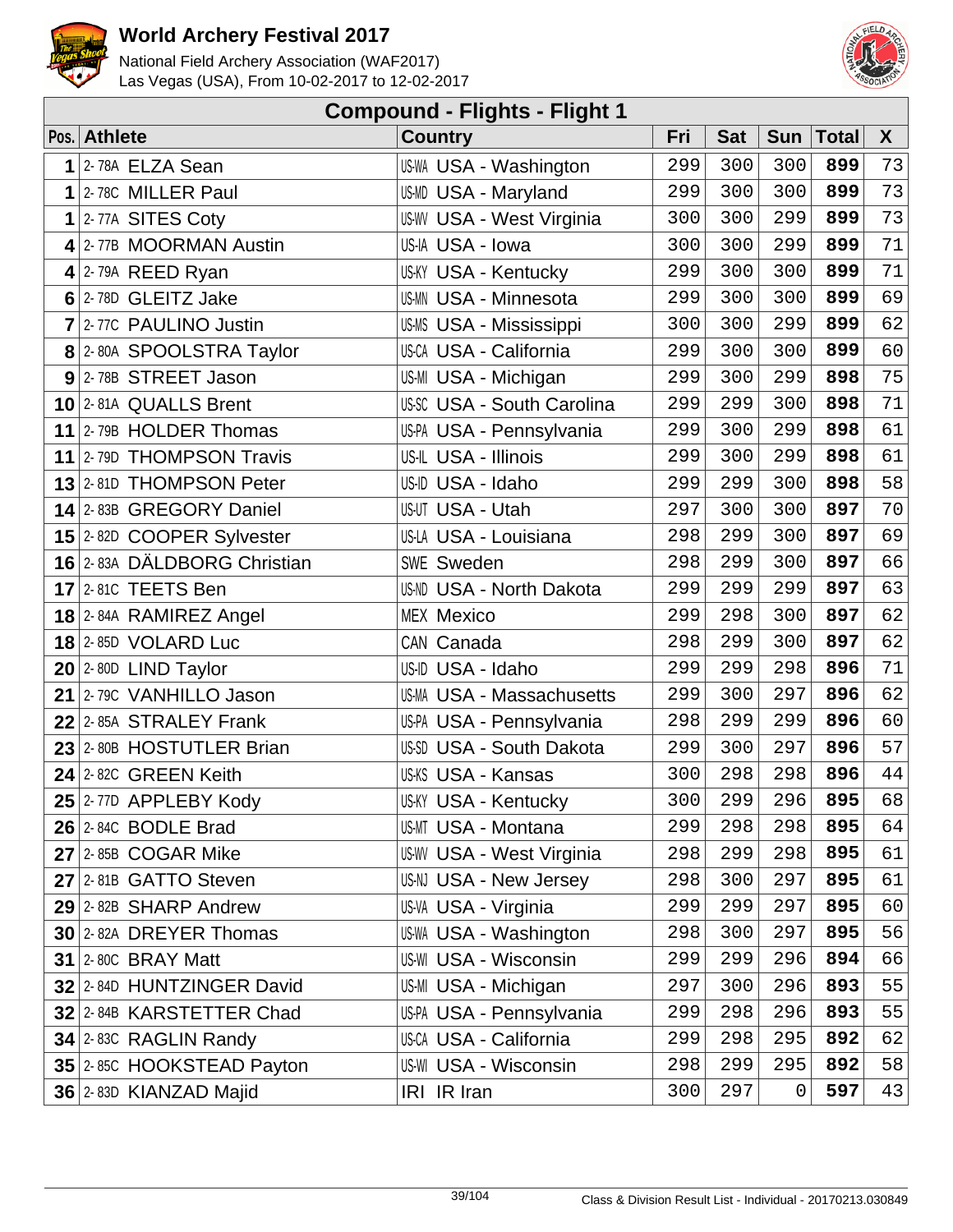



|                |                                                      | <b>Compound - Flights - Flight 2</b> |     |            |            |       |    |
|----------------|------------------------------------------------------|--------------------------------------|-----|------------|------------|-------|----|
|                | Pos. Athlete                                         | <b>Country</b>                       | Fri | <b>Sat</b> | <b>Sun</b> | Total | X  |
| 1              | 2-90A TAYLOR David                                   | <b>US-MO USA - Missouri</b>          | 299 | 297        | 300        | 896   | 60 |
|                | $2$ 2-86B WAGNER Steve                               | <b>US-CA USA - California</b>        | 298 | 299        | 299        | 896   | 58 |
| $\overline{3}$ | 2-88A PIMENTEL Ryan                                  | US-ID USA - Idaho                    | 299 | 297        | 299        | 895   | 71 |
|                | 4 2-89C BUTTON Danny                                 | <b>US-WI USA - Wisconsin</b>         | 297 | 299        | 299        | 895   | 68 |
|                | 5 2-88D WARMBY Cameron                               | US-CA USA - California               | 298 | 298        | 299        | 895   | 63 |
|                | 6 2-88C MESKO David                                  | US-00 USA - Colorado                 | 297 | 299        | 299        | 895   | 62 |
|                | $7$ 2-92B SMITH Travis                               | US-MT USA - Montana                  | 297 | 299        | 299        | 895   | 60 |
|                | 8 2-91A HELLSTROM Tobias                             | <b>SWE Sweden</b>                    | 299 | 297        | 299        | 895   | 59 |
|                | 8 2-86A ISENHOFF Josh                                | <b>US-KY USA - Kentucky</b>          | 298 | 299        | 298        | 895   | 59 |
|                | 10 2-86D RAYOW Devin                                 | <b>US-NY USA - New York</b>          | 299 | 298        | 298        | 895   | 58 |
|                | 11 2-91B HENLEY Kameron                              | <b>US-KY USA - Kentucky</b>          | 297 | 299        | 299        | 895   | 57 |
|                | 12 2-86C JIROVSKY Adam                               | <b>US-NE USA - Nebraska</b>          | 298 | 299        | 298        | 895   | 56 |
|                | 13 2-87B VOORN Craig                                 | CAN Canada                           | 298 | 299        | 298        | 895   | 50 |
|                | 14 2-94B KELLER Paeton                               | US-AZ USA - Arizona                  | 297 | 298        | 299        | 894   | 74 |
|                | 15 2-89D OSTROWSKI III Lenny                         | <b>US-WI USA - Wisconsin</b>         | 297 | 299        | 298        | 894   | 66 |
|                | 16 2-89A HOUSEWEART Ira                              | US-CO USA - Colorado                 | 299 | 297        | 298        | 894   | 65 |
|                | <b>17</b> 2-90C GULLEDGE Travis                      | <b>US-NM USA - New Mexico</b>        | 299 | 297        | 298        | 894   | 61 |
|                | 17 2-910 NUNN Daniel                                 | US-CO USA - Colorado                 | 298 | 298        | 298        | 894   | 61 |
|                | $19$ 2-90D HAAS Matt                                 | US-MN USA - Minnesota                | 299 | 297        | 298        | 894   | 60 |
|                | 20 2-91D JOHNSON Chadrick                            | <b>US-CA USA - California</b>        | 298 | 298        | 298        | 894   | 54 |
|                | 20 2-94A MAJDECKI Joseph                             | US-MI USA - Michigan                 | 299 | 297        | 298        | 894   | 54 |
|                | $22$ 2-88B BEFORT Justin                             | US-AK USA - Alaska                   | 299 | 297        | 297        | 893   | 67 |
|                | 23 2-89B JOHNSON Ryan                                | US-CO USA - Colorado                 | 298 | 298        | 297        | 893   | 64 |
|                | $24$ 2-92A GORE Dave                                 | US-CA USA - California               | 298 | 298        | 297        | 893   | 58 |
|                | $25$ 2-92D REGA Brad                                 | US-PA USA - Pennsylvania             | 298 | 298        | 297        | 893   | 56 |
|                | 26 2-92C COTTEN Evan                                 | US-AK USA - Alaska                   | 298 | 298        | 297        | 893   | 52 |
|                | 27 2-87D BECHTOLD Greg                               | US-PA USA - Pennsylvania             | 299 | 298        | 296        | 893   | 48 |
|                | 28 2-93C CLYDE Micah                                 | US-UT USA - Utah                     | 298 | 298        | 296        | 892   | 50 |
|                | 29 2-87C SOUZA Wendell                               | US-CA USA - California               | 298 | 299        | 295        | 892   | 44 |
|                | 30 2-93B BARILLAS ARAGON Julio Alfredo GUA Guatemala |                                      | 298 | 298        | 295        | 891   | 54 |
|                | 30 2-87A VINCENT Joe                                 | <b>US-MT USA - Montana</b>           | 299 | 298        | 294        | 891   | 54 |
|                | $32$ 2-93A ROSS Adam                                 | US-CA USA - California               | 298 | 298        | 295        | 891   | 51 |
|                | 33 2-90B BONHAM Torrey                               | US-TX USA - Texas                    | 297 | 299        | 293        | 889   | 53 |
|                | $34$ 2-93D CRAN Scott                                | US-WI USA - Wisconsin                | 299 | 297        | 293        | 889   | 50 |
|                | 35 2-94C GUSTAFSON Colton                            | CAN Canada                           | 296 | 299        | 293        | 888   | 59 |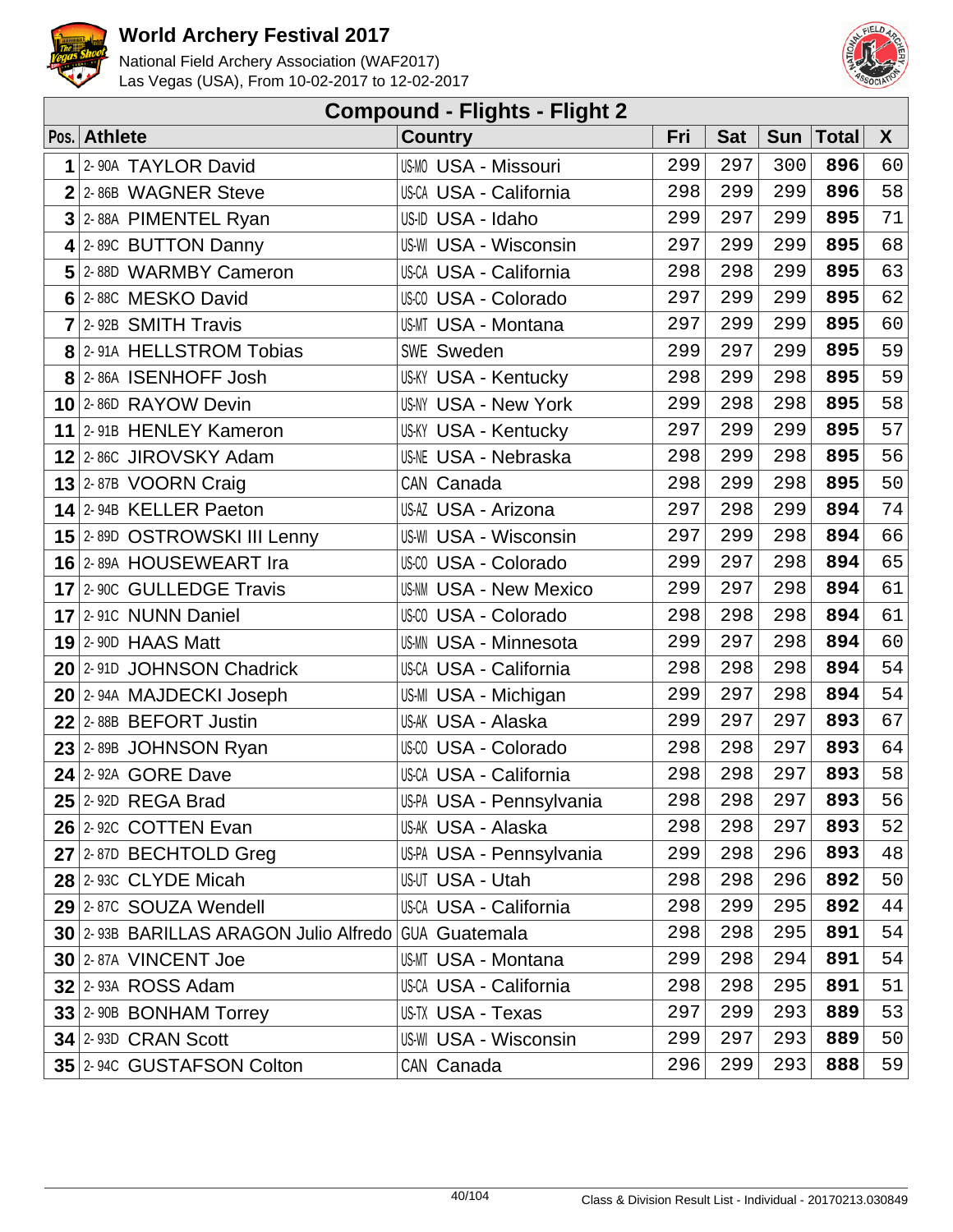



|   |                                                   | <b>Compound - Flights - Flight 3</b> |     |            |            |              |              |
|---|---------------------------------------------------|--------------------------------------|-----|------------|------------|--------------|--------------|
|   | Pos. Athlete                                      | <b>Country</b>                       | Fri | <b>Sat</b> | <b>Sun</b> | <b>Total</b> | $\mathsf{X}$ |
| 1 | 2-95D STEPP Tristan                               | US-AZ USA - Arizona                  | 296 | 299        | 300        | 895          | 66           |
|   | $2$ 2-96D JEROME Blake                            | US-WA USA - Washington               | 297 | 298        | 300        | 895          | 59           |
|   | $3$ 2-101B MARKT Kyle                             | <b>US-MO USA - Missouri</b>          | 296 | 298        | 300        | 894          | 68           |
|   | $4$ 2-95B BIRCHMEIER Jason                        | US-MI USA - Michigan                 | 296 | 299        | 299        | 894          | 66           |
|   | 5 2-96C ROBERTS-OLSEN Chris                       | US-OR USA - Oregon                   | 298 | 297        | 299        | 894          | 64           |
|   | 6 2-96A BARNES Brandon                            | <b>US-MN USA - Minnesota</b>         | 297 | 298        | 299        | 894          | 63           |
|   | 7 2-97A MEHS Justin                               | <b>US-KY USA - Kentucky</b>          | 299 | 296        | 299        | 894          | 61           |
|   | 8 2-96B WEAVER Jon                                | <b>US-CA USA - California</b>        | 297 | 298        | 299        | 894          | 59           |
|   | 9 2-98B HUNNELL Andy                              | US-PA USA - Pennsylvania             | 297 | 298        | 299        | 894          | 53           |
|   | 10 2-101A KERBER Dan                              | US-CA USA - California               | 297 | 297        | 299        | 893          | 68           |
|   | 11 2-102A SWEITZER Marc                           | US-PA USA - Pennsylvania             | 298 | 296        | 299        | 893          | 66           |
|   | 12 2-94D BRUNETTA Allen                           | <b>US-CA USA - California</b>        | 298 | 297        | 298        | 893          | 65           |
|   | <b>13</b> 2-100B LANE Dan                         | US-OH USA - Ohio                     | 296 | 298        | 299        | 893          | 64           |
|   | 14 2-101D SMILEY Charlie                          | <b>US-MO USA - Missouri</b>          | 297 | 297        | 299        | 893          | 63           |
|   | 15 <sup>2</sup> -103D SIDEBOTTOM Josh             | <b>US-NY USA - New York</b>          | 296 | 298        | 299        | 893          | 62           |
|   | <b>16 2-100D HEGG Jason</b>                       | <b>US-MT USA - Montana</b>           | 299 | 295        | 299        | 893          | 60           |
|   | $17$ 2-97C ELLIS Doug                             | US-SD USA - South Dakota             | 298 | 297        | 298        | 893          | 52           |
|   | 18 2-99C KAUFMAN Kyle                             | <b>US-MT USA - Montana</b>           | 298 | 297        | 298        | 893          | 50           |
|   | 19 2-99D NETZLER Brad                             | <b>US-WI USA - Wisconsin</b>         | 297 | 298        | 298        | 893          | 49           |
|   | 20 2-95A ALVARADO FERNANDEZ Bryan PUR Puerto Rico |                                      | 297 | 298        | 297        | 892          | 64           |
|   | 21 $ 2-95C$ PALMER Doug                           | US-UT USA - Utah                     | 298 | 297        | 297        | 892          | 63           |
|   | $22$ 2-103A VARGAS Bobby                          | US-AZ USA - Arizona                  | 299 | 295        | 298        | 892          | 61           |
|   | $23$ 2-98C JOLLEY Lucas                           | US-UT USA - Utah                     | 296 | 299        | 297        | 892          | 52           |
|   | 24 2-100A CLARK Monte                             | US-UT USA - Utah                     | 296 | 299        | 297        | 892          | $4\sqrt{2}$  |
|   | $25$ 2-1010 CANION Bradley                        | <b>US-NM USA - New Mexico</b>        | 298 | 296        | 297        | 891          | 64           |
|   | 26 2-103B ADACHI Jordan                           | CAN Canada                           | 296 | 298        | 297        | 891          | 56           |
|   | 26 2-97B SIMPSON John                             | US-PA USA - Pennsylvania             | 298 | 297        | 296        | 891          | 56           |
|   | <b>28 2-102C BROOKS John</b>                      | <b>US-MO USA - Missouri</b>          | 296 | 298        | 296        | 890          | 61           |
|   | 28 2-102B WEGNER Christopher                      | US-NY USA - New York                 | 298 | 296        | 296        | 890          | 61           |
|   | 30 2-103C SCOTT Mitchell                          | <b>US-NY USA - New York</b>          | 296 | 298        | 296        | 890          | 59           |
|   | 31 $ 2 - 100C$ PICK Bryce                         | US-OR USA - Oregon                   | 297 | 297        | 296        | 890          | 58           |
|   | 32 2-98A BOHLANDER Eric                           | US-WY USA - Wyoming                  | 296 | 299        | 295        | 890          | 52           |
|   | 33 2-99B ETIENNE David                            | <b>BEL Belgium</b>                   | 297 | 298        | 295        | 890          | 48           |
|   | 34 2-102D MOORE Joshua                            | US-UT USA - Utah                     | 297 | 297        | 295        | 889          | 58           |
|   | $35$ 2-97D MARTIN Jeff                            | <b>US-MO USA - Missouri</b>          | 297 | 298        | 294        | 889          | 52           |
|   | 36 2-98D COON William                             | US-IA USA - Iowa                     | 297 | 298        | 294        | 889          | 51           |
|   | 37 2-99A WALDEN Jesse                             | US-TX USA - Texas                    | 299 | 296        | 29         | 624          | 35           |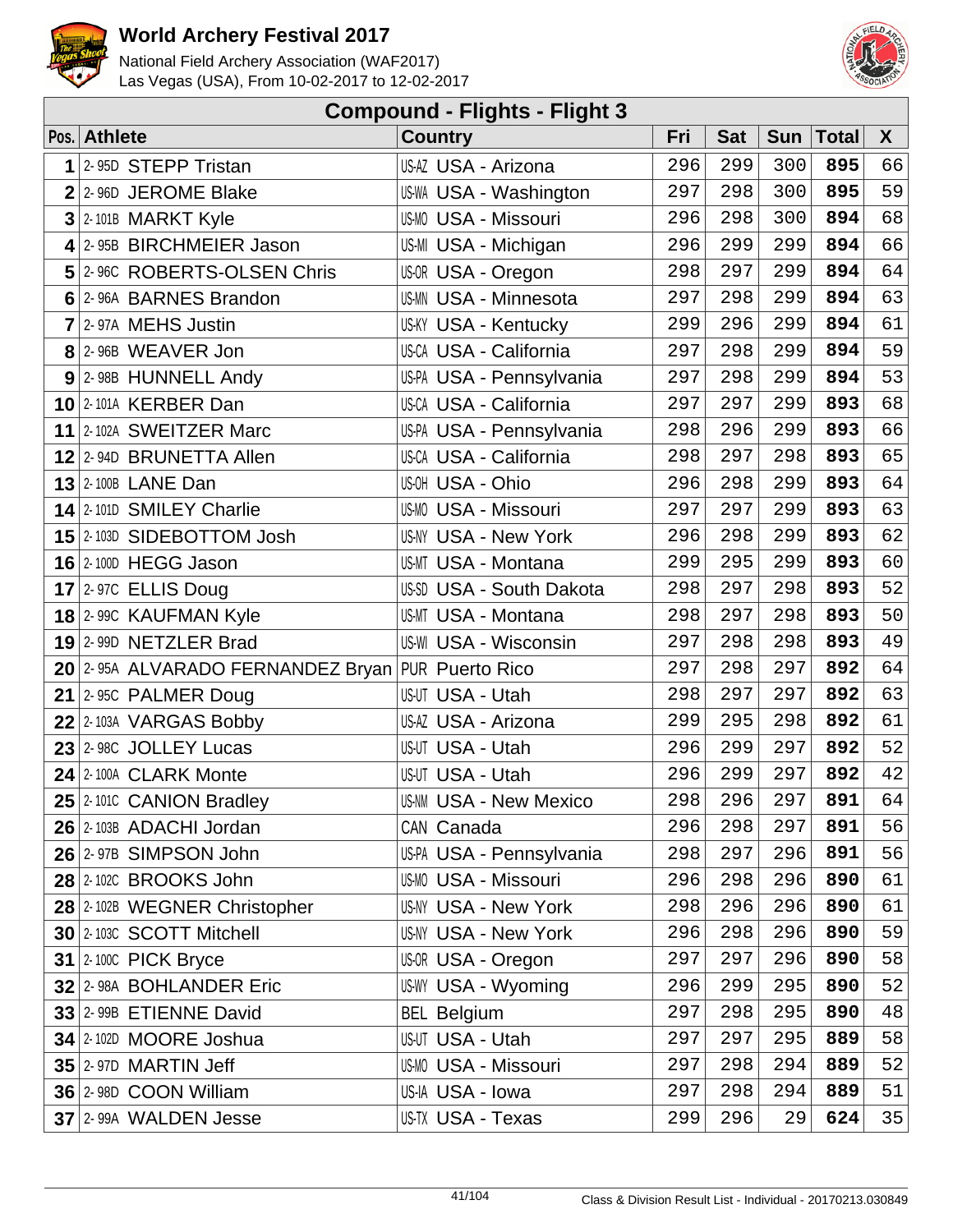



| <b>Compound - Flights - Flight 4</b> |                                                   |                                  |     |            |     |              |    |  |  |  |
|--------------------------------------|---------------------------------------------------|----------------------------------|-----|------------|-----|--------------|----|--|--|--|
|                                      | Pos. Athlete                                      | <b>Country</b>                   | Fri | <b>Sat</b> | Sun | <b>Total</b> | X  |  |  |  |
| 1                                    | 2-104D HAMILTON John                              | <b>US-WI USA - Wisconsin</b>     | 297 | 297        | 299 | 893          | 60 |  |  |  |
| $\overline{2}$                       | 2-110A WATHEN Judd                                | US-UT USA - Utah                 | 296 | 298        | 299 | 893          | 46 |  |  |  |
| 3                                    | 2-104A HOLDER Joseph                              | US-PA USA - Pennsylvania         | 297 | 297        | 298 | 892          | 61 |  |  |  |
|                                      | 4 2-104C CHEAH Ricci                              | <b>AUS Australia</b>             | 295 | 299        | 298 | 892          | 59 |  |  |  |
|                                      | 4 2-111B COUTURE Shawn                            | <b>US-MA USA - Massachusetts</b> | 295 | 298        | 299 | 892          | 59 |  |  |  |
|                                      | 4 2-108A PARSONS Jeremiah                         | <b>US-WV USA - West Virginia</b> | 297 | 297        | 298 | 892          | 59 |  |  |  |
|                                      | 7 2-112B ROUSSEAU Simon                           | US-TX USA - Texas                | 297 | 296        | 299 | 892          | 58 |  |  |  |
|                                      | 8 2-107A BALLENGEE Jillian                        | <b>US-KY USA - Kentucky</b>      | 298 | 296        | 298 | 892          | 53 |  |  |  |
|                                      | 9 2-1090 MARTINEZ ORTIZ Borja                     | ESP Spain                        | 296 | 298        | 298 | 892          | 50 |  |  |  |
|                                      | $10$ 2-108B SCOTT Simon                           | <b>GBR</b> Great Britain         | 297 | 297        | 298 | 892          | 48 |  |  |  |
|                                      | 11 2-112C SEELEY Josh                             | <b>US-MT USA - Montana</b>       | 296 | 297        | 298 | 891          | 60 |  |  |  |
|                                      | $12$ 2-112A ASHLEY Tom                            | <b>US-NY USA - New York</b>      | 296 | 297        | 298 | 891          | 59 |  |  |  |
|                                      | 13 2-105C PLANTE Tommy                            | CAN Canada                       | 296 | 298        | 297 | 891          | 57 |  |  |  |
|                                      | 14 2-111A CARLTON Hunter                          | <b>US-KY USA - Kentucky</b>      | 299 | 294        | 298 | 891          | 56 |  |  |  |
|                                      | 15 2-109B LUBBEN Joshua                           | <b>US-MN USA - Minnesota</b>     | 297 | 297        | 297 | 891          | 52 |  |  |  |
|                                      | <b>16 2-109D STYHL Nick</b>                       | US-ID USA - Idaho                | 297 | 297        | 297 | 891          | 49 |  |  |  |
|                                      | $17$ 2-107D HALL Aaron                            | <b>US-CA USA - California</b>    | 299 | 295        | 297 | 891          | 45 |  |  |  |
|                                      | 18 2-110D KNOPP Trevor                            | US-WA USA - Washington           | 297 | 296        | 297 | 890          | 61 |  |  |  |
|                                      | 19 2-111D ALRODHAN Abdulaziz                      | <b>KSA Saudi Arabia</b>          | 297 | 296        | 297 | 890          | 57 |  |  |  |
|                                      | 20 2-110B STRICKLAND Timothy                      | US-00 USA - Colorado             | 296 | 298        | 296 | 890          | 42 |  |  |  |
|                                      | $21$ 2-110C HERRING Mark                          | US-OH USA - Ohio                 | 297 | 296        | 296 | 889          | 61 |  |  |  |
|                                      | $22$ 2-107B CLARSON Brady                         | <b>US-WI USA - Wisconsin</b>     | 297 | 297        | 295 | 889          | 55 |  |  |  |
|                                      | 23 2-105B PARKINS Reece                           | US-WY USA - Wyoming              | 297 | 297        | 295 | 889          | 54 |  |  |  |
|                                      | 24 2-106A CLAUSEN Jonathan                        | US-WI USA - Wisconsin            | 299 | 295        | 295 | 889          | 53 |  |  |  |
|                                      | 25 2-108D CASTRO ROJAS Diego Andrés GUA Guatemala |                                  | 296 | 298        | 295 | 889          | 49 |  |  |  |
|                                      | <b>26 2-105A NUNES Cory</b>                       | US-CA USA - California           | 297 | 297        | 294 | 888          | 51 |  |  |  |
|                                      | 27 2-106B FYFFE Matthew                           | US-AZ USA - Arizona              | 297 | 297        | 293 | 887          | 48 |  |  |  |
|                                      | 27 2-106D SNOW Garret                             | US-PA USA - Pennsylvania         | 297 | 297        | 293 | 887          | 48 |  |  |  |
|                                      | 29 2-104B JORIS Gianni                            | <b>BEL Belgium</b>               | 296 | 298        | 291 | 885          | 51 |  |  |  |
|                                      | 30 2-108C SHARP David                             | US-MD USA - Maryland             | 299 | 295        | 291 | 885          | 47 |  |  |  |
|                                      | 31 2-107C FERNANDEZ Pablo                         | ESP Spain                        | 296 | 298        | 288 | 882          | 50 |  |  |  |
|                                      | 32 2-105D ROUGIER Mathieu                         | FRA France                       | 297 | 297        | 288 | 882          | 43 |  |  |  |
|                                      | 33 2-109A CORDERO HAESE Arturo Luis               | <b>GUA Guatemala</b>             | 296 | 298        | 287 | 881          | 51 |  |  |  |
|                                      | <b>34 2-106C ROY Lucas</b>                        | US-OH USA - Ohio                 | 295 | 299        | 286 | 880          | 49 |  |  |  |
|                                      | 35 2-1110 VENECIA Ted                             | US-TX USA - Texas                | 296 | 297        | 0   | 593          | 40 |  |  |  |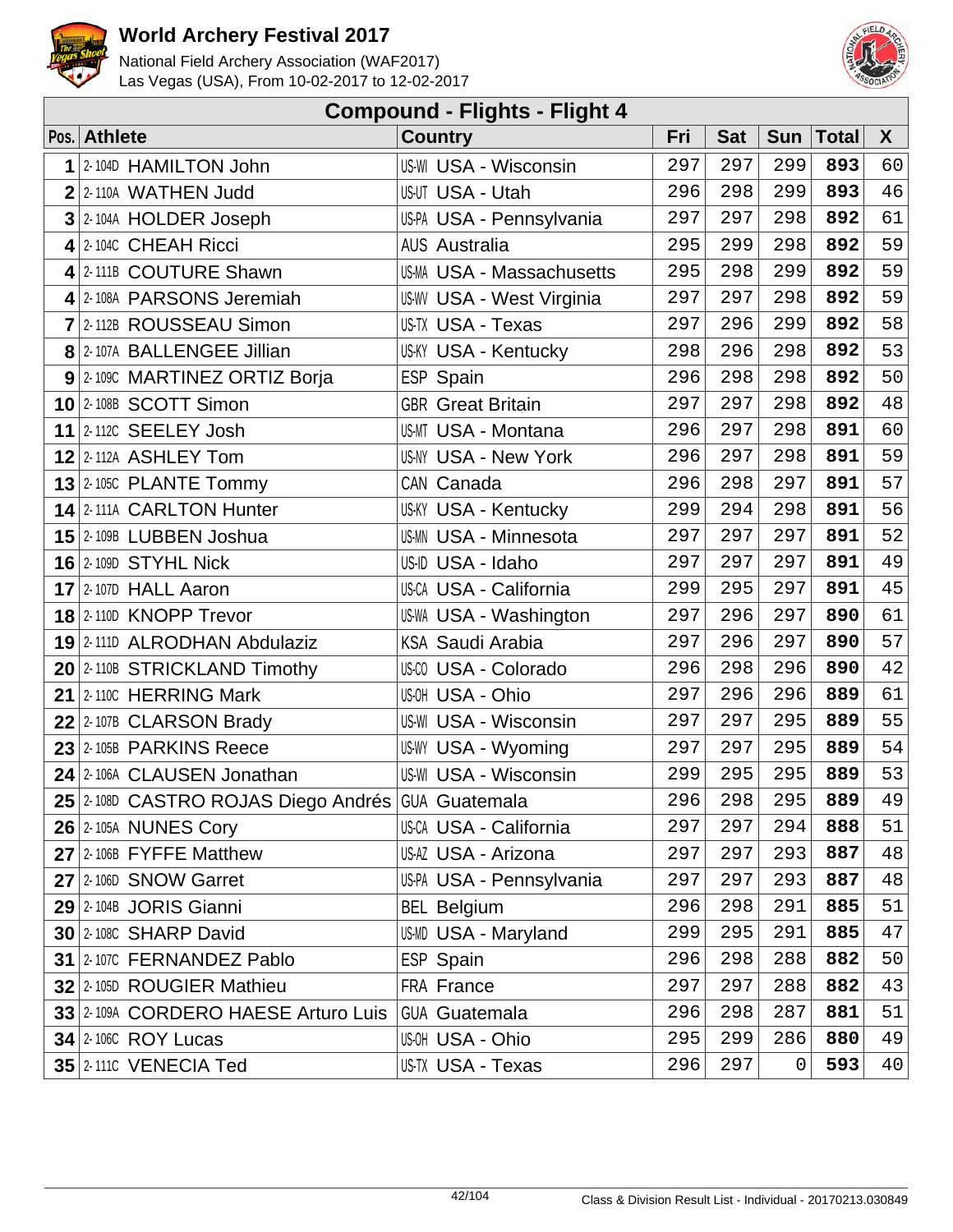



| <b>Compound - Flights - Flight 5</b> |                              |                                 |     |            |            |              |    |  |  |  |
|--------------------------------------|------------------------------|---------------------------------|-----|------------|------------|--------------|----|--|--|--|
|                                      | Pos. Athlete                 | <b>Country</b>                  | Fri | <b>Sat</b> | <b>Sun</b> | <b>Total</b> | X  |  |  |  |
| 1                                    | 2-207B MILNE Jonathon        | <b>AUS Australia</b>            | 297 | 296        | 300        | 893          | 53 |  |  |  |
|                                      | 2 2-208A BRUNTSCH Chris      | US-00 USA - Colorado            | 296 | 297        | 299        | 892          | 55 |  |  |  |
|                                      | 3 2-209B HUMETZ Guillaume    | FRA France                      | 297 | 296        | 299        | 892          | 54 |  |  |  |
|                                      | 4 2-2060 BILLINGSLEY James   | US-OH USA - Ohio                | 298 | 295        | 298        | 891          | 53 |  |  |  |
|                                      | $4$ 2-206B TEETS Trent       | <b>US-ND USA - North Dakota</b> | 297 | 296        | 298        | 891          | 53 |  |  |  |
|                                      | 6 2-2110 SMITH Bailey        | <b>US-MO USA - Missouri</b>     | 298 | 295        | 298        | 891          | 46 |  |  |  |
|                                      | $7$  2-212B MOSBEK Jake      | US-MN USA - Minnesota           | 293 | 299        | 298        | 890          | 63 |  |  |  |
|                                      | 8 2-212D HOOD Brandon        | US-AZ USA - Arizona             | 294 | 298        | 298        | 890          | 54 |  |  |  |
|                                      | 8 2-213B SMITH Kevin         | US-GA USA - Georgia             | 295 | 297        | 298        | 890          | 54 |  |  |  |
|                                      | 10 2-214A HOMAN Joseph       | US-PA USA - Pennsylvania        | 296 | 296        | 298        | 890          | 53 |  |  |  |
|                                      | 11 2-209A PREGENT Patrick    | CAN Canada                      | 296 | 297        | 297        | 890          | 52 |  |  |  |
|                                      | 12 2-2090 KILLPACK Randall   | <b>US-CA USA - California</b>   | 295 | 298        | 297        | 890          | 50 |  |  |  |
|                                      | 13 2-216B TONOWICZ Mateusz   | <b>AUS Australia</b>            | 294 | 298        | 298        | 890          | 49 |  |  |  |
|                                      | 14 2-210A OSTROWSKI JR Len   | <b>US-WI USA - Wisconsin</b>    | 297 | 296        | 297        | 890          | 45 |  |  |  |
|                                      | 15 2-212C BROWN Keenan       | CAN Canada                      | 294 | 298        | 297        | 889          | 60 |  |  |  |
|                                      | 16 2-214C ANDERSON Tyler     | US-IL USA - Illinois            | 295 | 297        | 297        | 889          | 55 |  |  |  |
|                                      | 16 2-2080 CLOSSER Sammy      | <b>US-MO USA - Missouri</b>     | 296 | 297        | 296        | 889          | 55 |  |  |  |
|                                      | <b>18</b> 2-213D SMRDEL Adam | US-OH USA - Ohio                | 298 | 294        | 297        | 889          | 53 |  |  |  |
|                                      | <b>19 2-213C WELTY Eli</b>   | US-PA USA - Pennsylvania        | 295 | 297        | 297        | 889          | 52 |  |  |  |
|                                      | 20 2-210D GAMBY Mark         | US-OH USA - Ohio                | 298 | 295        | 296        | 889          | 48 |  |  |  |
|                                      | 21 2-207C ALLARD Guillaume   | CAN Canada                      | 297 | 296        | 296        | 889          | 47 |  |  |  |
|                                      | 22 2-213A WILSON Scott       | US-UT USA - Utah                | 297 | 295        | 296        | 888          | 54 |  |  |  |
|                                      | 23 2-209D MCCORMICK Sterlin  | US-IN USA - Indiana             | 299 | 294        | 295        | 888          | 51 |  |  |  |
|                                      | $24$ 2-215A DRAPER Cody      | CAN Canada                      | 298 | 295        | 295        | 888          | 49 |  |  |  |
|                                      | 24 2-216A STRINGHAM Adam     | US-UT USA - Utah                | 295 |            | $297$ 296  | 888          | 49 |  |  |  |
|                                      | 26 2-206A BECKER Dave        | US-MI USA - Michigan            | 294 | 299        | 295        | 888          | 48 |  |  |  |
|                                      | 26 2-215B KAUFMAN Shane      | <b>US-MT USA - Montana</b>      | 297 | 295        | 296        | 888          | 48 |  |  |  |
|                                      | 28 2-208B BURNELL Jason      | US-00 USA - Colorado            | 296 | 297        | 295        | 888          | 47 |  |  |  |
|                                      | 29 2-206D OLGUIN Matthew     | <b>US-NM USA - New Mexico</b>   | 298 | 295        | 294        | 887          | 47 |  |  |  |
|                                      | 29 2-211B RASMUSSEN Sasha    | <b>DEN Denmark</b>              | 296 | 297        | 294        | 887          | 47 |  |  |  |
|                                      | 29 2-214B RUSSO Louie        | <b>US-NY USA - New York</b>     | 295 | 297        | 295        | 887          | 47 |  |  |  |
|                                      | 32 2-211A HARPER Bryan       | CAN Canada                      | 298 | 295        | 294        | 887          | 44 |  |  |  |
|                                      | 33 2-211D BAIRD Darrin       | US-UT USA - Utah                | 294 | 299        | 294        | 887          | 40 |  |  |  |
|                                      | 34 2-208D MARTIN Brian       | US-GA USA - Georgia             | 296 | 297        | 293        | 886          | 50 |  |  |  |
|                                      | 34 2-215C STAMBUL JR Larry   | US-PA USA - Pennsylvania        | 297 | 295        | 294        | 886          | 50 |  |  |  |
|                                      | 36 2-210C VANDERHEIDEN Sam   | <b>US-NE USA - Nebraska</b>     | 297 | 296        | 293        | 886          | 46 |  |  |  |
|                                      | 36 2-216C WALKER Zachery     | <b>US-CA USA - California</b>   | 297 | 295        | 294        | 886          | 46 |  |  |  |
|                                      | <b>38 2-212A HAYES Mark</b>  | US-WI USA - Wisconsin           | 297 | 295        | 293        | 885          | 54 |  |  |  |
|                                      | 39 2-207A KINCHEN Brent      | US-OH USA - Ohio                | 298 | 295        | 292        | 885          | 46 |  |  |  |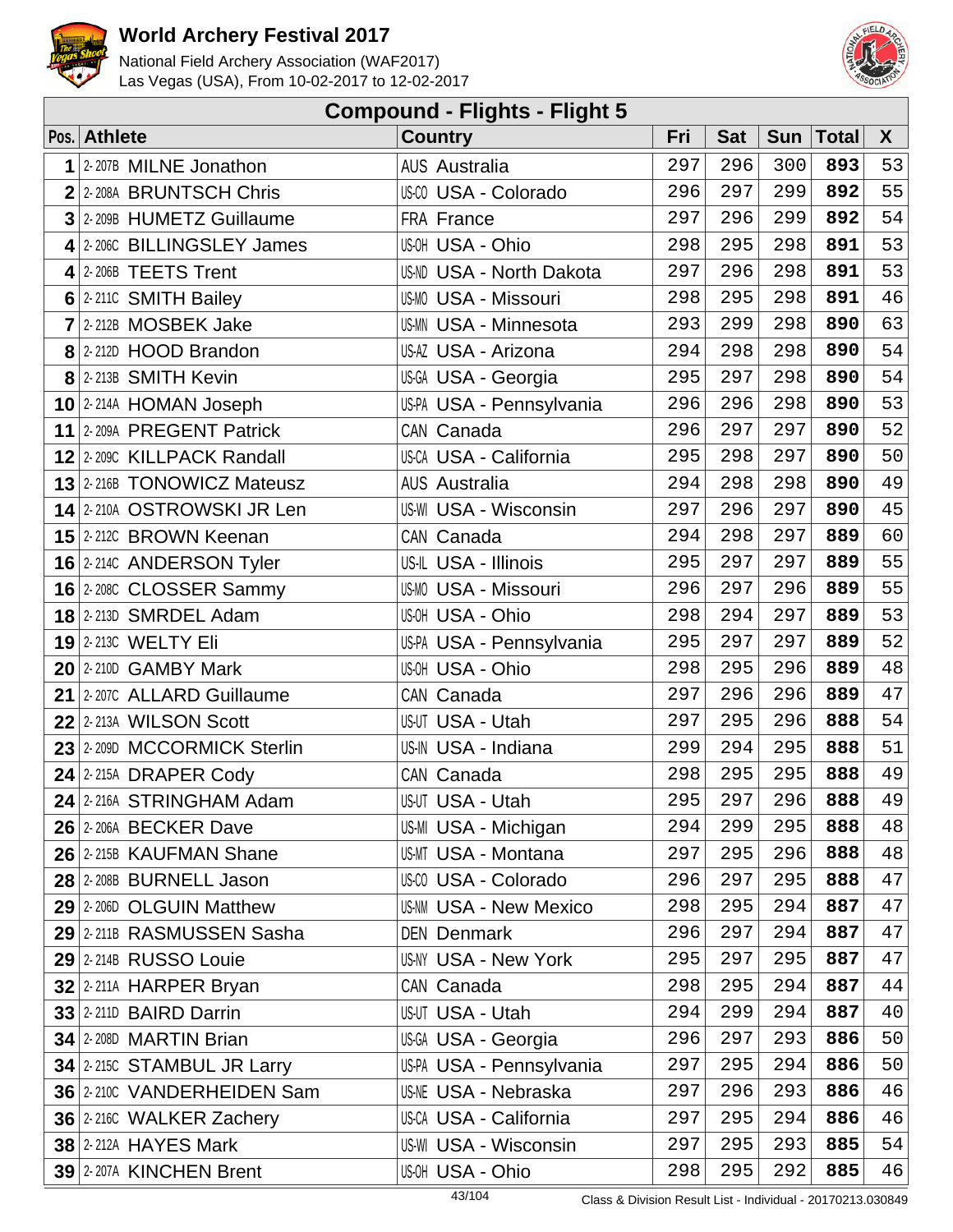



| Compound - Flights - Flight 5     |                        |      |  |                           | Continue |
|-----------------------------------|------------------------|------|--|---------------------------|----------|
| Pos. Athlete                      | <b>Country</b>         | Fri  |  | Sat   Sun   Total   X     |          |
| $\frac{1}{40}$ 2-2140 DAVIS Aaron | US-CA USA - California | 2991 |  | 293  291  <b>883</b>   47 |          |
| $\vert$ 41 2-210B TANNER Bobby    | US-KY USA - Kentucky   | 298  |  | $295$ 290 883             | 44       |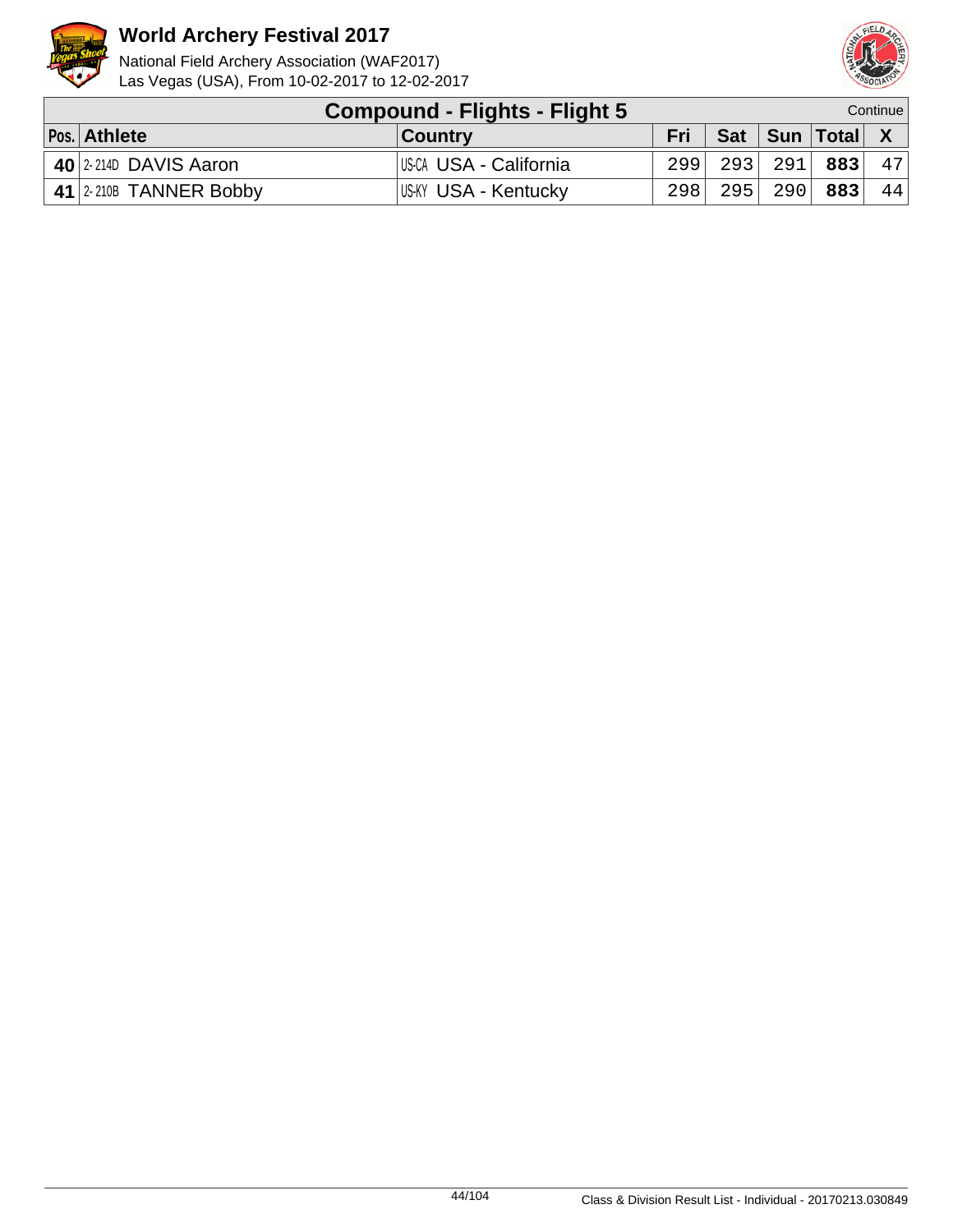



| <b>Compound - Flights - Flight 6</b> |                                                |                                  |     |            |            |              |    |  |  |  |
|--------------------------------------|------------------------------------------------|----------------------------------|-----|------------|------------|--------------|----|--|--|--|
|                                      | Pos. Athlete                                   | <b>Country</b>                   | Fri | <b>Sat</b> | <b>Sun</b> | <b>Total</b> | X  |  |  |  |
| 1                                    | 3-70C JOHNSON Brady                            | <b>US-WI USA - Wisconsin</b>     | 298 | 294        | 300        | 892          | 48 |  |  |  |
|                                      | $2$ 3-72D WINTERBOTTOM Jared                   | US-ID USA - Idaho                | 298 | 293        | 299        | 890          | 70 |  |  |  |
|                                      | $3$ 3-70A CROWL Terry                          | <b>US-MD USA - Maryland</b>      | 296 | 296        | 298        | 890          | 48 |  |  |  |
|                                      | $4$ 3-73D BURNSIDE Scott                       | <b>US-WV USA - West Virginia</b> | 294 | 297        | 298        | 889          | 58 |  |  |  |
|                                      | 4 3-73B KOSTRZEWSKI Dewey                      | <b>US-MN USA - Minnesota</b>     | 293 | 298        | 298        | 889          | 58 |  |  |  |
|                                      | 4 3-74B KRISCHAN Kyle                          | <b>US-WI USA - Wisconsin</b>     | 293 | 298        | 298        | 889          | 58 |  |  |  |
|                                      | 7 3-76A HOWELLS Jason                          | US-UT USA - Utah                 | 296 | 295        | 298        | 889          | 53 |  |  |  |
|                                      | 8 3-76C FRANZ Heath                            | US-OK USA - Oklahoma             | 296 | 295        | 298        | 889          | 49 |  |  |  |
|                                      | 9 3-71A HIRSCH Chris                           | US-00 USA - Colorado             | 293 | 299        | 297        | 889          | 45 |  |  |  |
|                                      | 10 3-71B WORMER Matthew                        | <b>US-WI USA - Wisconsin</b>     | 294 | 298        | 297        | 889          | 44 |  |  |  |
|                                      | 11 3-78B MAJOR Steve                           | US-CO USA - Colorado             | 296 | 295        | 298        | 889          | 42 |  |  |  |
|                                      | $12$ 3-74D BAIRD Travis                        | US-UT USA - Utah                 | 292 | 299        | 297        | 888          | 54 |  |  |  |
|                                      | 13 3-73C THURMAN Bob                           | US-CA USA - California           | 296 | 295        | 297        | 888          | 52 |  |  |  |
|                                      | 14 3-75C LAURSEN Martin                        | <b>DEN Denmark</b>               | 293 | 298        | 297        | 888          | 47 |  |  |  |
|                                      | 14 3-77B MARTINEZ Jose Alberto                 | <b>MEX Mexico</b>                | 298 | 293        | 297        | 888          | 47 |  |  |  |
|                                      | 16 3-71D MCNEALY David                         | US-AZ USA - Arizona              | 299 | 293        | 296        | 888          | 45 |  |  |  |
|                                      | 17 3-77A BRUSH Tyler                           | <b>US-CT USA - Connecticut</b>   | 296 | 295        | 297        | 888          | 40 |  |  |  |
|                                      | <b>18</b> 3-74A HOETTECKE Silke                | <b>GER</b> Germany               | 294 | 297        | 296        | 887          | 56 |  |  |  |
|                                      | 19 3-73A URADOMO Kelson                        | US-HI USA - Hawaii               | 295 | 296        | 296        | 887          | 54 |  |  |  |
|                                      | 20 3-70B LANE Hannah                           | <b>US-KY USA - Kentucky</b>      | 297 | 295        | 295        | 887          | 48 |  |  |  |
|                                      | $21$ 3-78C OMEL Mark                           | US-CA USA - California           | 296 | 295        | 296        | 887          | 42 |  |  |  |
|                                      | $22$ 3-72C JESSE Herbert                       | <b>GER Germany</b>               | 296 | 296        | 295        | 887          | 37 |  |  |  |
|                                      | $23$ 3-72A KIRBY Cody                          | <b>US-KY USA - Kentucky</b>      | 295 | 297        | 295        | 887          | 36 |  |  |  |
|                                      | 24 3-76B MACDONALD Matt                        | US-AZ USA - Arizona              | 295 | 296        | 295        | 886          | 47 |  |  |  |
|                                      | $25$ 3-72B JONES Shane                         | US-CA USA - California           | 295 |            | $297$ 294  | 886          | 40 |  |  |  |
|                                      | 26 3-750 DOMINGUEZ ESCUDERO Rosalia MEX Mexico |                                  | 293 | 298        | 294        | 885          | 48 |  |  |  |
|                                      | 27 3-78A GRANT Landyn                          | CAN Canada                       | 297 | 294        | 294        | 885          | 46 |  |  |  |
|                                      | 28 3-71C BOWYER Mike                           | US-UT USA - Utah                 | 295 | 297        | 293        | 885          | 41 |  |  |  |
|                                      | 29 3-77D GILBERT Eric                          | US-UT USA - Utah                 | 296 | 295        | 293        | 884          | 43 |  |  |  |
|                                      | $30$ 3-75B WEED Chad                           | US-AZ USA - Arizona              | 295 | 296        | 292        | 883          | 50 |  |  |  |
|                                      | 31 3-76D LALLEMANT Julien                      | FRA France                       | 297 | 294        | 292        | 883          | 46 |  |  |  |
|                                      | 32 3-77C SZATELA Anna                          | US-NH USA - New Hampshire        | 296 | 295        | 290        | 881          | 40 |  |  |  |
|                                      | $33$ 3-75A SENA Jeff                           | US-OR USA - Oregon               | 296 | 295        | 288        | 879          | 48 |  |  |  |
|                                      | 34 3-70D WALTERS Steve                         | <b>US-CA USA - California</b>    | 295 | 297        | 286        | 878          | 39 |  |  |  |
|                                      | 35 3-74C TAYLOR Bradley                        | US-NV USA - Nevada               | 296 | 295        | 284        | 875          | 55 |  |  |  |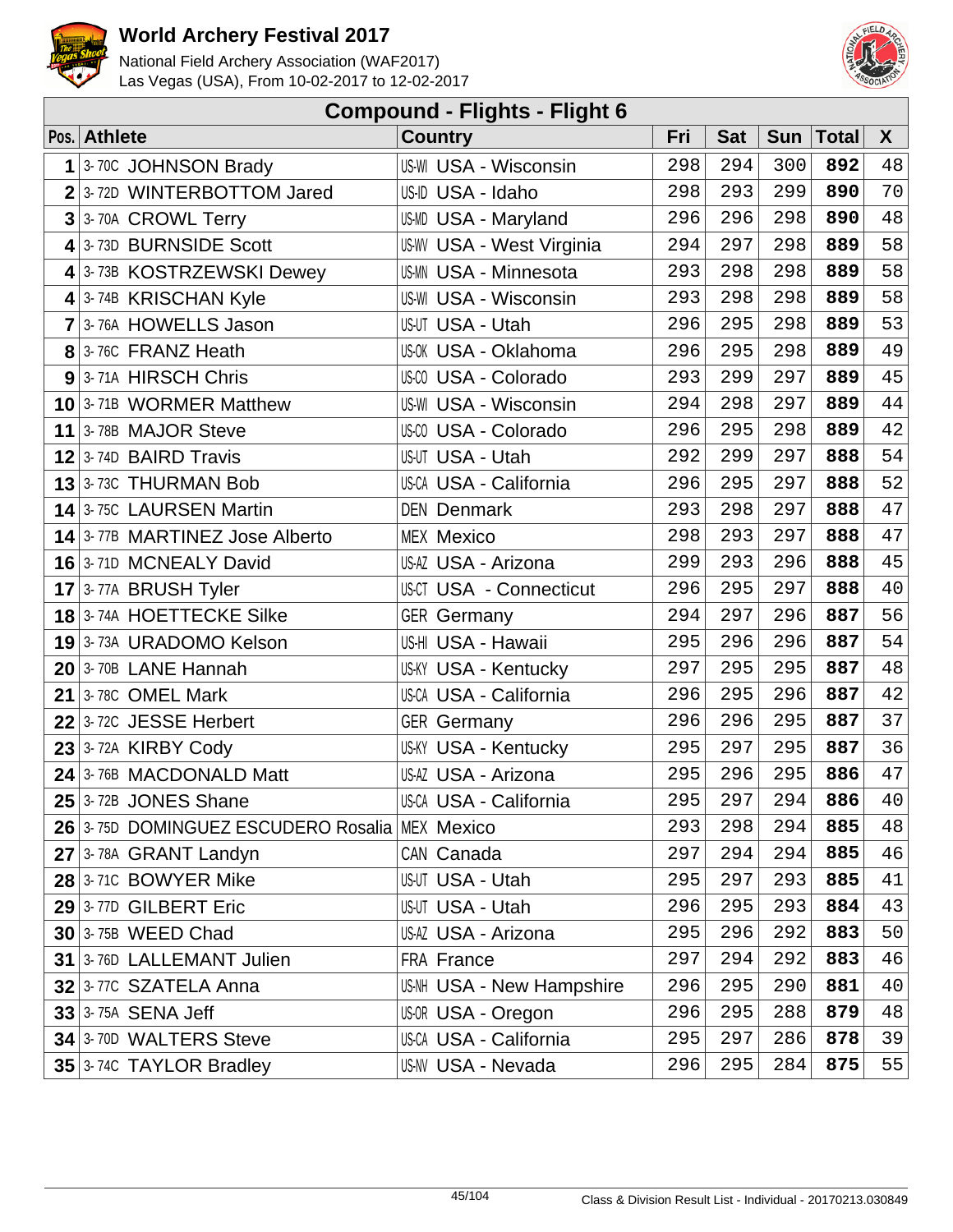



| <b>Compound - Flights - Flight 7</b> |                                    |                               |     |            |            |              |        |  |  |  |
|--------------------------------------|------------------------------------|-------------------------------|-----|------------|------------|--------------|--------|--|--|--|
|                                      | Pos. Athlete                       | <b>Country</b>                | Fri | <b>Sat</b> | <b>Sun</b> | <b>Total</b> | X      |  |  |  |
| 1                                    | 3-82D RODGERS Darron               | <b>US-MO USA - Missouri</b>   | 296 | 294        | 299        | 889          | 57     |  |  |  |
| $\overline{2}$                       | 3-78D D'AMBROSIO Daren             | <b>US-CA USA - California</b> | 297 | 294        | 298        | 889          | 46     |  |  |  |
| $\mathbf{3}$                         | 3-83A SETTLE Trey                  | US-MD USA - Maryland          | 293 | 297        | 298        | 888          | 56     |  |  |  |
|                                      | $4$ 3-80C KLEKAR Timothy           | <b>US-NV USA - Nevada</b>     | 297 | 294        | 297        | 888          | 47     |  |  |  |
|                                      | 5 3-85B VANDERVELDEN Vincent       | <b>BEL Belgium</b>            | 294 | 296        | 297        | 887          | 53     |  |  |  |
|                                      | 6 3-82B GERARD Joshua              | US-LA USA - Louisiana         | 294 | 296        | 297        | 887          | 48     |  |  |  |
|                                      | 7 3-87A VAN OEVEREN Stany          | <b>BEL Belgium</b>            | 295 | 295        | 297        | 887          | 47     |  |  |  |
|                                      | 8 3-80B MARSHALL Jim               | US-NV USA - Nevada            | 295 | 296        | 296        | 887          | 46     |  |  |  |
|                                      | 9 3-79B SINGLETON Joshua           | US-TX USA - Texas             | 298 | 293        | 296        | 887          | 41     |  |  |  |
|                                      | 10 3-87B BUTCHER Brandon           | US-UT USA - Utah              | 295 | 295        | 297        | 887          | 39     |  |  |  |
|                                      | 11 3-81D EDSTROM Magnus            | <b>SWE Sweden</b>             | 295 | 295        | 296        | 886          | 58     |  |  |  |
|                                      | 12 3-81A TANIMOTO Roi              | US-HI USA - Hawaii            | 295 | 295        | 296        | 886          | 54     |  |  |  |
|                                      | 13 3-86D SAYLORS Hunter            | US-OH USA - Ohio              | 291 | 299        | 296        | 886          | 47     |  |  |  |
|                                      | $14$ 3-84D ROSS Casey              | US-OR USA - Oregon            | 294 | 296        | 296        | 886          | 44     |  |  |  |
|                                      | <b>14</b> 3-85A TOMPKINS Mackenzie | US-IA USA - Iowa              | 296 | 294        | 296        | 886          | 44     |  |  |  |
|                                      | 16 3-81B WILLIAMSON Robert         | US-IN USA - Indiana           | 294 | 296        | 295        | 885          | 54     |  |  |  |
|                                      | 17 3-84C MANFULL Ray               | US-KS USA - Kansas            | 293 | 297        | 295        | 885          | 51     |  |  |  |
|                                      | $18$ 3-83B TAIT Alex               | US-MI USA - Michigan          | 294 | 296        | 295        | 885          | 48     |  |  |  |
|                                      | $19$ 3-86C RUDE Paul               | US-AK USA - Alaska            | 295 | 295        | 295        | 885          | 44     |  |  |  |
|                                      | $20$ 3-80A JONES Mike              | US-AZ USA - Arizona           | 296 | 295        | 294        | 885          | 41     |  |  |  |
|                                      | $20$ 3-79C RUTLEDGE Randy          | US-IL USA - Illinois          | 294 | 297        | 294        | 885          | 41     |  |  |  |
|                                      | 22 3-79D STEILING Jeannie          | <b>US-WA USA - Washington</b> | 292 | 299        | 294        | 885          | 35     |  |  |  |
|                                      | 23 3-81C GRAPENTIEN Tim            | US-MI USA - Michigan          | 295 | 295        | 294        | 884          | 51     |  |  |  |
|                                      | 24 3-82C SCHWENDEMAN Patrick       | US-WA USA - Washington        | 293 | 297        | 294        | 884          | 49     |  |  |  |
|                                      | 25 3-86A CAHOON Aaron              | US-CA USA - California        | 294 | 296        | 294        | 884          | $4\,4$ |  |  |  |
|                                      | 26 3-84B BEAUDRY Eric              | US-MI USA - Michigan          | 296 | 294        | 294        | 884          | 43     |  |  |  |
|                                      | 27 3-87D WATTS Austin              | US-CA USA - California        | 294 | 296        | 293        | 883          | 46     |  |  |  |
|                                      | 28 3-87C DALEY Tommy               | <b>US-CA USA - California</b> | 296 | 294        | 293        | 883          | 43     |  |  |  |
|                                      | 29 3-83C CUSTER David              | US-PA USA - Pennsylvania      | 292 | 298        | 293        | 883          | 41     |  |  |  |
|                                      | $29$ 3-86B MURRAY Ryan             | US-CA USA - California        | 294 | 296        | 293        | 883          | 41     |  |  |  |
|                                      | 31 3-79A DOWELL Kayla              | <b>US-KY USA - Kentucky</b>   | 295 | 296        | 292        | 883          | 39     |  |  |  |
|                                      | 32 3-83D HERRERA Tim               | US-CO USA - Colorado          | 296 | 294        | 292        | 882          | 49     |  |  |  |
|                                      | $33$ 3-85D HELLAND Bryan           | <b>US-MN USA - Minnesota</b>  | 295 | 295        | 292        | 882          | 48     |  |  |  |
|                                      | 34 3-80D WARF Jeffrey              | US-VA USA - Virginia          | 296 | 295        | 291        | 882          | 32     |  |  |  |
|                                      | <b>35 3-84A VOGT Wayne</b>         | <b>US-WI USA - Wisconsin</b>  | 298 | 292        | 291        | 881          | 45     |  |  |  |
|                                      | 36 3-85C CASTNER Bryan             | US-IN USA - Indiana           | 298 | 292        | 283        | 873          | 45     |  |  |  |
|                                      | 37 3-82A VILARD Frédéric           | FRA France                    | 295 | 295        | 276        | 866          | 50     |  |  |  |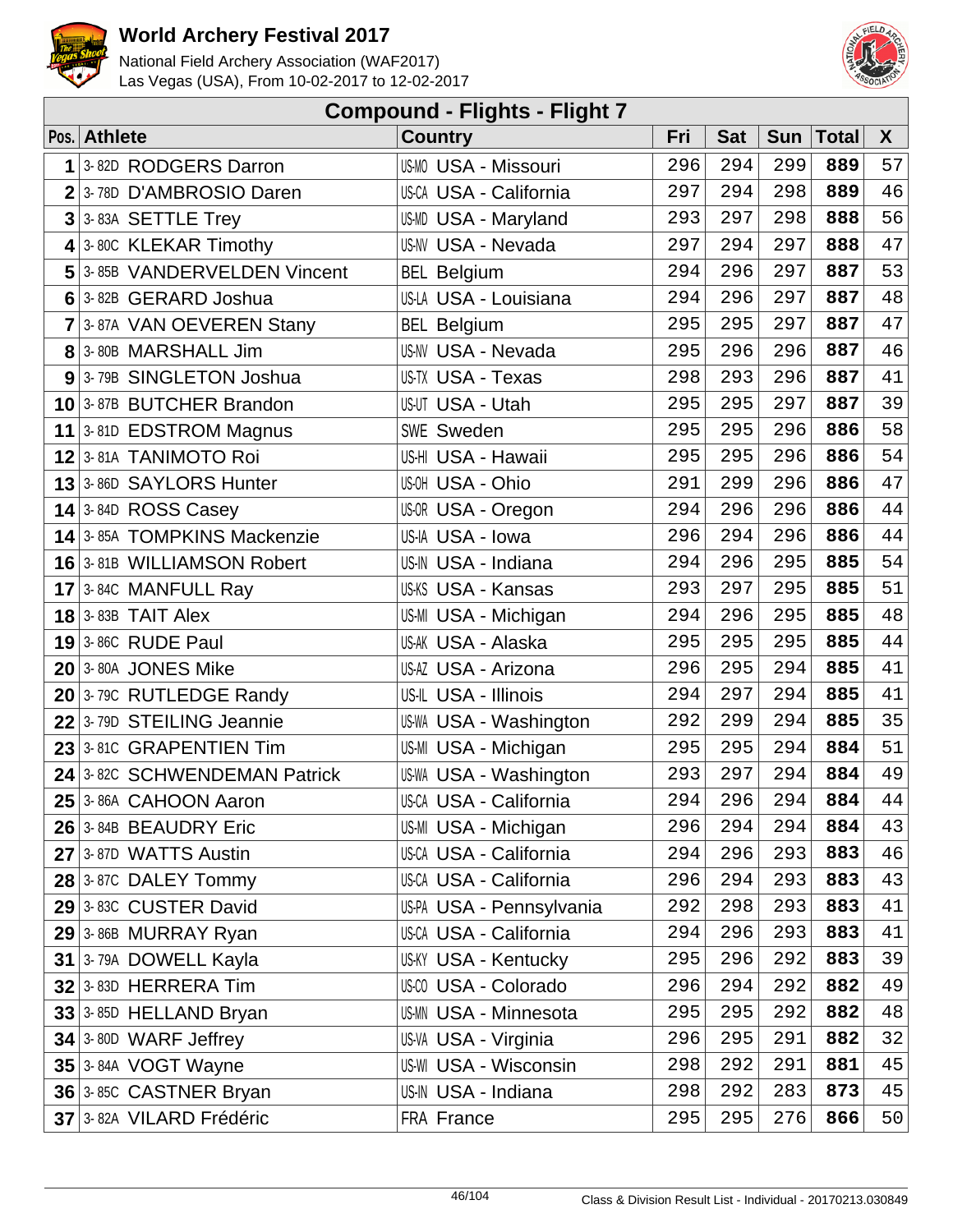



| <b>Compound - Flights - Flight 8</b> |                                 |                               |     |            |            |              |    |  |  |  |
|--------------------------------------|---------------------------------|-------------------------------|-----|------------|------------|--------------|----|--|--|--|
|                                      | Pos. Athlete                    | <b>Country</b>                | Fri | <b>Sat</b> | <b>Sun</b> | <b>Total</b> | X  |  |  |  |
| 1                                    | 3-90B HEYREND Leith             | US-CA USA - California        | 294 | 295        | 298        | 887          | 52 |  |  |  |
| $\overline{2}$                       | 3-88C ROTH Katie                | CAN Canada                    | 294 | 296        | 297        | 887          | 47 |  |  |  |
| 3                                    | 3-88B JENSON Justin             | <b>US-WI USA - Wisconsin</b>  | 296 | 294        | 297        | 887          | 44 |  |  |  |
|                                      | $4$ 3-90A ROWDEN Bradley        | US-AZ USA - Arizona           | 295 | 294        | 297        | 886          | 58 |  |  |  |
| 5                                    | 3-93A HINKLE Jacob              | US-WV USA - West Virginia     | 295 | 294        | 297        | 886          | 52 |  |  |  |
| 5                                    | 3-94A OTT Charles               | US-CO USA - Colorado          | 294 | 295        | 297        | 886          | 52 |  |  |  |
| $\overline{7}$                       | 3-92C BLAZEK Allie              | US-CO USA - Colorado          | 294 | 295        | 297        | 886          | 51 |  |  |  |
|                                      | 8 3-94C VANDEPOLL Robert        | US-00 USA - Colorado          | 295 | 294        | 297        | 886          | 48 |  |  |  |
| 9                                    | 3-93D KNUTSON Rob               | US-MN USA - Minnesota         | 294 | 295        | 297        | 886          | 47 |  |  |  |
|                                      | $10$ 3-93C JOHNSON Tracy        | <b>US-WI USA - Wisconsin</b>  | 294 | 295        | 297        | 886          | 46 |  |  |  |
| 11                                   | 3-92A LUDWIG Jim                | US-IN USA - Indiana           | 293 | 296        | 297        | 886          | 45 |  |  |  |
| 11                                   | 3-96A TEAL Kyle                 | US-00 USA - Colorado          | 296 | 293        | 297        | 886          | 45 |  |  |  |
|                                      | $13$ 3-95B HUBER Nathan         | US-AZ USA - Arizona           | 292 | 297        | 297        | 886          | 44 |  |  |  |
|                                      | 14 3-91A STEPHENSON Zt          | <b>US-NM USA - New Mexico</b> | 295 | 294        | 296        | 885          | 52 |  |  |  |
|                                      | $15$ 3-91B HALE Jason           | US-IN USA - Indiana           | 294 | 295        | 296        | 885          | 51 |  |  |  |
|                                      | 16 3-90D GILLEY Rick            | US-0K USA - Oklahoma          | 296 | 293        | 296        | 885          | 50 |  |  |  |
|                                      | 17 3-94B SANDERS Steven         | <b>US-MD USA - Maryland</b>   | 294 | 295        | 296        | 885          | 49 |  |  |  |
| 17                                   | 3-92B SPEAKMAN Justin           | US-CO USA - Colorado          | 292 | 297        | 296        | 885          | 49 |  |  |  |
|                                      | $19$ 3-89B REITMEIER Filip      | <b>CZE Czech Republic</b>     | 297 | 293        | 295        | 885          | 44 |  |  |  |
|                                      | 20 3-89D PAWLUKANDERSON Chayten | CAN Canada                    | 294 | 296        | 295        | 885          | 35 |  |  |  |
| 21                                   | 3-88A CONVERY Alan              | <b>GBR</b> Great Britain      | 296 | 294        | 294        | 884          | 44 |  |  |  |
|                                      | $22$ 3-89C SMITH Gary           | US-OH USA - Ohio              | 294 | 296        | 294        | 884          | 41 |  |  |  |
|                                      | 23 3-96B HAUGSNESS Greg         | US-KS USA - Kansas            | 294 | 295        | 295        | 884          | 39 |  |  |  |
| 24                                   | 3-91C BORNEMAN Chad             | US-VA USA - Virginia          | 292 | 297        | 294        | 883          | 47 |  |  |  |
|                                      | <b>25</b> 3-94D ARGYLE Jon      | US-UT USA - Utah              | 292 | 297        | 294        | 883          | 41 |  |  |  |
|                                      | 26 3-95D STEVENS Solomon        | US-00 USA - Colorado          | 291 | 298        | 294        | 883          | 40 |  |  |  |
|                                      | 27 3-88D MCCANN Samantha        | US-KY USA - Kentucky          | 294 | 296        | 293        | 883          | 39 |  |  |  |
|                                      | 28 3-93B HELSLEY Jeff           | US-00 USA - Colorado          | 296 | 293        | 293        | 882          | 44 |  |  |  |
|                                      | $29$ 3-95C PARENT Troy          | US-MI USA - Michigan          | 293 | 296        | 293        | 882          | 43 |  |  |  |
|                                      | <b>30 3-95A HOLMES Abe</b>      | US-PA USA - Pennsylvania      | 295 | 294        | 292        | 881          | 41 |  |  |  |
|                                      | 31 3-96C MARSHALL Adam          | CAN Canada                    | 292 | 297        | 292        | 881          | 37 |  |  |  |
|                                      | 32 3-90C BAILEY Joseph          | US-MI USA - Michigan          | 293 | 296        | 291        | 880          | 44 |  |  |  |
|                                      | 33 3-92D EVERETT Justin         | US-AZ USA - Arizona           | 294 | 295        | 290        | 879          | 45 |  |  |  |
|                                      | 34 3-91D HARPER Allison         | US-00 USA - Colorado          | 293 | 296        | 289        | 878          | 42 |  |  |  |
|                                      | 35 3-89A ANDERSSON Lennart      | SWE Sweden                    | 296 | 294        | 277        | 867          | 34 |  |  |  |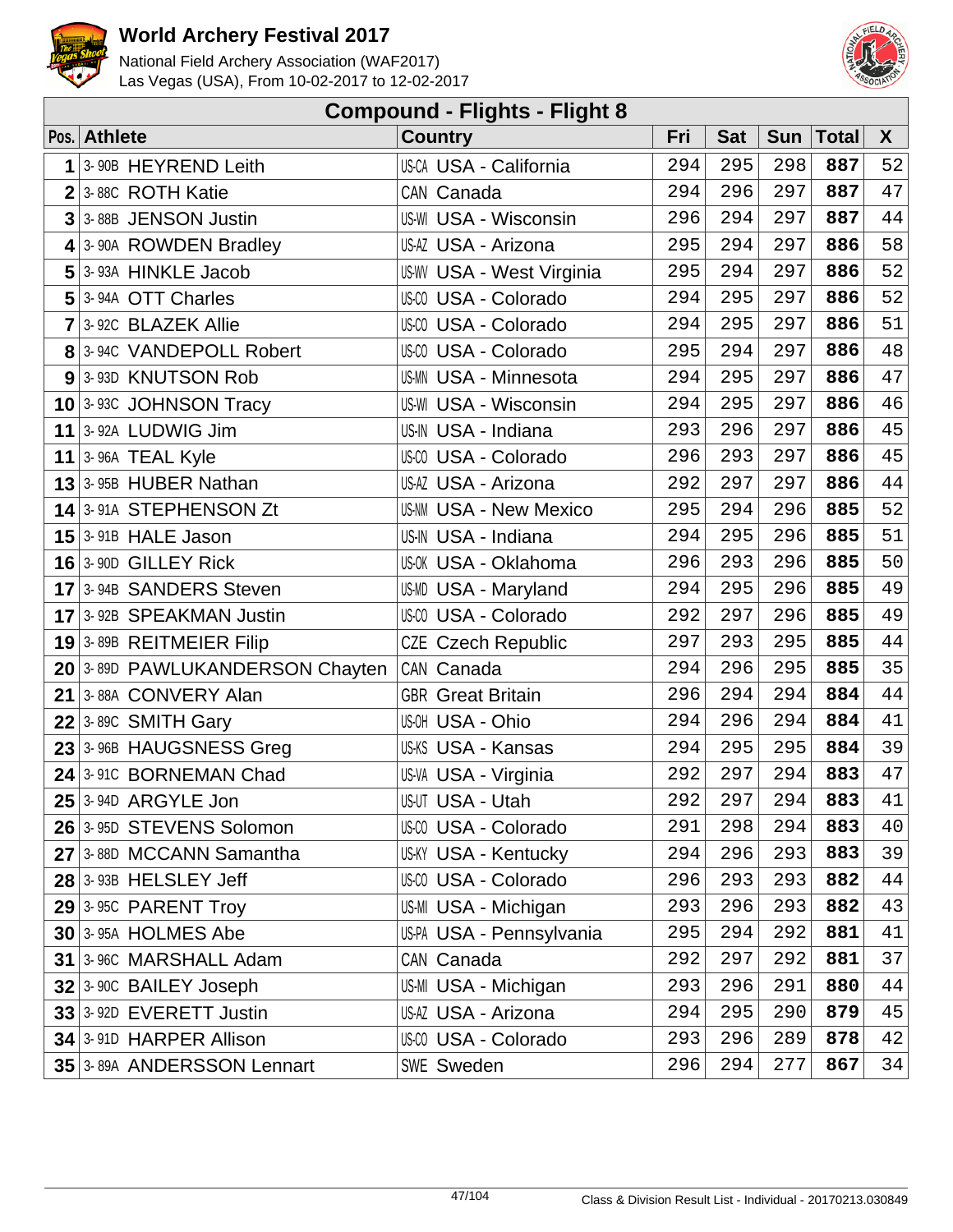



| <b>Compound - Flights - Flight 9</b> |                                           |                                 |     |            |             |              |    |  |  |  |
|--------------------------------------|-------------------------------------------|---------------------------------|-----|------------|-------------|--------------|----|--|--|--|
|                                      | Pos. Athlete                              | <b>Country</b>                  | Fri | <b>Sat</b> | <b>Sun</b>  | <b>Total</b> | X  |  |  |  |
| 1                                    | 3-98C CASILLAS DEL MONTE Daniel ESP Spain |                                 | 293 | 295        | 298         | 886          | 53 |  |  |  |
|                                      | 3-100C COX Casey                          | US-UT USA - Utah                | 296 | 292        | 298         | 886          | 48 |  |  |  |
| 3                                    | 3-100A JOHNSON Jeremiah                   | US-AZ USA - Arizona             | 293 | 295        | 297         | 885          | 52 |  |  |  |
|                                      | 4 3-99C VALENCIA Margarita                | <b>MEX Mexico</b>               | 295 | 293        | 297         | 885          | 48 |  |  |  |
| 5                                    | 3-102C DEAL Jay                           | <b>US-MT USA - Montana</b>      | 294 | 294        | 297         | 885          | 46 |  |  |  |
|                                      | 5 3-102A GRANADOS Juan                    | <b>US-CA USA - California</b>   | 294 | 294        | 297         | 885          | 46 |  |  |  |
|                                      | 7 3-100D DESTON Christopher               | <b>US-CT USA - Connecticut</b>  | 294 | 294        | 297         | 885          | 45 |  |  |  |
|                                      | 8 3-101D SCOTT Steven                     | <b>US-NY USA - New York</b>     | 295 | 293        | 297         | 885          | 44 |  |  |  |
| 9                                    | 3-103B BLAINE Chris                       | <b>US-NM USA - New Mexico</b>   | 294 | 294        | 297         | 885          | 42 |  |  |  |
|                                      | 10 3-102D BECKER James                    | <b>US-CA USA - California</b>   | 294 | 294        | 297         | 885          | 39 |  |  |  |
|                                      | 11 3-104A STENEGÄRD Lars                  | SWE Sweden                      | 296 | 292        | 296         | 884          | 39 |  |  |  |
|                                      | 12 3-97C RAFFENSPERGER Kagen              | <b>US-UT USA - Utah</b>         | 296 | 293        | 295         | 884          | 38 |  |  |  |
|                                      | 13 3-98D COLLINS Mike                     | US-MI USA - Michigan            | 297 | 291        | 295         | 883          | 48 |  |  |  |
|                                      | 14 3-99B PERES Pierre (Tony)              | <b>US-MT USA - Montana</b>      | 297 | 291        | 295         | 883          | 46 |  |  |  |
|                                      | 15 3-96D MORENO Joel                      | <b>US-UT USA - Utah</b>         | 297 | 292        | 294         | 883          | 42 |  |  |  |
|                                      | 16 3-98A RECKNAGEL Karl                   | <b>US-OK USA - Oklahoma</b>     | 294 | 295        | 294         | 883          | 37 |  |  |  |
|                                      | 16 3-103D SCRIVEN Ashlyn                  | CAN Canada                      | 293 | 295        | 295         | 883          | 37 |  |  |  |
|                                      | $18$ 3-104B MOULTON Jack                  | <b>US-SD USA - South Dakota</b> | 291 | 297        | 295         | 883          | 36 |  |  |  |
|                                      | 19 3-98B GREATHOUSE Shawn                 | US-00 USA - Colorado            | 297 | 291        | 294         | 882          | 48 |  |  |  |
|                                      | 20 3-99A LAMEG Bryanne                    | CAN Canada                      | 296 | 292        | 294         | 882          | 47 |  |  |  |
| 21                                   | 3-99D CAMPSALL AI                         | CAN Canada                      | 293 | 295        | 294         | 882          | 45 |  |  |  |
| 22                                   | 3-104C TRENTHAM Alex                      | <b>US-CA USA - California</b>   | 293 | 295        | 294         | 882          | 39 |  |  |  |
| 23                                   | 3-97D MURRY Lane                          | <b>US-AR USA - Arkansas</b>     | 296 | 293        | 293         | 882          | 35 |  |  |  |
|                                      | $24$ 3-97B BRENZEL Kyle                   | <b>US-NY USA - New York</b>     | 296 | 293        | 292         | 881          | 39 |  |  |  |
|                                      | 24 3-103C MEISTER Jesse                   | CAN Canada                      | 293 | 295        | 293         | 881          | 39 |  |  |  |
|                                      | 26 3-101A GREEN Annalesha                 | US-KS USA - Kansas              | 292 | 296        | 292         | 880          | 43 |  |  |  |
|                                      | 26 3-102B RICHARDSON Russ                 | US-AZ USA - Arizona             | 296 | 292        | 292         | 880          | 43 |  |  |  |
|                                      | 28 3-100B PITTS Lystra                    | <b>US-NV USA - Nevada</b>       | 295 | 293        | 292         | 880          | 41 |  |  |  |
|                                      | 28 3-101B SANDERS Rik                     | <b>NED Netherlands</b>          | 295 | 293        | 292         | 880          | 41 |  |  |  |
|                                      | 30 3-105A MARCOZZI Gabriel                | US-PA USA - Pennsylvania        | 293 | 295        | 292         | 880          | 33 |  |  |  |
|                                      | 31 3-97A BATES Mike                       | CAN Canada                      | 295 | 294        | 291         | 880          | 31 |  |  |  |
|                                      | $32$ 3-104D BRADWAY Jc                    | US-NJ USA - New Jersey          | 293 | 295        | 288         | 876          | 36 |  |  |  |
|                                      | 33 3-103A BROWN Jim                       | US-FL USA - Florida             | 294 | 294        | 285         | 873          | 36 |  |  |  |
|                                      | 34 3-105B GARCIA Christopher              | <b>US-CA USA - California</b>   | 300 | 287        | 284         | 871          | 63 |  |  |  |
|                                      | 35 3-1010 MILLER Whitney                  | US-LA USA - Louisiana           | 297 | 291        | $\mathbf 0$ | 588          | 29 |  |  |  |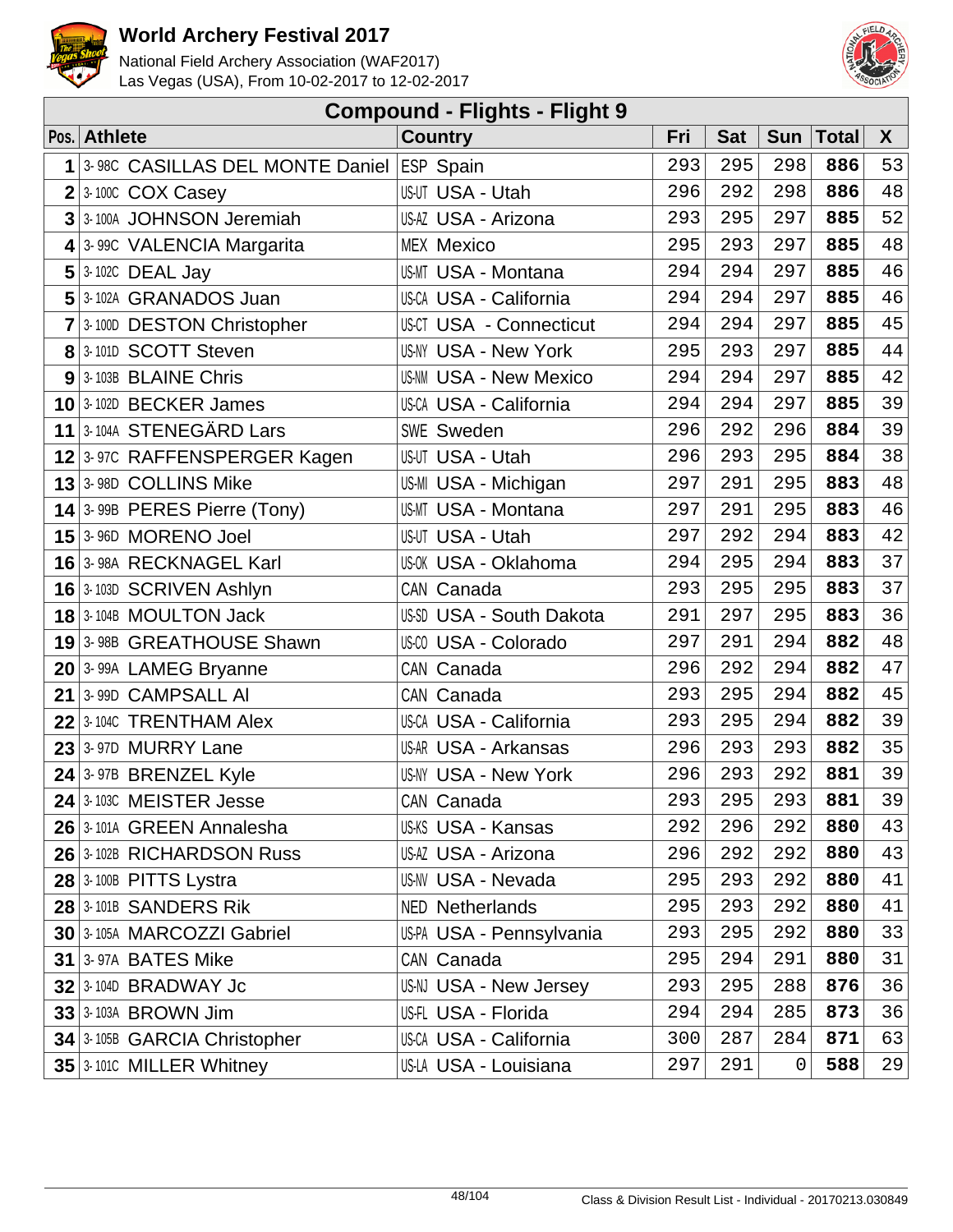



| <b>Compound - Flights - Flight 10</b> |                                                       |                               |     |            |            |              |        |  |  |  |
|---------------------------------------|-------------------------------------------------------|-------------------------------|-----|------------|------------|--------------|--------|--|--|--|
|                                       | Pos. Athlete                                          | <b>Country</b>                | Fri | <b>Sat</b> | <b>Sun</b> | <b>Total</b> | X      |  |  |  |
| 1                                     | 3-105C BRUNSON Casey                                  | US-ID USA - Idaho             | 298 | 289        | 299        | 886          | 61     |  |  |  |
|                                       | $2 3.105D$ PEROUTKA Ond?ej                            | <b>CZE Czech Republic</b>     | 295 | 292        | 298        | 885          | 55     |  |  |  |
| 3                                     | 3-107B COMBS Resa                                     | US-VA USA - Virginia          | 293 | 294        | 298        | 885          | 50     |  |  |  |
| 4                                     | 3-106C FITE Austin                                    | US-CA USA - California        | 294 | 293        | 298        | 885          | 49     |  |  |  |
|                                       | 5 3-111D VAN DEN BOSCH-SCHWANEN Guido NED Netherlands |                               | 293 | 294        | 297        | 884          | 47     |  |  |  |
|                                       | 6 3-111B CLARK Jason                                  | <b>US-NY USA - New York</b>   | 294 | 293        | 297        | 884          | 45     |  |  |  |
| $\overline{7}$                        | 3-107D MANSFIELD Tony                                 | US-00 USA - Colorado          | 297 | 290        | 296        | 883          | 48     |  |  |  |
|                                       | 8 3-111A SANDERS Michael                              | <b>US-CA USA - California</b> | 294 | 293        | 296        | 883          | 47     |  |  |  |
|                                       | 9 3-106D OLESEN Maria                                 | <b>DEN Denmark</b>            | 293 | 294        | 295        | 882          | 44     |  |  |  |
|                                       | 9 3-112B OLIVAS Jonathan                              | <b>US-NM USA - New Mexico</b> | 292 | 295        | 295        | 882          | $4\,4$ |  |  |  |
|                                       | 11 3-106A KUCUKKAYALAR Tunc                           | <b>TUR Turkey</b>             | 294 | 293        | 294        | 881          | 49     |  |  |  |
|                                       | 12 3-109D STREET Scott                                | US-ID USA - Idaho             | 292 | 295        | 294        | 881          | 46     |  |  |  |
|                                       | <b>13</b> 3-109C SCHEUNEMANN Travis                   | US-AZ USA - Arizona           | 291 | 296        | 294        | 881          | 41     |  |  |  |
|                                       | <b>14 3-114A BUCHANAN Mike</b>                        | US-UT USA - Utah              | 294 | 293        | 294        | 881          | 38     |  |  |  |
|                                       | 14 3-108B SULLIVAN Shayne                             | US-ID USA - Idaho             | 292 | 295        | 294        | 881          | 38     |  |  |  |
|                                       | 16 3-107A CLARK David                                 | US-ID USA - Idaho             | 294 | 293        | 293        | 880          | 45     |  |  |  |
|                                       | $17$ 3-110D BUDDE James                               | US-MI USA - Michigan          | 292 | 295        | 293        | 880          | 44     |  |  |  |
|                                       | 18 3-108D BUTLER Todd                                 | US-CO USA - Colorado          | 292 | 295        | 293        | 880          | 41     |  |  |  |
|                                       | <b>18 3-110B WATTS Jeff</b>                           | <b>US-CA USA - California</b> | 291 | 296        | 293        | 880          | 41     |  |  |  |
|                                       | 20 3-113C BONEBRAKE Michael                           | US-00 USA - Colorado          | 296 | 291        | 293        | 880          | 32     |  |  |  |
|                                       | $21$ 3-107C CROOKS Jeff                               | US-OK USA - Oklahoma          | 296 | 291        | 292        | 879          | 46     |  |  |  |
|                                       | $22$ 3-110C BROWN Brent                               | US-CA USA - California        | 293 | 294        | 292        | 879          | 42     |  |  |  |
|                                       | 23 3-110A VAN DRUNEN Johan                            | <b>NED Netherlands</b>        | 294 | 293        | 292        | 879          | 41     |  |  |  |
|                                       | $24$ 3-112C BUDDE Jacob                               | US-MI USA - Michigan          | 293 | 294        | 292        | 879          | 38     |  |  |  |
|                                       | 25 3-112A DUNAWAY Alanna                              | US-CA USA - California        | 293 | 294        | 292        | 879          | 36     |  |  |  |
|                                       | 26 3-109A HENSBERRY Kevin                             | US-AZ USA - Arizona           | 290 | 297        | 291        | 878          | 47     |  |  |  |
|                                       | 27 3-108A SCHUSTER Daniel                             | US-IN USA - Indiana           | 296 | 291        | 291        | 878          | 46     |  |  |  |
|                                       | 28 3-106B CORBETT Mel                                 | CAN Canada                    | 295 | 292        | 291        | 878          | 45     |  |  |  |
|                                       | 29 3-113B MCCANN Casey                                | <b>US-KY USA - Kentucky</b>   | 289 | 298        | 291        | 878          | 35     |  |  |  |
|                                       | 30 3-113A LEVINSOHN Leon                              | US-TX USA - Texas             | 291 | 296        | 291        | 878          | 31     |  |  |  |
|                                       | <b>31 3-109B TOSH Noah</b>                            | US-KS USA - Kansas            | 293 | 294        | 290        | 877          | 40     |  |  |  |
|                                       | 32 3-1140 QUINTERO Ricardo                            | US-TX USA - Texas             | 291 | 296        | 290        | 877          | 29     |  |  |  |
|                                       | $33$ 3-114B ADAM Adam                                 | <b>US-NM USA - New Mexico</b> | 290 | 297        | 289        | 876          | 33     |  |  |  |
|                                       | <b>34 3-108C BOOK Kenny</b>                           | US-UT USA - Utah              | 293 | 294        | 287        | 874          | 40     |  |  |  |
|                                       | 35 3-1110 GRANT Michael                               | US-TX USA - Texas             | 294 | 293        | 285        | 872          | 34     |  |  |  |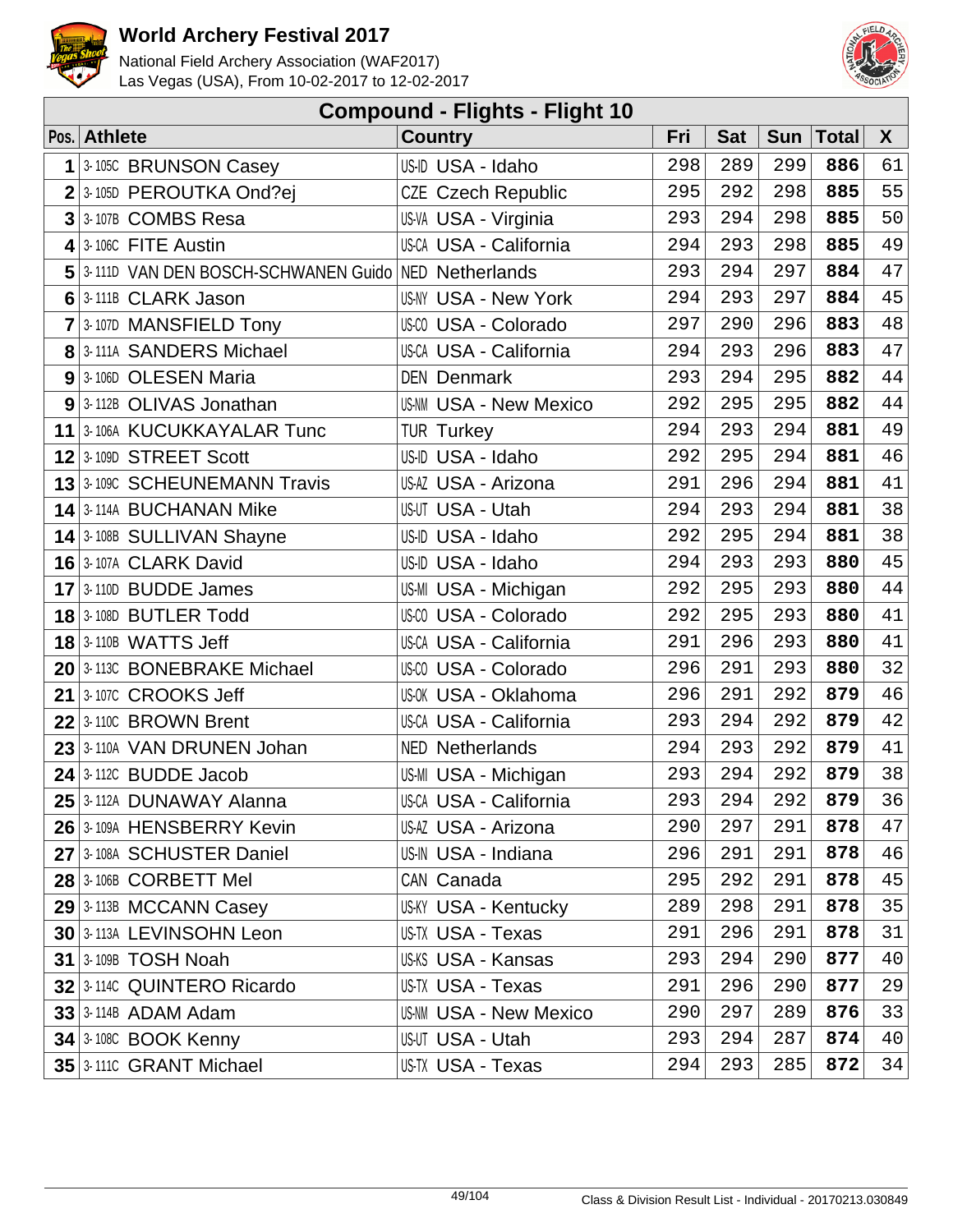



| <b>Compound - Flights - Flight 11</b> |                                   |                              |     |            |            |              |              |  |  |  |
|---------------------------------------|-----------------------------------|------------------------------|-----|------------|------------|--------------|--------------|--|--|--|
|                                       | Pos. Athlete                      | <b>Country</b>               | Fri | <b>Sat</b> | <b>Sun</b> | <b>Total</b> | $\mathsf{X}$ |  |  |  |
| 1                                     | 3-189C WAGNER Bradley             | US-AZ USA - Arizona          | 292 | 294        | 298        | 884          | 50           |  |  |  |
|                                       | $2 3.193D$ PEDERSEN Erik          | US-AZ USA - Arizona          | 296 | 290        | 298        | 884          | 44           |  |  |  |
|                                       | 3 3-1920 MARIN David              | <b>MEX Mexico</b>            | 291 | 295        | 297        | 883          | 45           |  |  |  |
|                                       | 4 3-1950 LANE Kevin               | US-00 USA - Colorado         | 293 | 292        | 297        | 882          | 48           |  |  |  |
|                                       | 5 3-190D MCNEESE Connor           | <b>US-MT USA - Montana</b>   | 291 | 295        | 296        | 882          | 42           |  |  |  |
|                                       | 6 3-189A KOVACH Kevin             | US-AZ USA - Arizona          | 294 | 292        | 295        | 881          | 54           |  |  |  |
|                                       | 7 3-190C LANGSTON Barry           | US-AL USA - Alabama          | 292 | 294        | 295        | 881          | 48           |  |  |  |
|                                       | 8 3-190A MCNEELY Bryan            | <b>US-NY USA - New York</b>  | 291 | 295        | 295        | 881          | 47           |  |  |  |
|                                       | 9 3-189D BENNET Tommy             | US-WY USA - Wyoming          | 290 | 296        | 294        | 880          | 45           |  |  |  |
|                                       | $9$ 3-195D KREZMAN Jake           | US-CA USA - California       | 289 | 296        | 295        | 880          | 45           |  |  |  |
|                                       | 11 3-190B KOLB Dan                | US-AZ USA - Arizona          | 294 | 292        | 294        | 880          | $4\,4$       |  |  |  |
|                                       | $12$ 3-192D ROBBETT Billy         | US-VA USA - Virginia         | 294 | 292        | 294        | 880          | 37           |  |  |  |
|                                       | 13 <sup>3-193C</sup> MASON Austin | US-UT USA - Utah             | 295 | 291        | 294        | 880          | 32           |  |  |  |
|                                       | 14 3-197B BONACK Michael          | <b>US-WI USA - Wisconsin</b> | 295 | 290        | 294        | 879          | 46           |  |  |  |
|                                       | 15 3-192A GRIFFIN William         | US-AZ USA - Arizona          | 295 | 291        | 293        | 879          | 39           |  |  |  |
|                                       | 16 3-191B DAVIS Christina         | US-WA USA - Washington       | 293 | 293        | 293        | 879          | 36           |  |  |  |
|                                       | 17 3-194A BROWN Madeline          | <b>US-KY USA - Kentucky</b>  | 293 | 293        | 293        | 879          | 35           |  |  |  |
|                                       | <b>18</b> 3-194C SINGH Matthew    | US-CA USA - California       | 296 | 290        | 293        | 879          | 32           |  |  |  |
|                                       | $19$ 3-194D JANG Matteo           | CAN Canada                   | 291 | 295        | 293        | 879          | 27           |  |  |  |
|                                       | 20 3-197A BAGGETT Keith           | US-CA USA - California       | 289 | 296        | 293        | 878          | 45           |  |  |  |
|                                       | $20$ 3-195A MARTIN James          | CAN Canada                   | 292 | 293        | 293        | 878          | 45           |  |  |  |
|                                       | $22$ 3-192B KUHL Rodger           | US-TX USA - Texas            | 294 | 292        | 292        | 878          | 41           |  |  |  |
|                                       | $23$ 3-191D CLARK Justin          | US-GA USA - Georgia          | 293 | 293        | 292        | 878          | 37           |  |  |  |
|                                       | 24 3-1910 SHANKS Drew             | <b>US-MO USA - Missouri</b>  | 293 | 293        | 291        | 877          | 43           |  |  |  |
|                                       | 25 3-198A HICKS Jodi              | <b>US-KY USA - Kentucky</b>  | 290 | 295        | 292        | 877          | 40           |  |  |  |
|                                       | 26 3-194B MEYER Jeff              | US-WY USA - Wyoming          | 293 | 293        | 291        | 877          | 35           |  |  |  |
|                                       | $27$ 3.197D ELLIS JR Ronald       | US-IN USA - Indiana          | 290 | 295        | 291        | 876          | 38           |  |  |  |
|                                       | 28 3-195B BUTHIAUX Eric           | <b>FRA France</b>            | 293 | 292        | 290        | 875          | 46           |  |  |  |
|                                       | 29 3-1960 TOWNSEND David          | <b>US-NY USA - New York</b>  | 291 | 294        | 290        | 875          | 42           |  |  |  |
|                                       | 30 3-196A GILLESPIE Arthur        | US-PA USA - Pennsylvania     | 291 | 294        | 290        | 875          | 39           |  |  |  |
|                                       | $31$ 3-198D WHALEY Ryan           | US-AZ USA - Arizona          | 291 | 294        | 290        | 875          | 38           |  |  |  |
|                                       | 32 3-191A ODOM Edward             | <b>US-TN USA - Tennessee</b> | 293 | 293        | 288        | 874          | 42           |  |  |  |
|                                       | 33 3-193B VELASQUEZ Johnny        | US-AZ USA - Arizona          | 294 | 292        | 288        | 874          | 38           |  |  |  |
|                                       | 34 3-193A PETREY Dallas           | US-AK USA - Alaska           | 293 | 293        | 288        | 874          | 32           |  |  |  |
|                                       | 35 3-189B PRUETT Shawn            | US-TX USA - Texas            | 293 | 293        | 286        | 872          | 40           |  |  |  |
|                                       | 36 3-1970 DIAMANTOPOULOS George   | <b>AUS Australia</b>         | 293 | 292        | 286        | 871          | 40           |  |  |  |
|                                       | 36 3-196B SPRINGER Mike           | <b>US-NV USA - Nevada</b>    | 294 | 291        | 286        | 871          | 40           |  |  |  |
|                                       | $38$ 3-198B PRICE H. Donald       | US-PA USA - Pennsylvania     | 293 | 292        | 284        | 869          | 42           |  |  |  |
|                                       | 39 3-196D SEVERTSON Pam           | US-CA USA - California       | 290 | 295        | 283        | 868          | 40           |  |  |  |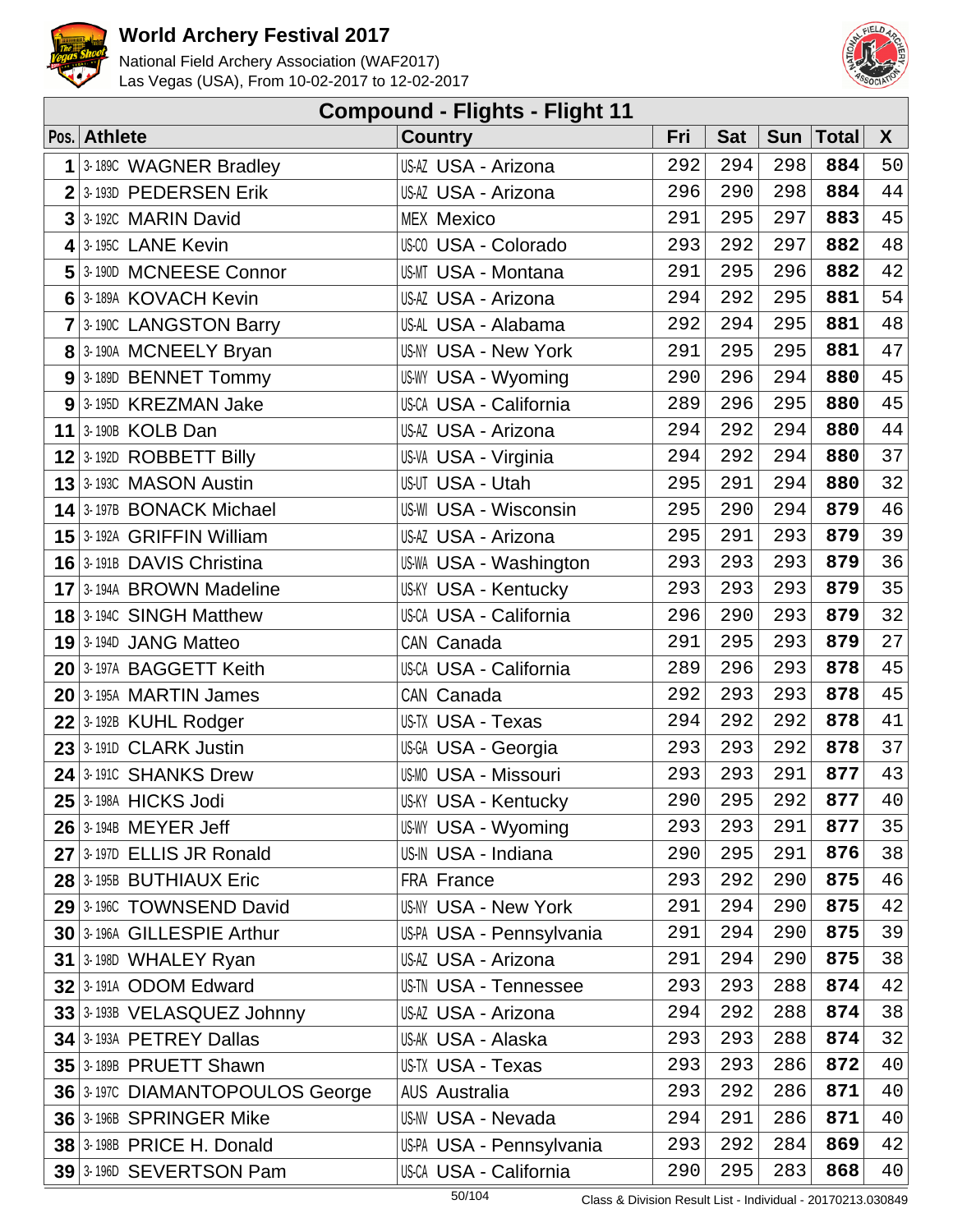



| <b>Compound - Flights - Flight 11</b>   |                        |     |  | Continue l              |  |
|-----------------------------------------|------------------------|-----|--|-------------------------|--|
| Pos. Athlete                            | ∣Country               | Fri |  | │ Sat │ Sun │Total│ X │ |  |
| $\vert$ 40 $\vert$ 3-1980 VOUTHA Vannak | US-CA USA - California | 294 |  | $291$ 277 862 37        |  |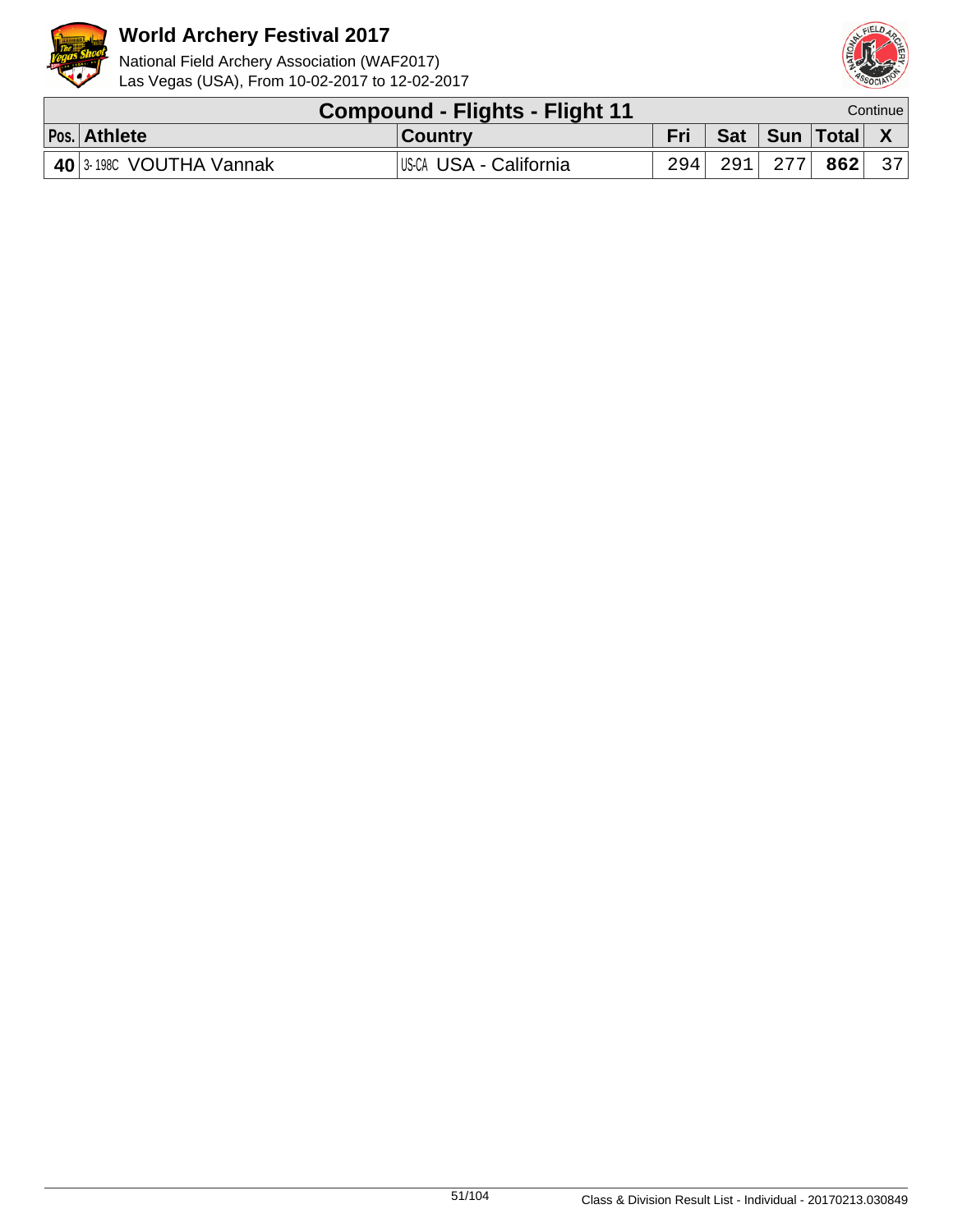



| <b>Compound - Flights - Flight 12</b> |                               |                                   |     |            |            |              |        |  |  |  |
|---------------------------------------|-------------------------------|-----------------------------------|-----|------------|------------|--------------|--------|--|--|--|
|                                       | Pos. Athlete                  | <b>Country</b>                    | Fri | <b>Sat</b> | <b>Sun</b> | <b>Total</b> | X      |  |  |  |
| 1                                     | 3-200C LERBERG Micael         | <b>SWE Sweden</b>                 | 292 | 293        | 297        | 882          | 39     |  |  |  |
| 2                                     | 3-202A POLLEI Jordan          | US-AZ USA - Arizona               | 292 | 293        | 296        | 881          | 32     |  |  |  |
| 3                                     | 3-202D AGNESE Anthony         | <b>US-NY USA - New York</b>       | 296 | 288        | 296        | 880          | 48     |  |  |  |
| 4                                     | 3-203A BREWER Kolby           | US-UT USA - Utah                  | 292 | 292        | 296        | 880          | 45     |  |  |  |
| 5                                     | 3-205D LOCKE Jared            | US-MI USA - Michigan              | 289 | 295        | 296        | 880          | 40     |  |  |  |
| 6                                     | 3-207D PHLIEGER Michael       | <b>US-NM USA - New Mexico</b>     | 292 | 292        | 296        | 880          | 32     |  |  |  |
| $6 \mid$                              | 3-207B SMITH Jack             | US-OR USA - Oregon                | 294 | 290        | 296        | 880          | 32     |  |  |  |
| 8 <sup>1</sup>                        | 3-203B JONES Frank            | US-VA USA - Virginia              | 293 | 291        | 295        | 879          | $4\,4$ |  |  |  |
|                                       | 9 3-1990 STIFFLER Rome        | US-ID USA - Idaho                 | 290 | 295        | 294        | 879          | 40     |  |  |  |
|                                       | 10 3-199D PIAGENTINI Dean     | US-IA USA - Iowa                  | 291 | 294        | 294        | 879          | 39     |  |  |  |
| 11                                    | 3-200B SKRECEK Milan          | CAN Canada                        | 290 | 295        | 294        | 879          | 38     |  |  |  |
| 12                                    | 3-203D SHANER Rhonda          | US-GA USA - Georgia               | 293 | 291        | 294        | 878          | 40     |  |  |  |
|                                       | 12 3-201A WILSON Scott        | US-CA USA - California            | 293 | 292        | 293        | 878          | 40     |  |  |  |
|                                       | $14$ 3-205B TAPAN Erdal       | <b>GER Germany</b>                | 291 | 293        | 294        | 878          | 38     |  |  |  |
|                                       | 15 3-202B KESINGER Jim        | US-LA USA - Louisiana             | 294 | 291        | 293        | 878          | 30     |  |  |  |
|                                       | 16 3-200A SABOL Justin        | <b>US-MT USA - Montana</b>        | 293 | 292        | 292        | 877          | 42     |  |  |  |
| 17                                    | 3-206C BLACK John             | <b>US-SC USA - South Carolina</b> | 292 | 292        | 293        | 877          | 39     |  |  |  |
|                                       | <b>18</b> 3-199A BOYLES Sam   | US-WY USA - Wyoming               | 292 | 293        | 292        | 877          | 37     |  |  |  |
|                                       | 19 3-207C GROVER Stacy        | US-CO USA - Colorado              | 294 | 290        | 293        | 877          | 29     |  |  |  |
|                                       | 20 3-204A MATEVOSYAN Boris    | <b>US-CA USA - California</b>     | 289 | 295        | 292        | 876          | 41     |  |  |  |
| 21                                    | 3-2040 JONES Michel           | <b>US-ND USA - North Dakota</b>   | 291 | 293        | 292        | 876          | 38     |  |  |  |
| 21                                    | 3-206A MUFFLEY Jordan         | <b>US-NM USA - New Mexico</b>     | 289 | 295        | 292        | 876          | 38     |  |  |  |
| 23                                    | 3-206D WILLIAMS Robert        | US-UT USA - Utah                  | 289 | 295        | 292        | 876          | 35     |  |  |  |
| 24                                    | 3-202C ZEBADUA Maria Jose     | <b>GUA Guatemala</b>              | 291 | 293        | 291        | 875          | 43     |  |  |  |
|                                       | 25 3-203C PETRUN David        | US-CA USA - California            | 293 | 291        | 291        | 875          | 39     |  |  |  |
|                                       | 26 3-204B ANEAR Marcus        | <b>AUS Australia</b>              | 293 | 291        | 291        | 875          | 32     |  |  |  |
|                                       | 27 3-201D GROVER Michael      | US-CO USA - Colorado              | 289 | 296        | 290        | 875          | 29     |  |  |  |
|                                       | 28 3-2040 BARAJAS Patrick     | US-CA USA - California            | 293 | 291        | 290        | 874          | 42     |  |  |  |
|                                       | 29 3-205A RUGRODEN Rick       | US-MN USA - Minnesota             | 293 | 291        | 290        | 874          | 37     |  |  |  |
|                                       | 30 3-201B BELZNER Steven      | US-AZ USA - Arizona               | 292 | 293        | 289        | 874          | 34     |  |  |  |
|                                       | 30 3-199B HORAN Chris         | <b>GBR</b> Great Britain          | 293 | 292        | 289        | 874          | 34     |  |  |  |
|                                       | $32$ 3-2010 BAIRD Kerry       | US-ID USA - Idaho                 | 293 | 292        | 289        | 874          | 30     |  |  |  |
|                                       | 33 3-207A DOUGLAS Kolt        | US-UT USA - Utah                  | 293 | 291        | 289        | 873          | 32     |  |  |  |
|                                       | 33 3-200D STANK Justin        | US-CO USA - Colorado              | 296 | 289        | 288        | 873          | 32     |  |  |  |
|                                       | <b>35 3-205C URTEL Blaine</b> | US-MN USA - Minnesota             | 290 | 294        | 287        | 871          | 36     |  |  |  |
|                                       | 36 3-206B SEYMOUR Steven      | US-AZ USA - Arizona               | 293 | 291        | 272        | 856          | 32     |  |  |  |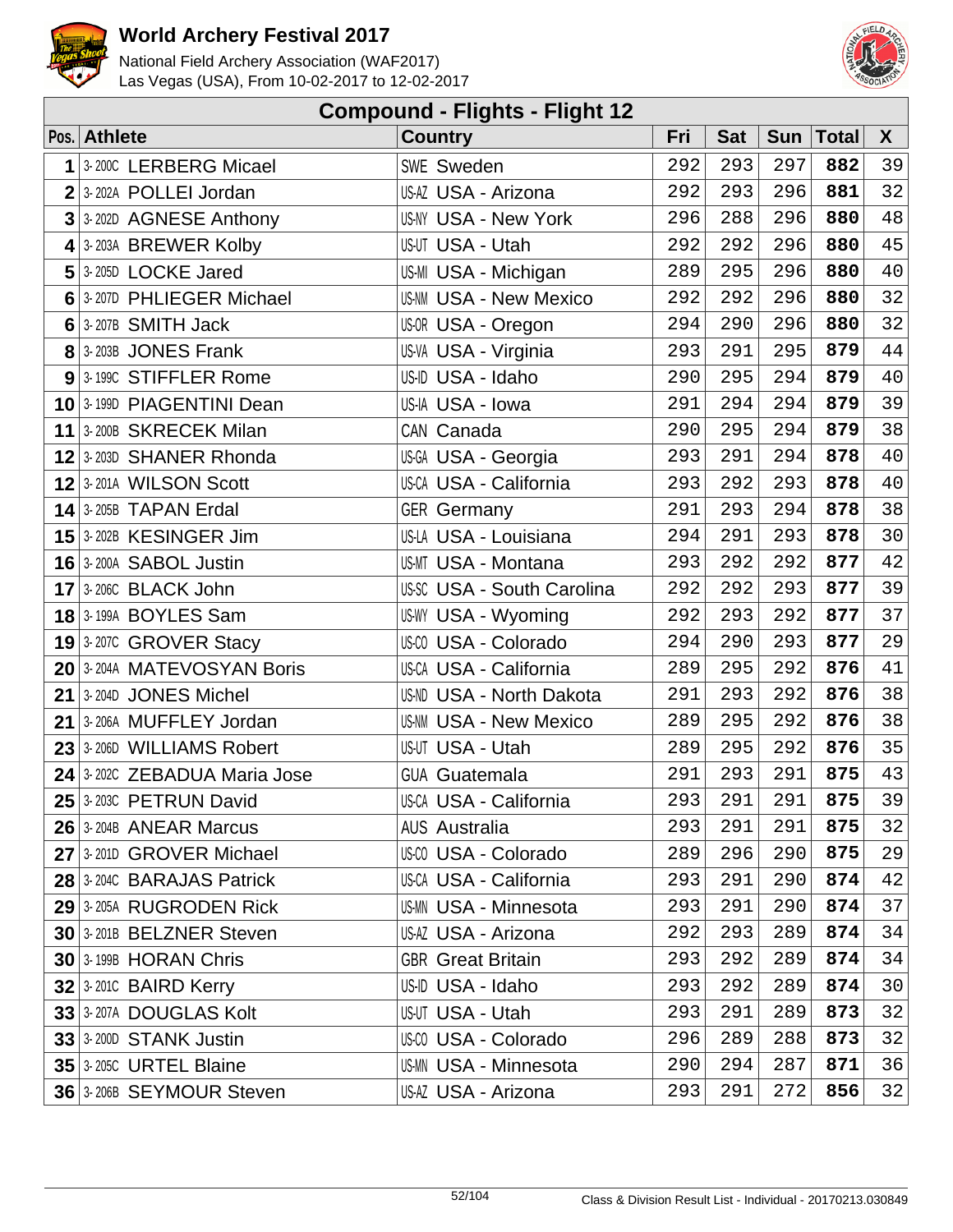



| <b>Compound - Flights - Flight 13</b> |                                   |                               |     |            |            |              |        |  |  |  |
|---------------------------------------|-----------------------------------|-------------------------------|-----|------------|------------|--------------|--------|--|--|--|
|                                       | Pos. Athlete                      | <b>Country</b>                | Fri | <b>Sat</b> | <b>Sun</b> | <b>Total</b> | X      |  |  |  |
| 1                                     | 3-211A AUDEH Maurice              | US-OR USA - Oregon            | 286 | 297        | 298        | 881          | 42     |  |  |  |
|                                       | $2$ 3-212D TEAL Ashley            | US-CO USA - Colorado          | 291 | 292        | 296        | 879          | 37     |  |  |  |
| 3                                     | 3-214D GAGNON Rony                | CAN Canada                    | 292 | 291        | 296        | 879          | 36     |  |  |  |
|                                       | 4 3-211D CARLSON Ted              | US-ID USA - Idaho             | 292 | 291        | 295        | 878          | 35     |  |  |  |
|                                       | 5 3-214A MATTHEWS Rebekah         | US-OH USA - Ohio              | 290 | 293        | 295        | 878          | 34     |  |  |  |
|                                       | 6 3-210B CHERNIAK Kyle            | CAN Canada                    | 293 | 290        | 294        | 877          | 40     |  |  |  |
|                                       | 7 3-213B WILLEY Wayne             | US-UT USA - Utah              | 291 | 292        | 294        | 877          | 33     |  |  |  |
|                                       | 8 3-215D BROOKS Jennifer          | US-AR USA - Arkansas          | 293 | 290        | 294        | 877          | 30     |  |  |  |
|                                       | 9 3-2110 GETTLE Corey             | US-PA USA - Pennsylvania      | 294 | 289        | 293        | 876          | 40     |  |  |  |
|                                       | 9 3-210D MARTINEZ Domonic         | US-UT USA - Utah              | 294 | 289        | 293        | 876          | 40     |  |  |  |
|                                       | 11 3-211B FURUHASHI Atsuko        | JPN Japan                     | 288 | 295        | 293        | 876          | 36     |  |  |  |
|                                       | 12 3-208A GRIGGS Julie            | <b>US-MO USA - Missouri</b>   | 291 | 293        | 292        | 876          | 30     |  |  |  |
|                                       | 13 3-209A REMUND Danny            | US-ID USA - Idaho             | 291 | 292        | 292        | 875          | 46     |  |  |  |
|                                       | 14 3-212A ALLARD David            | US-RI USA - Rhode Island      | 289 | 294        | 292        | 875          | 37     |  |  |  |
|                                       | 15 3-212C MITCHELL Robert         | US-PA USA - Pennsylvania      | 291 | 292        | 292        | 875          | 33     |  |  |  |
|                                       | 16 3-2160 CARDOSO Montserrat      | <b>MEX Mexico</b>             | 291 | 292        | 292        | 875          | 28     |  |  |  |
|                                       | 17 3-210C CLAWSON Cory            | US-UT USA - Utah              | 294 | 289        | 291        | 874          | 40     |  |  |  |
|                                       | 18 3-212B GREGORY Brian           | <b>US-CA USA - California</b> | 291 | 292        | 291        | 874          | 31     |  |  |  |
|                                       | <b>18</b> 3-215C VANDERMEER Jacob | US-OR USA - Oregon            | 293 | 290        | 291        | 874          | 31     |  |  |  |
|                                       | $20$ 3-2140 COPP Steve            | US-CA USA - California        | 290 | 293        | 291        | 874          | 29     |  |  |  |
|                                       | $21$ 3-209C THURMAN Larry         | US-WA USA - Washington        | 292 | 291        | 290        | 873          | 48     |  |  |  |
|                                       | $22$ 3-210A WALLER Kent           | US-AZ USA - Arizona           | 293 | 290        | 290        | 873          | 36     |  |  |  |
|                                       | $23$ 3-216B JOHNSON Jp            | US-ID USA - Idaho             | 297 | 286        | 290        | 873          | 35     |  |  |  |
|                                       | $24$ 3-209D BATY Jolie            | US-00 USA - Colorado          | 291 | 292        | 289        | 872          | $38\,$ |  |  |  |
|                                       | $25$ 3-208D BULLER Travis         | US-0K USA - Oklahoma          | 291 | 293        | 288        | 872          | 28     |  |  |  |
|                                       | 26 3-214B RAYMOND Darren          | <b>US-NY USA - New York</b>   | 294 | 289        | 288        | 871          | 31     |  |  |  |
|                                       | 26 3-215A SCHULTES Joan           | US-MI USA - Michigan          | 292 | 291        | 288        | 871          | 31     |  |  |  |
|                                       | $28$ 3-216D THOMAS Timmy          | US-NV USA - Nevada            | 288 | 295        | 287        | 870          | 32     |  |  |  |
|                                       | <b>29 3-208B JANKE Kai</b>        | <b>GER Germany</b>            | 291 | 293        | 285        | 869          | 29     |  |  |  |
|                                       | <b>30 3-213D LOFTEN Bill</b>      | <b>US-MD USA - Maryland</b>   | 291 | 292        | 284        | 867          | 29     |  |  |  |
|                                       | 31 3-208C SCAMMELL Richard        | CAN Canada                    | 292 | 292        | 281        | 865          | 35     |  |  |  |
|                                       | 32 3-213A MIKALSEN Bjorn          | <b>NOR Norway</b>             | 292 | 291        | 282        | 865          | 26     |  |  |  |
|                                       | 33 3-216A GOODWIN Robert          | US-KS USA - Kansas            | 292 | 291        | 281        | 864          | 31     |  |  |  |
|                                       | 34 3-213C HERNANDEZ Mike          | US-CA USA - California        | 292 | 291        | 280        | 863          | 24     |  |  |  |
|                                       | 35 3-209B BOWLES Billy            | US-CA USA - California        | 290 | 293        | 255        | 838          | 40     |  |  |  |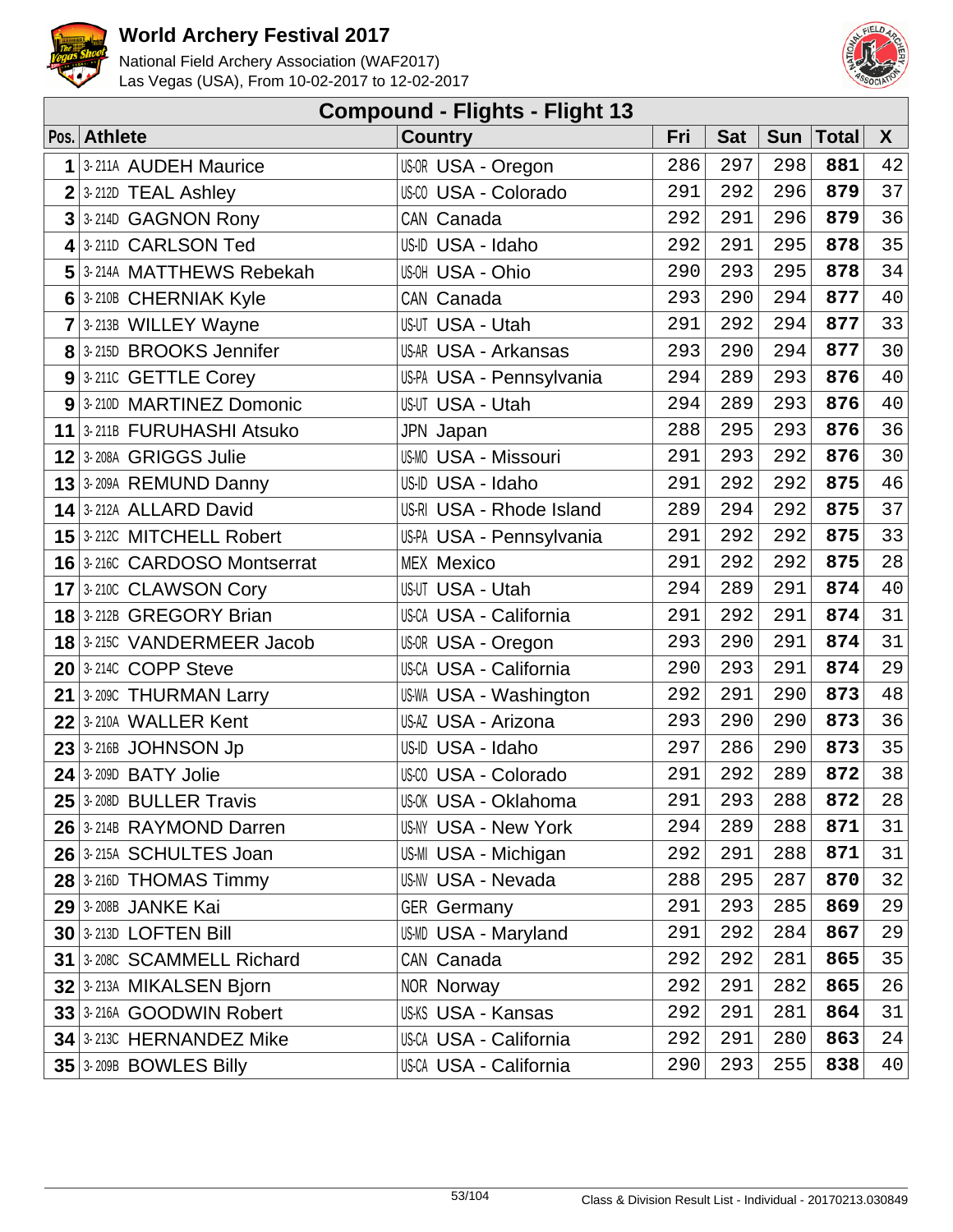



|                 | <b>Compound - Flights - Flight 14</b> |                                |     |            |            |       |              |  |  |  |  |  |
|-----------------|---------------------------------------|--------------------------------|-----|------------|------------|-------|--------------|--|--|--|--|--|
|                 | Pos. Athlete                          | <b>Country</b>                 | Fri | <b>Sat</b> | <b>Sun</b> | Total | $\mathsf{X}$ |  |  |  |  |  |
| 1               | 1-31B HULSEY Mark                     | <b>US-CA USA - California</b>  | 294 | 288        | 298        | 880   | 41           |  |  |  |  |  |
| $\overline{2}$  | 1-29A HEUVEL John                     | US-WA USA - Washington         | 296 | 286        | 297        | 879   | 50           |  |  |  |  |  |
| 3               | 1-38B OLIVER Noel                     | <b>US-CA USA - California</b>  | 293 | 288        | 297        | 878   | 41           |  |  |  |  |  |
| 4               | 1-31A HEWSON Jeremy                   | US-WA USA - Washington         | 289 | 293        | 296        | 878   | 39           |  |  |  |  |  |
| 5               | 1-36B MORGAN Rick                     | US-WA USA - Washington         | 295 | 286        | 296        | 877   | 45           |  |  |  |  |  |
| 6               | 1-37C FORDICE Dean                    | <b>US-NV USA - Nevada</b>      | 284 | 297        | 296        | 877   | 38           |  |  |  |  |  |
| $\overline{7}$  | 1-29D SCHULTES Vince                  | US-MI USA - Michigan           | 289 | 293        | 295        | 877   | 37           |  |  |  |  |  |
| 8 <sup>1</sup>  | 1-31C KAZUI Mickie                    | JPN Japan                      | 290 | 292        | 294        | 876   | 40           |  |  |  |  |  |
| 9 <sup>1</sup>  | 1-36C MCMAHAN Thomas                  | US-CA USA - California         | 292 | 289        | 295        | 876   | 39           |  |  |  |  |  |
|                 | $10$ 1-33B NAZIROV Igor               | CAN Canada                     | 291 | 291        | 294        | 876   | 35           |  |  |  |  |  |
| 11              | 1-30C OSBORN SR. Britt                | US-IA USA - Iowa               | 289 | 293        | 293        | 875   | 34           |  |  |  |  |  |
| 12 <sub>1</sub> | 1-33A FAY Paul                        | <b>US-MN USA - Minnesota</b>   | 292 | 290        | 293        | 875   | 33           |  |  |  |  |  |
| 12 <sub>1</sub> | 1-33D NEILSON Shawna                  | US-OR USA - Oregon             | 290 | 292        | 293        | 875   | 33           |  |  |  |  |  |
|                 | 14 1-35B STONE Vanessa                | US-IN USA - Indiana            | 291 | 291        | 293        | 875   | 28           |  |  |  |  |  |
| 15              | 1-37A KUNTZ Alexander                 | US-GA USA - Georgia            | 288 | 293        | 293        | 874   | 40           |  |  |  |  |  |
|                 | 16 1-30D SWEENEY Peter                | <b>US-CT USA - Connecticut</b> | 289 | 293        | 292        | 874   | 38           |  |  |  |  |  |
| 17              | 1-32D ULMER Zacharie                  | US-AZ USA - Arizona            | 289 | 293        | 292        | 874   | 34           |  |  |  |  |  |
|                 | 18 1-29B HIGGINS Monica               | CAN Canada                     | 290 | 292        | 291        | 873   | 40           |  |  |  |  |  |
|                 | 19 1-32C MURRY Holly                  | US-AR USA - Arkansas           | 291 | 291        | 290        | 872   | 37           |  |  |  |  |  |
| 20 <sup>1</sup> | 1-33C GUENTHNER Christian             | <b>US-MT USA - Montana</b>     | 292 | 290        | 290        | 872   | 34           |  |  |  |  |  |
| 21              | 1-35A MAKA Jozef                      | US-IL USA - Illinois           | 295 | 287        | 290        | 872   | 31           |  |  |  |  |  |
| 21              | 1-34B WALKER Brandy                   | US-ID USA - Idaho              | 293 | 289        | 290        | 872   | 31           |  |  |  |  |  |
| 23              | 1-37B SEKORA Keith                    | US-WA USA - Washington         | 291 | 290        | 290        | 871   | 40           |  |  |  |  |  |
|                 | $24$ 1-31D LANE Jodie                 | US-OH USA - Ohio               | 291 | 291        | 289        | 871   | 35           |  |  |  |  |  |
|                 | 25 1-38A LEONG Jordan                 | US-HI USA - Hawaii             | 289 | 292        | 290        | 871   | 34           |  |  |  |  |  |
|                 | <b>26 1-34A PINE Glen</b>             | <b>US-CA USA - California</b>  | 292 | 290        | 289        | 871   | 32           |  |  |  |  |  |
|                 | 27 1-34C CRONIN Brian                 | US-AZ USA - Arizona            | 285 | 297        | 289        | 871   | 31           |  |  |  |  |  |
|                 | 28 1-36A ORTH Richard                 | US-AZ USA - Arizona            | 289 | 293        | 289        | 871   | 26           |  |  |  |  |  |
|                 | $29$ 1-35C HESS D'arce                | US-RI USA - Rhode Island       | 291 | 291        | 288        | 870   | 28           |  |  |  |  |  |
|                 | 30 1-34D KLEIN John                   | US-MI USA - Michigan           | 293 | 289        | 288        | 870   | 27           |  |  |  |  |  |
|                 | 31 1-38C WHITESOCK Jason              | US-ND USA - North Dakota       | 291 | 290        | 288        | 869   | 38           |  |  |  |  |  |
|                 | 32 1-36D CRONIN Deanna                | US-AZ USA - Arizona            | 289 | 292        | 288        | 869   | 35           |  |  |  |  |  |
|                 | 33 1-35D LOHAN Christopher            | US-AZ USA - Arizona            | 293 | 289        | 287        | 869   | 27           |  |  |  |  |  |
|                 | 34 1-29C PERRY David                  | US-AK USA - Alaska             | 295 | 287        | 285        | 867   | 39           |  |  |  |  |  |
|                 | 35 1-32B CATALANO David               | <b>US-NV USA - Nevada</b>      | 289 | 293        | 283        | 865   | 30           |  |  |  |  |  |
|                 | 36 1-30A STOLLEIS Karl                | <b>US-NM USA - New Mexico</b>  | 290 | 292        | 281        | 863   | 36           |  |  |  |  |  |
|                 | 37 1-32A BEATTY Tyler                 | <b>US-CA USA - California</b>  | 292 | 290        | 277        | 859   | 32           |  |  |  |  |  |
|                 | 38 1-30B BODLE Bob                    | US-MT USA - Montana            | 292 | 290        | 277        | 859   | 31           |  |  |  |  |  |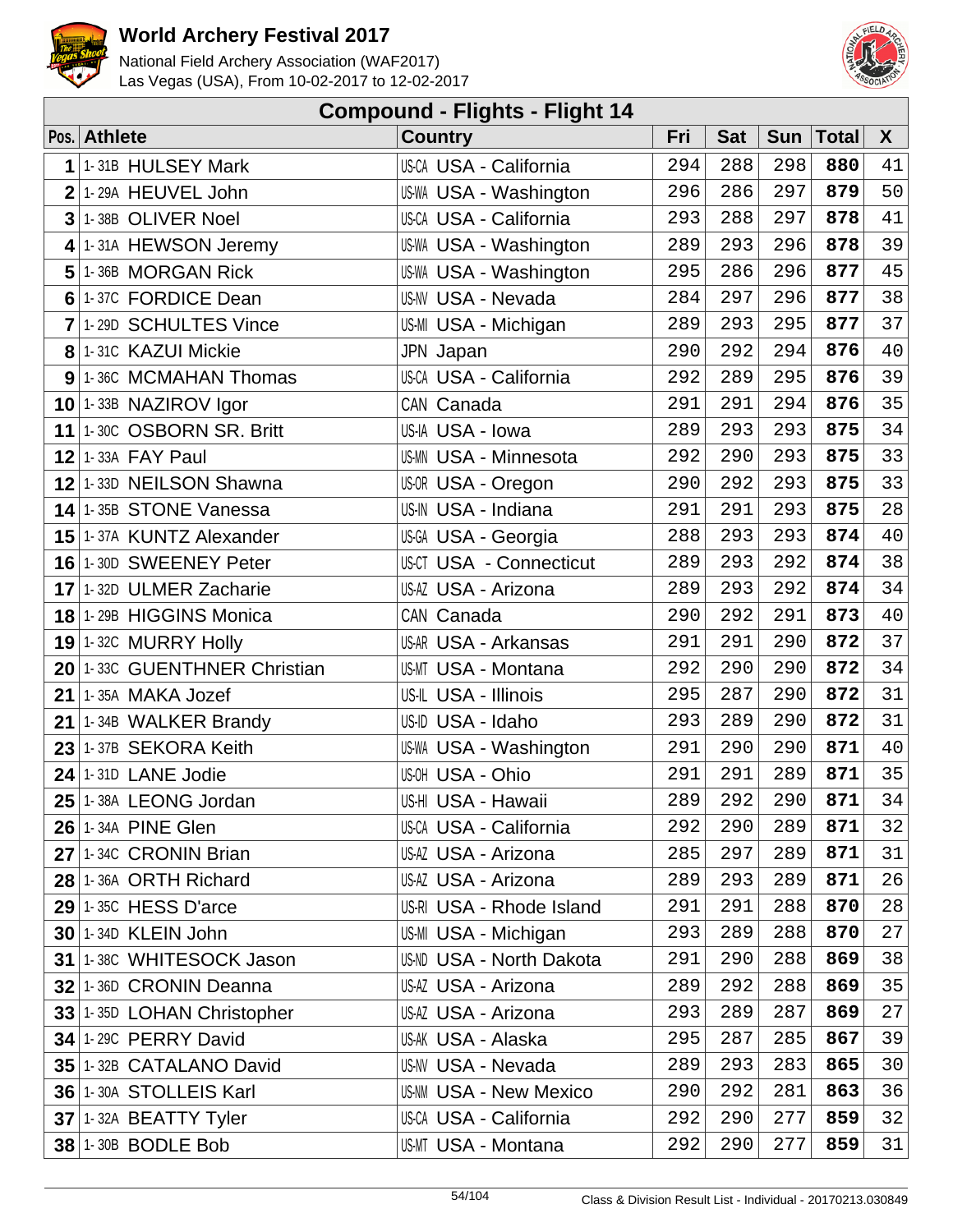



| <b>Compound - Flights - Flight 15</b> |                                    |                                  |     |            |            |       |    |  |  |  |
|---------------------------------------|------------------------------------|----------------------------------|-----|------------|------------|-------|----|--|--|--|
|                                       | Pos. Athlete                       | <b>Country</b>                   | Fri | <b>Sat</b> | <b>Sun</b> | Total | X  |  |  |  |
| 1                                     | 1-41A SEKHON Gurvinder             | <b>AUS Australia</b>             | 289 | 292        | 295        | 876   | 30 |  |  |  |
| $\overline{2}$                        | 1-43D DEL CAMPO G. Romeo           | <b>MEX Mexico</b>                | 288 | 292        | 295        | 875   | 40 |  |  |  |
| $\overline{3}$                        | 1-45B KERNER Rick                  | <b>US-MN USA - Minnesota</b>     | 289 | 291        | 295        | 875   | 37 |  |  |  |
| $\overline{\mathbf{4}}$               | 1-40A SMITH Cole                   | <b>US-MS USA - Mississippi</b>   | 289 | 292        | 294        | 875   | 31 |  |  |  |
| 5                                     | 1-41C BURK AI                      | US-MI USA - Michigan             | 288 | 292        | 294        | 874   | 45 |  |  |  |
|                                       | 6 1-47A JAIME Hafid                | <b>US-CA USA - California</b>    | 294 | 286        | 294        | 874   | 39 |  |  |  |
|                                       | $7$ 1-38D CURRIE Tara              | <b>US-KY USA - Kentucky</b>      | 286 | 295        | 293        | 874   | 37 |  |  |  |
|                                       | 8 1-41B PULS Charles               | <b>US-WA USA - Washington</b>    | 292 | 289        | 293        | 874   | 33 |  |  |  |
|                                       | 9 1-40B STRICKLAND Sarah           | US-MI USA - Michigan             | 292 | 289        | 293        | 874   | 31 |  |  |  |
|                                       | $10$ 1-46A WHITE Greg              | US-IL USA - Illinois             | 288 | 292        | 293        | 873   | 38 |  |  |  |
|                                       | 11 1-43A HEMPHILL Kenneth          | US-LA USA - Louisiana            | 286 | 294        | 292        | 872   | 43 |  |  |  |
|                                       | 12 1-43B MCROY Steve               | US-AZ USA - Arizona              | 290 | 290        | 292        | 872   | 37 |  |  |  |
|                                       | 13 1-44C GIBSON Richard            | US-LA USA - Louisiana            | 291 | 289        | 292        | 872   | 35 |  |  |  |
|                                       | 14 1-46D FRANKLIN Brent            | <b>US-NY USA - New York</b>      | 292 | 288        | 292        | 872   | 32 |  |  |  |
|                                       | $15$ 1-45C LEE Richard             | US-ID USA - Idaho                | 288 | 292        | 292        | 872   | 29 |  |  |  |
|                                       | 16 $1-44B$ BAKER Jayson            | US-UT USA - Utah                 | 292 | 288        | 291        | 871   | 37 |  |  |  |
|                                       | 17 1-45D NOEL Doug                 | <b>US-WI USA - Wisconsin</b>     | 287 | 293        | 291        | 871   | 36 |  |  |  |
|                                       | <b>18 1-39D CALDERON Cliffton</b>  | US-IL USA - Illinois             | 291 | 290        | 290        | 871   | 31 |  |  |  |
|                                       | 19 1-42A CHRISTMAS Aaron           | US-TX USA - Texas                | 282 | 298        | 290        | 870   | 41 |  |  |  |
|                                       | 20 1-43C COFFMAN Rick              | <b>US-WV USA - West Virginia</b> | 290 | 290        | 290        | 870   | 37 |  |  |  |
|                                       | 20 1-41D KESTER Charlie            | US-AZ USA - Arizona              | 292 | 288        | 290        | 870   | 37 |  |  |  |
|                                       | $22$ 1-45A HARRIS Chris            | US-OR USA - Oregon               | 290 | 290        | 290        | 870   | 36 |  |  |  |
|                                       | $23$ 1-39B HANSEN Buckey           | <b>US-UT USA - Utah</b>          | 292 | 289        | 289        | 870   | 33 |  |  |  |
| 24                                    | 1-40D OLES Jeffrey                 | <b>US-NY USA - New York</b>      | 291 | 290        | 289        | 870   | 32 |  |  |  |
|                                       | $25$ <sup>1-42C</sup> LEE Chak Kiu | <b>US-WA USA - Washington</b>    | 288 | 292        | 289        | 869   | 38 |  |  |  |
|                                       | 26 1-42D WHITE Melanie             | US-FL USA - Florida              | 287 | 293        | 289        | 869   | 37 |  |  |  |
|                                       | 27 1-47B MORSTAD Erin              | <b>US-ND USA - North Dakota</b>  | 290 | 290        | 289        | 869   | 35 |  |  |  |
|                                       | $28$ 1-39A FLORES Beto             | US-WY USA - Wyoming              | 290 | 291        | 288        | 869   | 33 |  |  |  |
|                                       | 29 1-42B HERNANDEZ Roman           | US-TX USA - Texas                | 291 | 289        | 288        | 868   | 41 |  |  |  |
|                                       | 30 1-39C WILKINSON Donald          | US-MI USA - Michigan             | 293 | 288        | 287        | 868   | 29 |  |  |  |
|                                       | 31 1-44D FUKUHARA Tony             | US-CA USA - California           | 290 | 290        | 288        | 868   | 28 |  |  |  |
|                                       | <b>32 1-44A FISHER Nick</b>        | US-AZ USA - Arizona              | 289 | 291        | 287        | 867   | 34 |  |  |  |
|                                       | 33 1-46B DEGOTT Frank              | US-IN USA - Indiana              | 292 | 288        | 285        | 865   | 30 |  |  |  |
|                                       | 34 1-46C EILER Travis              | US-WA USA - Washington           | 290 | 290        | 283        | 863   | 31 |  |  |  |
|                                       | 35 1-40C HAGSTROM Matt             | US-IL USA - Illinois             | 291 | 290        | 281        | 862   | 29 |  |  |  |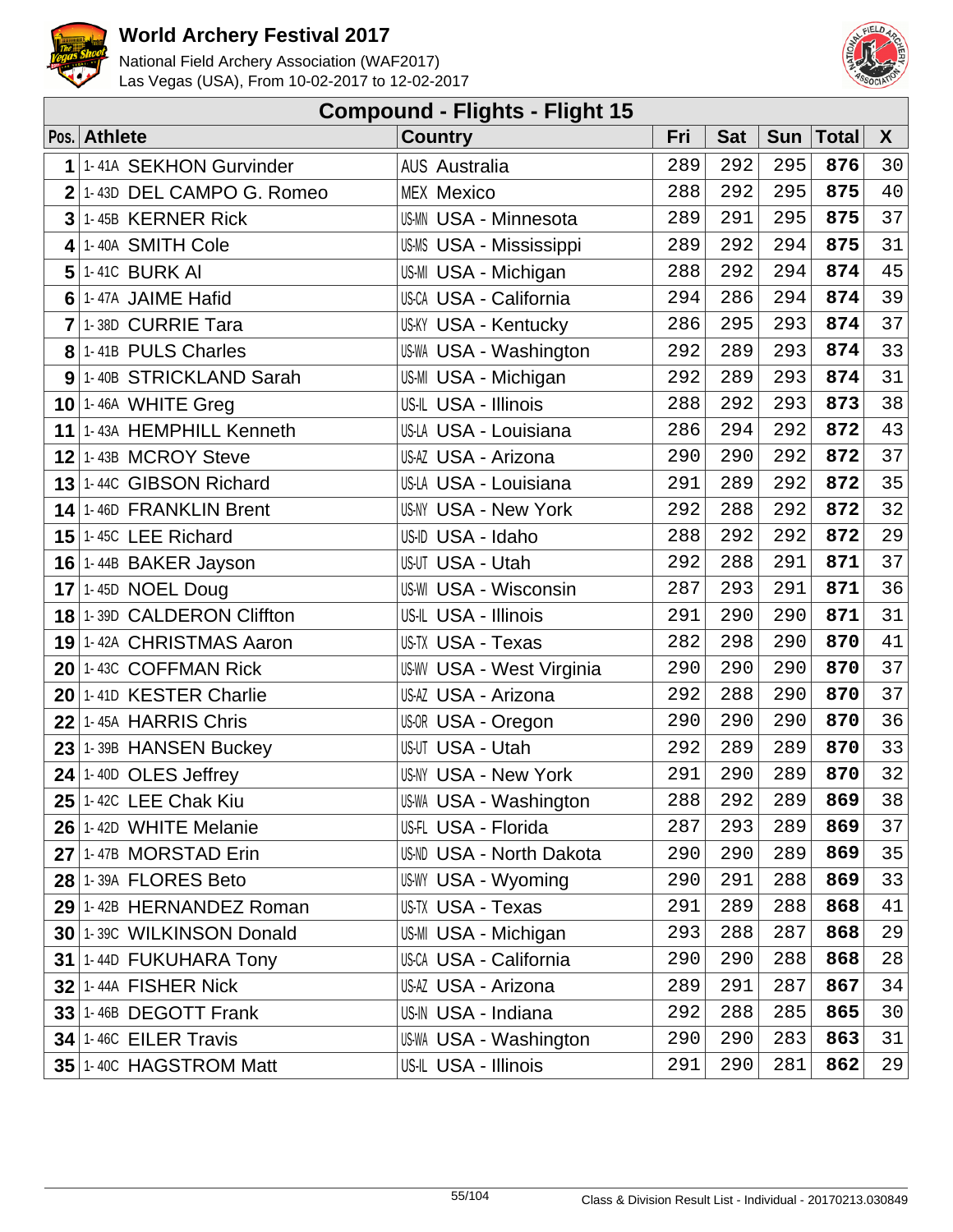



| <b>Compound - Flights - Flight 16</b> |                                    |                                  |     |            |            |              |    |  |  |  |
|---------------------------------------|------------------------------------|----------------------------------|-----|------------|------------|--------------|----|--|--|--|
|                                       | Pos. Athlete                       | <b>Country</b>                   | Fri | <b>Sat</b> | <b>Sun</b> | <b>Total</b> | X  |  |  |  |
| 1                                     | 1-49D MCGUIRE Jeff                 | US-00 USA - Colorado             | 291 | 288        | 297        | 876          | 49 |  |  |  |
|                                       | $2$ 1-52C FRANKLIN Morgan          | <b>US-MN USA - Minnesota</b>     | 289 | 290        | 295        | 874          | 38 |  |  |  |
| 3                                     | 1-52A TAM Derek                    | <b>US-CA USA - California</b>    | 293 | 286        | 295        | 874          | 37 |  |  |  |
| 4                                     | 1-48B CAMERON Ty                   | US-ID USA - Idaho                | 286 | 294        | 294        | 874          | 31 |  |  |  |
| 4                                     | 1-47C HOGERTON David               | US-CA USA - California           | 290 | 290        | 294        | 874          | 31 |  |  |  |
| 6                                     | 1-53A LINDSTROM Joshua             | US-VA USA - Virginia             | 290 | 289        | 294        | 873          | 38 |  |  |  |
| 6                                     | 1-53D RUDY Nicolas                 | CAN Canada                       | 292 | 287        | 294        | 873          | 38 |  |  |  |
|                                       | 8 1-49C MCCONNELL Bethany          | US-00 USA - Colorado             | 290 | 289        | 293        | 872          | 43 |  |  |  |
|                                       | 9 1-55A COUTURE Wendy              | <b>US-MA USA - Massachusetts</b> | 289 | 290        | 293        | 872          | 34 |  |  |  |
|                                       | 10 1-49A WILLIAMS Tara             | US-KS USA - Kansas               | 292 | 288        | 292        | 872          | 29 |  |  |  |
|                                       | 11 1-48A NICHOLLS Paul             | US-CA USA - California           | 289 | 291        | 291        | 871          | 31 |  |  |  |
|                                       | 12 1-53C RAWSON Richard            | <b>US-MO USA - Missouri</b>      | 293 | 286        | 292        | 871          | 29 |  |  |  |
|                                       | $13$ 1-52D IMHOFF Joerg            | <b>GER Germany</b>               | 286 | 293        | 291        | 870          | 37 |  |  |  |
|                                       | 14 1-48D REYNTIENS Kristof         | <b>BEL Belgium</b>               | 288 | 292        | 290        | 870          | 34 |  |  |  |
|                                       | 15 1-51A SEKURA Tom                | CAN Canada                       | 295 | 284        | 291        | 870          | 32 |  |  |  |
|                                       | 15 1-51B STEILING Kyle             | US-WA USA - Washington           | 285 | 294        | 291        | 870          | 32 |  |  |  |
|                                       | 15 $1 - 48C$ STOWE Lyle            | US-MI USA - Michigan             | 291 | 289        | 290        | 870          | 32 |  |  |  |
|                                       | 18 1-51D SUIZU Taro                | JPN Japan                        | 288 | 291        | 290        | 869          | 39 |  |  |  |
|                                       | 19 1-53B PAGNELLA Pat              | US-CA USA - California           | 285 | 294        | 290        | 869          | 31 |  |  |  |
|                                       | 20 1-54C SINAL Patrick             | US-GA USA - Georgia              | 293 | 286        | 290        | 869          | 29 |  |  |  |
|                                       | 21 1-50B HANDLEY Scottie           | US-KS USA - Kansas               | 293 | 286        | 289        | 868          | 39 |  |  |  |
|                                       | $22$ 1-50C BENNER Greg             | US-PA USA - Pennsylvania         | 290 | 289        | 289        | 868          | 38 |  |  |  |
|                                       | $23$ 1-51C HOFFMAN Jim             | US-IL USA - Illinois             | 294 | 285        | 289        | 868          | 33 |  |  |  |
| 24                                    | 1-55D ADAMSON Kevin                | US-UT USA - Utah                 | 287 | 292        | 289        | 868          | 26 |  |  |  |
|                                       | $25$ <sup>1-50A</sup> PEREZ Carlos | <b>US-TX USA - Texas</b>         | 290 | 289        | 288        | 867          | 39 |  |  |  |
|                                       | <b>26 1-54A NAY Tim</b>            | US-ID USA - Idaho                | 290 | 289        | 288        | 867          | 29 |  |  |  |
|                                       | 27 1-50D BRANCH Orson              | US-AZ USA - Arizona              | 292 | 287        | 287        | 866          | 33 |  |  |  |
|                                       | 28 1-54B QUINTANA Daniel           | US-AZ USA - Arizona              | 287 | 292        | 287        | 866          | 29 |  |  |  |
|                                       | $29$ 1-55C AVILA Carol             | US-UT USA - Utah                 | 289 | 290        | 287        | 866          | 28 |  |  |  |
|                                       | 30 1-52B WIDEGREN Peter            | <b>SWE Sweden</b>                | 291 | 288        | 284        | 863          | 34 |  |  |  |
|                                       | 31 1-55B SHOCKEY Bradley           | US-ID USA - Idaho                | 292 | 287        | 282        | 861          | 30 |  |  |  |
|                                       | 32 1-56B ZIEGLER Friedrich         | <b>AUT Austria</b>               | 287 | 292        | 282        | 861          | 23 |  |  |  |
|                                       | 33 1-49B STACY Michele             | <b>US-CA USA - California</b>    | 290 | 289        | 281        | 860          | 43 |  |  |  |
|                                       | 34 1-56A SYKORA Ron                | US-IA USA - Iowa                 | 285 | 294        | 281        | 860          | 25 |  |  |  |
|                                       | 35 1-54D WAGNER Jackson            | <b>US-MO USA - Missouri</b>      | 288 | 291        | 261        | 840          | 22 |  |  |  |
|                                       | 36 1-47D KNALL Philipp             | JPN Japan                        | 289 | 291        | 0          | 580          | 20 |  |  |  |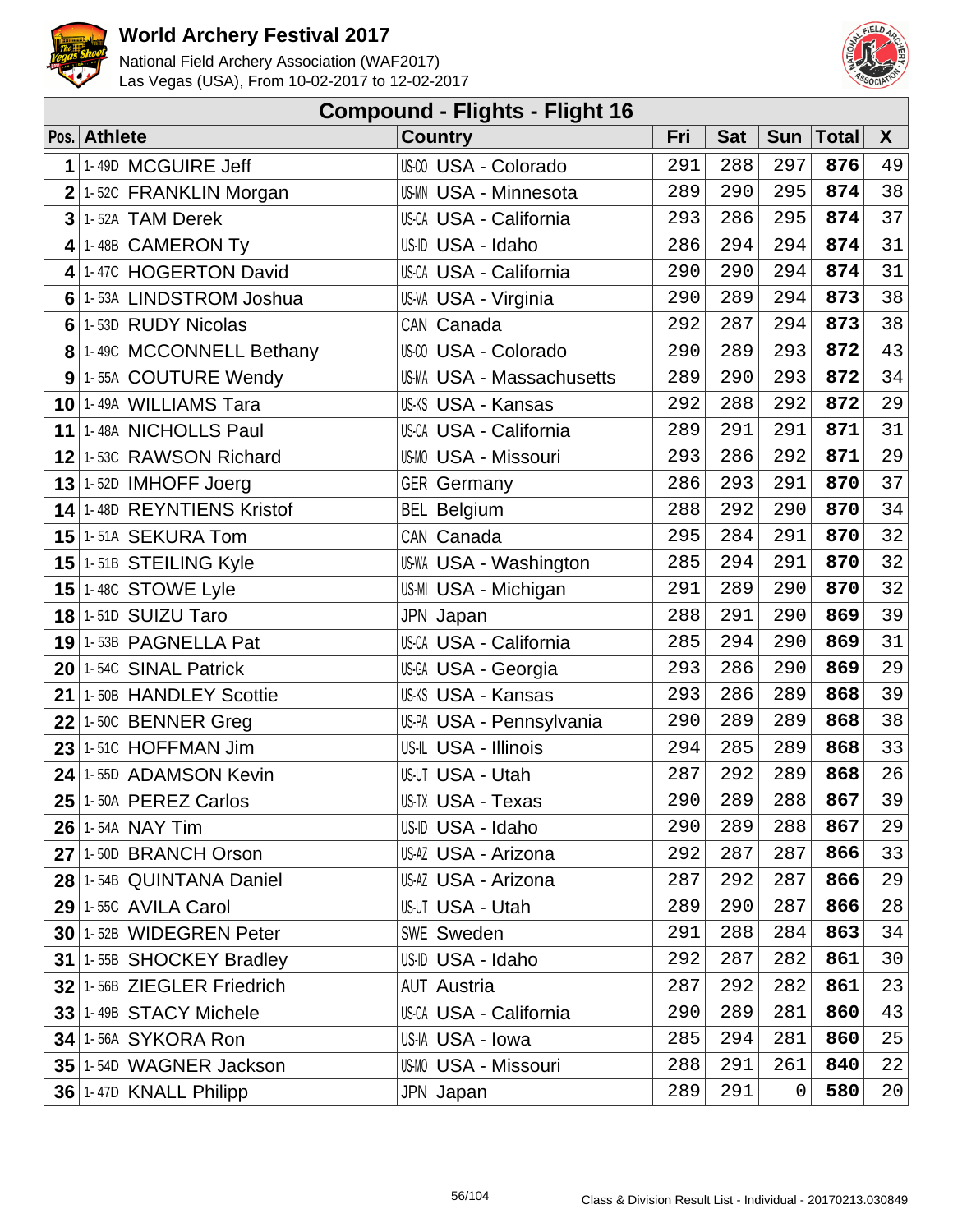



|                 | <b>Compound - Flights - Flight 17</b> |                                 |     |            |            |              |        |  |  |  |  |
|-----------------|---------------------------------------|---------------------------------|-----|------------|------------|--------------|--------|--|--|--|--|
|                 | Pos. Athlete                          | <b>Country</b>                  | Fri | <b>Sat</b> | <b>Sun</b> | <b>Total</b> | X      |  |  |  |  |
| 1               | 1-58B CORBETT Nicholas                | <b>US-ND USA - North Dakota</b> | 291 | 287        | 295        | 873          | 37     |  |  |  |  |
| $\overline{2}$  | 1-62C KENNEDY Jason                   | US-MA USA - Massachusetts       | 294 | 283        | 295        | 872          | 43     |  |  |  |  |
| $3\overline{3}$ | 1-62B HALL Devin                      | US-00 USA - Colorado            | 283 | 294        | 294        | 871          | 60     |  |  |  |  |
| $\vert$         | 1-60C OLGUIN Stacy Jo                 | <b>US-NM USA - New Mexico</b>   | 286 | 292        | 293        | 871          | 27     |  |  |  |  |
| 5               | 1-57C LAMPSHIRE Jonathan              | US-UT USA - Utah                | 292 | 286        | 292        | 870          | 40     |  |  |  |  |
| 6               | 1-62D PHILLIPS Larry                  | US-00 USA - Colorado            | 291 | 286        | 293        | 870          | 38     |  |  |  |  |
|                 | 6 1-57D WILSON Mac                    | <b>US-WY USA - Wyoming</b>      | 291 | 287        | 292        | 870          | 38     |  |  |  |  |
|                 | 8 1-63B PILLOW Mark                   | US-UT USA - Utah                | 292 | 285        | 293        | 870          | 35     |  |  |  |  |
|                 | 9 1-61B LEVAI Christopher             | <b>US-CA USA - California</b>   | 293 | 285        | 292        | 870          | 28     |  |  |  |  |
| 10 <sup>1</sup> | 1-60B HOPPER Kenneth                  | US-CA USA - California          | 289 | 289        | 291        | 869          | 29     |  |  |  |  |
|                 | 11   1-58D RILEY Cody                 | <b>US-UT USA - Utah</b>         | 285 | 293        | 291        | 869          | 28     |  |  |  |  |
|                 | <b>11 1-59A TUSON Ron</b>             | CAN Canada                      | 288 | 290        | 291        | 869          | 28     |  |  |  |  |
|                 | 13 1-59D UIRAGHAILE Saoirse           | US-CA USA - California          | 290 | 288        | 290        | 868          | 34     |  |  |  |  |
|                 | $14$ 1-61D VAROS Leo                  | US-TX USA - Texas               | 291 | 287        | 290        | 868          | 32     |  |  |  |  |
|                 | $15$ 1-57B SMITH Ches                 | US-UT USA - Utah                | 286 | 292        | 289        | 867          | 41     |  |  |  |  |
|                 | 16 1-64A BUTTON Jessica               | <b>US-WI USA - Wisconsin</b>    | 291 | 286        | 290        | 867          | 31     |  |  |  |  |
|                 | 17 1-60A SWORDS Kristen               | <b>US-KY USA - Kentucky</b>     | 287 | 291        | 289        | 867          | 29     |  |  |  |  |
|                 | 18 1-59C ADKINS Shaun                 | CAN Canada                      | 288 | 290        | 289        | 867          | 28     |  |  |  |  |
|                 | 18 1-65B GRIFFIN Caitlin              | <b>US-MN USA - Minnesota</b>    | 288 | 289        | 290        | 867          | 28     |  |  |  |  |
|                 | 20 1-63A SANTOS Felix                 | <b>US-NV USA - Nevada</b>       | 289 | 288        | 289        | 866          | 35     |  |  |  |  |
|                 | 21 1-64B MARBEITER Tim                | US-IN USA - Indiana             | 290 | 287        | 289        | 866          | 32     |  |  |  |  |
| 21              | 1-59B WATSON George                   | US-ID USA - Idaho               | 292 | 286        | 288        | 866          | 32     |  |  |  |  |
|                 | $23$ 1-60D SAXWOLD Tim                | US-NV USA - Nevada              | 284 | 294        | 288        | 866          | 31     |  |  |  |  |
|                 | 24 1-61A ALDAPE Jess                  | US-CA USA - California          | 290 | 288        | 288        | 866          | $2\,7$ |  |  |  |  |
|                 | 25 1-62A MCNICHOLAS Edward            | US-FL USA - Florida             | 290 | 288        | 288        | 866          | 23     |  |  |  |  |
|                 | 26 1-65C SMITH Cheryl                 | US-OH USA - Ohio                | 288 | 289        | 288        | 865          | 33     |  |  |  |  |
|                 | $27$ 1-58A OGDEN Frank                | US-FL USA - Florida             | 286 | 292        | 287        | 865          | 31     |  |  |  |  |
|                 | 28 1-58C GOTTLIEB Brian               | US-OR USA - Oregon              | 287 | 291        | 287        | 865          | 29     |  |  |  |  |
|                 | <b>29 1-56C ADRA Bob</b>              | <b>US-CA USA - California</b>   | 288 | 290        | 285        | 863          | 39     |  |  |  |  |
|                 | 30 1-63D SANDERS Brad                 | US-AZ USA - Arizona             | 288 | 289        | 286        | 863          | 28     |  |  |  |  |
|                 | 31 1-57A PILZ Michael                 | US-AZ USA - Arizona             | 289 | 289        | 284        | 862          | 35     |  |  |  |  |
|                 | 32 1-63C PRATER Don                   | US-MI USA - Michigan            | 289 | 288        | 285        | 862          | 28     |  |  |  |  |
|                 | 33 1-65A SPANFELLNER Randy            | US-OR USA - Oregon              | 293 | 284        | 284        | 861          | 25     |  |  |  |  |
|                 | 34 1-64C PALMER Karen                 | US-WA USA - Washington          | 288 | 289        | 276        | 853          | 28     |  |  |  |  |
|                 | 35 1-61C SENSABOUGH George            | US-AZ USA - Arizona             | 288 | 290        | 0          | 578          | 17     |  |  |  |  |
|                 | 36 1-64D SHOCKEY Brad Jr.             | US-ID USA - Idaho               | 290 | 287        | 0          | 577          | 19     |  |  |  |  |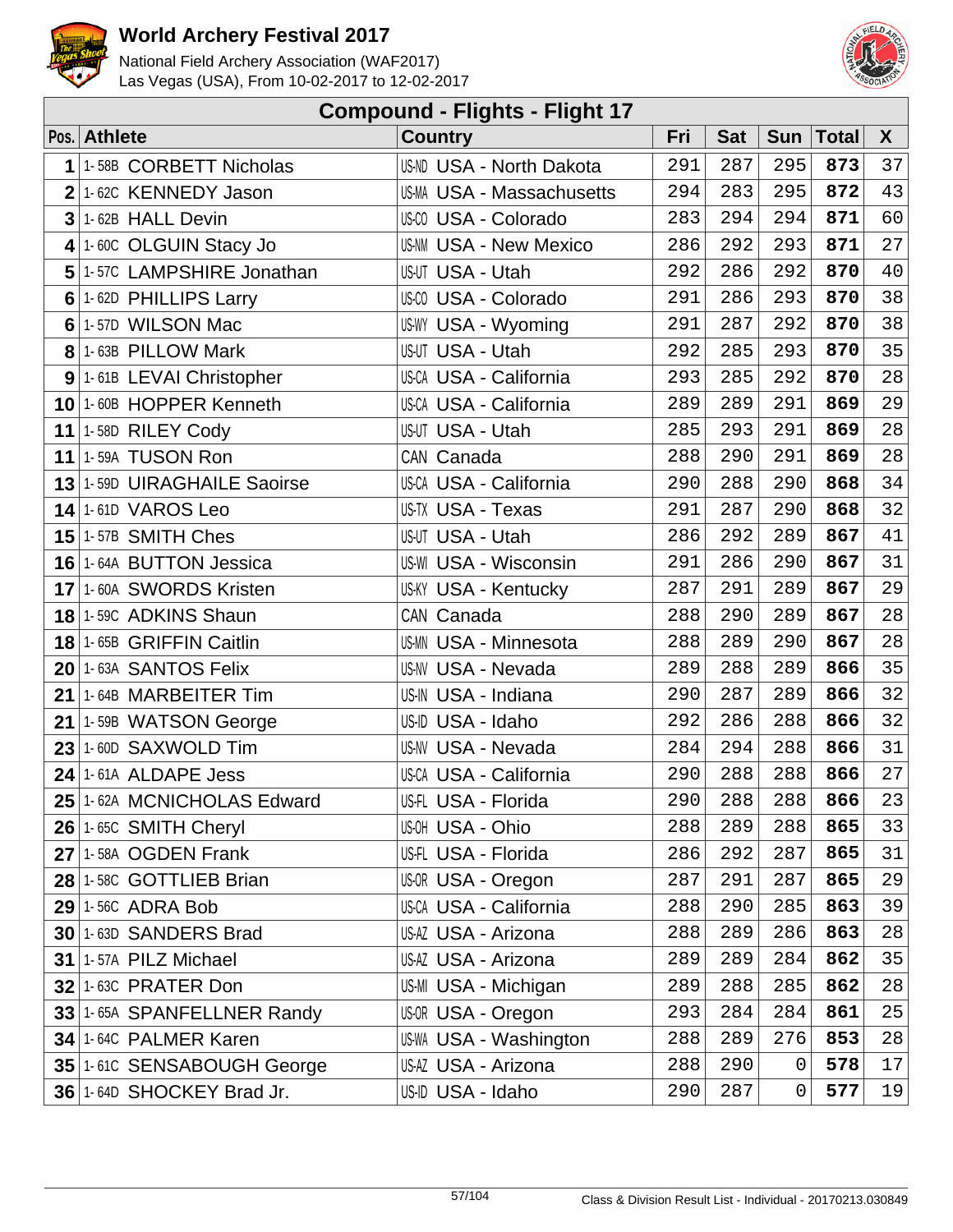



| <b>Compound - Flights - Flight 18</b> |                             |                                   |     |            |            |              |        |  |  |  |
|---------------------------------------|-----------------------------|-----------------------------------|-----|------------|------------|--------------|--------|--|--|--|
|                                       | Pos. Athlete                | <b>Country</b>                    | Fri | <b>Sat</b> | <b>Sun</b> | <b>Total</b> | X      |  |  |  |
| 1                                     | 1-74C NOTT Robert           | CAN Canada                        | 283 | 292        | 297        | 872          | 39     |  |  |  |
| 2                                     | 1-67A YOUNGGREN Josh        | US-MT USA - Montana               | 285 | 291        | 294        | 870          | 41     |  |  |  |
| 3                                     | 1-69B BLEILER Bruce         | US-PA USA - Pennsylvania          | 290 | 286        | 294        | 870          | 34     |  |  |  |
| 4                                     | 1-68D CHRISTMAN Edward      | <b>US-NE USA - Nebraska</b>       | 289 | 287        | 294        | 870          | 32     |  |  |  |
| 4                                     | 1-70A VANDESANDE Tyler      | US-UT USA - Utah                  | 287 | 289        | 294        | 870          | 32     |  |  |  |
| 6                                     | 1-66B PETERSON Brad         | US-ID USA - Idaho                 | 286 | 291        | 293        | 870          | 31     |  |  |  |
| 7                                     | 1-66A KOVACS Brandon        | US-CA USA - California            | 291 | 286        | 293        | 870          | 30     |  |  |  |
| 8 <sup>1</sup>                        | 1-70D TROGSTAD Oaklee       | US-UT USA - Utah                  | 284 | 292        | 294        | 870          | 29     |  |  |  |
| 9                                     | 1-71C NEGRETE-CLAAR Garrett | US-CA USA - California            | 287 | 289        | 294        | 870          | 25     |  |  |  |
|                                       | 10 1-66D THEILIG Rick       | <b>US-MA USA - Massachusetts</b>  | 295 | 281        | 293        | 869          | 40     |  |  |  |
| 11                                    | 1-72C TRUITT Kevin          | <b>US-CA USA - California</b>     | 289 | 286        | 294        | 869          | 38     |  |  |  |
| 12                                    | 1-68B RAY Todd              | US-00 USA - Colorado              | 285 | 291        | 293        | 869          | 35     |  |  |  |
|                                       | 13 1-72B TAFOYA Miguel      | <b>US-NM USA - New Mexico</b>     | 289 | 286        | 294        | 869          | 34     |  |  |  |
| 14                                    | 1-70B FROMM Donald          | <b>US-MN USA - Minnesota</b>      | 291 | 285        | 293        | 869          | $2\,8$ |  |  |  |
|                                       | 15 $1 - 73C$ ROBB Kirsty    | <b>GBR</b> Great Britain          | 284 | 291        | 293        | 868          | 38     |  |  |  |
|                                       | 16 1-67D LATORRE Maria      | <b>PUR Puerto Rico</b>            | 289 | 287        | 292        | 868          | 32     |  |  |  |
|                                       | 17 1-67B CHAMPAIGN Chris    | <b>US-SC USA - South Carolina</b> | 287 | 289        | 291        | 867          | 39     |  |  |  |
|                                       | 18 1-73D STAMBUL Beverly    | US-PA USA - Pennsylvania          | 282 | 293        | 292        | 867          | 37     |  |  |  |
|                                       | 19 1-71D WEISS Bryan        | US-IL USA - Illinois              | 286 | 290        | 291        | 867          | 28     |  |  |  |
|                                       | $20$ 1-72D HAIR John        | US-CA USA - California            | 283 | 292        | 291        | 866          | 35     |  |  |  |
| 21                                    | 1-69C COGAR Jennifer        | US-WV USA - West Virginia         | 288 | 288        | 290        | 866          | 31     |  |  |  |
| 22                                    | 1-66C KRUMM Hubertus        | <b>GER Germany</b>                | 288 | 289        | 289        | 866          | 25     |  |  |  |
| 23                                    | 1-73A LORENCE Martha        | US-OH USA - Ohio                  | 285 | 290        | 290        | 865          | 35     |  |  |  |
| 24                                    | 1-74B LEMOS Marina          | <b>BRA Brazil</b>                 | 282 | 293        | 290        | 865          | 29     |  |  |  |
|                                       | 25 1-67C SKELLY Kristofer   | CAN Canada                        | 288 | 288        | 288        | 864          | 39     |  |  |  |
|                                       | 26 1-68A POLIDORI Vittorio  | <b>ITA Italy</b>                  | 287 | 289        | 288        | 864          | 30     |  |  |  |
|                                       | 27 1-71A KNIGGE Kylie       | <b>US-NE USA - Nebraska</b>       | 290 | 286        | 288        | 864          | 27     |  |  |  |
|                                       | 28 1-65D CARLSON Nate       | US-ID USA - Idaho                 | 285 | 292        | 287        | 864          | 26     |  |  |  |
|                                       | 29 1-73B WARD Andrew        | US-UT USA - Utah                  | 287 | 288        | 288        | 863          | 33     |  |  |  |
|                                       | <b>30 1-74A LEHR Robert</b> | US-CA USA - California            | 284 | 291        | 287        | 862          | 28     |  |  |  |
|                                       | <b>31 1-70C LINNE Dean</b>  | US-AZ USA - Arizona               | 283 | 293        | 286        | 862          | 24     |  |  |  |
|                                       | 32 1-69D SIMONSON Daniel    | US-WY USA - Wyoming               | 290 | 286        | 285        | 861          | 32     |  |  |  |
|                                       | 33 1-71B MARSHALL Steve     | US-00 USA - Colorado              | 285 | 291        | 284        | 860          | 20     |  |  |  |
|                                       | 34 1-72A SPECK Michael      | US-AZ USA - Arizona               | 285 | 290        | 284        | 859          | 33     |  |  |  |
|                                       | 35 1-69A MONROE Lewis       | <b>US-OK USA - Oklahoma</b>       | 291 | 285        | 273        | 849          | 28     |  |  |  |
|                                       | 36 1-68C BARTON Chris       | US-UT USA - Utah                  | 290 | 286        | 272        | 848          | 22     |  |  |  |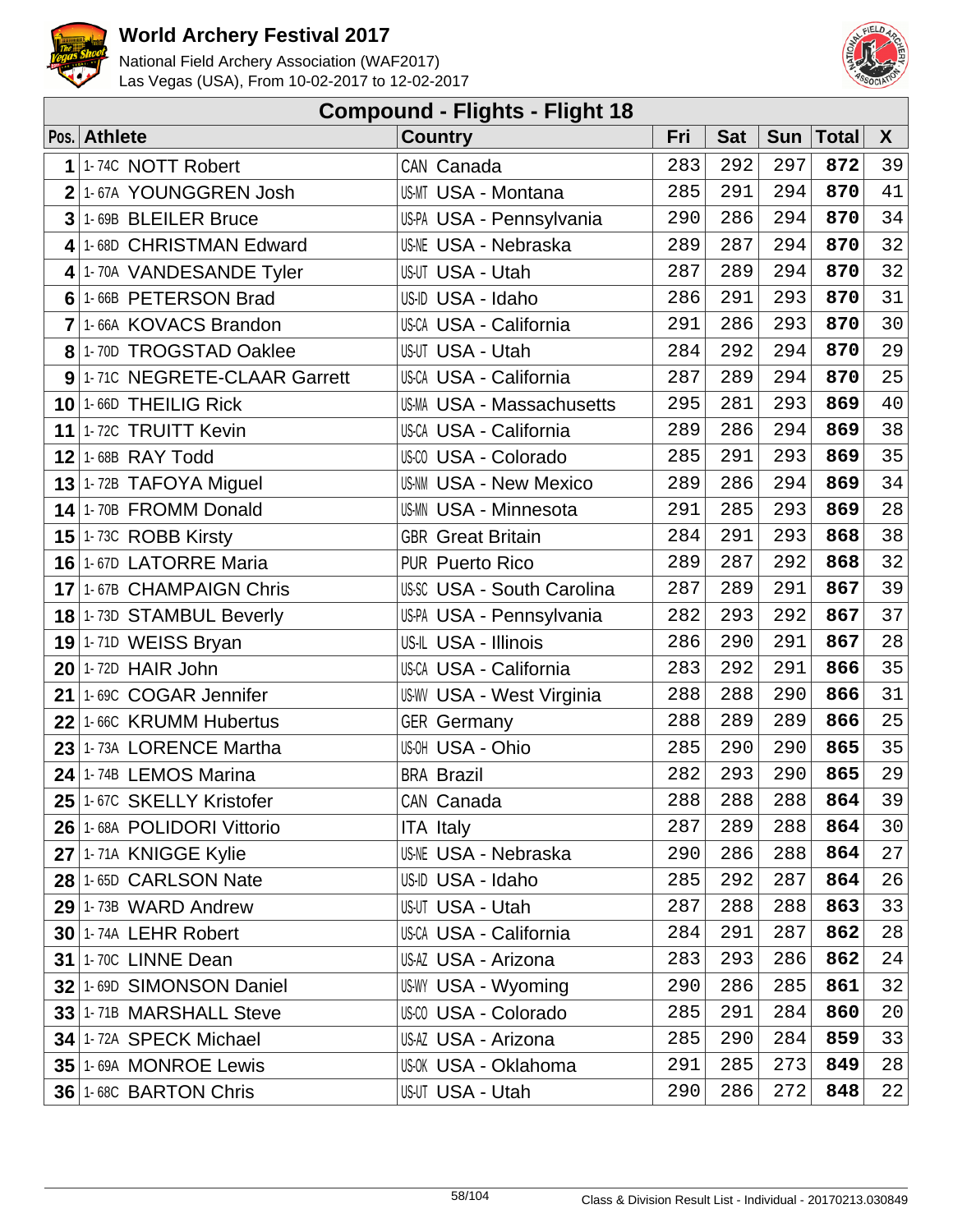



| <b>Compound - Flights - Flight 19</b> |                                               |                                  |     |            |            |              |             |  |  |  |
|---------------------------------------|-----------------------------------------------|----------------------------------|-----|------------|------------|--------------|-------------|--|--|--|
|                                       | Pos. Athlete                                  | <b>Country</b>                   | Fri | <b>Sat</b> | <b>Sun</b> | <b>Total</b> | X           |  |  |  |
| 1                                     | 1-80B BURPEE Noah                             | US-OH USA - Ohio                 | 283 | 291        | 295        | 869          | 34          |  |  |  |
| $\overline{2}$                        | 1-78B DAVENPORT Brooklynn                     | US-CO USA - Colorado             | 286 | 289        | 294        | 869          | 24          |  |  |  |
| 3                                     | 1-80A JOHNSON Heather                         | US-FL USA - Florida              | 286 | 288        | 293        | 867          | 33          |  |  |  |
| 4                                     | 1-75C HOEFS Max                               | <b>US-ND USA - North Dakota</b>  | 288 | 287        | 292        | 867          | 27          |  |  |  |
| 5                                     | 1-75B SMITH Walter                            | US-AZ USA - Arizona              | 288 | 287        | 291        | 866          | 30          |  |  |  |
| 6                                     | 1-76A CHAPOY Jose                             | US-TX USA - Texas                | 287 | 288        | 291        | 866          | 28          |  |  |  |
| 6                                     | 1-75A PADILLA Arnoldo                         | <b>MEX Mexico</b>                | 291 | 284        | 291        | 866          | 28          |  |  |  |
|                                       | $8$ 1-83D PARK Tim                            | US-UT USA - Utah                 | 284 | 289        | 292        | 865          | 33          |  |  |  |
|                                       | 9 1-79C DEL CAMPO C. Romeo Eduardo MEX Mexico |                                  | 290 | 284        | 291        | 865          | 32          |  |  |  |
| 10 <sup>1</sup>                       | 1-81D DREWES Chris                            | CAN Canada                       | 282 | 292        | 291        | 865          | 27          |  |  |  |
|                                       | 11 1-82B MILES Paige                          | <b>US-NM USA - New Mexico</b>    | 282 | 292        | 291        | 865          | 25          |  |  |  |
|                                       | 12 1-83C HEROLD Hannah                        | US-WY USA - Wyoming              | 285 | 288        | 291        | 864          | 37          |  |  |  |
|                                       | 13 1-79B CRINKLAW Scott                       | <b>US-NV USA - Nevada</b>        | 284 | 290        | 290        | 864          | 34          |  |  |  |
|                                       | 14 1-83B CABALLERO Joel                       | US-00 USA - Colorado             | 287 | 286        | 291        | 864          | 31          |  |  |  |
|                                       | 14 1-75D MONRAD Robbie                        | US-SD USA - South Dakota         | 288 | 287        | 289        | 864          | 31          |  |  |  |
|                                       | 16 1-78A ADAMS Chris                          | <b>US-KY USA - Kentucky</b>      | 288 | 287        | 289        | 864          | 25          |  |  |  |
| 17 <sup>1</sup>                       | 1-78D CARLINE Nathan                          | US-TX USA - Texas                | 291 | 283        | 289        | 863          | 35          |  |  |  |
|                                       | 17 1-79D COGAR Harold                         | <b>US-WV USA - West Virginia</b> | 286 | 288        | 289        | 863          | 35          |  |  |  |
|                                       | 19 1-80C TYLER Russel                         | US-00 USA - Colorado             | 288 | 286        | 289        | 863          | 31          |  |  |  |
|                                       | $20$ 1-74D LOVERN Judd                        | US-00 USA - Colorado             | 285 | 290        | 288        | 863          | 30          |  |  |  |
|                                       | 21 1-82A TITLEY Stephane                      | CAN Canada                       | 289 | 285        | 289        | 863          | 25          |  |  |  |
| 22                                    | 1-76B GUNN Danii                              | US-AZ USA - Arizona              | 286 | 289        | 287        | 862          | 27          |  |  |  |
|                                       | 23 1-81B WILTSE Rebecca                       | US-OR USA - Oregon               | 291 | 283        | 288        | 862          | 23          |  |  |  |
| 24                                    | 1-77D O'CONNOR Cadyn                          | US-LA USA - Louisiana            | 289 | 286        | 287        | 862          | $2\sqrt{2}$ |  |  |  |
|                                       | $25$ <sup>1-82D</sup> HILBERT Del             | US-PA USA - Pennsylvania         | 278 | 295        | 288        | 861          | 37          |  |  |  |
|                                       | 26 1-80D JACOBSEN Bob                         | US-UT USA - Utah                 | 285 | 289        | 286        | 860          | 25          |  |  |  |
|                                       | <b>26 1-77C KULP Greg</b>                     | US-PA USA - Pennsylvania         | 287 | 288        | 285        | 860          | 25          |  |  |  |
|                                       | 28 1-77B ANDERSON Matt                        | US-WA USA - Washington           | 286 | 289        | 285        | 860          | 23          |  |  |  |
|                                       | 28 1-78C WHALEY Lesley                        | US-AZ USA - Arizona              | 286 | 289        | 285        | 860          | 23          |  |  |  |
|                                       | $30$   1-76C HALL Mathew                      | US-FL USA - Florida              | 287 | 288        | 283        | 858          | 24          |  |  |  |
|                                       | 30 1-77A KINSEL Shane                         | US-WY USA - Wyoming              | 288 | 287        | 283        | 858          | 24          |  |  |  |
|                                       | <b>32 1-83A KLINGER Jan</b>                   | US-00 USA - Colorado             | 285 | 288        | 284        | 857          | 31          |  |  |  |
|                                       | $33$ 1-79A COLIN Tracy                        | <b>US-NV USA - Nevada</b>        | 286 | 288        | 283        | 857          | 27          |  |  |  |
|                                       | 34 1-82C DAVIS David                          | <b>US-NV USA - Nevada</b>        | 280 | 293        | 283        | 856          | 33          |  |  |  |
|                                       | 34 1-76D KRAUSE Kevin                         | US-WA USA - Washington           | 286 | 289        | 281        | 856          | 33          |  |  |  |
|                                       | <b>36 1-81A HARRIS Jeff</b>                   | US-CA USA - California           | 287 | 287        | 0          | 574          | 17          |  |  |  |
|                                       | 37 1-81C ELLIOTT Robert                       | US-OH USA - Ohio                 | 286 | 288        | 0          | 574          | 16          |  |  |  |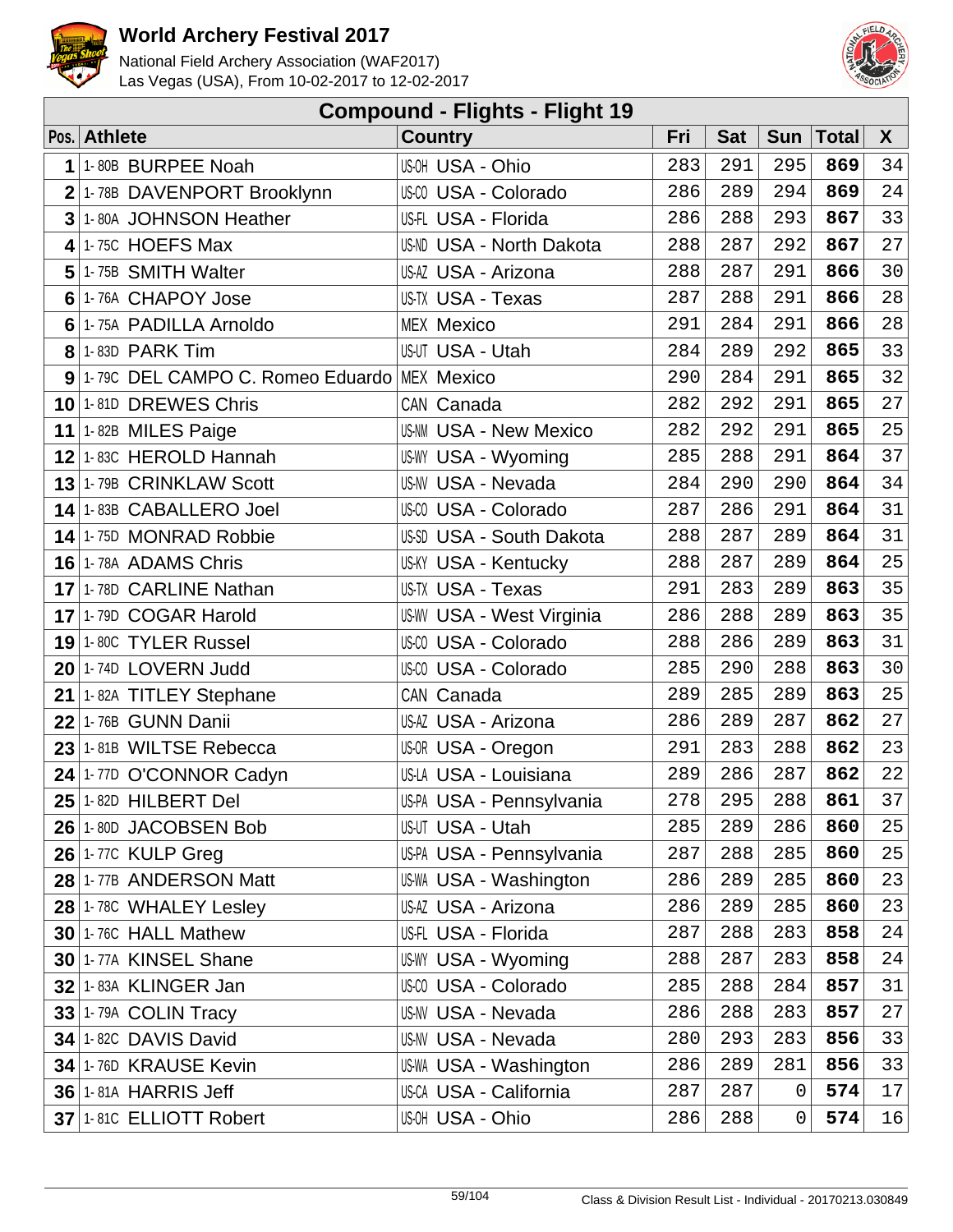



| <b>Compound - Flights - Flight 20</b> |                                     |                               |     |            |            |              |        |  |  |  |
|---------------------------------------|-------------------------------------|-------------------------------|-----|------------|------------|--------------|--------|--|--|--|
|                                       | Pos. Athlete                        | <b>Country</b>                | Fri | <b>Sat</b> | <b>Sun</b> | <b>Total</b> | X      |  |  |  |
| 1                                     | 1-84B HARRIS Rusty                  | US-TX USA - Texas             | 291 | 282        | 296        | 869          | 35     |  |  |  |
| $\overline{2}$                        | 1-88A HOOVER Meredith               | US-OH USA - Ohio              | 289 | 284        | 294        | 867          | 24     |  |  |  |
| 3                                     | 1-85A MCCULLOUGH Mike               | US-PA USA - Pennsylvania      | 285 | 288        | 293        | 866          | 36     |  |  |  |
| 4                                     | 1-86B COOPER Amanda                 | US-TX USA - Texas             | 284 | 289        | 293        | 866          | 28     |  |  |  |
| 5                                     | 1-90A BEASLEY Zachary               | US-00 USA - Colorado          | 286 | 286        | 293        | 865          | 29     |  |  |  |
|                                       | $5$ 1-85C COLIN Terry               | US-PA USA - Pennsylvania      | 281 | 292        | 292        | 865          | 29     |  |  |  |
| $\overline{7}$                        | 1-87B HERNANDEZ John                | US-OR USA - Oregon            | 290 | 283        | 292        | 865          | 26     |  |  |  |
|                                       | 8 1-91D MAWHORTER Paul              | US-00 USA - Colorado          | 291 | 280        | 293        | 864          | 34     |  |  |  |
|                                       | $9$ 1-90B HORN Rick                 | <b>US-MO USA - Missouri</b>   | 284 | 288        | 292        | 864          | 32     |  |  |  |
|                                       | $10$ 1-84A SMITH Johnny             | <b>US-NV USA - Nevada</b>     | 290 | 283        | 291        | 864          | 30     |  |  |  |
|                                       | 11 1-92B VAUGHN Jaime               | <b>US-MO USA - Missouri</b>   | 286 | 285        | 292        | 863          | 33     |  |  |  |
|                                       | 12 1-89A SWEITZER Craig             | US-PA USA - Pennsylvania      | 286 | 286        | 291        | 863          | 32     |  |  |  |
|                                       | $13$ 1-85D DANIELS James            | <b>US-TN USA - Tennessee</b>  | 290 | 283        | 290        | 863          | 29     |  |  |  |
|                                       | 14 1-89C KERBER Stephanie           | US-CA USA - California        | 283 | 289        | 290        | 862          | 31     |  |  |  |
|                                       | 15 1-84D MARIENAU Michael           | US-00 USA - Colorado          | 284 | 289        | 289        | 862          | 29     |  |  |  |
|                                       | 16 1-85B CARDENAS Gerardo           | US-Us-                        | 279 | 294        | 289        | 862          | 28     |  |  |  |
|                                       | 17 1-92A MEYER Adam                 | US-AZ USA - Arizona           | 290 | 281        | 290        | 861          | 36     |  |  |  |
|                                       | 18 1-88D MOODY Samuel               | US-MT USA - Montana           | 283 | 289        | 289        | 861          | 35     |  |  |  |
|                                       | $19$ 1-86C PETTIT Mike              | US-00 USA - Colorado          | 284 | 289        | 288        | 861          | 29     |  |  |  |
|                                       | 20 1-88B FAULKNER Erica             | US-VA USA - Virginia          | 285 | 288        | 288        | 861          | 21     |  |  |  |
|                                       | $21$ <sup>1-91B</sup> SPONSLER Adam | <b>US-NV USA - Nevada</b>     | 288 | 284        | 289        | 861          | 20     |  |  |  |
|                                       | 22 1-86A STEWART Karen              | <b>US-CA USA - California</b> | 291 | 282        | 287        | 860          | 32     |  |  |  |
|                                       | $23$ 1-92C CONRAD Danny             | <b>US-WY USA - Wyoming</b>    | 289 | 282        | 289        | 860          | 29     |  |  |  |
| 24                                    | 1-87A HOWARD Jeff                   | US-UT USA - Utah              | 285 | 288        | 287        | 860          | $2\,8$ |  |  |  |
|                                       | $25$ <sup>1-87C</sup> WHALEY Chad   | <b>US-WY USA - Wyoming</b>    | 287 | 286        | 287        | 860          | 25     |  |  |  |
|                                       | 26 1-91C WALKER Larry               | US-PA USA - Pennsylvania      | 283 | 289        | 288        | 860          | 23     |  |  |  |
|                                       | $27$ 1-84C HOUK Henry               | <b>US-MO USA - Missouri</b>   | 287 | 286        | 286        | 859          | 30     |  |  |  |
|                                       | 28 1-89D COSTIGAN Tracy             | US-TX USA - Texas             | 291 | 281        | 287        | 859          | 28     |  |  |  |
|                                       | 29 1-88C DEPALMA Alessandro         | US-IL USA - Illinois          | 287 | 285        | 286        | 858          | 34     |  |  |  |
|                                       | <b>30 1-92D RYAN Race</b>           | US-MO USA - Missouri          | 284 | 287        | 287        | 858          | 31     |  |  |  |
|                                       | 31 1-86D BOYER John                 | US-00 USA - Colorado          | 288 | 285        | 285        | 858          | 25     |  |  |  |
|                                       | 32 1-90C CAMERON Colby              | US-ID USA - Idaho             | 290 | 282        | 284        | 856          | 19     |  |  |  |
|                                       | 33 1-90D PRATER Scott               | US-MI USA - Michigan          | 289 | 283        | 283        | 855          | 24     |  |  |  |
|                                       | 34 1-91A MEINEKE Scott              | US-00 USA - Colorado          | 287 | 285        | 282        | 854          | 18     |  |  |  |
|                                       | 35 1-89B WEST Dennis                | <b>US-NV USA - Nevada</b>     | 290 | 282        | 281        | 853          | 30     |  |  |  |
|                                       | 36 1-87D ANDERSSON Annelie          | SWE Sweden                    | 287 | 286        | 280        | 853          | 24     |  |  |  |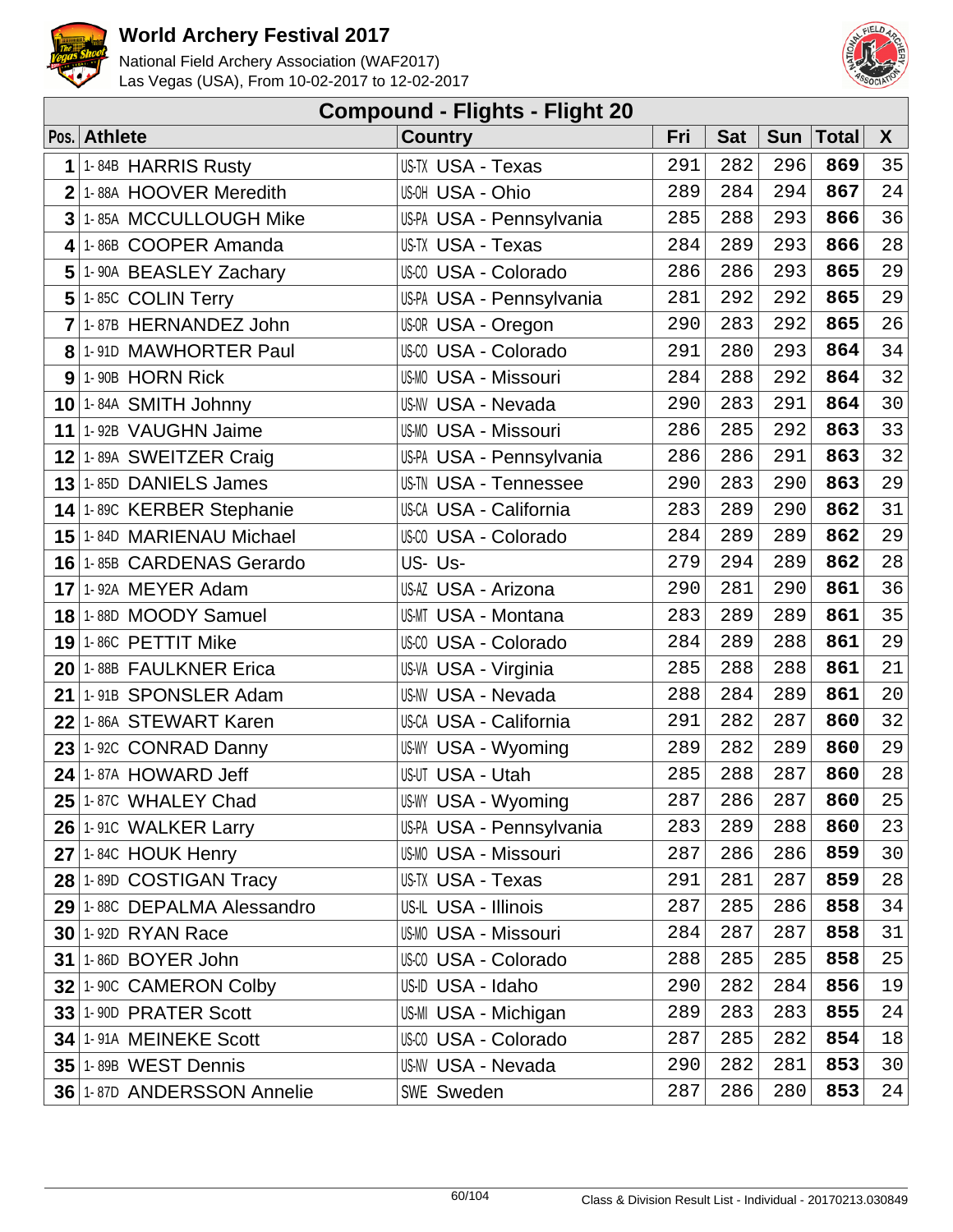



| <b>Compound - Flights - Flight 21</b> |                             |                               |     |            |            |              |    |  |  |  |
|---------------------------------------|-----------------------------|-------------------------------|-----|------------|------------|--------------|----|--|--|--|
|                                       | Pos. Athlete                | <b>Country</b>                | Fri | <b>Sat</b> | <b>Sun</b> | <b>Total</b> | X  |  |  |  |
| 1                                     | 1-95C SHOCKEY Jasmine       | US-ID USA - Idaho             | 288 | 282        | 297        | 867          | 37 |  |  |  |
| $\overline{2}$                        | 1-95D REICHERT Ed           | US-PA USA - Pennsylvania      | 291 | 279        | 295        | 865          | 33 |  |  |  |
| 3                                     | 1-96D MASCARENAS Demetrio B | US-IL USA - Illinois          | 289 | 281        | 295        | 865          | 31 |  |  |  |
| 4                                     | 1-97C MALDONADO Alejandro   | <b>MEX Mexico</b>             | 282 | 288        | 293        | 863          | 26 |  |  |  |
| 5                                     | 1-94D BASTIANI Isabella     | <b>US-NY USA - New York</b>   | 285 | 286        | 292        | 863          | 24 |  |  |  |
| 6                                     | 1-99C MORNINGSTAR Glenn     | US-PA USA - Pennsylvania      | 282 | 287        | 293        | 862          | 36 |  |  |  |
| $\overline{7}$                        | 1-97D COOLEY Marcus         | <b>US-NV USA - Nevada</b>     | 280 | 290        | 292        | 862          | 24 |  |  |  |
| $\overline{7}$                        | 1-94C LAKE Shawn            | US-UT USA - Utah              | 284 | 287        | 291        | 862          | 24 |  |  |  |
|                                       | 9 1-96A WALKER Ron          | US-PA USA - Pennsylvania      | 284 | 286        | 290        | 860          | 32 |  |  |  |
|                                       | 10 1-93A MORGAN John        | US-NV USA - Nevada            | 285 | 286        | 289        | 860          | 27 |  |  |  |
| 11                                    | 1-93D WEBB Alexis           | US-CA USA - California        | 281 | 290        | 289        | 860          | 26 |  |  |  |
|                                       | 12 1-98A WINTERS Walter     | <b>US-NM USA - New Mexico</b> | 288 | 282        | 290        | 860          | 24 |  |  |  |
|                                       | 13 1-100B URADOMO Jason     | US-HI USA - Hawaii            | 282 | 287        | 290        | 859          | 29 |  |  |  |
|                                       | $14$ 1-95A PEARCE Stacy     | <b>US-CA USA - California</b> | 285 | 286        | 288        | 859          | 23 |  |  |  |
|                                       | 15 1-98C LATTIMER Patrick   | <b>US-NV USA - Nevada</b>     | 285 | 285        | 289        | 859          | 18 |  |  |  |
|                                       | 16 1-101A MEERING Sophie    | <b>GBR</b> Great Britain      | 285 | 284        | 289        | 858          | 26 |  |  |  |
|                                       | 17 1-98B STAUB Michelle     | US-PA USA - Pennsylvania      | 285 | 285        | 288        | 858          | 21 |  |  |  |
|                                       | 18 1-101B PERREGO Jonathan  | US-00 USA - Colorado          | 283 | 286        | 289        | 858          | 19 |  |  |  |
|                                       | 19 1-99A WEST Ronald        | <b>US-MD USA - Maryland</b>   | 276 | 293        | 288        | 857          | 30 |  |  |  |
|                                       | 20 1-94B BURKUS Bryan       | US-CO USA - Colorado          | 289 | 282        | 286        | 857          | 21 |  |  |  |
| 21                                    | 1-95B HOOVER Robert         | <b>US-NM USA - New Mexico</b> | 289 | 282        | 286        | 857          | 17 |  |  |  |
| 22                                    | 1-93B BENTLEY Brad          | US-UT USA - Utah              | 285 | 286        | 285        | 856          | 27 |  |  |  |
|                                       | $22$ 1-100C PARENTI Mark    | US-MI USA - Michigan          | 279 | 290        | 287        | 856          | 27 |  |  |  |
| 24                                    | 1-93C LORENCE Frank         | US-OH USA - Ohio              | 284 | 287        | 285        | 856          | 26 |  |  |  |
|                                       | $25$ 1-94A WILSON Djon      | US-NV USA - Nevada            | 283 | 288        | 285        | 856          | 23 |  |  |  |
|                                       | <b>26 1-101C BROWN Pat</b>  | US-00 USA - Colorado          | 288 | 281        | 286        | 855          | 22 |  |  |  |
|                                       | 27 1-98D REYNOLDS Michael   | US-KS USA - Kansas            | 283 | 287        | 284        | 854          | 12 |  |  |  |
|                                       | 28 1-97A NOVOTNY Kathryn    | <b>US-CA USA - California</b> | 286 | 284        | 283        | 853          | 26 |  |  |  |
|                                       | 29 1-99B ADAMS Ryan         | US-UT USA - Utah              | 284 | 285        | 284        | 853          | 25 |  |  |  |
|                                       | 30 1-97B CONNERTY Danielle  | <b>US-CA USA - California</b> | 288 | 282        | 282        | 852          | 24 |  |  |  |
|                                       | 31 1-99D SCHARMAN Russell   | US-ID USA - Idaho             | 284 | 285        | 281        | 850          | 26 |  |  |  |
|                                       | 32 1-100A NORBURY Audie     | US-CA USA - California        | 280 | 289        | 277        | 846          | 24 |  |  |  |
|                                       | 33 1-96C AHLGRIM Brad       | <b>US-NM USA - New Mexico</b> | 285 | 285        | 274        | 844          | 19 |  |  |  |
|                                       | 34 1-100D HAMILTON Claude   | US-UT USA - Utah              | 285 | 284        | 268        | 837          | 15 |  |  |  |
|                                       | 35 1-96B COTONUTS Kursh     | US-CO USA - Colorado          | 285 | 285        | 0          | 570          | 21 |  |  |  |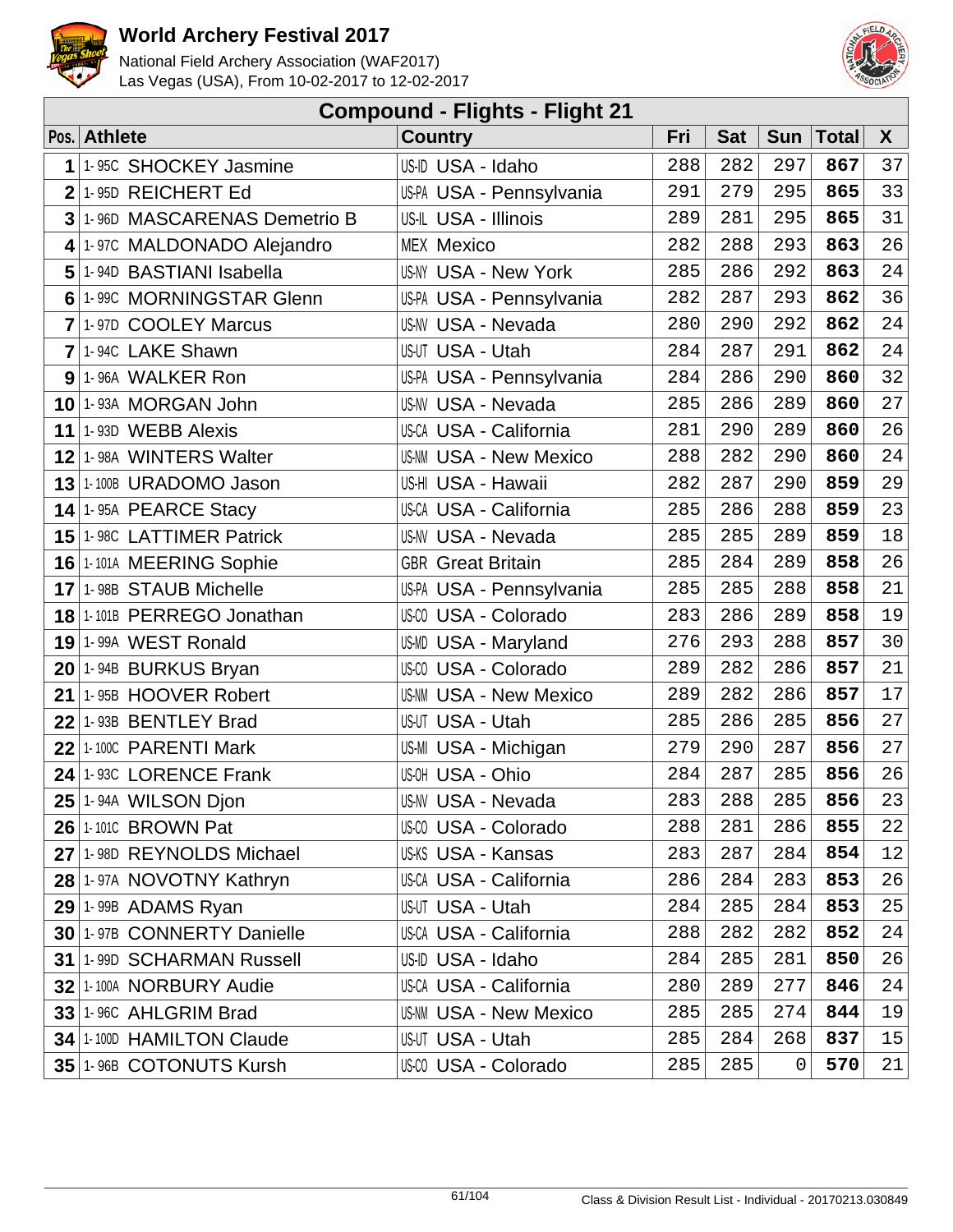



| <b>Compound - Flights - Flight 22</b> |                                   |                               |     |            |             |              |              |  |  |  |
|---------------------------------------|-----------------------------------|-------------------------------|-----|------------|-------------|--------------|--------------|--|--|--|
|                                       | Pos. Athlete                      | <b>Country</b>                | Fri | <b>Sat</b> | <b>Sun</b>  | <b>Total</b> | $\mathsf{X}$ |  |  |  |
| 1                                     | 3-112D BREHAUT Jamie              | CAN Canada                    | 289 | 279        | 294         | 862          | 29           |  |  |  |
| $\overline{2}$                        | 1-107D CEMBALISTY Chris           | US-CO USA - Colorado          | 272 | 294        | 294         | 860          | 30           |  |  |  |
| $\mathbf{3}$                          | 1-102B PHETTEPLACE Enoch          | US-TX USA - Texas             | 288 | 280        | 290         | 858          | 33           |  |  |  |
| 4                                     | 1-105C KERR Lisa                  | US-CO USA - Colorado          | 284 | 283        | 291         | 858          | 30           |  |  |  |
| 5                                     | 1-109A MUGAVERO Don               | US-AZ USA - Arizona           | 283 | 283        | 291         | 857          | 26           |  |  |  |
|                                       | 6 1-108D HENDRICKS John           | US-OR USA - Oregon            | 282 | 284        | 291         | 857          | 24           |  |  |  |
| 7                                     | 1-101D PADILLA Alan               | <b>MEX Mexico</b>             | 286 | 283        | 288         | 857          | 22           |  |  |  |
|                                       | 8 1-102C WATSON Thomas            | US-CA USA - California        | 276 | 292        | 288         | 856          | 30           |  |  |  |
|                                       | 9 1-103B SCHINA Sonia             | CAN Canada                    | 281 | 287        | 288         | 856          | 28           |  |  |  |
|                                       | 10 1-104C BOMGARDNER Bailey       | US-MT USA - Montana           | 283 | 285        | 288         | 856          | 22           |  |  |  |
|                                       | 11 1-102A CASEY Alexandra         | <b>US-CA USA - California</b> | 283 | 286        | 287         | 856          | 17           |  |  |  |
|                                       | 12 1-103A WYRICK Larry            | US-TX USA - Texas             | 288 | 280        | 287         | 855          | 25           |  |  |  |
|                                       | 13 1-104A MILLER Rodney           | US-PA USA - Pennsylvania      | 286 | 282        | 287         | 855          | 24           |  |  |  |
|                                       | 14 1-106A NASH Darryl             | US-WY USA - Wyoming           | 291 | 276        | 287         | 854          | 28           |  |  |  |
|                                       | 15 1-105A DIXSON James            | US-OR USA - Oregon            | 283 | 284        | 286         | 853          | 30           |  |  |  |
|                                       | 16 1-103C PEARSON Becky           | US-AZ USA - Arizona           | 281 | 287        | 285         | 853          | 22           |  |  |  |
|                                       | <b>17 1-108C HOOK Mark</b>        | US-MI USA - Michigan          | 282 | 284        | 286         | 852          | 22           |  |  |  |
|                                       | 18 1-179D COOLEY Kiera            | <b>US-NY USA - New York</b>   | 284 | 284        | 283         | 851          | 31           |  |  |  |
|                                       | 19 1-110C GARCIA Erica            | US-AZ USA - Arizona           | 285 | 282        | 284         | 851          | 15           |  |  |  |
|                                       | 20 1-103D WISEMAN Luke            | <b>GBR</b> Great Britain      | 284 | 284        | 282         | 850          | 20           |  |  |  |
|                                       | $21$ <sup>1.105B</sup> MAIR Mindy | US-UT USA - Utah              | 286 | 282        | 281         | 849          | 23           |  |  |  |
|                                       | 22 1-110A SHREVES Phil            | <b>US-CA USA - California</b> | 279 | 287        | 282         | 848          | 16           |  |  |  |
|                                       | $23$ 1-109C FINNEY Tammy          | US-IN USA - Indiana           | 281 | 285        | 281         | 847          | 19           |  |  |  |
|                                       | $24$ 1-110B PENGAL Keyth          | US-CA USA - California        | 282 | 284        | 281         | 847          | 16           |  |  |  |
|                                       | 25 1-104D ADEN Mikelynn           | US-ID USA - Idaho             | 281 | 286        | 279         | 846          | 27           |  |  |  |
|                                       | 26 1-108B DAVID Daniel            | CAN Canada                    | 279 | 287        | 280         | 846          | 25           |  |  |  |
|                                       | 27 1-109B ELDRIDGE Jeff           | US-WA USA - Washington        | 281 | 285        | 280         | 846          | 20           |  |  |  |
|                                       | <b>28 1-109D OWENS Tyler</b>      | US-WY USA - Wyoming           | 279 | 287        | 280         | 846          | 18           |  |  |  |
|                                       | 29 1-107C FLY Levi                | <b>US-MO USA - Missouri</b>   | 287 | 279        | 278         | 844          | 31           |  |  |  |
|                                       | <b>30 1-107A COMBS Todd</b>       | US-CO USA - Colorado          | 284 | 283        | 275         | 842          | 20           |  |  |  |
|                                       | 31 1-106B KITE Layton             | US-ID USA - Idaho             | 282 | 285        | 274         | 841          | 20           |  |  |  |
|                                       | 32 1-107B GRAVES Brandon          | US-ID USA - Idaho             | 284 | 283        | 273         | 840          | 18           |  |  |  |
|                                       | 33 1-106D RICHARDS Brittany       | US-MI USA - Michigan          | 283 | 284        | 273         | 840          | 15           |  |  |  |
|                                       | <b>34 1-106C DUFEK Pete</b>       | US-AZ USA - Arizona           | 282 | 285        | 262         | 829          | 20           |  |  |  |
|                                       | 35 1-104B MORRIS Arthur           | US-CA USA - California        | 285 | 283        | 260         | 828          | 15           |  |  |  |
|                                       | 36 1-108A MUELLER Kurt            | US-Us-                        | 283 | 283        | $\mathsf 0$ | 566          | 18           |  |  |  |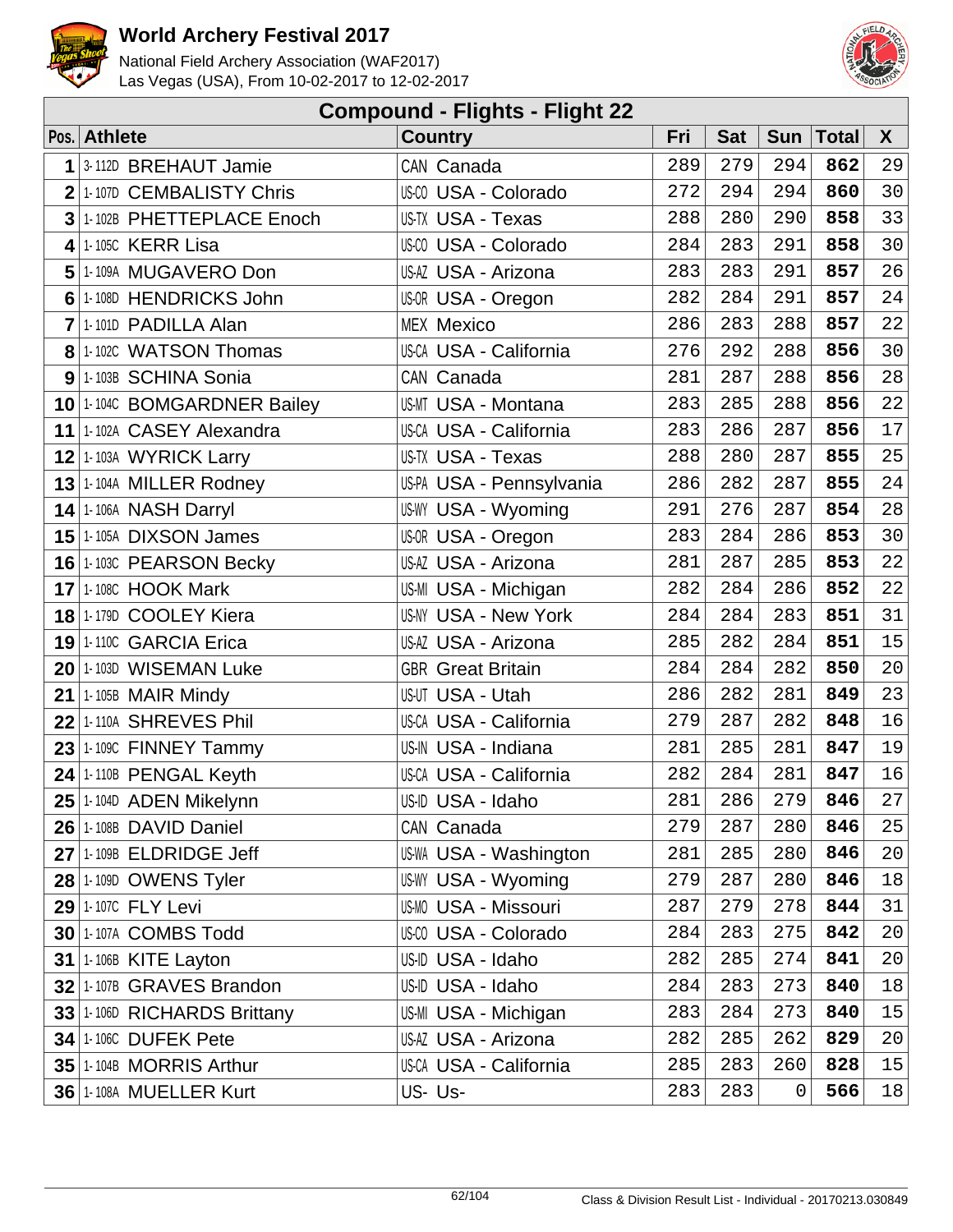



| <b>Compound - Flights - Flight 23</b> |                             |     |            |            |              |    |  |  |  |  |
|---------------------------------------|-----------------------------|-----|------------|------------|--------------|----|--|--|--|--|
| Pos. Athlete                          | <b>Country</b>              | Fri | <b>Sat</b> | <b>Sun</b> | <b>Total</b> | X  |  |  |  |  |
| 1 1-110D DORST Perry                  | <b>NED Netherlands</b>      | 285 | 280        | 296        | 861          | 33 |  |  |  |  |
| $2$ <sup>1.</sup> 111B SHEELY John    | US-WY USA - Wyoming         | 277 | 288        | 293        | 858          | 31 |  |  |  |  |
| 3 1-112A ASAY Robert                  | US-AZ USA - Arizona         | 288 | 277        | 293        | 858          | 28 |  |  |  |  |
| 4 1-115A ADACHI Kyra                  | CAN Canada                  | 281 | 283        | 292        | 856          | 27 |  |  |  |  |
| 5 1-113A ZORN Nancy                   | US-IL USA - Illinois        | 287 | 278        | 290        | 855          | 27 |  |  |  |  |
| 6 1-112C FINNEY Steve                 | US-IN USA - Indiana         | 283 | 282        | 290        | 855          | 25 |  |  |  |  |
| 7 1-115C STEWART Andrew               | US-ID USA - Idaho           | 276 | 288        | 290        | 854          | 27 |  |  |  |  |
| 8 1-119A BURNS Sherri                 | US-UT USA - Utah            | 281 | 283        | 290        | 854          | 12 |  |  |  |  |
| 9 1-114B PERSSON Andreas              | SWE Sweden                  | 282 | 282        | 289        | 853          | 33 |  |  |  |  |
| 10 1-119C VAUGHN Jason                | US-KS USA - Kansas          | 275 | 288        | 290        | 853          | 27 |  |  |  |  |
| 11 1-114A GRIFFITHS Ashlee            | US-00 USA - Colorado        | 284 | 281        | 288        | 853          | 21 |  |  |  |  |
| 11 1-113C SMITH Craig                 | US-AZ USA - Arizona         | 285 | 280        | 288        | 853          | 21 |  |  |  |  |
| 13 1-111A EVANS Richard               | US-NV USA - Nevada          | 283 | 282        | 287        | 852          | 30 |  |  |  |  |
| 14 1-113B NECAISE Russ                | US-UT USA - Utah            | 279 | 286        | 287        | 852          | 20 |  |  |  |  |
| 15 1-1160 VAN CASPEL Peter            | <b>NED Netherlands</b>      | 284 | 280        | 287        | 851          | 28 |  |  |  |  |
| 16 1-114C KOHNKE John                 | US-AZ USA - Arizona         | 278 | 286        | 287        | 851          | 26 |  |  |  |  |
| 17 1-114D FISHER Brittney             | US-MT USA - Montana         | 281 | 283        | 286        | 850          | 26 |  |  |  |  |
| 18 1-117D TATGE Troy                  | US-WA USA - Washington      | 282 | 282        | 286        | 850          | 24 |  |  |  |  |
| 19 1-111D JOHNSON Daniel              | US-UT USA - Utah            | 276 | 289        | 284        | 849          | 27 |  |  |  |  |
| $20$ 1-119D WILLIAMS Gray             | US-OK USA - Oklahoma        | 285 | 278        | 286        | 849          | 23 |  |  |  |  |
| 21 1-115B KAMILAR Victoria            | US-TX USA - Texas           | 282 | 282        | 284        | 848          | 25 |  |  |  |  |
| 22 1-1110 ALONZO Benjamin             | US-CA USA - California      | 282 | 283        | 283        | 848          | 24 |  |  |  |  |
| 23 1-117A MARTIN John                 | US-UT USA - Utah            | 284 | 280        | 284        | 848          | 21 |  |  |  |  |
| 24 1-118C TAJIRI Bruce                | US-HI USA - Hawaii          | 279 | 285        | 283        | 847          | 24 |  |  |  |  |
| 25 1-116B POOL Ethan                  | US-CA USA - California      | 287 | 277        | 283        | 847          | 21 |  |  |  |  |
| 26 1-117C SMITH Michael               | US-TX USA - Texas           | 281 | 283        | 282        | 846          | 22 |  |  |  |  |
| 27 1-116D SMITH John                  | <b>IRL</b> Ireland          | 279 | 285        | 282        | 846          | 20 |  |  |  |  |
| 28 1-113D MEINEKE Tammy               | US-CO USA - Colorado        | 284 | 281        | 280        | 845          | 16 |  |  |  |  |
| 29 1-112B NELSON Joshua               | US-CO USA - Colorado        | 279 | 286        | 279        | 844          | 22 |  |  |  |  |
| 30 1-118D BRIGGS Clarence             | CAN Canada                  | 282 | 282        | 279        | 843          | 16 |  |  |  |  |
| <b>31 1-112D LINDE Gary</b>           | US-CA USA - California      | 288 | 277        | 277        | 842          | 18 |  |  |  |  |
| 32 1-118A CARDENAS GARCIA Gerardo     | <b>MEX Mexico</b>           | 285 | 279        | 276        | 840          | 23 |  |  |  |  |
| 33 1-116A MCCORMICK Ernest            | US-IN USA - Indiana         | 273 | 291        | 276        | 840          | 21 |  |  |  |  |
| 34 1-119B OTTESEN Christopher         | US-AK USA - Alaska          | 277 | 286        | 273        | 836          | 23 |  |  |  |  |
| 35 1-117B SCHNEIDER Michael           | <b>US-NE USA - Nebraska</b> | 283 | 281        | 271        | 835          | 14 |  |  |  |  |
| 36 1-118B MINYARD James               | US-CA USA - California      | 282 | 282        | 265        | 829          | 16 |  |  |  |  |
| 37 1-1150 FEDIRKO Daniel              | US-CO USA - Colorado        | 280 | 284        | 0          | 564          | 16 |  |  |  |  |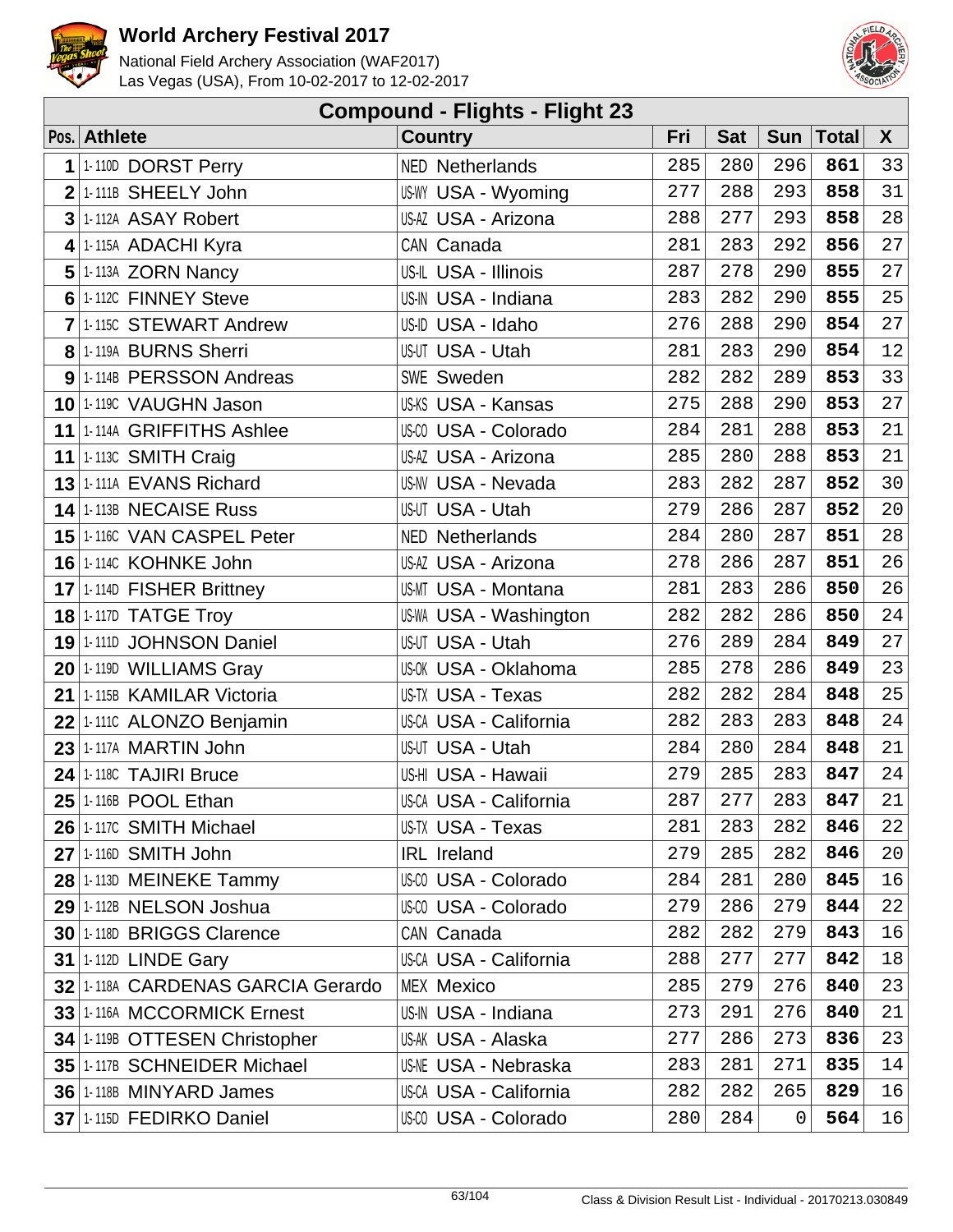



| <b>Compound - Flights - Flight 24</b> |                                         |                                  |     |            |             |              |    |  |  |
|---------------------------------------|-----------------------------------------|----------------------------------|-----|------------|-------------|--------------|----|--|--|
|                                       | Pos. Athlete                            | <b>Country</b>                   | Fri | <b>Sat</b> | Sun         | <b>Total</b> | X  |  |  |
| 1                                     | 1-170B STANFORD Richard                 | US-AZ USA - Arizona              | 275 | 287        | 293         | 855          | 32 |  |  |
| $\overline{2}$                        | 1-176C OLSEN Judd                       | US-UT USA - Utah                 | 291 | 269        | 292         | 852          | 37 |  |  |
|                                       | $3$ 1.169B BISBEE Laney                 | <b>US-CA USA - California</b>    | 287 | 276        | 288         | 851          | 26 |  |  |
| 3 <sup>1</sup>                        | 1-174D CARLSON Lee                      | <b>US-NM USA - New Mexico</b>    | 290 | 271        | 290         | 851          | 26 |  |  |
| 5                                     | 1-171A LINDBLOM Thomas                  | <b>SWE Sweden</b>                | 276 | 286        | 287         | 849          | 26 |  |  |
|                                       | 6 1-1710 SNOW Megan                     | US-PA USA - Pennsylvania         | 280 | 282        | 287         | 849          | 25 |  |  |
| $\overline{7}$                        | 1-172D FREESE Walt                      | US-AZ USA - Arizona              | 285 | 277        | 287         | 849          | 23 |  |  |
|                                       | 8 1-168A KEITH Robert                   | US-CA USA - California           | 282 | 281        | 285         | 848          | 27 |  |  |
|                                       | 9 1-175A HEMPHILL Kathleen              | US-LA USA - Louisiana            | 281 | 280        | 287         | 848          | 25 |  |  |
|                                       | 10 1-169D PANOU Blake                   | <b>US-NV USA - Nevada</b>        | 279 | 284        | 284         | 847          | 20 |  |  |
|                                       | 10 1-169A WHALEY Russell                | <b>US-CA USA - California</b>    | 276 | 287        | 284         | 847          | 20 |  |  |
|                                       | 12 1-171B MESTAS Erik                   | US-00 USA - Colorado             | 288 | 274        | 284         | 846          | 26 |  |  |
|                                       | 13 1-168D STALNAKER Adrienne            | <b>US-WV USA - West Virginia</b> | 288 | 275        | 283         | 846          | 22 |  |  |
|                                       | 14 1-174B FRANZEN Kati                  | <b>GER Germany</b>               | 274 | 287        | 284         | 845          | 18 |  |  |
|                                       | <b>15 1-176A EVOY Jason</b>             | US-OH USA - Ohio                 | 274 | 287        | 284         | 845          | 16 |  |  |
|                                       | 16 1-168C SCHAFF Mike                   | US-MT USA - Montana              | 281 | 282        | 281         | 844          | 25 |  |  |
|                                       | 17 1-172C JACQUES Mathieu               | CAN Canada                       | 283 | 279        | 282         | 844          | 24 |  |  |
|                                       | 18 1-170A ATCHLEY Robert                | <b>US-CA USA - California</b>    | 282 | 281        | 281         | 844          | 21 |  |  |
|                                       | 18 1-1750 RADDATZ Jennnifer             | US-SD USA - South Dakota         | 285 | 276        | 283         | 844          | 21 |  |  |
|                                       | 20 1-174C JAIME Carmen                  | US-CA USA - California           | 284 | 277        | 282         | 843          | 24 |  |  |
|                                       | 20 1-175B POINDEXTER Mike               | <b>US-CA USA - California</b>    | 278 | 283        | 282         | 843          | 24 |  |  |
|                                       | 22 1-173A PETERSON Danny                | US-ID USA - Idaho                | 275 | 287        | 281         | 843          | 17 |  |  |
|                                       | 23 1-170C PETERSON Craig                | US-OR USA - Oregon               | 283 | 279        | 280         | 842          | 24 |  |  |
|                                       | $24$ <sup>1-173D</sup> WARD Christopher | <b>US-KS USA - Kansas</b>        | 283 | 278        | 280         | 841          | 25 |  |  |
|                                       | $25$  1-169C DUKES LeRoy                | <b>US-WA USA - Washington</b>    | 282 | 281        | 278         | 841          | 19 |  |  |
|                                       | 25 1-1750 LOPEZ Sergio                  | US-TX USA - Texas                | 278 | 283        | 280         | 841          | 19 |  |  |
|                                       | 27 1-171D GOODWIN Joseph                | US-OK USA - Oklahoma             | 285 | 277        | 277         | 839          | 18 |  |  |
|                                       | 28 1-176B TURNER Charles                | <b>US-NM USA - New Mexico</b>    | 276 | 285        | 278         | 839          | 13 |  |  |
|                                       | 29 1-172A RICHARDSON Duane              | US-AZ USA - Arizona              | 283 | 279        | 276         | 838          | 20 |  |  |
|                                       | 30 1-168B BARTON Corey                  | US-UT USA - Utah                 | 283 | 280        | 275         | 838          | 19 |  |  |
|                                       | 31 1-172B CHILDRESS Daniel              | US-00 USA - Colorado             | 278 | 284        | 276         | 838          | 18 |  |  |
|                                       | <b>32 1-173C BECK Jason</b>             | US-CA USA - California           | 286 | 276        | 275         | 837          | 13 |  |  |
|                                       | 33 1-173B SWISHER Jerry                 | <b>US-NV USA - Nevada</b>        | 283 | 279        | 274         | 836          | 20 |  |  |
|                                       | 34 1-170D MUGAVERO Lori                 | US-AZ USA - Arizona              | 283 | 279        | 263         | 825          | 24 |  |  |
|                                       | 35 1-174A SINCLAIR Philip               | CAN Canada                       | 283 | 278        | $\mathbf 0$ | 561          | 16 |  |  |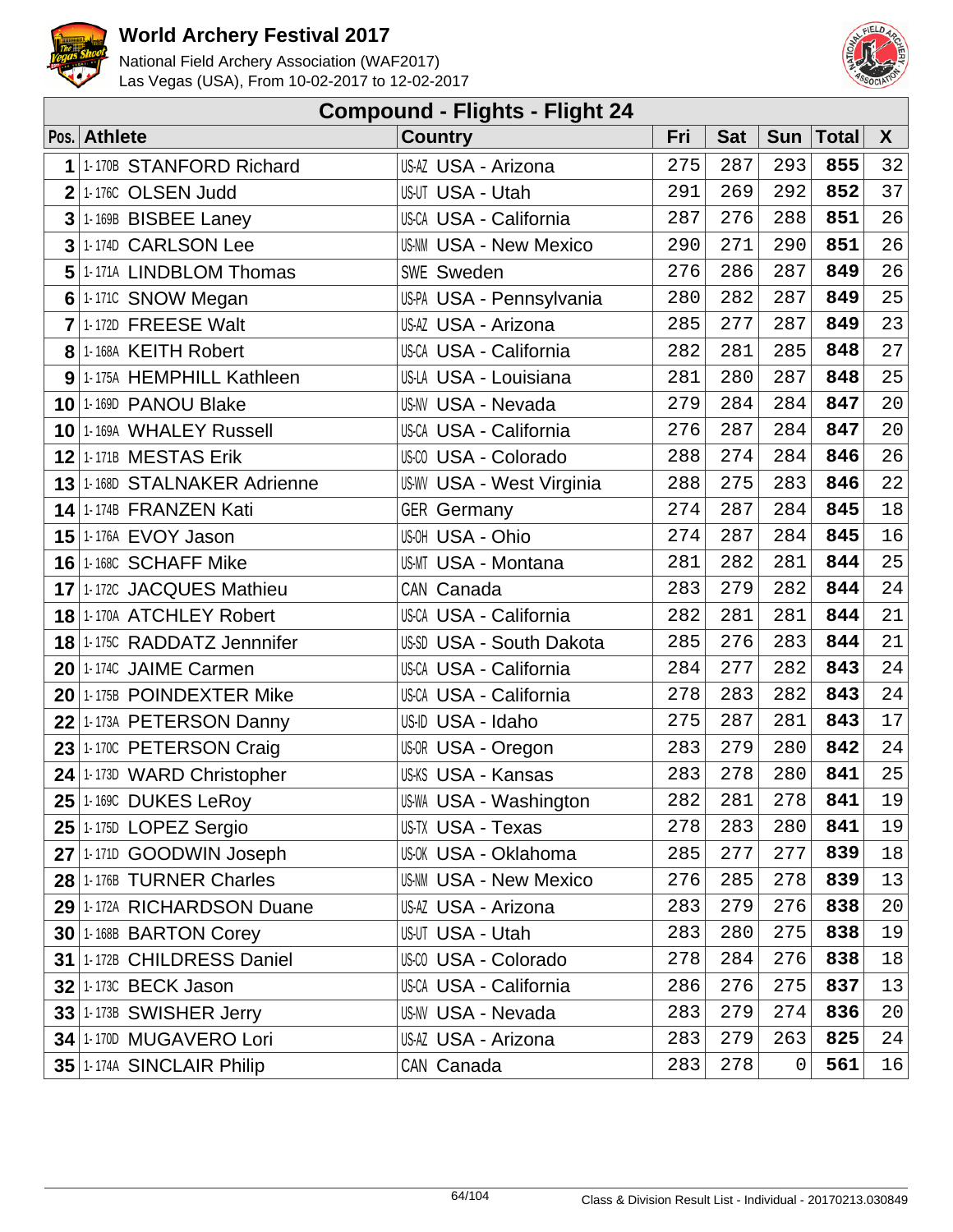



|                | <b>Compound - Flights - Flight 25</b> |                                |     |            |            |              |              |  |  |  |
|----------------|---------------------------------------|--------------------------------|-----|------------|------------|--------------|--------------|--|--|--|
|                | Pos. Athlete                          | <b>Country</b>                 | Fri | <b>Sat</b> | <b>Sun</b> | <b>Total</b> | $\mathsf{X}$ |  |  |  |
| 1              | 1-181D DUPKE Brady                    | US-AZ USA - Arizona            | 267 | 291        | 295        | 853          | 31           |  |  |  |
| $\overline{2}$ | 1-180A HERRAIZ OSUNA Jordi            | ESP Spain                      | 273 | 286        | 290        | 849          | 27           |  |  |  |
|                | 3 1-180B NEWMAN Norman                | US-OH USA - Ohio               | 281 | 278        | 289        | 848          | 29           |  |  |  |
|                | 4 1-177C HERRLEIN Sandy               | US-SD USA - South Dakota       | 279 | 281        | 287        | 847          | 24           |  |  |  |
| 5              | 1-183B HELLAND Stephen                | <b>US-MN USA - Minnesota</b>   | 279 | 279        | 287        | 845          | 23           |  |  |  |
| 6              | 1-182B SHELL Katie                    | US-00 USA - Colorado           | 270 | 288        | 287        | 845          | 21           |  |  |  |
| $\overline{7}$ | 1-179A WARD Seth                      | US-UT USA - Utah               | 280 | 280        | 285        | 845          | 19           |  |  |  |
|                | 8 1-184A TAYLOR Kelly                 | CAN Canada                     | 279 | 279        | 287        | 845          | 18           |  |  |  |
|                | 9 1-180D MIDROUILLET Cecile           | <b>GBR</b> Great Britain       | 282 | 277        | 285        | 844          | 23           |  |  |  |
|                | 10 1-183A CLELAND Eric                | US-AZ USA - Arizona            | 275 | 283        | 286        | 844          | 22           |  |  |  |
|                | 11 1-181B ROWDEN Corbyn               | US-AZ USA - Arizona            | 285 | 274        | 285        | 844          | 14           |  |  |  |
|                | 12 1-184D KIEFER Herwig               | CAN Canada                     | 277 | 280        | 286        | 843          | 25           |  |  |  |
|                | <b>13 1-182C HORN Tj</b>              | US-IA USA - Iowa               | 282 | 276        | 285        | 843          | 24           |  |  |  |
|                | 14 1-177A HUDSON James                | US-AZ USA - Arizona            | 270 | 290        | 283        | 843          | 22           |  |  |  |
|                | 15 1-178A ALLAIN David                | US-CA USA - California         | 279 | 281        | 283        | 843          | 21           |  |  |  |
|                | 15 1-185A ELLEDGE Lance               | <b>US-TX USA - Texas</b>       | 279 | 278        | 286        | 843          | 21           |  |  |  |
|                | 17 1-184B HOOK Danielle               | US-MI USA - Michigan           | 275 | 283        | 285        | 843          | 14           |  |  |  |
|                | 18 1-1760 HENDERSON Braydin           | US-WA USA - Washington         | 284 | 276        | 281        | 841          | 26           |  |  |  |
|                | 19 1-178B GILBERT Chuck               | US-CA USA - California         | 275 | 285        | 281        | 841          | 21           |  |  |  |
|                | 20 1-180C KHATCHADOURIAN Richard      | US-CA USA - California         | 276 | 283        | 281        | 840          | 24           |  |  |  |
|                | 21 1-182D TACHIBANA Brian             | US-HI USA - Hawaii             | 282 | 276        | 280        | 838          | 20           |  |  |  |
|                | 22 1-177B NOTESTINE Bob               | US-OH USA - Ohio               | 277 | 283        | 278        | 838          | 19           |  |  |  |
|                | 22 1-177D POTTS William               | US-CA USA - California         | 278 | 282        | 278        | 838          | 19           |  |  |  |
| 24             | 1-179C JENG Matt                      | US-NV USA - Nevada             | 276 | 284        | 278        | 838          | $12\,$       |  |  |  |
|                | 25 1-1810 BROWN Cameron               | US-00 USA - Colorado           | 280 | 278        | 279        | 837          | 26           |  |  |  |
|                | 26 1-183C KIMBELL Nichole             | US-CA USA - California         | 279 | 279        | 279        | 837          | 16           |  |  |  |
|                | 27 1-179B BRAWLEY Ken                 | US-TX USA - Texas              | 281 | 279        | 276        | 836          | 14           |  |  |  |
|                | 28 1-1840 KNUTSON Kirsten             | US-TX USA - Texas              | 277 | 281        | 276        | 834          | 11           |  |  |  |
|                | 29 1-178D WAGNER David                | US-UT USA - Utah               | 273 | 287        | 269        | 829          | 18           |  |  |  |
|                | 30 1-182A BURKHART Christopher        | US-AZ USA - Arizona            | 276 | 282        | 269        | 827          | 19           |  |  |  |
|                | 31 1-181A STEWART Matthew             | US-CA USA - California         | 279 | 280        | 268        | 827          | 18           |  |  |  |
|                | 32 1-185B DEDRICK Tammy               | US-OR USA - Oregon             | 279 | 278        | 269        | 826          | 22           |  |  |  |
|                | 33 1-178C RICHARDSON Nicholas         | US-IL USA - Illinois           | 277 | 283        | 0          | 560          | 13           |  |  |  |
|                | <b>34 1-183D HALEY Sara</b>           | <b>US-CT USA - Connecticut</b> | 280 | 278        | 0          | 558          | 10           |  |  |  |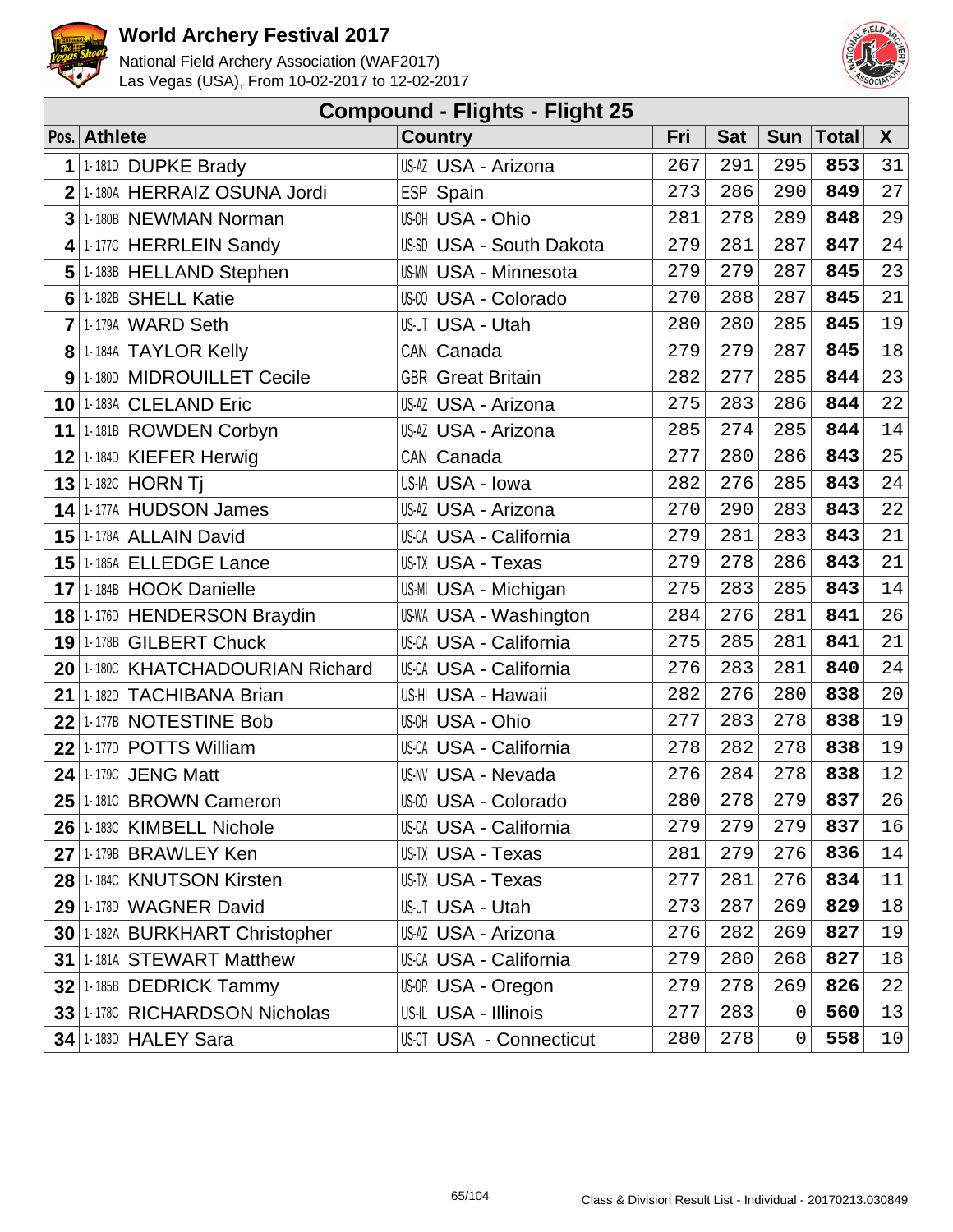



|                | <b>Compound - Flights - Flight 26</b>               |                                   |     |            |            |              |              |  |  |  |  |
|----------------|-----------------------------------------------------|-----------------------------------|-----|------------|------------|--------------|--------------|--|--|--|--|
|                | Pos. Athlete                                        | <b>Country</b>                    | Fri | <b>Sat</b> | <b>Sun</b> | <b>Total</b> | $\mathsf{X}$ |  |  |  |  |
| 1              | 1-193C ANCTIL Elizabeth                             | <b>US-SC USA - South Carolina</b> | 287 | 266        | 289        | 842          | 28           |  |  |  |  |
| $\overline{2}$ | 1-187D YOUNGER Dan                                  | US-MO USA - Missouri              | 284 | 272        | 284        | 840          | 21           |  |  |  |  |
| 3              | 1-185D WARD Arlo                                    | US-UT USA - Utah                  | 277 | 280        | 281        | 838          | 19           |  |  |  |  |
| 4              | 1-185C ROCKEL Chuck                                 | US-CA USA - California            | 282 | 275        | 281        | 838          | 18           |  |  |  |  |
| 5              | 1-186B LANEY Dennis                                 | US-CA USA - California            | 278 | 278        | 280        | 836          | 21           |  |  |  |  |
|                | 6 1-188A PEARSON Frank                              | US-AZ USA - Arizona               | 280 | 276        | 280        | 836          | 20           |  |  |  |  |
|                | 7 1-191A SHEPLEY Pete                               | US-AZ USA - Arizona               | 276 | 279        | 281        | 836          | 16           |  |  |  |  |
|                | 8 1-186A WONG Wray                                  | US-AZ USA - Arizona               | 280 | 277        | 279        | 836          | 11           |  |  |  |  |
|                | 9 1-194A TRUITT Wendy                               | US-WA USA - Washington            | 276 | 277        | 282        | 835          | 22           |  |  |  |  |
|                | 10 1-190B COLEMAN Jacquelyne                        | <b>US-NY USA - New York</b>       | 276 | 279        | 279        | 834          | $20\,$       |  |  |  |  |
|                | 11 1-190A CLAAR Mark                                | US-CA USA - California            | 277 | 278        | 279        | 834          | $18\,$       |  |  |  |  |
|                | 11 1-186D ROSSETTI Eric                             | US-CA USA - California            | 281 | 275        | 278        | 834          | 18           |  |  |  |  |
|                | 13 1-189A VILLAVICENCIO CHAIDEZ Fernanda MEX Mexico |                                   | 274 | 282        | 278        | 834          | 17           |  |  |  |  |
|                | 14 1-190D CRAGHEAD Carissa                          | US-WA USA - Washington            | 273 | 282        | 279        | 834          | 16           |  |  |  |  |
|                | 14 1-188C YOSHII Hirofumi                           | JPN Japan                         | 276 | 280        | 278        | 834          | 16           |  |  |  |  |
|                | <b>16 1-193D NEPPER Todd</b>                        | <b>US-MN USA - Minnesota</b>      | 284 | 269        | 280        | 833          | 24           |  |  |  |  |
|                | <b>17 1-190C BISSON Jim</b>                         | US-ND USA - North Dakota          | 278 | 277        | 278        | 833          | 19           |  |  |  |  |
|                | 18 1-189D MILYARD Jeff                              | US-AZ USA - Arizona               | 277 | 278        | 277        | 832          | 20           |  |  |  |  |
|                | 19 1-191B URQUIDI Theresa                           | US-AZ USA - Arizona               | 280 | 275        | 277        | 832          | 16           |  |  |  |  |
|                | 20 1-189C MASON Daniel                              | US-UT USA - Utah                  | 285 | 270        | 276        | 831          | 22           |  |  |  |  |
|                | 21 1-192B CLINAGE SR Daniel                         | US-WA USA - Washington            | 274 | 280        | 277        | 831          | 21           |  |  |  |  |
| 22             | 1-188D JONES Lewis                                  | US-CA USA - California            | 275 | 281        | 275        | 831          | 15           |  |  |  |  |
|                | 23 1-192D IRWIN Linn                                | US-IA USA - Iowa                  | 278 | 276        | 277        | 831          | 14           |  |  |  |  |
| 24             | 1-187C EVOLA Michael                                | US-CA USA - California            | 279 | 277        | 274        | 830          | $17$         |  |  |  |  |
|                | 25 1-193A TRIGUERO DE LA JARA Cintia ESP Spain      |                                   | 276 | 278        | 276        | 830          | 12           |  |  |  |  |
|                | 26 1-187A JAMIESON Karen                            | <b>GBR</b> Great Britain          | 273 | 283        | 272        | 828          | 18           |  |  |  |  |
|                | 27 1-192A JAIME Natividad                           | US-CA USA - California            | 280 | 274        | 273        | 827          | 20           |  |  |  |  |
|                | 28 1-1910 LECOINTE Erik                             | FRA France                        | 280 | 275        | 272        | 827          | 14           |  |  |  |  |
|                | 29 1-193B KOSSLER Darlene                           | US-IL USA - Illinois              | 279 | 275        | 272        | 826          | 13           |  |  |  |  |
|                | 30 1-186C LEMKE Daren                               | US-NE USA - Nebraska              | 282 | 274        | 268        | 824          | 20           |  |  |  |  |
|                | <b>31 1-192C BARMORE Rick</b>                       | US-LA USA - Louisiana             | 275 | 279        | 270        | 824          | 18           |  |  |  |  |
|                | 32 1-189B GRANT William                             | US-TX USA - Texas                 | 283 | 272        | 268        | 823          | 19           |  |  |  |  |
|                | 33 1-188B HAMILTON Lesa                             | US-UT USA - Utah                  | 279 | 277        | 266        | 822          | 18           |  |  |  |  |
|                | 34 1-187B CRINKLAW Jill                             | US-NV USA - Nevada                | 274 | 282        | 255        | 811          | 18           |  |  |  |  |
|                | <b>35 1-1910 SUH David</b>                          | US-CA USA - California            | 271 | 284        | 0          | 555          | $7\vert$     |  |  |  |  |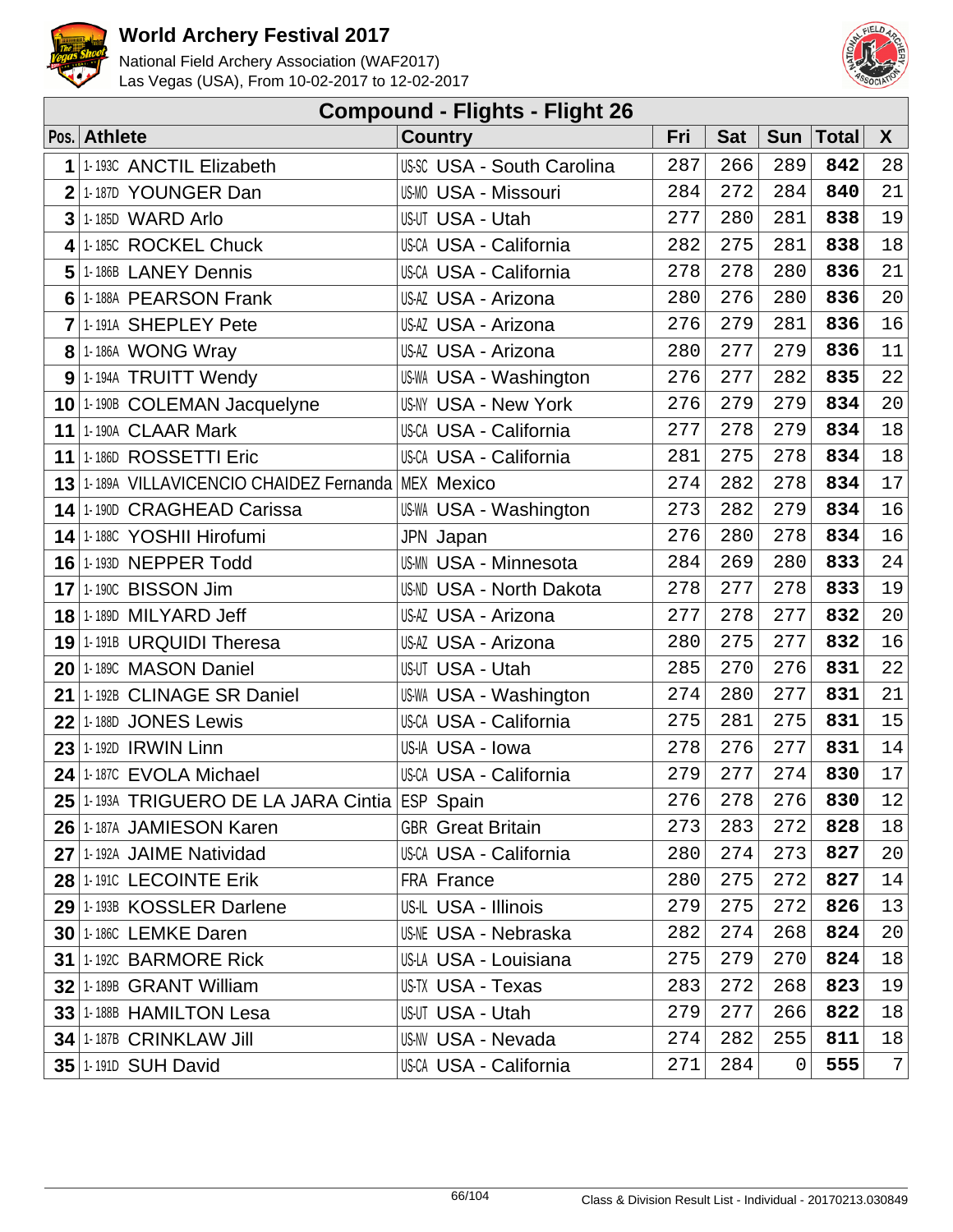



| <b>Compound - Flights - Flight 27</b> |                                   |                               |     |            |            |              |        |  |  |  |
|---------------------------------------|-----------------------------------|-------------------------------|-----|------------|------------|--------------|--------|--|--|--|
|                                       | Pos. Athlete                      | <b>Country</b>                | Fri | <b>Sat</b> | <b>Sun</b> | <b>Total</b> | X      |  |  |  |
| 1                                     | 1-195C METSCHKE Gene              | <b>US-NE USA - Nebraska</b>   | 269 | 284        | 288        | 841          | 18     |  |  |  |
| $\overline{2}$                        | 1-198A ALMARAZ Nancy              | <b>US-CA USA - California</b> | 282 | 270        | 287        | 839          | 24     |  |  |  |
| 3                                     | 1-194B GARMAN Kevin               | US-PA USA - Pennsylvania      | 271 | 282        | 285        | 838          | 21     |  |  |  |
| 4                                     | 1-198D WARD Larry                 | <b>US-TX USA - Texas</b>      | 280 | 272        | 284        | 836          | 24     |  |  |  |
| 5                                     | 1-199A BARNES Kim                 | <b>US-MN USA - Minnesota</b>  | 285 | 267        | 284        | 836          | 20     |  |  |  |
| 6                                     | 1-199B BELZNER Catherine          | US-AZ USA - Arizona           | 273 | 279        | 284        | 836          | 15     |  |  |  |
| 7                                     | 1-201D NGUYEN Brian               | US-CA USA - California        | 271 | 279        | 285        | 835          | 25     |  |  |  |
|                                       | 8 1-199D KOK Shaun                | <b>AUS Australia</b>          | 277 | 275        | 283        | 835          | 20     |  |  |  |
|                                       | 9 1-200A TAYLOR Michael           | US-CA USA - California        | 275 | 276        | 283        | 834          | 29     |  |  |  |
|                                       | 10 1-198B BRUDI Susan             | US-OR USA - Oregon            | 274 | 278        | 282        | 834          | 19     |  |  |  |
|                                       | 11 1-1970 KUBOKAWA Kaley          | <b>US-CA USA - California</b> | 270 | 282        | 281        | 833          | 25     |  |  |  |
|                                       | 12 1-194D CARLSON Anthony         | US-CA USA - California        | 268 | 285        | 280        | 833          | $18\,$ |  |  |  |
|                                       | 13 1-196B POLSGROVE Jim           | <b>US-CA USA - California</b> | 274 | 279        | 279        | 832          | 19     |  |  |  |
|                                       | 14 1-196A HARTSOCK Zarah          | <b>US-NM USA - New Mexico</b> | 275 | 278        | 279        | 832          | 17     |  |  |  |
|                                       | <b>15 1-201A WILSON Tina</b>      | <b>US-NV USA - Nevada</b>     | 272 | 279        | 280        | 831          | 15     |  |  |  |
|                                       | <b>16 1-198C NGUYEN Viet Thai</b> | <b>AUS Australia</b>          | 272 | 280        | 278        | 830          | 19     |  |  |  |
|                                       | 17 1-201B WILSON Michelle         | <b>US-WY USA - Wyoming</b>    | 275 | 275        | 279        | 829          | 25     |  |  |  |
|                                       | 18 1-1940 HAYES Susan             | US-ID USA - Idaho             | 281 | 272        | 276        | 829          | 21     |  |  |  |
|                                       | <b>19 1-202A AKIN Adam</b>        | US-WA USA - Washington        | 278 | 272        | 279        | 829          | 13     |  |  |  |
|                                       | 20 1-196D NIERMAN Gregory         | US-WA USA - Washington        | 271 | 282        | 276        | 829          | 11     |  |  |  |
|                                       | 21 1-202D BALCAZAR Alberto        | <b>MEX Mexico</b>             | 281 | 268        | 279        | 828          | 21     |  |  |  |
| 21                                    | 1-195A HANDLEY Melissa            | US-KS USA - Kansas            | 276 | 277        | 275        | 828          | 21     |  |  |  |
| 23                                    | 1-195D COTTLE Daren               | US-UT USA - Utah              | 277 | 276        | 275        | 828          | 18     |  |  |  |
| 24                                    | 1-202B LYFORD Larry               | <b>US-CA USA - California</b> | 268 | 282        | 278        | 828          | 16     |  |  |  |
|                                       | 25 1-200D WILSON Kaitlynd         | US-CA USA - California        | 278 | 273        | 276        | 827          | 14     |  |  |  |
|                                       | 26 1-1960 GRAVES Gary             | <b>US-NM USA - New Mexico</b> | 276 | 277        | 273        | 826          | 14     |  |  |  |
|                                       | 27 1-202C MCGOVERN Bob            | US-VA USA - Virginia          | 271 | 279        | 276        | 826          | 13     |  |  |  |
|                                       | 28 1-200C POORMAN Cindy           | US-00 USA - Colorado          | 274 | 277        | 274        | 825          | 17     |  |  |  |
|                                       | 29 1-203A CORBETT Joanne          | CAN Canada                    | 283 | 266        | 275        | 824          | 25     |  |  |  |
|                                       | 30 1-197A HOGERTON Katrina        | <b>US-CA USA - California</b> | 276 | 277        | 270        | 823          | 12     |  |  |  |
|                                       | 31 1-1990 SAULNIER Ken            | CAN Canada                    | 279 | 273        | 269        | 821          | 14     |  |  |  |
|                                       | 32 1-197D POZNIAK Richard         | <b>US-CA USA - California</b> | 277 | 275        | 268        | 820          | 18     |  |  |  |
|                                       | 33 1-2010 RENDON David            | US-UT USA - Utah              | 273 | 277        | 268        | 818          | 17     |  |  |  |
|                                       | 34 1-197B STEDMAN Rick            | <b>US-CA USA - California</b> | 286 | 266        | 242        | 794          | 24     |  |  |  |
|                                       | 35 1-195B LLOYD Michael           | US-MT USA - Montana           | 279 | 274        | 0          | 553          | 13     |  |  |  |
|                                       | 36 1-200B CRAN Meletta            | US-WI USA - Wisconsin         | 274 | 277        | 0          | 551          | 12     |  |  |  |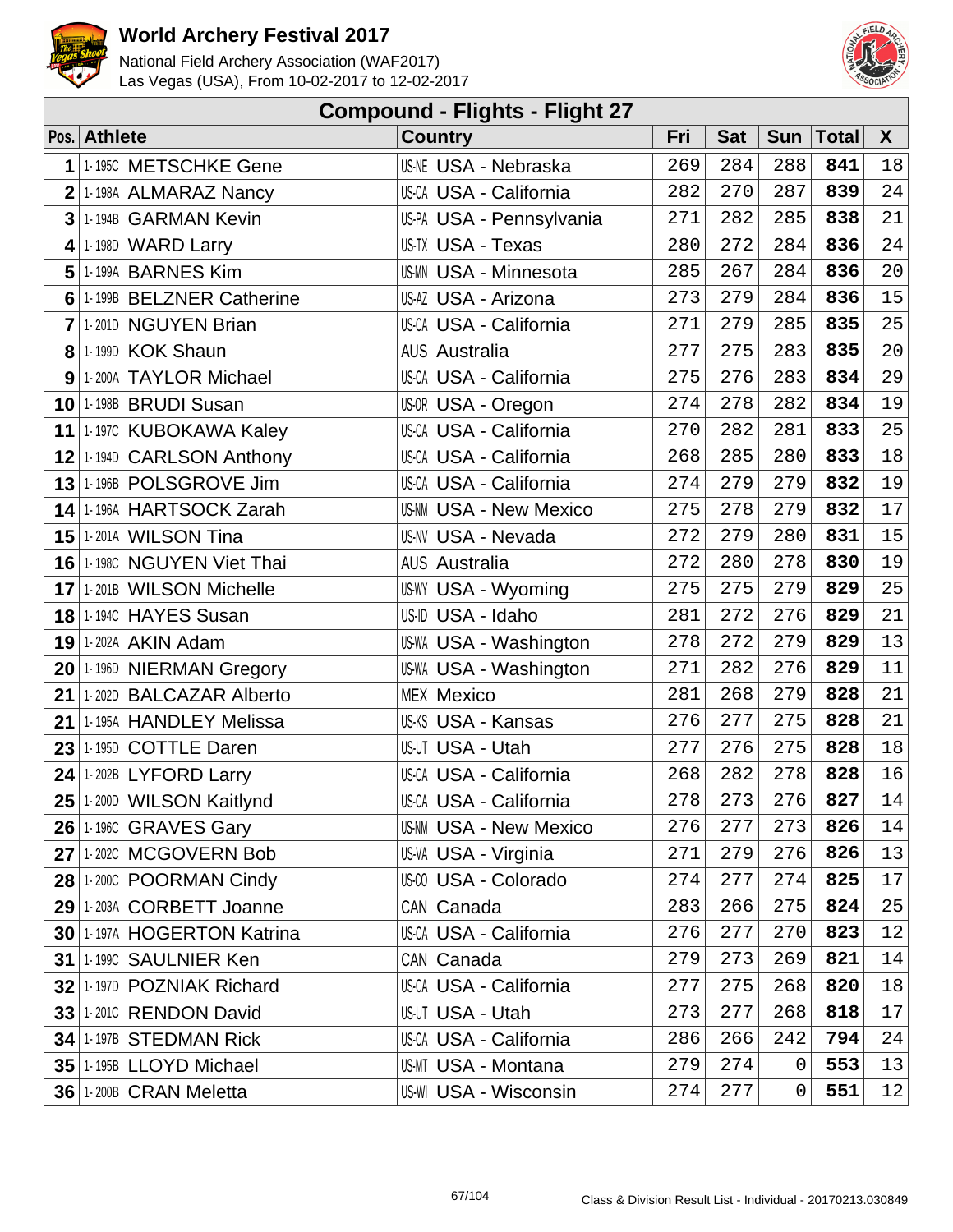



| <b>Compound - Flights - Flight 28</b> |                                    |                                |     |            |            |              |                |  |  |  |
|---------------------------------------|------------------------------------|--------------------------------|-----|------------|------------|--------------|----------------|--|--|--|
|                                       | Pos. Athlete                       | <b>Country</b>                 | Fri | <b>Sat</b> | <b>Sun</b> | <b>Total</b> | X              |  |  |  |
| 1                                     | 1-206A NIEVES Luis                 | <b>US-NY USA - New York</b>    | 273 | 275        | 288        | 836          | 22             |  |  |  |
| $\overline{2}$                        | 1-209A THRUN Jeff                  | US-MN USA - Minnesota          | 276 | 270        | 286        | 832          | 22             |  |  |  |
| 3                                     | 1-210B KOK Justin                  | <b>AUS Australia</b>           | 279 | 266        | 285        | 830          | 23             |  |  |  |
| 3                                     | 1-210D STRATMAN Mike               | <b>US-CA USA - California</b>  | 276 | 269        | 285        | 830          | 23             |  |  |  |
| 5                                     | 1-206B BAILEY Ronda                | US-ID USA - Idaho              | 270 | 278        | 282        | 830          | 19             |  |  |  |
| 6                                     | 1-205B CISNEROS Louie              | <b>US-CA USA - California</b>  | 273 | 276        | 280        | 829          | 18             |  |  |  |
|                                       | 7 1-206D MOLTENI Sadi Mario        | <b>ITA Italy</b>               | 272 | 276        | 281        | 829          | 15             |  |  |  |
|                                       | 8 1-203C MUNSON Gary               | US-WV USA - West Virginia      | 273 | 276        | 279        | 828          | 23             |  |  |  |
|                                       | $9$ 1-204D MORRIS Travis           | <b>US-CA USA - California</b>  | 276 | 273        | 279        | 828          | 19             |  |  |  |
|                                       | 10 1-207A IBUS Rodel               | US-TX USA - Texas              | 275 | 273        | 280        | 828          | 14             |  |  |  |
|                                       | 11 1-208D HUNTER Dianne            | CAN Canada                     | 265 | 281        | 281        | 827          | 21             |  |  |  |
|                                       | <b>12 1-204A NAUMAN Tom</b>        | <b>US-NE USA - Nebraska</b>    | 270 | 279        | 278        | 827          | 19             |  |  |  |
|                                       | $13$ 4-45D ELLIS Robert            | <b>US-CT USA - Connecticut</b> | 270 | 279        | 277        | 826          | 23             |  |  |  |
|                                       | 14 1-204B VAN CASPEL Tineke        | <b>NED Netherlands</b>         | 272 | 277        | 277        | 826          | 17             |  |  |  |
|                                       | 15 1-2060 CHRETIEN SR James J      | <b>US-CA USA - California</b>  | 275 | 273        | 278        | 826          | 14             |  |  |  |
|                                       | 16 1-205C GOODWIN Stacey           | US-OK USA - Oklahoma           | 270 | 279        | 277        | 826          | $\overline{9}$ |  |  |  |
|                                       | 17 1-209C COONS Scott              | US-AZ USA - Arizona            | 274 | 272        | 279        | 825          | 15             |  |  |  |
|                                       | <b>18 1-204C DENLEY Jack</b>       | <b>US-NY USA - New York</b>    | 278 | 271        | 276        | 825          | $10$           |  |  |  |
|                                       | 19 1-207B WENGER James             | <b>US-CA USA - California</b>  | 286 | 261        | 277        | 824          | 19             |  |  |  |
|                                       | <b>20 1-209D KELLER West</b>       | US-AZ USA - Arizona            | 276 | 270        | 278        | 824          | 11             |  |  |  |
|                                       | 21 1-211D STEPANEK Bill            | <b>US-CA USA - California</b>  | 271 | 274        | 278        | 823          | 12             |  |  |  |
|                                       | 22 1-2080 RUIZ COLMENERO Alejandra | <b>MEX Mexico</b>              | 284 | 263        | 276        | 823          | 9              |  |  |  |
|                                       | 23 1-207C BUTHIAUX Isabelle        | FRA France                     | 279 | 268        | 275        | 822          | 19             |  |  |  |
| 24                                    | 1-211C SANFORD Elizabeth           | US-FL USA - Florida            | 260 | 285        | 277        | 822          | 16             |  |  |  |
|                                       | 25 1-211A ULMER Jeremy             | US-AZ USA - Arizona            | 275 | 270        | 276        | 821          | 20             |  |  |  |
|                                       | 26 1-209B HOAGLUND Toby            | <b>US-NV USA - Nevada</b>      | 270 | 276        | 275        | 821          | 19             |  |  |  |
|                                       | 27 1-210C REALICA Rusty            | <b>US-CA USA - California</b>  | 271 | 274        | 275        | 820          | 22             |  |  |  |
|                                       | 28 1-210A MICHEL Sévigny           | CAN Canada                     | 274 | 271        | 274        | 819          | 21             |  |  |  |
|                                       | 29 1-208B DRAPER Raquel            | CAN Canada                     | 275 | 272        | 271        | 818          | 11             |  |  |  |
|                                       | 30 1-211B HUNTER John              | <b>US-NM USA - New Mexico</b>  | 274 | 271        | 272        | 817          | 20             |  |  |  |
|                                       | <b>31 1-207D FIERKE Tim</b>        | US-MN USA - Minnesota          | 268 | 279        | 267        | 814          | 18             |  |  |  |
|                                       | 32 1-208A HOTCHKISS Patricia       | <b>GBR</b> Great Britain       | 273 | 274        | 266        | 813          | 15             |  |  |  |
|                                       | 33 1-205D KOCHERSBERGER AI         | US-SD USA - South Dakota       | 270 | 278        | 263        | 811          | 17             |  |  |  |
|                                       | <b>34 1-205A MCCRAW Nikki</b>      | US-AZ USA - Arizona            | 276 | 273        | 256        | 805          | 11             |  |  |  |
|                                       | 35 1-203D MATRANGA Vincent         | US-CA USA - California         | 275 | 274        | 254        | 803          | 15             |  |  |  |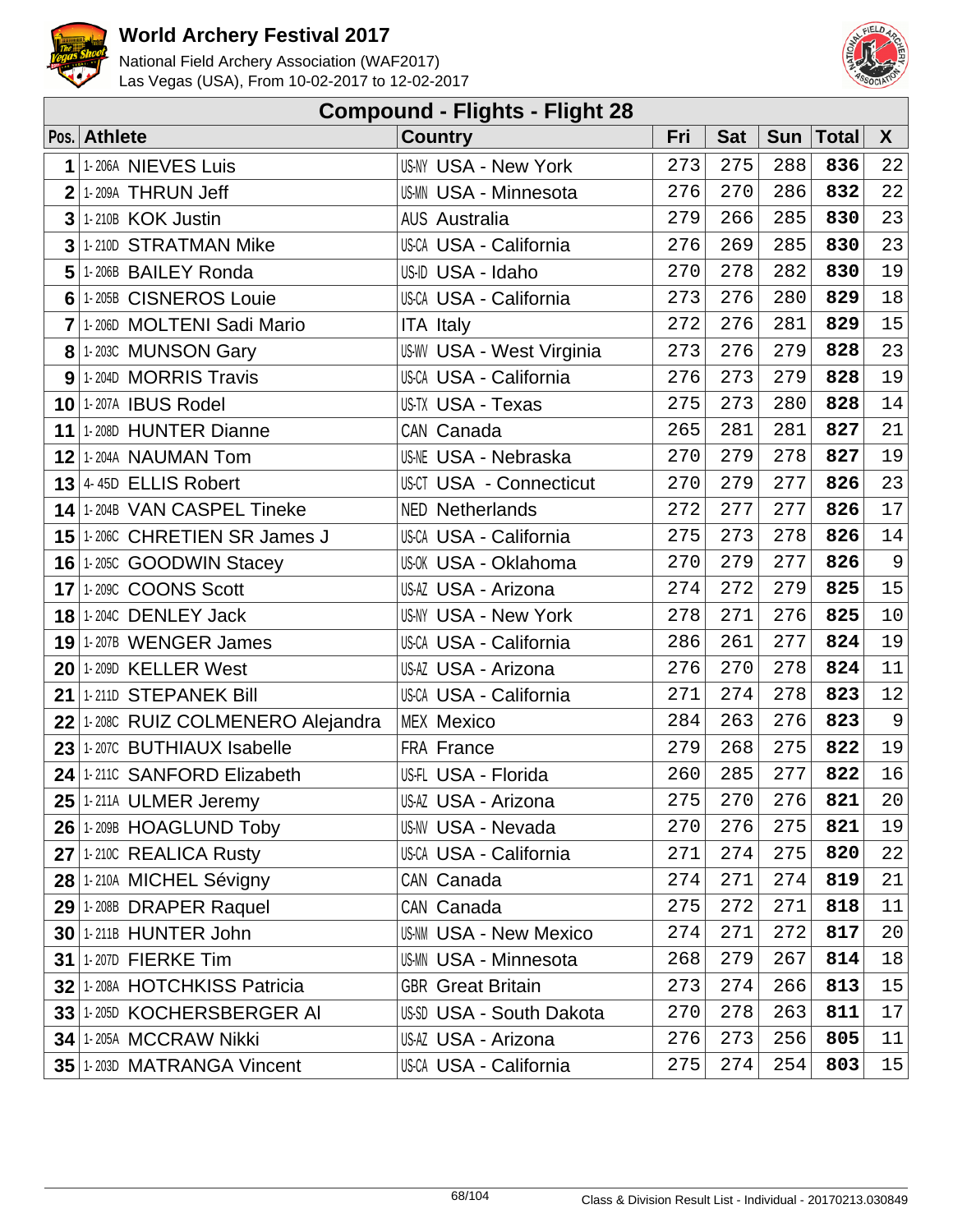



|                | <b>Compound - Flights - Flight 29</b> |                               |     |            |             |           |                |  |  |  |  |
|----------------|---------------------------------------|-------------------------------|-----|------------|-------------|-----------|----------------|--|--|--|--|
|                | Pos. Athlete                          | <b>Country</b>                | Fri | <b>Sat</b> |             | Sun Total | $\mathsf{X}$   |  |  |  |  |
|                | $1$ 4-2B DEGER Hakki Ugur             | <b>TUR Turkey</b>             | 272 | 272        | 287         | 831       | 15             |  |  |  |  |
| $\overline{2}$ | 4-6A JETT Timmy                       | <b>US-KY USA - Kentucky</b>   | 279 | 263        | 287         | 829       | 25             |  |  |  |  |
|                | 3 4-2D AVAKIAN Gapriel                | <b>US-CA USA - California</b> | 275 | 269        | 284         | 828       | 11             |  |  |  |  |
|                | 4 4-8D RUDY Darrin                    | CAN Canada                    | 284 | 255        | 287         | 826       | 24             |  |  |  |  |
|                | 5 4-5D VUONG Alvin                    | US-CA USA - California        | 255 | 287        | 283         | 825       | $2\,8$         |  |  |  |  |
|                | 6 4-8A MOLINA Dan                     | US-CA USA - California        | 261 | 279        | 285         | 825       | 19             |  |  |  |  |
|                | $7$ 4-9C CARLSON Kyle                 | US-CA USA - California        | 282 | 256        | 286         | 824       | 22             |  |  |  |  |
|                | 8 4-3C LORD Stephanie                 | US-AZ USA - Arizona           | 268 | 275        | 280         | 823       | 25             |  |  |  |  |
|                | $9$ 4-14 DAVIS James                  | US-MT USA - Montana           | 275 | 270        | 278         | 823       | 11             |  |  |  |  |
|                | 10 4-7A WALKER David                  | US-AK USA - Alaska            | 272 | 269        | 280         | 821       | 18             |  |  |  |  |
|                | 11 $ 4-3A$ DAVIS Morgan               | US-AZ USA - Arizona           | 271 | 273        | 276         | 820       | 13             |  |  |  |  |
|                | $12$ 4-4D FALK Darcy                  | CAN Canada                    | 266 | 277        | 276         | 819       | 16             |  |  |  |  |
|                | $13$ 4-6B BROWN Terri                 | US-CO USA - Colorado          | 271 | 271        | 275         | 817       | 15             |  |  |  |  |
|                | $14$ 4-5A CYR Troy                    | US-AZ USA - Arizona           | 269 | 274        | 272         | 815       | 13             |  |  |  |  |
|                | 15 $4$ -7D BROOKSHIER Bill            | <b>US-MO USA - Missouri</b>   | 269 | 271        | 273         | 813       | 19             |  |  |  |  |
|                | $16$ 4-3D WOOD Kathy                  | US-MT USA - Montana           | 264 | 279        | 270         | 813       | 17             |  |  |  |  |
|                | 17 4-5B FERBERT Carissa               | US-CA USA - California        | 273 | 270        | 270         | 813       | 11             |  |  |  |  |
|                | 18 4-4A ROSAS Veronica                | US-AZ USA - Arizona           | 280 | 263        | 269         | 812       | $18\,$         |  |  |  |  |
|                | $19$ 4-1B DESCH Jon                   | US-AZ USA - Arizona           | 269 | 275        | 267         | 811       | 19             |  |  |  |  |
|                | $20$ 4-9A BETTIS Danny                | US-CA USA - California        | 272 | 267        | 272         | 811       | 13             |  |  |  |  |
|                | 21 4-4C DAVENPORT Chris               | US-00 USA - Colorado          | 269 | 274        | 267         | 810       | 18             |  |  |  |  |
|                | $22$ 4-6D LORD Bud                    | US-AZ USA - Arizona           | 269 | 273        | 266         | 808       | $\overline{9}$ |  |  |  |  |
|                | $23$ 4-3B RICHARDS Nick               | US-CA USA - California        | 279 | 265        | 264         | 808       | $7\vert$       |  |  |  |  |
|                | 24 $4$ -7C HOCKETT Freddy             | US-0K USA - Oklahoma          | 271 | 270        | 264         | 805       | 10             |  |  |  |  |
|                | $25$ 4-1D SALGADO Raul                | US-NV USA - Nevada            | 273 | 271        | 260         | 804       | 21             |  |  |  |  |
|                | 26 4-9B FRENCHMAN Tom                 | US-AZ USA - Arizona           | 275 | 264        | 264         | 803       | 11             |  |  |  |  |
|                | $27$ 4-6C JOYCE Adam                  | <b>GBR</b> Great Britain      | 275 | 267        | 260         | 802       | 12             |  |  |  |  |
|                | 28 4-4B AMNUAYPAYOAT Peter            | <b>US-CA USA - California</b> | 268 | 275        | 258         | 801       | 14             |  |  |  |  |
|                | 29 4-8B DOUGHERTY Lauri               | <b>US-NV USA - Nevada</b>     | 269 | 271        | 261         | 801       | 13             |  |  |  |  |
|                | 30 4-1C HUFFMAN Paige                 | US-CO USA - Colorado          | 282 | 262        | 250         | 794       | 15             |  |  |  |  |
|                | $31$   4-7B VALDEZ Marco              | <b>MEX Mexico</b>             | 276 | 265        | 28          | 569       | 9              |  |  |  |  |
|                | 32 4-8C BURNETT Tara                  | US-UT USA - Utah              | 277 | 263        | 6           | 546       | $\overline{9}$ |  |  |  |  |
|                | 33 4-2A AUGSBURGER Amy                | US-AZ USA - Arizona           | 268 | 276        | 0           | 544       | 10             |  |  |  |  |
|                | 34 4-2C HINDMAN Kim                   | US-AZ USA - Arizona           | 276 | 268        | 0           | 544       | 8              |  |  |  |  |
|                | $35$ 4-5C LEONARD Fredrick            | US-MD USA - Maryland          | 265 | 278        | $\mathbf 0$ | 543       | 8 <sup>1</sup> |  |  |  |  |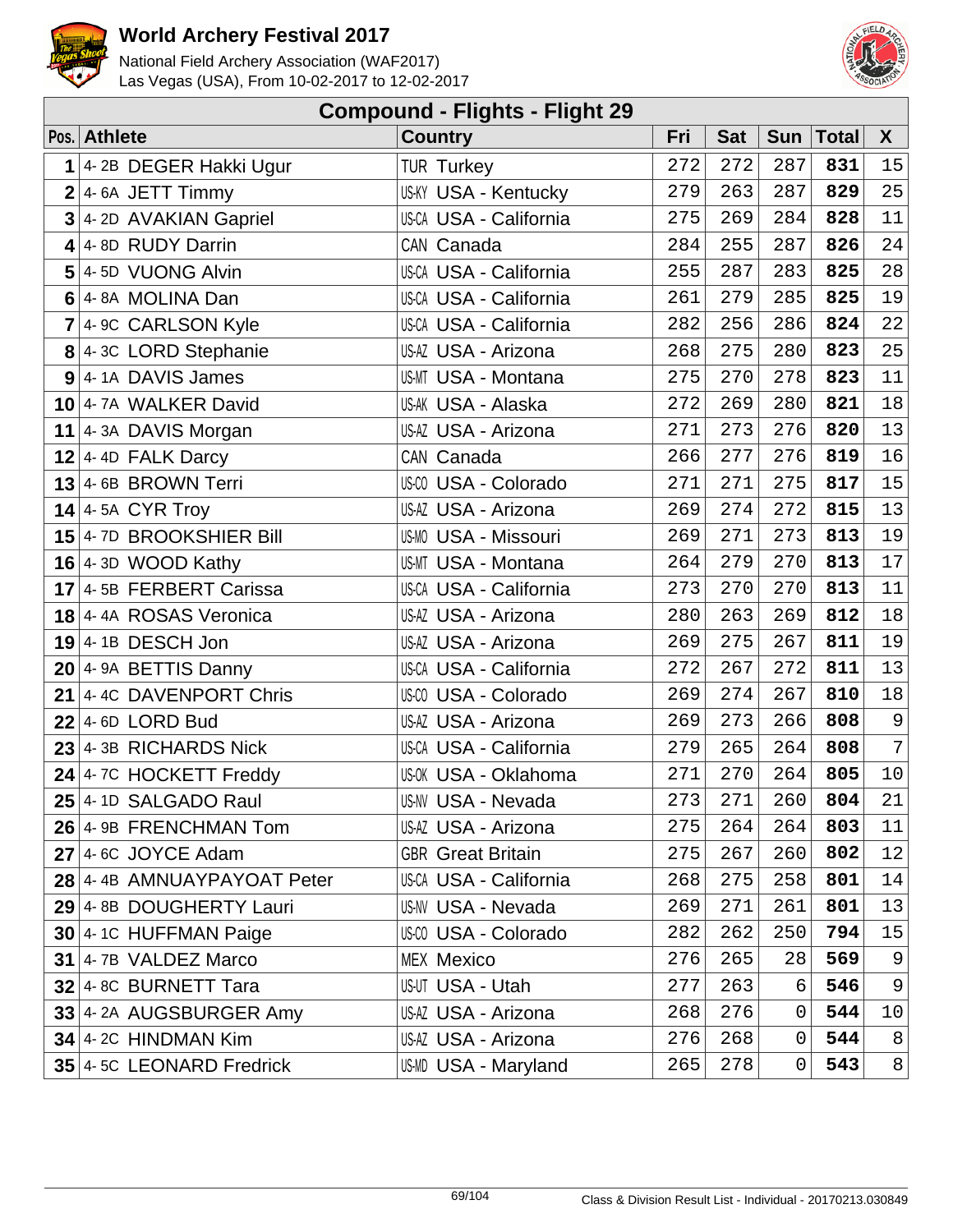



|                | <b>Compound - Flights - Flight 30</b> |                               |     |            |            |              |              |  |  |  |  |
|----------------|---------------------------------------|-------------------------------|-----|------------|------------|--------------|--------------|--|--|--|--|
|                | Pos. Athlete                          | <b>Country</b>                | Fri | <b>Sat</b> | <b>Sun</b> | <b>Total</b> | $\mathsf{X}$ |  |  |  |  |
| 1              | 4-12A RIGGS Bill                      | <b>US-NM USA - New Mexico</b> | 278 | 259        | 285        | 822          | 14           |  |  |  |  |
|                | $2$ 4-13A WYMAN Grace                 | <b>US-CA USA - California</b> | 270 | 265        | 281        | 816          | 21           |  |  |  |  |
| $\overline{3}$ | 4-13C RILEY Joseph                    | <b>US-NV USA - Nevada</b>     | 264 | 270        | 281        | 815          | 16           |  |  |  |  |
|                | 4 4-17C CIVELLO Michael               | US-TX USA - Texas             | 250 | 280        | 284        | 814          | $17$         |  |  |  |  |
|                | 5 4-12C PHILLIPS Carrie               | US-AZ USA - Arizona           | 267 | 269        | 274        | 810          | 12           |  |  |  |  |
|                | 6 4-11A GARCIA Rivera                 | <b>MEX Mexico</b>             | 278 | 259        | 272        | 809          | 13           |  |  |  |  |
|                | $7$ 4-14B TEBELIUS Marc               | US-ND USA - North Dakota      | 276 | 257        | 276        | 809          | 12           |  |  |  |  |
|                | $8$ 4-12B CHMILL Ron                  | <b>US-WI USA - Wisconsin</b>  | 276 | 261        | 269        | 806          | 14           |  |  |  |  |
|                | 9 4-15D FAWCETT David                 | US-AZ USA - Arizona           | 251 | 281        | 273        | 805          | $20\,$       |  |  |  |  |
|                | 10 4-13B KOLKER Melinda               | US-IL USA - Illinois          | 266 | 269        | 270        | 805          | $13\,$       |  |  |  |  |
|                | 11 $ 4 - 15C$ LEWIS Trish             | <b>US-KY USA - Kentucky</b>   | 265 | 268        | 272        | 805          | 11           |  |  |  |  |
|                | 12 4-16C MASCARENAS Zachary           | US-IL USA - Illinois          | 269 | 262        | 273        | 804          | 14           |  |  |  |  |
|                | 13 4-13D BROWN Roland                 | US-AZ USA - Arizona           | 277 | 257        | 269        | 803          | 13           |  |  |  |  |
|                | $14$ 4-17B KLEIN Janice               | US-MI USA - Michigan          | 260 | 271        | 272        | 803          | 11           |  |  |  |  |
|                | 15 4-17A HICKS David                  | <b>US-CA USA - California</b> | 265 | 266        | 271        | 802          | 10           |  |  |  |  |
|                | 16 4-10A DUDLEY Myra                  | US-CA USA - California        | 267 | 271        | 264        | 802          | $8\,$        |  |  |  |  |
|                | 17 4-16D WILLIAMSON Charles           | US-CA USA - California        | 276 | 255        | 270        | 801          | $13$         |  |  |  |  |
|                | <b>18</b> 4-12D GONZALES Santos       | US-TX USA - Texas             | 261 | 275        | 265        | 801          | $\bf 8$      |  |  |  |  |
|                | 19 4-9D CARLSON John                  | US-IA USA - Iowa              | 262 | 276        | 262        | 800          | 11           |  |  |  |  |
|                | 20 4-14D ZIMMERMAN Glenn              | US-00 USA - Colorado          | 260 | 273        | 266        | 799          | $17$         |  |  |  |  |
|                | 21 4-11B DONAHUE John                 | US-AZ USA - Arizona           | 271 | 266        | 259        | 796          | 15           |  |  |  |  |
|                | $22$ 4-14A DUNN Rickey                | US-ID USA - Idaho             | 258 | 276        | 262        | 796          | $13\,$       |  |  |  |  |
|                | $23$ 4-14C WARFEL Cindy               | US-PA USA - Pennsylvania      | 266 | 267        | 262        | 795          | 13           |  |  |  |  |
|                | $24$ 4-110 CIAK Tom Big Bird          | <b>US-MO USA - Missouri</b>   | 271 | 266        | 257        | 794          | 9            |  |  |  |  |
|                | $25$ 4-16A ROBBINS Mary               | US-CA USA - California        | 259 | 272        | 261        | 792          | 18           |  |  |  |  |
|                | $26$ 4-10B CORYELL Lia                | <b>US-WI USA - Wisconsin</b>  | 270 | 268        | 254        | 792          | 9            |  |  |  |  |
|                | $27$ 4-18B MADDOX Willie              | <b>US-CA USA - California</b> | 267 | 263        | 260        | 790          | 15           |  |  |  |  |
|                | 28 4-15B DESPOMMIER Bruce             | US-KS USA - Kansas            | 270 | 263        | 254        | 787          | 11           |  |  |  |  |
|                | 29 4-10C KOUNS Don                    | <b>US-CA USA - California</b> | 266 | 272        | 248        | 786          | 7            |  |  |  |  |
|                | 30 4-16B BUONACCORSI Jon              | US-AZ USA - Arizona           | 259 | 272        | 253        | 784          | 15           |  |  |  |  |
|                | 31 4-15A PENNINGTON Ray               | <b>US-NY USA - New York</b>   | 262 | 271        | 237        | 770          | 9            |  |  |  |  |
|                | 32 4-18A BOMGARDNER Jacquelynn        | US-MT USA - Montana           | 272 | 258        | 160        | 690          | 9            |  |  |  |  |
|                | 33 4-11D HIX Carl                     | <b>US-CA USA - California</b> | 266 | 271        | $\Omega$   | 537          | $\,8\,$      |  |  |  |  |
|                | 34 4-17D RICHARDSON Lauren            | US-AZ USA - Arizona           | 259 | 271        | 0          | 530          | 9            |  |  |  |  |
|                | 35 4-18C MESTAS Benny                 | US-00 USA - Colorado          | 265 | 264        | 0          | 529          | $9\vert$     |  |  |  |  |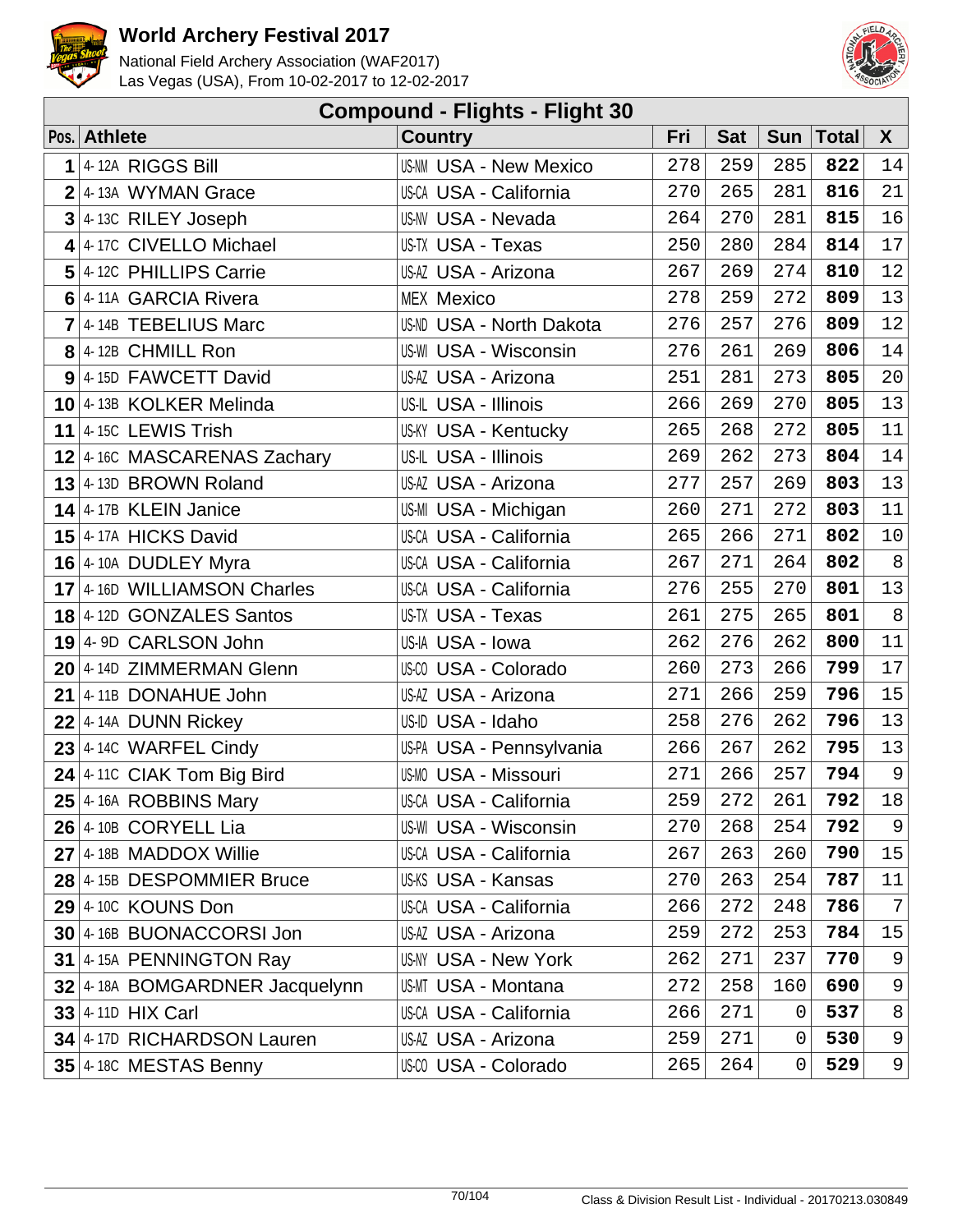



| <b>Compound - Flights - Flight 31</b> |                                       |                               |     |            |             |              |                |  |  |  |
|---------------------------------------|---------------------------------------|-------------------------------|-----|------------|-------------|--------------|----------------|--|--|--|
|                                       | Pos. Athlete                          | <b>Country</b>                | Fri | <b>Sat</b> | <b>Sun</b>  | <b>Total</b> | X              |  |  |  |
| 1                                     | 4-22D MCCRICKERD Ryan                 | US-PA USA - Pennsylvania      | 278 | 244        | 280         | 802          | 13             |  |  |  |
|                                       | $2$ 4-210 NORTHROP Logan              | US-AZ USA - Arizona           | 276 | 248        | 278         | 802          | 10             |  |  |  |
| 3                                     | 4-22B GILBERT Jacques                 | FRA France                    | 247 | 275        | 278         | 800          | 14             |  |  |  |
|                                       | $4$ 4-19C WILLS AI                    | CAN Canada                    | 256 | 271        | 273         | 800          | 13             |  |  |  |
|                                       | $5$ 4-19A THOMPSON Tracy              | US-IL USA - Illinois          | 269 | 260        | 271         | 800          | 7              |  |  |  |
|                                       | 6 4-22A PHILLIPS Teko                 | US-WA USA - Washington        | 250 | 273        | 276         | 799          | 8              |  |  |  |
|                                       | $7$ 4-20D KUHN Nathan                 | <b>US-MN USA - Minnesota</b>  | 256 | 270        | 272         | 798          | $12\,$         |  |  |  |
|                                       | 8 4-210 VELEZ Fernando                | <b>US-CA USA - California</b> | 266 | 257        | 274         | 797          | 14             |  |  |  |
|                                       | 9 4-26A HANSON Larry                  | US-AZ USA - Arizona           | 266 | 251        | 279         | 796          | $17$           |  |  |  |
|                                       | 10 4-26B ALLOSADA SR. Fausto          | US-HI USA - Hawaii            | 269 | 245        | 278         | 792          | 14             |  |  |  |
|                                       | 11 4-20A TAYLOR Rose                  | US-CO USA - Colorado          | 261 | 266        | 265         | 792          | 12             |  |  |  |
|                                       | 12 3-69D MARTINEZ GUERRA Jose Alberto | MEX Mexico                    | 268 | 244        | 278         | 790          | 17             |  |  |  |
|                                       | $13$ 4-20C MARSHALL Karren            | US-CO USA - Colorado          | 255 | 271        | 264         | 790          | $10$           |  |  |  |
|                                       | $14$ 4-24A SILVASI Joe                | US-AZ USA - Arizona           | 264 | 256        | 268         | 788          | 13             |  |  |  |
|                                       | 15 4-19B MCNEIL Roweina               | <b>US-NV USA - Nevada</b>     | 269 | 259        | 259         | 787          | $8\,$          |  |  |  |
|                                       | 16 $4$ -24C SIEPERDA Pete             | US-CA USA - California        | 259 | 261        | 266         | 786          | 13             |  |  |  |
|                                       | 17 4-22C GUERRIERO Neil               | US-NJ USA - New Jersey        | 269 | 253        | 264         | 786          | $\,8\,$        |  |  |  |
|                                       | $18$ 4-21B POOL Darren                | <b>US-CA USA - California</b> | 253 | 271        | 261         | 785          | $\overline{7}$ |  |  |  |
|                                       | $19$ 4-25D GOFF Tyler                 | US-CO USA - Colorado          | 252 | 265        | 267         | 784          | 13             |  |  |  |
|                                       | 20 4-25A BARWICK Kara                 | <b>US-NV USA - Nevada</b>     | 252 | 267        | 265         | 784          | $\,8\,$        |  |  |  |
|                                       | 21 4-25C WRIGHT Michael               | <b>US-CA USA - California</b> | 259 | 260        | 264         | 783          | $8\,$          |  |  |  |
|                                       | $22$ 4-28B BAUER Tierreny             | US-00 USA - Colorado          | 253 | 256        | 273         | 782          | $16\,$         |  |  |  |
|                                       | 23 4-25B PRUETT Dorothy               | US-TX USA - Texas             | 261 | 258        | 261         | 780          | 11             |  |  |  |
| 23                                    | 4-19D ROBBINS Dennis                  | US-CA USA - California        | 270 | 257        | 253         | 780          | $11\,$         |  |  |  |
|                                       | $25$ 4-26C MONTEZ Patrick             | US-AZ USA - Arizona           | 252 | 261        | 266         | 779          | $\,8\,$        |  |  |  |
|                                       | $26$ 4-20B COX Diane                  | <b>US-CA USA - California</b> | 270 | 257        | 250         | 777          | 9              |  |  |  |
|                                       | 27 4-27A VILLEGAS Luz                 | <b>US-CA USA - California</b> | 251 | 261        | 264         | 776          | 16             |  |  |  |
|                                       | $28$ 4-23D PAULUS Sarah               | US-VA USA - Virginia          | 266 | 254        | 256         | 776          | 13             |  |  |  |
|                                       | 29 4-27D SANDERS William              | US-CA USA - California        | 260 | 251        | 265         | 776          | 8              |  |  |  |
|                                       | 30 4-27C TAGUDIN Eric                 | <b>AUS Australia</b>          | 243 | 269        | 263         | 775          | 10             |  |  |  |
|                                       | 31 4-23C ROTTIGNI Laura Marina        | <b>ITA Italy</b>              | 253 | 268        | 254         | 775          | $\,8\,$        |  |  |  |
|                                       | $32$ 4-24D MARTIN Dan                 | <b>US-WY USA - Wyoming</b>    | 263 | 257        | 255         | 775          | $\overline{4}$ |  |  |  |
|                                       | $33$ 4-23B COLEMAN Mickey             | US-CA USA - California        | 262 | 259        | 252         | 773          | $\overline{7}$ |  |  |  |
|                                       | 34 4-27B KONG George                  | US-HI USA - Hawaii            | 269 | 243        | 257         | 769          | 11             |  |  |  |
|                                       | 35 4-21A STANSBERRY John              | US-OR USA - Oregon            | 263 | 262        | 241         | 766          | 16             |  |  |  |
|                                       | 36 4-23A MONKARSH Bryan               | US-CA USA - California        | 250 | 271        | 0           | 521          | 6              |  |  |  |
|                                       | $37$ 4-24B OLIVER Zachary             | US-CA USA - California        | 267 | 253        | $\mathbf 0$ | 520          | $\epsilon$     |  |  |  |
|                                       | 38 4-28A MARTIN Felix                 | US-Us-                        | 245 | 265        | 0           | 510          | 8              |  |  |  |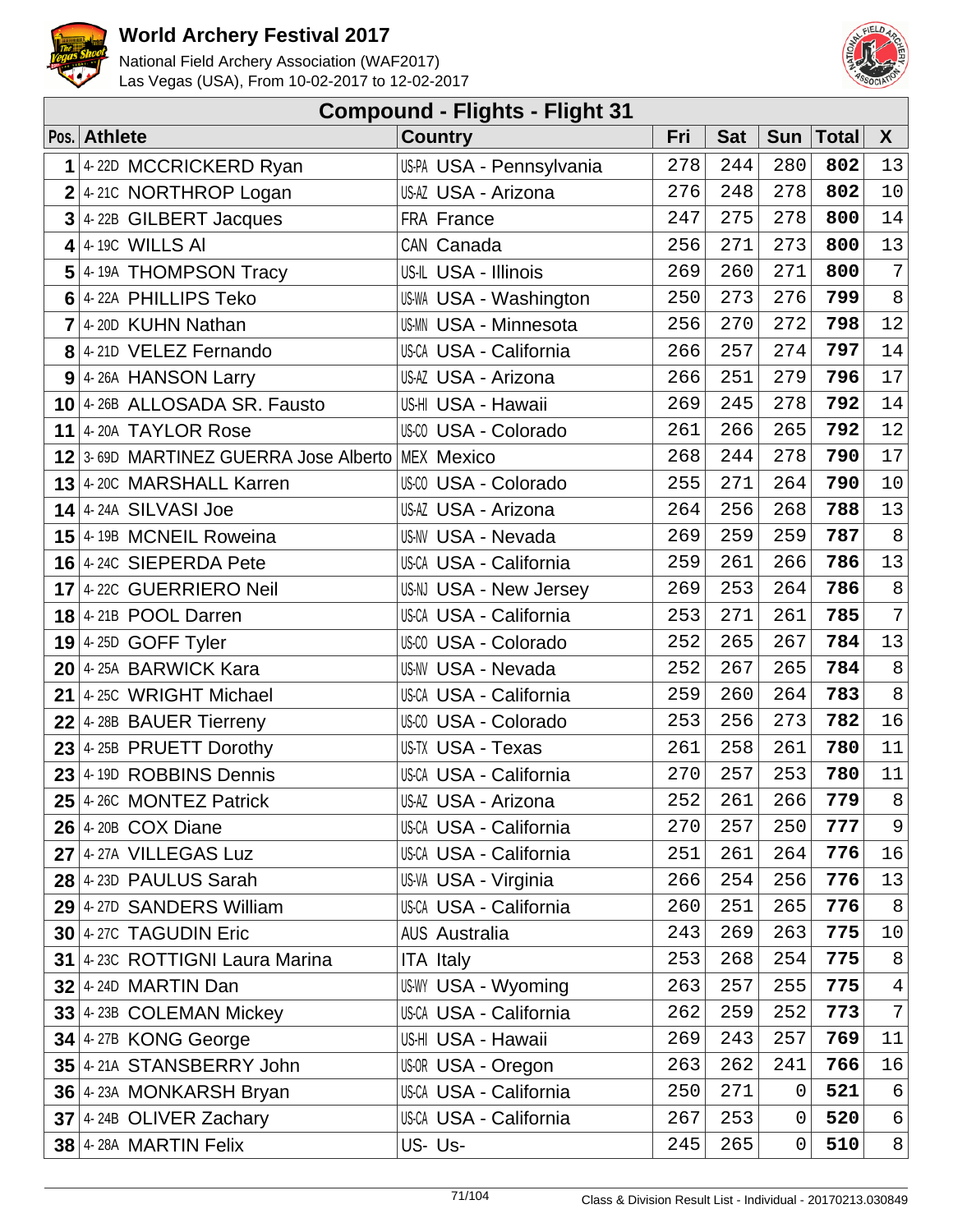



| <b>Compound - Flights - Flight 32</b> |                                |                               |     |            |            |              |                |  |  |  |
|---------------------------------------|--------------------------------|-------------------------------|-----|------------|------------|--------------|----------------|--|--|--|
|                                       | Pos. Athlete                   | <b>Country</b>                | Fri | <b>Sat</b> | <b>Sun</b> | <b>Total</b> | $\mathsf{X}$   |  |  |  |
| 1                                     | 4-30A SATRAN Steven            | US-AZ USA - Arizona           | 248 | 258        | 281        | 787          | 13             |  |  |  |
|                                       | 2 4-31D MAYER Kirbie           | <b>US-MN USA - Minnesota</b>  | 242 | 259        | 280        | 781          | $\overline{4}$ |  |  |  |
| 3                                     | 4-29A NORMAN Kelsey            | <b>US-WA USA - Washington</b> | 245 | 264        | 267        | 776          | 9              |  |  |  |
| 4                                     | 4-31B LANCE Sherry             | US-MI USA - Michigan          | 257 | 245        | 272        | 774          | 15             |  |  |  |
| 5                                     | 4-32C TAMON Mito               | JPN Japan                     | 239 | 259        | 276        | 774          | $8\,$          |  |  |  |
|                                       | 6 4-30C BECWAR Alea            | US-AZ USA - Arizona           | 266 | 239        | 264        | 769          | $10$           |  |  |  |
| $\overline{7}$                        | 4-32A BARBER Nolen             | US-TX USA - Texas             | 247 | 253        | 267        | 767          | 12             |  |  |  |
|                                       | 8 4-31A NICHOLSON Julian       | US-ID USA - Idaho             | 254 | 252        | 256        | 762          | $\epsilon$     |  |  |  |
|                                       | $9$ 4-28D GARCES Luz           | <b>US-CA USA - California</b> | 258 | 251        | 252        | 761          | 10             |  |  |  |
|                                       | $10$ 4-29D HUNT Waylon         | US-AZ USA - Arizona           | 248 | 258        | 250        | 756          | 11             |  |  |  |
|                                       | 11 4-29C DUARTE Ray            | <b>US-CA USA - California</b> | 239 | 268        | 249        | 756          | $\,4$          |  |  |  |
|                                       | 12 4-30B MCCRICKERD Bryan      | US-PA USA - Pennsylvania      | 255 | 251        | 249        | 755          | $\,8\,$        |  |  |  |
|                                       | $13$ 4-33C TAYLOR Gale         | US-CO USA - Colorado          | 237 | 251        | 266        | 754          | $\overline{7}$ |  |  |  |
|                                       | 14 4-33B SCOTT Amanda          | US-MO USA - Missouri          | 225 | 264        | 263        | 752          | $\epsilon$     |  |  |  |
|                                       | 15 4-29B OKITA Karl            | US-OR USA - Oregon            | 265 | 242        | 244        | 751          | $\,8\,$        |  |  |  |
|                                       | 16 4-33A MILYARD Ken           | US-MO USA - Missouri          | 240 | 252        | 255        | 747          | $\epsilon$     |  |  |  |
|                                       | 17 4-28C DOUGHERTY Duane       | <b>US-NV USA - Nevada</b>     | 250 | 259        | 232        | 741          | 9              |  |  |  |
|                                       | 18 $4 - 32D$ WILLIAMS Terry    | US-IN USA - Indiana           | 251 | 243        | 243        | 737          | $\epsilon$     |  |  |  |
|                                       | 19 4-33D STENSTROM Craig       | US-HI USA - Hawaii            | 246 | 242        | 243        | 731          | 5              |  |  |  |
|                                       | $20$ 4-34B STONE Dana          | <b>US-WA USA - Washington</b> | 246 | 236        | 247        | 729          | 5              |  |  |  |
| 21                                    | 4-31C MERRELLS Nevin           | CAN Canada                    | 246 | 255        | 225        | 726          | $\epsilon$     |  |  |  |
| 22                                    | 4-34A GODDEN David             | US-CA USA - California        | 248 | 234        | 241        | 723          | $\mathsf 9$    |  |  |  |
|                                       | 22 4-34C WONG Patricia         | US-AZ USA - Arizona           | 245 | 236        | 242        | 723          | 9              |  |  |  |
| 24                                    | 4-35A ELY Sierra               | US-00 USA - Colorado          | 245 | 236        | 238        | 719          | 5              |  |  |  |
|                                       | $25$ 4-37C BUEHLER Arnd        | <b>GER</b> Germany            | 229 | 233        | 255        | 717          | 5              |  |  |  |
|                                       | $26$ 4-35D ALIPIO Gino         | US-HI USA - Hawaii            | 241 | 231        | 241        | 713          | $\mathsf{3}$   |  |  |  |
|                                       | $27$ 4-37B LYDAY Stephanie     | <b>US-NV USA - Nevada</b>     | 214 | 250        | 247        | 711          | 5              |  |  |  |
|                                       | $28$ 4-38B WILSON John         | <b>US-NV USA - Nevada</b>     | 228 | 230        | 252        | 710          | $\sqrt{6}$     |  |  |  |
|                                       | $29$ 4-36A BIFFLE Alyssa       | US-WY USA - Wyoming           | 227 | 243        | 239        | 709          | $\mathsf{3}$   |  |  |  |
|                                       | 30 4-35B HERNANDEZ Oscar       | <b>US-CA USA - California</b> | 241 | 235        | 232        | 708          | $\overline{4}$ |  |  |  |
|                                       | 31 4-34D KESINGER Lisa         | US-LA USA - Louisiana         | 232 | 249        | 226        | 707          | 7 <sup>1</sup> |  |  |  |
|                                       | 32 4-36B PERKINS Derrick       | US-TX USA - Texas             | 256 | 217        | 222        | 695          | $\mathbf 1$    |  |  |  |
|                                       | $33$ 4-38C LEWIS Jennifer      | <b>US-CA USA - California</b> | 214 | 244        | 212        | 670          | 6              |  |  |  |
|                                       | 34 4-37A MCLAURIN Arthur       | <b>US-CA USA - California</b> | 229 | 237        | 167        | 633          | $4\,$          |  |  |  |
|                                       | 35 4-32B JOHNSON Steven        | US-MO USA - Missouri          | 248 | 251        | 0          | 499          | 7 <sup>1</sup> |  |  |  |
|                                       | 36 4-35C WHITTINGHAM Allistair | <b>GBR</b> Great Britain      | 297 | 177        | 0          | 474          | 20             |  |  |  |
|                                       | 37 4-36C MONKARSH Tina         | <b>US-CA USA - California</b> | 227 | 239        | 0          | 466          | $\sqrt{6}$     |  |  |  |
|                                       | 38 4-37D BARKEY Brenda         | US-WA USA - Washington        | 223 | 238        | 0          | 461          | 3              |  |  |  |
|                                       | 39 4-38A BEDARD Pamela         | US-NV USA - Nevada            | 217 | 243        | 0          | 460          | $4\vert$       |  |  |  |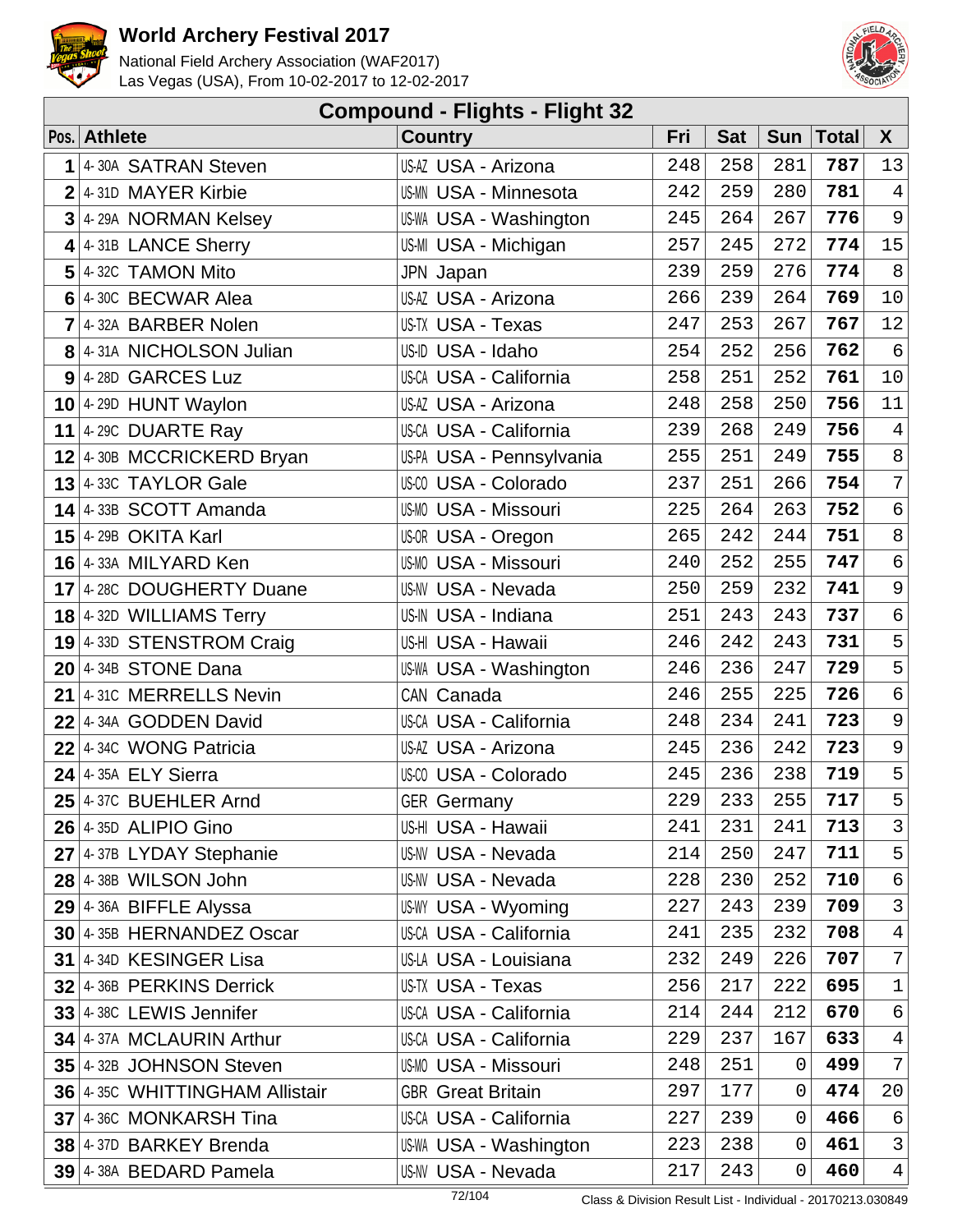



| <b>Compound - Flights - Flight 33</b> |                                |                                  |     |                |                |              |                     |  |  |  |
|---------------------------------------|--------------------------------|----------------------------------|-----|----------------|----------------|--------------|---------------------|--|--|--|
|                                       | Pos. Athlete                   | <b>Country</b>                   | Fri | <b>Sat</b>     | <b>Sun</b>     | <b>Total</b> | $\boldsymbol{X}$    |  |  |  |
| 1                                     | 4-39C WILSON Tony              | US-NV USA - Nevada               | 236 | 213            | 245            | 694          | 10                  |  |  |  |
|                                       | $2$ 4-38D CHEN Miki            | JPN Japan                        | 211 | 245            | 237            | 693          | 10                  |  |  |  |
| 3                                     | 4-39D SCHAUBROECK Tim          | US-CO USA - Colorado             | 208 | 240            | 244            | 692          | $10$                |  |  |  |
| 4                                     | 4-39A GEE Michael              | US-CA USA - California           | 231 | 224            | 234            | 689          | $\,4$               |  |  |  |
| 5                                     | 4-40A LUCZENOZYN Jerry         | US-CA USA - California           | 202 | 240            | 230            | 672          | $\overline{4}$      |  |  |  |
|                                       | 6 4-42C COOLEY Brittany        | US-MI USA - Michigan             | 182 | 220            | 265            | 667          | 5                   |  |  |  |
| $\overline{7}$                        | 4-42B COWAN Arthur             | <b>US-CA USA - California</b>    | 187 | 227            | 234            | 648          | $\overline{4}$      |  |  |  |
|                                       | 8 4-40B KEELER Sandra          | <b>US-CA USA - California</b>    | 199 | 238            | 203            | 640          | $\mathfrak{Z}$      |  |  |  |
|                                       | $9$ 4-41B GREEN Larry          | <b>US-CA USA - California</b>    | 185 | 230            | 224            | 639          | $\mathbf 1$         |  |  |  |
|                                       | $10$ 4-41A PULLEN Arianna      | US-MS USA - Mississippi          | 221 | 188            | 224            | 633          | $\mathbf 1$         |  |  |  |
|                                       | 11 4-42A BERNING-MATELL Audrey | US-OH USA - Ohio                 | 186 | 217            | 226            | 629          | $\overline{a}$      |  |  |  |
|                                       | $12$ 4-44C RAMIREZ James       | US-CA USA - California           | 183 | 205            | 241            | 629          | $\mathbf 1$         |  |  |  |
|                                       | $13$ 4-43C MARTINEZ John       | <b>US-CA USA - California</b>    | 225 | 174            | 224            | 623          | $\mathsf{O}\xspace$ |  |  |  |
|                                       | 14 4-40C BRANDERHORST Bradley  | US-AZ USA - Arizona              | 201 | 208            | 201            | 610          | $\overline{4}$      |  |  |  |
|                                       | 15 4-410 WARE Kathy            | <b>US-CA USA - California</b>    | 215 | 189            | 198            | 602          | $\mathbf 1$         |  |  |  |
|                                       | $16$ 4-43A RAYA John           | US-CA USA - California           | 215 | 186            | 197            | 598          | $\overline{7}$      |  |  |  |
|                                       | $17$ 4-44B NAY Deborah         | US-AZ USA - Arizona              | 211 | 177            | 199            | 587          | $\overline{4}$      |  |  |  |
|                                       | $18$ 4-45A GEE Renee           | <b>US-CA USA - California</b>    | 177 | 207            | 197            | 581          | $\mathfrak{Z}$      |  |  |  |
|                                       | $19$ 4-47C GALL Trent          | <b>US-MA USA - Massachusetts</b> | 0   | 287            | 287            | 574          | 19                  |  |  |  |
|                                       | 20 4-45B GUPTON Ronald         | <b>US-CA USA - California</b>    | 194 | 179            | 201            | 574          | $\overline{4}$      |  |  |  |
| 21                                    | 4-44A BYRD Bill                | <b>US-CA USA - California</b>    | 198 | 192            | 170            | 560          | $\mbox{O}$          |  |  |  |
|                                       | $22$ 4-45C ROMERO Isaac        | US-CA USA - California           | 198 | 152            | 184            | 534          | $\mathbf{3}$        |  |  |  |
|                                       | $23$ 4-46A SIEPERDA James      | US-CA USA - California           | 201 | 133            | 182            | 516          | $\overline{a}$      |  |  |  |
| 24                                    | 4-48A WHITE Billie             | US-AZ USA - Arizona              | 85  | 188            | 224            | 497          | $\overline{4}$      |  |  |  |
|                                       | $25$ 4-46B STIVERS James       | US-CA USA - California           | 169 |                | $128$ 160      | 457          | $\overline{2}$      |  |  |  |
|                                       | $26$ 4-39B PIRTZ Ellen         | <b>US-CA USA - California</b>    | 221 | 231            | 0              | 452          | $\overline{4}$      |  |  |  |
|                                       | $27$ 4-43B JAY Jason           | US-CA USA - California           | 203 | 210            | $\overline{0}$ | 413          | 5                   |  |  |  |
|                                       | 28 4-47B FAULCONER Richard     | <b>US-CA USA - California</b>    | 153 | 130            | 118            | 401          | $\sqrt{2}$          |  |  |  |
|                                       | $29$ 4-49B TUBBS Jesse         | US-CA USA - California           | 110 | 141            | 150            | 401          | $\mathbf 1$         |  |  |  |
|                                       | $30$   4-48B WALTH Janice      | US-CA USA - California           | 138 | 128            | 124            | 390          | $\mathbf{1}$        |  |  |  |
|                                       | 31 4-46C GONZALES Ben          | <b>US-NM USA - New Mexico</b>    | 291 | 0              | 0              | 291          | 14                  |  |  |  |
|                                       | 32 4-47A WILSON Kathryn        | US-NV USA - Nevada               | 287 | $\mathbf 0$    | $\mathbf 0$    | 287          | 12                  |  |  |  |
|                                       | 33 4-48C STALNAKER Charles     | US-WV USA - West Virginia        | 270 | $\mathsf 0$    | $\mathbf 0$    | 270          | $\sqrt{2}$          |  |  |  |
|                                       | 34 4-49A KLERKS Eric           | <b>US-CA USA - California</b>    | 238 | $\mathbf 0$    | $\overline{0}$ | 238          | $\epsilon$          |  |  |  |
|                                       | 35 4-49C MITCHELL Dan          | US-MA USA - Massachusetts        | 227 | $\overline{0}$ | $\overline{0}$ | 227          | $\mathbf 1$         |  |  |  |
|                                       | 36 4-50B SCHRAND Mark          | US-AZ USA - Arizona              | 170 | 0              | 0              | 170          | $\mathsf 0$         |  |  |  |
|                                       | $37$ 4-50A ADEN Danny          | US-ID USA - Idaho                | 73  | 0              | $\mathbf 0$    | 73           | $\mathbf 1$         |  |  |  |
|                                       | 38 4-50C CABRINHA II Arlen     | US-HI USA - Hawaii               | 20  | 30             | $\mathbf 0$    | 50           | 3                   |  |  |  |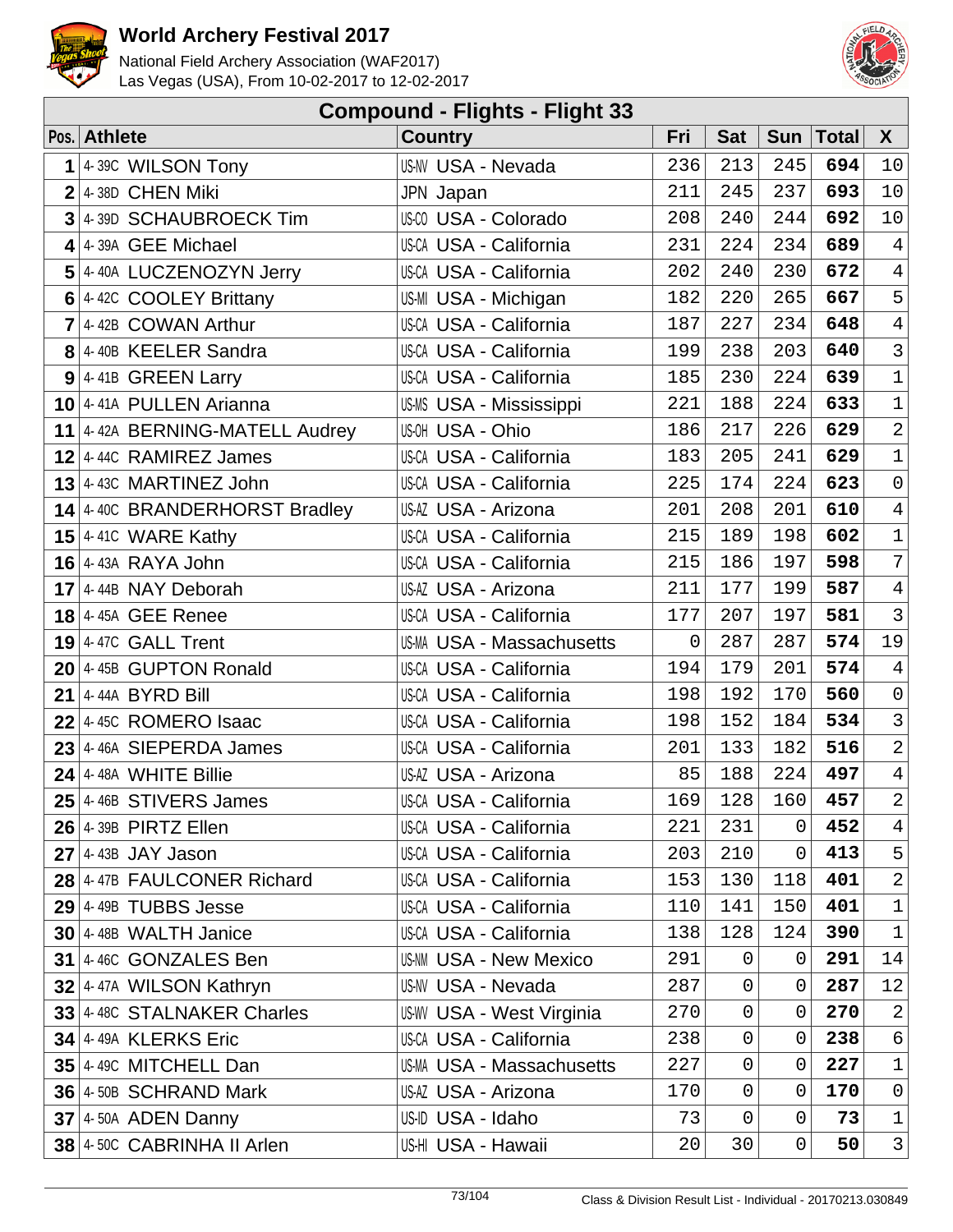



| <b>Compound Limited - Flights - Flight 1</b> |                               |     |            |            |              |                |  |  |  |  |
|----------------------------------------------|-------------------------------|-----|------------|------------|--------------|----------------|--|--|--|--|
| Pos. Athlete                                 | <b>Country</b>                | Fri | <b>Sat</b> | <b>Sun</b> | <b>Total</b> | $\mathsf{X}$   |  |  |  |  |
| 1 2-71A OTSUKA Tadatsugu                     | JPN Japan                     | 293 | 289        | 293        | 875          | 31             |  |  |  |  |
| $2$ 2-71B FABRY Jeff                         | US-CA USA - California        | 289 | 293        | 290        | 872          | 28             |  |  |  |  |
| $3$ 2-710 JONES Christina                    | US-KS USA - Kansas            | 283 | 288        | 284        | 855          | 25             |  |  |  |  |
| $4$ 2-72A ROSE Guy                           | US-IA USA - Iowa              | 279 | 287        | 284        | 850          | 20             |  |  |  |  |
| 5 2-72B LOWE Michael                         | US-TX USA - Texas             | 275 | 287        | 284        | 846          | $18\,$         |  |  |  |  |
| 6 2-72D THORNBERRY Dave                      | <b>US-CA USA - California</b> | 267 | 290        | 285        | 842          | $2\sqrt{8}$    |  |  |  |  |
| 7 2-72C CARROLL Bob                          | US-AZ USA - Arizona           | 279 | 279        | 284        | 842          | 19             |  |  |  |  |
| 8 2-73B VANDONSEL Bill                       | <b>US-MT USA - Montana</b>    | 279 | 273        | 285        | 837          | $18\,$         |  |  |  |  |
| $9$ 2-73A MAY Charles                        | <b>US-KY USA - Kentucky</b>   | 284 | 271        | 279        | 834          | 20             |  |  |  |  |
| 10 2-73C CONRAD Dean                         | US-IA USA - Iowa              | 272 | 279        | 280        | 831          | 24             |  |  |  |  |
| 11 2-74A GILLEY Jennifer                     | US-OK USA - Oklahoma          | 271 | 275        | 272        | 818          | $10\,$         |  |  |  |  |
| 12 2-73D BARKER William                      | US-WA USA - Washington        | 279 | 269        | 266        | 814          | $17$           |  |  |  |  |
| 13 2-74D LANDRUM Densel                      | US-FL USA - Florida           | 271 | 262        | 273        | 806          | 12             |  |  |  |  |
| 13 2-74B TEAGUE Faron                        | <b>US-MO USA - Missouri</b>   | 267 | 275        | 264        | 806          | 12             |  |  |  |  |
| 15 2-74C OLORES Christopher                  | US-HI USA - Hawaii            | 271 | 262        | 271        | 804          | 13             |  |  |  |  |
| 16 2-75B WITHERS Trent                       | US-SD USA - South Dakota      | 266 | 259        | 278        | 803          | 13             |  |  |  |  |
| 17 2-75A WHYTE Clyde                         | US-CO USA - Colorado          | 268 | 260        | 250        | 778          | $\mathsf 9$    |  |  |  |  |
| 18 2-75C ANDERSON David                      | US-IA USA - Iowa              | 246 | 259        | 249        | 754          | 9              |  |  |  |  |
| 19 2-76A CAMERON Greg                        | US-ID USA - Idaho             | 239 | 248        | 250        | 737          | $\sqrt{6}$     |  |  |  |  |
| 20 2-75D PARKER Linda                        | US-WA USA - Washington        | 244 | 247        | 241        | 732          | $\overline{3}$ |  |  |  |  |
| 21 $ 2-76B$ HOPPES Dan                       | US-CO USA - Colorado          | 165 | 195        | 178        | 538          | $\overline{2}$ |  |  |  |  |
| 22 2-76D WALKER Melissa                      | <b>US-WI USA - Wisconsin</b>  | 154 | 153        | 213        | 520          | $\mathbf{1}$   |  |  |  |  |
| 23 2-76C PALOMO Peter                        | <b>US-CA USA - California</b> | 180 | 161        | 176        | 517          | $\overline{2}$ |  |  |  |  |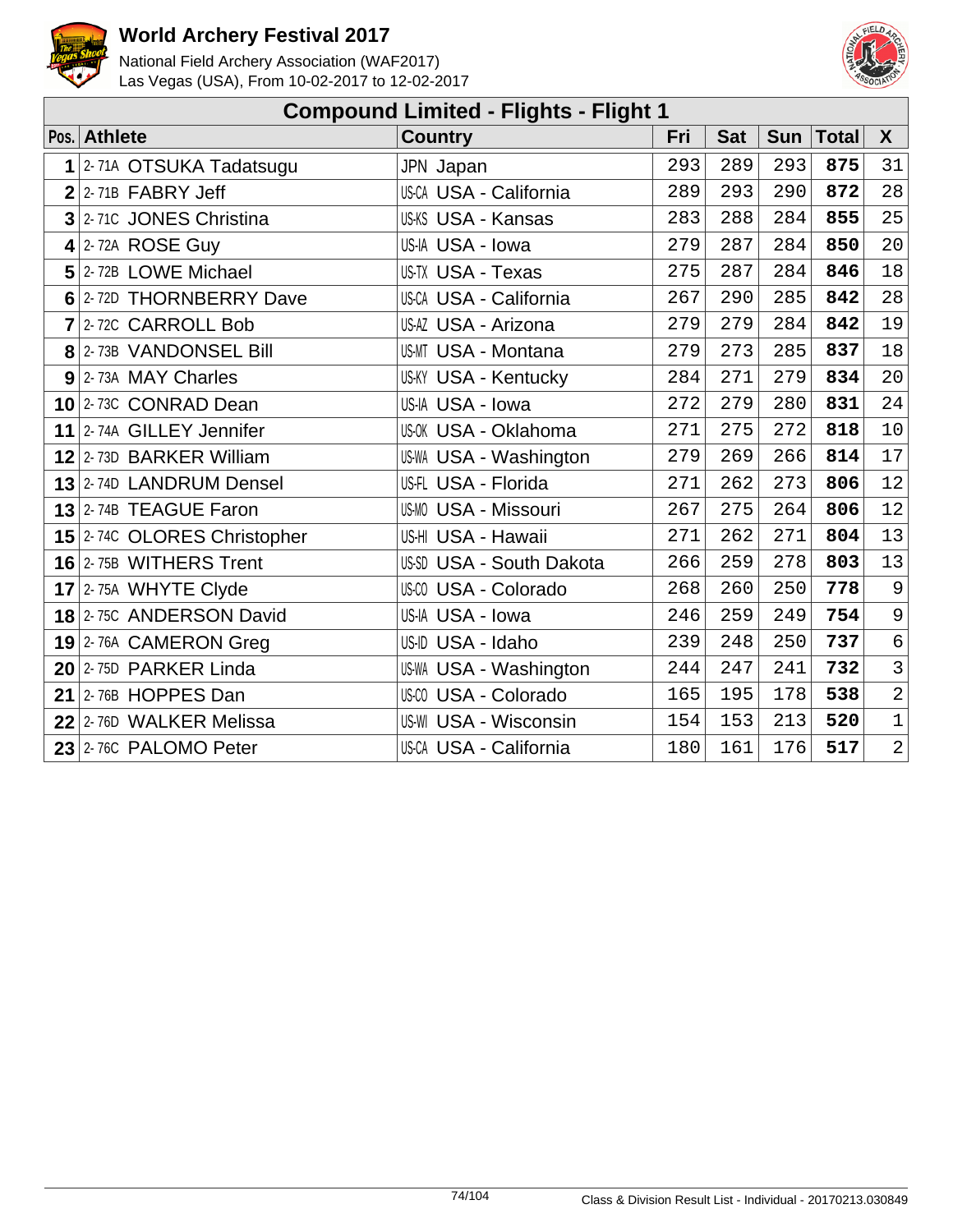



|                         | <b>Recurve - Young Adult Male</b> |                               |     |            |              |                |  |  |  |  |
|-------------------------|-----------------------------------|-------------------------------|-----|------------|--------------|----------------|--|--|--|--|
|                         | Pos. Athlete                      | <b>Country</b>                | Fri | <b>Sat</b> | <b>Total</b> | $\mathsf{X}$   |  |  |  |  |
| 1                       | 5-5 INOUE Seiya                   | JPN Japan                     | 289 | 291        | 580          | 19             |  |  |  |  |
| $\overline{2}$          | 5-5 SHABANI Reza                  | IRI IR Iran                   | 288 | 290        | 578          | 15             |  |  |  |  |
| $\overline{\mathbf{3}}$ | 5-5 WHITLATCH Adam                | US-CA USA - California        | 291 | 286        | 577          | 18             |  |  |  |  |
| 4                       | 5-5 MIRICH Jackson                | US-AZ USA - Arizona           | 286 | 289        | 575          | 24             |  |  |  |  |
| 4                       | 5-5 SALAZAR Christhian            | <b>US-NV USA - Nevada</b>     | 290 | 285        | 575          | 24             |  |  |  |  |
| 6                       | 5-5 SUK Andrew                    | <b>US-CA USA - California</b> | 288 | 284        | 572          | 17             |  |  |  |  |
| $\overline{7}$          | 5-5 RAEEISI Armin                 | IRI IR Iran                   | 288 | 284        | 572          | 11             |  |  |  |  |
| 8                       | 5-5 KAUFHOLD Conner               | US-PA USA - Pennsylvania      | 291 | 277        | 568          | 21             |  |  |  |  |
| 9                       | 5-5 HARO Joel                     | US-TX USA - Texas             | 279 | 288        | 567          | $\overline{7}$ |  |  |  |  |
| 10                      | 5-5 WEISSINGER Reiley             | US-IA USA - Iowa              | 286 | 280        | 566          | 13             |  |  |  |  |
| 11                      | 5-5 KIM Sang Myung                | US-CA USA - California        | 279 | 281        | 560          | $\,8\,$        |  |  |  |  |
| 12                      | 5-5 BROWNELL Sterling             | US-CA USA - California        | 272 | 283        | 555          | 15             |  |  |  |  |
| 13                      | 5-5 MILLER Noah                   | <b>US-MN USA - Minnesota</b>  | 269 | 280        | 549          | 15             |  |  |  |  |
| 14                      | 5-5 HILLIUS Tanner                | US-WA USA - Washington        | 276 | 267        | 543          | $\epsilon$     |  |  |  |  |
| 15                      | 5-5 KARIMISAEIDABADI Borna        | IRI IR Iran                   | 269 | 273        | 542          | 5              |  |  |  |  |
| 16                      | 5-5 MERSON Charles                | US-CA USA - California        | 275 | 265        | 540          | $\epsilon$     |  |  |  |  |
| 17                      | 5-5 YUAN Galvin                   | <b>US-CA USA - California</b> | 263 | 274        | 537          | $\,8\,$        |  |  |  |  |
| 18                      | 5-5 KAUFMAN Ben                   | US-OR USA - Oregon            | 272 | 265        | 537          | $\overline{4}$ |  |  |  |  |
| 19                      | 5-5 MUSSMAN Christopher           | <b>US-AZ USA - Arizona</b>    | 267 | 265        | 532          | 11             |  |  |  |  |
| 20                      | 5-5 WOODWARD Chad                 | <b>US-NM USA - New Mexico</b> | 267 | 265        | 532          | $\overline{4}$ |  |  |  |  |
| 21                      | 5-5 KIM Phillip                   | <b>US-CA USA - California</b> | 261 | 269        | 530          | $\sqrt{4}$     |  |  |  |  |
| 22                      | 5-5 MARTIRES Colin                | <b>US-NV USA - Nevada</b>     | 267 | 253        | 520          | $\mathsf 3$    |  |  |  |  |
| 23                      | 5-5 RAMIREZ TARIN Kenobi A        | <b>US-NE USA - Nebraska</b>   | 254 | 260        | 514          | $\overline{3}$ |  |  |  |  |
| 24                      | 5-5 ASHBY Blake                   | US-AZ USA - Arizona           | 250 | 263        | 513          | 5              |  |  |  |  |
| 25                      | 5-5 DANZ Gregory                  | US-CA USA - California        | 250 | 263        | 513          | $\overline{4}$ |  |  |  |  |
| 26                      | 5-5 CABALLERO Leandro Jose        | US-CO USA - Colorado          | 266 | 247        | 513          | $\mathbf 1$    |  |  |  |  |
| 27                      | 5-5 WRIGHT Henry                  | <b>US-CA USA - California</b> | 271 | 239        | 510          | $\overline{4}$ |  |  |  |  |
| 28                      | 5-5 MCCONNELL Eric                | <b>US-CA USA - California</b> | 250 | 258        | 508          | 4              |  |  |  |  |
| 29                      | 5-5 MCLOUGHLIN Max                | <b>US-CA USA - California</b> | 248 | 253        | 501          | $\mathbf 1$    |  |  |  |  |
| 30                      | 5-5 MATSUKAWA Tomoya              | JPN Japan                     | 250 | 250        | 500          | 5              |  |  |  |  |
| 31                      | 5-5 CATALMA Jerome Benedict       | <b>US-CA USA - California</b> | 260 | 238        | 498          | $\overline{4}$ |  |  |  |  |
| 32                      | 5-5 SATODA lan                    | <b>US-CA USA - California</b> | 240 | 244        | 484          | $\mathbf 1$    |  |  |  |  |
| 33                      | 5-5 BRANDERHORST Joseph           | US-AZ USA - Arizona           | 199 | 213        | 412          | 0              |  |  |  |  |
| 34                      | 5-5 ANAGNOSTOU Kaleb              | US-WA USA - Washington        | 130 | 108        | 238          | 0              |  |  |  |  |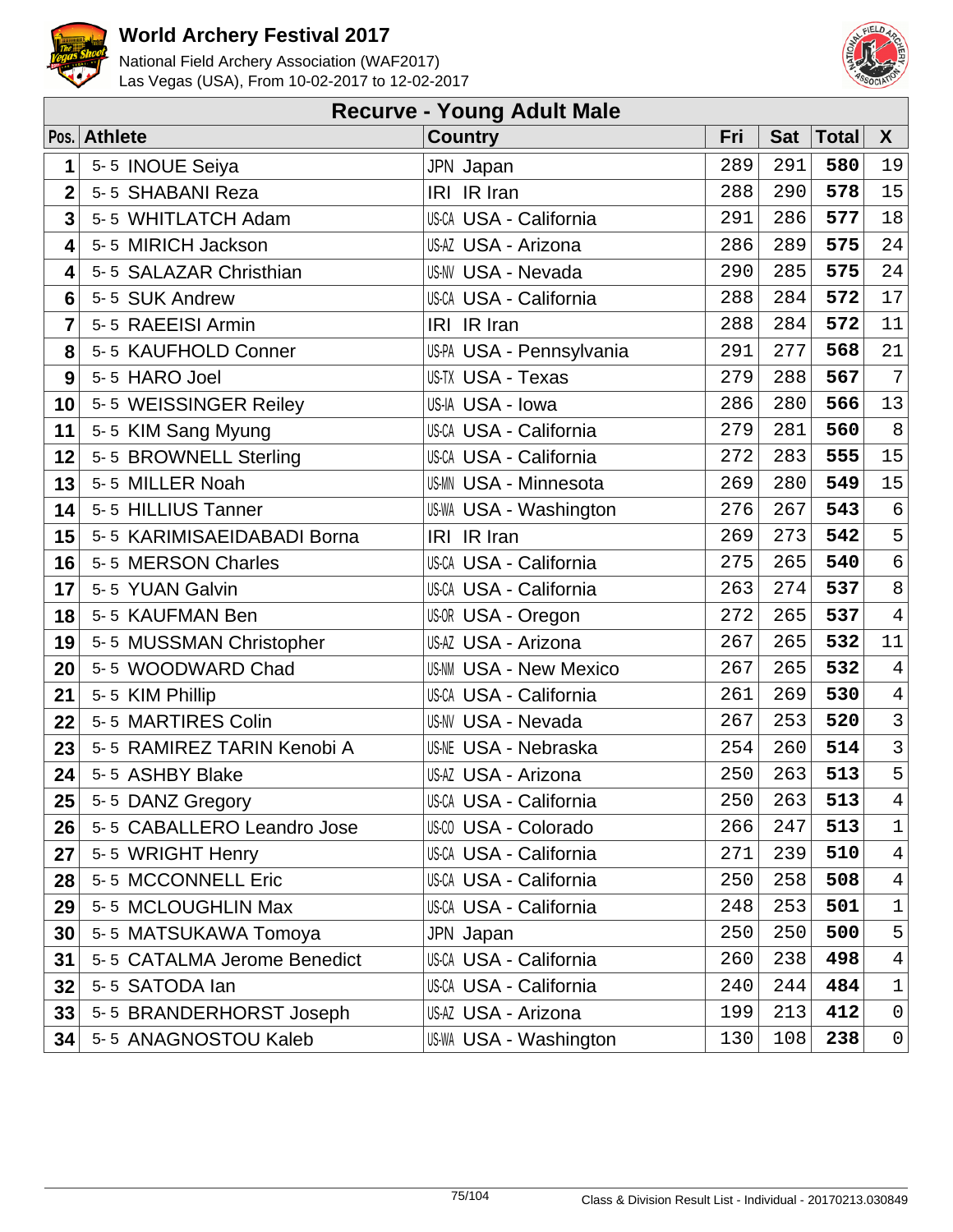



|                | <b>Recurve - Young Adult Female</b> |                               |     |            |              |                |  |  |  |  |
|----------------|-------------------------------------|-------------------------------|-----|------------|--------------|----------------|--|--|--|--|
|                | Pos. Athlete                        | <b>Country</b>                | Fri | <b>Sat</b> | <b>Total</b> | $\mathsf{X}$   |  |  |  |  |
| 1              | 5-5 ROHANIAN Parisa                 | IRI IR Iran                   | 291 | 289        | 580          | 20             |  |  |  |  |
| $\overline{2}$ | 5-5 ZULETA-VISSER Alexandria        | US-FL USA - Florida           | 283 | 291        | 574          | $10$           |  |  |  |  |
| 3              | 5-5 FALLAH Mobina                   | IRI IR Iran                   | 287 | 287        | 574          | $\overline{7}$ |  |  |  |  |
| 4              | 5-5 PERREGO Liv                     | US-CO USA - Colorado          | 284 | 289        | 573          | 16             |  |  |  |  |
| 5              | 5-5 ISRAEL Samantha                 | US-TX USA - Texas             | 290 | 281        | 571          | $\epsilon$     |  |  |  |  |
| 6              | 5-5 DEL CAMPO C. Laura Emilia       | <b>MEX Mexico</b>             | 283 | 286        | 569          | 13             |  |  |  |  |
| 7              | 5-5 JIN Sophia                      | US-CA USA - California        | 281 | 285        | 566          | 15             |  |  |  |  |
| 8              | 5-5 SALVADOR Iris                   | US-AZ USA - Arizona           | 275 | 288        | 563          | 11             |  |  |  |  |
| 9              | 5-5 LEE Elizabeth                   | <b>US-CA USA - California</b> | 279 | 283        | 562          | $\epsilon$     |  |  |  |  |
| 10             | 5-5 LEE Yeiji                       | <b>US-CA USA - California</b> | 278 | 282        | 560          | 13             |  |  |  |  |
| 11             | 5-5 SANTIAGO Arianna                | <b>US-WA USA - Washington</b> | 278 | 282        | 560          | 12             |  |  |  |  |
| 11             | 5-5 WU Katherine                    | <b>US-CA USA - California</b> | 278 | 282        | 560          | 12             |  |  |  |  |
| 13             | 5-5 HU Jacey                        | <b>US-CA USA - California</b> | 279 | 280        | 559          | $\epsilon$     |  |  |  |  |
| 14             | 5-5 NUGENT Molly                    | US-AZ USA - Arizona           | 277 | 279        | 556          | $\overline{7}$ |  |  |  |  |
| 15             | 5-5 GHILDIYAL Aadi                  | <b>US-CA USA - California</b> | 276 | 280        | 556          | $\epsilon$     |  |  |  |  |
| 16             | 5-5 SHEPHERD Sophie                 | US-FL USA - Florida           | 274 | 281        | 555          | $\,8\,$        |  |  |  |  |
| 17             | 5-5 WHITE Erin                      | <b>US-WA USA - Washington</b> | 274 | 280        | 554          | $\epsilon$     |  |  |  |  |
| 18             | 5-5 LECHNER Ramsey                  | US-TX USA - Texas             | 270 | 284        | 554          | $\overline{4}$ |  |  |  |  |
| 19             | 5-5 HILL Rebekah                    | <b>US-NV USA - Nevada</b>     | 279 | 273        | 552          | 8              |  |  |  |  |
| 20             | 5-5 COOK Faith                      | <b>US-WA USA - Washington</b> | 278 | 274        | 552          | $\overline{7}$ |  |  |  |  |
| 21             | 5-5 CHUNG Angela                    | US-CA USA - California        | 268 | 283        | 551          | $17$           |  |  |  |  |
| 22             | 5-5 GROSS Raelynn                   | US-CO USA - Colorado          | 281 | 265        | 546          | 5              |  |  |  |  |
| 23             | 5-5 MARQUEZ Samantha                | US-AZ USA - Arizona           | 272 | 274        | 546          | $\sqrt{4}$     |  |  |  |  |
| 24             | 5-5 LEE Sumin                       | US-CA USA - California        | 276 | 266        | 542          | $\epsilon$     |  |  |  |  |
| 25             | 5-5 WEBER Nicole                    | US-IL USA - Illinois          | 272 | 269        | 541          | $6 \mid$       |  |  |  |  |
| 26             | 5-5 TRUJILLO VAZQUEZ Alejandra      | <b>MEX Mexico</b>             | 273 | 268        | 541          | $\overline{4}$ |  |  |  |  |
| 27             | 5-5 ULIBARRI Claire                 | US-FL USA - Florida           | 265 | 275        | 540          | 7 <sup>1</sup> |  |  |  |  |
| 28             | 5-5 SHIROMA Trinity                 | US-HI USA - Hawaii            | 267 | 272        | 539          | 8              |  |  |  |  |
| 29             | 5-5 COOLEY McKenna                  | <b>US-NV USA - Nevada</b>     | 263 | 274        | 537          | $7\phantom{.}$ |  |  |  |  |
| 30             | 5-5 LEE Melissa                     | US-NJ USA - New Jersey        | 265 | 272        | 537          | $\epsilon$     |  |  |  |  |
| 31             | 5-5 CHOO Young Joo                  | <b>US-CA USA - California</b> | 266 | 270        | 536          | $7\phantom{.}$ |  |  |  |  |
| 32             | 5-5 MERRITT Ashlyn                  | US-AZ USA - Arizona           | 269 | 267        | 536          | $\overline{4}$ |  |  |  |  |
| 33             | 5-5 ODDY Carlina                    | CAN Canada                    | 276 | 259        | 535          | $\mathsf 9$    |  |  |  |  |
| 34             | 5-5 DEMERS Michelle                 | <b>US-CA USA - California</b> | 261 | 272        | 533          | $\epsilon$     |  |  |  |  |
| 35             | 5-5 RAMSEY Ana                      | <b>US-MT USA - Montana</b>    | 262 | 270        | 532          | $\sqrt{6}$     |  |  |  |  |
| 36             | 5-5 PHLIEGER Rowan                  | <b>US-NM USA - New Mexico</b> | 273 | 258        | 531          | 9              |  |  |  |  |
| 37             | 5-5 SORENSEN Rita                   | US-HI USA - Hawaii            | 268 | 258        | 526          | $\epsilon$     |  |  |  |  |
| 38             | 5-5 WONG Caitlin                    | US-HI USA - Hawaii            | 265 | 261        | 526          | 3              |  |  |  |  |
| 39             | 5-5 MARX Riley                      | US-TX USA - Texas             | 262 | 263        | 525          | 5 <sup>1</sup> |  |  |  |  |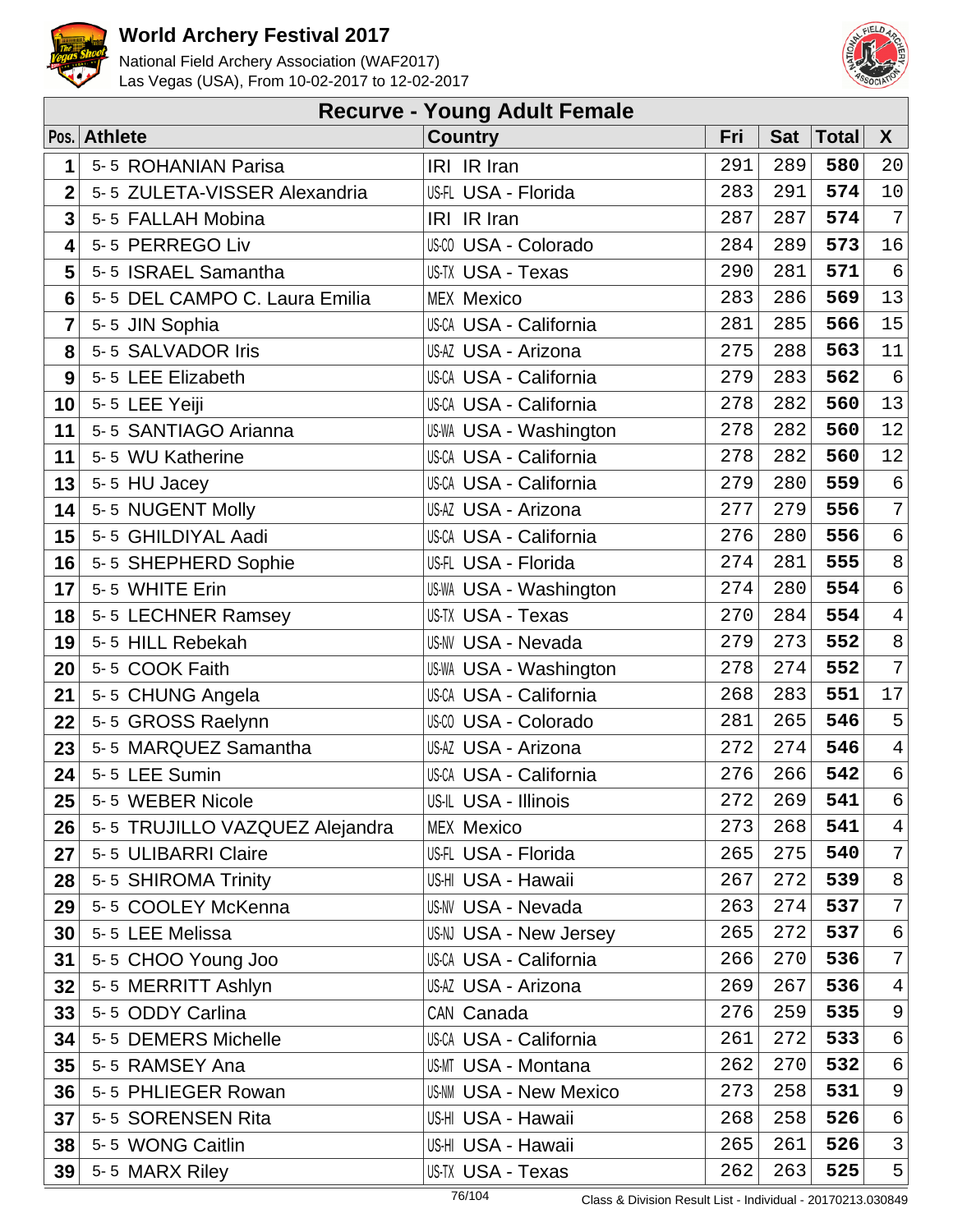



|    | Continue<br><b>Recurve - Young Adult Female</b> |                               |     |            |              |                            |  |  |  |
|----|-------------------------------------------------|-------------------------------|-----|------------|--------------|----------------------------|--|--|--|
|    | Pos. Athlete                                    | <b>Country</b>                | Fri | <b>Sat</b> | <b>Total</b> | $\mathsf{X}$               |  |  |  |
| 40 | 5-5 PERFETTI Marissa                            | <b>US-CA USA - California</b> | 272 | 253        | 525          | $\overline{3}$             |  |  |  |
| 41 | 5-5 CLARK Bailey                                | US-CA USA - California        | 262 | 261        | 523          | 5                          |  |  |  |
| 42 | 5-5 BROSSMAN Alissa                             | US-PA USA - Pennsylvania      | 265 | 258        | 523          | $\sqrt{2}$                 |  |  |  |
| 43 | 5-5 HOE Andrea                                  | <b>US-NY USA - New York</b>   | 269 | 253        | 522          | 5                          |  |  |  |
| 44 | 5-5 SISON Sabrina                               | US-PA USA - Pennsylvania      | 264 | 254        | 518          | $\sqrt{6}$                 |  |  |  |
| 45 | 5-5 VERA LEYVA Samantha                         | <b>US-CA USA - California</b> | 258 | 257        | 515          | $\epsilon$                 |  |  |  |
| 46 | 5-5 SHIN Clare                                  | <b>US-CA USA - California</b> | 257 | 258        | 515          | $\overline{4}$             |  |  |  |
| 47 | 5-5 KIM Madison                                 | <b>US-CA USA - California</b> | 268 | 247        | 515          | $\overline{3}$             |  |  |  |
| 48 | 5-5 PENA Miranda                                | US-HI USA - Hawaii            | 254 | 261        | 515          | $\sqrt{2}$                 |  |  |  |
| 49 | 5-5 SHEEHAN Kaitlyn                             | US-UT USA - Utah              | 252 | 261        | 513          | $\ensuremath{\mathbbm{1}}$ |  |  |  |
| 50 | 5-5 HUFFER Olivia                               | US-FL USA - Florida           | 250 | 258        | 508          | $7\overline{ }$            |  |  |  |
| 51 | 5-5 LEE Mia                                     | <b>US-WA USA - Washington</b> | 244 | 263        | 507          | $\overline{a}$             |  |  |  |
| 52 | 5-5 SAENZ Paola                                 | US-TX USA - Texas             | 253 | 250        | 503          | $\sigma$                   |  |  |  |
| 53 | 5-5 HOUGH Rowan                                 | <b>US-WA USA - Washington</b> | 255 | 248        | 503          | $\overline{3}$             |  |  |  |
| 54 | 5-5 KIM Iris                                    | US-CA USA - California        | 253 | 248        | 501          | $\sigma$                   |  |  |  |
| 55 | 5-5 SCHECHTER Claire                            | US-CA USA - California        | 246 | 245        | 491          | $\mathfrak{Z}$             |  |  |  |
| 56 | 5-5 SHEPHERD Sarah                              | <b>US-CA USA - California</b> | 235 | 253        | 488          | $\mathsf{3}$               |  |  |  |
| 57 | 5-5 KIMBRELL Aerin                              | US-TX USA - Texas             | 241 | 244        | 485          | $\overline{\mathbf{c}}$    |  |  |  |
| 58 | 5-5 REACH Amelia                                | <b>US-CA USA - California</b> | 248 | 234        | 482          | 5                          |  |  |  |
| 59 | 5-5 DEVENCENZI Madison                          | <b>US-CA USA - California</b> | 234 | 244        | 478          | $\mathbf{3}$               |  |  |  |
| 60 | 5-5 THISS Caitlyn                               | <b>US-CA USA - California</b> | 242 | 234        | 476          | $\mathbf{3}$               |  |  |  |
| 61 | 5-5 FARGAS Katerina                             | <b>US-CA USA - California</b> | 246 | 225        | 471          | $\mathsf{3}$               |  |  |  |
| 62 | 5-5 THIBAULT Michelle                           | US-CA USA - California        | 225 | 246        | 471          | $\overline{\mathbf{c}}$    |  |  |  |
| 63 | 5-5 LABLUE Tatyana                              | US-CO USA - Colorado          | 233 | 218        | 451          | $\ensuremath{\mathbbm{1}}$ |  |  |  |
| 64 | 5-5 EDSON Carrie                                | <b>US-WA USA - Washington</b> | 227 | 219        | 446          | $\ensuremath{\mathbbm{1}}$ |  |  |  |
| 65 | 5-5 CREVELING Jessica                           | US-AZ USA - Arizona           | 198 | 225        | 423          | 5 <sup>1</sup>             |  |  |  |
| 66 | 5-5 ROBERTSON Randi                             | <b>US-CA USA - California</b> | 210 | 213        | 423          | $\mathbf{1}$               |  |  |  |
| 67 | 5-5 STAINS Kate                                 | US-AZ USA - Arizona           | 206 | 205        | 411          | $\overline{a}$             |  |  |  |
| 68 | 5-5 GARDNER Kaitlin                             | <b>US-CO USA - Colorado</b>   | 213 | 197        | 410          | $\overline{0}$             |  |  |  |
| 69 | 5-5 QAZI Maryam                                 | <b>US-NV USA - Nevada</b>     | 198 | 210        | 408          | $\overline{a}$             |  |  |  |
| 70 | 5-5 CHRISTOPHER Emilie                          | US-WA USA - Washington        | 204 | 193        | 397          | $\mathbf{1}$               |  |  |  |
| 71 | 5-5 CREVELING Lauren                            | US-AZ USA - Arizona           | 196 | 201        | 397          | $\overline{0}$             |  |  |  |
| 72 | 5-5 VELARDE Isabella                            | US-CA USA - California        | 196 | 137        | 333          | $\mathbf{3}$               |  |  |  |
| 73 | 5-5 OTA Ryo                                     | JPN Japan                     | 125 | 140        | 265          | $\overline{0}$             |  |  |  |
| 74 | 5-5 PARK Isabel                                 | US-CA USA - California        | 255 | 0          | 255          | $\mathbf{1}$               |  |  |  |
| 75 | 5-5 COHEN Nicole                                | US-CA USA - California        | 0   | 230        | 230          | $\overline{0}$             |  |  |  |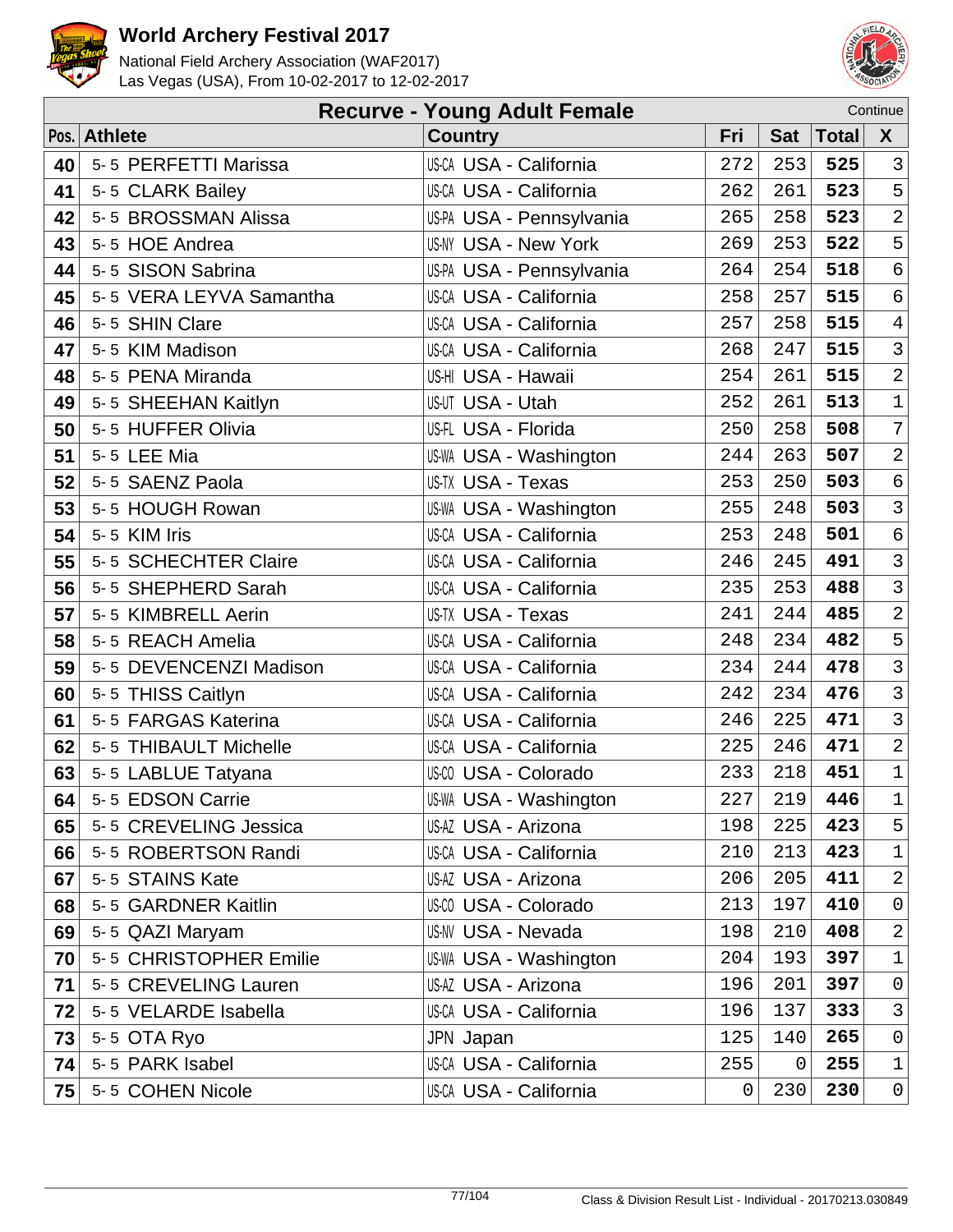



|                         | <b>Recurve - Youth Male</b> |                               |     |            |       |                  |  |  |  |  |
|-------------------------|-----------------------------|-------------------------------|-----|------------|-------|------------------|--|--|--|--|
|                         | Pos. Athlete                | <b>Country</b>                | Fri | <b>Sat</b> | Total | X                |  |  |  |  |
| 1                       | 5-5 LOPEZ Cesar             | <b>MEX Mexico</b>             | 294 | 294        | 588   | 23               |  |  |  |  |
| $\overline{2}$          | 5-5 PARK Andrew             | US-AZ USA - Arizona           | 292 | 290        | 582   | 17               |  |  |  |  |
| $\overline{\mathbf{3}}$ | 5-5 OBLANDER Dylan          | <b>US-OK USA - Oklahoma</b>   | 291 | 288        | 579   | 21               |  |  |  |  |
| 4                       | 5-5 HJERPE Waylon           | US-AZ USA - Arizona           | 284 | 295        | 579   | 13               |  |  |  |  |
| 5                       | 5-5 COWLES Trenton          | <b>US-CA USA - California</b> | 286 | 288        | 574   | $\overline{9}$   |  |  |  |  |
| $6\phantom{1}6$         | 5-5 SCARBORO Josef          | US-GA USA - Georgia           | 289 | 281        | 570   | 16               |  |  |  |  |
| 7                       | 5-5 KIM Shawn               | US-CA USA - California        | 277 | 286        | 563   | 12               |  |  |  |  |
| 8                       | 5-5 SARKHOSH Mahdi          | IRI IR Iran                   | 280 | 280        | 560   | $\overline{7}$   |  |  |  |  |
| 9                       | 5-5 YU Junghwa              | <b>US-CA USA - California</b> | 283 | 275        | 558   | 16               |  |  |  |  |
| 10                      | 5-5 RAMSEY Aaron            | <b>US-MT USA - Montana</b>    | 278 | 280        | 558   | $\, 8$           |  |  |  |  |
| 11                      | 5-5 MERCHANT Carter         | <b>US-CA USA - California</b> | 265 | 290        | 555   | $10$             |  |  |  |  |
| 12                      | 5-5 MILONE Zachary          | <b>US-CO USA - Colorado</b>   | 279 | 264        | 543   | $10$             |  |  |  |  |
| 13                      | 5-5 WONG Myles              | US-CA USA - California        | 276 | 267        | 543   | $\sqrt{2}$       |  |  |  |  |
| 14                      | 5-5 LEON Yohualli           | <b>MEX Mexico</b>             | 278 | 263        | 541   | 5                |  |  |  |  |
| 15                      | 5-5 HAIRE Aidan             | US-LA USA - Louisiana         | 261 | 275        | 536   | $\sqrt{ }$       |  |  |  |  |
| 16                      | 5-5 CHAN Kyle               | US-CA USA - California        | 267 | 265        | 532   | $\overline{4}$   |  |  |  |  |
| 17                      | 5-5 VILLANUEVA Diego        | US-AZ USA - Arizona           | 272 | 259        | 531   | $\,8\,$          |  |  |  |  |
| 18                      | 5-5 CABATINGAN Vash         | US-HI USA - Hawaii            | 263 | 266        | 529   | $\epsilon$       |  |  |  |  |
| 19                      | 5-5 LUND-AKAJI Alexander    | <b>US-CA USA - California</b> | 277 | 247        | 524   | $12\,$           |  |  |  |  |
| 20                      | 5-5 YUEN Michael            | <b>US-CA USA - California</b> | 260 | 263        | 523   | 5                |  |  |  |  |
| 21                      | 5-5 FONG Jordan             | US-CA USA - California        | 267 | 254        | 521   | $\boldsymbol{7}$ |  |  |  |  |
| 22                      | 5-5 TOM Anthony             | US-HI USA - Hawaii            | 259 | 262        | 521   | $\mathsf 3$      |  |  |  |  |
| 23                      | 5-5 SCHAEFER Matthew        | US-HI USA - Hawaii            | 262 | 257        | 519   | $\overline{4}$   |  |  |  |  |
| 24                      | 5-5 CATERINA Michael        | US-CA USA - California        | 263 | 254        | 517   | $\overline{7}$   |  |  |  |  |
| 25                      | 5-5 CARMICHAEL Patrick      | US-IL USA - Illinois          | 256 | 260        | 516   | $6 \mid$         |  |  |  |  |
| 26                      | 5-5 LÓPEZ Ricardo           | <b>MEX Mexico</b>             | 252 | 262        | 514   | $\overline{4}$   |  |  |  |  |
| 27                      | 5-5 WALIA Arnaav            | US-AZ USA - Arizona           | 259 | 253        | 512   | $\mathsf{3}$     |  |  |  |  |
| 28                      | 5-5 MCINTYRE Parker         | <b>US-UT USA - Utah</b>       | 252 | 258        | 510   | 3                |  |  |  |  |
| 29                      | 5-5 SHIN Alex               | <b>US-CA USA - California</b> | 230 | 273        | 503   | $\overline{4}$   |  |  |  |  |
| 30                      | 5-5 WALDEN Ethan            | US-NV USA - Nevada            | 255 | 243        | 498   | $\overline{4}$   |  |  |  |  |
| 31                      | 5-5 YOON James              | US-VA USA - Virginia          | 237 | 260        | 497   | $\mathsf{3}$     |  |  |  |  |
| 32                      | 5-5 DOUBET Ben              | <b>US-CA USA - California</b> | 254 | 243        | 497   | $\sqrt{2}$       |  |  |  |  |
| 33                      | 5-5 KIM Austin              | <b>US-CA USA - California</b> | 248 | 246        | 494   | $\overline{4}$   |  |  |  |  |
| 34                      | 5-5 KEE CHONG Mitchell      | US-HI USA - Hawaii            | 246 | 248        | 494   | $\mathbf 1$      |  |  |  |  |
| 35                      | 5-5 HAMNER Nicholas         | US-CA USA - California        | 255 | 237        | 492   | $\mathsf 0$      |  |  |  |  |
| 36                      | 5-5 HART Nathan             | US-OR USA - Oregon            | 256 | 234        | 490   | $\mathfrak{Z}$   |  |  |  |  |
| 37                      | 5-5 SAMSON Nathan           | <b>US-CA USA - California</b> | 232 | 257        | 489   | $\overline{a}$   |  |  |  |  |
| 38                      | 5-5 MAN Anthony             | <b>US-CA USA - California</b> | 235 | 240        | 475   | $\overline{a}$   |  |  |  |  |
| 39                      | 5-5 CHAPMAN Owen            | US-CA USA - California        | 220 | 254        | 474   | $5\vert$         |  |  |  |  |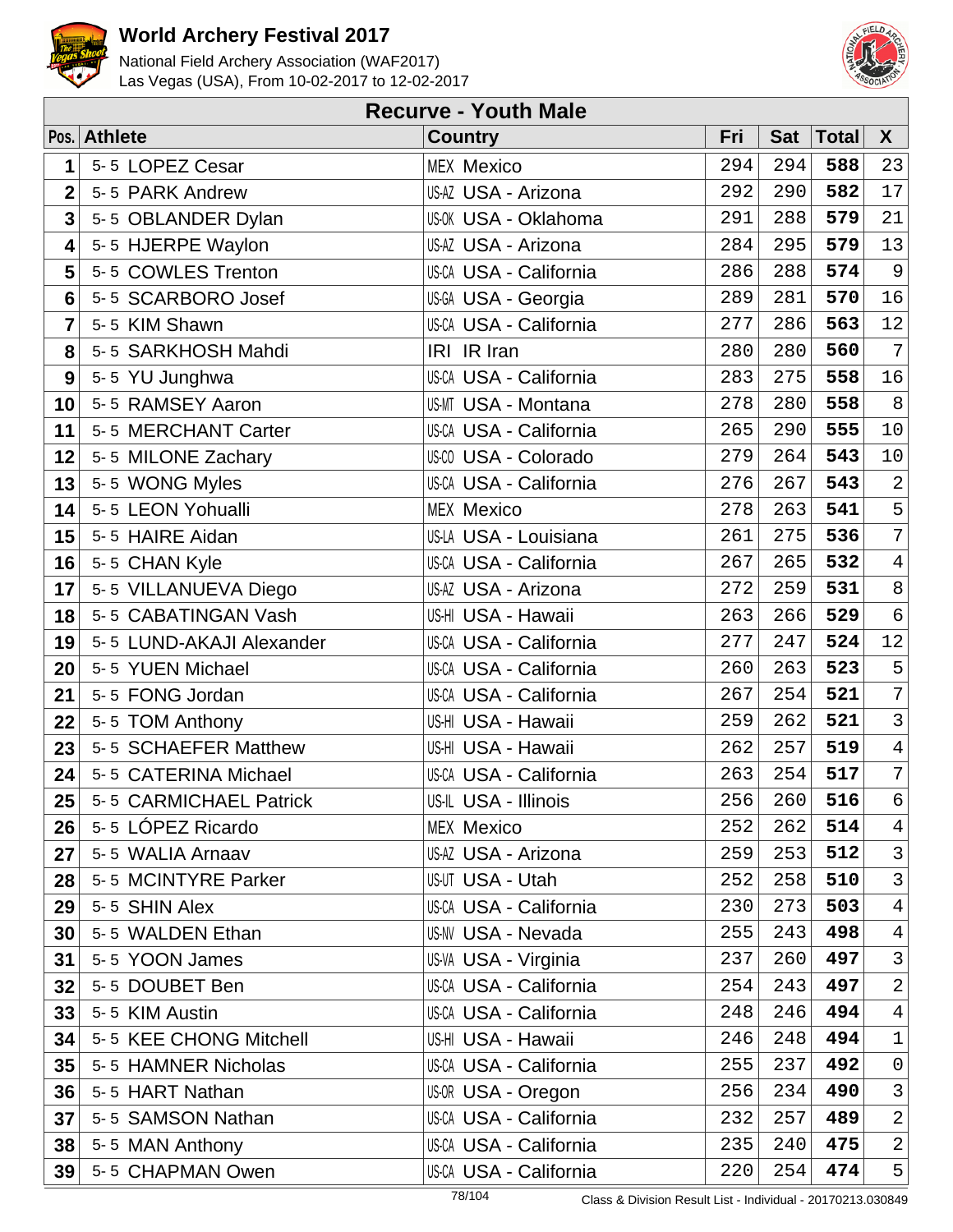



|    | <b>Recurve - Youth Male</b><br>Continue |                           |     |            |              |                |
|----|-----------------------------------------|---------------------------|-----|------------|--------------|----------------|
|    | Pos. Athlete                            | <b>Country</b>            | Fri | <b>Sat</b> | <b>Total</b> | X              |
| 40 | 5-5 MILONE Joseph                       | US-CO USA - Colorado      | 223 | 249        | 472          | 2              |
| 41 | 5-5 SERRAON Kriztian                    | PHI Philippines           | 217 | 254        | 471          | $\mathbf{1}$   |
| 42 | 5-5 PASHA Zane                          | <b>US-NV USA - Nevada</b> | 231 | 237        | 468          | $\mathbf{1}$   |
| 43 | 5-5 KLINGER Alex                        | US-00 USA - Colorado      | 229 | 232        | 461          | $\mathbf{1}$   |
| 44 | 5-5 CHOW Zachary                        | US-CA USA - California    | 198 | 233        | 431          | $\mathbf{3}$   |
| 45 | 5-5 QAZI Ahmad                          | <b>US-NV USA - Nevada</b> | 136 | 261        | 397          | 2              |
| 46 | 5-5 POMEROY Preston                     | US-CA USA - California    | 187 | 203        | 390          | $\mathsf{O}$   |
| 47 | 5-5 TENENBAUM Leo                       | US-CA USA - California    | 191 | 192        | 383          | $\overline{0}$ |
| 48 | 5-5 QAZI Ibrahim                        | US-NV USA - Nevada        | 76  | 119        | 195          | $\Omega$       |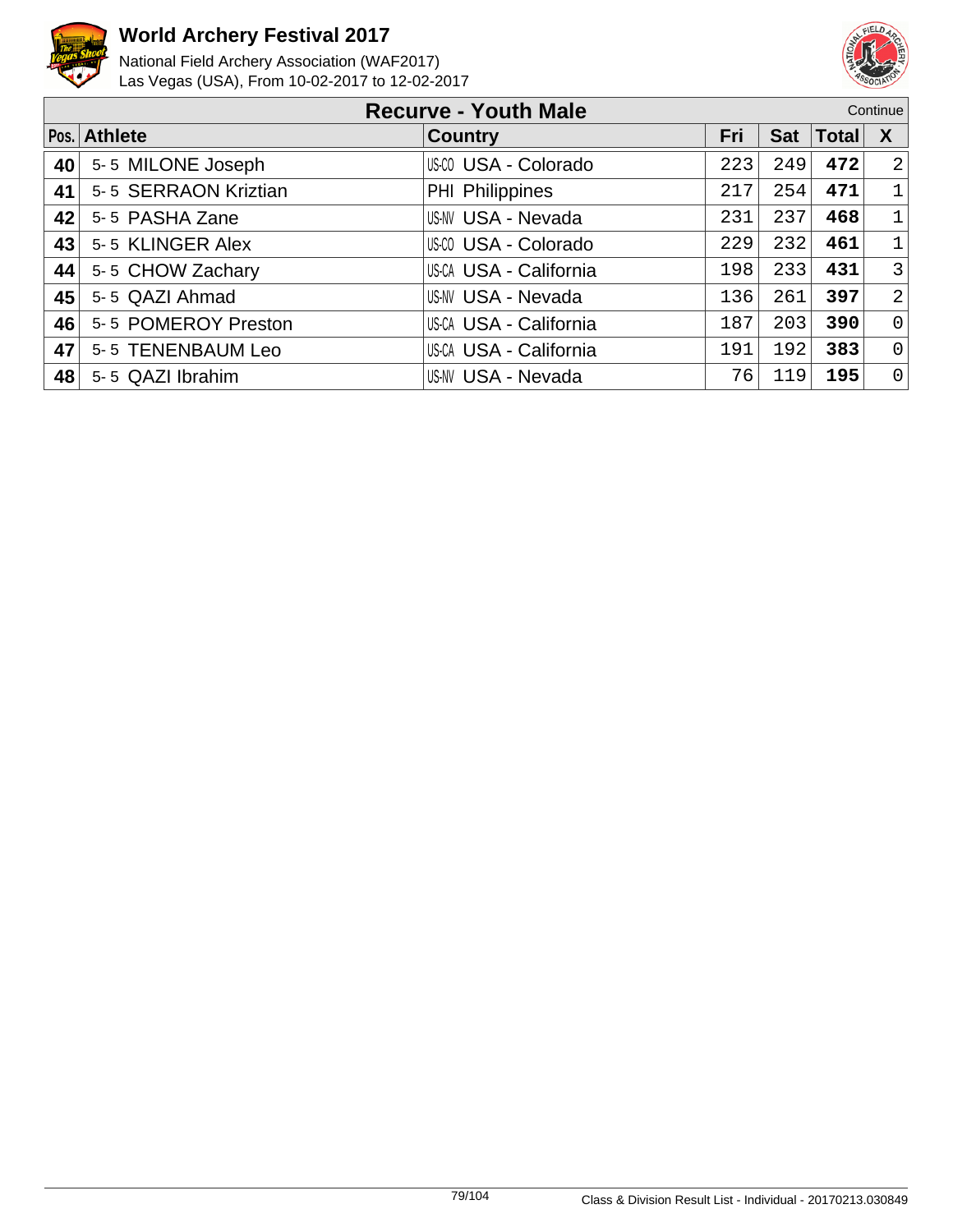



|                | <b>Recurve - Youth Female</b>                         |                               |     |            |              |                |  |  |  |  |
|----------------|-------------------------------------------------------|-------------------------------|-----|------------|--------------|----------------|--|--|--|--|
|                | Pos. Athlete                                          | <b>Country</b>                | Fri | <b>Sat</b> | <b>Total</b> | X              |  |  |  |  |
| 1              | 5-5 KAUFHOLD Casey                                    | US-PA USA - Pennsylvania      | 290 | 294        | 584          | 23             |  |  |  |  |
| $\overline{2}$ | 5-5 RAHMANI Sogand                                    | IRI IR Iran                   | 294 | 288        | 582          | 16             |  |  |  |  |
| 3              | 5-5 WILLIAMSON Anessa                                 | US-CA USA - California        | 285 | 287        | 572          | 16             |  |  |  |  |
| 4              | 5-5 KIM Jennifer                                      | US-CA USA - California        | 287 | 284        | 571          | 11             |  |  |  |  |
| 5              | 5-5 LEE Jessica                                       | <b>US-CA USA - California</b> | 282 | 287        | 569          | 14             |  |  |  |  |
| 6              | 5-5 LUM Samantha                                      | US-HI USA - Hawaii            | 286 | 283        | 569          | 12             |  |  |  |  |
| 7              | 5-5 BEST Charlotte                                    | US-MI USA - Michigan          | 279 | 289        | 568          | 15             |  |  |  |  |
| 8              | 5-5 LACSON-VILLAFUERTE Cassidy Anne USAN USA - Nevada |                               | 277 | 290        | 567          | 12             |  |  |  |  |
| 9              | 5-5 MOSS Kaylee                                       | US-OK USA - Oklahoma          | 279 | 283        | 562          | $17$           |  |  |  |  |
| 10             | 5-5 ARTZ Alyssa                                       | US-PA USA - Pennsylvania      | 277 | 285        | 562          | $\sqrt{ }$     |  |  |  |  |
| 11             | 5-5 LUM Grace                                         | US-HI USA - Hawaii            | 276 | 280        | 556          | $\,8\,$        |  |  |  |  |
| 12             | 5-5 SANCHEZ Mara                                      | <b>MEX Mexico</b>             | 277 | 279        | 556          | $\overline{7}$ |  |  |  |  |
| 13             | 5-5 LEE TaraRose                                      | US-ID USA - Idaho             | 271 | 284        | 555          | 15             |  |  |  |  |
| 14             | 5-5 JENSEN Whitney                                    | US-AZ USA - Arizona           | 276 | 278        | 554          | $\epsilon$     |  |  |  |  |
| 15             | 5-5 MCENERY Cliona                                    | <b>US-NV USA - Nevada</b>     | 277 | 276        | 553          | $\mathsf 9$    |  |  |  |  |
| 16             | 5-5 DESOUSA Giselle                                   | <b>NED Netherlands</b>        | 272 | 279        | 551          | 12             |  |  |  |  |
| 17             | 5-5 GOTTLIEB Judith                                   | US-CA USA - California        | 274 | 277        | 551          | $\overline{7}$ |  |  |  |  |
| 18             | 5-5 FOSTER Jennifer                                   | <b>US-CA USA - California</b> | 267 | 282        | 549          | 9              |  |  |  |  |
| 19             | 5-5 HUTCHISON Julia                                   | US-HI USA - Hawaii            | 276 | 271        | 547          | $10$           |  |  |  |  |
| 20             | 5-5 KETTERLING Kayla                                  | <b>US-WY USA - Wyoming</b>    | 277 | 270        | 547          | $\epsilon$     |  |  |  |  |
| 21             | 5-5 AHN Somin                                         | US-CA USA - California        | 275 | 269        | 544          | $\mathsf 9$    |  |  |  |  |
| 22             | 5-5 KIM Taylor                                        | US-MD USA - Maryland          | 271 | 271        | 542          | $\, 8$         |  |  |  |  |
| 23             | 5-5 LINTERMAN Holland                                 | <b>US-NV USA - Nevada</b>     | 272 | 269        | 541          | $12\,$         |  |  |  |  |
| 24             | 5-5 GROVER Kiera                                      | US-CO USA - Colorado          | 272 | 269        | 541          | 5              |  |  |  |  |
| 25             | 5-5 GORDON Therese                                    | <b>US-WA USA - Washington</b> | 275 | 265        | 540          | $4\vert$       |  |  |  |  |
| 26             | 5-5 YOON Rani                                         | US-CA USA - California        | 270 | 269        | 539          | 5              |  |  |  |  |
| 27             | 5-5 CHUNG Ashley                                      | US-CA USA - California        | 271 | 267        | 538          | $\overline{4}$ |  |  |  |  |
| 28             | 5-5 HOFMANN Olivia                                    | <b>US-CA USA - California</b> | 273 | 264        | 537          | 5              |  |  |  |  |
| 29             | 5-5 LUO Gabriella                                     | US-TX USA - Texas             | 262 | 269        | 531          | $\epsilon$     |  |  |  |  |
| 30             | 5-5 CLAMON Kemper                                     | <b>US-TX USA - Texas</b>      | 266 | 265        | 531          | 5              |  |  |  |  |
| 31             | 5-5 STILLEY Emma                                      | <b>US-CA USA - California</b> | 272 | 258        | 530          | $\overline{7}$ |  |  |  |  |
| 32             | 5-5 NITTA Kylie                                       | US-HI USA - Hawaii            | 271 | 258        | 529          | 5              |  |  |  |  |
| 33             | 5-5 PANG Jaden                                        | <b>US-CA USA - California</b> | 263 | 266        | 529          | $\overline{4}$ |  |  |  |  |
| 33             | 5-5 SMITH Shelby                                      | US-TX USA - Texas             | 272 | 257        | 529          | $\overline{4}$ |  |  |  |  |
| 35             | 5-5 PINCUS Ashley                                     | US-GA USA - Georgia           | 265 | 263        | 528          | $\epsilon$     |  |  |  |  |
| 36             | 5-5 ORTEGA FLORES Kenia Victoria                      | <b>MEX Mexico</b>             | 264 | 264        | 528          | $\mathsf{3}$   |  |  |  |  |
| 37             | 5-5 HILL Ava                                          | US-UT USA - Utah              | 265 | 260        | 525          | $\overline{a}$ |  |  |  |  |
| 38             | 5-5 GUTIERREZ Isabella                                | <b>US-NM USA - New Mexico</b> | 250 | 274        | 524          | 5 <sup>1</sup> |  |  |  |  |
| 39             | 5-5 VELARDE Sofia                                     | US-CA USA - California        | 267 | 255        | 522          | 3              |  |  |  |  |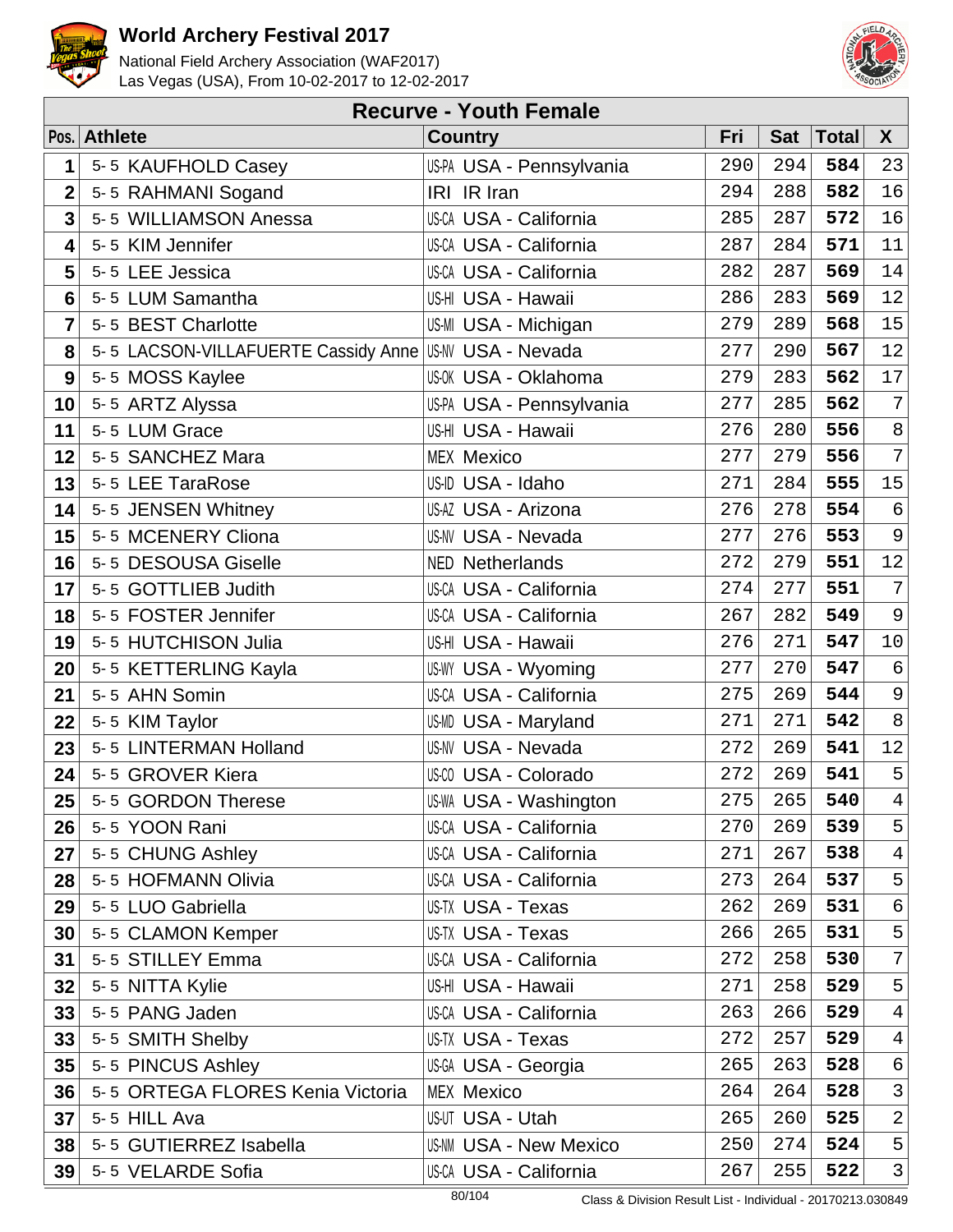



|    | Continue<br><b>Recurve - Youth Female</b> |                                   |     |            |              |                     |  |  |  |
|----|-------------------------------------------|-----------------------------------|-----|------------|--------------|---------------------|--|--|--|
|    | Pos. Athlete                              | <b>Country</b>                    | Fri | <b>Sat</b> | <b>Total</b> | $\boldsymbol{X}$    |  |  |  |
| 40 | 5-5 CHUNG Sarah                           | <b>US-CA USA - California</b>     | 267 | 254        | 521          | $\overline{7}$      |  |  |  |
| 41 | 5-5 HONG Christina                        | <b>US-NV USA - Nevada</b>         | 251 | 268        | 519          | $\overline{4}$      |  |  |  |
| 42 | 5-5 JAVATE Faith                          | <b>US-NV USA - Nevada</b>         | 257 | 260        | 517          | $\sigma$            |  |  |  |
| 43 | 5-5 FERRARA Natalianna                    | US-HI USA - Hawaii                | 269 | 247        | 516          | $\overline{4}$      |  |  |  |
| 44 | 5-5 WONG Amanda                           | <b>US-WA USA - Washington</b>     | 249 | 264        | 513          | 5                   |  |  |  |
| 45 | 5-5 MERCADO Waverly                       | <b>US-CA USA - California</b>     | 248 | 264        | 512          | $\overline{4}$      |  |  |  |
| 46 | 5-5 HERBST Anna                           | <b>US-CA USA - California</b>     | 260 | 252        | 512          | $\overline{3}$      |  |  |  |
| 47 | 5-5 PAINTER Jillian                       | <b>US-CA USA - California</b>     | 256 | 255        | 511          | $\mathsf{O}\xspace$ |  |  |  |
| 48 | 5-5 LONG Amber                            | US-LA USA - Louisiana             | 254 | 253        | 507          | $\overline{3}$      |  |  |  |
| 49 | 5-5 REED Emma                             | US-LA USA - Louisiana             | 261 | 245        | 506          | $\epsilon$          |  |  |  |
| 50 | 5-5 HUGHES Laura                          | <b>US-NC USA - North Carolina</b> | 241 | 265        | 506          | $\mathsf{3}$        |  |  |  |
| 51 | 5-5 HORIGUCHI Lynn                        | <b>US-CA USA - California</b>     | 254 | 250        | 504          | $\overline{7}$      |  |  |  |
| 52 | 5-5 MARQUEZ Sarah                         | US-AZ USA - Arizona               | 253 | 246        | 499          | $\mathbf{3}$        |  |  |  |
| 53 | 5-5 KLEIN Addison                         | <b>US-CA USA - California</b>     | 254 | 243        | 497          | $\overline{4}$      |  |  |  |
| 54 | 5-5 JOLLEY Novalie                        | US-UT USA - Utah                  | 248 | 249        | 497          | $\overline{a}$      |  |  |  |
| 55 | 5-5 LUDENA Zoe                            | <b>US-CA USA - California</b>     | 233 | 263        | 496          | $\mathsf{O}\xspace$ |  |  |  |
| 56 | 5-5 ENGLISH Avery                         | US-UT USA - Utah                  | 243 | 252        | 495          | $\overline{a}$      |  |  |  |
| 57 | 5-5 NOYES Sarah                           | US-CA USA - California            | 245 | 247        | 492          | $\overline{a}$      |  |  |  |
| 58 | 5-5 JONOVICH Abigail                      | US-AZ USA - Arizona               | 246 | 245        | 491          | $\overline{3}$      |  |  |  |
| 59 | 5-5 JOSHI Ritu                            | <b>US-CA USA - California</b>     | 256 | 234        | 490          | $\mathbf{3}$        |  |  |  |
| 60 | 5-5 OTIS Sophia                           | US-UT USA - Utah                  | 247 | 238        | 485          | $\overline{a}$      |  |  |  |
| 61 | 5-5 WALSH Katelyn                         | <b>US-CA USA - California</b>     | 240 | 241        | 481          | $\mathsf{3}$        |  |  |  |
| 62 | 5-5 MYSORE Manvitha                       | <b>US-CA USA - California</b>     | 241 | 235        | 476          | $\overline{a}$      |  |  |  |
| 63 | 5-5 WALIA Anika                           | US-AZ USA - Arizona               | 233 | 243        | 476          | $\mathbf 1$         |  |  |  |
| 64 | 5-5 SANTOS Althea Gabrielle               | US-NV USA - Nevada                | 232 | 243        | 475          | $\mathfrak{Z}$      |  |  |  |
| 65 | 5-5 SCOTT Sienna                          | <b>US-CA USA - California</b>     | 234 | 237        | 471          | $\mathfrak{Z}$      |  |  |  |
| 66 | 5-5 GRAVES Alexia                         | US-GA USA - Georgia               | 239 | 230        | 469          | $\overline{4}$      |  |  |  |
| 66 | 5-5 STALEY Lani                           | US-HI USA - Hawaii                | 237 | 232        | 469          | $\overline{4}$      |  |  |  |
| 68 | 5-5 KIM Lauren                            | <b>US-CA USA - California</b>     | 230 | 238        | 468          | $\mathbf 1$         |  |  |  |
| 69 | 5-5 GREEN Brooklyn                        | US-CA USA - California            | 238 | 229        | 467          | $\mathsf{O}$        |  |  |  |
| 70 | 5-5 SUHR Erin                             | US-CA USA - California            | 224 | 236        | 460          | $\overline{2}$      |  |  |  |
| 71 | 5-5 GIBBS Phoebe                          | US-AZ USA - Arizona               | 227 | 231        | 458          | $\mathfrak{Z}$      |  |  |  |
| 72 | 5-5 BUNTJER Zoey                          | <b>US-NV USA - Nevada</b>         | 233 | 223        | 456          | $\overline{2}$      |  |  |  |
| 72 | 5-5 YEUNG Megan                           | <b>US-CA USA - California</b>     | 230 | 226        | 456          | $\overline{2}$      |  |  |  |
| 74 | 5-5 KIM Ashley                            | <b>US-CA USA - California</b>     | 238 | 216        | 454          | 3                   |  |  |  |
| 75 | 5-5 BRIDGER Kieryn                        | US-CA USA - California            | 224 | 229        | 453          | $\mathsf{O}$        |  |  |  |
| 76 | 5-5 ABAD Mia                              | US-UT USA - Utah                  | 239 | 198        | 437          | $\mathbf 1$         |  |  |  |
| 77 | 5-5 HENDRICKSON Chloe                     | US-AZ USA - Arizona               | 208 | 226        | 434          | 3                   |  |  |  |
| 78 | 5-5 SPIDEL Hanna                          | US-WA USA - Washington            | 196 | 224        | 420          | $\overline{2}$      |  |  |  |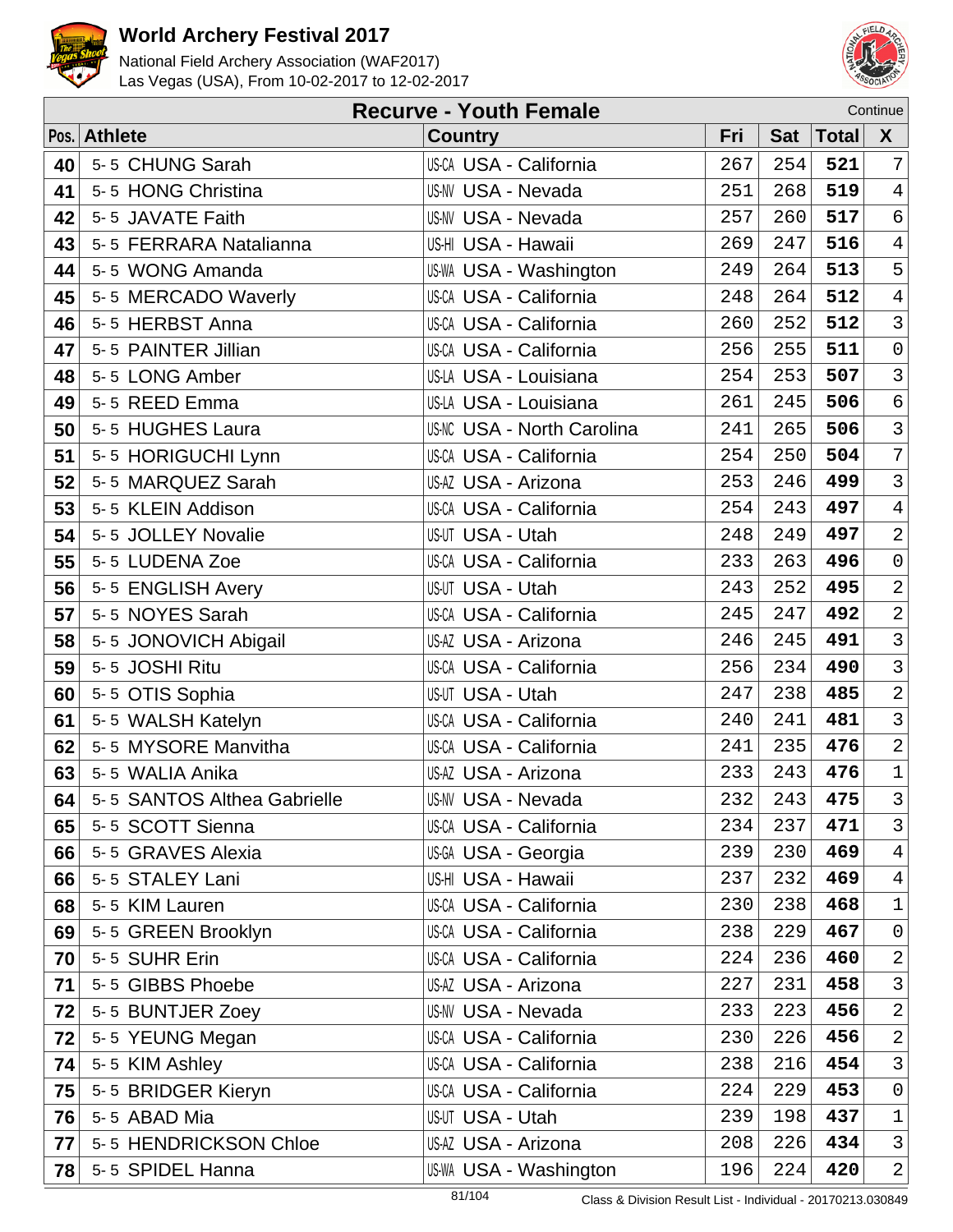



|      | <b>Recurve - Youth Female</b><br>Continue |                        |     |            |              |              |  |
|------|-------------------------------------------|------------------------|-----|------------|--------------|--------------|--|
| Pos. | <b>Athlete</b>                            | <b>Country</b>         | Fri | <b>Sat</b> | <b>Total</b> | X            |  |
| 79   | 5-5 SCHRAMM Jacque                        | US-NV USA - Nevada     | 200 | 215        | 415          | $\mathbf 1$  |  |
| 80   | 5-5 BERTHELOT Shea                        | US-TX USA - Texas      | 218 | 196        | 414          | $\mathbf 1$  |  |
| 81   | 5-5 SIRAVO Catarina                       | US-CO USA - Colorado   | 212 | 200        | 412          | $\mathbf 1$  |  |
| 82   | 5-5 MONTERO Medley                        | US-AZ USA - Arizona    | 187 | 209        | 396          | $\mathbf 0$  |  |
| 83   | 5-5 NELSON Eleanor                        | US-CO USA - Colorado   | 175 | 212        | 387          | $\mathbf 0$  |  |
| 84   | 5-5 ROMRELL Candace                       | US-UT USA - Utah       | 207 | 178        | 385          | $\mathbf{1}$ |  |
| 85   | 5-5 GARDNER Haley                         | US-CO USA - Colorado   | 186 | 195        | 381          | $\mathsf{O}$ |  |
| 86   | 5-5 YEUNG Rebecca                         | US-WA USA - Washington | 173 | 207        | 380          | $\mathbf 1$  |  |
| 87   | 5-5 ORTIZ Sheyanne                        | US-CA USA - California | 184 | 182        | 366          | $\mathbf 0$  |  |
| 88   | 5-5 DZIABA Alexandra                      | US-CO USA - Colorado   | 166 | 186        | 352          | 1            |  |
| 89   | 5-5 YINGLING Payge                        | US-AZ USA - Arizona    | 90  | 118        | 208          | $\mathbf 0$  |  |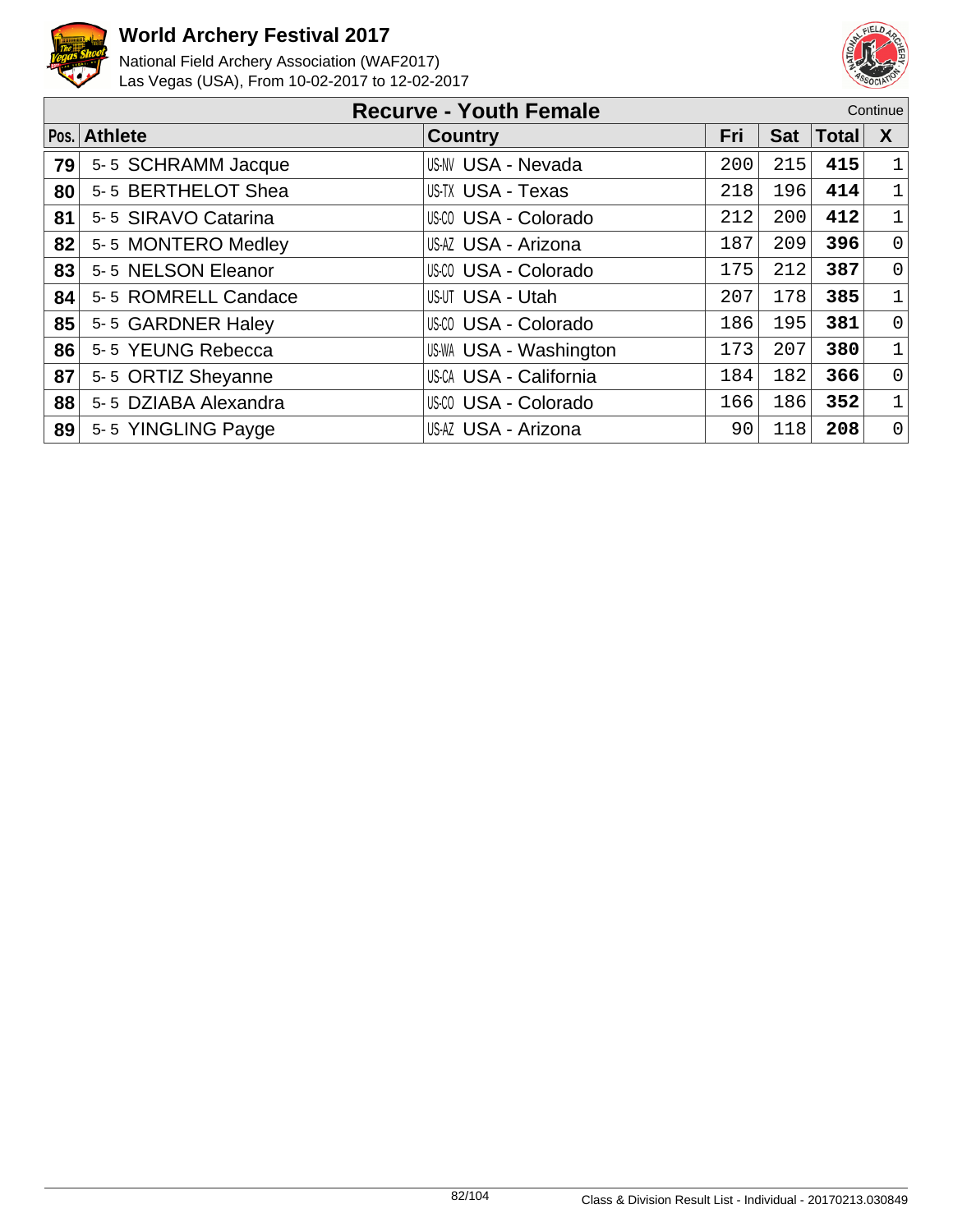



|             | <b>Recurve - Cub Male</b>    |                               |     |            |              |                     |  |  |  |  |
|-------------|------------------------------|-------------------------------|-----|------------|--------------|---------------------|--|--|--|--|
|             | Pos. Athlete                 | <b>Country</b>                | Fri | <b>Sat</b> | <b>Total</b> | X                   |  |  |  |  |
| 1           | 5-5 HUYNH Sebastien          | US-UT USA - Utah              | 265 | 266        | 531          | $\overline{4}$      |  |  |  |  |
| $\mathbf 2$ | 5-5 CUETO AVALOS Hugo Leonel | <b>MEX Mexico</b>             | 268 | 263        | 531          | $\mathfrak{Z}$      |  |  |  |  |
| 3           | 5-5 NAKAZAWA Towah           | JPN Japan                     | 263 | 262        | 525          | 6                   |  |  |  |  |
| 4           | 5-5 DORNAN Sam               | US-WY USA - Wyoming           | 247 | 248        | 495          | 5                   |  |  |  |  |
| 5           | 5-5 MACALANDONG Nazhruddin   | US-IL USA - Illinois          | 243 | 248        | 491          | $\mathbf{1}$        |  |  |  |  |
| 6           | 5-5 KUO lan                  | US-HI USA - Hawaii            | 230 | 239        | 469          | $\mathsf{O}\xspace$ |  |  |  |  |
| 7           | 5-5 YOON Antonio             | <b>US-CA USA - California</b> | 227 | 232        | 459          | $\overline{a}$      |  |  |  |  |
| 8           | 5-5 MAN Vincent              | US-CA USA - California        | 216 | 241        | 457          | $\overline{2}$      |  |  |  |  |
| 9           | 5-5 SEYMOUR Ryan             | <b>US-CO USA - Colorado</b>   | 229 | 225        | 454          | $\overline{2}$      |  |  |  |  |
| 10          | 5-5 PANG Calvin              | <b>US-CA USA - California</b> | 225 | 228        | 453          | $\overline{4}$      |  |  |  |  |
| 11          | 5-5 HOLMBERG Micah           | US-HI USA - Hawaii            | 217 | 206        | 423          | $\mathfrak{Z}$      |  |  |  |  |
| 12          | 5-5 BURKHARDT Reed           | <b>US-CA USA - California</b> | 220 | 186        | 406          | $\overline{0}$      |  |  |  |  |
| 13          | 5-5 BALL Jacob               | CAN Canada                    | 188 | 208        | 396          | $\overline{3}$      |  |  |  |  |
| 14          | 5-5 GUTIERREZ-TOPETE David   | US-CA USA - California        | 165 | 204        | 369          | $\overline{4}$      |  |  |  |  |
| 15          | 5-5 MORGAN Joseph            | <b>US-CA USA - California</b> | 155 | 204        | 359          | 2                   |  |  |  |  |
| 16          | 5-5 PALADINO Ben             | US-IL USA - Illinois          | 115 | 163        | 278          | $\mathsf{O}\xspace$ |  |  |  |  |
| 17          | 5-5 ASHBY Jordon             | US-AZ USA - Arizona           | 103 | 116        | 219          | $\overline{0}$      |  |  |  |  |
| 18          | 5-5 QAZI Furqaan             | <b>US-NV USA - Nevada</b>     | 43  | 34         | 77           | $\mathsf{O}\xspace$ |  |  |  |  |
| 19          | 5-5 MARTIRES Cayden          | <b>US-NV USA - Nevada</b>     | 42  | 0          | 42           | $\overline{0}$      |  |  |  |  |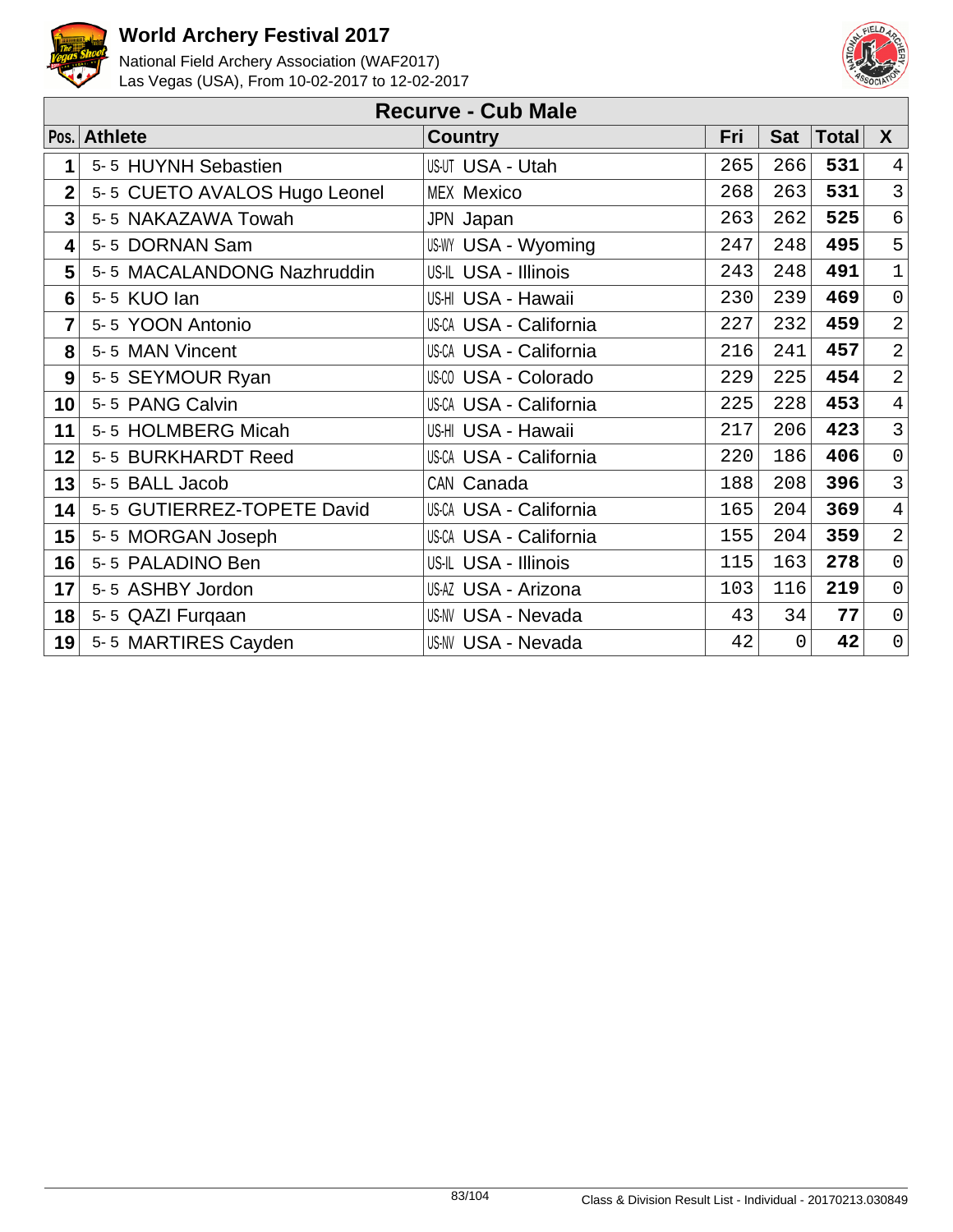



|                 | <b>Recurve - Cub Female</b>      |                               |     |            |              |                     |  |  |  |  |
|-----------------|----------------------------------|-------------------------------|-----|------------|--------------|---------------------|--|--|--|--|
|                 | Pos. Athlete                     | <b>Country</b>                | Fri | <b>Sat</b> | <b>Total</b> | $\mathsf{X}$        |  |  |  |  |
| 1               | 5-5 SASAI Gabrielle              | <b>US-WA USA - Washington</b> | 284 | 282        | 566          | 10                  |  |  |  |  |
| $\overline{2}$  | 5-5 RUBIO Madison                | US-HI USA - Hawaii            | 281 | 277        | 558          | $\overline{7}$      |  |  |  |  |
| 3               | 5-5 GAREW Jinny                  | <b>US-CO USA - Colorado</b>   | 277 | 268        | 545          | $10$                |  |  |  |  |
| 4               | 5-5 MOHAMMED Sarah               | <b>US-CA USA - California</b> | 268 | 263        | 531          | 7                   |  |  |  |  |
| 5               | 5-5 MILLER Maya Anne             | <b>US-MN USA - Minnesota</b>  | 263 | 265        | 528          | $\overline{a}$      |  |  |  |  |
| $6\phantom{1}6$ | 5-5 OLIVAS Alyssa                | <b>US-NM USA - New Mexico</b> | 265 | 262        | 527          | $\,8\,$             |  |  |  |  |
| 7               | 5-5 WAGNER Annie                 | <b>US-MO USA - Missouri</b>   | 255 | 257        | 512          | $\mathbf{3}$        |  |  |  |  |
| 8               | 5-5 CUETO AVALOS Nydia Alejandra | <b>MEX Mexico</b>             | 256 | 249        | 505          | $\mathbf 1$         |  |  |  |  |
| 9               | 5-5 HILL Dru                     | US-UT USA - Utah              | 251 | 251        | 502          | $\,8\,$             |  |  |  |  |
| 10              | 5-5 PASHA Alena                  | <b>US-NV USA - Nevada</b>     | 247 | 251        | 498          | $\mathsf{3}$        |  |  |  |  |
| 11              | 5-5 JOINES Chauney               | US-HI USA - Hawaii            | 256 | 234        | 490          | $\overline{3}$      |  |  |  |  |
| 12              | 5-5 ENGLISH Lucy                 | <b>US-UT USA - Utah</b>       | 248 | 241        | 489          | $\overline{3}$      |  |  |  |  |
| 13              | 5-5 TATEYAMA Riley               | US-HI USA - Hawaii            | 242 | 244        | 486          | $\mathsf{3}$        |  |  |  |  |
| 14              | 5-5 COOK Elena                   | US-AK USA - Alaska            | 220 | 258        | 478          | 5                   |  |  |  |  |
| 15              | 5-5 RICHARDS Sydney              | <b>US-CA USA - California</b> | 219 | 227        | 446          | $\mathbf{1}$        |  |  |  |  |
| 16              | 5-5 MARTIN Julia                 | US-CA USA - California        | 207 | 208        | 415          | $\mathbf 1$         |  |  |  |  |
| 17              | 5-5 GERSTEL Keila                | <b>US-CA USA - California</b> | 201 | 213        | 414          | $\sqrt{4}$          |  |  |  |  |
| 18              | 5-5 BURDEN Ava                   | US-AZ USA - Arizona           | 223 | 174        | 397          | $\mathbf 1$         |  |  |  |  |
| 19              | 5-5 PIERCE Lilith                | <b>US-CA USA - California</b> | 187 | 203        | 390          | $\mathbf 1$         |  |  |  |  |
| 20              | 5-5 LAURIA Brookann              | <b>US-MT USA - Montana</b>    | 194 | 195        | 389          | $\mathsf{O}\xspace$ |  |  |  |  |
| 21              | 5-5 PAZOS Valentina              | US-IL USA - Illinois          | 175 | 161        | 336          | $\mathsf{O}$        |  |  |  |  |
| 22              | 5-5 PARKER Rachel                | US-AZ USA - Arizona           | 147 | 185        | 332          | $\mathsf{O}\xspace$ |  |  |  |  |
| 23              | 5-5 GARN Zoey                    | <b>US-CO USA - Colorado</b>   | 173 | 147        | 320          | $\mathsf 0$         |  |  |  |  |
| 24              | 5-5 BAUM Sarah                   | US-CO USA - Colorado          | 125 | 168        | 293          | $\mathsf{O}\xspace$ |  |  |  |  |
| 25              | 5-5 JOSHI Rhea                   | US-CA USA - California        | 151 | 100        | 251          | $\mathsf{O}\xspace$ |  |  |  |  |
| 26              | 5-5 LANGDALE Avery               | <b>US-CA USA - California</b> | 124 | 94         | 218          | $1\,$               |  |  |  |  |
| 27              | 5-5 SCARBORO Angelina            | US-GA USA - Georgia           | 113 | 90         | 203          | $\mathsf 0$         |  |  |  |  |
| 28              | 5-5 HONG Hannah                  | <b>US-NV USA - Nevada</b>     | 114 | 77         | 191          | 0                   |  |  |  |  |
| 29              | 5-5 LOEWEN Diana                 | US-WA USA - Washington        | 83  | 53         | 136          | 0                   |  |  |  |  |
| 30              | 5-5 GLEWAN Lily                  | US-ID USA - Idaho             | 3   | 34         | 37           | 0                   |  |  |  |  |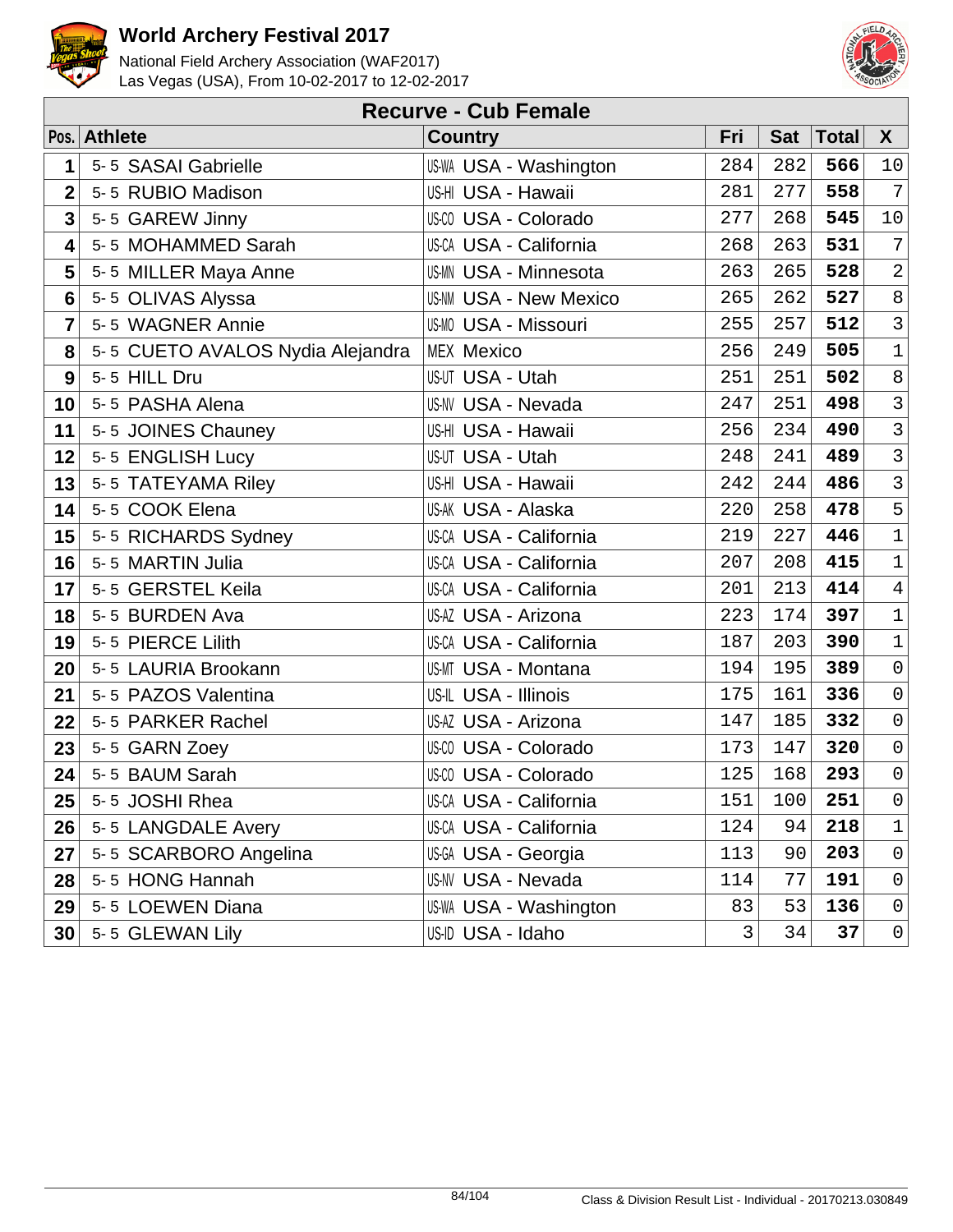



| <b>Recurve - Flights - Flight 1</b> |                                   |                                |     |            |            |              |    |  |  |  |
|-------------------------------------|-----------------------------------|--------------------------------|-----|------------|------------|--------------|----|--|--|--|
|                                     | Pos. Athlete                      | <b>Country</b>                 | Fri | <b>Sat</b> | <b>Sun</b> | <b>Total</b> | X  |  |  |  |
| 1                                   | 2-35A MORGAN Ashe                 | <b>GBR</b> Great Britain       | 291 | 296        | 293        | 880          | 29 |  |  |  |
| $\overline{2}$                      | 2-35C ZUMBO Matthew               | US-CA USA - California         | 291 | 285        | 289        | 865          | 27 |  |  |  |
| 3                                   | 2-35B ARELLANO Humberto           | <b>MEX Mexico</b>              | 287 | 291        | 286        | 864          | 21 |  |  |  |
|                                     | $4$ 2-36A RABY Josh               | <b>US-WA USA - Washington</b>  | 283 | 291        | 287        | 861          | 26 |  |  |  |
|                                     | 5 2-35D BOURDAGE Alexander        | <b>US-MN USA - Minnesota</b>   | 287 | 289        | 281        | 857          | 22 |  |  |  |
|                                     | 6 2-36C GOELZ Dominic             | <b>GER Germany</b>             | 282 | 286        | 284        | 852          | 22 |  |  |  |
| $\overline{7}$                      | 2-36B EVANS Sean                  | <b>GBR</b> Great Britain       | 280 | 289        | 283        | 852          | 19 |  |  |  |
|                                     | 8 2-38A RIDDERSTROM Line          | NOR Norway                     | 289 | 276        | 284        | 849          | 15 |  |  |  |
|                                     | 9 2-40A CAMERON Theodore          | US-CA USA - California         | 282 | 279        | 287        | 848          | 16 |  |  |  |
|                                     | 10 2-39C RIPAUX Valentin          | FRA France                     | 278 | 283        | 286        | 847          | 23 |  |  |  |
|                                     | 11 2-380 ARCEO Arsi               | <b>US-CA USA - California</b>  | 278 | 286        | 283        | 847          | 21 |  |  |  |
|                                     | 12 2-39A ROWBOTHAM Erik           | <b>GBR</b> Great Britain       | 278 | 284        | 285        | 847          | 17 |  |  |  |
|                                     | <b>13 2-37A KIM Noah</b>          | <b>US-CA USA - California</b>  | 286 | 281        | 280        | 847          | 16 |  |  |  |
|                                     | 14 2-37B PRITCHARD LaNola         | <b>US-CA USA - California</b>  | 280 | 286        | 280        | 846          | 20 |  |  |  |
|                                     | 15 2-38B HUBBARD Kevin            | US-AZ USA - Arizona            | 285 | 279        | 281        | 845          | 25 |  |  |  |
|                                     | $16$ 2-38D KIM Edward             | US-CA USA - California         | 278 | 285        | 282        | 845          | 19 |  |  |  |
|                                     | 17 2-37C CONTRERAS Valentina      | COL Colombia                   | 281 | 284        | 280        | 845          | 17 |  |  |  |
|                                     | $18$ 2-39D SMITH Alex             | <b>GBR</b> Great Britain       | 282 | 279        | 283        | 844          | 23 |  |  |  |
|                                     | 19 2-40B TENNER Brandon           | US-OR USA - Oregon             | 279 | 281        | 284        | 844          | 15 |  |  |  |
|                                     | 20 2-39B ANDERSEN Mads            | <b>DEN Denmark</b>             | 283 | 278        | 282        | 843          | 25 |  |  |  |
|                                     | 21 2-37D NESBITT Mark             | <b>GBR</b> Great Britain       | 279 | 286        | 278        | 843          | 17 |  |  |  |
|                                     | $22$ 2-41A KIM Toby               | US-CA USA - California         | 281 | 277        | 282        | 840          | 19 |  |  |  |
|                                     | $23$ 2-410 GILBERT Michelle       | US-MD USA - Maryland           | 276 | 280        | 284        | 840          | 18 |  |  |  |
|                                     | 24 2-36D FOGLI Francesco          | <b>ITA Italy</b>               | 281 | 286        | 271        | 838          | 16 |  |  |  |
|                                     | 25 2-40C MOSCOWITZ Coby           | US-MI USA - Michigan           | 277 | 282        | 278        | 837          | 21 |  |  |  |
|                                     | <b>26 2-40D BÆK Eli</b>           | <b>DEN Denmark</b>             | 281 | 278        | 276        | 835          | 17 |  |  |  |
|                                     | 27 2-41B BROOKS Randy             | US-IA USA - Iowa               | 271 | 286        | 276        | 833          | 21 |  |  |  |
|                                     | 28 2-42A PASSETO Fabio            | <b>BRA Brazil</b>              | 274 | 280        | 278        | 832          | 17 |  |  |  |
|                                     | 29 2-43A BERRY Curtis             | US-CA USA - California         | 277 | 275        | 280        | 832          | 12 |  |  |  |
|                                     | $30$ 2-43C ALLEN Brent            | <b>US-CA USA - California</b>  | 275 | 276        | 277        | 828          | 18 |  |  |  |
|                                     | 31 2-41D HALL William             | <b>US-CT USA - Connecticut</b> | 275 | 279        | 274        | 828          | 17 |  |  |  |
|                                     | $32$ 2-42D WILSON Joel            | US-CA USA - California         | 277 | 275        | 273        | 825          | 17 |  |  |  |
|                                     | $33$ 2-42B LARD Kelsey            | US-AZ USA - Arizona            | 282 | 271        | 269        | 822          | 16 |  |  |  |
|                                     | 34 2-43D HEFFELFINGER John "Chip" | US-AZ USA - Arizona            | 272 | 279        | 270        | 821          | 17 |  |  |  |
|                                     | 35 2-43B TIONGSON Steven          | US-MN USA - Minnesota          | 278 | 273        | 270        | 821          | 15 |  |  |  |
|                                     | <b>36 2-42C SCOTT lan</b>         | US-TX USA - Texas              | 280 | 272        | 260        | 812          | 21 |  |  |  |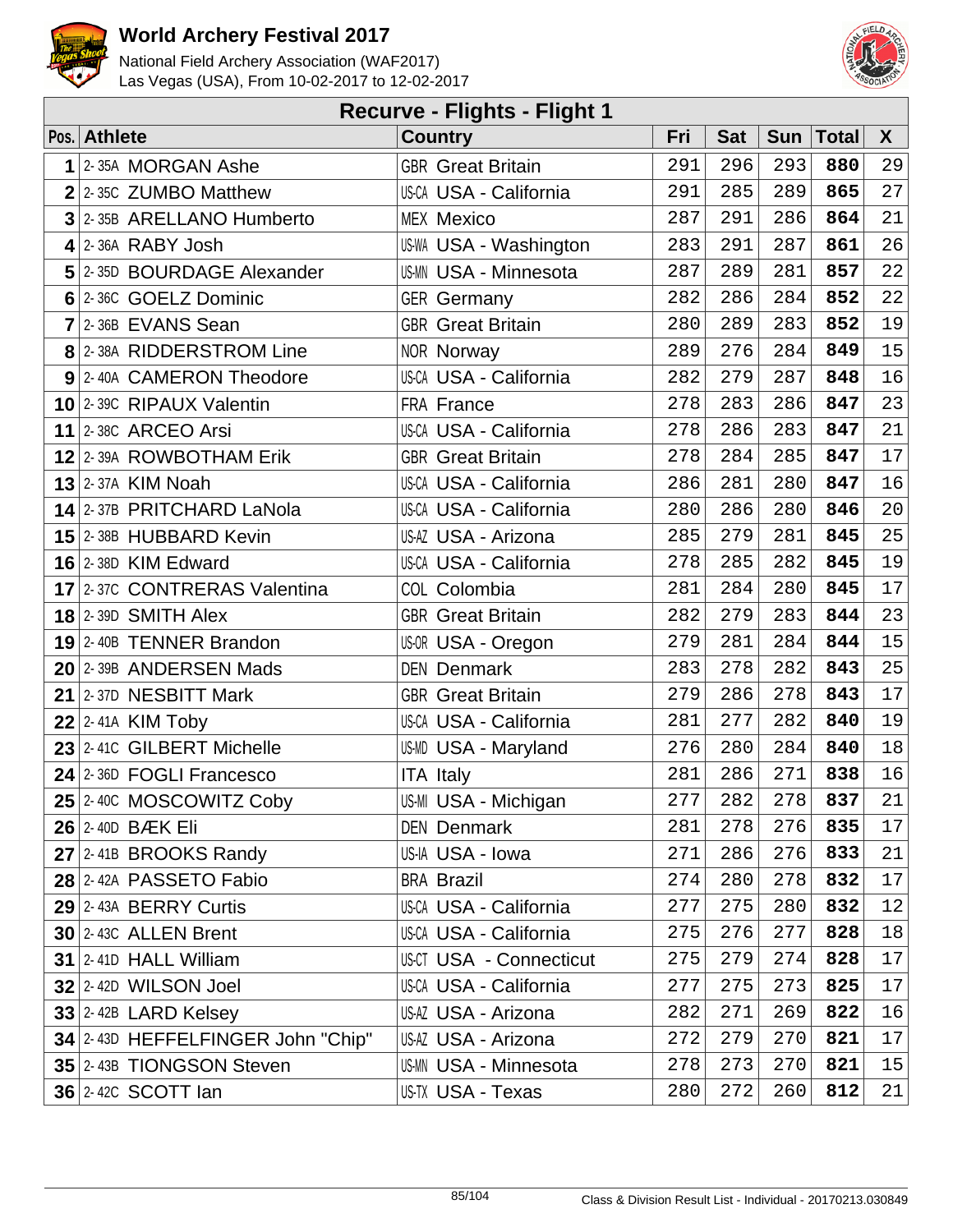



| <b>Recurve - Flights - Flight 2</b> |                               |                                |     |            |            |              |                  |  |  |  |  |
|-------------------------------------|-------------------------------|--------------------------------|-----|------------|------------|--------------|------------------|--|--|--|--|
|                                     | Pos. Athlete                  | <b>Country</b>                 | Fri | <b>Sat</b> | <b>Sun</b> | <b>Total</b> | X                |  |  |  |  |
|                                     | $1$ 2-44A BARRS Jay           | US-UT USA - Utah               | 280 | 271        | 280        | 831          | 16               |  |  |  |  |
|                                     | 2 2-44D GAUVIN Rich           | <b>US-CT USA - Connecticut</b> | 275 | 274        | 281        | 830          | 15               |  |  |  |  |
|                                     | $3$ 2-48A NITTA Kent          | US-CA USA - California         | 265 | 278        | 286        | 829          | 16               |  |  |  |  |
|                                     | $4$ 2-46D GYS Lenthy          | <b>BEL Belgium</b>             | 267 | 278        | 282        | 827          | 17               |  |  |  |  |
|                                     | 5 2-45A GAUVIN Crystal        | <b>US-CT USA - Connecticut</b> | 274 | 274        | 277        | 825          | 12               |  |  |  |  |
|                                     | 6 2-47A PHAM Thomas           | US-CA USA - California         | 271 | 274        | 279        | 824          | 19               |  |  |  |  |
|                                     | $7$ 2-440 BATINICH Thomas     | <b>US-CA USA - California</b>  | 271 | 278        | 275        | 824          | 12               |  |  |  |  |
|                                     | 8 2-45D STEVENSON, JR Thomas  | US-OK USA - Oklahoma           | 269 | 278        | 275        | 822          | 18               |  |  |  |  |
|                                     | $9$ 2-45B GERIG Guy           | <b>US-NY USA - New York</b>    | 269 | 279        | 274        | 822          | 14               |  |  |  |  |
|                                     | 10 2-49A YAMAGUCHI Gary       | US-AZ USA - Arizona            | 270 | 272        | 280        | 822          | 12               |  |  |  |  |
|                                     | 11 2-47B MORRIS Jeremiah      | US-CA USA - California         | 278 | 267        | 276        | 821          | 13               |  |  |  |  |
|                                     | 12 2-46A HANSON Matthew       | US-TX USA - Texas              | 274 | 273        | 272        | 819          | 10               |  |  |  |  |
|                                     | 12 2-47D JAMIESON Gilbert     | <b>GBR</b> Great Britain       | 276 | 268        | 275        | 819          | 10               |  |  |  |  |
|                                     | 14 2-50B GEBHARDT Jennifer    | US-WA USA - Washington         | 264 | 276        | 278        | 818          | 18               |  |  |  |  |
|                                     | $15$ 2-44B HOLST John         | <b>US-MT USA - Montana</b>     | 273 | 277        | 268        | 818          | $15$             |  |  |  |  |
|                                     | 16 2-48B GIBILARO Ariel       | US-TX USA - Texas              | 270 | 273        | 275        | 818          | 14               |  |  |  |  |
|                                     | 17 2-50D SAMM Stefaniya       | US-CA USA - California         | 269 | 270        | 279        | 818          | 13               |  |  |  |  |
|                                     | 18 2-45C DUNWOODY David       | CAN Canada                     | 269 | 279        | 270        | 818          | $\overline{9}$   |  |  |  |  |
|                                     | $19$ 2-46B LUMAYAG Jonas      | US-IL USA - Illinois           | 275 | 271        | 271        | 817          | 16               |  |  |  |  |
|                                     | 20 2-51A SINGH Vikram         | <b>US-NY USA - New York</b>    | 266 | 272        | 277        | 815          | 14               |  |  |  |  |
|                                     | 21 $ 2-46C$ FANG Yanbin       | US-CA USA - California         | 277 | 269        | 268        | 814          | 11               |  |  |  |  |
|                                     | 22 2-49B MCDONALD Randy       | US-PA USA - Pennsylvania       | 271 | 271        | 272        | 814          | $\overline{9}$   |  |  |  |  |
|                                     | 23 2-48C NAGAAMI Miki         | JPN Japan                      | 266 | 277        | 270        | 813          | 16               |  |  |  |  |
|                                     | $24$ 2-49C PAGUIA Raymond     | US-CA USA - California         | 271 | 271        | 271        | 813          | $12\,$           |  |  |  |  |
|                                     | $25$ 2-50A KING Tayla         | <b>AUS Australia</b>           | 267 | 274        | 271        | 812          | 14               |  |  |  |  |
|                                     | 26 2-47C DENTON Douglas       | US-UT USA - Utah               | 271 | 274        | 267        | 812          | 10               |  |  |  |  |
|                                     | 27 2-52C GOBBI Marina Canetta | <b>BRA Brazil</b>              | 284 | 252        | 275        | 811          | 15               |  |  |  |  |
|                                     | 28 2-49D RABSKA Don           | <b>US-CA USA - California</b>  | 268 | 273        | 269        | 810          | 16               |  |  |  |  |
|                                     | 29 2-52D KOEHL Heather        | US-TX USA - Texas              | 266 | 270        | 274        | 810          | 11               |  |  |  |  |
|                                     | 30 2-52B QUEROL Gabriel       | US-IL USA - Illinois           | 269 | 268        | 272        | 809          | $7\phantom{.0}$  |  |  |  |  |
|                                     | 31 2-48D OHLENDORF Jake       | US-CA USA - California         | 260 | 282        | 266        | 808          | 15               |  |  |  |  |
|                                     | 32 2-52A SHIPMAN Phyllis      | US-HI USA - Hawaii             | 271 | 266        | 270        | 807          | 12               |  |  |  |  |
|                                     | 33 2-51B TURINA Nicole        | US-HI USA - Hawaii             | 267 | 271        | 268        | 806          | $\boldsymbol{7}$ |  |  |  |  |
|                                     | 34 2-50C ROBB Christina       | US-AZ USA - Arizona            | 272 | 268        | 264        | 804          | 12               |  |  |  |  |
|                                     | 35 2-51C GORMAN Foster        | US-AZ USA - Arizona            | 271 | 266        | 263        | 800          | 16               |  |  |  |  |
|                                     | 36 2-51D POLASTRI Annunciata  | <b>ITA Italy</b>               | 276 | 261        | 263        | 800          | 9                |  |  |  |  |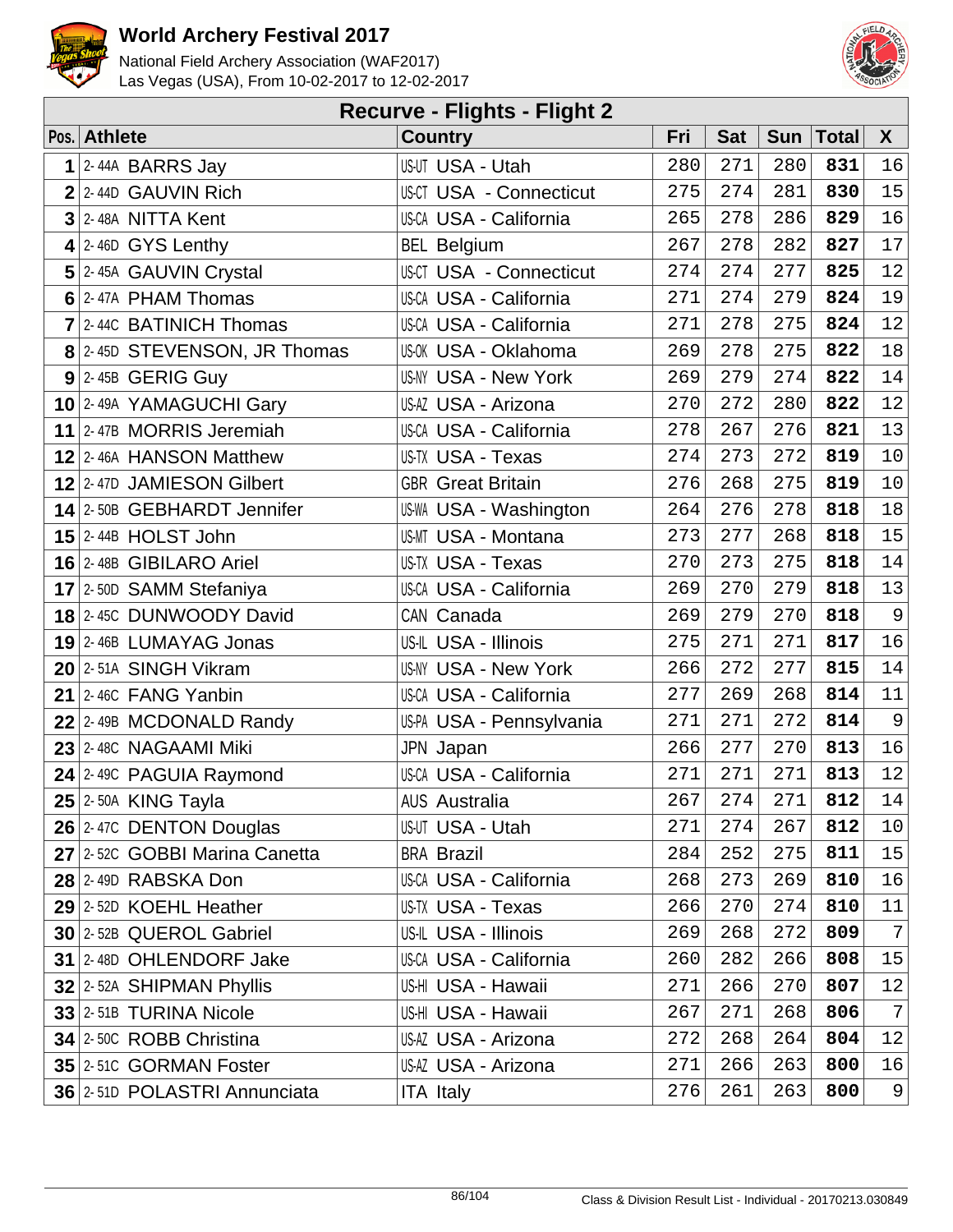



|   | <b>Recurve - Flights - Flight 3</b> |                               |     |            |     |              |                |  |  |  |  |  |
|---|-------------------------------------|-------------------------------|-----|------------|-----|--------------|----------------|--|--|--|--|--|
|   | Pos. Athlete                        | <b>Country</b>                | Fri | <b>Sat</b> | Sun | <b>Total</b> | $\mathsf{X}$   |  |  |  |  |  |
| 1 | 2-53A NISHIMURA Everett             | <b>US-CA USA - California</b> | 275 | 261        | 278 | 814          | 13             |  |  |  |  |  |
|   | $2$ 2-54A WEBBER Robert             | US-IN USA - Indiana           | 266 | 269        | 273 | 808          | 15             |  |  |  |  |  |
|   | $3$ 2-55A WONG Andrew               | <b>US-NY USA - New York</b>   | 259 | 274        | 273 | 806          | 13             |  |  |  |  |  |
|   | 4 2-54C MISCIONE Anna               | US-CA USA - California        | 253 | 281        | 272 | 806          | 11             |  |  |  |  |  |
|   | 5 2-56B PAVLOV Vadim                | US-NV USA - Nevada            | 266 | 263        | 272 | 801          | 10             |  |  |  |  |  |
|   | 6 2-55D PHLIPOT Stephanie           | US-AZ USA - Arizona           | 262 | 270        | 269 | 801          | 8              |  |  |  |  |  |
|   | $7$ 2-54B WON Noah                  | <b>US-CA USA - California</b> | 272 | 263        | 265 | 800          | 13             |  |  |  |  |  |
|   | 8 2-55C STOCKTON Nicole             | US-IL USA - Illinois          | 266 | 266        | 265 | 797          | 11             |  |  |  |  |  |
|   | 9 2-60D HAYNES Elizabeth            | US-TX USA - Texas             | 257 | 263        | 277 | 797          | $\overline{7}$ |  |  |  |  |  |
|   | 10 2-60C FUENTES Maximiliano        | ARG Argentina                 | 254 | 266        | 276 | 796          | $\mathsf 9$    |  |  |  |  |  |
|   | 11 2-58B WAREHIME Amanda            | ISV Virgin Islands, US        | 272 | 255        | 268 | 795          | 9              |  |  |  |  |  |
|   | 12 2-53D CAGNAZZI Alberto           | <b>ITA Italy</b>              | 265 | 270        | 259 | 794          | 18             |  |  |  |  |  |
|   | 13 2-60B ALLEM Cameron              | <b>US-CA USA - California</b> | 253 | 268        | 273 | 794          | 12             |  |  |  |  |  |
|   | 14 2-57B MARINO Anthony             | US-NJ USA - New Jersey        | 258 | 270        | 266 | 794          | $\epsilon$     |  |  |  |  |  |
|   | 15 2-59A YOON Samuel                | <b>US-CA USA - California</b> | 256 | 267        | 270 | 793          | $8\,$          |  |  |  |  |  |
|   | $16$ 2-55B SEO James                | US-IL USA - Illinois          | 271 | 261        | 260 | 792          | 14             |  |  |  |  |  |
|   | $17$ 2-54D KIM Patrick              | <b>US-CA USA - California</b> | 263 | 271        | 258 | 792          | 10             |  |  |  |  |  |
|   | 18 2-58C HUANG Wenda                | <b>AUS Australia</b>          | 255 | 270        | 265 | 790          | 13             |  |  |  |  |  |
|   | 19 2-58D YAMAGUCHI Karissa          | US-AZ USA - Arizona           | 251 | 273        | 266 | 790          | $10$           |  |  |  |  |  |
|   | 20 2-57A COOMBE Ian                 | US-OH USA - Ohio              | 265 | 263        | 262 | 790          | $\,8\,$        |  |  |  |  |  |
|   | 21 2-57C GERRELLS Blain             | US-00 USA - Colorado          | 266 | 262        | 260 | 788          | $\,8\,$        |  |  |  |  |  |
|   | 22 2-53B PELTON Cassandra           | US-GA USA - Georgia           | 272 | 264        | 251 | 787          | $\mathsf 9$    |  |  |  |  |  |
|   | $23$ 2-56C LUCERO Lily              | US-CA USA - California        | 269 | 260        | 258 | 787          | 7              |  |  |  |  |  |
|   | 24 2-53C SCHNEIDER Jennifer         | US-TX USA - Texas             | 272 | 264        | 250 | 786          | $\overline{7}$ |  |  |  |  |  |
|   | $25$ 2-57D PULS DeAnna              | US-WA USA - Washington        | 257 | 271        | 257 | 785          | 6              |  |  |  |  |  |
|   | $26$ 2-59D WON Nathan               | US-CA USA - California        | 257 | 264        | 261 | 782          | 10             |  |  |  |  |  |
|   | 27 2-59C BUTLER Tanner              | US-CO USA - Colorado          | 253 | 268        | 260 | 781          | 14             |  |  |  |  |  |
|   | 28 2-56A MIRIC-SMOJVER Sara         | SWE Sweden                    | 266 | 264        | 251 | 781          | 8              |  |  |  |  |  |
|   | 29 2-59B MATUSZAK Jeff              | US-00 USA - Colorado          | 258 | 265        | 258 | 781          | $\mathfrak{Z}$ |  |  |  |  |  |
|   | $30$ 2-56D BALL Jarrod              | CAN Canada                    | 264 | 264        | 252 | 780          | 14             |  |  |  |  |  |
|   | $31$ 2-61A BURNS Mina               | <b>US-CA USA - California</b> | 258 | 259        | 263 | 780          | 8              |  |  |  |  |  |
|   | 32 2-61C BREWER Frank               | US-TX USA - Texas             | 255 | 261        | 262 | 778          | 12             |  |  |  |  |  |
|   | 33 2-58A GROVER Matthew             | US-TX USA - Texas             | 269 | 258        | 244 | 771          | $\,8\,$        |  |  |  |  |  |
|   | 34 2-60A LEBARON III Verlan         | US-OR USA - Oregon            | 264 | 257        | 250 | 771          | 7              |  |  |  |  |  |
|   | 35 2-61B GROVER Matt                | US-00 USA - Colorado          | 261 | 256        | 253 | 770          | $\overline{5}$ |  |  |  |  |  |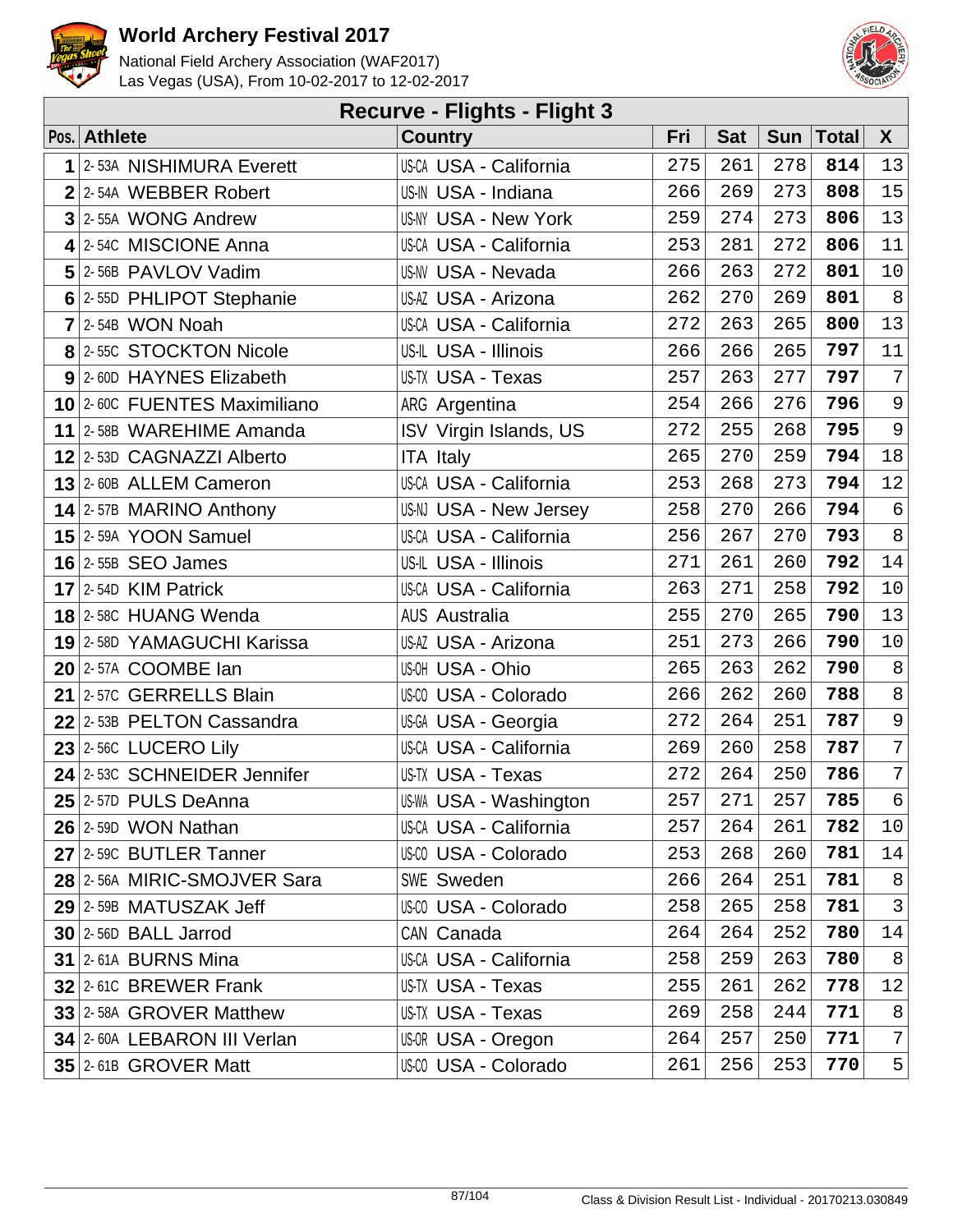



| <b>Recurve - Flights - Flight 4</b> |                                  |                                  |     |            |            |       |                |  |  |  |
|-------------------------------------|----------------------------------|----------------------------------|-----|------------|------------|-------|----------------|--|--|--|
|                                     | Pos. Athlete                     | <b>Country</b>                   | Fri | <b>Sat</b> | <b>Sun</b> | Total | $\mathsf{X}$   |  |  |  |
| 1                                   | 2-61D WOLSKI Theo                | US-00 USA - Colorado             | 262 | 254        | 275        | 791   | 5              |  |  |  |
| $\overline{2}$                      | 2-62B LIEBERMAN Meric            | <b>US-CA USA - California</b>    | 261 | 254        | 270        | 785   | $\,8\,$        |  |  |  |
| $\overline{3}$                      | 2-65A LEE Elliott                | US-CA USA - California           | 261 | 251        | 270        | 782   | 11             |  |  |  |
|                                     | $4$ 2-63B HUANG Zhengguo         | US-CA USA - California           | 260 | 254        | 263        | 777   | $\, 8$         |  |  |  |
|                                     | 5 2-68C HILL Stephanie           | <b>US-NV USA - Nevada</b>        | 245 | 261        | 269        | 775   | 7              |  |  |  |
|                                     | 6 2-62A KOCUREK Zachary          | US-TX USA - Texas                | 250 | 265        | 257        | 772   | $\,8\,$        |  |  |  |
|                                     | 6 2-62C STROUD Branduin          | <b>US-CA USA - California</b>    | 263 | 252        | 257        | 772   | $\,8\,$        |  |  |  |
|                                     | 8 2-64A JUN Justin               | <b>US-CA USA - California</b>    | 251 | 262        | 259        | 772   | 5              |  |  |  |
|                                     | $9$ 2-66B SEO Sherry             | <b>US-NV USA - Nevada</b>        | 255 | 254        | 263        | 772   | $\bf 4$        |  |  |  |
|                                     | 10 2-64C NAKANISHI Michael       | US-OR USA - Oregon               | 251 | 261        | 258        | 770   | $\mathsf 9$    |  |  |  |
|                                     | 11 $ 2-66D$ TSOSIE Emmett O.     | US-AZ USA - Arizona              | 248 | 260        | 261        | 769   | 11             |  |  |  |
|                                     | $12$ 2-65B TANK lan              | <b>US-TX USA - Texas</b>         | 263 | 248        | 258        | 769   | $\,8\,$        |  |  |  |
|                                     | 12 2-67A VAINAUSKAS Adam         | US-AZ USA - Arizona              | 255 | 253        | 261        | 769   | $\,8\,$        |  |  |  |
|                                     | 14 2-68A SEDDON Neil             | <b>GBR</b> Great Britain         | 251 | 256        | 261        | 768   | $10$           |  |  |  |
|                                     | 15 2-64D HOLGADO Juan-Carlos     | <b>SUI Switzerland</b>           | 254 | 258        | 255        | 767   | $\,8\,$        |  |  |  |
|                                     | 16 2-63D NELSON Brenna           | US-00 USA - Colorado             | 251 | 262        | 252        | 765   | 11             |  |  |  |
|                                     | 17 2-62D PACIFICADOR Rey Patrick | <b>US-NY USA - New York</b>      | 252 | 262        | 251        | 765   | $10$           |  |  |  |
|                                     | 18 2-66C LAURIA Miranda          | US-MT USA - Montana              | 251 | 257        | 257        | 765   | $\mathsf 9$    |  |  |  |
|                                     | $19$ 2-63A MESLE Margaux         | <b>GBR</b> Great Britain         | 249 | 265        | 250        | 764   | $\,8\,$        |  |  |  |
|                                     | 20 2-68D VACCARELLO Jason        | <b>US-CA USA - California</b>    | 255 | 250        | 258        | 763   | $\,8\,$        |  |  |  |
|                                     | $21$ 2-67C MURRAY Jaymie         | <b>AUS Australia</b>             | 258 | 250        | 254        | 762   | 5              |  |  |  |
|                                     | $22$ 2-69A AKIN Julia            | <b>US-WA USA - Washington</b>    | 263 | 241        | 257        | 761   | $10$           |  |  |  |
|                                     | 23 2-65C FAY Klara               | <b>GBR</b> Great Britain         | 255 | 256        | 250        | 761   | $\epsilon$     |  |  |  |
|                                     | $24$ 2-64B LEE Daniel            | US-TX USA - Texas                | 262 | 251        | 248        | 761   | $\overline{a}$ |  |  |  |
|                                     | 25 2-66A CARTER Corey            | US-OH USA - Ohio                 | 264 | 245        | 248        | 757   | 7 <sup>1</sup> |  |  |  |
|                                     | 26 2-67B MORIN Jacques-Andre     | CAN Canada                       | 252 | 256        | 249        | 757   | 5              |  |  |  |
|                                     | $27$ 2-69B KIM Diana             | US-CA USA - California           | 245 | 259        | 251        | 755   | $\overline{7}$ |  |  |  |
|                                     | 28 2-63C KIM Katherine           | <b>US-CA USA - California</b>    | 259 | 254        | 239        | 752   | 12             |  |  |  |
|                                     | 29 2-70B PEYTON Cameron          | <b>US-KY USA - Kentucky</b>      | 241 | 261        | 249        | 751   | 3              |  |  |  |
|                                     | 30 2-67D LLAMES Leonardo         | US-AZ USA - Arizona              | 253 | 255        | 242        | 750   | $\overline{4}$ |  |  |  |
|                                     | 31 2-68B DISSINGER Meredith      | <b>US-NH USA - New Hampshire</b> | 250 | 256        | 242        | 748   | 8              |  |  |  |
|                                     | 32 2-65D GRANATA Giuliana        | <b>ITA Italy</b>                 | 255 | 255        | 233        | 743   | $\,8\,$        |  |  |  |
|                                     | 33 2-70C DONG Danfeng            | CHN PR China                     | 252 | 249        | 238        | 739   | 11             |  |  |  |
|                                     | 34 2-70A GREYEYES Garin          | US-AZ USA - Arizona              | 252 | 251        | 232        | 735   | 6              |  |  |  |
|                                     | $35$ 2-69C HO Hangan             | US-CA USA - California           | 253 | 251        | 222        | 726   | 8              |  |  |  |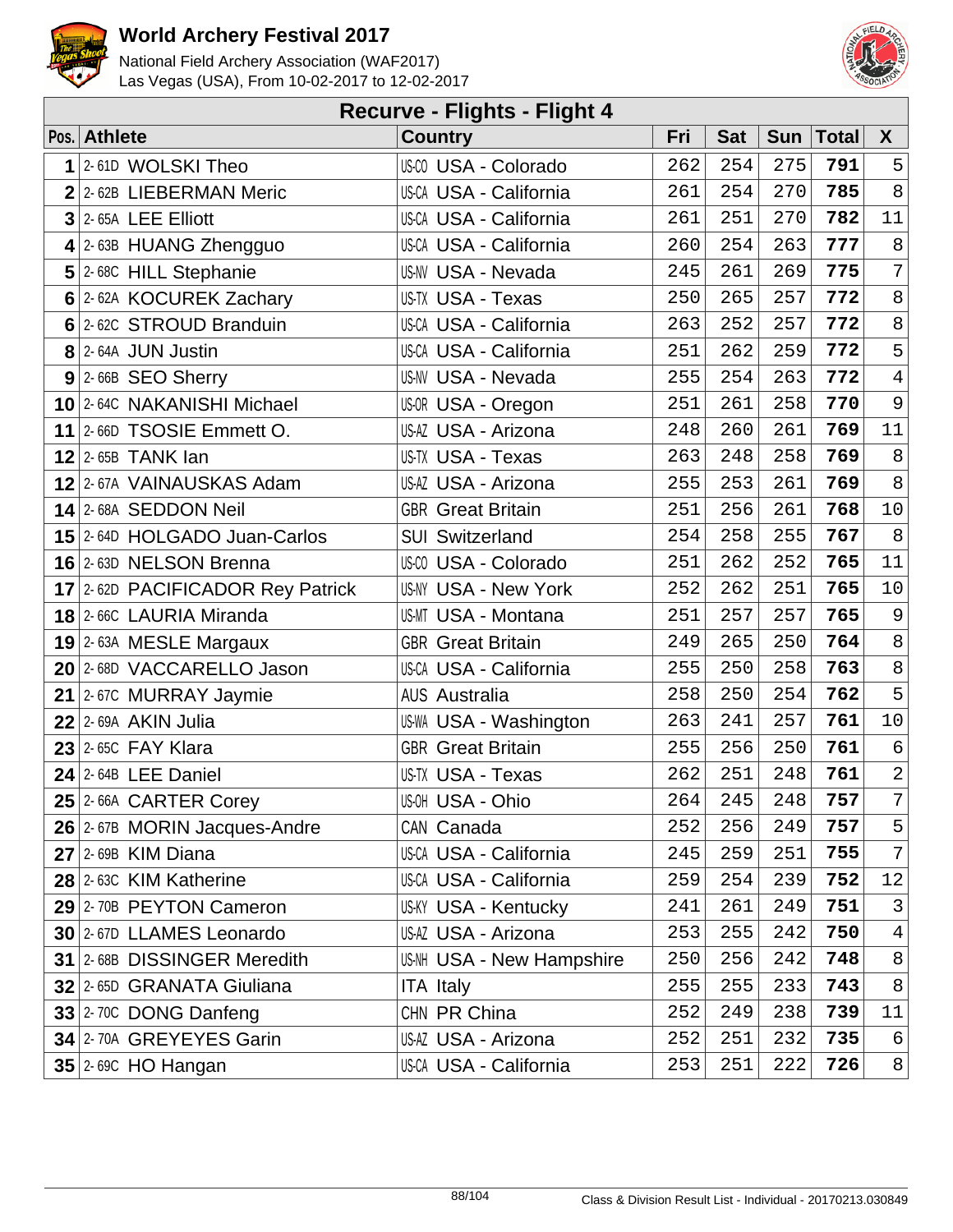



| <b>Recurve - Flights - Flight 5</b> |                            |                               |     |            |     |              |                           |  |  |  |
|-------------------------------------|----------------------------|-------------------------------|-----|------------|-----|--------------|---------------------------|--|--|--|
|                                     | Pos. Athlete               | <b>Country</b>                | Fri | <b>Sat</b> | Sun | <b>Total</b> | $\mathsf{X}$              |  |  |  |
| 1                                   | 3-39B WALTH Courtney       | US-AZ USA - Arizona           | 248 | 245        | 275 | 768          | 11                        |  |  |  |
|                                     | $2 3-36B$ HUNG Victor      | <b>US-CA USA - California</b> | 248 | 250        | 263 | 761          | 8 <sup>°</sup>            |  |  |  |
| $\overline{3}$                      | 3-35B CONLEY Hunter        | <b>US-CA USA - California</b> | 253 | 246        | 260 | 759          | $\overline{9}$            |  |  |  |
|                                     | $4$ 3-34A LOPEZ Tom        | US-CO USA - Colorado          | 252 | 249        | 258 | 759          | 8 <sup>°</sup>            |  |  |  |
|                                     | $5$ 3-38C LEE Jacob        | <b>US-CA USA - California</b> | 253 | 241        | 263 | 757          | 9 <sup>°</sup>            |  |  |  |
|                                     | $6$ 3-37C WALZ Jayana      | US-CA USA - California        | 249 | 247        | 258 | 754          | $\sqrt{4}$                |  |  |  |
|                                     | 7 3-38D AMEN Nicholas      | <b>US-CA USA - California</b> | 241 | 253        | 259 | 753          | $\overline{7}$            |  |  |  |
|                                     | $7$ 3-42C YOON Eric        | <b>US-CA USA - California</b> | 238 | 250        | 265 | 753          | $7\overline{ }$           |  |  |  |
|                                     | $9$ 3-34B NG Zena          | <b>US-CA USA - California</b> | 251 | 250        | 251 | 752          | 5 <sup>1</sup>            |  |  |  |
|                                     | 10 3-38B WEISSINGER Robby  | US-IA USA - Iowa              | 231 | 263        | 255 | 749          | 8 <sup>°</sup>            |  |  |  |
|                                     | 11 $ 3-42A$ ZHANG Jerry    | US-CA USA - California        | 246 | 243        | 259 | 748          | 12                        |  |  |  |
|                                     | 12 3-37A TRDINA Nicholas   | <b>US-KY USA - Kentucky</b>   | 251 | 246        | 251 | 748          | 5                         |  |  |  |
|                                     | $13$ 3-40A GOODMAN Joshua  | US-GA USA - Georgia           | 246 | 246        | 255 | 747          | $6\overline{6}$           |  |  |  |
|                                     | 13 3-37D RAIZEN Zachary    | US-IL USA - Illinois          | 245 | 250        | 252 | 747          | $6\overline{6}$           |  |  |  |
|                                     | <b>15 3-36C GEIGER Urs</b> | US-MI USA - Michigan          | 247 | 251        | 249 | 747          | 5 <sup>1</sup>            |  |  |  |
|                                     | 15 3-41D KOCH Walter       | <b>GER</b> Germany            | 241 | 249        | 257 | 747          | 5                         |  |  |  |
|                                     | $17$ 3-39A HARPER Ian      | <b>US-NY USA - New York</b>   | 255 | 238        | 253 | 746          | 5                         |  |  |  |
|                                     | 18 3-40B VEDELER Sarah     | US-AZ USA - Arizona           | 249 | 243        | 254 | 746          | $\overline{3}$            |  |  |  |
|                                     | 19 3-37B CASSIDY Kirsten   | <b>US-CA USA - California</b> | 256 | 241        | 247 | 744          | $\ensuremath{\mathsf{1}}$ |  |  |  |
|                                     | 20 3-36A BENEDETTO Edwin   | <b>US-CA USA - California</b> | 260 | 238        | 245 | 743          | $7\overline{ }$           |  |  |  |
|                                     | $21$ 3-41A CHOW Peter      | <b>US-CA USA - California</b> | 248 | 243        | 252 | 743          | 5 <sup>1</sup>            |  |  |  |
|                                     | $22$ 3-34C LEWIS Kelly     | <b>US-CA USA - California</b> | 251 | 250        | 242 | 743          | $\overline{4}$            |  |  |  |
|                                     | $23$ 3-38A SMITH David     | US-AZ USA - Arizona           | 251 | 243        | 248 | 742          | $\overline{9}$            |  |  |  |
|                                     | $24$ 3-40D HARDIN Tom      | US-IN USA - Indiana           | 262 | 229        | 250 | 741          | 11                        |  |  |  |
|                                     | $25$ 3-35C GILL Bryan      | US-MO USA - Missouri          | 244 | 255        | 242 | 741          | $7\overline{ }$           |  |  |  |
|                                     | 25 3-41B PINERO Cando      | <b>US-NY USA - New York</b>   | 244 | 247        | 250 | 741          | 7 <sup>1</sup>            |  |  |  |
|                                     | $27$ 3-39C BARRS Janet     | US-UT USA - Utah              | 246 | 247        | 247 | 740          | 6                         |  |  |  |
|                                     | 28 3-35D KATES Lauren      | US-FL USA - Florida           | 248 | 251        | 237 | 736          | 4                         |  |  |  |
|                                     | 29 3-36D ELIASON Edwin     | <b>US-UT USA - Utah</b>       | 243 | 254        | 236 | 733          | $\overline{9}$            |  |  |  |
|                                     | 30 3-42B DAVIDSON Clayton  | US-WA USA - Washington        | 234 | 255        | 242 | 731          | 6                         |  |  |  |
|                                     | $31$ 3-34D FUNG Vitor      | US-FL USA - Florida           | 253 | 247        | 230 | 730          | 10                        |  |  |  |
|                                     | 32 3-39D MAITLAND Pamela   | US-00 USA - Colorado          | 246 | 247        | 237 | 730          | $\mathbf{1}$              |  |  |  |
|                                     | 33 3-41C NGUYEN Gregory    | AUS Australia                 | 244 | 246        | 231 | 721          | $\overline{4}$            |  |  |  |
|                                     | 34 3-40C CLINE Brandon     | <b>US-CA USA - California</b> | 257 | 235        | 227 | 719          | $\overline{4}$            |  |  |  |
|                                     | $35$ 3-35A ET Sarah        | <b>US-CA USA - California</b> | 260 | 240        | 218 | 718          | $7\phantom{.}$            |  |  |  |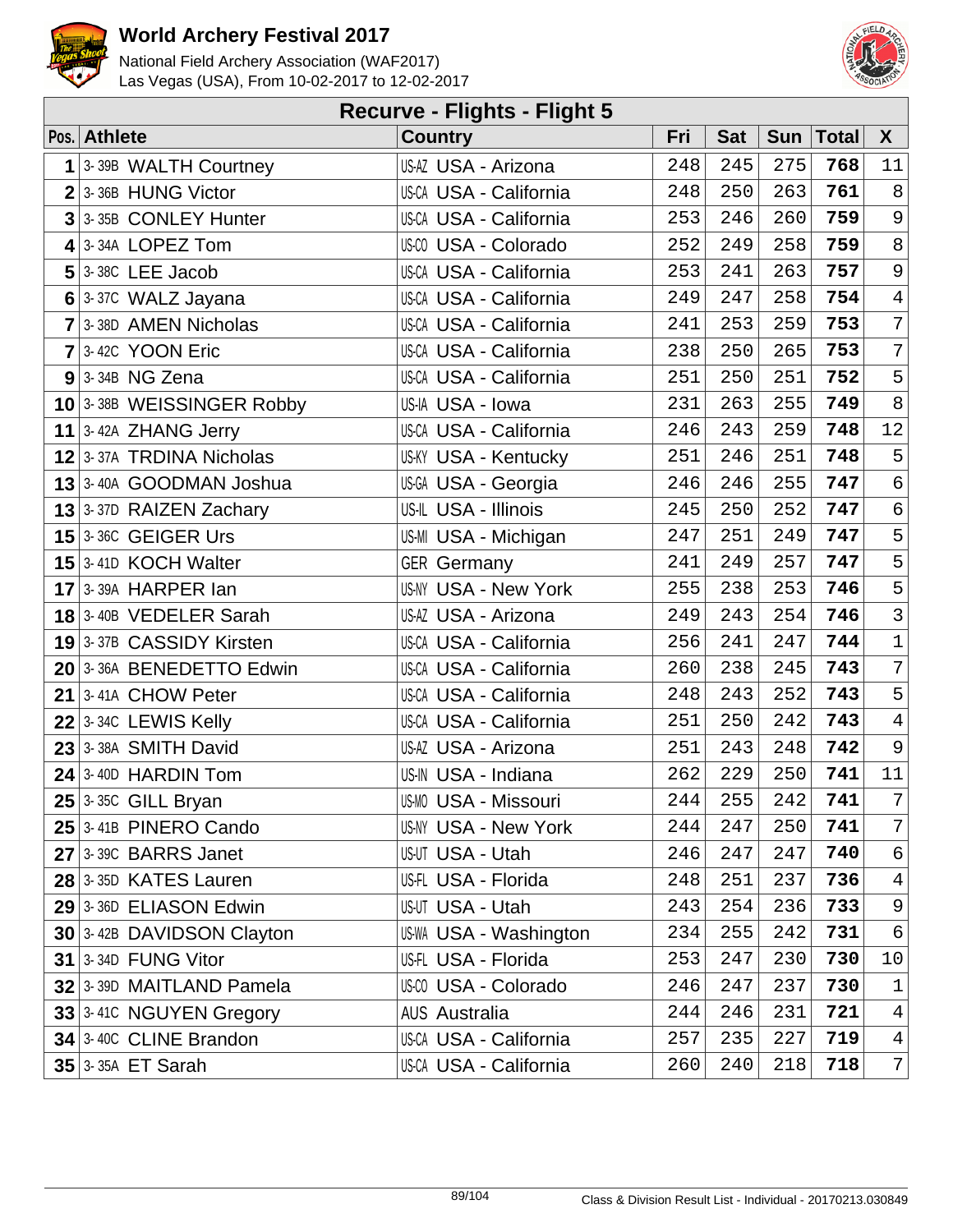



|   | <b>Recurve - Flights - Flight 6</b> |                               |     |            |     |             |                 |  |  |  |  |
|---|-------------------------------------|-------------------------------|-----|------------|-----|-------------|-----------------|--|--|--|--|
|   | Pos. Athlete                        | <b>Country</b>                | Fri | <b>Sat</b> |     | Sun   Total | $\mathsf{X}$    |  |  |  |  |
| 1 | 3-43A BUI Peter                     | <b>US-CA USA - California</b> | 240 | 248        | 273 | 761         | 8               |  |  |  |  |
|   | $2 3$ -42D KOTOW Todd               | <b>US-CA USA - California</b> | 252 | 236        | 261 | 749         | $\overline{7}$  |  |  |  |  |
|   | 3 3-44C OKINAKA Lawrence            | <b>US-CA USA - California</b> | 251 | 234        | 263 | 748         | 5               |  |  |  |  |
|   | 4 3-43D BATES Barbara               | US-FL USA - Florida           | 234 | 253        | 261 | 748         | $\overline{4}$  |  |  |  |  |
|   | $5$ 3-48B WARD Ryann                | US-IL USA - Illinois          | 224 | 253        | 266 | 743         | 5               |  |  |  |  |
|   | 6 3-45C SMITH Tristan               | <b>US-MT USA - Montana</b>    | 238 | 246        | 257 | 741         | $\overline{7}$  |  |  |  |  |
|   | 7 3-45D TURNER Nicolas              | <b>US-CA USA - California</b> | 246 | 238        | 257 | 741         | $6\overline{6}$ |  |  |  |  |
|   | $8$ 3-45B POPE Amy                  | US-TX USA - Texas             | 238 | 246        | 256 | 740         | 5               |  |  |  |  |
|   | 9 3-48A LUMAYAG Steve               | US-IL USA - Illinois          | 245 | 233        | 257 | 735         | $\mathbf{1}$    |  |  |  |  |
|   | 10 3-46B NELSON Brian               | US-CO USA - Colorado          | 238 | 245        | 250 | 733         | $\overline{2}$  |  |  |  |  |
|   | 11 $\vert$ 3-43C JIN Allen          | <b>US-CA USA - California</b> | 256 | 231        | 245 | 732         | 8               |  |  |  |  |
|   | $12$ 3-44B FRASER Jill              | <b>US-CA USA - California</b> | 245 | 242        | 245 | 732         | $\overline{3}$  |  |  |  |  |
|   | $13$ 3-43B CRUZ Ernesto             | <b>US-MN USA - Minnesota</b>  | 239 | 249        | 244 | 732         | $\overline{a}$  |  |  |  |  |
|   | $14$ 3-50D MORGAN Raley             | US-AZ USA - Arizona           | 230 | 239        | 256 | 725         | $\overline{4}$  |  |  |  |  |
|   | $15$ 3-51B TODARO Tiffany           | <b>US-CA USA - California</b> | 238 | 231        | 251 | 720         | $\overline{4}$  |  |  |  |  |
|   | 16 3-46A SALETTA Steven             | US-CA USA - California        | 243 | 241        | 236 | 720         | $\overline{2}$  |  |  |  |  |
|   | 17 3-48D VESTAL-LABORDE Allison     | US-LA USA - Louisiana         | 243 | 232        | 242 | 717         | $\overline{a}$  |  |  |  |  |
|   | 18 3-44A NGUYEN Chanh               | <b>US-CA USA - California</b> | 247 | 239        | 225 | 711         | $\overline{7}$  |  |  |  |  |
|   | 19 3-51A QUEEN Gene                 | US-OR USA - Oregon            | 224 | 245        | 242 | 711         | $\overline{a}$  |  |  |  |  |
|   | $20$ 3-46D LIAO Peizheng            | <b>US-CA USA - California</b> | 244 | 238        | 228 | 710         | $\mathbf 1$     |  |  |  |  |
|   | $21$ 3-45A GRIMALDI Jack            | US-0K USA - Oklahoma          | 261 | 223        | 224 | 708         | $\overline{7}$  |  |  |  |  |
|   | $22$ 3-47D ZOLIDIS John             | US-CA USA - California        | 238 | 240        | 230 | 708         | $\mathfrak{Z}$  |  |  |  |  |
|   | 23 3-49B LOGSDON George             | US-ID USA - Idaho             | 241 | 231        | 235 | 707         | 7               |  |  |  |  |
|   | 24 3-49C INAGAKI Nobuhiro           | JPN Japan                     | 235 | 237        | 235 | 707         | 5               |  |  |  |  |
|   | 25 3-50C BOWSER Jessica             | US-00 USA - Colorado          | 230 | 239        | 238 | 707         | $\overline{a}$  |  |  |  |  |
|   | <b>26 3-47A KIAI Peter</b>          | US-NJ USA - New Jersey        | 246 | 235        | 224 | 705         | 5               |  |  |  |  |
|   | 27 3-48C MEAD Robert                | <b>US-CA USA - California</b> | 232 | 243        | 229 | 704         | 7               |  |  |  |  |
|   | <b>28 3-49D RUIZ Mike</b>           | <b>US-CA USA - California</b> | 240 | 231        | 231 | 702         | 6               |  |  |  |  |
|   | 29 3-47B GIANG Terrence             | <b>US-CA USA - California</b> | 248 | 233        | 221 | 702         | 4               |  |  |  |  |
|   | 30 3-47C GARRISON Chloe             | US-GA USA - Georgia           | 241 | 237        | 222 | 700         | 9               |  |  |  |  |
|   | 31 3-51C LARKE Daniel               | US-IL USA - Illinois          | 224 | 245        | 226 | 695         | $\mathbf{1}$    |  |  |  |  |
|   | 32 3-50A MCINTYRE-GILLEY Karen      | US-IL USA - Illinois          | 242 | 229        | 221 | 692         | $\mathsf{3}$    |  |  |  |  |
|   | 33 3-50B KWEN Chan Young            | US-CA USA - California        | 235 | 235        | 215 | 685         | 3               |  |  |  |  |
|   | $34$ 3-49A KEE Reuben               | US-AZ USA - Arizona           | 226 | 247        | 180 | 653         | $\overline{4}$  |  |  |  |  |
|   | <b>35 3-46C FERKO Kate</b>          | <b>US-CA USA - California</b> | 237 | 245        | 0   | 482         | $\mathbf{1}$    |  |  |  |  |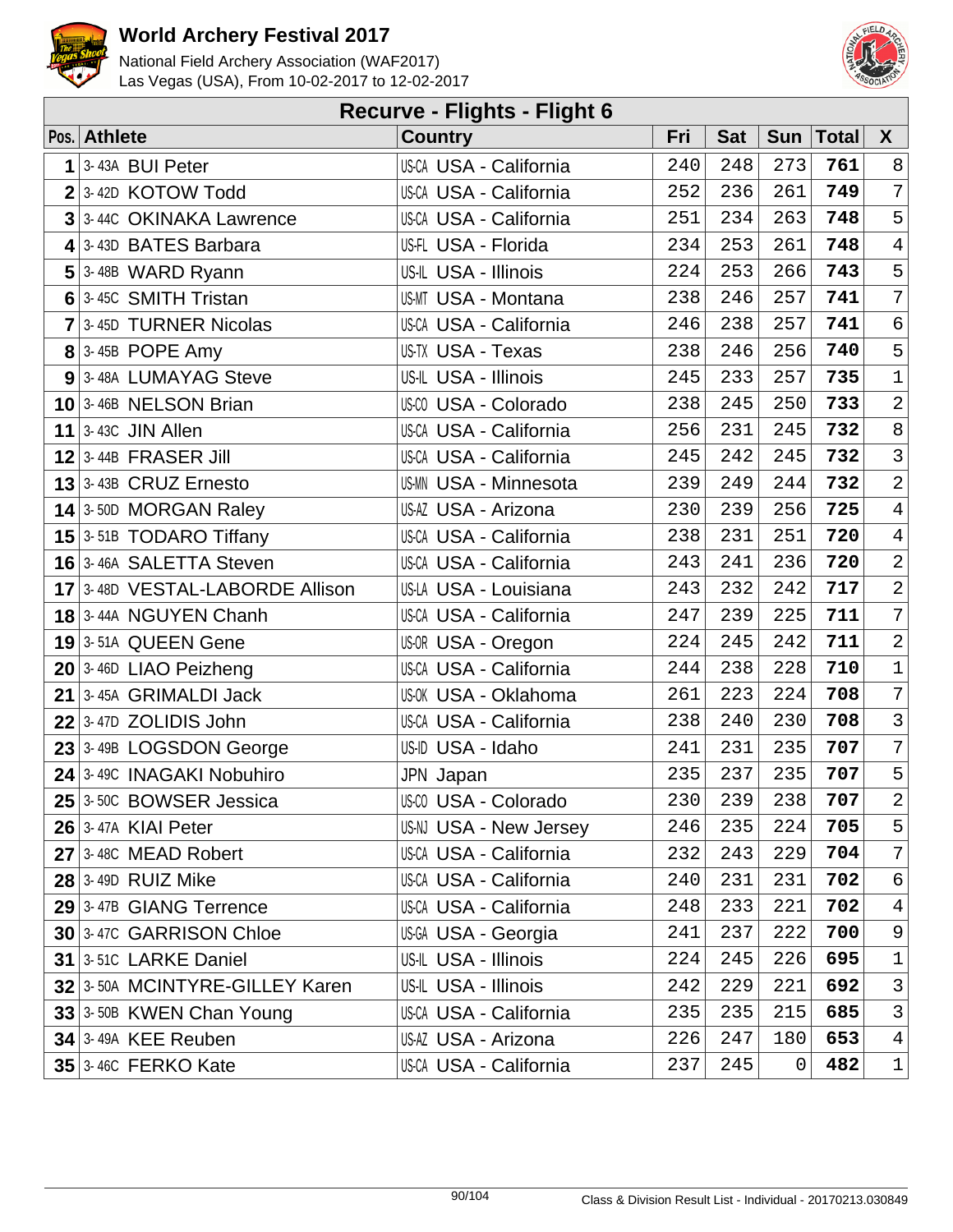



| <b>Recurve - Flights - Flight 7</b> |                                 |                                   |     |            |             |       |                 |  |  |  |
|-------------------------------------|---------------------------------|-----------------------------------|-----|------------|-------------|-------|-----------------|--|--|--|
|                                     | Pos. Athlete                    | <b>Country</b>                    | Fri | <b>Sat</b> | Sum         | Total | $\mathsf{X}$    |  |  |  |
| 1                                   | 3-51D LIU Lauren                | <b>US-CA USA - California</b>     | 220 | 248        | 265         | 733   | 10              |  |  |  |
| $\overline{2}$                      | 3-52B RINEHEART Rachel          | US-IL USA - Illinois              | 233 | 235        | 252         | 720   | $\mathbf{3}$    |  |  |  |
| $\overline{3}$                      | 3-53B HODGINS Kevin             | <b>US-WA USA - Washington</b>     | 229 | 238        | 252         | 719   | $\mathbf{3}$    |  |  |  |
|                                     | 4 3-53A YAMANISHI Liann         | US-CA USA - California            | 230 | 237        | 251         | 718   | $10\,$          |  |  |  |
|                                     | 5 3-54C KIEBORZ Mackenzie       | <b>US-KY USA - Kentucky</b>       | 217 | 246        | 255         | 718   | 5               |  |  |  |
|                                     | 6 3-54D DELEGANES Dan           | US-OR USA - Oregon                | 232 | 231        | 254         | 717   | $\overline{7}$  |  |  |  |
|                                     | 7 3-54A INENAGA Hironobu        | <b>US-SC USA - South Carolina</b> | 218 | 246        | 248         | 712   | 5               |  |  |  |
|                                     | 8 3-55A MOROZKO Eva             | <b>US-CA USA - California</b>     | 222 | 241        | 245         | 708   | $\overline{4}$  |  |  |  |
|                                     | 9 3-56C DIELEN Tom              | <b>SUI Switzerland</b>            | 247 | 213        | 246         | 706   | $\mathbf 1$     |  |  |  |
|                                     | 10 3-57C FLENNER Janet          | <b>US-NV USA - Nevada</b>         | 225 | 233        | 246         | 704   | $7\phantom{.}$  |  |  |  |
|                                     | 11 3-52A FEI Brian              | <b>US-CA USA - California</b>     | 216 | 252        | 236         | 704   | $\epsilon$      |  |  |  |
|                                     | $12$ 3-57D VILLASOR Roy         | US-CA USA - California            | 224 | 234        | 245         | 703   | 5               |  |  |  |
|                                     | $13$ 3-56D KIBBEE Linda         | US-AZ USA - Arizona               | 233 | 227        | 243         | 703   | $\overline{2}$  |  |  |  |
|                                     | 14 3-55B FURMAN Robert          | US-AZ USA - Arizona               | 223 | 239        | 239         | 701   | $\overline{7}$  |  |  |  |
|                                     | $15$ 3-58C DEETER Andrew        | <b>US-CA USA - California</b>     | 214 | 240        | 245         | 699   | 5               |  |  |  |
|                                     | 16 3-53D CHICOINE Leslie        | US-00 USA - Colorado              | 246 | 218        | 234         | 698   | $\mathbf{3}$    |  |  |  |
|                                     | 17 3-59C TURNER Randel          | <b>US-NY USA - New York</b>       | 223 | 230        | 243         | 696   | $\overline{4}$  |  |  |  |
|                                     | 18 3-56B SINAPI Valter          | <b>ITA Italy</b>                  | 223 | 237        | 235         | 695   | 8               |  |  |  |
|                                     | 19 3-57B HODGE Heather          | US-IL USA - Illinois              | 239 | 220        | 236         | 695   | $\mathbf{3}$    |  |  |  |
|                                     | 19 3-60A SPINOCCHIA Melissa     | <b>AUS Australia</b>              | 228 | 221        | 246         | 695   | $\mathbf{3}$    |  |  |  |
|                                     | 21 3-55D THOMPSON Dennis        | US-NJ USA - New Jersey            | 233 | 229        | 231         | 693   | $\overline{a}$  |  |  |  |
|                                     | 22 3-56A MASCARENAS Demetrio JR | US-IL USA - Illinois              | 231 | 230        | 229         | 690   | $\,4$           |  |  |  |
|                                     | 23 3-55C WONG Charles           | CAN Canada                        | 243 | 219        | 227         | 689   | 5               |  |  |  |
|                                     | 24 3-58D SNYDER Rachel          | US-TX USA - Texas                 | 221 | 233        | 235         | 689   | $\overline{3}$  |  |  |  |
|                                     | 25 3-54B HEFFELFINGER John      | US-AZ USA - Arizona               | 227 | 237        | 220         | 684   | $\vert 4 \vert$ |  |  |  |
|                                     | 26 3-59A BROWN David            | US-AZ USA - Arizona               | 244 | 210        | 229         | 683   | $\overline{a}$  |  |  |  |
|                                     | $27$ 3-57A LEE Alex             | <b>US-CA USA - California</b>     | 228 | 232        | 222         | 682   | $\sqrt{2}$      |  |  |  |
|                                     | 28 3-60B WOODFORD Jeremey       | <b>US-MN USA - Minnesota</b>      | 228 | 221        | 232         | 681   | $\overline{c}$  |  |  |  |
|                                     | $29$ 3-58A NIU Kay              | US-CA USA - California            | 242 | 215        | 223         | 680   | $\mathsf 0$     |  |  |  |
|                                     | 30 3-59B WAGNER Steve           | <b>US-MO USA - Missouri</b>       | 227 | 226        | 220         | 673   | 5               |  |  |  |
|                                     | 31 3-59D WIETSTRUK Theresa      | US-GA USA - Georgia               | 232 | 219        | 203         | 654   | 5               |  |  |  |
|                                     | 32 3-58B PETERSON Chris         | US-CA USA - California            | 218 | 238        | 192         | 648   | $\overline{4}$  |  |  |  |
|                                     | 33 3-53C CICERI Marinella       | <b>ITA Italy</b>                  | 235 | 232        | 80          | 547   | $\mathbf 1$     |  |  |  |
|                                     | $34$ 3-52C SATO James           | US-TX USA - Texas                 | 238 | 230        | $\mathbf 0$ | 468   | $\overline{a}$  |  |  |  |
|                                     | 35 3-52D KJELLSTROM Pia         | <b>SWE Sweden</b>                 | 235 | 233        | 0           | 468   | 1               |  |  |  |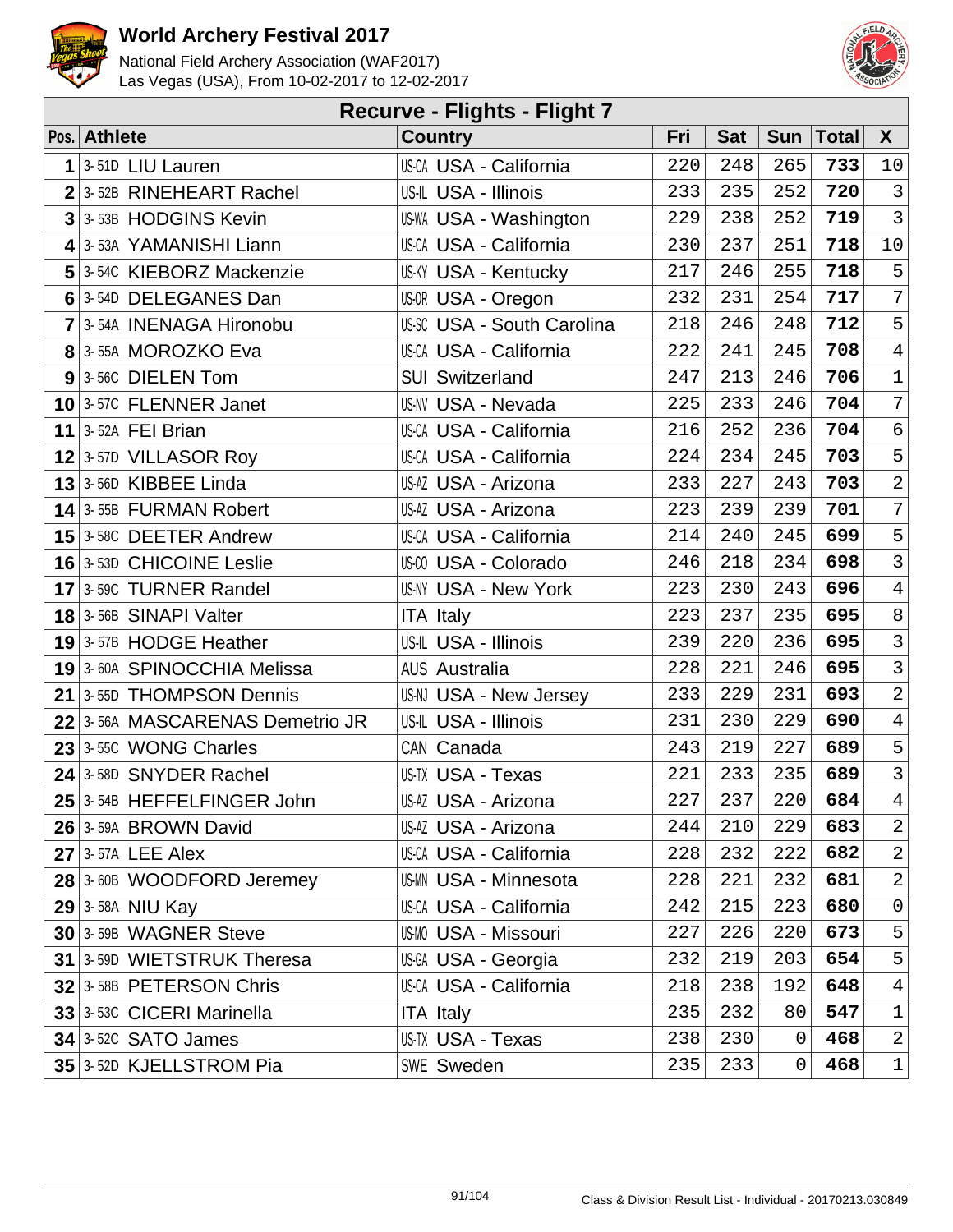



| <b>Recurve - Flights - Flight 8</b> |                               |     |            |     |              |                  |  |  |  |  |
|-------------------------------------|-------------------------------|-----|------------|-----|--------------|------------------|--|--|--|--|
| Pos. Athlete                        | <b>Country</b>                | Fri | <b>Sat</b> | Sun | <b>Total</b> | $\boldsymbol{X}$ |  |  |  |  |
| 1 3-60D GARIBAY Juan                | <b>US-CA USA - California</b> | 200 | 248        | 256 | 704          | 7                |  |  |  |  |
| $2$ 3-61B KORTHOUT Maikel           | <b>NED Netherlands</b>        | 224 | 224        | 244 | 692          | 5                |  |  |  |  |
| 3 3-63B THOMPSON Kaela              | <b>US-CA USA - California</b> | 222 | 223        | 246 | 691          | $\overline{3}$   |  |  |  |  |
| 4 3-62D FALCON Jade                 | US-CA USA - California        | 220 | 226        | 242 | 688          | 5                |  |  |  |  |
| 5 3-60C TUTTLE Debra                | US-CA USA - California        | 235 | 213        | 238 | 686          | $\overline{7}$   |  |  |  |  |
| 6 3-66A FAYLAYEV Vyacheslav         | US-NY USA - New York          | 222 | 217        | 247 | 686          | 5                |  |  |  |  |
| $7$ 3-61A FARKAS Courtney           | US-AZ USA - Arizona           | 226 | 222        | 236 | 684          | $\overline{4}$   |  |  |  |  |
| 8 3-63D HIRANO Sen                  | <b>US-CA USA - California</b> | 223 | 220        | 240 | 683          | $\overline{2}$   |  |  |  |  |
| 9 3-69C ARNALDO Joseph              | <b>US-CA USA - California</b> | 223 | 204        | 255 | 682          | 5                |  |  |  |  |
| 9 3-64C BERLING Matt                | US-CA USA - California        | 238 | 203        | 241 | 682          | 5                |  |  |  |  |
| 11 3-63C ANGEL JUAN Alejandro       | US-NV USA - Nevada            | 228 | 215        | 239 | 682          | $\mathbf{1}$     |  |  |  |  |
| 12 3-62B KROLL Karen                | <b>US-CA USA - California</b> | 212 | 235        | 233 | 680          | $\overline{4}$   |  |  |  |  |
| $13$ 3-62A TAM Luann                | <b>US-CA USA - California</b> | 216 | 231        | 232 | 679          | 5                |  |  |  |  |
| 14 3-68B KHENG Linda                | <b>US-NY USA - New York</b>   | 215 | 217        | 247 | 679          | $\overline{3}$   |  |  |  |  |
| 15 3-65B FAGE Benoit                | FRA France                    | 210 | 230        | 237 | 677          | $\overline{a}$   |  |  |  |  |
| 15 3-68C MCDONOUGH Timothy          | US-CO USA - Colorado          | 209 | 222        | 246 | 677          | $\overline{2}$   |  |  |  |  |
| 17 3-64A SCHETTLER-JEHL Barbara     | US-CA USA - California        | 211 | 231        | 232 | 674          | 5                |  |  |  |  |
| $18$ 3-66D BECKERS Eefje            | <b>NED Netherlands</b>        | 219 | 218        | 236 | 673          | $\mathbf{3}$     |  |  |  |  |
| 19 3-65A KALAL Matthew              | <b>US-CA USA - California</b> | 210 | 231        | 232 | 673          | $\mathbf 1$      |  |  |  |  |
| $20$ 3-65D RUIZ LIMON Jhaan         | <b>MEX Mexico</b>             | 193 | 246        | 233 | 672          | $\epsilon$       |  |  |  |  |
| 21 3-64D OVALLE Mariano             | US-CA USA - California        | 206 | 235        | 231 | 672          | 5                |  |  |  |  |
| 22 3-62C BURKHARDT Byron            | US-CA USA - California        | 209 | 237        | 226 | 672          | $\overline{4}$   |  |  |  |  |
| 23 3-61C VIGANO Luciano             | <b>ITA Italy</b>              | 214 | 234        | 224 | 672          | $\mathsf{3}$     |  |  |  |  |
| 24 3-68A GORMAN Brandon             | US-AZ USA - Arizona           | 220 | 213        | 238 | 671          | $\mathbf{3}$     |  |  |  |  |
| 25 3-63A ROGERS Angela              | US-TX USA - Texas             | 224 | 222        | 222 | 668          | $\mathbf 1$      |  |  |  |  |
| 26 3-64B YINGLING David             | US-AZ USA - Arizona           | 216 | 226        | 224 | 666          | $\overline{4}$   |  |  |  |  |
| $27$ 3-66B LEE Iris                 | US-CA USA - California        | 220 | 218        | 225 | 663          | $\mathsf{3}$     |  |  |  |  |
| 28 3-66C HERNANDEZ Gerard           | CAN Canada                    | 231 | 207        | 225 | 663          | $\mathbf 1$      |  |  |  |  |
| 29 3-65C BACHMAN Tyler              | US-AZ USA - Arizona           | 200 | 239        | 222 | 661          | $\overline{4}$   |  |  |  |  |
| 30 3-67A HEARRIN Briley             | <b>US-KY USA - Kentucky</b>   | 222 | 215        | 222 | 659          | 3                |  |  |  |  |
| 31 3-61D MOLARO Donald              | US-CA USA - California        | 226 | 221        | 211 | 658          | 3                |  |  |  |  |
| 32 3-67D ABELS-SULLIVAN Dayo        | <b>US-CA USA - California</b> | 200 | 234        | 222 | 656          | $\overline{4}$   |  |  |  |  |
| 33 3-67B KUBOTA Lauren              | US-CA USA - California        | 219 | 217        | 219 | 655          | $\mathsf{3}$     |  |  |  |  |
| 34 3-69B VAJDAK Adam                | US-NY USA - New York          | 220 | 208        | 220 | 648          | 3                |  |  |  |  |
| 35 3-67C SPIDEL David               | US-WA USA - Washington        | 217 | 219        | 209 | 645          | $\mathbf 1$      |  |  |  |  |
| 36 3-68D WALTER Lynn                | US-00 USA - Colorado          | 206 | 223        | 183 | 612          | $\mathbf 1$      |  |  |  |  |
| 37 3-69A REIFSCHNEIDER Candice      | US-WA USA - Washington        | 226 | 203        | 179 | 608          | $\mathbf 1$      |  |  |  |  |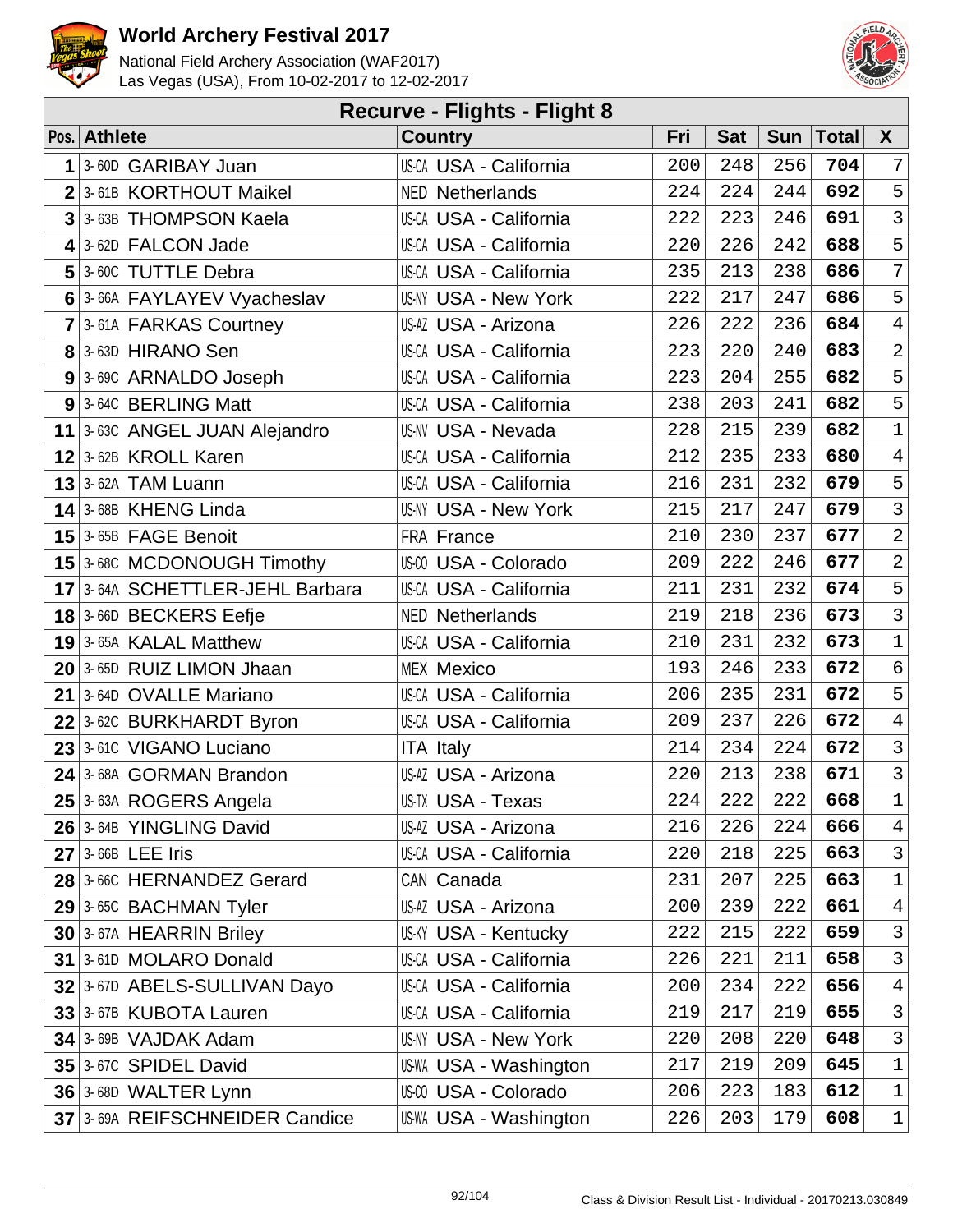



|                | <b>Recurve - Flights - Flight 9</b> |                               |     |            |     |              |                |  |  |  |  |
|----------------|-------------------------------------|-------------------------------|-----|------------|-----|--------------|----------------|--|--|--|--|
|                | Pos. Athlete                        | <b>Country</b>                | Fri | <b>Sat</b> | Sun | <b>Total</b> | $\mathsf{X}$   |  |  |  |  |
| 1              | 1-10C OSTRANDER Craig               | <b>US-CA USA - California</b> | 196 | 228        | 244 | 668          | $\overline{4}$ |  |  |  |  |
|                | $2$ 1-13C EVANS Robert              | <b>US-NV USA - Nevada</b>     | 179 | 229        | 253 | 661          | $\overline{a}$ |  |  |  |  |
| $\overline{3}$ | 1-10B SHEPPARD Gwen                 | <b>US-WI USA - Wisconsin</b>  | 222 | 204        | 222 | 648          | $\overline{3}$ |  |  |  |  |
|                | $4$ 1-11D NED Andrew                | US-AZ USA - Arizona           | 209 | 209        | 230 | 648          | $\mathbf{1}$   |  |  |  |  |
|                | 5 1-11C BREWER Elijah               | <b>US-NM USA - New Mexico</b> | 203 | 216        | 224 | 643          | 5              |  |  |  |  |
|                | 6 1-10D YAZZIE Matthew              | US-AZ USA - Arizona           | 213 | 209        | 220 | 642          | $\overline{4}$ |  |  |  |  |
|                | 7 1-11B WILLIAMS Karen              | <b>US-CA USA - California</b> | 213 | 207        | 219 | 639          | $\overline{a}$ |  |  |  |  |
|                | 8 1-13D LIN Carrie                  | <b>US-WA USA - Washington</b> | 209 | 197        | 232 | 638          | $\overline{a}$ |  |  |  |  |
|                | 9 1-14B NORMAN Brian                | <b>US-WA USA - Washington</b> | 201 | 203        | 233 | 637          | $\overline{a}$ |  |  |  |  |
|                | $10$ 1-12A LOR Lucky                | US-CO USA - Colorado          | 215 | 201        | 211 | 627          | $\overline{4}$ |  |  |  |  |
|                | 11 1-13A SULLIVAN Thomas            | US-AZ USA - Arizona           | 199 | 210        | 218 | 627          | $\mathbf 1$    |  |  |  |  |
|                | 12 1-10A STEVENS Callie             | <b>US-MT USA - Montana</b>    | 229 | 197        | 198 | 624          | $\overline{3}$ |  |  |  |  |
|                | 13 $1.12C$ STEPHENS Bryan           | US-AZ USA - Arizona           | 213 | 197        | 211 | 621          | $\overline{a}$ |  |  |  |  |
|                | 14 1-12B CHENG Stanley              | <b>US-CA USA - California</b> | 203 | 209        | 209 | 621          | $\mathbf{1}$   |  |  |  |  |
|                | $15$ <sup>1-17A</sup> LEE Yunjoo    | <b>US-CA USA - California</b> | 180 | 211        | 226 | 617          | $\overline{2}$ |  |  |  |  |
|                | 16 1-13B MASCARENAS Maria N         | US-IL USA - Illinois          | 196 | 212        | 208 | 616          | $\mathsf{3}$   |  |  |  |  |
|                | 17 1-15C FLENNER James              | US-NV USA - Nevada            | 187 | 211        | 218 | 616          | $\mathbf{1}$   |  |  |  |  |
|                | 18 1-15D SALETTA Eva                | <b>US-CA USA - California</b> | 199 | 197        | 218 | 614          | $\mathbf{1}$   |  |  |  |  |
|                | <b>19 1-14C SIMONE Joe</b>          | US-FL USA - Florida           | 191 | 213        | 209 | 613          | $\mathbf{3}$   |  |  |  |  |
|                | 20 1-12D KUZMA Jenni                | <b>US-NV USA - Nevada</b>     | 200 | 209        | 203 | 612          | $\overline{3}$ |  |  |  |  |
|                | <b>21 1-15A TRAN Y-Minh</b>         | <b>US-CA USA - California</b> | 206 | 195        | 204 | 605          | $\mathbf 1$    |  |  |  |  |
|                | 22 1-16B HOLLAR Darla               | US-GA USA - Georgia           | 203 | 193        | 208 | 604          | $\mathsf{O}$   |  |  |  |  |
|                | 23 1-14A HARRIS Lexi                | <b>US-CO USA - Colorado</b>   | 195 | 211        | 188 | 594          | $\mathbf 1$    |  |  |  |  |
|                | 24 1-16C HILL Gretchen              | <b>US-NV USA - Nevada</b>     | 203 | 191        | 197 | 591          | $\overline{3}$ |  |  |  |  |
|                | 25 1-16A EMMEL Pete                 | US-CA USA - California        | 204 | 192        | 191 | 587          | $\overline{0}$ |  |  |  |  |
|                | 26 1-14D KILLPACK Olinda            | <b>US-CA USA - California</b> | 191 | 210        | 185 | 586          | $\overline{4}$ |  |  |  |  |
|                | <b>27 1-18D DWYER Bill</b>          | US-CA USA - California        | 173 | 197        | 216 | 586          | $\mathbf{1}$   |  |  |  |  |
|                | 28 1-15B PERREGO Mike               | <b>US-CO USA - Colorado</b>   | 195 | 205        | 182 | 582          | $\mathbf{1}$   |  |  |  |  |
|                | 29 1-18B BONK Ryleigh               | <b>US-KY USA - Kentucky</b>   | 200 | 179        | 202 | 581          | $\overline{a}$ |  |  |  |  |
|                | 30 1-17D PERREGO Teresa             | US-00 USA - Colorado          | 177 | 206        | 194 | 577          | $\mathsf{O}$   |  |  |  |  |
|                | <b>31 1-16D YU Kai</b>              | <b>US-NY USA - New York</b>   | 188 | 203        | 185 | 576          | $\overline{4}$ |  |  |  |  |
|                | $32$ 1-19A VINA Fabian              | <b>US-CA USA - California</b> | 194 | 176        | 205 | 575          | $\mathbf{1}$   |  |  |  |  |
|                | 33 1-18A PINCKNEY Lauren            | US-00 USA - Colorado          | 184 | 196        | 187 | 567          | $\mathbf{1}$   |  |  |  |  |
|                | 34 1-18C THOMSON Randal             | <b>US-CA USA - California</b> | 189 | 187        | 187 | 563          | $\mathsf{3}$   |  |  |  |  |
|                | 35 1-17C ALLEN Lea                  | <b>US-NV USA - Nevada</b>     | 186 | 198        | 174 | 558          | $\overline{a}$ |  |  |  |  |
|                | 36 1-19B WEST Adrienne              | <b>US-NY USA - New York</b>   | 174 | 188        | 193 | 555          | $\mathbf 1$    |  |  |  |  |
|                | 37 1-17B BEAUCHAMP Allison          | US-AZ USA - Arizona           | 184 | 201        | 162 | 547          | $\overline{0}$ |  |  |  |  |
|                | 38 1-11A MITCHELL Kaylee            | <b>US-CA USA - California</b> | 217 | 205        | 0   | 422          | $\overline{0}$ |  |  |  |  |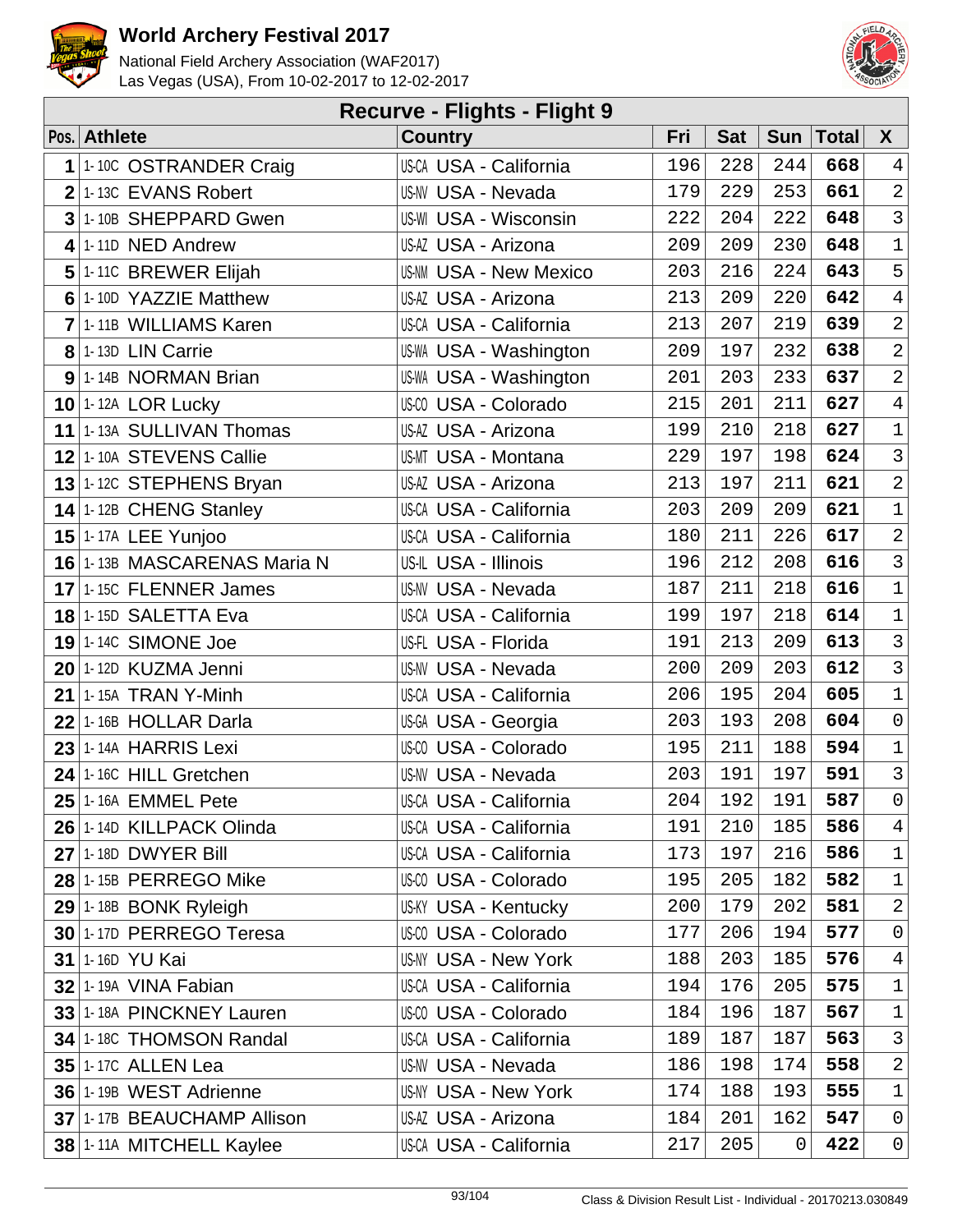



|                | <b>Recurve - Flights - Flight 10</b> |                               |                |                |             |              |                     |  |  |  |  |
|----------------|--------------------------------------|-------------------------------|----------------|----------------|-------------|--------------|---------------------|--|--|--|--|
|                | Pos. Athlete                         | <b>Country</b>                | Fri            | <b>Sat</b>     | <b>Sun</b>  | <b>Total</b> | $\mathsf{X}$        |  |  |  |  |
| 1              | 1-20A HAEFFELE Jessie                | US-UT USA - Utah              | 209            | 146            | 217         | 572          | $\mathbf{3}$        |  |  |  |  |
| $\overline{2}$ | 1-20B JOHNSON Amy                    | <b>US-CA USA - California</b> | 156            | 195            | 220         | 571          | $\mathbf{3}$        |  |  |  |  |
| $\overline{3}$ | 1-19C SAWYER Caren                   | <b>US-CA USA - California</b> | 184            | 175            | 192         | 551          | $\overline{a}$      |  |  |  |  |
| 4              | 1-21C SPITZ Brice                    | US-CA USA - California        | 170            | 166            | 214         | 550          | $\overline{2}$      |  |  |  |  |
| 5              | 1-19D CRUZ Yvonne                    | <b>US-CA USA - California</b> | 168            | 190            | 169         | 527          | $\overline{2}$      |  |  |  |  |
| 6              | 1-23A MARTIN Susannah                | US-VA USA - Virginia          | 138            | 185            | 203         | 526          | $\mathsf{O}\xspace$ |  |  |  |  |
| 6              | 1-21D SHOEMAKER Gerald               | US-ID USA - Idaho             | 175            | 160            | 191         | 526          | $\mathsf{O}$        |  |  |  |  |
|                | 8 1-22B DAUBY Lindsey                | US-MI USA - Michigan          | 189            | 140            | 196         | 525          | $\mathbf{3}$        |  |  |  |  |
|                | $9$ 1-20C WATTS Vicky                | <b>US-CA USA - California</b> | 180            | 171            | 164         | 515          | $\mathbf{1}$        |  |  |  |  |
|                | 10 1-21A ANDERSON Martha             | <b>US-WA USA - Washington</b> | 172            | 173            | 165         | 510          | $\mathsf{O}$        |  |  |  |  |
|                | 11 1-22A BRIGGS Natalie              | US-AZ USA - Arizona           | 177            | 153            | 170         | 500          | $1\,$               |  |  |  |  |
|                | 12 1-23B SELLIER Hawkins             | <b>US-CA USA - California</b> | 151            | 169            | 177         | 497          | $\overline{a}$      |  |  |  |  |
|                | $13$ 1-20D PULS Caleb                | <b>US-WA USA - Washington</b> | 170            | 177            | 150         | 497          | $\mathbf{1}$        |  |  |  |  |
|                | 14 1-23D POOLE Stephen               | <b>US-NV USA - Nevada</b>     | 111            | 193            | 191         | 495          | $\mathbf 1$         |  |  |  |  |
|                | 15 1-21B HERNANDEZ Logan             | <b>US-CA USA - California</b> | 188            | 155            | 146         | 489          | $\mathsf{O}\xspace$ |  |  |  |  |
|                | <b>16 1-25D BETTS Rick</b>           | US-CA USA - California        | 0              | 239            | 247         | 486          | $\overline{2}$      |  |  |  |  |
|                | $17$ 1-22C ZADOK Ido                 | <b>ISR Israel</b>             | 163            | 163            | 158         | 484          | $\mathbf 1$         |  |  |  |  |
|                | 18 1-24C MURPHY Leah                 | US-CO USA - Colorado          | 121            | 168            | 177         | 466          | $\mathbf 1$         |  |  |  |  |
|                | 19 1-22D FRENCH Christina            | <b>US-KY USA - Kentucky</b>   | 176            | 150            | 134         | 460          | $\mathsf{O}$        |  |  |  |  |
|                | $20$ 1-24A JARPE Kyle                | US-AZ USA - Arizona           | 168            | 135            | 144         | 447          | $1\,$               |  |  |  |  |
|                | 21 1-24B TOMPKINS Jennifer           | US-CA USA - California        | 159            | 141            | 128         | 428          | $\overline{3}$      |  |  |  |  |
|                | $22$ 4-26D LAM Hayden                | US-MS USA - Mississippi       | 118            | 132            | 175         | 425          | $\mathsf{O}\xspace$ |  |  |  |  |
|                | $22$ 1-25A SANTO Katherine           | <b>US-WA USA - Washington</b> | 149            | 110            | 166         | 425          | $\mathsf 0$         |  |  |  |  |
| 24             | 1-24D LOPEZ Alonso                   | US-CA USA - California        | 134            | 150            | 138         | 422          | $\mathbf 1$         |  |  |  |  |
|                | 25 1-25C FRANCIS Shawndel            | US-NV USA - Nevada            | 127            | 118            | 136         | 381          | $\overline{0}$      |  |  |  |  |
|                | 26 1-26B BLANTHORN Evan              | US-VA USA - Virginia          | 116            | 101            | 112         | 329          | $\mathbf{1}$        |  |  |  |  |
|                | 27 1-26C MCFARLAND Nicole            | <b>US-NE USA - Nebraska</b>   | 101            | 116            | 96          | 313          | $\mathbf 0$         |  |  |  |  |
|                | $28$ 4-44D LIN Allen                 | <b>US-TN USA - Tennessee</b>  | 153            | 159            | $\mathbf 0$ | 312          | 0                   |  |  |  |  |
|                | 29 1-27A BITAH Steven                | <b>US-NM USA - New Mexico</b> | 80             | 117            | 94          | 291          | $\overline{0}$      |  |  |  |  |
|                | 30 1-27B FINN Kym                    | US-OR USA - Oregon            | 85             | 97             | 98          | 280          | $\mathsf{O}$        |  |  |  |  |
|                | 31 1-27C KOUTZ Patricia              | <b>US-CA USA - California</b> | 100            | 78             | 93          | 271          | $\mathsf{O}$        |  |  |  |  |
|                | 32 1-27D HARTMAN Caitlin             | US-OH USA - Ohio              | 106            | 59             | 83          | 248          | $\mathbf{1}$        |  |  |  |  |
|                | <b>33 1-26A CHENG Chris</b>          | <b>US-CA USA - California</b> | 237            | $\overline{0}$ | $\mathbf 0$ | 237          | $\overline{2}$      |  |  |  |  |
|                | 34 1-26D SMITH Steven                | US-MS USA - Mississippi       | 108            | 106            | 0           | 214          | $\mathsf{O}$        |  |  |  |  |
|                | 35 1-28A MCGLEINNAISS Chris          | <b>US-NE USA - Nebraska</b>   | 134            | $\mathbf 0$    | 0           | 134          | $\mathsf{O}$        |  |  |  |  |
|                | <b>36 1-28B YATES Tom</b>            | US-CA USA - California        | 25             | 44             | 63          | 132          | $\mathsf{O}$        |  |  |  |  |
|                | <b>37 1-28C HIRANO Mio</b>           | JPN Japan                     | $\overline{0}$ | 28             | 66          | 94           | $\mathsf{O}$        |  |  |  |  |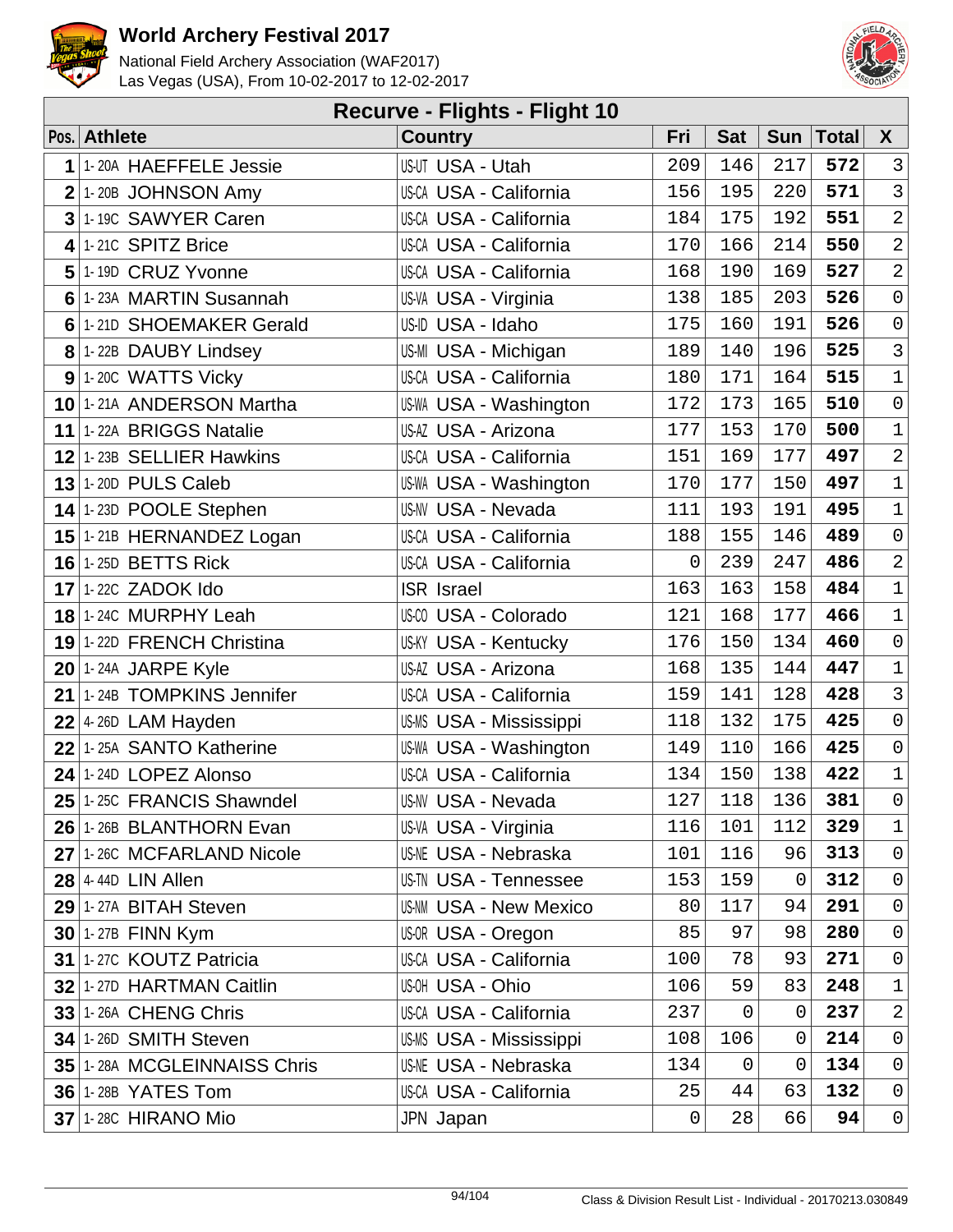



| <b>Bowhunter - Flights - Flight 1</b> |                            |                               |     |            |            |              |    |  |  |  |
|---------------------------------------|----------------------------|-------------------------------|-----|------------|------------|--------------|----|--|--|--|
|                                       | Pos. Athlete               | <b>Country</b>                | Fri | <b>Sat</b> | <b>Sun</b> | <b>Total</b> | X  |  |  |  |
| 1                                     | 2-1D EWERS Tim             | US-VA USA - Virginia          | 298 | 298        | 297        | 893          | 60 |  |  |  |
|                                       | $2$ 2-10 GOMEZ Thomas      | <b>US-KY USA - Kentucky</b>   | 297 | 299        | 297        | 893          | 59 |  |  |  |
| 3                                     | 2-1A BEARDSWORTH Douglas   | US-NJ USA - New Jersey        | 298 | 300        | 295        | 893          | 49 |  |  |  |
|                                       | $4$  2-2A LADD Jason       | US-MI USA - Michigan          | 296 | 299        | 298        | 893          | 47 |  |  |  |
|                                       | $5$ 2-2C ERTEL Justin      | <b>US-MO USA - Missouri</b>   | 299 | 295        | 298        | 892          | 55 |  |  |  |
|                                       | 6 2-4D BERGEY Ryan         | US-WI USA - Wisconsin         | 297 | 295        | 300        | 892          | 54 |  |  |  |
|                                       | 7 2-4B PALMER Kevin        | US-UT USA - Utah              | 296 | 296        | 299        | 891          | 68 |  |  |  |
|                                       | 8 2-1B WARNER Thomas       | US-PA USA - Pennsylvania      | 299 | 297        | 295        | 891          | 57 |  |  |  |
|                                       | 9 2-3B SILVERSON Tim       | US-MI USA - Michigan          | 298 | 295        | 298        | 891          | 55 |  |  |  |
|                                       | 10 2-2D LYKINS Stacy       | <b>US-KY USA - Kentucky</b>   | 296 | 298        | 296        | 890          | 53 |  |  |  |
|                                       | 11 2-3A WAGNER Mark        | US-IA USA - Iowa              | 297 | 297        | 296        | 890          | 52 |  |  |  |
|                                       | 12 2-5D WAGNER Ken         | <b>US-CA USA - California</b> | 295 | 297        | 298        | 890          | 47 |  |  |  |
|                                       | $13$ 2-3C LEWIS Bill       | <b>US-NE USA - Nebraska</b>   | 299 | 294        | 297        | 890          | 45 |  |  |  |
|                                       | 14 2-2B WARNSTROM Ralph    | <b>US-MT USA - Montana</b>    | 297 | 297        | 295        | 889          | 53 |  |  |  |
|                                       | $15$ 2-5A BYRD Jayson      | <b>US-KY USA - Kentucky</b>   | 294 | 298        | 297        | 889          | 51 |  |  |  |
|                                       | 16 $2$ -3D MCBRIDE Greg    | US-PA USA - Pennsylvania      | 298 | 295        | 296        | 889          | 50 |  |  |  |
|                                       | $17$ 2-4A HEDGE Nathan     | US-WY USA - Wyoming           | 294 | 299        | 295        | 888          | 45 |  |  |  |
|                                       | 18 2-5B REIDER Charles     | US-PA USA - Pennsylvania      | 293 | 299        | 295        | 887          | 52 |  |  |  |
|                                       | 19 2-7B OLGUIN Mark        | <b>US-NM USA - New Mexico</b> | 294 | 295        | 298        | 887          | 49 |  |  |  |
|                                       | 20 2-6B LLOYD-MASSEY Jacob | <b>US-CA USA - California</b> | 293 | 297        | 297        | 887          | 48 |  |  |  |
|                                       | 21 2-4C MARRS Dustin       | US-IA USA - Iowa              | 296 | 296        | 294        | 886          | 59 |  |  |  |
|                                       | 22 2-6A BATTISTA Parker    | US-MS USA - Mississippi       | 298 | 293        | 295        | 886          | 51 |  |  |  |
|                                       | $23$ 2-5C HAM Jason        | <b>US-CA USA - California</b> | 297 | 295        | 294        | 886          | 40 |  |  |  |
|                                       | $24$ 2-7A HILL Justin      | <b>US-WA USA - Washington</b> | 293 | 296        | 295        | 884          | 47 |  |  |  |
|                                       | 25 2-8C HATHAWAY Kurtis    | CAN Canada                    | 294 | 294        | 296        | 884          | 46 |  |  |  |
|                                       | 26 2-8D MORAN Bret         | US-AZ USA - Arizona           | 294 | 294        | 296        | 884          | 44 |  |  |  |
|                                       | 27 2-6C WRINKLE Jason      | US-TX USA - Texas             | 292 | 298        | 294        | 884          | 40 |  |  |  |
|                                       | $28$ 2-9A HINTZ Gary       | <b>US-WI USA - Wisconsin</b>  | 294 | 294        | 293        | 881          | 37 |  |  |  |
|                                       | 28 2-7D MCBRIDE Melissa    | US-PA USA - Pennsylvania      | 295 | 294        | 292        | 881          | 37 |  |  |  |
|                                       | 30 2-6D PALMER Mike        | US-WA USA - Washington        | 294 | 295        | 291        | 880          | 47 |  |  |  |
|                                       | 31 2-7C FERNANDEZ Coco     | US-CA USA - California        | 295 | 294        | 291        | 880          | 34 |  |  |  |
|                                       | 32 2-8B GRIESEMER Bill     | US-PA USA - Pennsylvania      | 294 | 294        | 290        | 878          | 43 |  |  |  |
|                                       | 33 2-8A GOLDEN Haley       | <b>US-KY USA - Kentucky</b>   | 297 | 292        | 289        | 878          | 34 |  |  |  |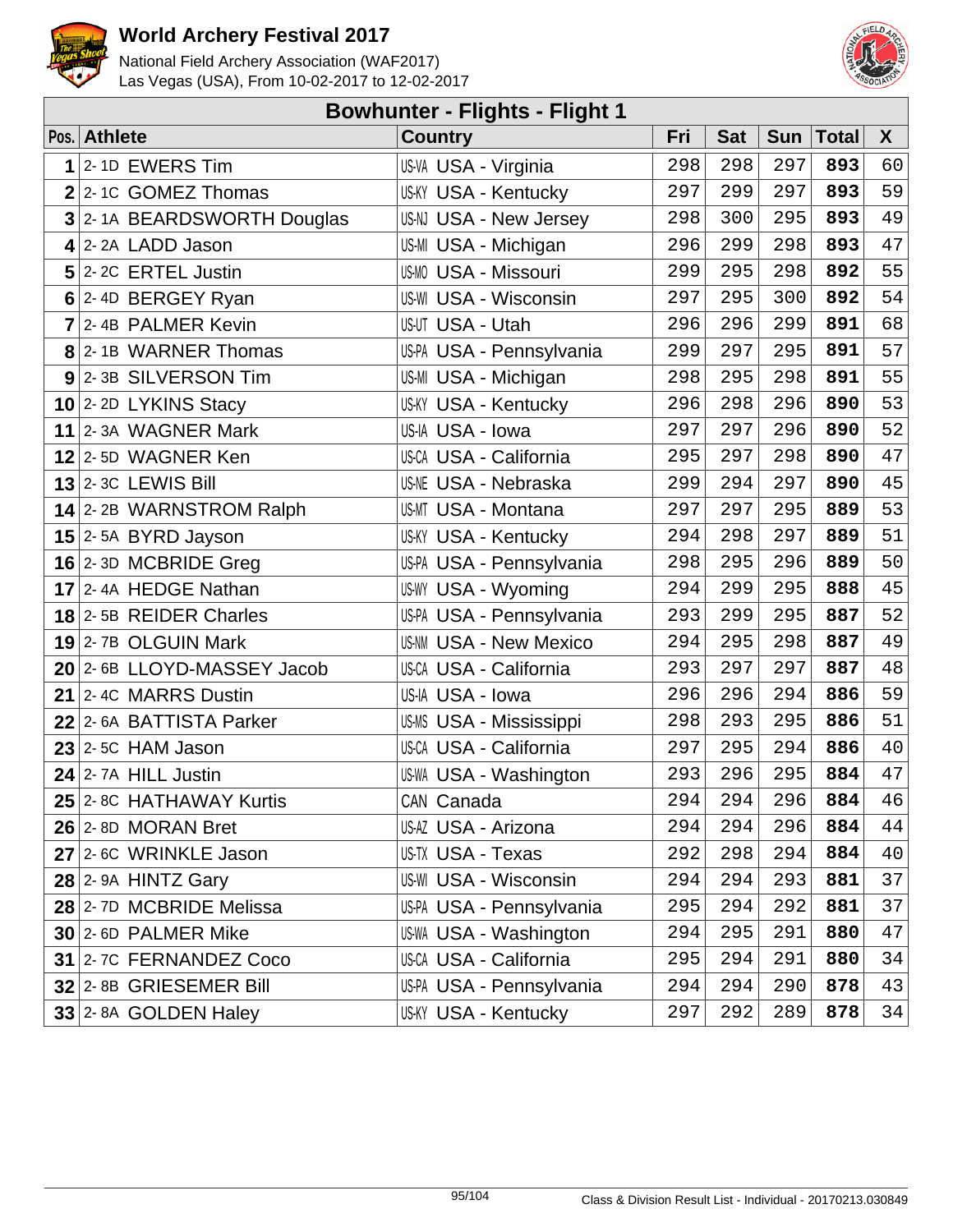



| <b>Bowhunter - Flights - Flight 2</b> |                               |                               |     |            |     |             |              |  |  |  |  |
|---------------------------------------|-------------------------------|-------------------------------|-----|------------|-----|-------------|--------------|--|--|--|--|
|                                       | Pos. Athlete                  | <b>Country</b>                | Fri | <b>Sat</b> |     | Sun   Total | $\mathsf{X}$ |  |  |  |  |
| 1                                     | 2-10C HICKS Chuck             | <b>US-CA USA - California</b> | 293 | 294        | 300 | 887         | 37           |  |  |  |  |
|                                       | $2$ 2-9B REAMS Bart           | US-00 USA - Colorado          | 292 | 296        | 298 | 886         | 40           |  |  |  |  |
|                                       | 3 2- 9C COOK Aaron            | <b>US-KY USA - Kentucky</b>   | 296 | 292        | 295 | 883         | 34           |  |  |  |  |
|                                       | 4 2-11B BRETSCH Tressia       | US-IA USA - Iowa              | 294 | 291        | 295 | 880         | 45           |  |  |  |  |
|                                       | 5 2-10B GUYETT Sean           | US-MI USA - Michigan          | 293 | 294        | 292 | 879         | 40           |  |  |  |  |
|                                       | 6 2-110 TUCKER Tyler          | US-TX USA - Texas             | 291 | 294        | 294 | 879         | 39           |  |  |  |  |
|                                       | 7 2- 9D HERWICK Kelly         | US-00 USA - Colorado          | 293 | 294        | 291 | 878         | 51           |  |  |  |  |
|                                       | $8$ 2-14D HOBBS Tony          | US-CO USA - Colorado          | 290 | 292        | 296 | 878         | 36           |  |  |  |  |
|                                       | 9 2-10A DOUGLAS Keith         | US-CO USA - Colorado          | 294 | 293        | 290 | 877         | 36           |  |  |  |  |
|                                       | 10 2-14A VAUGHN Morgan        | <b>US-KY USA - Kentucky</b>   | 293 | 290        | 294 | 877         | 33           |  |  |  |  |
|                                       | 11 $ 2-14C$ HIRSCH Brittney   | US-00 USA - Colorado          | 295 | 288        | 293 | 876         | 34           |  |  |  |  |
|                                       | 12 2-13A PFLASTERER Joshua    | <b>US-NE USA - Nebraska</b>   | 293 | 291        | 291 | 875         | 45           |  |  |  |  |
|                                       | 13 2-16A SWANSON Rob          | US-AK USA - Alaska            | 293 | 288        | 293 | 874         | 43           |  |  |  |  |
|                                       | $14$ 2-16D BOYER John         | US-OH USA - Ohio              | 290 | 291        | 293 | 874         | 34           |  |  |  |  |
|                                       | 15 $2$ -13B GRIMM Hartley     | US-OH USA - Ohio              | 290 | 294        | 290 | 874         | 33           |  |  |  |  |
|                                       | 16 2-10D CALHOON Jayce        | US-UT USA - Utah              | 296 | 290        | 288 | 874         | 31           |  |  |  |  |
|                                       | 17 2-15D PALMER Jason         | US-AZ USA - Arizona           | 286 | 295        | 292 | 873         | 48           |  |  |  |  |
|                                       | 18 2-17B FESMIRE Chris        | US-00 USA - Colorado          | 287 | 293        | 293 | 873         | 40           |  |  |  |  |
|                                       | 19 2-11D CASSADY Jason        | US-00 USA - Colorado          | 293 | 292        | 288 | 873         | 36           |  |  |  |  |
|                                       | 20 2-12C BASSETT Matt         | US-ID USA - Idaho             | 292 | 293        | 288 | 873         | 35           |  |  |  |  |
|                                       | 21 2-15C BARTO Kevin          | US-PA USA - Pennsylvania      | 292 | 290        | 291 | 873         | 29           |  |  |  |  |
|                                       | $22$ 2-12B HODGES Troy        | US-CA USA - California        | 292 | 293        | 287 | 872         | 37           |  |  |  |  |
|                                       | $23$ 2-13C HOPKINS Craig      | US-00 USA - Colorado          | 294 | 289        | 289 | 872         | 35           |  |  |  |  |
|                                       | 24 2-15A CARR Courtnie        | <b>US-KY USA - Kentucky</b>   | 296 | 286        | 290 | 872         | 33           |  |  |  |  |
|                                       | $25$ 2-16B PARSHEN Larry      | US-WI USA - Wisconsin         | 292 | 289        | 290 | 871         | 37           |  |  |  |  |
|                                       | $26$  2-16C DIXON Caleb       | US-KY USA - Kentucky          | 289 | 292        | 290 | 871         | 33           |  |  |  |  |
|                                       | 27 2-14B DE LA REY Christiaan | <b>RSA South Africa</b>       | 291 | 292        | 287 | 870         | 33           |  |  |  |  |
|                                       | 28 2-12A SMOOT Brett          | US-UT USA - Utah              | 292 | 293        | 284 | 869         | 27           |  |  |  |  |
|                                       | 29 2-15B RIGGS Marvin         | US-ID USA - Idaho             | 290 | 292        | 286 | 868         | 27           |  |  |  |  |
|                                       | 30 2-11A ULRICH Kevin         | <b>US-NY USA - New York</b>   | 292 | 294        | 281 | 867         | 15           |  |  |  |  |
|                                       | 31 2-17C MOORE Jeremy         | US-00 USA - Colorado          | 286 | 294        | 286 | 866         | 38           |  |  |  |  |
|                                       | 32 2-17A WALKER John          | US-CA USA - California        | 292 | 289        | 285 | 866         | 26           |  |  |  |  |
|                                       | $33$ 2-13D LARGO Calvin       | <b>US-NM USA - New Mexico</b> | 290 | 293        | 279 | 862         | 33           |  |  |  |  |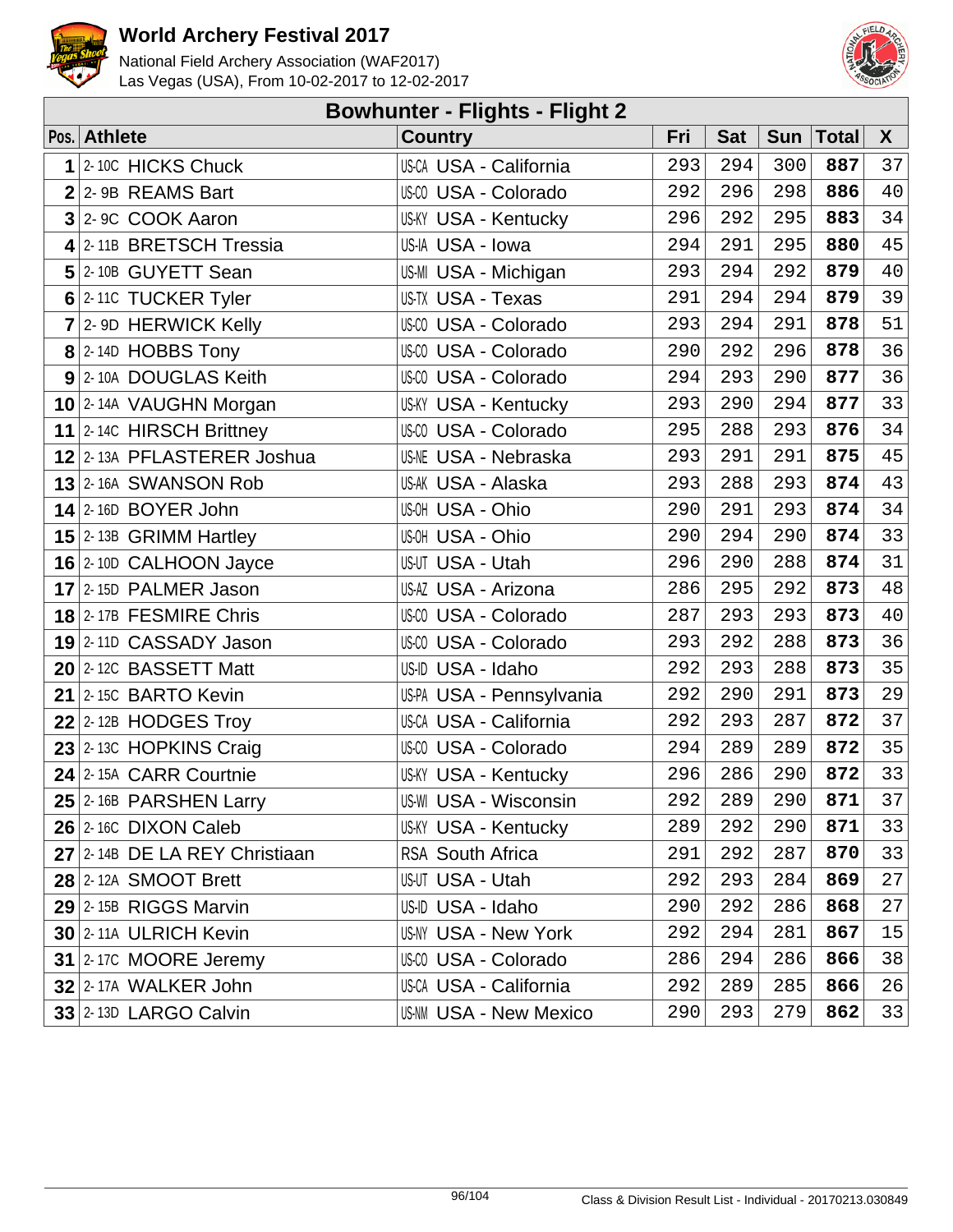



| <b>Bowhunter - Flights - Flight 3</b> |                               |                               |     |            |            |              |    |  |
|---------------------------------------|-------------------------------|-------------------------------|-----|------------|------------|--------------|----|--|
|                                       | Pos. Athlete                  | <b>Country</b>                | Fri | <b>Sat</b> | <b>Sun</b> | <b>Total</b> | X  |  |
| 1                                     | 2-18D COSTIGAN, JR. Gerald L. | US-TX USA - Texas             | 295 | 284        | 295        | 874          | 35 |  |
|                                       | 2 2-21A QUAN Marsha           | <b>US-CA USA - California</b> | 288 | 290        | 296        | 874          | 34 |  |
|                                       | $3$ 2-18B YENNE' Jason        | <b>US-CA USA - California</b> | 288 | 292        | 293        | 873          | 29 |  |
|                                       | 4 2-20C FOUST Owen            | US-OR USA - Oregon            | 290 | 289        | 293        | 872          | 29 |  |
|                                       | 5 2-20A KENASTON Dennis       | US-CO USA - Colorado          | 287 | 292        | 292        | 871          | 29 |  |
|                                       | $6$ 2-23C REED Merl           | US-WA USA - Washington        | 283 | 293        | 294        | 870          | 36 |  |
|                                       | 7 2-19B CORBETT Bruce         | <b>US-NV USA - Nevada</b>     | 289 | 290        | 291        | 870          | 30 |  |
|                                       | 7 2-180 OLMER Spencer         | <b>US-NE USA - Nebraska</b>   | 290 | 289        | 291        | 870          | 30 |  |
|                                       | 9 2-23A BARKDULL Ryan         | US-KS USA - Kansas            | 287 | 290        | 293        | 870          | 29 |  |
|                                       | $10$ 2-24B BERENS Mark        | US-CO USA - Colorado          | 289 | 286        | 294        | 869          | 35 |  |
|                                       | 11 2-18A HAYGOOD Haley        | <b>US-KY USA - Kentucky</b>   | 292 | 288        | 289        | 869          | 30 |  |
|                                       | 12 2-22B DOONEY Dave          | US-CA USA - California        | 291 | 286        | 291        | 868          | 29 |  |
|                                       | $13$ 2-19D DAVIS Tim          | US-WA USA - Washington        | 287 | 292        | 288        | 867          | 30 |  |
|                                       | $13$ 2-21B WU Thomas          | <b>US-CA USA - California</b> | 294 | 284        | 289        | 867          | 30 |  |
|                                       | 15 2-17D HANSON Mark G        | US-AZ USA - Arizona           | 288 | 292        | 287        | 867          | 28 |  |
|                                       | 15 2-19A PARKINS James        | <b>US-WY USA - Wyoming</b>    | 290 | 289        | 288        | 867          | 28 |  |
|                                       | 17 2-24A O'STEEN Kimberly     | US-CA USA - California        | 285 | 291        | 290        | 866          | 31 |  |
|                                       | 18 2-22D RUETTEN Michael      | <b>US-WI USA - Wisconsin</b>  | 289 | 288        | 289        | 866          | 29 |  |
|                                       | 19 2-20B KIRKWOOD Dave        | <b>US-NV USA - Nevada</b>     | 289 | 290        | 287        | 866          | 28 |  |
|                                       | 20 2-24D CARROLL Barb         | US-AZ USA - Arizona           | 285 | 290        | 290        | 865          | 28 |  |
|                                       | $21$ 2-23B ALLEN Steve        | <b>US-WA USA - Washington</b> | 290 | 286        | 288        | 864          | 32 |  |
|                                       | $22$ 2-23D SHIPMAN Robert L   | US-00 USA - Colorado          | 286 | 290        | 288        | 864          | 28 |  |
|                                       | $23$ 2-25B KIMBERLY Shawn     | US-KS USA - Kansas            | 289 | 286        | 288        | 863          | 27 |  |
|                                       | $23$ 2-25C TINGLEY Cody       | US-IA USA - Iowa              | 289 | 286        | 288        | 863          | 27 |  |
|                                       | $25$ 2-20D PERRY Dale         | US-AZ USA - Arizona           | 286 | 292        | 284        | 862          | 35 |  |
|                                       | 26 2-210 NISSLEY Kristy       | US-KS USA - Kansas            | 286 | 291        | 285        | 862          | 33 |  |
|                                       | $27$ 2-22C CRITES Byron       | US-00 USA - Colorado          | 289 | 288        | 285        | 862          | 29 |  |
|                                       | 28 2-25A BLAZEK Steven        | US-00 USA - Colorado          | 290 | 285        | 286        | 861          | 27 |  |
|                                       | $29$ 2-24C RUDE Aidan         | US-AK USA - Alaska            | 289 | 286        | 285        | 860          | 30 |  |
|                                       | 30 2-22A OLIBEROS Stephen     | US-HI USA - Hawaii            | 289 | 288        | 282        | 859          | 28 |  |
|                                       | <b>31 2-19C OWENS Troy</b>    | US-WY USA - Wyoming           | 290 | 289        | 277        | 856          | 27 |  |
|                                       | 32 2-21D RIDER Melissa        | US-PA USA - Pennsylvania      | 289 | 288        | 278        | 855          | 31 |  |
|                                       | <b>33 2-250 HARPER Eric</b>   | US-CO USA - Colorado          | 287 | 288        | 278        | 853          | 20 |  |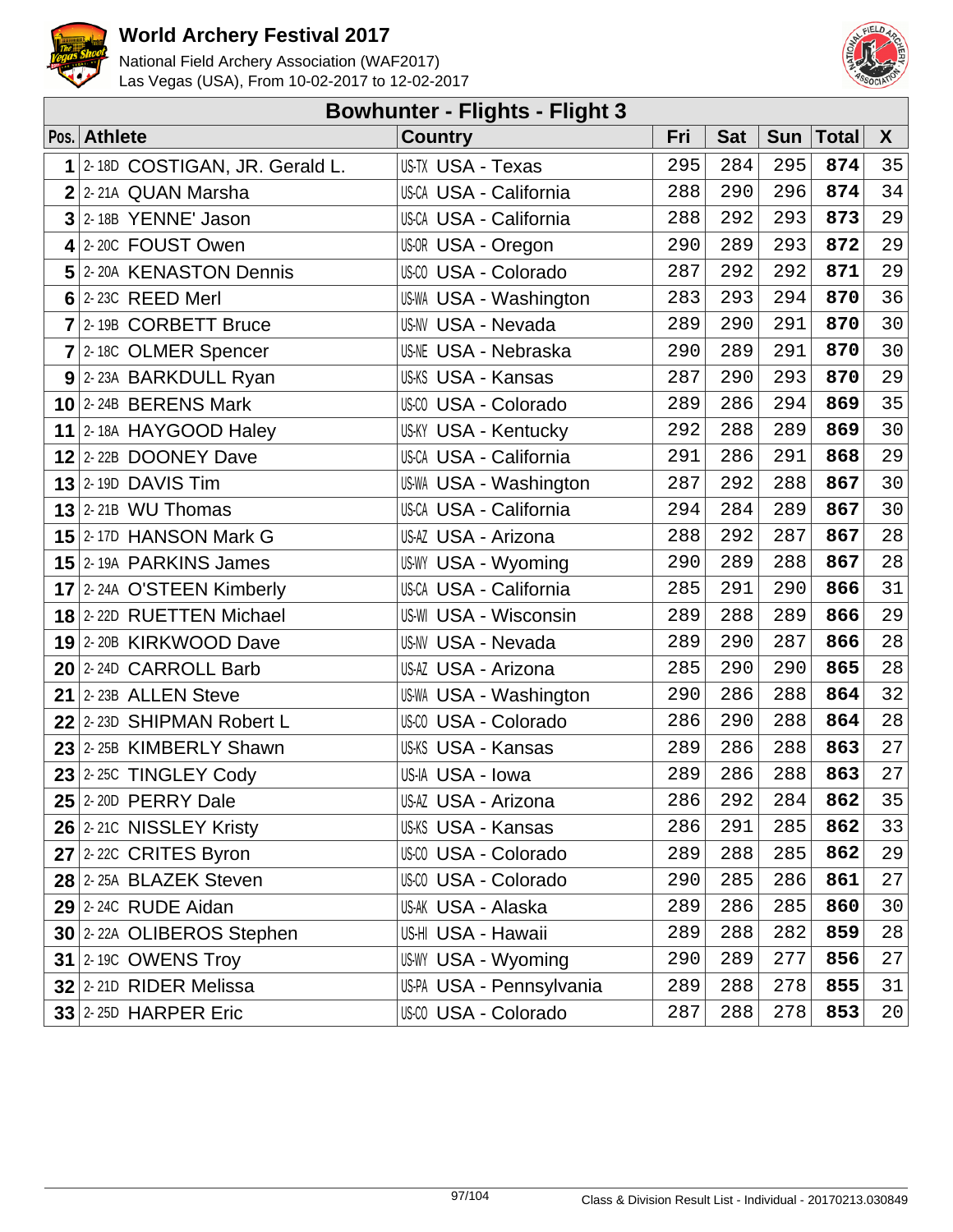



| <b>Bowhunter - Flights - Flight 4</b> |                              |                                |     |            |            |              |    |  |  |
|---------------------------------------|------------------------------|--------------------------------|-----|------------|------------|--------------|----|--|--|
|                                       | Pos. Athlete                 | <b>Country</b>                 | Fri | <b>Sat</b> | <b>Sun</b> | <b>Total</b> | X  |  |  |
|                                       | $1$ 2-26C MISNER Greg        | US-MI USA - Michigan           | 292 | 282        | 292        | 866          | 28 |  |  |
|                                       | $2$ 2-30D BARNARD Monty      | <b>US-NE USA - Nebraska</b>    | 283 | 288        | 293        | 864          | 31 |  |  |
|                                       | $3$ 2-26D HEINZ Kyle         | US-CO USA - Colorado           | 287 | 287        | 290        | 864          | 30 |  |  |
|                                       | 4 2-29A BRICKHOUSE Daniel    | <b>US-MS USA - Mississippi</b> | 286 | 286        | 292        | 864          | 26 |  |  |
|                                       | 5 2-30A BURDICK Brady        | <b>US-NV USA - Nevada</b>      | 280 | 291        | 290        | 861          | 34 |  |  |
|                                       | 6 2-28D HECKER Justin        | US-OH USA - Ohio               | 286 | 286        | 289        | 861          | 28 |  |  |
|                                       | $7$ 2-29D POSPISHEK Philip   | <b>US-CA USA - California</b>  | 282 | 290        | 288        | 860          | 29 |  |  |
|                                       | 8 2-27B TRPKOVSKI Paul       | US-HI USA - Hawaii             | 286 | 287        | 286        | 859          | 31 |  |  |
|                                       | 8 2-27D WARD Amanda          | US-UT USA - Utah               | 287 | 286        | 286        | 859          | 31 |  |  |
|                                       | 10 2-26B JARRETT Mick        | US-TX USA - Texas              | 293 | 282        | 283        | 858          | 27 |  |  |
|                                       | 11 2-34A YAGER Greg          | <b>US-NV USA - Nevada</b>      | 281 | 287        | 290        | 858          | 24 |  |  |
|                                       | 12 2-27A MARTINDALE Jennifer | US-MI USA - Michigan           | 286 | 287        | 284        | 857          | 30 |  |  |
|                                       | $13$ 2-27C ADAM Steven       | <b>US-CA USA - California</b>  | 282 | 291        | 284        | 857          | 24 |  |  |
|                                       | 14 2-31A RAYBURN Samantha    | <b>US-KY USA - Kentucky</b>    | 283 | 288        | 286        | 857          | 21 |  |  |
|                                       | $15$ 2-30B HASH David        | US-AZ USA - Arizona            | 287 | 284        | 285        | 856          | 31 |  |  |
|                                       | 16 2-31C TABOLT Benjamin     | US-00 USA - Colorado           | 286 | 284        | 286        | 856          | 27 |  |  |
|                                       | 17 2-26A BOHRER Travis       | US-CO USA - Colorado           | 289 | 286        | 281        | 856          | 23 |  |  |
|                                       | 17 2-29C OLIPHANT Kevin      | US-WA USA - Washington         | 283 | 289        | 284        | 856          | 23 |  |  |
|                                       | 19 2-28A BOHRER Brian        | US-00 USA - Colorado           | 291 | 282        | 283        | 856          | 21 |  |  |
|                                       | 20 2-28B BROUGHTON Rylan     | <b>US-WA USA - Washington</b>  | 280 | 292        | 283        | 855          | 35 |  |  |
|                                       | 21 $ 2-34C$ FORSYTHE Randy   | US-CO USA - Colorado           | 281 | 287        | 287        | 855          | 24 |  |  |
|                                       | 22 2-29B HAM Rebekah         | <b>US-CA USA - California</b>  | 285 | 287        | 281        | 853          | 23 |  |  |
|                                       | $23$ 2-31B PERRY Martin      | <b>US-NM USA - New Mexico</b>  | 287 | 283        | 282        | 852          | 30 |  |  |
|                                       | 24 2-33B MARTIN Craig        | US-WY USA - Wyoming            | 282 | 286        | 284        | 852          | 28 |  |  |
|                                       | $25$ 2-34B HANZEL Joshua     | US-WI USA - Wisconsin          | 280 | 288        | 284        | 852          | 24 |  |  |
|                                       | 26 2-33A FAULKNER Catherine  | CAN Canada                     | 280 | 288        | 283        | 851          | 28 |  |  |
|                                       | 27 2-30C WARREN Carla        | US-TX USA - Texas              | 286 | 285        | 280        | 851          | 25 |  |  |
|                                       | 28 2-32A BAUMER Doug         | US-00 USA - Colorado           | 285 | 285        | 281        | 851          | 18 |  |  |
|                                       | $29$ 2-32C SHAW Glen         | CAN Canada                     | 281 | 288        | 282        | 851          | 17 |  |  |
|                                       | $30$ 2-330 RUIZ Armando      | US-AZ USA - Arizona            | 285 | 283        | 282        | 850          | 27 |  |  |
|                                       | $31$ 2-32B ACOSTA Dan        | US-AZ USA - Arizona            | 284 | 285        | 281        | 850          | 22 |  |  |
|                                       | 32 2-28C ROGERS Tyrel        | US-CO USA - Colorado           | 280 | 292        | 275        | 847          | 29 |  |  |
|                                       | 33 2-31D OSBORNE Hilda       | <b>US-NY USA - New York</b>    | 282 | 288        | 277        | 847          | 21 |  |  |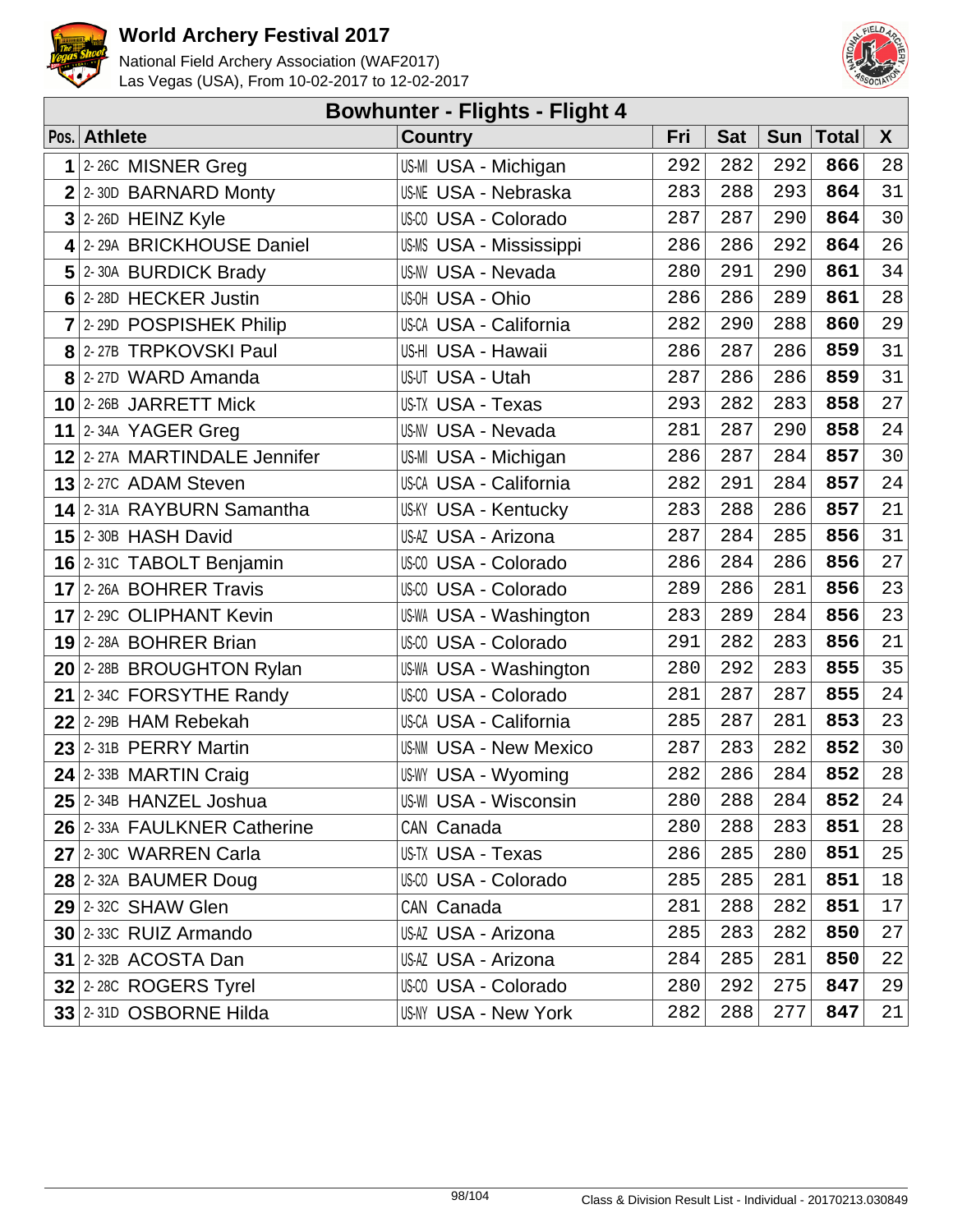



| <b>Bowhunter - Flights - Flight 5</b> |                          |                               |     |            |     |        |              |  |  |
|---------------------------------------|--------------------------|-------------------------------|-----|------------|-----|--------|--------------|--|--|
|                                       | Pos. Athlete             | <b>Country</b>                | Fri | <b>Sat</b> | Sun | ∣Total | $\mathsf{X}$ |  |  |
| 1                                     | 3-5A ELLIS Zane          | US-UT USA - Utah              | 290 | 274        | 294 | 858    | 28           |  |  |
|                                       | $2 3$ -1B KING Ray       | US-CO USA - Colorado          | 290 | 277        | 289 | 856    | 26           |  |  |
|                                       | 3 3-3B ANDERSON Maverick | US-AZ USA - Arizona           | 285 | 281        | 290 | 856    | 24           |  |  |
|                                       | 4 3-5C ESPIRITU Chuck    | US-CA USA - California        | 287 | 276        | 291 | 854    | 30           |  |  |
|                                       | $4$ 3-2C GEIST Anne      | US-00 USA - Colorado          | 281 | 285        | 288 | 854    | 30           |  |  |
|                                       | 6 3-3D COTONUTS Zachary  | US-00 USA - Colorado          | 280 | 285        | 289 | 854    | 27           |  |  |
|                                       | 7 3-8A YOCUM Ellie       | <b>US-KY USA - Kentucky</b>   | 281 | 281        | 292 | 854    | 20           |  |  |
|                                       | 8 3-1C RODGERS Bailey    | <b>US-KY USA - Kentucky</b>   | 285 | 282        | 286 | 853    | 29           |  |  |
|                                       | 9 3-2A ORNOSKI Mike      | US-AZ USA - Arizona           | 282 | 285        | 285 | 852    | 24           |  |  |
|                                       | 10 3-6A HOPPES Caleb     | US-00 USA - Colorado          | 278 | 285        | 289 | 852    | 20           |  |  |
|                                       | 11 3-2B ZITTLE Tim       | <b>US-CA USA - California</b> | 283 | 284        | 284 | 851    | 20           |  |  |
|                                       | $12$ 3-7B SMOOT Terry    | US-UT USA - Utah              | 280 | 282        | 288 | 850    | 29           |  |  |
|                                       | $13$ 3-6C COX Quintin    | <b>US-NM USA - New Mexico</b> | 283 | 280        | 287 | 850    | 26           |  |  |
|                                       | 14 3-5B JOHNSON Kort     | US-FL USA - Florida           | 283 | 281        | 285 | 849    | 23           |  |  |
|                                       | 15 3-4B STAUFFER David   | US-CA USA - California        | 278 | 287        | 284 | 849    | 22           |  |  |
|                                       | 16 3-7C HENDERSON Kirk   | US-WA USA - Washington        | 281 | 281        | 286 | 848    | 24           |  |  |
|                                       | 17 3-6B BIAS Michael     | <b>US-MT USA - Montana</b>    | 282 | 281        | 285 | 848    | 22           |  |  |
|                                       | 18 3-7A RIEMER Tom       | US-CA USA - California        | 280 | 282        | 285 | 847    | 26           |  |  |
|                                       | 19 3-4A BROUGHTON Tawni  | US-WA USA - Washington        | 281 | 284        | 282 | 847    | 24           |  |  |
|                                       | 20 3-2D KELLY Nathan     | US-00 USA - Colorado          | 282 | 284        | 280 | 846    | 26           |  |  |
|                                       | 21 3-4C KIMACK William   | US-CO USA - Colorado          | 276 | 289        | 281 | 846    | 23           |  |  |
|                                       | 22 3-9A MARSH Dave       | US-00 USA - Colorado          | 277 | 283        | 286 | 846    | 19           |  |  |
|                                       | 23 3-3A TROGSTAD Mike    | US-UT USA - Utah              | 277 | 289        | 280 | 846    | 18           |  |  |
|                                       | 24 3-4D SIMMONS Brent    | US-OK USA - Oklahoma          | 277 | 288        | 281 | 846    | 13           |  |  |
|                                       | 25 3-6D RICHARDS Jessica | <b>US-UT USA - Utah</b>       | 283 | 280        | 282 | 845    | 19           |  |  |
|                                       | $26$ 3-14 MAY Marvin     | US-TX USA - Texas             | 281 | 286        | 277 | 844    | 24           |  |  |
|                                       | 27 3-3C ROACH David      | <b>US-CA USA - California</b> | 279 | 287        | 278 | 844    | 22           |  |  |
|                                       | 28 3-5D WEBSTER Josiah   | US-ID USA - Idaho             | 285 | 278        | 280 | 843    | 23           |  |  |
|                                       | 29 3-1D COPPOCK Dwight   | US-AK USA - Alaska            | 283 | 284        | 271 | 838    | 19           |  |  |
|                                       | 30 3-7D CASEY Jerome     | <b>US-CA USA - California</b> | 280 | 282        | 276 | 838    | 11           |  |  |
|                                       | 31 3-8B GARRISON Karl    | US-CA USA - California        | 279 | 282        | 275 | 836    | 18           |  |  |
|                                       | 32 3-8D BARTZ Hayden     | US-CA USA - California        | 277 | 284        | 270 | 831    | 14           |  |  |
|                                       | $33$ 3-8C WARD Mike      | US-UT USA - Utah              | 279 | 282        | 267 | 828    | 17           |  |  |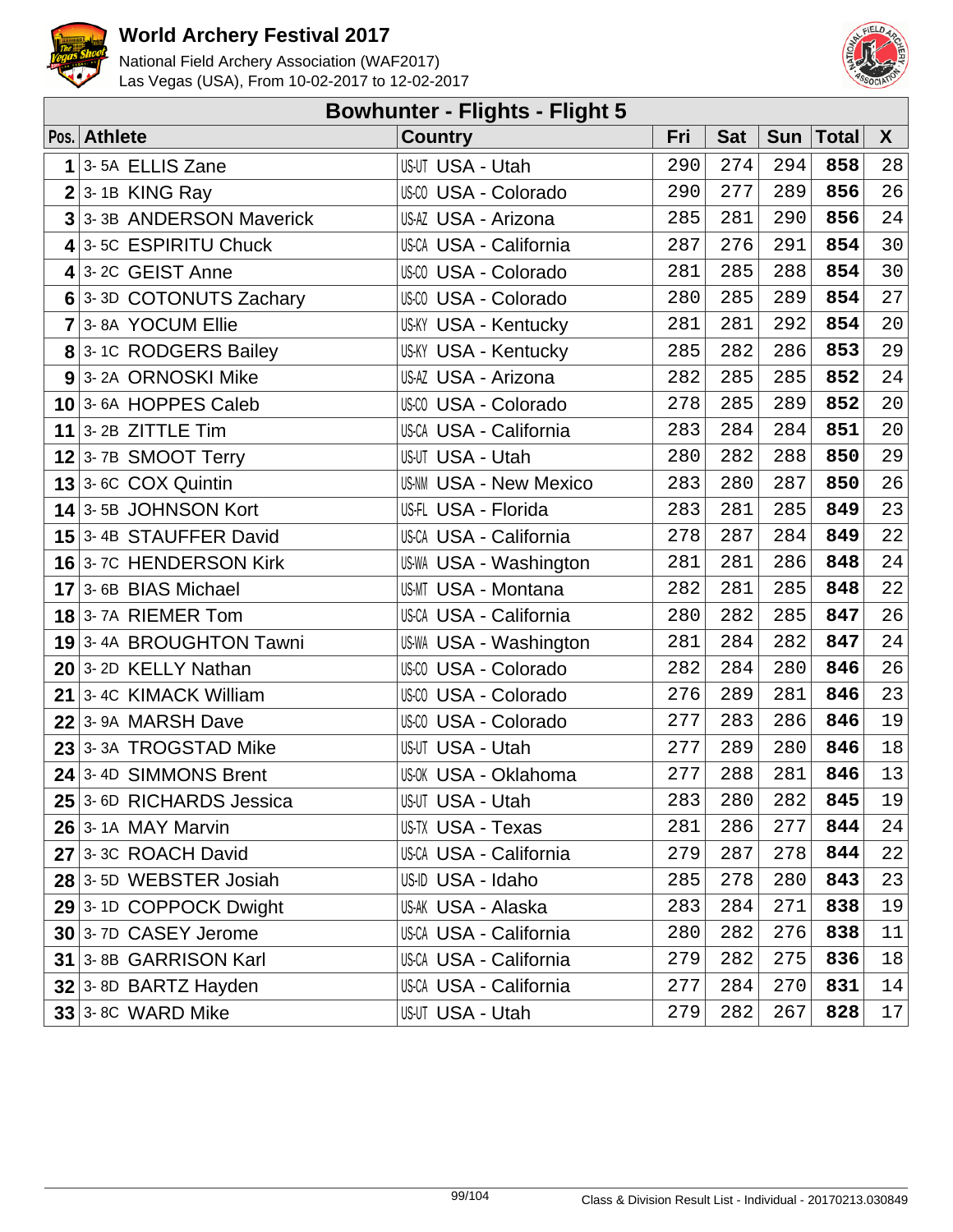



| <b>Bowhunter - Flights - Flight 6</b> |                            |                               |     |            |            |              |        |  |
|---------------------------------------|----------------------------|-------------------------------|-----|------------|------------|--------------|--------|--|
|                                       | Pos. Athlete               | <b>Country</b>                | Fri | <b>Sat</b> | <b>Sun</b> | <b>Total</b> | X      |  |
| 1                                     | 3-13B KRAUSE Debbie        | US-WA USA - Washington        | 275 | 282        | 293        | 850          | 29     |  |
|                                       | 2 3-14B FREDINBURG Katie   | US-CO USA - Colorado          | 276 | 280        | 292        | 848          | 25     |  |
|                                       | 3 3-11A JOHNSON Harvie     | <b>US-TN USA - Tennessee</b>  | 282 | 276        | 287        | 845          | 28     |  |
|                                       | 4 3-14A TRUONG Albert      | US-CA USA - California        | 280 | 276        | 288        | 844          | 22     |  |
|                                       | 5 3-12C PADGETT Ashley     | <b>US-TX USA - Texas</b>      | 272 | 286        | 286        | 844          | 15     |  |
|                                       | 6 3-16A STEVENS Tayler     | US-AZ USA - Arizona           | 281 | 273        | 289        | 843          | 15     |  |
|                                       | $7$ 3-110 LERG Debbie      | US-NV USA - Nevada            | 278 | 280        | 284        | 842          | 25     |  |
|                                       | 8 3-13D JONES Melissa      | US-ID USA - Idaho             | 276 | 281        | 285        | 842          | 13     |  |
|                                       | 9 3-10C WIMSATT Austin     | <b>US-MD USA - Maryland</b>   | 282 | 277        | 280        | 839          | 19     |  |
|                                       | $10$ 3-9B SCHAEFER Tyler   | US-HI USA - Hawaii            | 284 | 276        | 279        | 839          | $18\,$ |  |
|                                       | 11 3- 9C DALRYMPLE Phillip | US-AZ USA - Arizona           | 283 | 277        | 279        | 839          | 15     |  |
|                                       | 12 3-9D MUKAI Matthew      | US-HI USA - Hawaii            | 275 | 285        | 278        | 838          | 15     |  |
|                                       | 13 3-10A SCHMIDT John      | US-00 USA - Colorado          | 286 | 273        | 278        | 837          | 23     |  |
|                                       | $14$ 3-15D KLUS John       | <b>US-WI USA - Wisconsin</b>  | 280 | 274        | 283        | 837          | 17     |  |
|                                       | $15$ 3-15B HINDS Vince     | US-AZ USA - Arizona           | 277 | 278        | 281        | 836          | 20     |  |
|                                       | <b>16</b> 3-11D BOOK Angie | US-UT USA - Utah              | 273 | 285        | 278        | 836          | 16     |  |
|                                       | $17$ 3-15A ENGLAND Hannah  | <b>US-KY USA - Kentucky</b>   | 273 | 282        | 280        | 835          | $18\,$ |  |
|                                       | <b>18</b> 3-12B HUGHES Jim | US-ID USA - Idaho             | 283 | 275        | 277        | 835          | 15     |  |
|                                       | 19 3-16D ROBINSON Kaitlin  | <b>US-CA USA - California</b> | 272 | 279        | 284        | 835          | $14\,$ |  |
|                                       | $20$ 3-10D FARMER Bobby    | US-00 USA - Colorado          | 273 | 286        | 275        | 834          | 18     |  |
|                                       | 21 3-16B SHOEMAKER Valerie | <b>US-CA USA - California</b> | 272 | 280        | 282        | 834          | $17$   |  |
|                                       | $22$ 3-10B WILLIAMS Gary   | US-UT USA - Utah              | 273 | 286        | 274        | 833          | 21     |  |
|                                       | 23 3-17A FUKUNAGA James    | US-HI USA - Hawaii            | 276 | 275        | 279        | 830          | 17     |  |
|                                       | $24$ 3-12D ZITTLE Chris    | US-CA USA - California        | 278 | 280        | 271        | 829          | $12\,$ |  |
|                                       | $25$ 3-14D CREWS Cali      | US-UT USA - Utah              | 275 | 280        | 273        | 828          | 17     |  |
|                                       | 26 3-17B ASHURST Kristn    | US-00 USA - Colorado          | 280 | 270        | 278        | 828          | 13     |  |
|                                       | 27 3-16C CROFT Abigail     | <b>US-MT USA - Montana</b>    | 280 | 272        | 276        | 828          | 12     |  |
|                                       | 28 3-12A RICHARDS Todd     | US-UT USA - Utah              | 271 | 287        | 269        | 827          | 15     |  |
|                                       | 29 3-13C HOOKSTEAD Cade    | <b>US-WI USA - Wisconsin</b>  | 276 | 281        | 270        | 827          | 13     |  |
|                                       | 30 3-11B KNOWLES Pat       | <b>US-CA USA - California</b> | 291 | 267        | 266        | 824          | 20     |  |
|                                       | <b>31 3-13A HOON Katie</b> | US-WA USA - Washington        | 280 | 278        | 266        | 824          | 11     |  |
|                                       | $32$ 3-15C SCOTT Dawnel    | US-CA USA - California        | 276 | 278        | 269        | 823          | 15     |  |
|                                       | 33 3-14C JORDENING Kim     | <b>US-NE USA - Nebraska</b>   | 277 | 278        | 260        | 815          | 16     |  |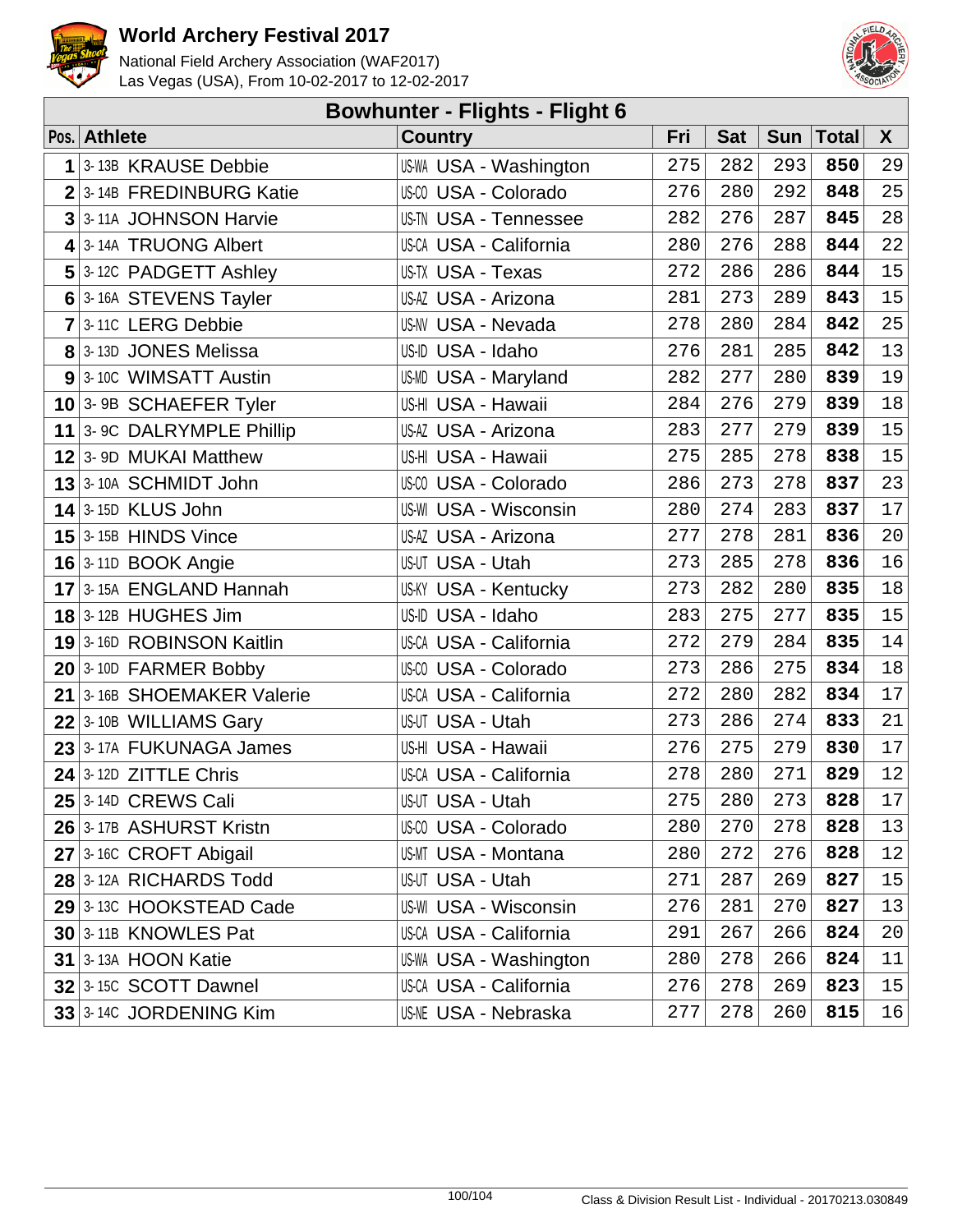



| <b>Bowhunter - Flights - Flight 7</b> |                                    |                               |     |            |     |             |              |  |  |
|---------------------------------------|------------------------------------|-------------------------------|-----|------------|-----|-------------|--------------|--|--|
|                                       | Pos. Athlete                       | <b>Country</b>                | Fri | <b>Sat</b> |     | Sun   Total | $\mathsf{X}$ |  |  |
| 1                                     | 3-17D MORAN Tim                    | <b>US-CA USA - California</b> | 269 | 281        | 286 | 836         | 16           |  |  |
|                                       | $2$ 3-19B TAYLOR Katie             | US-CA USA - California        | 276 | 273        | 282 | 831         | 13           |  |  |
|                                       | 3 3-22C DASTRUP Damon              | US-UT USA - Utah              | 259 | 283        | 288 | 830         | 18           |  |  |
|                                       | 4 3-23B LIAPIS Steven              | US-00 USA - Colorado          | 275 | 266        | 288 | 829         | 19           |  |  |
|                                       | $5$ 3-20B MEAD Jim                 | <b>US-CA USA - California</b> | 268 | 278        | 282 | 828         | 17           |  |  |
|                                       | 6 3-18B RICHARDS Jana              | US-UT USA - Utah              | 271 | 279        | 277 | 827         | 15           |  |  |
|                                       | 7 3-23A LINDAUER Erica             | US-ID USA - Idaho             | 259 | 282        | 284 | 825         | 18           |  |  |
|                                       | 8 3-19A ELWELL Teddy               | <b>US-NV USA - Nevada</b>     | 275 | 274        | 276 | 825         | 16           |  |  |
|                                       | $9$ 3-200 MOTOYA Akira             | JPN Japan                     | 278 | 268        | 279 | 825         | 12           |  |  |
|                                       | $10$ 3-18C ALBERT Troy             | US-TX USA - Texas             | 275 | 275        | 271 | 821         | 10           |  |  |
|                                       | 11 3-22A MARSHALL John             | US-UT USA - Utah              | 268 | 275        | 277 | 820         | 12           |  |  |
|                                       | 12 3-22B MATHISON David            | US-OR USA - Oregon            | 271 | 271        | 277 | 819         | 24           |  |  |
|                                       | 13 <sup>3</sup> 190 MOORE Maukenzi | US-AZ USA - Arizona           | 279 | 269        | 271 | 819         | 20           |  |  |
|                                       | 14 3-22D DELRINCON Cody            | <b>US-CA USA - California</b> | 267 | 274        | 278 | 819         | 14           |  |  |
|                                       | $15$ 3-25C FETERL Hailey           | US-SD USA - South Dakota      | 263 | 274        | 282 | 819         | 13           |  |  |
|                                       | 16 3-18D CORBETT Nancy             | <b>US-NV USA - Nevada</b>     | 272 | 278        | 269 | 819         | 11           |  |  |
|                                       | 17 3-21A SPOOLSTRA David           | <b>US-CA USA - California</b> | 269 | 276        | 273 | 818         | 16           |  |  |
|                                       | 18 3-21B SCHULTZ Nicole            | <b>US-TX USA - Texas</b>      | 274 | 270        | 274 | 818         | 14           |  |  |
|                                       | 19 3-18A CASSADY Jessaca           | US-00 USA - Colorado          | 279 | 271        | 268 | 818         | 13           |  |  |
|                                       | 20 3-20D RIGGS Jeannette           | US-ID USA - Idaho             | 272 | 273        | 272 | 817         | 12           |  |  |
|                                       | $21$ 3-17C PICK Jeff               | US-Us-                        | 274 | 276        | 266 | 816         | 17           |  |  |
|                                       | $22$ 3-21D RUIZ Jaime              | US-AZ USA - Arizona           | 266 | 277        | 272 | 815         | 12           |  |  |
|                                       | 23 3-24D WITMER Michael            | <b>US-NV USA - Nevada</b>     | 275 | 264        | 275 | 814         | 14           |  |  |
|                                       | 24 3-23C WITZMANN Robert           | US-NV USA - Nevada            | 270 | 271        | 272 | 813         | 13           |  |  |
|                                       | $25$ 3-24A SCOTT Steve             | US-CA USA - California        | 279 | 261        | 273 | 813         | 11           |  |  |
|                                       | 26 3-20A JOHNSON Vicki             | US-00 USA - Colorado          | 282 | 266        | 264 | 812         | 14           |  |  |
|                                       | 27 3-24C CARRELL Tara              | US-NV USA - Nevada            | 269 | 270        | 272 | 811         | 11           |  |  |
|                                       | $28$ 3-25A FORD Ryan               | <b>US-NV USA - Nevada</b>     | 265 | 274        | 272 | 811         | $10 \,$      |  |  |
|                                       | 29 3-24B WALTERS Erich             | <b>US-NV USA - Nevada</b>     | 276 | 263        | 270 | 809         | 18           |  |  |
|                                       | <b>30 3-210 LAWS Jack</b>          | US-LA USA - Louisiana         | 267 | 276        | 265 | 808         | 15           |  |  |
|                                       | 31 3-23D LISLE Garrett             | <b>US-NV USA - Nevada</b>     | 269 | 272        | 267 | 808         | 7            |  |  |
|                                       | 32 3-25B DARNALL Davin             | <b>US-KY USA - Kentucky</b>   | 273 | 266        | 256 | 795         | 7            |  |  |
|                                       | $33$ 3-19D PIRTZ Anton             | US-CA USA - California        | 273 | 275        | 0   | 548         | 12           |  |  |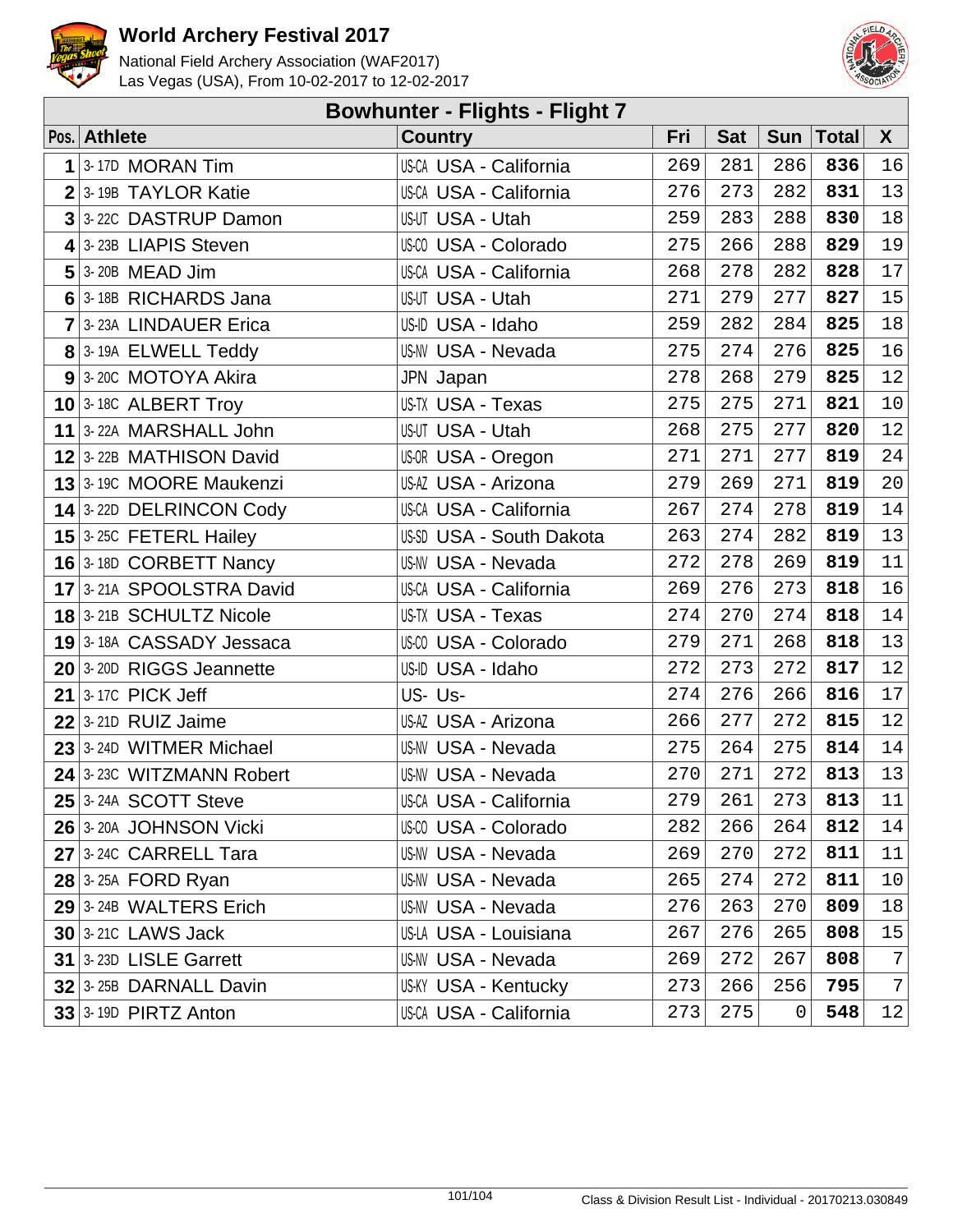



| <b>Bowhunter - Flights - Flight 8</b> |                                |                                  |     |            |             |              |                 |  |  |
|---------------------------------------|--------------------------------|----------------------------------|-----|------------|-------------|--------------|-----------------|--|--|
|                                       | Pos. Athlete                   | <b>Country</b>                   | Fri | <b>Sat</b> | <b>Sun</b>  | <b>Total</b> | $\mathsf{X}$    |  |  |
| 1                                     | 3-25D SMITH Colton             | US-TX USA - Texas                | 269 | 266        | 281         | 816          | 14              |  |  |
| $\overline{2}$                        | 3-26A MOLONEY Kamryn           | <b>US-NV USA - Nevada</b>        | 261 | 274        | 280         | 815          | $\overline{9}$  |  |  |
| 3                                     | 3-28D HORAK Sheila             | US-TX USA - Texas                | 258 | 272        | 284         | 814          | 14              |  |  |
|                                       | $4$ 3-26C YOUNG Tim            | <b>US-CA USA - California</b>    | 261 | 274        | 278         | 813          | $10$            |  |  |
|                                       | 5 3-27D POWELL Thomas          | US-OR USA - Oregon               | 252 | 280        | 280         | 812          | 12              |  |  |
|                                       | $6$ 3-27B PICK Alex            | US-IA USA - Iowa                 | 275 | 258        | 279         | 812          | $\overline{9}$  |  |  |
|                                       | $7$ 3-28B SHERLOCK Robert      | <b>US-CA USA - California</b>    | 273 | 258        | 279         | 810          | $\overline{9}$  |  |  |
|                                       | 8 3-30B SISON Clifford         | US-HI USA - Hawaii               | 256 | 270        | 283         | 809          | 12              |  |  |
|                                       | 9 3-27C DUBOIS George          | <b>US-CA USA - California</b>    | 266 | 266        | 275         | 807          | 14              |  |  |
|                                       | 10 3-28A SULLIVAN Michelle     | <b>US-WV USA - West Virginia</b> | 263 | 268        | 276         | 807          | 11              |  |  |
|                                       | 11 3-26D CRUZAN Rose           | <b>US-TX USA - Texas</b>         | 266 | 268        | 272         | 806          | $\,8\,$         |  |  |
|                                       | 12 3-31A HAY Angela            | CAN Canada                       | 252 | 272        | 276         | 800          | 9               |  |  |
|                                       | 13 3-30C COLEMAN Jason         | US-WA USA - Washington           | 264 | 262        | 273         | 799          | 10              |  |  |
|                                       | 14 3-28C GUILFOYLE Julie       | US-OH USA - Ohio                 | 260 | 271        | 268         | 799          | $\,8\,$         |  |  |
|                                       | 15 3-29C ROCKLIN-WEARE Rebecca | <b>US-NH USA - New Hampshire</b> | 253 | 274        | 269         | 796          | 12              |  |  |
|                                       | <b>16</b> 3-29D WILSON Jan     | US-00 USA - Colorado             | 265 | 262        | 269         | 796          | 9               |  |  |
|                                       | $17$ 3-29A ACOBA Rudy          | US-HI USA - Hawaii               | 266 | 264        | 265         | 795          | $\mathsf 9$     |  |  |
|                                       | $18$ 3-26B BUSH John           | <b>US-NV USA - Nevada</b>        | 265 | 270        | 259         | 794          | $\overline{7}$  |  |  |
|                                       | 19 3-32A MARSHALL Andrew       | US-OR USA - Oregon               | 253 | 268        | 270         | 791          | 8               |  |  |
|                                       | $20$ 3-32C GARCIA Ignacio      | <b>MEX Mexico</b>                | 261 | 258        | 269         | 788          | $11\,$          |  |  |
|                                       | $21$ 3-30A TAYLOR Nick         | US-UT USA - Utah                 | 265 | 262        | 261         | 788          | $\overline{7}$  |  |  |
|                                       | 22 3-29B VALENCIANO Macklin    | US-HI USA - Hawaii               | 258 | 270        | 259         | 787          | $\,8\,$         |  |  |
|                                       | 23 3-27A MONTERO Dave          | US-AZ USA - Arizona              | 262 | 271        | 248         | 781          | $\epsilon$      |  |  |
|                                       | 24 3-33A KNOWLTON Chris        | US-CA USA - California           | 250 | 267        | 261         | 778          | 13              |  |  |
|                                       | 25 3-33D GOULD Patrick         | US-AZ USA - Arizona              | 257 | 256        | 265         | 778          | $7\overline{ }$ |  |  |
|                                       | <b>26 3-31C BARTZ Don</b>      | US-CA USA - California           | 271 | 252        | 251         | 774          | 8               |  |  |
|                                       | 27 3-32B PALOMO Emily          | US-CA USA - California           | 260 | 260        | 252         | 772          | $\sqrt{ }$      |  |  |
|                                       | $28$ 3-33B MONTERO Kyle        | US-AZ USA - Arizona              | 277 | 239        | 255         | 771          | 8               |  |  |
|                                       | 29 3-31D KENNELLEY Dwayne      | US-CA USA - California           | 260 | 263        | 248         | 771          | 6               |  |  |
|                                       | 30 3-31B FINKEL Marianna       | <b>US-CA USA - California</b>    | 258 | 265        | 247         | 770          | 10              |  |  |
|                                       | 31 3-33C PORTER Rebecca        | <b>US-CA USA - California</b>    | 256 | 259        | 253         | 768          | 8               |  |  |
|                                       | 32 3-32D BOYER Tressa          | US-OH USA - Ohio                 | 256 | 262        | 248         | 766          | 8               |  |  |
|                                       | 33 3-30D VERHEYDEN James R     | US-OR USA - Oregon               | 268 | 256        | $\mathbf 0$ | 524          | $6 \mid$        |  |  |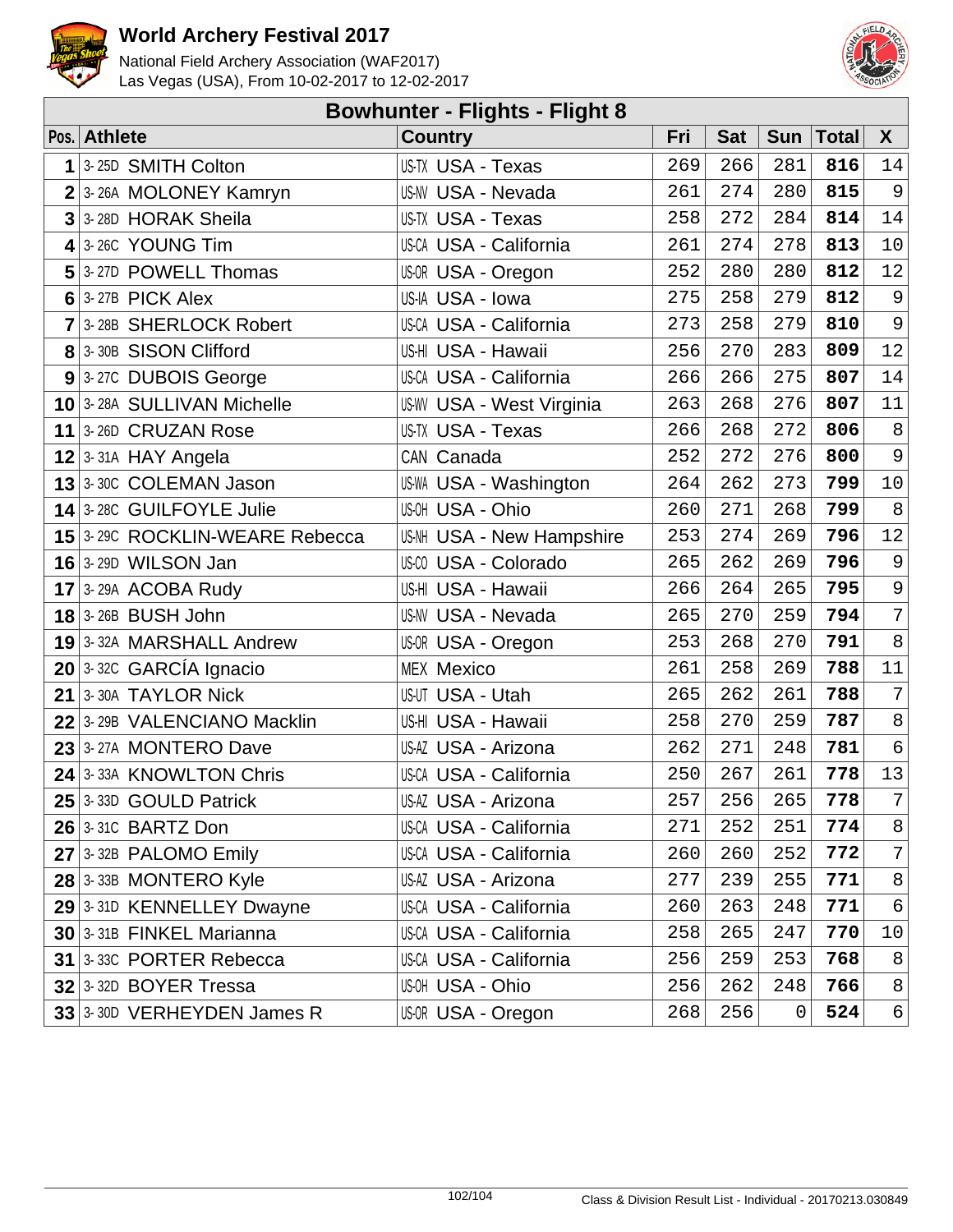



|             | <b>Bowhunter - Flights - Flight 9</b> |                                 |     |            |     |              |                  |  |  |  |
|-------------|---------------------------------------|---------------------------------|-----|------------|-----|--------------|------------------|--|--|--|
|             | Pos. Athlete                          | <b>Country</b>                  | Fri | <b>Sat</b> | Sun | <b>Total</b> | X                |  |  |  |
| $\mathbf 1$ | 1-3C HEWSON Rick                      | <b>US-WA USA - Washington</b>   | 270 | 234        | 275 | 779          | 14               |  |  |  |
|             | $2$ 1-1D HORCAJO Egon                 | US-HI USA - Hawaii              | 251 | 258        | 261 | 770          | $10$             |  |  |  |
|             | 3 1-2B OWENS Elaine                   | <b>US-TX USA - Texas</b>        | 245 | 264        | 259 | 768          | $\overline{7}$   |  |  |  |
|             | 4 1-2A DUBOIS Sharon                  | US-CA USA - California          | 254 | 255        | 258 | 767          | $10$             |  |  |  |
|             | 5 1-1B BISBEE Susan                   | US-CA USA - California          | 253 | 258        | 253 | 764          | $\epsilon$       |  |  |  |
|             | 6 1-3B ZITTLE Margaret                | <b>US-CA USA - California</b>   | 250 | 257        | 254 | 761          | $\,8\,$          |  |  |  |
|             | 7 1-2D SAFADY Robert                  | <b>US-TX USA - Texas</b>        | 243 | 265        | 253 | 761          | $\overline{7}$   |  |  |  |
|             | $8$ 1-4B GUYETT John                  | <b>US-NY USA - New York</b>     | 236 | 263        | 260 | 759          | $14\,$           |  |  |  |
|             | 9 1-1C KROEGER Mark                   | <b>US-WY USA - Wyoming</b>      | 253 | 257        | 249 | 759          | $\,8\,$          |  |  |  |
|             | 10 1-4A KIBEL Michelle                | US-CO USA - Colorado            | 246 | 255        | 251 | 752          | $\mathsf{3}$     |  |  |  |
|             | 11 1-1A BARTOS Cedar                  | <b>US-SD USA - South Dakota</b> | 262 | 249        | 239 | 750          | $\overline{9}$   |  |  |  |
|             | 12 1-4D CLARK Daniel                  | <b>US-NV USA - Nevada</b>       | 248 | 247        | 250 | 745          | $\overline{5}$   |  |  |  |
|             | 13 1-2C KENNELLEY Nicole              | US-CA USA - California          | 251 | 257        | 236 | 744          | $\boldsymbol{7}$ |  |  |  |
|             | $14$ 1-5C WILSON Angie                | <b>US-CA USA - California</b>   | 246 | 242        | 250 | 738          | $\mathsf 9$      |  |  |  |
|             | 15 1-4C TRPKOVSKI Tony                | US-HI USA - Hawaii              | 245 | 250        | 243 | 738          | $\overline{4}$   |  |  |  |
|             | 16 1-6A ACOBA Nikki                   | US-HI USA - Hawaii              | 240 | 245        | 249 | 734          | $\sqrt{4}$       |  |  |  |
|             | 17 1-6D RACHUI Shelby                 | <b>US-TX USA - Texas</b>        | 233 | 242        | 258 | 733          | $\epsilon$       |  |  |  |
|             | 18 1-6B HUNTLEY William               | US-AK USA - Alaska              | 234 | 248        | 250 | 732          | $10\,$           |  |  |  |
|             | 19 1-5D MCMAHAN Barbara               | US-CA USA - California          | 248 | 238        | 244 | 730          | $\overline{4}$   |  |  |  |
|             | 20 1-5B WALTERS Jana                  | <b>US-NV USA - Nevada</b>       | 235 | 255        | 230 | 720          | $\sqrt{ }$       |  |  |  |
|             | 21 1-3A VAN VALKENBURG Glenn          | US-NV USA - Nevada              | 251 | 257        | 204 | 712          | $\,8\,$          |  |  |  |
|             | 22 1-6C KROLLPFEIFFER Kallie          | US-00 USA - Colorado            | 241 | 240        | 227 | 708          | $\sqrt{ }$       |  |  |  |
|             | 23 1-7A SHUTTER Jennifer              | US-PA USA - Pennsylvania        | 254 | 216        | 235 | 705          | $\overline{4}$   |  |  |  |
|             | 24 1-7C HAKOPIAN Vartan               | <b>US-NV USA - Nevada</b>       | 225 | 235        | 240 | 700          | $\epsilon$       |  |  |  |
|             | $25$ <sup>1-7B</sup> SPITZ Scot       | US-CA USA - California          | 238 | 223        | 237 | 698          | $\overline{4}$   |  |  |  |
|             | 26 1-8B JENNISON Michael              | US-CA USA - California          | 197 | 250        | 241 | 688          | $\boldsymbol{7}$ |  |  |  |
|             | 27 1-7D SINGER Mira                   | US-AZ USA - Arizona             | 222 | 231        | 233 | 686          | $\mathbf 1$      |  |  |  |
|             | 28 1-8A TARR Justin                   | US-AZ USA - Arizona             | 218 | 232        | 225 | 675          | 6                |  |  |  |
|             | 29 1-8C MARKHAM Dave                  | US-OH USA - Ohio                | 221 | 217        | 218 | 656          | $\mathsf{3}$     |  |  |  |
|             | 30 1-9B LEWIS Charlotte               | US-CA USA - California          | 171 | 219        | 238 | 628          | $\overline{4}$   |  |  |  |
|             | 31 1-5A BUSBY Kevin                   | US-CA USA - California          | 244 | 247        | 123 | 614          | $\mathbf{2}$     |  |  |  |
|             | <b>32 1-9A NILES Pam</b>              | US-SD USA - South Dakota        | 210 | 210        | 192 | 612          | $\sqrt{2}$       |  |  |  |
|             | $33$ 1-8D MATA Roger                  | US-FL USA - Florida             | 214 | 212        | 134 | 560          | $1\,$            |  |  |  |
|             | 34 1-3D DOWD Derek                    | US-CA USA - California          | 250 | 252        | 0   | 502          | 6                |  |  |  |
|             | 35 1- 9C CORDARO Julie                | US-CA USA - California          | 155 | 172        | 171 | 498          | $\mathbf{2}$     |  |  |  |
|             | 36 1-9D GRIGGS Eric                   | <b>US-KY USA - Kentucky</b>     | 296 | 0          | 0   | 296          | 11               |  |  |  |